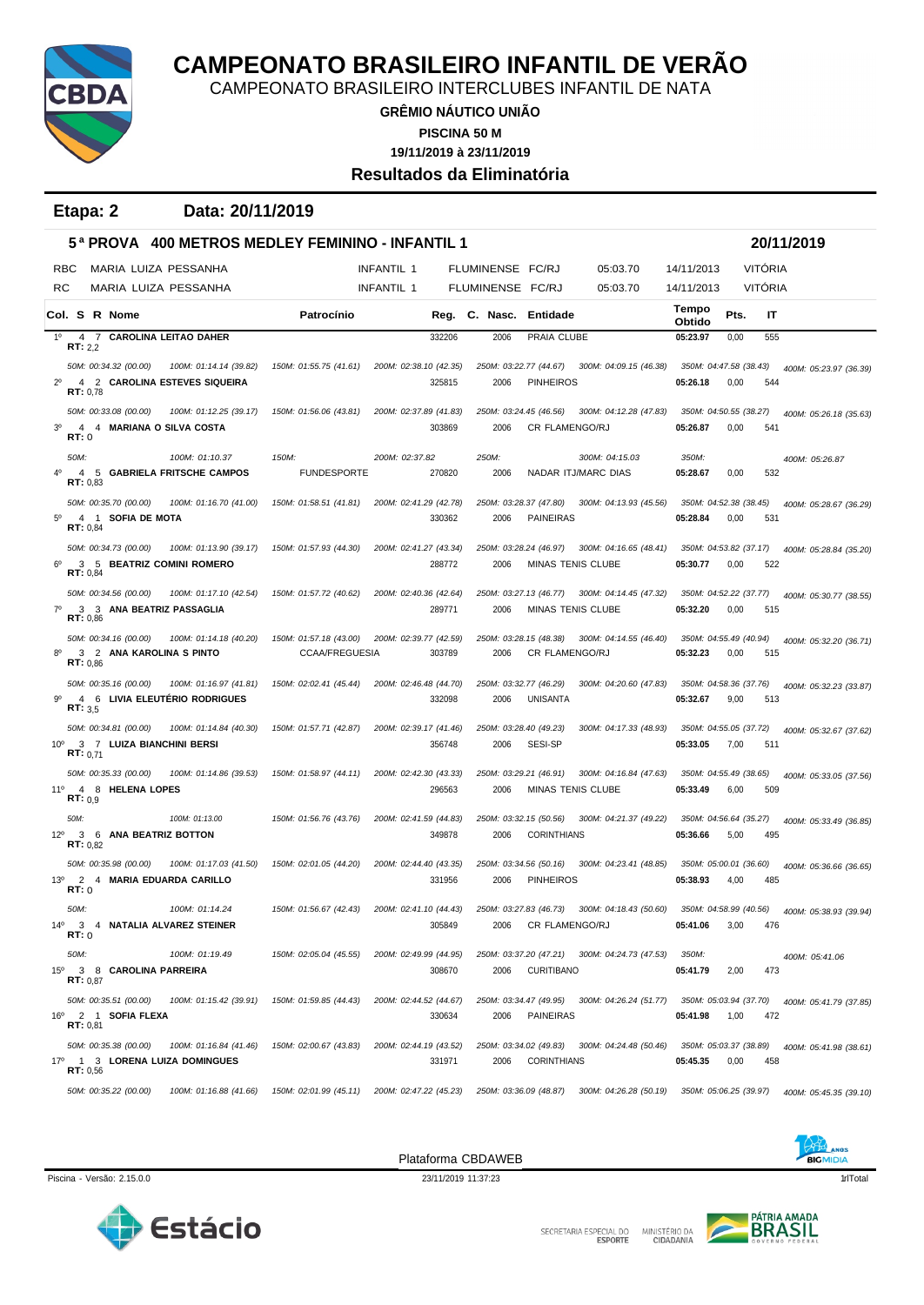

CAMPEONATO BRASILEIRO INTERCLUBES INFANTIL DE NATA

**GRÊMIO NÁUTICO UNIÃO**

**PISCINA 50 M**

**19/11/2019 à 23/11/2019**

#### **Resultados da Eliminatória**

| 3 1 LUIZA SALGADO FREITAS<br>$18^{\circ}$         |                             | 335690                 | 2006  | <b>INTERNACIONAL</b>   |                                               | 05:45.62 | 0.00<br>457            |                        |
|---------------------------------------------------|-----------------------------|------------------------|-------|------------------------|-----------------------------------------------|----------|------------------------|------------------------|
| RT: 0.89                                          |                             |                        |       |                        |                                               |          |                        |                        |
| 50M: 00:35.12 (00.00)<br>100M: 01:14.53 (39.41)   | 150M: 02:00.61 (46.80)      | 200M: 02:46.20 (45.59) |       | 250M: 03:36.26 (50.60) | 300M: 04:27.19 (50.93)                        |          | 350M: 05:07.39 (40.20) | 400M: 05:45.62 (38.23) |
| 19º 2 3 GIOVANNA TRABALLI<br>RT: 0.53             |                             | 343808                 | 2006  | SESI-SP                |                                               | 05:46.22 | 0,00<br>455            |                        |
| 50M: 00:35.20 (00.00)<br>100M: 01:17.43 (42.23)   | 150M: 02:05.12 (47.69)      | 200M: 02:51.94 (46.82) |       | 250M: 03:39.40 (47.46) | 300M: 04:28.59 (49.19)                        |          | 350M: 05:08.85 (40.26) | 400M: 05:46.22 (37.37) |
| 20° 2 2 GEOVANA SEAWRIGHT MARCELO<br>RT: 0.78     | <b>GEART MODA PRAIA E F</b> | 352397                 | 2006  | <b>CORINTHIANS</b>     |                                               | 05:47.58 | 0.00<br>450            |                        |
| 50M: 00:37.30 (00.00)<br>100M: 01:21.48 (44.18)   | 150M: 02:09.25 (47.77)      | 200M: 02:55.71 (46.46) |       | 250M: 03:40.98 (45.27) | 300M: 04:28.15 (47.17)                        |          | 350M: 05:08.87 (40.72) | 400M: 05:47.58 (38.71) |
| 21º 2 5 YASMIM TOMITA<br>RT: 0.8                  |                             | 337747                 | 2006  | <b>CIRCULO MILITAR</b> |                                               | 05:48.96 | 0,00<br>444            |                        |
| 50M: 00:37.88 (00.00)<br>100M: 01:21.66 (43.78)   | 150M: 02:04.36 (42.70)      | 200M: 02:48.64 (44.28) |       | 250M: 03:40.73 (52.90) | 300M: 04:34.46 (53.73)                        |          | 350M: 05:11.96 (37.50) | 400M: 05:48.96 (37.00) |
| 22º 2 6 GABRIELA DE FERNANDES<br>RT: 0.87         |                             | 356404                 | 2006  |                        | SERC SÃO CAETANO                              | 05:49.34 | 0,00<br>443            |                        |
| 50M: 00:37.12 (00.00)<br>100M: 01:20.57 (43.45)   | 150M: 02:06.15 (45.58)      | 200M: 02:52.64 (46.49) | 250M: |                        | 300M: 03:22.65                                |          | 350M: 03:41.88 (19.23) | 400M: 05:49.34 (07.46) |
| 23º 1 4 YASMIN MARTINEZ<br>RT: 0                  |                             | 311260                 | 2006  |                        | COMPLEXO AQUÁTICO                             | 05:59.51 | 0.00<br>406            |                        |
| 50M: 00:41.18 (00.00)<br>100M: 01:26.69 (45.51)   | 150M: 02:13.12 (46.43)      | 200M: 02:59.69 (46.57) |       |                        | 250M: 03:52.60 (52.91) 300M: 04:45.37 (52.77) |          | 350M: 05:24.18 (38.81) | 400M: 05:59.51 (35.33) |
| 24º 2 8 LETICIA LOIS R BARBOSA<br>RT: 0.87        |                             | 296122                 | 2006  | <b>CR FLAMENGO/RJ</b>  |                                               | 06:00.25 | 0,00<br>404            |                        |
| 50M: 00:37.75 (00.00)<br>100M: 01:20.69 (42.94)   | 150M: 02:10.40 (49.71)      | 200M: 03:00.02 (49.62) |       | 250M: 03:51.47 (51.45) | 300M: 04:44.52 (53.50)                        |          | 350M: 05:23.40 (38.88) | 400M: 06:00.25 (36.85) |
| 25 <sup>0</sup> 1 6 VITORIA DE BELLIS<br>RT: 0.89 | LOTSE VOLANTES              | 336741                 | 2006  | <b>CLUBE ESPERIA</b>   |                                               | 06:00.81 | 0,00<br>402            |                        |
| 50M: 00:39.30 (00.00)<br>100M: 01:26.36 (47.60)   | 150M: 02:14.36 (48.00)      | 200M: 03:00.28 (45.92) |       | 250M: 03:50.80 (50.52) | 300M: 04:42.67 (51.87)                        |          | 350M: 05:22.59 (39.92) | 400M: 06:00.81 (38.22) |
| 26º 2 7 SOPHIA BRAGA RESENDE<br>RT: 0.82          |                             | 282648                 | 2006  |                        | MINAS TENIS CLUBE                             | 06:02.81 | 0,00<br>395            |                        |
| 50M: 00:38.27 (00.00)<br>100M: 01:25.82 (47.55)   | 150M: 02:10.20 (44.38)      | 200M: 02:56.71 (46.51) |       |                        | 250M: 03:48.13 (51.42) 300M: 04:43.48 (55.35) |          | 350M: 05:23.37 (39.89) | 400M: 06:02.81 (39.44) |
| 27º 1 2 GIULIA CESAR<br><b>RT:</b> $0.94$         |                             | 310603                 | 2006  |                        | <b>GOIAS ESPORTE CLUBE</b>                    | 06:06.30 | 0,00<br>384            |                        |
| 50M: 00:37.62 (00.00)<br>100M: 01:22.98 (45.36)   | 150M: 02:06.95 (43.97)      | 200M: 02:51.23 (44.28) |       | 250M: 03:47.27 (56.40) | 300M: 04:45.14 (57.87)                        |          | 350M: 05:26.04 (40.90) | 400M: 06:06.30 (40.26) |
| DQL 1 5 LETICIA TOMAZ NUNES<br>RT: 0              |                             | 319636                 | 2006  | <b>MACKENZIE</b>       |                                               |          |                        |                        |
| DQL 4 3 ISABELLA SCOPEL TRAMONTANA<br>RT: 0.95    | PROJETO ACQUA               | 306961                 | 2006  | AWC                    |                                               |          |                        |                        |

#### **6 ª PROVA 400 METROS MEDLEY FEMININO - INFANTIL 2 20/11/2019**

RBC BRUNA VERONEZ PRIMATI **INFANTIL 2** PAINEIRAS 05:00.40 17/12/2011 RIO DE JANEIRO RC LAURA PALUDO **INFANTIL 2** AAC-SEMEL- CASCAVEL- 05:01.19 08/12/2016 ARACAJU/SE **Col. <sup>S</sup> R Nome Patrocínio Nasc. Entidade Tempo Obtido Reg. C. Pts. IT** 1º 3 4 **LUIZA C S S LIMA** 282129 2005 MARINA BC/RJ **05:16.20** 0,00 597 **RT:** 0 *50M: 100M: 01:10.95 150M: 01:51.61 (40.66) 200M: 02:33.47 (41.86) 250M: 300M: 04:02.72 350M: 400M: 05:16.20* 2º 2 5 **ANNA BEATRIZ MACHADO** URBA – BOMBAS D AGUA 316544 2005 PINHEIROS **05:16.97** 0,00 593 **RT:** 0,73 50M: 00:32.98 (00.00) 100M: 01:10.61 (37.63) 150M: 01:51.21 (40.60) 200M: 02:33.14 (41.93) 250M: 03:18.06 (44.92) 300M: 04:04.09 (46.30) 350M: 04:40.74 (36.65) 400M: 05:16.97 (36.23)<br>3 STEFANIE SCHARDONG FONSECA 280534 200 3º 3 3 **STEFANIE SCHARDONG FONSECA** 280534 2005 GNU **05:20.47** 0,00 574 **RT:** 0,76 100M: 00.34.54 (00.00) 100M: 01:12.82 (38.28) 150M: 01:55.98 (43.16) 200M: 02:38.28 (42.30) 250M: 03:24.64 (46.36) 300M: 04:09.94 (45.30) 350M: 04:46.18 (36.24) 400M: 05:20.47 (34.29) 4º 3 5 **BEATRIZ GARUTE DA SILVA** 281877 2005 AAC-SEMEL- CASCAVEL- **05:24.26** 0,00 554 **RT:** 0,92 50M: 00:34.87 (00.00) 100M: 01:15.40 (40.53) 150M: 01:55.27 (39.87) 200M: 02:36.63 (41.36) 250M: 03:24.55 (47.92) 300M: 04:13.27 (48.72) 350M: 04:48.48 (35.21) 400M: 05:24.26 (35.78) 5º 2 4 **JOANNA RAFAELA FARINA** 315694 2005 AABB-SP **05:27.54** 0,00 537 **RT:** 0 *50M: 100M: 01:14.92 150M: 200M: 02:40.75 250M: 300M: 04:15.85 350M: 400M: 05:27.54* 6º 2 3 **LUIZA GABRIELA DIAS** 312753 2005 MACKENZIE **05:32.36** 0,00 514 **RT:** 0,79 50M: 00:33.90 (00.00) 100M: 01:14.62 (40.72) 150M: 01:54.70 (40.80) 200M: 02:36.95 (42.25) 250M: 03:27.33 (50.38) 300M: 04:18.60 (51.27) 350M: 04:54.36 (35.76) 400M: 05:32.36 (38.00) 7º 2 1 **EDUARDA SANTANA DOMICIANO** 336556 2005 SESI-SP **05:33.27** 0,00 510 **RT:** 0,84 50M: 00:34.36 (00.00) 100M: 01:14.87 (40.51) 150M: 01:57.27 (42.40) 200M: 02:40.34 (43.70) 250M: 03:30.27 (49.93) 300M: 04:19.55 (49.28) 350M: 04:56.59 (37.40) 400M: 05:33.27 (36.68)

Piscina - Versão: 2.15.0.0 21Total 23/11/2019 11:37:28 23/11/2019 11:37:28 23/11/2019 11:37:28 23/17 23/17 23/17 23/17 23/17 23/17 23/17 23/17 23/17 23/17 23/17 23/17 23/17 23/17 23/17 23/17 23/17 23/17 23/17 23/17 23/17 2





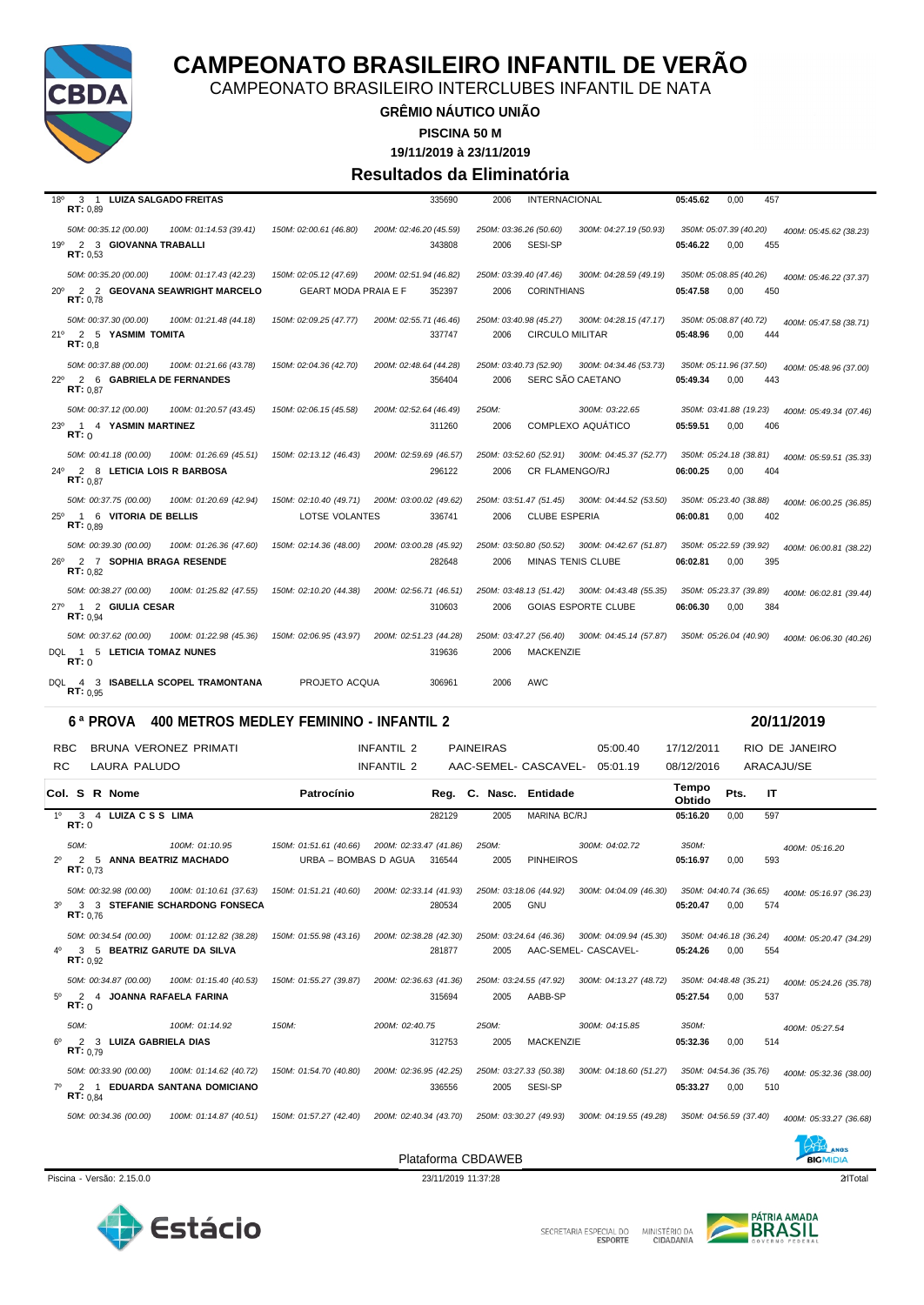

CAMPEONATO BRASILEIRO INTERCLUBES INFANTIL DE NATA

#### **GRÊMIO NÁUTICO UNIÃO**

**PISCINA 50 M**

**19/11/2019 à 23/11/2019**

#### **Resultados da Eliminatória**

| 8 <sup>0</sup><br>ANA FLAVIA FARIA<br>3<br>- 8<br>RT: 0,75                                                              | ATLETA CIDADAO                                   | 336594                           | 2005<br><b>AESJ</b>                                  |                                                                       | 05:34.39          | 0,00<br>505                           |                        |
|-------------------------------------------------------------------------------------------------------------------------|--------------------------------------------------|----------------------------------|------------------------------------------------------|-----------------------------------------------------------------------|-------------------|---------------------------------------|------------------------|
| 50M: 00:35.05 (00.00)<br>100M: 01:16.58 (41.53)                                                                         | 150M: 02:01.69 (45.11)                           | 200M: 02:47.73 (46.40)           | 250M: 03:34.06 (46.33)                               | 300M: 04:20.91 (46.85)                                                |                   | 350M: 04:58.26 (37.35)                |                        |
| 90<br>3 1 CLARA FARHAT TIMO<br>RT: 0.79                                                                                 |                                                  | 288771                           | 2005                                                 | MINAS TENIS CLUBE                                                     | 05:34.94          | 9,00<br>502                           | 400M: 05:34.39 (36.13) |
| 50M: 00:34.93 (00.00)<br>100M: 01:15.11 (40.18)<br>10 <sup>o</sup><br>3 7 ARIANA MARTINS GOMES<br>RT: 0.94              | 150M: 01:58.45 (43.34)                           | 200M: 02:42.13 (43.68)<br>281658 | 250M: 03:31.20 (49.70)<br>2005                       | 300M: 04:23.00 (51.80)<br>OLYMPICO CLUB                               | 05:34.95          | 350M: 05:00.04 (37.40)<br>502<br>7,00 | 400M: 05:34.94 (34.90) |
| 50M: 00:34.87 (00.00)<br>100M: 01:15.22 (40.35)<br>11°<br>3 6 MARIA CLARA OITICICA<br>RT: 0                             | 150M: 01:58.93 (43.71)                           | 200M: 02:42.79 (43.86)<br>288115 | 250M: 03:31.80 (49.10)<br>2005                       | 300M: 04:20.93 (49.13)<br>MARINA BC/RJ                                | 05:35.38          | 350M: 04:58.77 (37.84)<br>500<br>6,00 | 400M: 05:34.95 (36.18) |
| 50M: 00:36.48 (00.00)<br>100M: 01:18.17 (41.69)<br>$12^{\circ}$<br>3 2 SABRINA BARBOZA<br>RT: 0.96                      | 150M: 02:03.46 (45.29)                           | 200M: 02:47.57 (44.11)<br>336545 | 250M: 03:33.74 (46.17)<br>SESI-SP<br>2005            | 300M: 04:21.21 (47.47)                                                | 05:37.33          | 350M: 04:58.90 (37.69)<br>5,00<br>492 | 400M: 05:35.38 (36.48) |
| 50M: 00:33.92 (00.00)<br>100M: 01:15.05 (41.13)<br>$13^{\circ}$<br>2 2 MARIA GABRIELLY BENJAMIM<br>RT: 0.9              | 150M: 01:57.47 (42.42)<br><b>BOLSA ATLETA PE</b> | 200M: 02:41.16 (43.69)<br>179725 | 250M: 03:27.97 (46.81)<br>2005                       | 300M: 04:16.10 (48.13)<br>AABB-RECIFE                                 | 05:38.79          | 350M: 04:57.71 (41.61)<br>485<br>4,00 | 400M: 05:37.33 (39.62) |
| 50M: 00:33.62 (00.00)<br>100M: 01:11.06 (37.44)<br>$14^{\circ}$<br>2 7 LARISSA A. OLIVEIRA<br>RT: 0                     | 150M: 01:57.24 (46.18)                           | 200M: 02:43.80 (46.56)<br>312816 | 250M: 03:33.50 (49.70)<br><b>PINHEIROS</b><br>2005   | 300M: 04:24.01 (50.51)                                                | 05:39.81          | 350M: 05:01.63 (37.62)<br>3,00<br>481 | 400M: 05:38.79 (37.16) |
| 50M: 00:34.18 (00.00)<br>100M: 01:12.64 (38.46)<br>$15^{\circ}$<br>$\overline{1}$<br>3 MARIA ALICE NEGREIROS<br>RT: 0   | 150M: 01:57.32 (44.68)                           | 200M: 02:41.77 (44.45)<br>299619 | 250M: 03:31.72 (49.95)<br>2005                       | 300M: 04:21.22 (49.50)<br>AABB-RECIFE                                 | 05:42.33          | 350M: 05:01.25 (40.30)<br>2,00<br>471 | 400M: 05:39.81 (38.56) |
| 50M: 00:35.64 (00.00)<br>100M: 01:14.62 (38.98)<br>16 <sup>o</sup><br>2 6 MARIA CLARA LIMA<br>RT: 0                     | 150M: 01:58.89 (44.27)                           | 200M: 02:42.66 (43.77)<br>324121 | 250M: 03:35.29 (52.63)<br>AABB-SP<br>2005            | 300M: 04:27.42 (52.13)                                                | 05:44.63          | 350M: 05:05.32 (37.90)<br>1,00<br>461 | 400M: 05:42.33 (37.10) |
| 50M: 00:35.98 (00.00)<br>100M: 01:18.23 (42.25)<br>17°<br>2 8 GABRIELA ANDRADE RUBIANO<br><b>RT:</b> $0.94$             | 150M: 02:03.74 (45.51)                           | 200M: 02:50.49 (46.75)<br>276376 | 250M: 03:36.46 (45.97)<br>2005                       | 300M: 04:25.46 (49.00)<br><b>MINAS TENIS CLUBE</b>                    | 05:46.84          | 350M: 05:06.36 (40.90)<br>0,00<br>452 | 400M: 05:44.63 (38.27) |
| 50M: 00:37.98 (00.00)<br>100M: 01:23.55 (45.57)<br>18 <sup>0</sup><br>$\overline{1}$<br>6 MARIA EDUARDA REZENDE<br>RT:0 | 150M: 02:08.66 (45.11)                           | 200M: 02:54.09 (45.43)<br>332586 | 250M: 03:41.93 (47.84)<br><b>CORINTHIANS</b><br>2005 | 300M: 04:28.96 (47.30)                                                | 05:56.07          | 350M: 05:07.63 (38.67)<br>0,00<br>418 | 400M: 05:46.84 (39.21) |
| 50M: 00:39.20 (00.00)<br>100M: 01:23.49 (44.29)<br>1 5 ISABELLA BERTOLA DUTRA<br>19°<br>RT: 0.81                        | 150M: 02:13.08 (49.59)                           | 200M: 02:59.11 (46.30)<br>300354 | 250M: 03:48.55 (49.44)<br>2005                       | 300M: 04:38.36 (49.81)<br><b>MARINA BC/RJ</b>                         | 05:59.87          | 350M: 05:17.48 (39.12)<br>0,00<br>405 | 400M: 05:56.07 (38.59) |
| 50M: 00:36.43 (00.00)<br>100M: 01:18.98 (42.55)<br>$\overline{1}$<br>4 ALLANA LACERDA<br>$20^{\circ}$<br>RT:0           | 150M: 02:09.17 (50.19)<br>POSITIVO MASTER        | 200M: 02:59.70 (50.53)<br>295186 | 250M: 03:48.23 (48.53)<br>2005                       | 300M: 04:38.75 (50.52)<br>ATIVA ESPORTE TOTAL                         | 06:02.72          | 350M: 05:19.32 (40.57)<br>395<br>0,00 | 400M: 05:59.87 (40.55) |
| 50M:<br>100M: 01:29.14                                                                                                  | 150M:                                            | 200M: 03:01.30                   | 250M:                                                | 300M: 04:41.19                                                        | 350M:             |                                       | 400M: 06:02.72         |
| 7ª PROVA 400 METROS MEDLEY MASCULINO - INFANTIL 1                                                                       |                                                  |                                  |                                                      |                                                                       |                   |                                       | 20/11/2019             |
| RBC<br>STEPHAN ALEXANDER STEVERINK                                                                                      |                                                  | INFANTIL 1                       | NOVOS CIELOS/COTP                                    | 04:44.86                                                              | 02/11/2017        |                                       | GRAMIO NAUTICO UNIÃO   |
| RC<br>STEPHAN ALEXANDER STEVERINK                                                                                       |                                                  | INFANTIL 1                       | NOVOS CIELOS/COTP                                    | 04:44.86                                                              | 02/11/2017        |                                       | GRÊMIO NÁUTICO UNIÃ    |
| Col. S R Nome                                                                                                           | Patrocínio                                       |                                  | Reg. C. Nasc. Entidade                               |                                                                       | Tempo<br>Obtido   | Pts.<br>IT                            |                        |
| $1^{\circ}$<br>7 5 HENRIQUE FABRI LABRIOLA<br>RT: 0.76                                                                  |                                                  | 313192                           | 2006                                                 | MINAS TENIS CLUBE                                                     | 05:00.08          | 0,00<br>536                           |                        |
| 50M: 00:32.62 (00.00)<br>100M: 01:09.79 (37.17)<br>$2^{\circ}$<br>7 4 WILLYAN HARUO MATANA<br>RT: 2,1                   | 150M: 01:48.29 (38.50)                           | 200M: 02:28.51 (40.22)<br>341787 | 2006                                                 | 250M: 03:10.66 (42.15) 300M: 03:55.44 (44.78)<br>AAC-SEMEL- CASCAVEL- | 05:01.87          | 350M: 04:28.68 (33.24)<br>0,00<br>527 | 400M: 05:00.08 (31.40) |
| 50M:<br>100M: 01:07.85<br>3 <sup>0</sup><br>6 5 JOHN HICK<br>RT:0                                                       | 150M:                                            | 200M: 02:25.80<br>316683         | 250M:<br>2006                                        | 300M: 03:55.25<br>PAULISTANO                                          | 350M:<br>05:03.40 | 0,00<br>519                           | 400M: 05:01.87         |
| 50M: 00:33.07 (00.00)<br>100M: 01:10.82 (37.75)<br>40<br>6 4 THEO GRITZBACH TUUNELIS<br>RT: 0                           | 150M: 01:50.51 (39.69)                           | 200M: 02:30.24 (39.73)<br>297660 | 250M: 03:14.53 (44.29)<br>2006<br><b>JUVENTUS</b>    | 300M: 03:58.48 (43.95)                                                | 05:06.61          | 350M: 04:30.85 (32.37)<br>502<br>0,00 | 400M: 05:03.40 (32.55) |
| 50M:<br>100M: 01:10.26<br>$5^{\circ}$<br>6 6 LUCAS V ODORICI<br>RT:0                                                    | 150M:                                            | 200M: 02:24.42<br>295029         | 250M:<br>2006                                        | 300M: 03:57.16<br>MARINA BC/RJ                                        | 05:07.63          | 350M: 04:32.11 (34.95)<br>0,00<br>497 | 400M: 05:06.61 (34.50) |
| 50M: 00:31.29 (00.00)<br>100M: 01:07.56 (36.27)                                                                         |                                                  |                                  | 250M: 03:14.20 (41.85)                               | 300M: 03:57.22 (43.20)                                                |                   | 350M: 04:33.15 (35.93)                | 400M: 05:07.63 (34.48) |



Piscina - Versão: 2.15.0.0 23/11/2019 11:37:34 23/11/2019 11:37:34 3 23/11/2019 11:37:34 3 23/11/2019 11:37:34



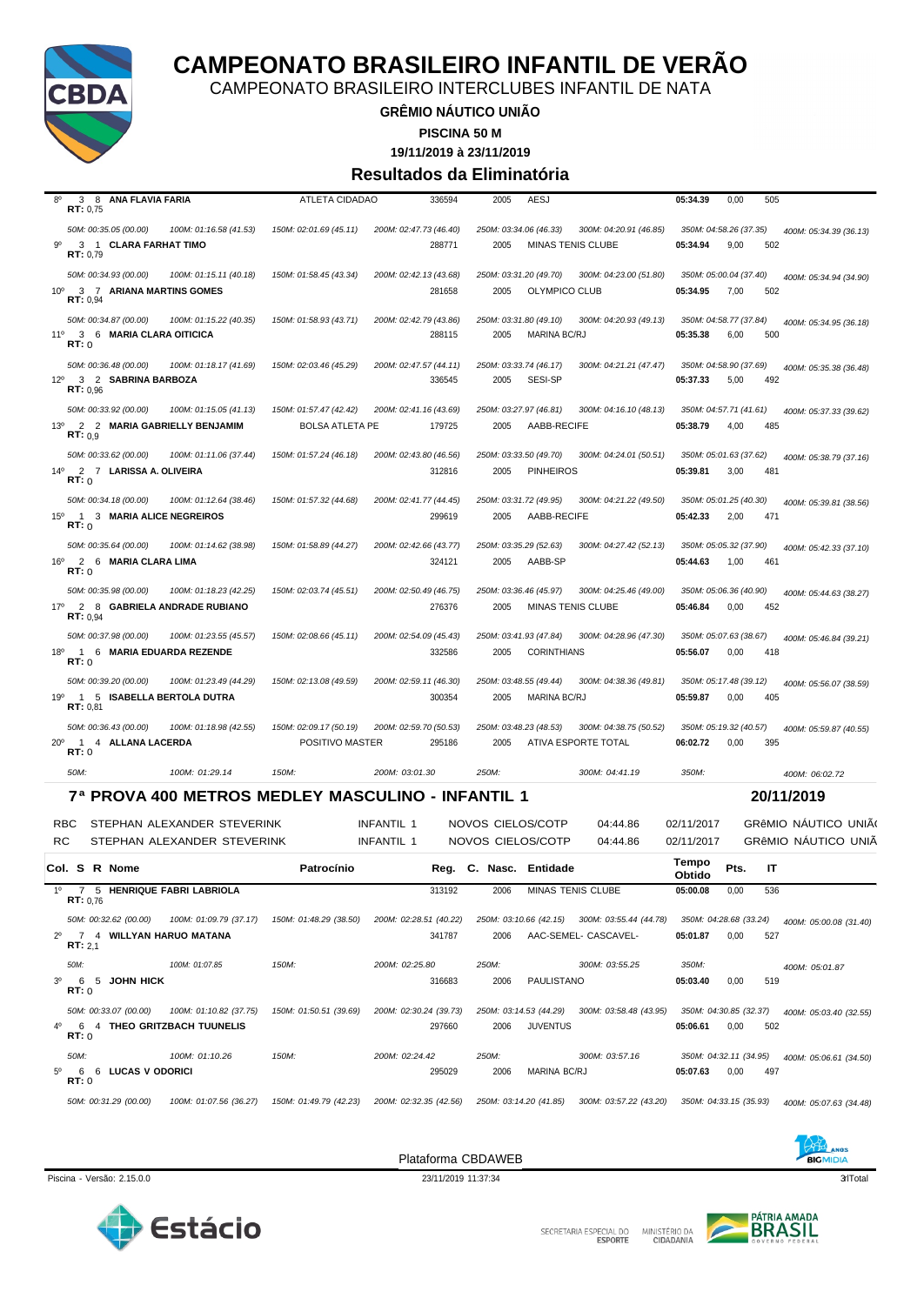

CAMPEONATO BRASILEIRO INTERCLUBES INFANTIL DE NATA

#### **GRÊMIO NÁUTICO UNIÃO**

**PISCINA 50 M**

**19/11/2019 à 23/11/2019**

#### **Resultados da Eliminatória**

| $6^{\circ}$     | $7^{\circ}$<br>2 LUCAS ALVES<br>RT: 0.81                                                           | M1 METALURGICA/PRO A                     | 312728                           | <b>SWIMMERS</b><br>2006                                                              | 05:10.70<br>0,00<br>483                                                     |
|-----------------|----------------------------------------------------------------------------------------------------|------------------------------------------|----------------------------------|--------------------------------------------------------------------------------------|-----------------------------------------------------------------------------|
| $7^{\circ}$     | 50M: 00:35.09 (00.00)<br>100M: 01:15.48 (40.39)<br>5 5 NATAN PORTO SILVA<br>RT: 1,6                | 150M: 01:55.78 (40.30)                   | 200M: 02:37.90 (42.12)<br>331306 | 250M: 03:21.02 (43.12)<br>300M: 04:04.48 (43.46)<br>2006<br><b>PINHEIROS</b>         | 350M: 04:37.53 (33.50)<br>400M: 05:10.70 (33.17)<br>483<br>05:10.76<br>0,00 |
| $8^{\circ}$     | 150M: 01:48.77 (00.00)<br>200M: 02:31.28 (42.51)<br>6 7 VICTOR HUGO A P CURY<br>RT:0               | 250M: 03:14.47 (43.19)                   | 300M: 03:58.93 (44.46)<br>299603 | 350M: 04:35.05 (36.12)<br>400M: 05:10.76 (35.71)<br>2006<br>C. FUNCIONARIOS/VR       | 50M: 00:30.78 (39.98)<br>100M: 01:06.62 (35.84)<br>05:12.00<br>0,00<br>477  |
| 90              | 50M: 00:33.95 (00.00)<br>100M: 01:13.56 (39.61)<br>4 1 GABRIEL MAGALHAES SANTANA<br>RT: 0.72       | 150M: 01:53.24 (39.68)                   | 200M: 02:33.03 (39.79)<br>279922 | 250M: 03:18.30 (45.27)<br>300M: 04:03.16 (44.86)<br>2006<br><b>MINAS TENIS CLUBE</b> | 350M: 04:38.14 (34.98)<br>400M: 05:12.00 (33.86)<br>05:13.03<br>9,00<br>472 |
| 10 <sup>o</sup> | 50M: 00:34.41 (00.00)<br>100M: 01:14.46 (40.50)<br>6 2 FELIPHE AUGUSTO FERREIRA<br>RT: 0           | 150M: 01:54.02 (39.56)                   | 200M: 02:33.33 (39.31)<br>331052 | 250M: 03:18.56 (45.23)<br>300M: 04:03.15 (44.59)<br>AESJ<br>2006                     | 350M: 04:39.38 (36.23)<br>400M: 05:13.03 (33.65)<br>05:13.25<br>7,00<br>471 |
|                 | 50M: 00:33.55 (00.00)<br>100M: 01:13.23 (39.68)<br>11º 7 3 MATHEUS MENEL STAHELIN<br>RT: 2,6       | 150M: 01:54.25 (41.20)                   | 200M: 02:35.18 (40.93)<br>298658 | 250M: 03:20.52 (45.34)<br>300M: 04:05.25 (44.73)<br>2006<br>AJINC/URBANO/SECEL       | 350M: 04:40.52 (35.27)<br>400M: 05:13.25 (32.73)<br>05:13.52<br>6,00<br>470 |
| $12^{\circ}$    | 50M: 00:32.77 (00.00)<br>100M: 01:10.08 (37.31)<br>6 3 THOMAS UGRINOVICH KRINGS<br>RT:0            | 150M: 01:50.82 (40.74)                   | 200M: 02:30.73 (39.91)<br>330393 | 250M: 03:16.31 (45.58)<br>300M: 04:01.00 (44.69)<br>SESI-SP<br>2006                  | 350M: 04:37.88 (36.88)<br>400M: 05:13.52 (35.64)<br>469<br>05:13.70<br>5,00 |
| $13^{\circ}$    | 50M: 00:34.86 (00.00)<br>100M: 01:16.61 (41.75)<br>5 1 MURILO BRAGA AMATUZZI<br>RT: 0,67           | 150M: 01:57.67 (41.60)                   | 200M: 02:38.02 (40.35)<br>296650 | 250M: 03:20.06 (42.40)<br>300M: 04:02.69 (42.63)<br>2006<br><b>CURITIBANO</b>        | 350M: 04:40.15 (37.46)<br>400M: 05:13.70 (33.55)<br>05:14.74<br>4,00<br>465 |
| $14^{\circ}$    | 50M: 00:34.60 (00.00)<br>100M: 01:14.07 (39.47)<br>6 1 GUSTAVO LAHUERTA PIRES<br>RT:0              | 150M: 01:54.54 (40.47)                   | 200M: 02:36.49 (41.95)<br>356425 | 250M: 03:18.86 (42.37)<br>300M: 04:02.02 (43.16)<br>SERC SAO CAETANO<br>2006         | 350M: 04:39.08 (37.60)<br>400M: 05:14.74 (35.66)<br>459<br>05:15.88<br>3,00 |
| $15^{\circ}$    | 50M: 00:33.67 (00.00)<br>100M: 01:14.05 (40.38)<br>7 1 ARTUR VILELA DE QUEIROZ<br>RT: 0,69         | 150M: 01:53.77 (39.72)<br><b>INTERNE</b> | 200M: 02:34.23 (40.46)<br>296392 | 250M: 03:18.68 (44.45)<br>300M: 04:04.37 (45.69)<br>2006<br>SPORT/PE                 | 350M: 04:40.01 (35.64)<br>400M: 05:15.88 (35.87)<br>05:16.35<br>2,00<br>457 |
| $16^{\circ}$    | 50M: 00:32.39 (00.00)<br>100M: 01:11.47 (39.80)<br>4 7 DANIEL REZENDE FIDELIS<br>RT: 0.75          | 150M: 01:52.77 (41.30)                   | 200M: 02:33.52 (40.75)<br>343844 | 250M: 03:17.30 (43.78)<br>300M: 04:02.44 (45.14)<br>NATAÇÃO PRAIA GRANDE<br>2006     | 350M: 04:40.12 (37.68)<br>400M: 05:16.35 (36.23)<br>05:17.98<br>1,00<br>450 |
| 17°             | 50M: 00:34.68 (00.00)<br>100M: 01:11.82 (37.14)<br>4 5 MATHEUS GOMES SANTOS<br>RT: 0.81            | 150M: 01:53.67 (41.85)                   | 200M: 02:34.29 (40.62)<br>342833 | 250M: 03:22.67 (48.38)<br>300M: 04:10.37 (47.70)<br>2006<br><b>CLUBE ESPERIA</b>     | 350M: 04:44.81 (34.44)<br>400M: 05:17.98 (33.17)<br>05:18.43<br>0,00<br>449 |
| $18^{\circ}$    | 50M: 00:33.89 (00.00)<br>100M: 01:12.72 (38.83)<br>2 1 GUSTAVO DIXO SCALON<br>RT: 0,71             | 150M: 01:54.16 (41.44)                   | 200M: 02:34.83 (40.67)<br>331953 | 250M: 03:22.41 (47.58)<br>300M: 04:10.01 (47.60)<br>2006<br><b>PAINEIRAS</b>         | 350M: 04:44.69 (34.68)<br>400M: 05:18.43 (33.74)<br>445<br>05:19.37<br>0,00 |
| 19°             | 50M: 00:33.23 (00.00)<br>100M: 01:13.62 (40.39)<br>77 CLAUDIO Q A LIMA<br>RT: 0.78                 | 150M: 01:54.46 (40.84)                   | 200M: 02:35.39 (40.93)<br>343679 | 250M: 03:22.18 (46.79)<br>300M: 04:10.25 (48.70)<br>2006<br><b>TIJUCA TC/RJ</b>      | 350M: 04:45.71 (35.46)<br>400M: 05:19.37 (33.66)<br>05:19.40<br>0,00<br>444 |
| $20^{\circ}$    | 50M: 00:30.48 (00.00)<br>100M: 01:04.40 (33.92)<br>5 3 MURILO GUIMARAES SILVA<br><b>RT:</b> $0,52$ | 150M: 01:43.68 (39.28)                   | 200M: 02:24.95 (41.27)<br>336547 | 250M: 03:14.48 (49.53)<br>300M: 04:05.73 (51.25)<br>SESI-SP<br>2006                  | 350M: 04:42.76 (37.30)<br>400M: 05:19.40 (36.64)<br>05:20.11<br>0,00<br>441 |
|                 | 50M: 00:32.92 (00.00)<br>100M: 01:09.78 (36.86)<br>21º 5 6 VICTOR TAKUMI TAKABATAKE<br>RT: 0.68    | 150M: 01:51.38 (41.60)                   | 200M: 02:32.76 (41.38)<br>331958 | 250M: 03:19.79 (47.30)<br>300M: 04:08.56 (48.77)<br>2006<br><b>CORINTHIANS</b>       | 350M: 04:45.08 (36.52)<br>400M: 05:20.11 (35.30)<br>05:20.40<br>0,00<br>440 |
| $22^{\circ}$    | 100M: 01:10.68 (37.55)<br>50M: 00:33.13 (00.00)<br>1 4 LUCAS SCAPI PELEGRINI<br>RT: 0,6            | 150M: 01:52.02 (41.34)                   | 200M: 02:34.66 (42.64)<br>332572 | 250M: 03:21.65 (46.99) 300M: 04:07.49 (45.84)<br>2006<br>AMERICANA                   | 350M: 04:45.77 (38.28)<br>400M: 05:20.40 (34.63)<br>0,00<br>437<br>05:21.09 |
| $23^{\circ}$    | 50M:<br>100M: 01:12.28<br>4 2 GABRIEL SOUZA ALARCON<br>RT: 0.74                                    | 150M:                                    | 200M: 02:34.64<br>329551         | 250M:<br>300M: 04:07.81<br>2006<br><b>PAINEIRAS</b>                                  | 350M:<br>400M: 05:21.09<br>05:22.07<br>0,00<br>433                          |
|                 | 50M: 00:35.33 (00.00)<br>100M: 01:15.74 (40.41)<br>24º 2 5 FELIPPE GIRAO<br>RT: 0.69               | 150M: 01:57.26 (41.52)                   | 200M: 02:40.07 (42.81)<br>337748 | 250M: 03:23.28 (43.21) 300M: 04:09.00 (45.72)<br>FREE PLAY/MOGI MIRIM<br>2006        | 350M: 04:46.18 (37.18)<br>400M: 05:22.07 (35.89)<br>430<br>05:22.85<br>0,00 |
| $25^{\circ}$    | 50M: 00:32.89 (00.00)<br>100M: 01:12.99 (40.10)<br>3 4 FELIPE FORSTER BASTOS<br><b>RT:</b> $0.7$   | 150M: 01:54.57 (41.58)                   | 200M: 02:37.01 (42.44)<br>328950 | 250M: 03:22.01 (45.00)<br>300M: 04:08.96 (46.95)<br>SESI-SP<br>2006                  | 350M: 04:45.90 (36.94)<br>400M: 05:22.85 (36.95)<br>428<br>05:23.42<br>0,00 |
| $26^{\circ}$    | 50M: 00:35.78 (00.00)<br>100M: 01:17.91 (42.13)<br>4 6 LUCCA PAPATELLA FERREIRA<br>RT: 0.95        | 150M: 02:01.40 (43.49)                   | 200M: 02:44.91 (43.51)<br>306263 | 250M:<br>300M: 04:11.48<br><b>MINAS TENIS CLUBE</b><br>2006                          | 350M:<br>400M: 05:23.42<br>0,00<br>05:23.95<br>426                          |



Piscina - Versão: 2.15.0.0 23/11/2019 11:37:40 23/11/2019 11:37:40 4/1Total 4/1Total 4/1Total 4/1Total 4/1Total 4/1Total 4/1Total 4/1Total 4/1Total 4/1Total 4/1Total 4/1Total 4/1Total 4/1Total 4/1Total 4/1Total 4/1Total 4/

Plataforma CBDAWEB



SECRETARIA ESPECIAL DO MINISTÉRIO DA<br>CIDADANIA

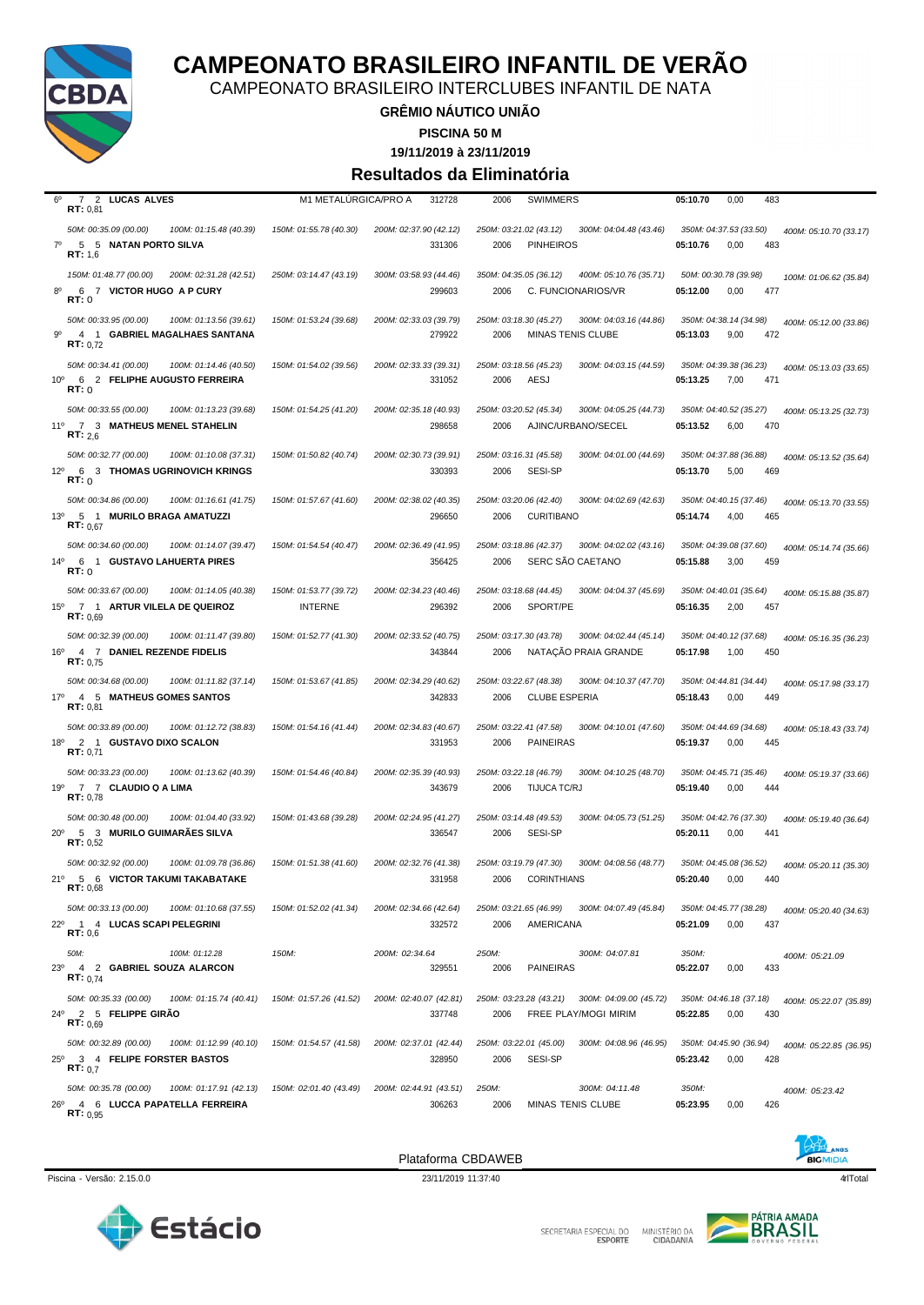

CAMPEONATO BRASILEIRO INTERCLUBES INFANTIL DE NATA

#### **GRÊMIO NÁUTICO UNIÃO**

**PISCINA 50 M**

**19/11/2019 à 23/11/2019**

#### **Resultados da Eliminatória**

| 100M: 01:11.63 (37.76)                                                                                              | 150M: 01:52.70 (41.70)                  | 200M: 02:33.35 (40.65)           | 300M: 04:10.00 (48.57)<br>250M: 03:21.43 (48.80)                              | 350M: 04:47.09 (37.90)<br>400M: 05:23.95 (36.86)                            |
|---------------------------------------------------------------------------------------------------------------------|-----------------------------------------|----------------------------------|-------------------------------------------------------------------------------|-----------------------------------------------------------------------------|
| 5<br>$27^{\circ}$<br>4 JOAO VITOR MORAIS<br><b>RT: 0</b>                                                            |                                         | 356448                           | SERC SAO CAETANO<br>2006                                                      | 05:24.06<br>0,00<br>426                                                     |
| 50M:<br>100M: 01:14.02<br>28°<br>7 MIGUEL VERONESI RIBEIRO<br>5<br>RT:0                                             | 150M:                                   | 200M: 02:39.31<br>359910         | 250M:<br>300M: 04:14.46<br>SERC SAO CAETANO<br>2006                           | 350M:<br>400M: 05:24.06<br>0,00<br>425<br>05:24.30                          |
| 50M: 00:34.04 (00.00)<br>100M: 01:12.14 (38.10)<br>29°<br>7 6 PEDRO NASCIMENTO OLIVA<br>RT: 0.75                    | 150M: 01:55.51 (43.37)                  | 200M: 02:36.97 (41.46)<br>343715 | 250M: 03:26.06 (49.90)<br>300M:<br>SESI-SP<br>2006                            | 350M: 04:51.29<br>400M: 05:24.30 (33.10)<br>05:24.59<br>0,00<br>423         |
| 50M: 00:36.81 (00.00)<br>100M: 01:18.01 (41.20)<br>$30^\circ$<br>3 5 PEDRO MARTINEZ DINIZ<br>RT: 0.79               | 150M: 02:00.34 (42.33)                  | 200M: 02:41.27 (40.93)<br>313609 | 250M: 03:25.42 (44.15)<br>300M: 04:09.38 (43.96)<br><b>CURITIBANO</b><br>2006 | 350M: 04:47.79 (38.41)<br>400M: 05:24.59 (36.80)<br>05:25.17<br>421<br>0,00 |
| 50M: 00:34.34 (00.00)<br>100M: 01:12.88 (38.54)<br>31º 4 3 ARTHUR DE ALVAREZ<br>RT: 0.7                             | 150M: 01:54.08 (41.20)                  | 200M: 02:37.36 (43.28)<br>332112 | 250M: 03:23.53 (46.17)<br>300M: 04:10.81 (47.28)<br>2006<br>UNISANTA          | 350M: 04:48.01 (37.20)<br>400M: 05:25.17 (37.16)<br>05:26.66<br>0,00<br>415 |
| 50M: 00:34.80 (00.00)<br>100M: 01:14.23 (39.43)<br>$32^\circ$<br>2 4 ARTUR M T DE MELLO<br>RT:0                     | 150M: 01:56.04 (41.81)                  | 200M: 02:37.96 (41.92)<br>289218 | 250M:<br>300M: 02:58.65<br>CR FLAMENGO/RJ<br>2006                             | 350M: 04:51.36 (52.71)<br>400M: 05:26.66 (35.30)<br>05:27.10<br>0,00<br>414 |
| 50M:<br>100M: 01:16.00<br>$33^\circ$<br>4 8 KENUE TEIXEIRA DE SANTANA<br><b>RT:</b> $0,74$                          | 150M:<br><b>BOLSA ATLETA/DF</b>         | 200M: 02:43.48<br>295735         | 250M:<br>300M: 04:17.36<br>IATE CLUBE DE BRASIL<br>2006                       | 350M: 04:53.18 (35.82)<br>400M: 05:27.10 (33.92)<br>05:27.58<br>0,00<br>412 |
| 50M: 00:32.38 (00.00)<br>100M: 01:11.75 (39.37)<br>$34^{\circ}$<br>4 4 LEONARDO BRANDT DE MACEDO<br>RT: 0.58        | 150M: 01:53.49 (41.74)                  | 200M: 02:34.73 (41.24)<br>296648 | 250M: 03:23.92 (49.19)<br>300M: 04:11.98 (48.60)<br>2006<br><b>CURITIBANO</b> | 350M: 04:50.74 (38.76)<br>400M: 05:27.58 (36.84)<br>409<br>05:28.30<br>0,00 |
| 50M:<br>100M: 01:16.12<br>$35^\circ$<br>1 5 ENRICO NICARETTA TORRES<br><b>RT:</b> $0,74$                            | 150M:                                   | 200M: 02:40.18<br>296761         | 250M:<br>300M: 04:17.29<br>2006<br><b>JUVENTUS</b>                            | 350M:<br>400M: 05:28.30<br>05:29.65<br>0,00<br>404                          |
| 50M: 00:33.69 (00.00)<br>100M: 01:16.39 (42.70)<br>$36^{\circ}$<br>7 8 HENRIQUE DESTRO FRANCISCO<br>RT: 0.81        | 150M: 02:00.06 (43.67)                  | 200M: 02:43.24 (43.18)<br>356431 | 250M: 03:29.49 (46.25)<br>300M: 04:17.29 (47.80)<br>SERC SÃO CAETANO<br>2006  | 350M: 04:53.81 (36.52)<br>400M: 05:29.65 (35.84)<br>0,00<br>404<br>05:29.71 |
| 50M: 00:32.37 (00.00)<br>100M: 01:09.81 (37.44)                                                                     | 150M: 01:51.65 (41.84)                  | 200M: 02:33.15 (41.50)           | 250M: 03:21.22 (48.70) 300M: 04:10.72 (49.50)                                 | 350M: 04:50.23 (39.51)<br>400M: 05:29.71 (39.48)                            |
| $37^\circ$<br>2 2 GUSTAVO HENRIQUE FERREIRA<br>RT: 0.82                                                             | <b>COLEGIO RENASCER</b>                 | 328951                           | 2006<br>CA SOROCABANA                                                         | 05:30.63<br>0,00<br>401                                                     |
| 50M: 00:33.97 (00.00)<br>100M: 01:14.08 (40.11)<br>38 <sup>0</sup><br>3 2 LUIS CARLOS DIAS<br>RT: 0,98              | 150M: 01:59.65 (45.57)                  | 200M: 02:45.31 (45.66)<br>340084 | 250M: 03:30.81 (45.50)<br>300M: 04:18.02 (47.21)<br>2006<br>PRAIA CLUBE       | 350M: 04:55.23 (37.21)<br>400M: 05:30.63 (35.40)<br>05:30.84<br>0,00<br>400 |
| 50M: 00:33.18 (00.00)<br>100M: 01:13.15 (39.97)<br>2 6 JOAO LEONARDO CAMPOS<br>39°<br>RT: 0.9                       | 150M: 01:58.59 (45.44)                  | 200M: 02:42.93 (44.34)<br>333382 | 250M: 03:31.29 (48.36)<br>300M: 04:21.84 (50.55)<br>2006<br>APAN PRUDENTE     | 350M: 04:57.63 (35.79)<br>400M: 05:30.84 (33.21)<br>05:31.23<br>0,00<br>398 |
| 50M: 00:35.02 (00.00)<br>100M: 01:15.85 (40.83)<br>40 <sup>o</sup><br>5 2 EDUARDO PAIZ RIBEIRO<br>RT: 0,84          | 150M: 01:59.88 (44.30)                  | 200M:<br>297583                  | 250M: 03:29.13<br>300M: 04:13.82 (44.69)<br>2006<br>AAC-SEMEL- CASCAVEL-      | 350M: 04:52.77 (38.95)<br>400M: 05:31.23 (38.46)<br>391<br>05:33.32<br>0,00 |
| 50M: 00:33.97 (00.00)<br>100M: 01:13.17 (39.20)<br>41º 3 8 GABRIEL DOMINGUES MOURA<br>RT: 0.78                      | 150M: 01:56.82 (43.65)                  | 200M: 02:39.33 (42.51)<br>313194 | 250M: 03:28.68 (49.35)<br>300M: 04:18.32 (49.64)<br>2006<br>MINAS TENIS CLUBE | 350M: 04:56.72 (38.40)<br>400M: 05:33.32 (36.60)<br>05:34.50<br>0,00<br>387 |
| 50M: 00:34.20 (00.00)<br>100M: 01:14.72 (40.52)<br>42º 2 3 GABRIEL KEVIN CRUZ<br>RT: 0.92                           | 150M: 01:58.23 (43.51)                  | 200M: 02:40.37 (42.14)<br>352144 | 250M: 03:29.78 (49.41) 300M: 04:21.43 (51.65)<br>2006 NATAÇÃO PRAIA GRANDE    | 350M: 04:59.99 (38.56)<br>400M: 05:34.50 (34.51)<br>05:35.09<br>0,00<br>385 |
| 50M: 00:36.07 (00.00)<br>100M: 01:17.93 (41.86)<br>43°<br>3 7 ARTHUR FREDIANE GONÇALVES<br>RT: 0.76                 | 150M: 02:04.56 (46.63)<br>PROJETO ACQUA | 200M: 02:50.66 (46.10)<br>323890 | 250M: 03:33.92 (43.26)<br>300M: 04:19.20 (45.28)<br>2006<br>AWC               | 350M: 04:57.56 (38.36)<br>400M: 05:35.09 (37.53)<br>381<br>05:36.17<br>0,00 |
| 50M: 00:38.12 (00.00)<br>100M: 01:23.67 (45.55)<br>44º 3 6 HENRIQUE P JUNG<br>RT: 0.87                              | 150M: 02:03.86 (40.19)                  | 200M: 02:44.87 (41.10)<br>291661 | 250M: 03:35.95 (51.80)<br>300M: 04:26.14 (50.19)<br>2006<br>CR FLAMENGO/RJ    | 350M: 05:02.22 (36.80)<br>400M: 05:36.17 (33.95)<br>05:36.35<br>0,00<br>381 |
| 50M: 00:34.88 (00.00)<br>100M: 01:15.54 (40.66)<br>$45^{\circ}$<br>5 8 RAFAEL DE HAMERSCHIMIDT<br><b>RT:</b> $0,74$ | 150M: 01:56.42 (40.88)                  | 200M: 02:38.06 (41.64)<br>313611 | 250M: 03:29.14 (51.80)<br>300M: 04:20.97 (51.83)<br>2006<br><b>CURITIBANO</b> | 350M: 04:59.19 (38.22)<br>400M: 05:36.35 (37.16)<br>05:40.25<br>0,00<br>368 |
| 50M: 00:34.81 (00.00)<br>100M: 01:16.12 (41.31)<br>46º 1 3 GABRIEL SILVA GONSAGA<br>RT: 0.69                        | 150M: 02:01.16 (45.40)                  | 200M: 02:47.30 (46.14)<br>347108 | 250M: 03:34.27 (46.97)<br>300M: 04:24.66 (50.39)<br><b>JUVENTUS</b><br>2006   | 350M: 05:02.50 (37.84)<br>400M: 05:40.25 (37.75)<br>05:40.76<br>0,00<br>366 |



Piscina - Versão: 2.15.0.0 23/11/2019 11:37:45 **23/11/2019 11:37:45** 51Total 51Total 51Total 51Total 51Total 51Total 51Total 51Total 51Total 51Total 51Total 51Total 51Total 51Total 51Total 51Total 51Total 51Total 51Total 5

Plataforma CBDAWEB



P SECRETARIA ESPECIAL DO MINISTÉRIO DA<br>CIDADANIA

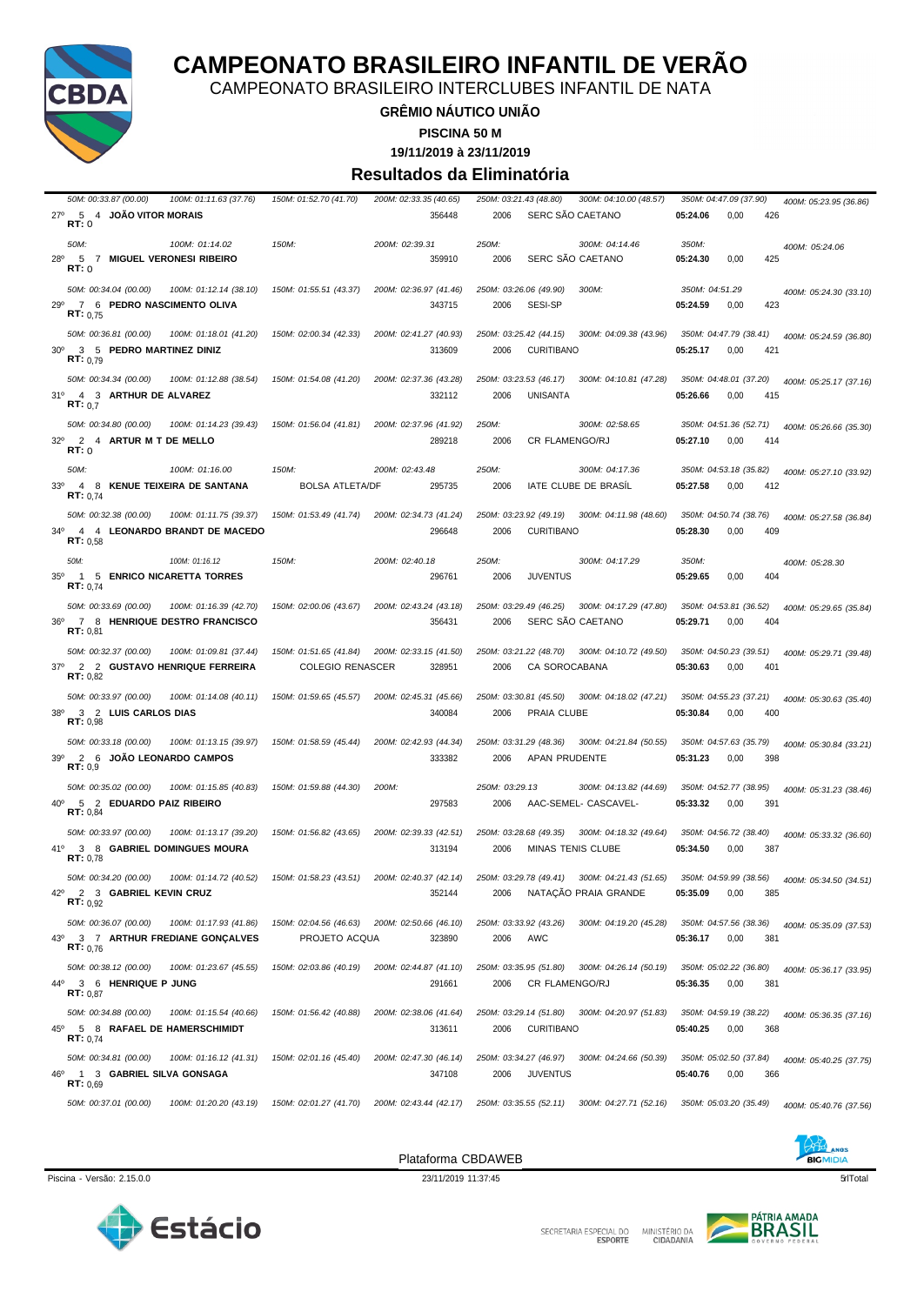

CAMPEONATO BRASILEIRO INTERCLUBES INFANTIL DE NATA

**GRÊMIO NÁUTICO UNIÃO**

**PISCINA 50 M**

**19/11/2019 à 23/11/2019**

#### **Resultados da Eliminatória**

| 470<br><b>EDUARDO DE LOUREIRO</b><br>RT:0               | 330381                                           | <b>PAINEIRAS</b><br>2006                         | 05:42.06<br>362<br>0,00                          |
|---------------------------------------------------------|--------------------------------------------------|--------------------------------------------------|--------------------------------------------------|
| 50M: 00:36.77 (00.00)<br>100M: 01:17.25 (40.48)         | 150M: 02:01.39 (44.14)<br>200M: 02:44.49 (43.10) | 250M: 03:34.51 (50.20)<br>300M: 04:25.88 (51.37) | 350M: 05:04.41 (38.53)<br>400M: 05:42.06 (37.65) |
| <b>GABRIEL LAPENDA FONSECA</b><br>48°<br>3.<br>RT: 0.81 | 265350                                           | AABB-RECIFE<br>2006                              | 0,00<br>05:44.90<br>353                          |
| 50M: 00:34.15 (00.00)<br>100M: 01:14.32 (40.17)         | 150M: 01:58.55 (44.23)<br>200M: 02:41.25 (42.70) | 250M: 03:32.28 (51.30)<br>300M: 04:26.28 (54.00) | 350M: 05:06.02 (39.74)<br>400M: 05:44.90 (38.88) |
| 8 RAFAEL OLIVEIRA SCHIMITT<br>DOL<br>- 6<br>RT:0        | 296653                                           | <b>CURITIBANO</b><br>2006                        |                                                  |
| <b>DANIEL MUNIZ OLIVEIRA</b><br>DOL<br>33<br>RT: 0.73   | 288216                                           | CR FLAMENGO/RJ<br>2006                           |                                                  |

#### **8 ª PROVA 400 METROS MEDLEY MASCULINO - INFANTIL 2 20/11/2019**

|                 | <b>RBC</b>                   |               |                                                  | STEPHAN ALEXANDER STEVERINK                           |                                                | <b>INFANTIL 2</b>      |        | <b>CLUBE ESPERIA</b> |                                                | 04:32.36               | 29/11/2018             |                                |     | C.N. R. ALVARES        |
|-----------------|------------------------------|---------------|--------------------------------------------------|-------------------------------------------------------|------------------------------------------------|------------------------|--------|----------------------|------------------------------------------------|------------------------|------------------------|--------------------------------|-----|------------------------|
| RC              |                              |               |                                                  | STEPHAN ALEXANDER STEVERINK                           |                                                | <b>INFANTIL 2</b>      |        | <b>CLUBE ESPERIA</b> |                                                | 04:32.36               | 29/11/2018             |                                |     | C.N. R. ALVARES        |
|                 |                              | Col. S R Nome |                                                  |                                                       | Patrocínio                                     |                        | Reg.   | C. Nasc.             | Entidade                                       |                        | <b>Tempo</b><br>Obtido | Pts.                           | IT  |                        |
| 10              | 6                            |               | 4 ARTUR BECKER                                   |                                                       |                                                |                        | 303534 | 2005                 | MINAS TENIS CLUBE                              |                        | 04:50.28               | 0,00                           | 592 | E                      |
| 1 <sup>0</sup>  | RT: 0.69<br>50M:<br>RT: 0.62 |               |                                                  | 100M: 01:02.91<br>5 4 GUILHERME GUSTAVO KANZLER       | 150M:                                          | 200M: 02:21.02         | 282048 | 250M:<br>2005        | AJINC/URBANO/SECEL                             | 300M: 03:41.75         | 350M:<br>04:50.28      | 0,00                           | 592 | 400M: 04:50.28<br>Ε    |
| 3 <sup>0</sup>  | RT: 0.73                     |               | 50M: 00:30.52 (00.00)                            | 100M: 01:05.92 (35.40)<br>6 1 HEITOR NAPOLITANO REIS  | 150M:<br>CF VOTUPORANGA                        | 200M: 02:19.96         | 344819 | 2005                 | 250M: 03:03.70 (43.74)<br><b>AVONAT</b>        | 300M: 03:45.84 (42.14) | 350M:<br>04:53.28      | 0,00                           | 574 | 400M: 04:50.28         |
|                 | RT: 0.68                     |               | 50M: 00:30.56 (00.00)<br>5 3 LUIGGI CUNHA GOMES  | 100M: 01:04.05 (33.49)                                | 150M: 01:42.65 (38.60)                         | 200M: 02:20.34 (37.69) | 313853 | 2005                 | 250M: 03:04.28 (43.94)<br>SESI-SP              | 300M: 03:50.07 (45.79) | 04:58.03               | 350M: 04:22.27 (32.20)<br>0.00 | 547 | 400M: 04:53.28 (31.10) |
| $5^{\circ}$     | RT: 0.75                     |               | 50M: 00:32.64 (00.00)                            | 100M: 01:09.74 (37.10)<br>6 6 FERNANDO GABRIEL SANTOS | 150M: 01:44.83 (35.90)                         | 200M: 02:22.74 (37.91) | 349937 | 2005                 | 250M: 03:05.61 (42.87)<br><b>CORINTHIANS</b>   | 300M: 03:49.35 (43.74) | 05:00.12               | 350M: 04:23.81 (34.46)<br>0,00 | 536 | 400M: 04:58.03 (34.22) |
| $6^{\circ}$     | RT: 0.75                     |               | 50M: 00:29.81 (00.00)                            | 100M: 01:04.84 (35.30)<br>5 7 NICOLAS CACIOLATO REIS  | 150M: 01:45.19 (40.35)<br>CRIS ARTIGOS ESPORTI | 200M: 02:23.58 (38.39) | 313685 | 2005                 | 250M: 03:09.12 (45.54)<br>AABB-SP              | 300M: 03:54.43 (45.31) | 05:00.25               | 350M: 04:26.98 (32.55)<br>0,00 | 535 | 400M: 05:00.12 (33.14) |
|                 | RT: 0.76                     |               | 50M: 00:31.51 (00.00)                            | 100M: 01:06.48 (34.97)<br>5 5 BRUNO HOSOKAWA OLIVEIRA | 150M: 01:46.27 (39.79)                         | 200M: 02:25.46 (39.19) | 318024 | 2005                 | 250M: 03:09.45 (43.99)<br><b>APAN PRUDENTE</b> | 300M: 03:55.15 (45.70) | 05:01.13               | 350M: 04:28.38 (33.23)<br>0.00 | 530 | 400M: 05:00.25 (31.87) |
| R <sup>0</sup>  | RT: 0.77                     |               | 50M: 00:30.87 (00.00)<br>6 3 TIAGO RUAS DELUCA   | 100M: 01:07.47 (36.60)                                | 150M: 01:49.76 (42.29)                         | 200M: 02:31.54 (41.78) | 277584 | 2005                 | 250M: 03:12.69 (41.15)<br>MINAS TENIS CLUBE    | 300M: 03:53.65 (40.96) | 05:01.55               | 350M: 04:27.00 (33.35)<br>0,00 | 528 | 400M: 05:01.13 (34.13) |
|                 | RT: 1,1                      |               | 50M: 00:32.25 (00.00)                            | 100M: 01:05.51 (33.26)<br>5 2 EDUARDO PATTO CAMPOS    | 150M: 01:44.01 (38.50)                         | 200M: 02:21.74 (37.73) | 317573 | 2005                 | 250M: 03:08.36 (46.62)<br>MINAS TENIS CLUBE    | 300M: 03:54.96 (46.60) | 05:03.77               | 350M: 04:29.15 (34.19)<br>9,00 | 517 | 400M: 05:01.55 (32.40) |
| 10 <sup>o</sup> | RT: 0.75                     |               | 50M: 00:31.82 (00.00)                            | 100M: 01:07.38 (35.56)<br>4 1 RAFAEL FIDELIS SOUSA    | 150M: 01:46.19 (38.81)                         | 200M: 02:25.28 (39.90) | 314154 | 2005                 | 250M: 03:09.91 (44.63)<br>PRAIA CLUBE          | 300M: 03:54.12 (44.21) | 05:04.64               | 350M: 04:29.29 (35.17)<br>7,00 | 512 | 400M: 05:03.77 (34.48) |
| 11°             | RT: 0.82                     |               | 50M: 00:31.71 (00.00)<br>6 8 LUCCA BRIDI ARANTES | 100M: 01:09.61 (37.90)                                | 150M: 01:51.07 (41.46)                         | 200M: 02:30.55 (39.48) | 283412 | 2005                 | 250M: 03:14.39 (43.84)<br><b>JUVENTUS</b>      | 300M: 03:59.70 (45.31) | 05:07.50               | 350M: 04:32.55 (32.85)<br>6,00 | 498 | 400M: 05:04.64 (32.90) |
| 12°             | RT: 0.86                     |               | 50M: 00:33.51 (00.00)                            | 100M: 01:13.17 (39.66)<br>4 2 JOAO VICTOR SORRIENTE   | 150M: 01:53.75 (40.58)                         | 200M: 02:34.85 (41.10) | 327724 | 2005                 | 250M: 03:17.73 (42.88)<br>PRAIA CLUBE          | 300M: 04:01.99 (44.26) | 05:08.15               | 350M: 04:34.44 (32.45)<br>5.00 | 495 | 400M: 05:07.50 (33.60) |
| $13^{\circ}$    | RT: 0.79                     |               | 50M: 00:33.58 (00.00)                            | 100M: 00:56.65 (23.70)<br>3 8 IAN KLAPPER F PEDROSO   | 150M                                           | 200M: 02:31.97         | 313078 | 2005                 | 250M: 03:18.09 (46.12)<br>CR FLAMENGO/RJ       | 300M: 04:03.15 (45.60) | 05:08.50               | 350M: 04:36.65 (33.50)<br>4,00 | 493 | 400M: 05:08.15 (31.50) |
| $14^{0}$        | RT: 0,69                     |               | 50M: 00:31.89 (00.00)<br>5 1 LUIZ EDUARDO REIS   | 100M: 01:08.46 (36.57)                                | 150M: 01:50.72 (42.26)                         | 200M: 02:32.41 (41.69) | 270502 | 2005                 | 250M: 03:13.22 (40.81)<br>MINAS TENIS CLUBE    | 300M: 03:56.90 (43.68) | 05:09.24               | 350M: 04:33.37 (36.47)<br>3,00 | 490 | 400M: 05:08.50 (35.13) |
| $15^{\circ}$    | RT: 0.75                     |               | 50M: 00:30.88 (00.00)                            | 100M: 01:07.95 (37.70)<br>5 6 ARTHUR CATALDI GUEIROS  | 150M: 01:47.13 (39.18)                         | 200M: 02:26.46 (39.33) | 329547 | 2005                 | 250M: 03:12.19 (45.73)<br><b>HEBRAICA</b>      | 300M: 03:58.24 (46.50) | 05:09.53               | 350M: 04:34.00 (35.76)<br>2,00 | 488 | 400M: 05:09.24 (35.24) |
|                 |                              |               | 50M: 00:32.48 (00.00)                            | 100M: 01:13.08 (40.60)                                | 150M: 01:54.80 (41.72)                         | 200M: 02:34.34 (39.54) |        |                      | 250M: 03:18.27 (43.93)                         | 300M: 04:01.32 (43.50) |                        | 350M: 04:36.07 (34.75)         |     | 400M: 05:09.53 (33.46) |





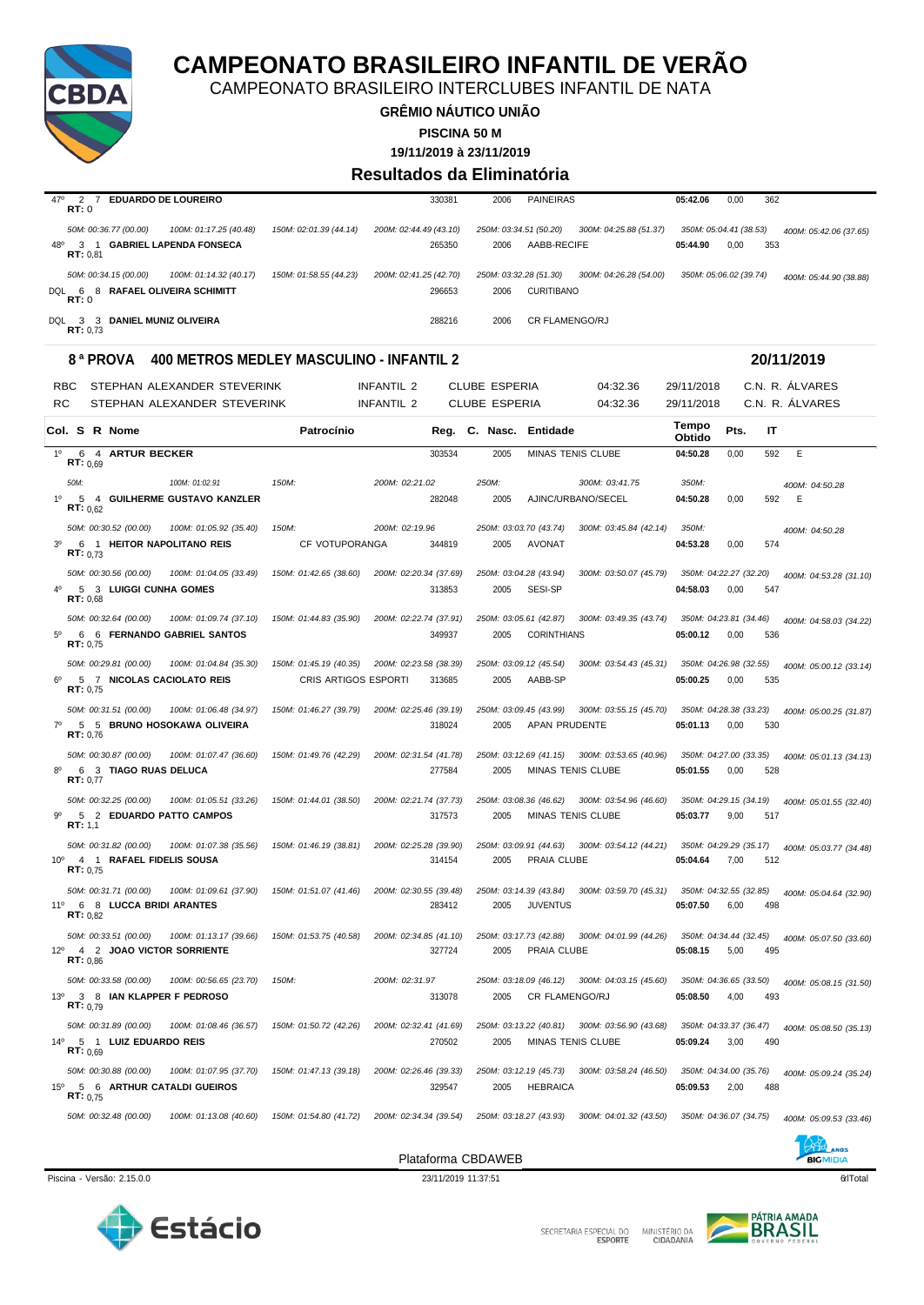

CAMPEONATO BRASILEIRO INTERCLUBES INFANTIL DE NATA

#### **GRÊMIO NÁUTICO UNIÃO**

**PISCINA 50 M**

**19/11/2019 à 23/11/2019**

#### **Resultados da Eliminatória**

| 16°<br>4 4<br><b>MATHEUS OLIVEIRA SIMAO</b><br>RT: 0.64                                                              | <b>MGF TREINAMENTOS</b>                        | 288125                           | 2005<br><b>FLUMINENSE FC/RJ</b>                                                       | 05:09.70<br>1,00<br>488                                                     |
|----------------------------------------------------------------------------------------------------------------------|------------------------------------------------|----------------------------------|---------------------------------------------------------------------------------------|-----------------------------------------------------------------------------|
| 50M:<br>100M: 01:13.78<br>17º 2 6 ANTONIO PASTOR SIMAO<br>RT: 0,98                                                   | 150M: 01:54.90 (41.12)                         | 200M: 02:33.87 (38.97)<br>329258 | 250M:<br>300M: 04:02.96<br>2005<br><b>MINAS TENIS CLUBE</b>                           | 350M:<br>400M: 05:09.70<br>05:10.52<br>0,00<br>484                          |
| 50M: 00:32.55 (00.00)<br>100M: 01:09.22 (36.67)<br>$18^{\circ}$<br>3 2 RENAN BOTECHIA<br>RT: 0.71                    | 150M: 01:50.66 (41.44)                         | 200M: 02:33.35 (42.69)<br>314427 | 250M: 03:15.64 (42.29)<br>300M: 03:59.75 (44.11)<br><b>GRAN SAO JOAO/ANEL</b><br>2005 | 350M: 04:35.70 (35.95)<br>400M: 05:10.52 (34.82)<br>05:10.61<br>0,00<br>483 |
| 50M: 00:33.44 (00.00)<br>100M: 01:12.49 (39.50)<br>19°<br>4 3 MATHEUS SCHUBERT<br>RT: 0.7                            | 150M: 01:51.57 (39.80)                         | 200M: 02:32.04 (40.47)<br>281483 | 250M: 03:14.97 (42.93)<br>300M: 03:59.89 (44.92)<br>2005<br><b>CURITIBANO</b>         | 350M: 04:35.80 (35.91)<br>400M: 05:10.61 (34.81)<br>05:11.29<br>0,00<br>480 |
| 50M: 00:32.54 (00.00)<br>100M: 01:10.32 (37.78)<br>$20^{\circ}$<br>4 6 HENRIQUE GLASER REBEL<br>RT: 0.78             | 150M: 01:49.98 (39.66)                         | 200M: 02:27.98 (38.00)<br>281127 | 250M: 03:14.68 (46.70)<br>300M: 04:02.32 (47.64)<br><b>CURITIBANO</b><br>2005         | 350M: 04:37.35 (35.30)<br>400M: 05:11.29 (33.94)<br>480<br>05:11.39<br>0,00 |
| 50M: 00:33.55 (00.00)<br>100M: 01:11.78 (38.23)<br>21°<br>1 6 JOSÉ PIMENTEL DELGADO<br><b>RT:</b> $1,3$              | 150M: 01:50.64 (38.86)                         | 200M: 02:28.84 (38.20)<br>292622 | 250M: 03:14.69 (45.85)<br>300M: 03:59.59 (44.90)<br>2005<br><b>PINHEIROS</b>          | 350M: 04:36.70 (37.11)<br>400M: 05:11.39 (34.69)<br>05:11.95<br>0,00<br>477 |
| 50M: 00:30.69 (00.00)<br>100M: 01:07.25 (36.56)<br>22º 1 3 FILIPE PEREIRA C P PEDROSO<br>RT: 0.8                     | 150M: 01:49.00 (41.75)                         | 200M: 02:31.17 (42.17)<br>298997 | 250M: 03:15.00 (43.83)<br>300M: 04:00.42 (45.42)<br>FLUMINENSE FC/RJ<br>2005          | 350M: 04:36.86 (36.44)<br>400M: 05:11.95 (35.90)<br>476<br>05:12.26<br>0,00 |
| 50M: 00:32.66 (00.00)<br>100M: 01:08.12 (35.46)<br>6 7 LEONARDO LAURINDO DE SOUZA NETTO<br>$23^\circ$<br>RT: 0.78    | 150M: 01:51.02 (42.90)                         | 200M: 02:32.40 (41.38)<br>289995 | 250M: 03:18.05 (45.65)<br>300M: 04:05.19 (47.14)<br>2005<br><b>CURITIBANO</b>         | 350M: 04:39.39 (34.20)<br>400M: 05:12.26 (32.87)<br>05:12.55<br>0,00<br>474 |
| 50M: 00:31.93 (00.00)<br>100M: 01:11.63 (39.70)<br>$24^{\circ}$<br>1 4 MATHEUS TEIXEIRA PRZEWALLA<br>RT:0            | 150M: 01:53.74 (42.11)                         | 200M: 02:34.91 (41.17)<br>329285 | 250M: 03:16.47 (41.56)<br>300M: 04:00.33 (43.86)<br>2005<br><b>TC CAMPINAS</b>        | 350M: 04:37.23 (36.90)<br>400M: 05:12.55 (35.32)<br>05:12.83<br>0,00<br>473 |
| 50M:<br>100M: 01:11.37<br>$25^{\circ}$<br>5 8 BERNARDO LOEBENS LAUSCHNER<br>RT: 0,8                                  | 150M:                                          | 200M: 02:30.23<br>290460         | 250M:<br>300M: 04:01.27<br><b>GNU</b><br>2005                                         | 350M:<br>400M: 05:12.83<br>05:12.88<br>0,00<br>473                          |
| 50M: 00:30.42 (00.00)<br>100M: 01:06.04 (35.62)<br>$26^{\circ}$<br>3 6 JUAN CARLOS SILVA<br>RT: 0.7                  | 150M: 01:45.11 (39.70)                         | 200M: 02:23.76 (38.65)<br>317937 | 250M: 03:13.68 (49.92)<br>300M: 04:02.72 (49.40)<br>2005<br>MACKENZIE                 | 350M: 04:38.65 (35.93)<br>400M: 05:12.88 (34.23)<br>05:13.29<br>0,00<br>471 |
| 50M: 00:34.15 (00.00)<br>100M: 01:13.59 (39.44)<br>$27^\circ$<br>4 8 CAUA PADUANI PEIXOTO<br>RT: 0.81                | 150M: 01:52.50 (38.91)                         | 200M: 02:31.54 (39.40)<br>313659 | 250M: 03:15.87 (44.33)<br>300M: 04:00.72 (44.85)<br>2005<br><b>MINAS TENIS CLUBE</b>  | 350M: 04:37.59 (36.87)<br>400M: 05:13.29 (35.70)<br>05:14.19<br>0,00<br>467 |
| 50M: 00:31.84 (00.00)<br>100M: 01:09.22 (37.38)<br>28º 4 7 CARISTHON DE AZEVEDO<br>RT: 0,81                          | 150M: 01:48.43 (39.21)                         | 200M: 02:29.98 (41.55)<br>338870 | 250M: 03:15.50 (45.52)<br>300M: 04:03.11 (47.61)<br>2005<br>SANROQUENSE               | 350M: 04:38.83 (35.72)<br>400M: 05:14.19 (35.36)<br>05:15.48<br>0,00<br>461 |
| 50M: 00:35.73 (00.00)<br>100M: 01:16.57 (40.84)<br>29°<br>6 5 GABRIEL RODRIGUES LOPES<br>RT: 0.83                    | 150M: 01:58.21 (41.64)                         | 200M: 02:38.41 (40.20)<br>325344 | 250M: 03:20.51 (42.10)<br>300M: 04:02.45 (41.94)<br><b>PINHEIROS</b><br>2005          | 350M: 04:39.41 (36.96)<br>400M: 05:15.48 (36.70)<br>05:16.50<br>0,00<br>457 |
| 50M: 00:30.40 (00.00)<br>100M: 01:05.67 (35.27)<br>3 5 JOAO VITOR MACEDO<br>$30^{\circ}$<br>RT: 0,72                 | 150M: 01:46.70 (41.30)                         | 200M: 02:28.77 (42.70)<br>314153 | 250M: 03:17.25 (48.48)<br>300M: 04:03.95 (46.70)<br>PRAIA CLUBE<br>2005               | 350M: 04:40.24 (36.29)<br>400M: 05:16.50 (36.26)<br>05:17.92<br>0,00<br>451 |
| 50M: 00:33.94 (00.00)<br>100M: 01:13.99 (40.50)<br>31º 2 1 MATHEUS ALVES ALENCAR<br><b>RT:</b> 0,75                  | 150M: 01:54.58 (40.59)<br>DR. SHAPE E DECLATHI | 200M: 02:36.27 (41.69)<br>313689 | 250M: 03:19.95 (43.68)<br>300M: 04:05.79 (45.84)<br>2005<br><b>CORINTHIANS</b>        | 350M: 04:42.56 (36.77)<br>400M: 05:17.92 (35.36)<br>05:18.73<br>0,00<br>447 |
| 50M: 00:31.56 (00.00)<br>100M: 01:09.02 (37.46)<br>32º 4 5 THEO VILELA MOREIRA<br>RT: 0,77                           | 150M: 01:50.97 (41.95)                         | 200M: 02:33.43 (42.46)<br>284049 | 250M: 03:19.74 (46.31) 300M: 04:08.07 (48.33)<br>2005<br>MINAS TENIS CLUBE            | 350M: 04:44.39 (36.32)<br>400M: 05:18.73 (34.34)<br>05:18.82<br>0,00<br>447 |
| 50M: 00:32.23 (00.00)<br>100M: 01:11.05 (38.82)<br>33 <sup>0</sup><br>1 7 LUCAS GARCIA FERREIRA<br><b>RT:</b> $0.74$ | 150M: 01:51.95 (40.90)                         | 200M: 02:32.85 (40.90)<br>316438 | 250M: 03:18.77 (45.92)<br>300M: 04:06.14 (47.37)<br>2005<br><b>JUVENTUS</b>           | 350M: 04:42.85 (36.71)<br>400M: 05:18.82 (35.97)<br>05:18.93<br>0,00<br>446 |
| 50M: 00:32.59 (00.00)<br>100M: 01:10.93 (38.34)<br>34º 2 4 LUKAS E S SEIDEL REAL<br>RT:0                             | 150M: 01:53.19 (42.26)<br>COL SOFTE            | 200M: 02:36.06 (42.87)<br>335469 | 250M: 03:21.99 (45.93) 300M: 04:08.61 (46.62)<br>2005<br>CR FLAMENGO/RJ               | 350M: 04:44.51 (35.90)<br>400M: 05:18.93 (34.42)<br>05:19.72<br>0,00<br>443 |
| 100M: 01:11.38<br>50M:<br>35º 2 2 GABRIEL NONATO PEREIRA<br>RT: 0.88                                                 | 150M:                                          | 200M: 02:35.47<br>298171         | 250M:<br>300M: 04:07.92<br>2005<br><b>MINAS TENIS CLUBE</b>                           | 350M:<br>400M: 05:19.72<br>05:20.05<br>0,00<br>442                          |
| 50M: 00:31.23 (00.00)<br>100M: 01:09.03 (37.80)<br>$36^{\circ}$<br>3 1 RODRIGO S SOARES<br><b>RT:</b> $0.78$         | 150M: 01:52.93 (43.90)                         | 200M: 02:37.34 (44.41)<br>284225 | 250M: 03:18.95 (41.61) 300M: 04:05.87 (46.92)<br>2005<br>CR FLAMENGO/RJ               | 350M: 04:44.17 (38.30)<br>400M: 05:20.05 (35.88)<br>05:21.37<br>0,00<br>436 |







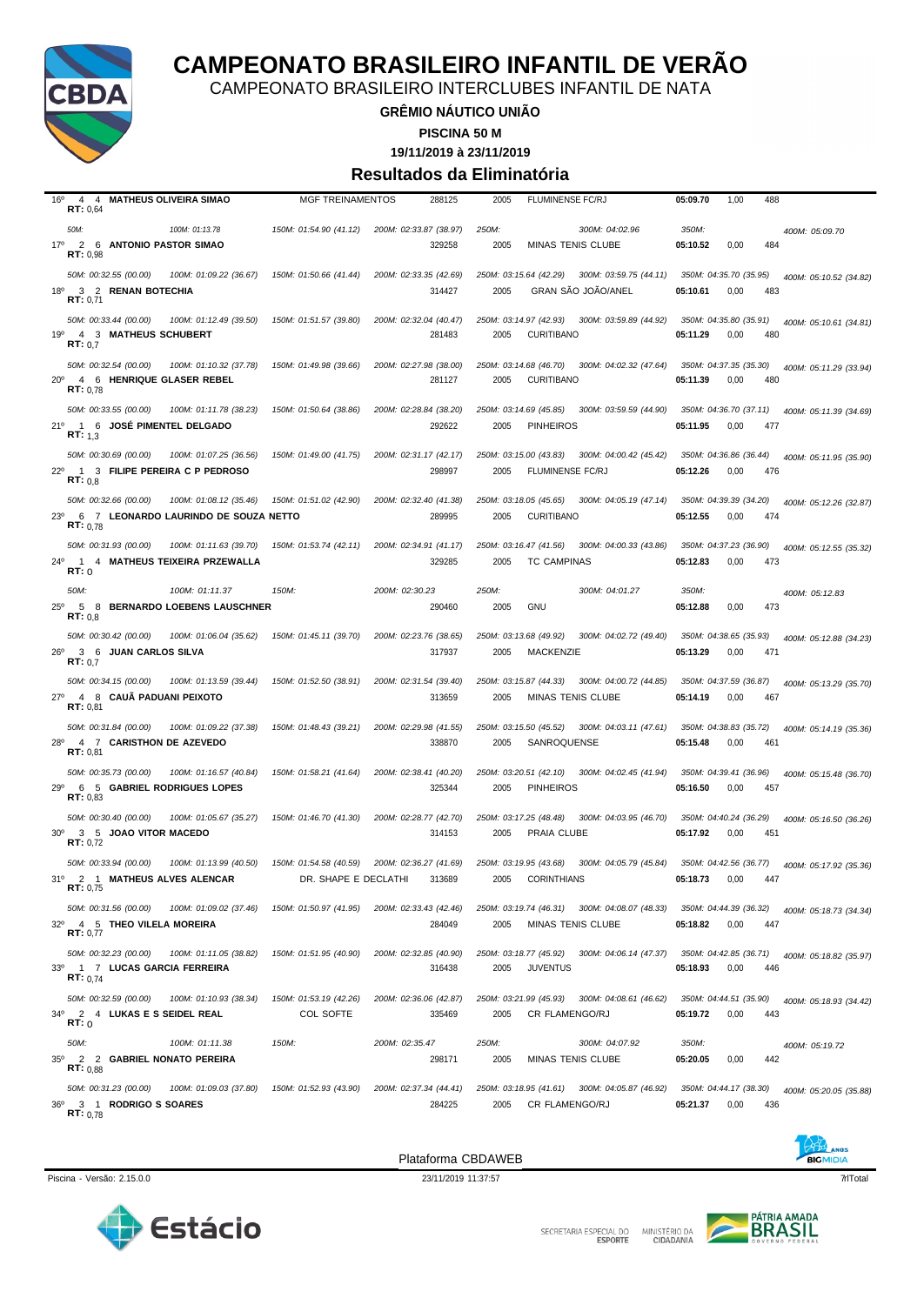

CAMPEONATO BRASILEIRO INTERCLUBES INFANTIL DE NATA

#### **GRÊMIO NÁUTICO UNIÃO**

**PISCINA 50 M**

**19/11/2019 à 23/11/2019**

#### **Resultados da Eliminatória**

|     | 50M: 00:32.55 (00.00)                             | 100M: 01:09.66 (37.11)                         | 150M: 01:51.34 (41.68) | 200M: 02:33.04 (41.70) | 250M: 03:20.89 (47.85) |                        | 300M: 04:09.61 (48.72)                        |          | 350M: 04:45.99 (36.38) | 400M: 05:21.37 (35.38)                                                                      |
|-----|---------------------------------------------------|------------------------------------------------|------------------------|------------------------|------------------------|------------------------|-----------------------------------------------|----------|------------------------|---------------------------------------------------------------------------------------------|
|     | 37º 3 7 TIAGO SOUZA MARQUES<br>RT: 0.77           |                                                |                        | 307151                 | 2005                   | PRAIA CLUBE            |                                               | 05:23.32 | 0,00                   | 428                                                                                         |
|     | 50M: 00:34.82 (00.00)                             | 100M: 01:16.39 (41.57)                         | 150M: 01:57.84 (41.45) | 200M: 02:40.03 (42.19) |                        | 250M: 03:26.29 (46.26) | 300M: 04:13.58 (47.29)                        |          | 350M: 04:48.67 (35.90) | 400M: 05:23.32 (34.65)                                                                      |
|     | 38º 3 4 DANIEL LAGUNA MENDONCA<br>RT: 0           |                                                |                        | 318775                 | 2005                   | <b>CR FLAMENGO/RJ</b>  |                                               | 05:25.35 | 0,00                   | 420                                                                                         |
|     | 50M:                                              | 100M: 01:15.24                                 | 150M:                  | 200M: 02:41.34         | 250M:                  |                        | 300M: 04:13.36                                | 350M:    |                        | 400M: 05:25.35                                                                              |
| 390 | 3 3 DIOGO FERNANDEZ SOARES<br>RT: 0.75            |                                                |                        | 280540                 | 2005                   | <b>GNU</b>             |                                               | 05:25.49 | 0.00                   | 420                                                                                         |
|     | 50M: 00:35.06 (00.00)                             | 100M: 01:15.48 (40.42)  150M: 01:58.79 (43.31) |                        | 200M: 02:40.54 (41.75) |                        |                        | 250M: 03:27.80 (47.26) 300M: 04:16.02 (48.22) |          | 350M: 04:51.60 (35.58) | 400M: 05:25.49 (33.89)                                                                      |
|     | 40° 2 7 PEDRO HENRIQUE TOME<br>RT: 3.8            |                                                |                        | 314149                 | 2005                   | PRAIA CLUBE            |                                               | 05:26.16 | 0.00                   | 417                                                                                         |
|     | 50M: 00:32.11 (00.00)                             | 100M: 01:12.77 (40.66)  150M: 01:54.97 (42.20) |                        | 200M: 02:37.79 (42.82) |                        | 250M: 03:25.72 (47.93) | 300M: 04:13.38 (47.66)                        |          | 350M: 04:49.85 (36.47) | 400M: 05:26.16 (36.31)                                                                      |
|     | 41º 1 2 GUILHERME RAYA<br>RT: 0.87                |                                                |                        | 283456                 | 2005                   | <b>GNU</b>             |                                               | 05:28.78 | 0,00                   | 407                                                                                         |
|     | 50M: 00:33.34 (00.00)                             | 100M: 01:10.55 (37.21)  150M: 01:54.85 (44.30) |                        | 200M: 02:37.73 (42.88) |                        |                        |                                               |          |                        | 250M: 03:27.64 (49.91) 300M: 04:16.90 (49.26) 350M: 04:53.62 (36.72) 400M: 05:28.78 (35.16) |
|     | 42º 2 8 ARTHUR CALIPO<br>RT: 0.78                 |                                                |                        | 338332                 | 2005                   | <b>CORINTHIANS</b>     |                                               | 05:29.15 | 0,00                   | 406                                                                                         |
|     | 50M: 00:32.64 (00.00)                             | 100M: 01:11.46 (38.82)  150M: 01:57.74 (46.28) |                        | 200M: 02:43.69 (45.95) |                        | 250M: 03:28.89 (45.20) |                                               |          |                        | 300M: 04:14.79 (45.90) 350M: 04:52.98 (38.19) 400M: 05:29.15 (36.17)                        |
|     | 43º 2 5 THIAGO NEVES SANTOS<br>RT: 0.91           |                                                |                        | 291331                 | 2005                   | GNU                    |                                               | 05:29.30 | 0,00                   | 406                                                                                         |
|     | 50M: 00:34.84 (00.00)                             | 100M: 01:18.57 (43.73)  150M: 02:00.68 (42.11) |                        | 200M: 02:43.41 (42.73) |                        | 250M: 03:31.05 (47.64) | 300M: 04:17.44 (46.39) 350M: 04:53.13 (35.69) |          |                        | 400M: 05:29.30 (36.17)                                                                      |
|     | 44º 1 5 FRANCISCO JOSE S A SOBRINHO<br>RT: 0.77   |                                                |                        | 288118                 | 2005                   | FLUMINENSE FC/RJ       |                                               | 05:32.90 | 0,00                   | 392                                                                                         |
|     | 50M: 00:34.10 (00.00)                             | 100M: 01:16.09 (41.99)  150M: 01:59.38 (43.29) |                        | 200M: 02:42.67 (43.29) |                        | 250M: 03:29.85 (47.18) | 300M: 04:18.69 (48.84)                        |          | 350M: 04:56.08 (37.39) | 400M: 05:32.90 (36.82)                                                                      |
|     | DQL 2 3 CARLOS HENRIQUE SILVA<br>RT: 0.84         |                                                |                        | 284170                 | 2005                   | <b>REMO</b>            |                                               |          |                        |                                                                                             |
|     | 2 ALEXANDRE DE JESUS<br>DOL 6<br><b>RT:</b> $1,1$ |                                                |                        | 315055                 | 2005                   | <b>UNISANTA</b>        |                                               |          |                        |                                                                                             |

#### **9 ª PROVA 100 METROS COSTAS FEMININO - INFANTIL 1 20/11/2019**

|           |                  | RBC FERNANDA GOMES CELIDÔNIO                                                  | INFANTIL 1        |        | ASBAC/AQUANAII |                        | 01:05.29 | 08/12/2016      |      | ARACAJU/SE |
|-----------|------------------|-------------------------------------------------------------------------------|-------------------|--------|----------------|------------------------|----------|-----------------|------|------------|
| <b>RC</b> |                  | FERNANDA GOMES CELIDÔNIO                                                      | INFANTIL 1        |        | ASBAC/AQUANAII |                        | 01:05.29 | 08/12/2016      |      | ARACAJU/SE |
|           |                  | Col. S R Nome                                                                 | Patrocínio        |        |                | Reg. C. Nasc. Entidade |          | Tempo<br>Obtido | Pts. | IT         |
|           | RT: 0.6          | 1º 5 4 RAFAELA SUMIDA                                                         | DUDU ACQUA CENTER | 296369 | 2006           | <b>CORINTHIANS</b>     |          | 01:07.40        | 0.00 | 637        |
|           | RT: 0.68         | 50M: 00:33.92 (00.00) 100M: 01:07.40 (33.48)<br>2º 5 3 ISABELA VIANA SILVA    |                   | 329505 | 2006           | SESI-SP                |          | 01:09.33        | 0.00 | 585        |
|           | RT: 0.66         | 50M: 00:33.81 (00.00)  100M: 01:09.33 (35.52)<br>3º 3 4 LARISSA AFONSO BORBA  | ATLETA CIDADAO    | 332082 | 2006           | AESJ                   |          | 01:10.24        | 0.00 | 563        |
|           | 50M:<br>RT: 0.82 | 100M: 01:10.24<br>4º 3 8 BRUNA RAMOS SCAFF                                    |                   | 299203 | 2006           | RADIO CLUBE/MS         |          | 01:10.92        | 0.00 | 546        |
|           | RT: 0.71         | 50M: 00:34.92 (00.00)  100M: 01:10.92 (36.00)<br>5º 5 7 MILENA BARBOSA SANTOS |                   | 324586 | 2006           | PRAIA CLUBE            |          | 01:11.05        | 0,00 | 543        |
|           | RT: 0.74         | 50M: 00:34.43 (00.00)  100M: 01:11.05 (36.62)<br>6º 4 6 EDUARDA ZANOTTI FOSSE | PROJETO ACQUA     | 299961 | 2006           | <b>AWC</b>             |          | 01:11.24        | 0.00 | 539        |
|           | RT: 0.78         | 50M: 00:34.79 (00.00) 100M: 01:11.24 (36.45)<br>7º 4 4 YASMIN PEREIRA         |                   | 298279 | 2006           | APAN-INDAIAL           |          | 01:11.42        | 0.00 | 535        |
|           | 50M:<br>RT: 0.81 | 100M: 01:11.42<br>8º 4 5 BEATRIZ COMINI ROMERO                                |                   | 288772 | 2006           | MINAS TENIS CLUBE      |          | 01:12.05        | 0,00 | 521        |
| .9º       | RT: 0.75         | 50M: 00:34.59 (00.00) 100M: 01:12.05 (37.46)<br>3 6 YASMIN DA SOUSA           |                   | 331957 | 2006           | <b>PINHEIROS</b>       |          | 01:12.20        | 9.00 | 518        |





**BIGMIDIA** 

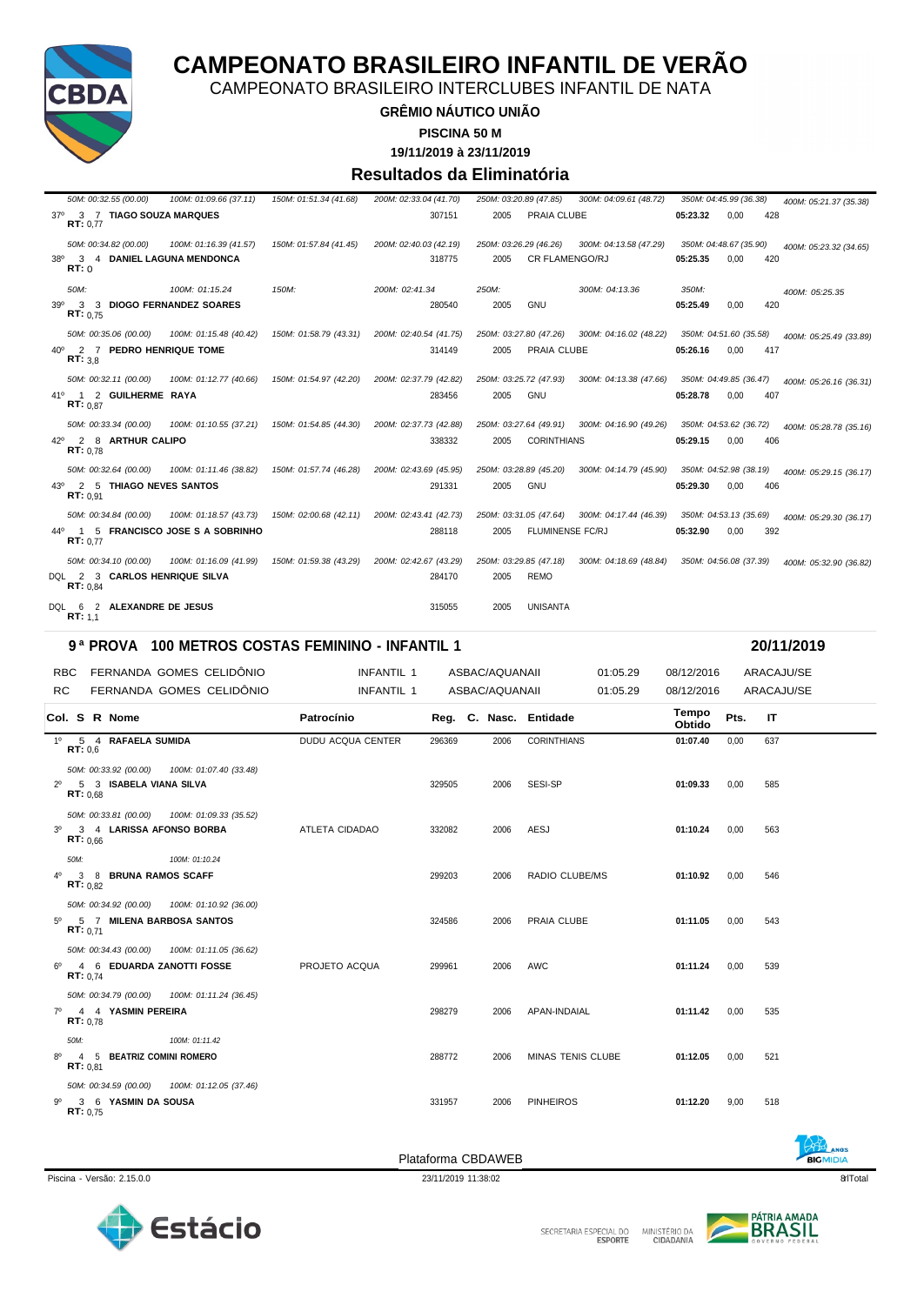

CAMPEONATO BRASILEIRO INTERCLUBES INFANTIL DE NATA

**GRÊMIO NÁUTICO UNIÃO PISCINA 50 M**

**19/11/2019 à 23/11/2019**

**Resultados da Eliminatória**

| 50M: 00:35.92 (00.00)<br>100M: 01:12.20 (36.28)                                |                         |        |      |                      |          |      |     |
|--------------------------------------------------------------------------------|-------------------------|--------|------|----------------------|----------|------|-----|
| 10° 2 3 SOFIA FERRAZ DOBOZY<br>RT: 0,78                                        |                         | 343688 | 2006 | <b>PAINEIRAS</b>     | 01:12.52 | 7,00 | 511 |
| 50M: 00:35.44 (00.00)<br>100M: 01:12.52 (37.80)                                |                         |        |      |                      |          |      |     |
| 11º 4 7 GABRIELA OLIVEIRA VITORIA                                              |                         | 329255 | 2006 | MINAS TENIS CLUBE    | 01:12.69 | 6,00 | 507 |
| RT: 0.93                                                                       |                         |        |      |                      |          |      |     |
| 50M: 00:35.20 (00.00)<br>100M: 01:12.69 (37.49)                                |                         |        |      |                      |          |      |     |
| 12º 5 5 LETICIA CIRILO<br>RT: 0.65                                             | PE DE PATO ESCOLA DE    | 265710 | 2006 | AABB/UNIDERP         | 01:13.22 | 5,00 | 497 |
| 50M: 00:35.42 (00.00)<br>100M: 01:13.22 (37.80)                                |                         |        |      |                      |          |      |     |
| 13º 2 1 MARIANA MORAES CALDEIRA                                                |                         | 329502 | 2006 | <b>SESI-SP</b>       | 01:13.28 | 4,00 | 495 |
| RT: 0.74                                                                       |                         |        |      |                      |          |      |     |
| 50M: 00:35.60 (00.00)<br>100M: 01:13.28 (37.68)                                |                         |        |      |                      |          |      |     |
| 14º 3 2 MARIA EDUARDA SARAIVA R M P<br>RT: 0.7                                 |                         | 289221 | 2006 | CR FLAMENGO/RJ       | 01:13.30 | 3,00 | 495 |
| 50M: 00:35.66 (00.00)<br>100M: 01:13.30 (37.64)                                |                         |        |      |                      |          |      |     |
| 15º 5 6 LORENA EDUARDA LOPES                                                   | <b>FASTSWIM</b>         | 325528 | 2006 | AMERICANA            | 01:13.39 | 2,00 | 493 |
| RT: 0.72                                                                       |                         |        |      |                      |          |      |     |
| 50M: 00:36.14 (00.00)<br>100M: 01:13.39 (37.25)                                |                         |        |      |                      |          |      |     |
| 16º 4 2 LIVIA ELEUTERIO RODRIGUES<br>RT: 0.67                                  |                         | 332098 | 2006 | <b>UNISANTA</b>      | 01:13.40 | 1,00 | 493 |
|                                                                                |                         |        |      |                      |          |      |     |
| 50M: 00:36.11 (00.00)<br>100M: 01:13.40 (37.29)<br>17º 5 2 MARIA LUIZA MUNIZ   |                         | 292589 | 2006 | MACKENZIE            | 01:13.48 | 0,00 | 491 |
| RT: 0.7                                                                        |                         |        |      |                      |          |      |     |
| 50M: 00:35.75 (00.00)<br>100M: 01:13.48 (37.73)                                |                         |        |      |                      |          |      |     |
| 18º 3 1 SOFIA AMBROZIO MARTINS                                                 |                         | 280280 | 2006 | MACKENZIE            | 01:13.60 | 0,00 | 489 |
| RT: 0.63                                                                       |                         |        |      |                      |          |      |     |
| 50M: 00:35.44 (00.00)<br>100M: 01:13.60 (38.16)                                |                         |        |      |                      |          |      |     |
| 19º 3 7 CAROLINE A DE TOLEDO<br>RT: 0,71                                       |                         | 289283 | 2006 | CR FLAMENGO/RJ       | 01:13.94 | 0,00 | 482 |
| 50M: 00:35.60 (00.00)<br>100M: 01:13.94 (38.34)                                |                         |        |      |                      |          |      |     |
| 20° 5 1 ISABELLE YASMIN COSTA                                                  |                         | 333639 | 2006 | <b>CLUBE ESPERIA</b> | 01:14.21 | 0,00 | 477 |
| RT: 0.66                                                                       |                         |        |      |                      |          |      |     |
| 50M: 00:35.01 (00.00)<br>100M: 01:14.21 (39.20)                                |                         |        |      |                      |          |      |     |
| 21º 3 3 MARIA CECILIA FARIAS<br>RT: 0,77                                       |                         | 308918 | 2006 | <b>CONTEMPORÂNEO</b> | 01:14.24 | 0,00 | 476 |
| 50M: 00:35.79 (00.00)<br>100M: 01:14.24 (38.45)                                |                         |        |      |                      |          |      |     |
| 22º 2 5 MANUELA BIFONE NOCENTINI                                               |                         | 296753 | 2006 | <b>PINHEIROS</b>     | 01:14.35 | 0,00 | 474 |
| RT: 0.74                                                                       |                         |        |      |                      |          |      |     |
| 50M: 00:36.22 (00.00)<br>100M: 01:14.35 (38.13)                                |                         |        |      |                      |          |      |     |
| 23º 5 8 JULIA GOMES NETO<br>RT: 0,66                                           |                         | 341046 | 2006 | CEI/RN               | 01:14.54 | 0,00 | 471 |
| 50M: 00:34.99 (00.00)<br>100M: 01:14.54 (39.55)                                |                         |        |      |                      |          |      |     |
| 24º 4 3 FERNANDA YUMI TAIRA                                                    |                         | 329548 | 2006 | <b>PINHEIROS</b>     | 01:14.57 | 0,00 | 470 |
| RT: 0,73                                                                       |                         |        |      |                      |          |      |     |
| 50M: 00:35.50 (00.00)<br>100M: 01:14.57 (39.70)                                |                         |        |      |                      |          |      |     |
| 25º 2 2 BIANCA GIMENES<br>RT: 0,83                                             |                         | 356391 | 2006 | SERC SAO CAETANO     | 01:14.75 | 0,00 | 467 |
|                                                                                |                         |        |      |                      |          |      |     |
| 50M: 00:35.50 (00.00)<br>100M: 01:14.75 (39.25)<br>26º 2 6 ZOE KRÖSCHE XIMENES |                         | 332097 | 2006 | <b>UNISANTA</b>      | 01:14.81 | 0,00 | 466 |
| RT: 0.77                                                                       |                         |        |      |                      |          |      |     |
| 50M: 00:36.30 (00.00)<br>100M: 01:14.81 (38.51)                                |                         |        |      |                      |          |      |     |
| 27º 1 4 ALICE HERNANDES FILITTO                                                |                         | 356113 | 2006 | SERC SÃO CAETANO     | 01:15.56 | 0,00 | 452 |
| RT: 0,64                                                                       |                         |        |      |                      |          |      |     |
| 50M:<br>100M: 01:15.56                                                         |                         |        |      |                      |          |      |     |
| 28º 1 3 ANA CLARA JAIME VIEIRA ALVES<br>RT: 0.72                               | <b>BOLSA ATLETA /DF</b> | 333165 | 2006 | AABB BRASILIA        | 01:15.69 | 0,00 | 449 |
| 50M: 00:36.83 (00.00)<br>100M: 01:15.69 (38.86)                                |                         |        |      |                      |          |      |     |
| 29º 4 8 LORENA LUIZA DOMINGUES                                                 |                         | 331971 | 2006 | <b>CORINTHIANS</b>   | 01:16.16 | 0,00 | 441 |
| RT: 0.68                                                                       |                         |        |      |                      |          |      |     |
| 50M: 00:37.00 (00.00)<br>100M: 01:16.16 (39.16)                                |                         |        |      |                      |          |      |     |





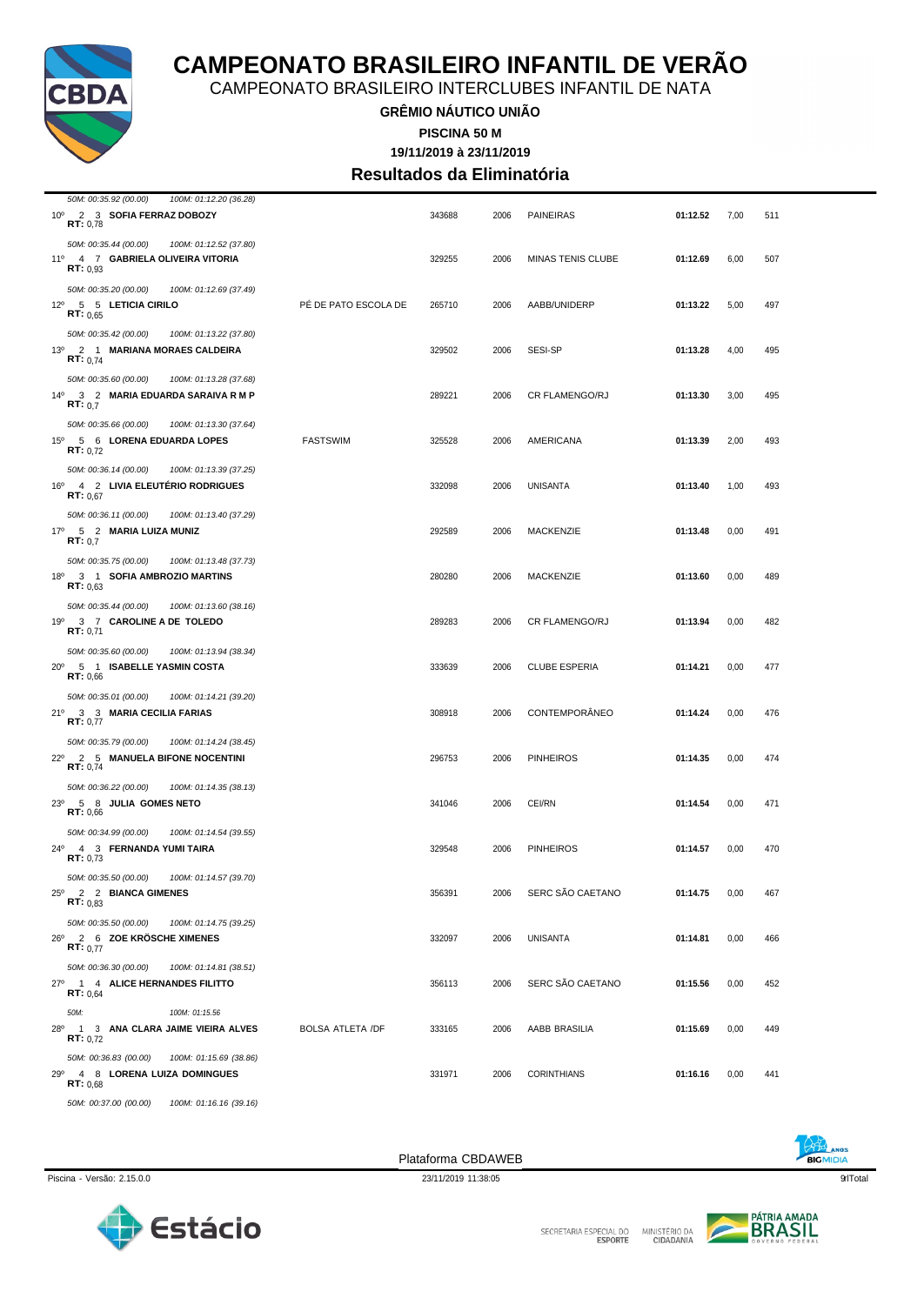

CAMPEONATO BRASILEIRO INTERCLUBES INFANTIL DE NATA

**GRÊMIO NÁUTICO UNIÃO**

**PISCINA 50 M**

### **19/11/2019 à 23/11/2019**

**Resultados da Eliminatória**

| 30° 4 1 LUANA ZECLHYNSKI SILVA<br>RT: 0.81                                                     |                        |                      | 330727 | 2006 | WS NATAÇÃO COMPETI    | 01:16.24 | 0,00 | 440 |
|------------------------------------------------------------------------------------------------|------------------------|----------------------|--------|------|-----------------------|----------|------|-----|
| 50M: 00:35.20 (00.00)<br>31º 2 4 MARIA EDUARDA NEVES<br>RT: 0.66                               | 100M: 01:16.24 (41.40) |                      | 331688 | 2006 | GRAN SÃO JOÃO/ANEL    | 01:16.27 | 0.00 | 439 |
| 50M:<br>32º 2 7 JULIA AKEMI KURODA<br>RT: 0.69                                                 | 100M: 01:16.27         |                      | 327334 | 2006 | <b>SANTA MONICA</b>   | 01:16.52 | 0.00 | 435 |
| 50M: 00:36.18 (00.00)  100M: 01:16.52 (40.34)<br>33º 1 5 PAULA TEIXEIRA POMPEU<br>RT: 0.87     |                        |                      | 341302 | 2006 | CR FLAMENGO/RJ        | 01:16.68 | 0,00 | 432 |
| 50M: 00:36.68 (00.00)  100M: 01:16.68 (40.00)<br>34º 1 6 MARIA EDUARDA<br>RT: 0.77             |                        |                      | 340328 | 2006 | NATAÇÃO PRAIA GRANDE  | 01:17.27 | 0.00 | 422 |
| 50M: 00:37.20 (00.00)  100M: 01:17.27 (40.70)<br>35º 2 8 SOPHIA VALENTINA PASQUALI<br>RT: 0.72 |                        |                      | 302256 | 2006 | <b>RECREIO</b>        | 01:17.73 | 0.00 | 415 |
| 50M: 00:37.76 (00.00) 100M: 01:17.73 (39.97)<br>36º 1 2 DEBORA SILVA FERNANDES<br>RT: 0.72     |                        | <b>NOC SOLUTIONS</b> | 336319 | 2006 | EXPANSIVO / AEROCLUBE | 01:19.34 | 0.00 | 390 |
| 50M: 00:37.43 (00.00)  100M: 01:19.34 (41.91)<br>3 5 JULIA ENGEL PIRES<br>RT: 0                |                        |                      | 298127 | 2006 | <b>CLUBE DOZE</b>     |          |      |     |
| $50M$ :                                                                                        | $100M$ :               |                      |        |      |                       |          |      |     |

#### **10ª PROVA 100 METROS COSTAS FEMININO - INFANTIL 2 20/11/2019**

| FERNANDA GOMES CELIDÔNIO<br>RBC                                                                    | INFANTIL 2             |        | ASBAC/AQUANAII |                        | 01:02.51 | 02/11/2017             |      | GRÊMIO NÁUTICO UNIÃO |
|----------------------------------------------------------------------------------------------------|------------------------|--------|----------------|------------------------|----------|------------------------|------|----------------------|
| FERNANDA GOMES CELIDÔNIO<br><b>RC</b>                                                              | <b>INFANTIL 2</b>      |        | ASBAC/AQUANAII |                        | 01:02.51 | 02/11/2017             |      | GRÊMIO NÁUTICO UNIÃO |
| Col. S R Nome                                                                                      | Patrocínio             |        |                | Reg. C. Nasc. Entidade |          | <b>Tempo</b><br>Obtido | Pts. | <b>IT</b>            |
| 1º 4 4 ISABELA DAVID<br>RT: 0.64                                                                   | <b>BOLSA ATLETA/DF</b> | 284845 | 2005           | IATE CLUBE DE BRASÍL   |          | 01:07.14               | 0,00 | 644                  |
| 50M:<br>100M: 01:07.14<br>2º 3 4 SOPHIA REIS<br>RT:0                                               |                        | 335677 | 2005           | <b>CURITIBANO</b>      |          | 01:07.93               | 0,00 | 622                  |
| 50M:<br>100M: 01:07.93<br>3º 3 6 ROBERTA DE BASTOS<br>RT:0                                         |                        | 333659 | 2005           | ABDA                   |          | 01:08.26               | 0,00 | 613                  |
| 50M: 00:33.00 (00.00)  100M: 01:08.26 (35.26)<br>4º 3 3 LUISA MOURA PEREIRA<br>RT:0                |                        | 315315 | 2005           | <b>CORINTHIANS</b>     |          | 01:09.40               | 0,00 | 583                  |
| 50M: 00:33.25 (00.00) 100M: 01:09.40 (36.15)<br>5º 4 2 GIULIA MISAEL PEREIRA<br>RT: 0,74           |                        | 313850 | 2005           | SESI-SP                |          | 01:09.51               | 0.00 | 580                  |
| 50M: 00:33.58 (00.00) 100M: 01:09.51 (35.93)<br>4 3 PÉROLA SILVA SANTOS<br>$6^{\circ}$<br>RT: 0.68 |                        | 281093 | 2005           | <b>CURITIBANO</b>      |          | 01:10.10               | 0.00 | 566                  |
| 50M: 00:34.04 (00.00)  100M: 01:10.10 (36.60)<br>7º 4 5 TYARA FERNANDES RAMOS<br><b>RT:</b> $0.74$ | PROJETO ACQUA          | 304652 | 2005           | <b>AWC</b>             |          | 01:10.39               | 0.00 | 559                  |
| 50M: 00:34.37 (00.00) 100M: 01:10.39 (36.20)<br>8º 2 5 LAÍS GASPARINI SILVA<br>RT: 0.63            |                        | 290033 | 2005           | <b>CNRAC</b>           |          | 01:10.51               | 0,00 | 556                  |
| 50M: 00:33.06 (00.00)  100M: 01:10.51 (37.45)<br>9º 4 6 JULIA MOREIRA<br>RT: 0.69                  |                        | 326744 | 2005           | <b>PMFC</b>            |          | 01:10.95               | 9.00 | 546                  |
| 50M: 00:34.39 (00.00)  100M: 01:10.95 (36.56)<br>10º 2 6 VALENTINA HAJJAR ROSCHMANN<br>RT: 0.68    |                        | 318166 | 2005           | <b>PINHEIROS</b>       |          | 01:11.45               | 7,00 | 534                  |
| 50M: 00:34.41 (00.00)<br>100M: 01:11.45 (37.40)                                                    |                        |        |                |                        |          |                        |      |                      |

Piscina - Versão: 2.15.0.0 23/11/2019 11:38:09 23/11/2019 11:38:09 23/11/2019 11:38:09 10de Traditional Australian Control and Australian Control and Australian Control and Australian Control and Australian Control and Aus

Plataforma CBDAWEB





**BIGMIDIA**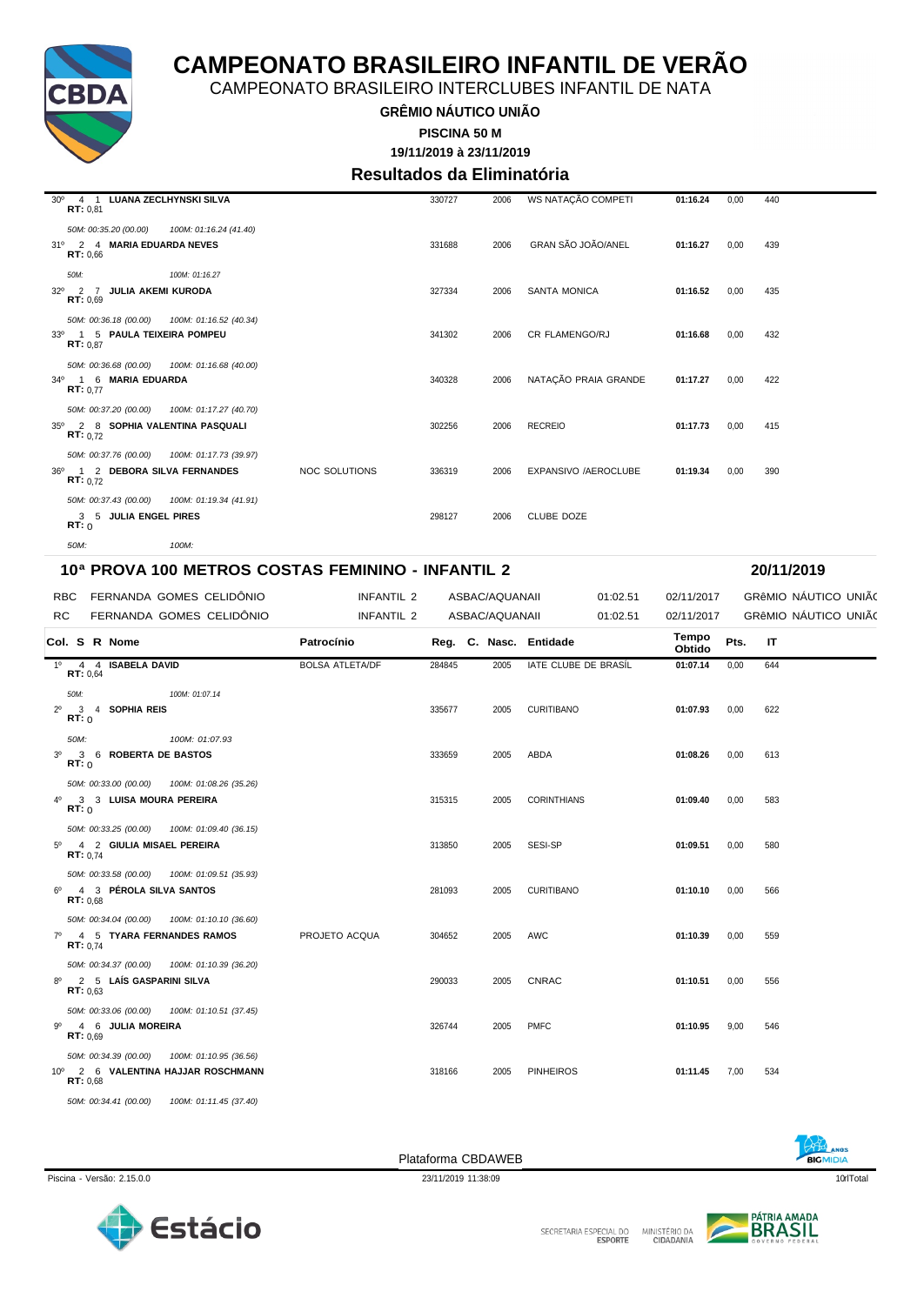

CAMPEONATO BRASILEIRO INTERCLUBES INFANTIL DE NATA

**GRÊMIO NÁUTICO UNIÃO**

**PISCINA 50 M**

**19/11/2019 à 23/11/2019**

**Resultados da Eliminatória**

| 11º 3 5 RENATA NOGUEIRA DA CRUZ<br>RT:0         |                          | 330998 | 2005 | GNU                         | 01:11.57 | 6,00 | 532 |
|-------------------------------------------------|--------------------------|--------|------|-----------------------------|----------|------|-----|
| 50M: 00:33.97 (00.00)<br>100M: 01:11.57 (37.60) |                          |        |      |                             |          |      |     |
| 12º 1 3 NATALIA SERMIDI                         | <b>ITAIPU BINACIONAL</b> | 283035 | 2005 | CATARATAS NATAÇÃO           | 01:12.55 | 5,00 | 510 |
| RT: 0,61                                        |                          |        |      |                             |          |      |     |
| 50M: 00:35.28 (00.00)<br>100M: 01:12.55 (37.27) |                          |        |      |                             |          |      |     |
| 13º 2 4 LAURA SILVA XAVIER                      | RUBBER PLAST             | 318149 | 2005 | <b>JUVENTUS</b>             | 01:12.57 | 4,00 | 510 |
| RT: 0,64                                        |                          |        |      |                             |          |      |     |
| 100M: 01:12.57<br>50M:                          |                          |        |      |                             |          |      |     |
| 14º 2 2 SOFFIA MEIRELLES LOPES PINHEIRO         | FHE-POUPEX               | 327658 | 2005 | ASA-CMM                     | 01:12.59 | 3,00 | 510 |
| RT: 0.88                                        |                          |        |      |                             |          |      |     |
| 50M: 00:35.29 (00.00)<br>100M: 01:12.59 (37.30) |                          |        |      |                             |          |      |     |
| 15º 2 7 CAROLINA MIE KIKUCHI<br>RT: 0.81        |                          | 318335 | 2005 | <b>PINHEIROS</b>            | 01:12.71 | 2,00 | 507 |
|                                                 |                          |        |      |                             |          |      |     |
| 50M: 00:35.21 (00.00)<br>100M: 01:12.71 (37.50) |                          |        |      |                             |          |      |     |
| 16º 3 8 JULIA MELO SODRE<br>RT:0                |                          | 312972 | 2005 | <b>IDEAL CLUBE</b>          | 01:12.79 | 1,00 | 505 |
|                                                 |                          |        |      |                             |          |      |     |
| 50M: 00:36.37 (00.00)<br>100M: 01:12.79 (36.42) |                          |        |      |                             |          |      |     |
| 17º 4 1 LARA PERICO<br>RT: 0.66                 |                          | 356321 | 2005 | <b>CORINTHIANS</b>          | 01:13.09 | 0,00 | 499 |
| 50M: 00:34.55 (00.00)<br>100M: 01:13.09 (38.54) |                          |        |      |                             |          |      |     |
| 18º 1 5 GIOVANA GIRARDELLO STAHLBERG            |                          | 324136 | 2005 | CC PIRACICABA               | 01:13.29 | 0,00 | 495 |
| RT: 0.79                                        |                          |        |      |                             |          |      |     |
| 50M: 00:36.05 (00.00)<br>100M: 01:13.29 (37.24) |                          |        |      |                             |          |      |     |
| 19º 3 2 CLARA BURALLI MAZUR                     |                          | 290383 | 2005 | MINAS TENIS CLUBE           | 01:13.48 | 0,00 | 491 |
| RT:0                                            |                          |        |      |                             |          |      |     |
| 50M: 00:35.26 (00.00)<br>100M: 01:13.48 (38.22) |                          |        |      |                             |          |      |     |
| 20° 1 4 SABRINA BARBOZA                         |                          | 336545 | 2005 | SESI-SP                     | 01:13.52 | 0,00 | 490 |
| RT: 0.81                                        |                          |        |      |                             |          |      |     |
| 100M: 01:13.52<br>50M:                          |                          |        |      |                             |          |      |     |
| 21º 3 7 ANA LUIZA CARMO                         |                          | 318332 | 2005 | <b>PINHEIROS</b>            | 01:14.30 | 0,00 | 475 |
| RT:0                                            |                          |        |      |                             |          |      |     |
| 50M: 00:36.28 (00.00)<br>100M: 01:14.30 (38.20) |                          |        |      |                             |          |      |     |
| 22º 1 7 ANA RAQUEL SOUSA<br>RT: 1               |                          | 273628 | 2005 | <b>GRÉMIO VILA PARAHYBA</b> | 01:14.34 | 0,00 | 474 |
|                                                 |                          |        |      |                             |          |      |     |
| 50M: 00:36.38 (00.00)<br>100M: 01:14.34 (37.96) |                          |        |      |                             |          |      |     |
| 23º 1 6 CLARA ALTEMARI MONTEZUMA<br>RT: 0,6     |                          | 324137 | 2005 | NOSSO CLUBE                 | 01:15.09 | 0,00 | 460 |
| 50M: 00:36.60 (00.00)<br>100M: 01:15.09 (38.49) |                          |        |      |                             |          |      |     |
| 24º 2 1 ANA CLARA S CANDAL                      |                          | 303788 | 2005 | CR FLAMENGO/RJ              | 01:15.13 | 0,00 | 460 |
| RT: 0,68                                        |                          |        |      |                             |          |      |     |
| 50M: 00:36.56 (00.00)<br>100M: 01:15.13 (38.57) |                          |        |      |                             |          |      |     |
| 25º 4 8 MARIA CLARA LIMA                        |                          | 324121 | 2005 | AABB-SP                     | 01:15.97 | 0,00 | 444 |
| RT: 0,79                                        |                          |        |      |                             |          |      |     |
| 50M: 00:36.36 (00.00)<br>100M: 01:15.97 (39.61) |                          |        |      |                             |          |      |     |
| 26º 3 1 JULIA SABER                             |                          | 281100 | 2005 | <b>CURITIBANO</b>           | 01:16.05 | 0,00 | 443 |
| RT:0                                            |                          |        |      |                             |          |      |     |
| 50M: 00:36.24 (00.00)<br>100M: 01:16.05 (39.81) |                          |        |      |                             |          |      |     |
| 27º 2 8 MARIANA MOREIRA JOAO                    |                          | 313306 | 2005 | MINAS TENIS CLUBE           | 01:16.52 | 0,00 | 435 |
| RT: 0,81                                        |                          |        |      |                             |          |      |     |
| 50M: 00:36.98 (00.00)<br>100M: 01:16.52 (39.54) |                          |        |      |                             |          |      |     |
| 28º 4 7 RAFAELLA SOARES FERNANDES<br>RT: 0.71   |                          | 281266 | 2005 | OLIMPICO CLUBE              | 01:16.77 | 0,00 | 431 |
|                                                 |                          |        |      |                             |          |      |     |
| 50M: 00:36.99 (00.00)<br>100M: 01:16.77 (39.78) |                          |        |      |                             |          |      |     |
| 29º 1 2 SOFIA NASCIMENTO TRICOLI<br>RT: 0.88    |                          | 271190 | 2005 | <b>GNU</b>                  | 01:16.85 | 0,00 | 429 |
| 50M: 00:37.04 (00.00)<br>100M: 01:16.85 (39.81) |                          |        |      |                             |          |      |     |
| 30° 2 3 RAFAELLA CEOLA                          |                          | 312458 | 2005 | <b>ADCSB</b>                | 01:17.02 | 0,00 | 427 |
| RT: 0.7                                         |                          |        |      |                             |          |      |     |
| 50M: 00:37.08 (00.00) 100M: 01:17.02 (39.94)    |                          |        |      |                             |          |      |     |

Estácio



 $\sqrt{2}$ 

SECRETARIA ESPECIAL DO MINISTÉRIO DA<br>ESPORTE CIDADANIA

**BIGMIDIA**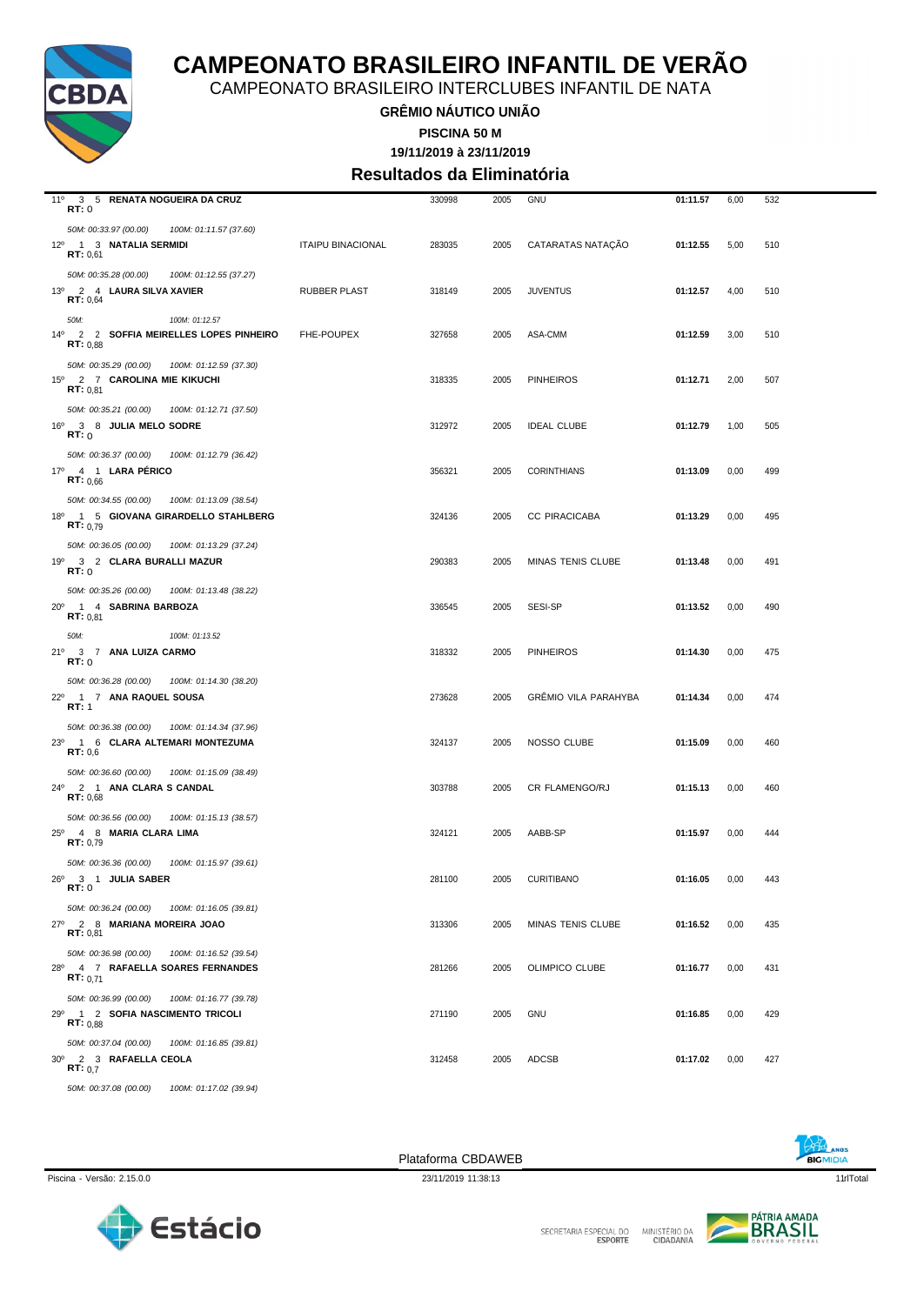

CAMPEONATO BRASILEIRO INTERCLUBES INFANTIL DE NATA

**GRÊMIO NÁUTICO UNIÃO**

**PISCINA 50 M**

**19/11/2019 à 23/11/2019**

**Resultados da Eliminatória**

| 11ª PROVA 100 METROS COSTAS MASCULINO - INFANTIL 1 |         |                   |                                     |                                              |                                 |        |                    | 20/11/2019 |                        |                          |      |                                  |
|----------------------------------------------------|---------|-------------------|-------------------------------------|----------------------------------------------|---------------------------------|--------|--------------------|------------|------------------------|--------------------------|------|----------------------------------|
| <b>RBC</b><br>RC.                                  |         |                   | <b>SAMUEL LOPES</b><br>SAMUEL LOPES |                                              | <b>INFANTIL 1</b><br>INFANTIL 1 |        | ACEB/BA<br>ACEB/BA |            | 00:59.99<br>00:59.99   | 20/11/2019<br>20/11/2019 |      | GRÊMIO NÁUTICO<br>GRÊMIO NÁUTICO |
|                                                    |         |                   | Col. S R Nome                       |                                              | Patrocínio                      |        |                    |            | Reg. C. Nasc. Entidade | Tempo<br>Obtido          | Pts. | IT                               |
| $1^{\circ}$                                        |         | RT: 0,61          | 6 4 SAMUEL LOPES                    |                                              |                                 | 327711 |                    | 2006       | ACEB/BA                | 01:02.76                 | 0,00 | 563                              |
| 50M:                                               |         |                   |                                     | 100M: 01:02.76                               |                                 |        |                    |            |                        |                          |      |                                  |
| $2^{\circ}$                                        |         | <b>RT:</b> $0.82$ | 5 4 THEO GRITZBACH TUUNELIS         |                                              |                                 | 297660 |                    | 2006       | <b>JUVENTUS</b>        | 01:03.33                 | 0,00 | 548                              |
| 50M:                                               |         |                   |                                     | 100M: 01:03.33                               |                                 |        |                    |            |                        |                          |      |                                  |
| 3 <sup>0</sup>                                     |         | <b>RT:</b> $0.62$ | 4 4 GABRIEL SZKMIRKO                |                                              |                                 | 350639 |                    | 2006       | <b>PMFC</b>            | 01:04.37                 | 0,00 | 522                              |
| 50M:                                               |         |                   |                                     | 100M: 01:04.37                               |                                 |        |                    |            |                        |                          |      |                                  |
| $4^{\circ}$                                        |         | RT: 0,73          | 5 5 JOAO PEDRO ALVES                |                                              |                                 | 336852 |                    | 2006       | APAN- MARINGA          | 01:04.85                 | 0,00 | 511                              |
|                                                    |         |                   | 50M: 00:31.71 (00.00)               | 100M: 01:04.85 (33.14)                       |                                 |        |                    |            |                        |                          |      |                                  |
| $5^{\circ}$                                        |         | RT: 0,81          | 6 5 RONALDO KLUG JUNIOR             |                                              | <b>FUNDESPORTE</b>              | 294642 |                    | 2006       | JOINVILLE NATAÇÃO      | 01:06.47                 | 0,00 | 474                              |
|                                                    |         |                   | 50M: 00:32.32 (00.00)               | 100M: 01:06.47 (34.15)                       |                                 |        |                    |            |                        |                          |      |                                  |
| $6^{\circ}$                                        |         | RT: 0,97          | 6 2 CALEB DOURADO MENEZES           |                                              |                                 | 329171 |                    | 2006       | L4 TEAM                | 01:06.59                 | 0,00 | 472                              |
|                                                    |         |                   | 50M: 00:31.55 (00.00)               | 100M: 01:06.59 (35.40)                       |                                 |        |                    |            |                        |                          |      |                                  |
| $7^\circ$                                          | RT: 0,6 |                   | 4 5 CLAUDIO Q A LIMA                |                                              |                                 | 343679 |                    | 2006       | TIJUCA TC/RJ           | 01:06.76                 | 0,00 | 468                              |
|                                                    |         |                   | 50M: 00:32.34 (00.00)               | 100M: 01:06.76 (34.42)                       |                                 |        |                    |            |                        |                          |      |                                  |
| $8^{\circ}$                                        |         | RT: 0,76          | 5 6 GUSTAVO PACINI AZEVEDO          |                                              |                                 | 333649 |                    | 2006       | ABDA                   | 01:06.77                 | 0,00 | 468                              |
|                                                    |         |                   | 50M: 00:32.04 (00.00)               | 100M: 01:06.77 (34.73)                       |                                 |        |                    |            |                        |                          |      |                                  |
| 90                                                 |         | RT: 0,92          |                                     | 5 2 GABRIEL MAGALHAES SANTANA                |                                 | 279922 |                    | 2006       | MINAS TENIS CLUBE      | 01:06.93                 | 9,00 | 464                              |
|                                                    |         |                   | 50M: 00:32.48 (00.00)               | 100M: 01:06.93 (34.45)                       |                                 |        |                    |            |                        |                          |      |                                  |
|                                                    |         | <b>RT:</b> $0.97$ | 10° 5 3 FABIO BORGES CAPOCCI        |                                              |                                 | 356573 |                    | 2006       | N1/MOURA LACERDA       | 01:07.36                 | 7,00 | 456                              |
|                                                    |         |                   | 50M: 00:32.36 (00.00)               | 100M: 01:07.36 (35.00)                       |                                 |        |                    |            |                        |                          |      |                                  |
|                                                    |         | <b>RT:</b> $0,69$ | 11º 6 3 GABRIEL AMARAL VIDOTTI      |                                              |                                 | 299806 |                    | 2006       | MACKENZIE              | 01:07.39                 | 6,00 | 455                              |
|                                                    |         |                   | 50M: 00:33.11 (00.00)               | 100M: 01:07.39 (34.28)                       |                                 |        |                    |            |                        |                          |      |                                  |
|                                                    |         | <b>RT:</b> $0.57$ | 12º 6 6 VICTOR HUGO A P CURY        |                                              |                                 | 299603 |                    | 2006       | C. FUNCIONARIOS/VR     | 01:08.32                 | 5,00 | 437                              |
|                                                    |         |                   | 50M: 00:33.02 (00.00)               | 100M: 01:08.32 (35.30)                       |                                 |        |                    |            |                        |                          |      |                                  |
|                                                    |         | <b>RT:</b> $0.59$ | 13º 6 1 FELIPHE AUGUSTO FERREIRA    |                                              |                                 | 331052 |                    | 2006       | AESJ                   | 01:08.45                 | 4,00 | 434                              |
|                                                    |         |                   | 50M: 00:33.02 (00.00)               | 100M: 01:08.45 (35.43)                       |                                 |        |                    |            |                        |                          |      |                                  |
|                                                    |         | RT: 0.61          | 14º 4 3 PEDRO HENRIQUE LIMA         |                                              |                                 | 338872 |                    | 2006       | <b>PMFC</b>            | 01:08.58                 | 3,00 | 432                              |
|                                                    |         |                   | 50M: 00:32.77 (00.00)               | 100M: 01:08.58 (35.81)                       |                                 |        |                    |            |                        |                          |      |                                  |
|                                                    |         | <b>RT:</b> $0,87$ | 15º 5 8 LUCA CHANQUETTE QUIRINO     |                                              |                                 | 335444 |                    | 2006       | NOSSO CLUBE            | 01:08.72                 | 2,00 | 429                              |
|                                                    |         |                   | 50M: 00:32.89 (00.00)               | 100M: 01:08.72 (35.83)                       |                                 |        |                    |            |                        |                          |      |                                  |
|                                                    |         | RT: 0.61          |                                     | 16º 4 2 RAFAEL JOACHIM KALICHSZTEIN          |                                 | 334826 |                    | 2006       | <b>CR FLAMENGO/RJ</b>  | 01:08.84                 | 1,00 | 427                              |
|                                                    |         |                   | 50M: 00:33.30 (00.00)               | 100M: 01:08.84 (35.54)                       |                                 |        |                    |            |                        |                          |      |                                  |
|                                                    |         | RT: 0.56          | 17º 4 1 LUCAS SCAPI PELEGRINI       |                                              |                                 | 332572 |                    | 2006       | AMERICANA              | 01:09.27                 | 0,00 | 419                              |
|                                                    |         |                   | 50M: 00:33.18 (00.00)               | 100M: 01:09.27 (36.90)                       |                                 |        |                    |            |                        |                          |      |                                  |
|                                                    |         | RT: 0.81          | 18º 4 7 GABRIEL PEREIRA             |                                              |                                 | 342699 |                    | 2006       | UNI-EVANGÉLICA         | 01:09.58                 | 0,00 | 413                              |
|                                                    |         |                   |                                     | 50M: 00:34.06 (00.00) 100M: 01:09.58 (35.52) |                                 |        |                    |            |                        |                          |      |                                  |





Piscina - Versão: 2.15.0.0 23/11/2019 11:38:16 23/11/2019 11:38:16 23/11/2019 11:38:16 23/11/2019 121 Total



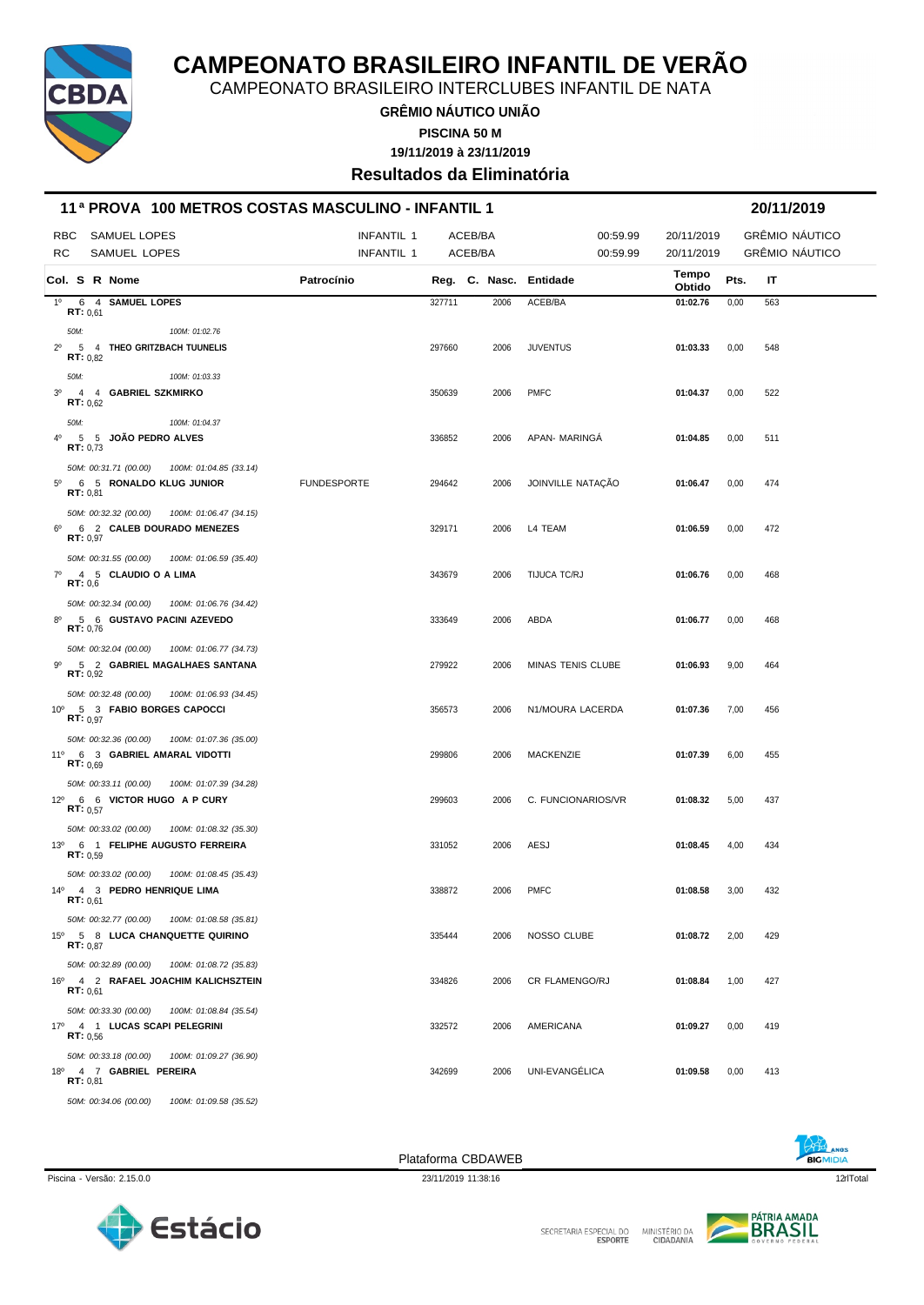



|  | ina - Versão: 2.15.0.0 |  |
|--|------------------------|--|
|  |                        |  |

Piscina - Versão: 2.15.0.0 23/11/2019 11:38:20 23/11/2019 11:38:20 23/11/2019 11:38:20 23/11/2019 11:38:20 13qrlTotal

**BIGMIDIA** 

| 23 <sup>0</sup> | RT: 0,69              | 5 7 NICOLAS TUDORAS     |                                       |                        | 331770             | 2006 | <b>PAINEIRAS</b>        | 01:10.12 | 0,00 | 404 |
|-----------------|-----------------------|-------------------------|---------------------------------------|------------------------|--------------------|------|-------------------------|----------|------|-----|
|                 | 50M: 00:33.80 (00.00) |                         | 100M: 01:10.12 (36.32)                |                        |                    |      |                         |          |      |     |
|                 | <b>RT:</b> $0,66$     |                         | 24º 3 1 RAFAEL OLIVEIRA SCHIMITT      |                        | 296653             | 2006 | <b>CURITIBANO</b>       | 01:10.56 | 0,00 | 396 |
|                 | 50M: 00:34.30 (00.00) |                         | 100M: 01:10.56 (36.26)                |                        |                    |      |                         |          |      |     |
|                 | <b>RT:</b> $0,74$     | 25º 2 5 HENRIQUE P JUNG |                                       |                        | 291661             | 2006 | CR FLAMENGO/RJ          | 01:10.57 | 0,00 | 396 |
|                 | 50M: 00:34.46 (00.00) |                         | 100M: 01:10.57 (36.11)                |                        |                    |      |                         |          |      |     |
| $26^{\circ}$    | RT: 0.69              |                         | 6 7 MURILO BRAGA AMATUZZI             |                        | 296650             | 2006 | <b>CURITIBANO</b>       | 01:10.58 | 0.00 | 396 |
|                 | 50M: 00:33.91 (00.00) |                         | 100M: 01:10.58 (36.67)                |                        |                    |      |                         |          |      |     |
| 27°             | RT: 0,7               |                         | 3 6 RAPHAEL MAFRA MOREIRA             | CIA ATHLETICA RECIFE   | 296480             | 2006 | AABB-RECIFE             | 01:10.60 | 0,00 | 396 |
|                 | 50M: 00:34.51 (00.00) |                         | 100M: 01:10.60 (36.90)                |                        |                    |      |                         |          |      |     |
|                 | RT: 0.66              |                         | 28º 2 1 GUILHERME FERNANDES RODRIGUES |                        | 342828             | 2006 | <b>CLUBE ESPERIA</b>    | 01:10.66 | 0,00 | 395 |
|                 | 50M: 00:35.17 (00.00) |                         | 100M: 01:10.66 (35.49)                |                        |                    |      |                         |          |      |     |
|                 | <b>RT:</b> $0,76$     |                         | 29º 1 5 LUCAS SUFFREDINI COELHO       |                        | 331981             | 2006 | <b>PINHEIROS</b>        | 01:11.03 | 0,00 | 388 |
|                 | 50M: 00:34.28 (00.00) |                         | 100M: 01:11.03 (36.75)                |                        |                    |      |                         |          |      |     |
|                 | RT: 0.69              |                         | 30° 3 7 MATEUS RIBEIRO FIGUEIREDO     |                        | 326952             | 2006 | <b>MACKENZIE</b>        | 01:11.08 | 0,00 | 388 |
|                 | 50M: 00:34.44 (00.00) |                         | 100M: 01:11.08 (36.64)                |                        |                    |      |                         |          |      |     |
|                 | RT: 0.63              |                         | 31º 2 7 ARTHUR FREDIANE GONÇALVES     | PROJETO ACQUA          | 323890             | 2006 | AWC                     | 01:11.18 | 0,00 | 386 |
|                 | 50M: 00:34.75 (00.00) |                         | 100M: 01:11.18 (36.43)                |                        |                    |      |                         |          |      |     |
|                 | RT: 0,68              |                         | 32º 2 6 KENUE TEIXEIRA DE SANTANA     | <b>BOLSA ATLETA/DF</b> | 295735             | 2006 | IATE CLUBE DE BRASÍL    | 01:11.32 | 0,00 | 384 |
|                 | 50M: 00:34.75 (00.00) |                         | 100M: 01:11.32 (36.57)                |                        |                    |      |                         |          |      |     |
| 33 <sup>0</sup> | RT: 0,68              |                         | 3 2 BERNARDO BENEVENUTE OLIVEIRA      | PROJETO ACQUA          | 342955             | 2006 | <b>AWC</b>              | 01:11.41 | 0.00 | 382 |
|                 | 50M: 00:34.86 (00.00) |                         | 100M: 01:11.41 (36.55)                |                        |                    |      |                         |          |      |     |
| $34^{\circ}$    | RT: 0.62              |                         | 2 4 EMANUEL LOPES RIBEIRO             |                        | 345768             | 2006 | <b>FLUMINENSE FC/RJ</b> | 01:11.48 | 0.00 | 381 |
|                 | 50M:                  |                         | 100M: 01:11.48                        |                        |                    |      |                         |          |      |     |
|                 | RT: 0.68              | 35º 3 4 DANIEL BAHIA    |                                       |                        | 291835             | 2006 | ZITTI/GO                | 01:11.68 | 0,00 | 378 |
|                 | 50M:                  |                         | 100M: 01:11.68                        |                        |                    |      |                         |          |      |     |
|                 | RT: 0,69              |                         | 36º 2 3 YOSEPH RIGONI MORAES          | POSITIVO MASTER        | 295182             | 2006 | ATIVA ESPORTE TOTAL     | 01:11.82 | 0,00 | 376 |
|                 | 50M: 00:34.32 (00.00) |                         | 100M: 01:11.82 (37.50)                |                        |                    |      |                         |          |      |     |
|                 | <b>RT:</b> $0,75$     |                         | 37º 3 3 CARLOS EDUARDO NUNES          |                        | 295020             | 2006 | UNI-EVANGÉLICA          | 01:12.05 | 0,00 | 372 |
|                 | 50M: 00:35.01 (00.00) |                         | 100M: 01:12.05 (37.40)                |                        |                    |      |                         |          |      |     |
|                 | <b>RT:</b> $0.74$     |                         | 38º 6 8 THOMAS UGRINOVICH KRINGS      |                        | 330393             | 2006 | SESI-SP                 | 01:12.09 | 0,00 | 372 |
|                 | 50M: 00:33.67 (00.00) |                         | 100M: 01:12.09 (38.42)                |                        |                    |      |                         |          |      |     |
|                 | <b>RT</b> : $0,72$    | 39º 2 2 CAIO DAYRELL    |                                       |                        | 299741             | 2006 | ZITTI/GO                | 01:12.19 | 0,00 | 370 |
|                 |                       |                         |                                       |                        | Plataforma CBDAWEB |      |                         |          |      |     |



*50M: 00:34.59 (00.00) 100M: 01:09.61 (35.20)*

*50M: 00:33.82 (00.00) 100M: 01:09.73 (35.91)*

*50M: 00:33.28 (00.00) 100M: 01:09.75 (36.47)*

*50M: 00:32.84 (00.00) 100M: 01:10.03 (37.19)*

### **CAMPEONATO BRASILEIRO INFANTIL DE VERÃO**

**GRÊMIO NÁUTICO UNIÃO** CAMPEONATO BRASILEIRO INTERCLUBES INFANTIL DE NATA

> **19/11/2019 à 23/11/2019 PISCINA 50 M**

**Resultados da Eliminatória**

19º 4 6 **GUSTAVO LAHUERTA PIRES** 356425 2006 SERC SÃO CAETANO **01:09.61** 0,00 413 **RT:** 0,69

20º 3 5 **RAFAEL HENRIQUE FREITAS** 331964 2006 CORINTHIANS **01:09.73** 0,00 411 **RT:** 0,76

21º 5 1 **DIEGO DUARTE REZENDE** 313013 2006 APAN- MARINGÁ **01:09.75** 0,00 410 **RT:** 0,68

22º 4 8 **JOAQUIM GHOL** 307988 2006 CLUBE ALIANCA/APANCA **01:10.03** 0,00 405 **RT:** 0,68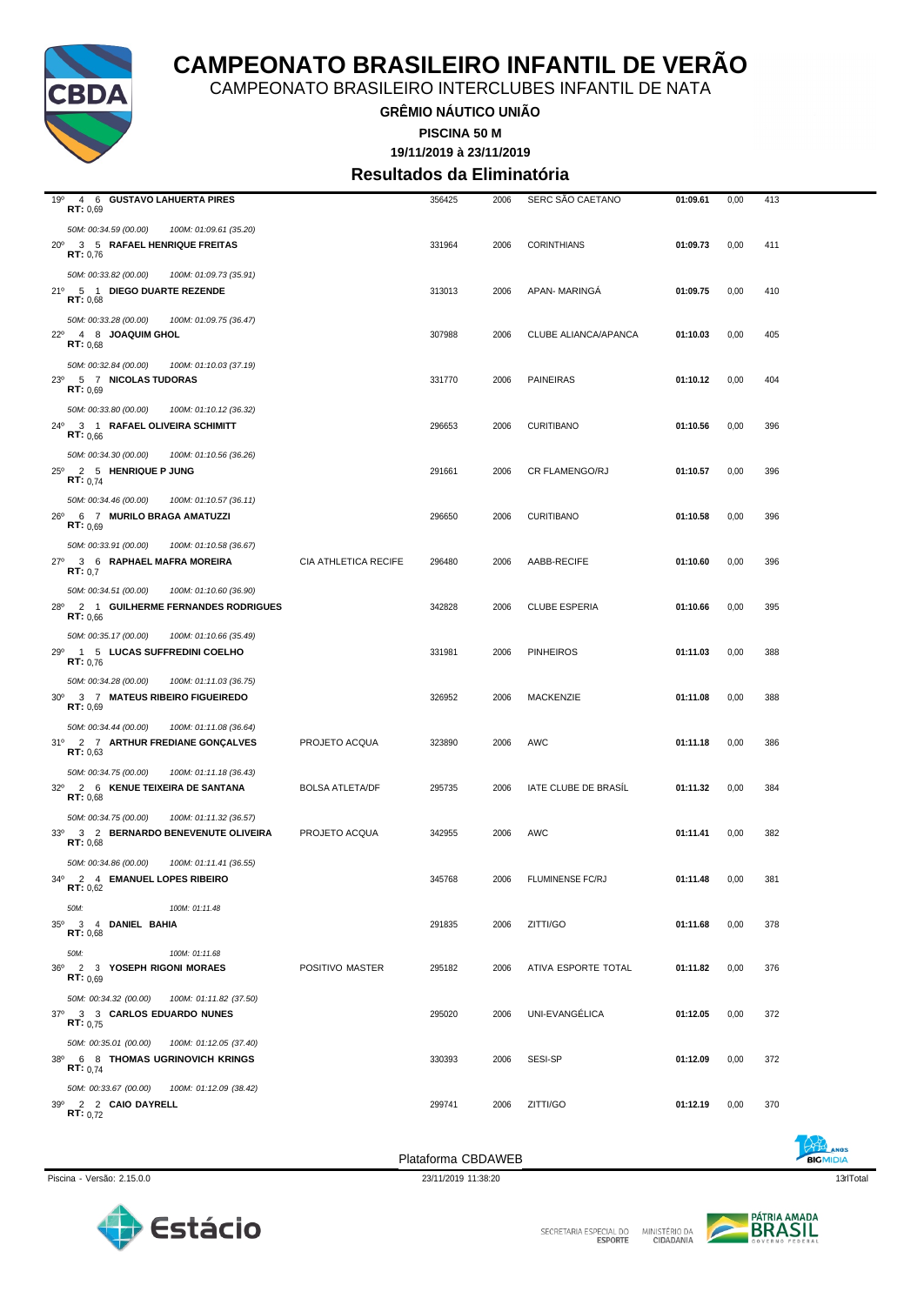

CAMPEONATO BRASILEIRO INTERCLUBES INFANTIL DE NATA

#### **GRÊMIO NÁUTICO UNIÃO PISCINA 50 M**

**19/11/2019 à 23/11/2019**

### **Resultados da Eliminatória**

|                 | 50M: 00:34.40 (00.00)                                              | 100M: 01:12.19 (37.79)           |                      |        |      |                            |          |      |     |
|-----------------|--------------------------------------------------------------------|----------------------------------|----------------------|--------|------|----------------------------|----------|------|-----|
| 40°             | RT: 0.71                                                           | 1 3 LEONARDO FERNANDES COELHO DA |                      | 332665 | 2006 | ASBAC/AQUANAII             | 01:12.51 | 0,00 | 365 |
| 41 <sup>o</sup> | 50M: 00:35.63 (00.00)<br>1 4 MIGUEL REIS<br>RT: 0.63               | 100M: 01:12.51 (36.88)           | TINTAS LUZTOL/PRO-AT | 299492 | 2006 | UNI-EVANGÉLICA             | 01:12.64 | 0,00 | 363 |
| 42°             | 50M:<br><b>TAUFIC FLEURY</b><br>2 8<br>RT: 0.86                    | 100M: 01:12.64                   |                      | 341055 | 2006 | <b>GOIAS ESPORTE CLUBE</b> | 01:12.69 | 0,00 | 362 |
|                 | 50M: 00:35.90 (00.00)<br>43º 1 6 JOÃO PEDRO RODRIGUES<br>RT: 0.66  | 100M: 01:12.69 (36.79)           |                      | 364954 | 2006 | A3                         | 01:14.13 | 0,00 | 342 |
|                 | 50M: 00:36.39 (00.00)<br>DQL 3 8 GABRIEL SILVA GONSAGA<br>RT: 0.76 | 100M: 01:14.13 (37.74)           |                      | 347108 | 2006 | <b>JUVENTUS</b>            |          |      |     |

#### **12 ª PROVA 100 METROS COSTAS MASCULINO - INFANTIL 2 20/11/2019**

|                | RBC               |                               | ANDRE AUGUSTO DOS SANTOS        | INFANTIL 2     |        |                    | CORINTHIANS/ABDEM      | 00:58.26             | 30/06/2012      |                                | ARACAJU |  |
|----------------|-------------------|-------------------------------|---------------------------------|----------------|--------|--------------------|------------------------|----------------------|-----------------|--------------------------------|---------|--|
| <b>RC</b>      |                   | <b>VITOR GUARALDO</b>         |                                 | INFANTIL 2     |        | <b>TC PRUDENTE</b> |                        | 00:58.81             |                 | 14/11/2010<br><b>FORTALEZA</b> |         |  |
|                |                   | Col. S R Nome                 |                                 | Patrocínio     |        |                    | Reg. C. Nasc. Entidade |                      | Tempo<br>Obtido | Pts.                           | ΙT      |  |
|                | RT: 0.67          | 1º 5 4 DANIEL AZEVEDO GOMES   |                                 | COL. GEO       | 254135 | 2005               |                        | CABO BRANCO/ACQUA R1 | 01:00.81        | 0,00                           | 619     |  |
|                | 50M:              |                               | 100M: 01:00.81                  |                |        |                    |                        |                      |                 |                                |         |  |
| $2^{\circ}$    |                   |                               | 6 4 GUSTAVO HENRIQUE CORNELIUS  |                | 283375 | 2005               | <b>GNU</b>             |                      | 01:00.97        | 0,00                           | 615     |  |
|                | RT: 0.66          |                               |                                 |                |        |                    |                        |                      |                 |                                |         |  |
|                | 50M:              |                               | 100M: 01:00.97                  |                |        |                    |                        |                      |                 |                                |         |  |
| 3 <sup>0</sup> | RT: 0.64          | 6 5 ISRAEL MIGUEL GERALDO     |                                 | ATLETA CIDADAO | 331051 | 2005               | AESJ                   |                      | 01:02.42        | 0,00                           | 573     |  |
|                |                   | 50M: 00:30.52 (00.00)         | 100M: 01:02.42 (31.90)          |                |        |                    |                        |                      |                 |                                |         |  |
| 4 <sup>0</sup> | RT: 0.65          | 5 5 FELIPE BRUNO FERREIRA     |                                 |                | 319641 | 2005               | <b>MACKENZIE</b>       |                      | 01:02.68        | 0.00                           | 566     |  |
|                |                   | 50M: 00:30.26 (00.00)         | 100M: 01:02.68 (32.42)          |                |        |                    |                        |                      |                 |                                |         |  |
|                | <b>RT:</b> $0.54$ | 5º 4 4 EDUARDO PATTO CAMPOS   |                                 |                | 317573 | 2005               | MINAS TENIS CLUBE      |                      | 01:03.76        | 0,00                           | 537     |  |
|                |                   | 50M: 00:31.38 (00.00)         | 100M: 01:03.76 (32.38)          |                |        |                    |                        |                      |                 |                                |         |  |
| 6 <sup>0</sup> |                   | 4 1 VICTOR AGUIAR CARVALHO    |                                 |                | 281587 | 2005               | NAD'ART/SE             |                      | 01:03.85        | 0,00                           | 535     |  |
|                | RT: 0.62          |                               |                                 |                |        |                    |                        |                      |                 |                                |         |  |
|                |                   | 50M: 00:29.96 (00.00)         | 100M: 01:03.85 (33.89)          |                |        |                    |                        |                      |                 |                                |         |  |
| $7^{\circ}$    | RT: 0.65          |                               | 6 3 GUSTAVO XAVIER NOGUEIRA     |                | 325339 | 2005               |                        | NATAÇÃO PRAIA GRANDE | 01:03.95        | 0,00                           | 532     |  |
|                |                   | 50M: 00:31.25 (00.00)         | 100M: 01:03.95 (32.70)          |                |        |                    |                        |                      |                 |                                |         |  |
|                | <b>RT:</b> $0.57$ | 8º 5 2 LUIGGI CUNHA GOMES     |                                 |                | 313853 | 2005               | SESI-SP                |                      | 01:04.05        | 0,00                           | 530     |  |
|                |                   | 50M: 00:31.20 (00.00)         | 100M: 01:04.05 (32.85)          |                |        |                    |                        |                      |                 |                                |         |  |
| $9^{\circ}$    | <b>RT:</b> $0,69$ |                               | 5 3 GABRIEL HENRIQUE CATAPANO   |                | 314416 | 2005               | GRAN SÃO JOÃO/ANEL     |                      | 01:04.31        | 9,00                           | 524     |  |
|                |                   | 50M: 00:31.03 (00.00)         | 100M: 01:04.31 (33.28)          |                |        |                    |                        |                      |                 |                                |         |  |
|                | RT: 0.63          | 10° 5 6 PEDRO HENRIQUE MORAIS |                                 |                | 342739 | 2005               | SERC SÃO CAETANO       |                      | 01:04.56        | 7,00                           | 518     |  |
|                |                   | 50M: 00:30.93 (00.00)         | 100M: 01:04.56 (33.63)          |                |        |                    |                        |                      |                 |                                |         |  |
|                | RT: 0,68          |                               | 11º 6 2 VICTOR NOGUEIRA SANSONI | PROJETO ACQUA  | 281950 | 2005               | AWC                    |                      | 01:04.62        | 6,00                           | 516     |  |
|                |                   | 50M: 00:32.06 (00.00)         | 100M: 01:04.62 (32.56)          |                |        |                    |                        |                      |                 |                                |         |  |
|                | RT: 0.65          | 12º 4 3 CAUET A ROCHA         |                                 | <b>FISK</b>    | 282054 | 2005               | FLUMINENSE FC/RJ       |                      | 01:04.71        | 5,00                           | 514     |  |
|                |                   | 50M: 00:31.16 (00.00)         | 100M: 01:04.71 (33.55)          |                |        |                    |                        |                      |                 |                                |         |  |
|                | RT: 0.73          | 13º 5 8 JOÃO PAULO SOUZA      |                                 | PROJETO ACQUA  | 324460 | 2005               | AWC                    |                      | 01:04.73        | 4,00                           | 513     |  |
|                |                   | 50M: 00:31.30 (00.00)         | 100M: 01:04.73 (33.43)          |                |        |                    |                        |                      |                 |                                |         |  |







**BIGMIDIA**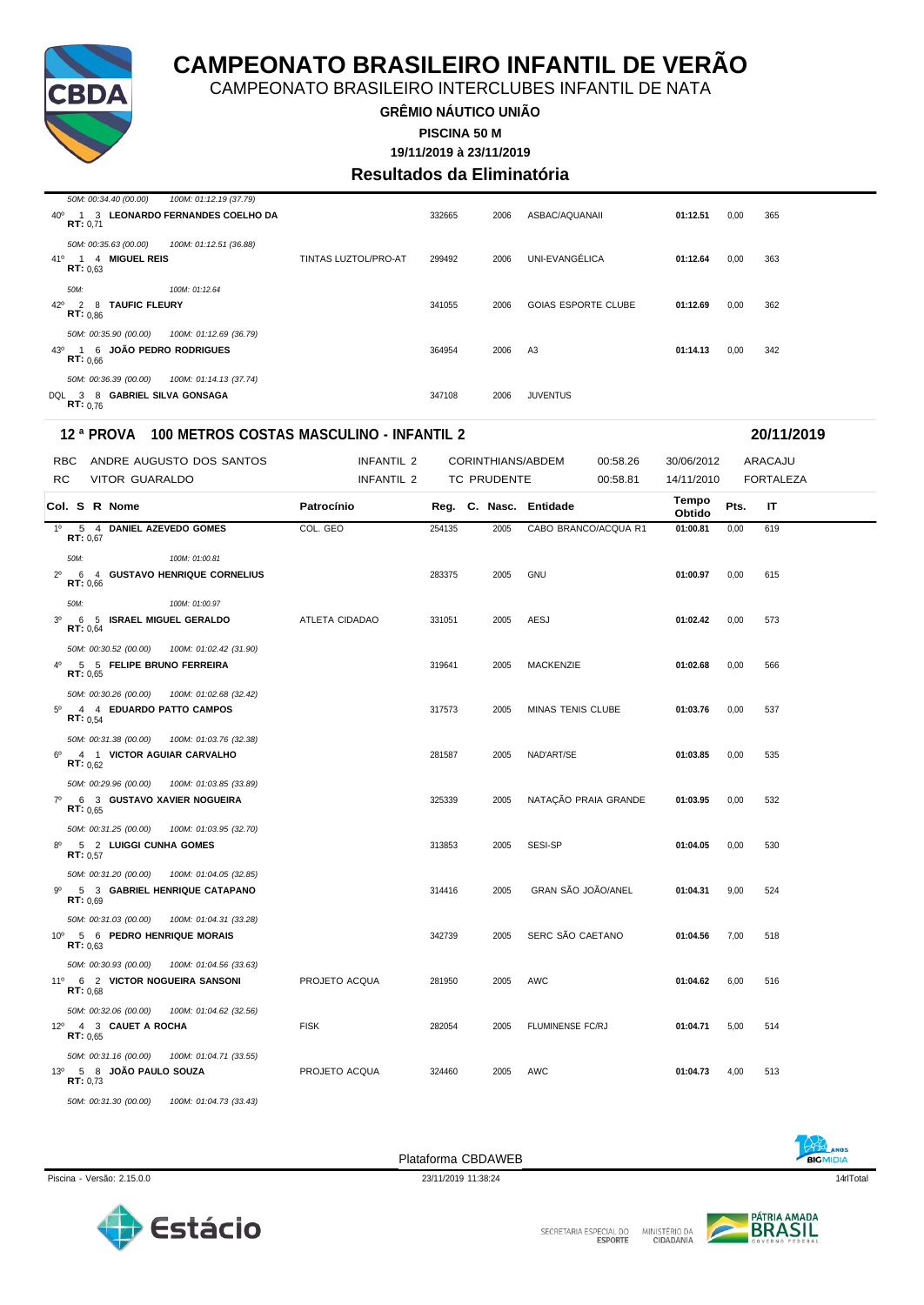

CAMPEONATO BRASILEIRO INTERCLUBES INFANTIL DE NATA

**GRÊMIO NÁUTICO UNIÃO**

**PISCINA 50 M**

**19/11/2019 à 23/11/2019**

**Resultados da Eliminatória**

| 14º 5 1 HEITOR CASTRO DE MOURA<br>RT: 0,77                                                                  | CONS. ODONT. MARCIA  | 281962 | 2005 | <b>REMO</b>          | 01:04.85 | 3,00 | 511 |  |
|-------------------------------------------------------------------------------------------------------------|----------------------|--------|------|----------------------|----------|------|-----|--|
| 50M: 00:31.15 (00.00)<br>100M: 01:04.85 (33.70)<br>15º 6 6 WADAS MORAES<br><b>RT:</b> $0,62$                | PRO-ATLETA           | 318707 | 2005 | <b>SWIMMERS</b>      | 01:04.93 | 2,00 | 509 |  |
| 50M: 00:30.81 (00.00)<br>100M: 01:04.93 (34.12)<br>16º 4 7 AUGUSTO SANTOS MACHADO<br>RT: 0,63               |                      | 315054 | 2005 | <b>CORINTHIANS</b>   | 01:05.25 | 1,00 | 501 |  |
| 50M: 00:31.76 (00.00)<br>100M: 01:05.25 (33.49)<br>17º 4 2 GIOVANNI BARBOSA RECHE<br><b>RT:</b> $0.84$      |                      | 342575 | 2005 | <b>PINHEIROS</b>     | 01:05.32 | 0,00 | 500 |  |
| 50M: 00:30.95 (00.00)<br>100M: 01:05.32 (34.37)<br>18º 6 1 LUCCA BERNARDES<br><b>RT:</b> $0,69$             |                      | 289100 | 2005 | UNI-EVANGELICA       | 01:05.63 | 0,00 | 493 |  |
| 50M: 00:31.59 (00.00)<br>100M: 01:05.63 (34.40)<br>19º 4 5 DAVID NICOLAS WANDERLEY<br>RT: 0.66              | PREF.ABREU LIMA/SALE | 299102 | 2005 | AABB-RECIFE          | 01:05.66 | 0,00 | 492 |  |
| 50M: 00:32.34 (00.00)<br>100M: 01:05.66 (33.32)<br>20° 6 7 ESTEVÃO NUNES BRITO<br>RT: 0,66                  |                      | 348990 | 2005 | <b>UNISANTA</b>      | 01:05.75 | 0,00 | 490 |  |
| 50M: 00:31.86 (00.00)<br>100M: 01:05.75 (33.89)<br>21º 4 6 MAURICIO LACERDA LIRA<br>RT: 0.69                |                      | 336550 | 2005 | <b>HEBRAICA</b>      | 01:05.86 | 0,00 | 487 |  |
| 50M: 00:31.02 (00.00)<br>100M: 01:05.86 (34.84)<br>22º 2 3 VINICIUS OLIVEIRA PICCAZZIO<br>RT: 0.72          |                      | 335460 | 2005 | <b>CORINTHIANS</b>   | 01:06.09 | 0,00 | 482 |  |
| 50M: 00:32.23 (00.00)<br>100M: 01:06.09 (33.86)<br>23º 6 8 DAVI DE SOUSA PEREIRA<br><b>RT:</b> $0.74$       |                      | 342984 | 2005 | NADAR ITJ/MARC DIAS  | 01:06.35 | 0,00 | 477 |  |
| 50M: 00:32.44 (00.00)<br>100M: 01:06.35 (33.91)<br>24º 4 8 THALES FELIPE VALERIO<br><b>RT:</b> $0.73$       |                      | 356749 | 2005 | SESI-SP              | 01:06.51 | 0,00 | 473 |  |
| 50M: 00:32.25 (00.00)<br>100M: 01:06.51 (34.26)<br>25º 5 7 HENRIQUE GLASER REBEL<br><b>RT:</b> $0,72$       |                      | 281127 | 2005 | <b>CURITIBANO</b>    | 01:06.70 | 0,00 | 469 |  |
| 50M: 00:32.44 (00.00)<br>100M: 01:06.70 (34.26)<br>26º 3 3 ARTHUR LEAL VIEIRA<br>RT: 0.71                   |                      | 259281 | 2005 | CABO BRANCO/ACQUA R1 | 01:06.84 | 0,00 | 466 |  |
| 50M:<br>100M: 01:06.84<br>27º 2 5 DANIEL ANTONIO LIMA<br>RT: 0.73                                           |                      | 362621 | 2005 | APAN PRUDENTE        | 01:06.99 | 0,00 | 463 |  |
| 50M: 00:32.30 (00.00)<br>100M: 01:06.99 (34.69)<br>28º 3 7 JUAN CARLOS SILVA<br>RT: 0.67                    |                      | 317937 | 2005 | MACKENZIE            | 01:07.05 | 0,00 | 462 |  |
| 50M: 00:32.76 (00.00)<br>100M: 01:07.05 (34.29)<br>29º 2 7 GABRIEL SOUZA ELISEI<br>RT: 0,67                 |                      | 290035 | 2005 | <b>CNRAC</b>         | 01:07.28 | 0,00 | 457 |  |
| 50M: 00:32.67 (00.00)  100M: 01:07.28 (34.61)<br>30° 2 2 LUCAS TEDESCO GARCIA<br>RT: 1                      | AVANTI IND. COM. IMP | 342587 | 2005 | BARBARENSE           | 01:07.36 | 0,00 | 456 |  |
| 50M: 00:32.07 (00.00)<br>100M: 01:07.36 (35.29)<br>31º 3 4 BERNARDO LOEBENS LAUSCHNER<br>RT: 0.8            |                      | 290460 | 2005 | <b>GNU</b>           | 01:07.37 | 0,00 | 455 |  |
| 50M:<br>100M: 01:07.37<br>32º 3 2 VITOR REIS RODRIGUES DE SOUZA<br>RT: 0.63<br>50M: 00:31.94 (00.00)        |                      | 318612 | 2005 | AABB BRASILIA        | 01:07.48 | 0,00 | 453 |  |
| 100M: 01:07.48 (35.54)<br>33º 1 4 MATHEUS TEIXEIRA PRZEWALLA<br><b>RT:</b> $0.64$<br>50M:<br>100M: 01:07.95 |                      | 329285 | 2005 | <b>TC CAMPINAS</b>   | 01:07.95 | 0,00 | 444 |  |
| 34º 2 1 JOAO PEDRO SILVA<br>RT: 0.7                                                                         |                      | 319640 | 2005 | MACKENZIE            | 01:08.26 | 0,00 | 438 |  |
|                                                                                                             |                      |        |      |                      |          |      |     |  |



SECRETARIA ESPECIAL DO

MINISTÉRIO DA<br>CIDADANIA

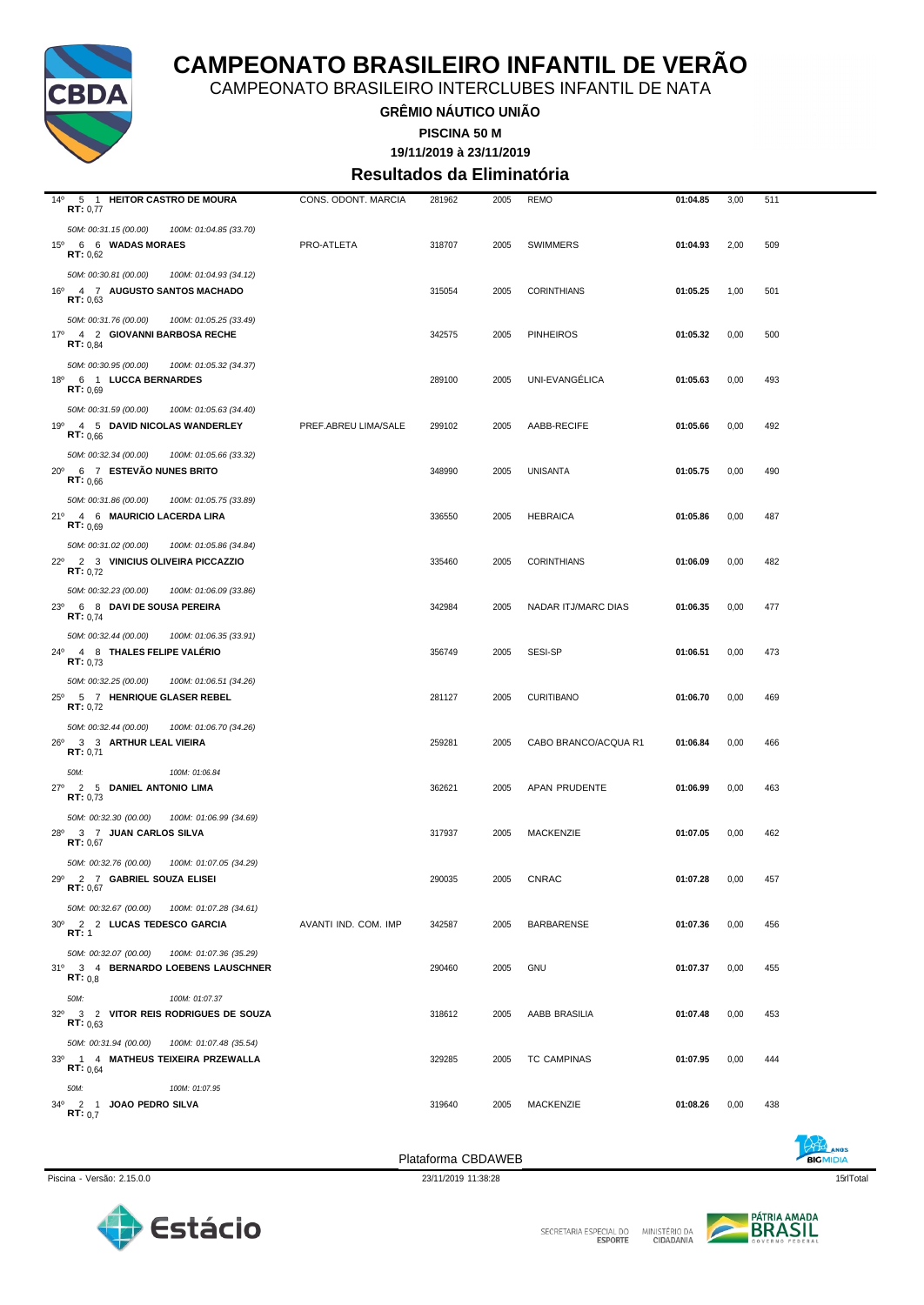

CAMPEONATO BRASILEIRO INTERCLUBES INFANTIL DE NATA

### **GRÊMIO NÁUTICO UNIÃO**

**19/11/2019 à 23/11/2019 PISCINA 50 M**

### **Resultados da Eliminatória**

| 50M: 00:33.12 (00.00)<br>35º 2 4 FILIPE JOHN<br>RT: 0.66                                     | 100M: 01:08.26 (35.14) | 336302 | 2005 | AABB/UNIDERP          | 01:08.28 | 0.00 | 437 |
|----------------------------------------------------------------------------------------------|------------------------|--------|------|-----------------------|----------|------|-----|
| 50M:<br>36º 1 3 EDUARDO DE OLIVEIRA BERTOLIN<br>RT: 0.63                                     | 100M: 01:08.28         | 292691 | 2005 | MARISTA - CRICIÚMA    | 01:08.69 | 0,00 | 430 |
| 50M: 00:32.39 (00.00)  100M: 01:08.69 (36.30)<br>37º 2 6 LUIZ OTAVIO RISSARDI<br>RT: 0.63    |                        | 334643 | 2005 | <b>SANTA MONICA</b>   | 01:08.95 | 0,00 | 425 |
| 50M: 00:32.78 (00.00)  100M: 01:08.95 (36.17)<br>38º 3 8 ANTONIO PASTOR SIMAO<br>RT: 0.78    |                        | 329258 | 2005 | MINAS TENIS CLUBE     | 01:10.15 | 0.00 | 403 |
| 50M: 00:34.19 (00.00) 100M: 01:10.15 (35.96)<br>39º 3 1 LUCAS DOS ANJOS STAWICKI<br>RT: 0.71 |                        | 333446 | 2005 | COMPLEXO AQUÁTICO     | 01:10.92 | 0.00 | 390 |
| 50M: 00:33.54 (00.00)  100M: 01:10.92 (37.38)<br>DQL 3 6 JOÃO VÍTOR MILDEMBERG<br>RT: 0.79   |                        | 296646 | 2005 | <b>CURITIBANO</b>     |          |      |     |
| N/C 1 5 CRISTIAN ASSIS<br>RT: 0                                                              |                        | 282445 | 2005 | <b>RADIO CLUBE/MS</b> |          |      |     |
| 50M:<br>N/C 3 5 FELIPE ALVES PEREIRA<br>RT: 0                                                | 100M:                  | 282069 | 2005 | <b>JUVENTUS</b>       |          |      |     |
| 50M:<br>N/C 2 8 VICTOR HUGO AZEVEDO ALVES<br>RT: 0                                           | 100M:                  | 326116 | 2005 | ASBAC/AQUANAII        |          |      |     |
| 50M:                                                                                         | 100M:                  |        |      |                       |          |      |     |

#### **13ª PROVA 200 METROS LIVRE FEMININO - INFANTIL 1 20/11/2019**

RBC GIOVANA REIS MEDEIROS **INFANTIL 1** CORINTHIANS 02:06.21 02/11/2017 GRêMIO NÁUTICO UNIÃO RC GIOVANA REIS MEDEIROS **INFANTIL 1** CORINTHIANS 02:06.21 02/11/2017 GRêMIO NÁUTICO UNIÃO

|             | Col. S R Nome |                             |                                              | Patrocínio                                                                                    |                        |        |      | Reg. C. Nasc. Entidade | Tempo<br>Obtido | Pts. | IT. |  |
|-------------|---------------|-----------------------------|----------------------------------------------|-----------------------------------------------------------------------------------------------|------------------------|--------|------|------------------------|-----------------|------|-----|--|
|             | RT: 0         | 1º 6 4 ISABELA CHAIA        |                                              |                                                                                               |                        | 289284 | 2006 | TIJUCA TC/RJ           | 02:14.33        | 0,00 | 594 |  |
|             | 50M:          |                             | 100M: 01:05.09                               | 150M:                                                                                         | 200M: 02:14.33         |        |      |                        |                 |      |     |  |
| $2^{\circ}$ | RT: 0.85      | 6 5 ALESSANDRA HAAS REN     |                                              |                                                                                               |                        | 343997 | 2006 | <b>GNU</b>             | 02:14.36        | 0.00 | 594 |  |
|             |               |                             |                                              | 50M: 00:31.42 (00.00) 100M: 01:05.75 (34.33) 150M: 01:40.99 (35.24) 200M: 02:14.36 (33.37)    |                        |        |      |                        |                 |      |     |  |
|             | RT:0          | 3º 7 4 LARISSA AFONSO BORBA |                                              | ATLETA CIDADAO                                                                                |                        | 332082 | 2006 | AESJ                   | 02:14.60        | 0,00 | 591 |  |
|             |               |                             | 50M: 00:30.75 (00.00) 100M: 01:04.80 (34.50) | 150M: 01:40.09 (35.29) 200M: 02:14.60 (34.51)                                                 |                        |        |      |                        |                 |      |     |  |
| $4^{\circ}$ | RT: 0         | 8 4 RAFAELA SUMIDA          |                                              | DUDU ACQUA CENTER                                                                             |                        | 296369 | 2006 | <b>CORINTHIANS</b>     | 02:14.72        | 0,00 | 589 |  |
|             | 50M:          |                             | 100M: 01:06.23                               | 150M: 01:41.60 (35.37) 200M: 02:14.72 (33.12)                                                 |                        |        |      |                        |                 |      |     |  |
|             | RT: 0.71      | 5º 7 5 BEATRIZ BEZERRA      |                                              | CBV JAQUEIRA/BOLSA A                                                                          |                        | 281495 | 2006 | AABB-RECIFE            | 02:15.96        | 0.00 | 573 |  |
|             |               |                             |                                              | 50M: 00:31.06 (00.00) 100M: 01:05.26 (34.20) 150M: 01:40.72 (35.46) 200M: 02:15.96 (35.24)    |                        |        |      |                        |                 |      |     |  |
|             | RT: 0.85      |                             | 6 <sup>0</sup> 8 5 ANA CLARA SANTIN RONCHI   |                                                                                               |                        | 317049 | 2006 | SANTA MONICA           | 02:16.11        | 0,00 | 571 |  |
|             |               |                             |                                              | 50M: 00:31.23 (00.00) 100M: 01:06.00 (34.77) 150M: 01:41.96 (35.96) 200M: 02:16.11 (34.15)    |                        |        |      |                        |                 |      |     |  |
|             | RT:0          |                             | 7º 8 7 MILENA BARBOSA SANTOS                 |                                                                                               |                        | 324586 | 2006 | PRAIA CLUBE            | 02:17.07        | 0.00 | 559 |  |
|             |               |                             |                                              | 50M: 00:32.94 (00.00) 100M: 01:07.97 (35.30) 150M: 01:43.14 (35.17) 200M: 02:17.07 (33.93)    |                        |        |      |                        |                 |      |     |  |
| 8°          | RT: 0         | 8 6 JULIA DE SOUZA TULIO    |                                              | ITAIPU BINACIONAL                                                                             |                        | 342344 | 2006 | CATARATAS NATAÇÃO      | 02:17.09        | 0,00 | 559 |  |
|             |               |                             |                                              | 50M: 00:32.38 (00.00)  100M: 01:06.92 (34.54)  150M: 01:42.61 (35.69)  200M: 02:17.09 (34.48) |                        |        |      |                        |                 |      |     |  |
|             | RT: 3.9       | 9º 5 5 HELENA LOPES         |                                              |                                                                                               |                        | 296563 | 2006 | MINAS TENIS CLUBE      | 02:17.43        | 9,00 | 555 |  |
|             |               | 50M: 00:31.24 (00.00)       | 100M: 01:06.23 (34.99)                       | 150M: 01:42.11 (35.88)                                                                        | 200M: 02:17.43 (35.32) |        |      |                        |                 |      |     |  |

Piscina - Versão: 2.15.0.0 16tTotal 23/11/2019 11:38:32 16tTotal 23/11/2019 11:38:32 16tTotal 23/11/2019 11:38:32 16tTotal 23/11/2019 11:38:32 16tTotal 23/11/2019 11:38:32 16tTotal 23/11/2019 11:38:32 16tTotal 2011 11:38:3





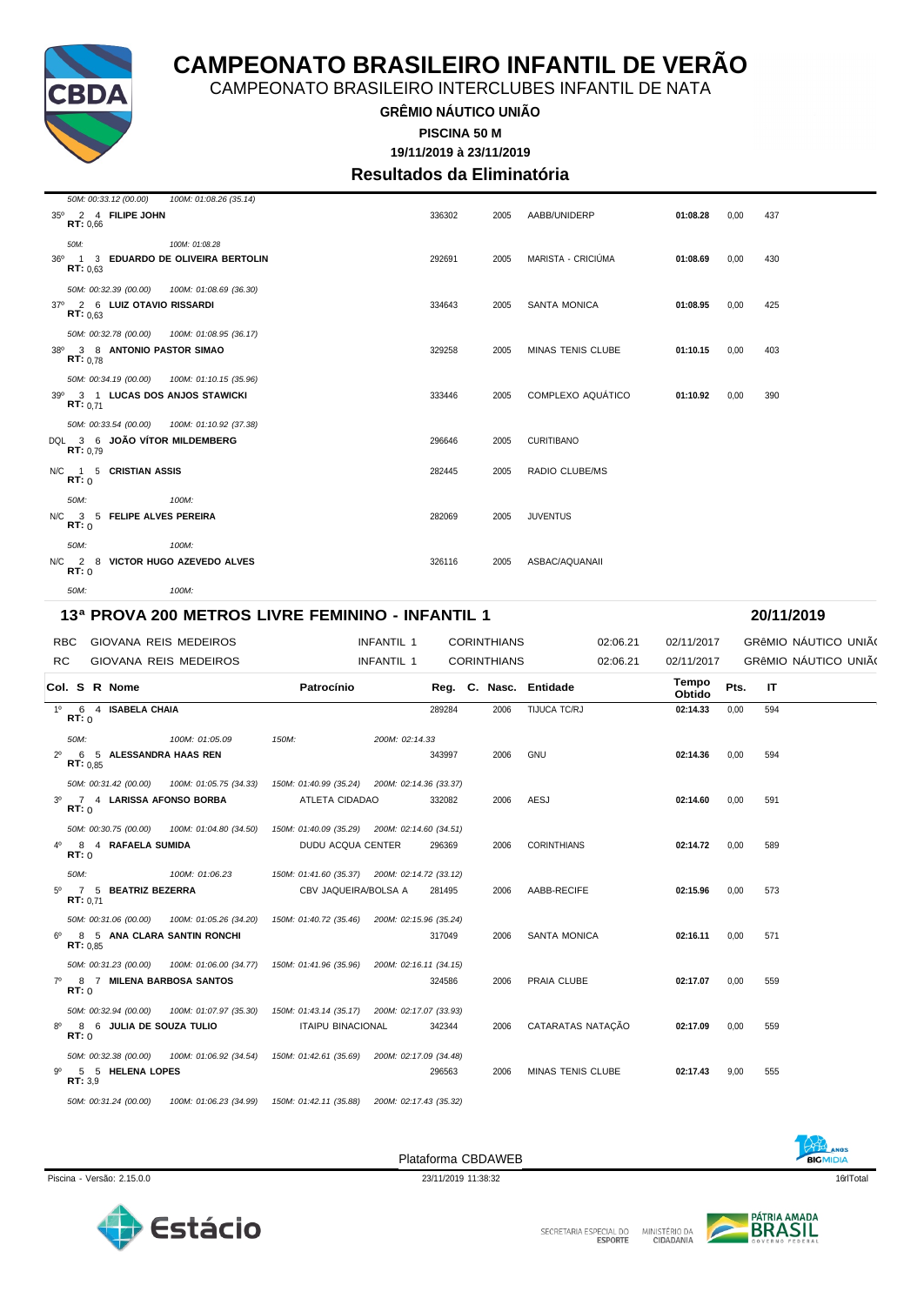

CAMPEONATO BRASILEIRO INTERCLUBES INFANTIL DE NATA

**GRÊMIO NÁUTICO UNIÃO**

**PISCINA 50 M**

**19/11/2019 à 23/11/2019**

#### **Resultados da Eliminatória**

| $10^{\circ}$<br>7 6 JULIA FERREIRA PEREIRA<br>RT:0 |                        | 317883                 | 2006 | <b>FLUMINENSE FC/RJ</b>    | 02:17.50 | 7,00 | 554 |
|----------------------------------------------------|------------------------|------------------------|------|----------------------------|----------|------|-----|
| 50M: 00:32.71 (00.00)<br>100M: 01:07.50 (34.79)    | 150M: 01:42.95 (35.45) | 200M: 02:17.50 (34.55) |      |                            |          |      |     |
| 11º 7 1 MARIANA MORAES CALDEIRA<br>RT: 0.9         |                        | 329502                 | 2006 | SESI-SP                    | 02:17.82 | 6,00 | 550 |
| 50M: 00:31.55 (00.00)<br>100M: 01:06.16 (34.61)    | 150M: 01:42.35 (36.19) | 200M: 02:17.82 (35.47) |      |                            |          |      |     |
| 12º 8 1 ANA FLAVIA AGUIAR AMARAL<br>RT: 0,69       |                        | 333308                 | 2006 | AESJ                       | 02:17.85 | 5,00 | 550 |
| 50M: 00:30.92 (00.00)<br>100M: 01:06.85 (35.93)    | 150M: 01:43.10 (36.25) | 200M: 02:17.85 (34.75) |      |                            |          |      |     |
| 13º 8 2 JULIA HELENA MAUAD<br><b>RT:</b> 1,2       |                        | 282240                 | 2006 | CEI/RN                     | 02:17.87 | 4,00 | 550 |
| 50M: 00:31.83 (00.00)<br>100M: 01:07.50 (35.67)    | 150M: 01:43.48 (35.98) | 200M: 02:17.87 (34.39) |      |                            |          |      |     |
| 14º 7 3 GIOVANNA AMARO MORGANTI<br>RT: 0,69        |                        | 283553                 | 2006 | <b>GNU</b>                 | 02:17.94 | 3,00 | 549 |
| 50M: 00:31.54 (00.00)<br>100M: 01:06.57 (35.30)    | 150M: 01:42.89 (36.32) | 200M: 02:17.94 (35.50) |      |                            |          |      |     |
| 15º 5 2 JULIA GOMEZ CARPI<br>RT: 0.95              |                        | 329389                 | 2006 | MINAS TENIS CLUBE          | 02:18.51 | 2,00 | 542 |
| 50M: 00:31.85 (00.00)<br>100M: 01:06.93 (35.80)    | 150M: 01:42.41 (35.48) | 200M: 02:18.51 (36.10) |      |                            |          |      |     |
| 16º 8 3 BARBARA REIS SGUARIO<br>RT: 0.76           |                        | 337752                 | 2006 | <b>PINHEIROS</b>           | 02:18.86 | 1,00 | 538 |
| 50M: 00:31.65 (00.00)<br>100M: 01:07.36 (35.71)    | 150M: 01:43.34 (35.98) | 200M: 02:18.86 (35.52) |      |                            |          |      |     |
| 17º 1 6 GIOVANNA TRABALLI<br><b>RT:</b> 0,74       |                        | 343808                 | 2006 | SESI-SP                    | 02:19.15 | 0,00 | 535 |
| 50M: 00:30.64 (00.00)<br>100M: 01:05.72 (35.80)    | 150M: 01:42.70 (36.98) | 200M: 02:19.15 (36.45) |      |                            |          |      |     |
| 18º 6 6 CAMILA DAL-RI SPARTA DE SOUZA<br>RT:0      |                        | 306863                 | 2006 | GNU                        | 02:19.45 | 0,00 | 531 |
| 50M: 00:32.26 (00.00)<br>100M: 01:07.58 (35.32)    | 150M: 01:44.14 (36.56) | 200M: 02:19.45 (35.31) |      |                            |          |      |     |
| 5 6 ANA BEATRIZ BOTTON<br>19°<br>RT:0              |                        | 349878                 | 2006 | <b>CORINTHIANS</b>         | 02:20.46 | 0,00 | 520 |
| 50M: 00:33.44 (00.00)<br>100M: 01:09.45 (36.10)    | 150M: 01:45.78 (36.33) | 200M: 02:20.46 (34.68) |      |                            |          |      |     |
| 20° 8 8 BEATRIZ VENCIO<br><b>RT:</b> $0.94$        |                        | 300849                 | 2006 | <b>GOIAS ESPORTE CLUBE</b> | 02:20.47 | 0,00 | 520 |
| 50M: 00:32.86 (00.00)<br>100M: 01:08.25 (35.39)    | 150M: 01:44.86 (36.61) | 200M: 02:20.47 (35.61) |      |                            |          |      |     |
| 21º 5 1 YASMIM TOMITA<br>RT: 0,81                  |                        | 337747                 | 2006 | <b>CIRCULO MILITAR</b>     | 02:20.57 | 0,00 | 519 |
| 50M: 00:32.50 (00.00)<br>100M: 01:07.89 (35.39)    | 150M: 01:44.23 (36.34) | 200M: 02:20.57 (36.34) |      |                            |          |      |     |
| 22º 2 7 SOFIA DE MOTA<br>RT: 0.69                  |                        | 330362                 | 2006 | <b>PAINEIRAS</b>           | 02:20.59 | 0,00 | 518 |
| 50M: 00:33.20 (00.00)<br>100M: 01:08.79 (35.59)    | 150M: 01:44.85 (36.60) | 200M: 02:20.59 (35.74) |      |                            |          |      |     |
| 23º 6 3 CAROLINE A DE TOLEDO<br>RT: 0.88           |                        | 289283                 | 2006 | <b>CR FLAMENGO/RJ</b>      | 02:20.73 | 0,00 | 517 |
| 50M: 00:32.03 (00.00)<br>100M: 01:07.18 (35.15)    | 150M: 01:44.10 (36.92) | 200M: 02:20.73 (36.63) |      |                            |          |      |     |
| 24º 7 7 ANA BEATRIZ PASSAGLIA<br>RT:0              |                        | 289771                 | 2006 | MINAS TENIS CLUBE          | 02:20.83 | 0,00 | 516 |
| 50M: 00:33.04 (00.00)<br>100M: 01:09.61 (36.57)    | 150M: 01:46.34 (36.73) | 200M: 02:20.83 (34.49) |      |                            |          |      |     |
| 25º 7 8 LAURA MAIOLI SOUZA<br>RT: 0,86             |                        | 344860                 | 2006 | SESI-SP                    | 02:21.02 | 0,00 | 514 |
| 50M: 00:33.69 (00.00)<br>100M: 01:09.94 (36.25)    | 150M: 01:46.57 (36.63) | 200M: 02:21.02 (34.45) |      |                            |          |      |     |
| 26º 4 8 LETICIA NUNES<br>RT: 0,95                  |                        | 275149                 | 2006 | <b>GOIAS ESPORTE CLUBE</b> | 02:21.03 | 0,00 | 514 |
| 50M: 00:32.88 (00.00)<br>100M: 01:07.80 (34.92)    | 150M: 01:44.58 (36.78) | 200M: 02:21.03 (36.45) |      |                            |          |      |     |
| 27º 4 3 LUIZA SALGADO FREITAS<br>RT: 0.71          |                        | 335690                 | 2006 | <b>INTERNACIONAL</b>       | 02:21.15 | 0,00 | 512 |
| 50M: 00:34.16 (00.00)<br>100M: 01:09.55 (35.39)    | 150M: 01:45.61 (36.60) | 200M: 02:21.15 (35.54) |      |                            |          |      |     |
| 28º 4 4 SOPHIA BRAGA RESENDE<br>RT:0               |                        | 282648                 | 2006 | MINAS TENIS CLUBE          | 02:21.59 | 0,00 | 508 |
| 50M:<br>100M: 01:09.35                             | 150M:                  | 200M: 02:21.59         |      |                            |          |      |     |
| 29º 3 1 ISABELA HOBBS CAMARGO<br>RT: 0.86          |                        | 325816                 | 2006 | <b>PINHEIROS</b>           | 02:21.82 | 0,00 | 505 |
| 50M: 00:34.08 (00.00)<br>100M: 01:10.18 (36.10)    | 150M: 01:46.60 (36.42) | 200M: 02:21.82 (35.22) |      |                            |          |      |     |
| 30° 5 4 SOFIA ALVES SANTOS<br>RT:0                 |                        | 335445                 | 2006 | NOSSO CLUBE                | 02:21.86 | 0,00 | 505 |

Piscina - Versão: 2.15.0.0 23/11/2019 11:38:36 23/11/2019 11:38:36 23/11/2019 11:38:36 23/11/2019 17qrlTotal

Plataforma CBDAWEB





SECRETARIA ESPECIAL DO MINISTÉRIO DA<br>CIDADANIA

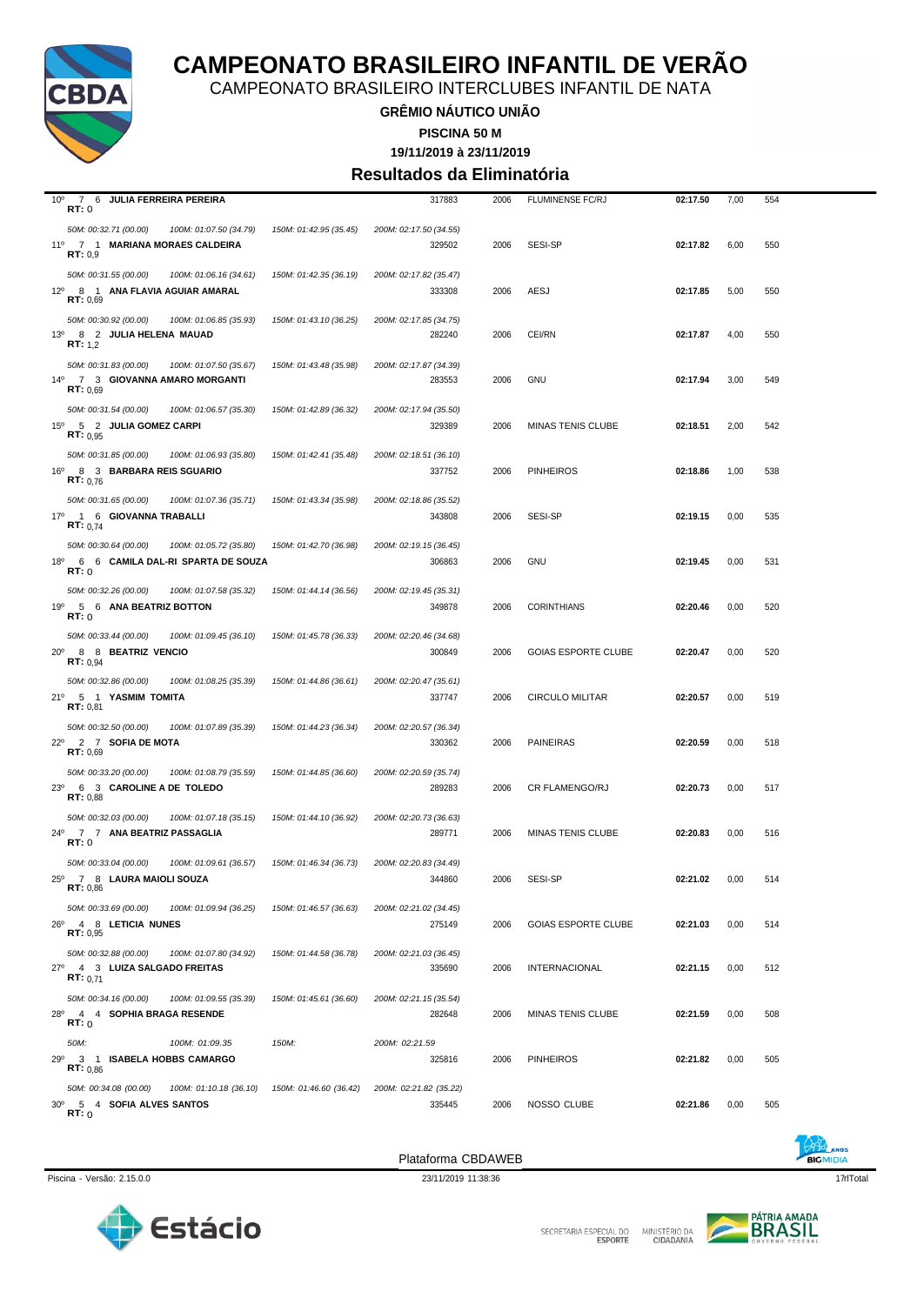

CAMPEONATO BRASILEIRO INTERCLUBES INFANTIL DE NATA

### **GRÊMIO NÁUTICO UNIÃO**

**PISCINA 50 M**

**19/11/2019 à 23/11/2019**

#### **Resultados da Eliminatória**

| 50M:<br>100M: 01:08.00                                                   | 150M:                                                                       | 200M: 02:21.86                   |      |                             |          |      |     |   |
|--------------------------------------------------------------------------|-----------------------------------------------------------------------------|----------------------------------|------|-----------------------------|----------|------|-----|---|
| 31º 1 5 CAROLINA YUMI KIBATA<br>RT: 0,76                                 |                                                                             | 296495                           | 2006 | <b>JUVENTUS</b>             | 02:22.21 | 0,00 | 501 |   |
| 50M: 00:33.36 (00.00)<br>32º 1 4 EMY IKEDA SOUZA<br>RT: 0                | 100M: 01:10.40 (37.40)<br>150M: 01:46.27 (35.87)                            | 200M: 02:22.21 (35.94)<br>346280 | 2006 | YARA CLUBE                  | 02:22.31 | 0,00 | 500 |   |
| 50M:<br>100M: 01:08.79<br>33º 6 7 FERNANDA YUMI TAIRA<br>RT: 0.82        | 150M:                                                                       | 200M: 02:22.31<br>329548         | 2006 | <b>PINHEIROS</b>            | 02:22.51 | 0,00 | 498 | Ε |
| 50M: 00:32.68 (00.00)<br>33º 2 5 MARIA EDUARDA<br>RT: 2.9                | 100M: 01:08.42 (35.74)<br>150M: 01:45.05 (36.63)                            | 200M: 02:22.51 (37.46)<br>340328 | 2006 | NATAÇÃO PRAIA GRANDE        | 02:22.51 | 0,00 | 498 | Ε |
| 50M: 00:32.81 (00.00)<br>35º 2 1 SOFIA FERRAZ DOBOZY<br>RT: 0.87         | 100M: 01:08.79 (35.98)<br>150M: 01:46.15 (37.36)                            | 200M: 02:22.51 (36.36)<br>343688 | 2006 | <b>PAINEIRAS</b>            | 02:22.72 | 0,00 | 496 |   |
| 50M: 00:34.22 (00.00)<br>4 2 HELENA TAVARES FREITAS<br>36°<br>RT: 1      | 150M: 01:47.30 (36.55)<br>100M: 01:10.75 (36.53)                            | 200M: 02:22.72 (35.42)<br>341122 | 2006 | PRAIA CLUBE                 | 02:22.99 | 0,00 | 493 |   |
| 50M: 00:32.57 (00.00)<br>37º 5 3 SABRINA SANTOS LIMA<br>RT: 0.82         | 100M: 01:08.88 (36.31)<br>150M: 01:46.26 (37.38)<br>POLIRURAL               | 200M: 02:22.99 (36.73)<br>315032 | 2006 | AABB-RECIFE                 | 02:23.14 | 0,00 | 491 |   |
| 50M: 00:32.12 (00.00)<br>38º 4 6 MARIA ANTONIA S P GASPAR<br>RT: 0.98    | 100M: 01:08.21 (36.90)<br>150M: 01:46.45 (38.24)                            | 200M: 02:23.14 (36.69)<br>289219 | 2006 | <b>FLUMINENSE FC/RJ</b>     | 02:23.47 | 0,00 | 488 |   |
| 50M: 00:33.68 (00.00)<br>39º 3 2 ANA CLARA JAIME VIEIRA ALVES<br>RT: 2,8 | 100M: 01:09.78 (36.10)<br>150M: 01:46.94 (37.16)<br><b>BOLSA ATLETA /DF</b> | 200M: 02:23.47 (36.53)<br>333165 | 2006 | AABB BRASILIA               | 02:23.72 | 0,00 | 485 |   |
| 50M: 00:32.74 (00.00)<br>40° 5 7 SAMIRA HANNA<br>RT: 0,79                | 150M: 01:47.26 (37.63)<br>100M: 01:09.63 (36.89)                            | 200M: 02:23.72 (36.46)<br>335656 | 2006 | <b>PMFC</b>                 | 02:23.73 | 0,00 | 485 |   |
| 50M: 00:32.67 (00.00)<br>41º 5 8 ESTHEFANY CAMILY BENEVENUTO<br>RT: 0,86 | 100M: 01:09.16 (36.49)<br>150M: 01:46.96 (37.80)                            | 200M: 02:23.73 (36.77)<br>310791 | 2006 | <b>GRÉMIO VILA PARAHYBA</b> | 02:23.82 | 0,00 | 484 |   |
| 50M: 00:32.62 (00.00)<br>42º 2 3 BARBARA REIS ALVES<br>RT: 0,83          | 150M: 01:47.77 (38.41)<br>100M: 01:09.36 (36.74)                            | 200M: 02:23.82 (36.50)<br>296496 | 2006 | APAN- MARINGA               | 02:25.17 | 0,00 | 471 |   |
| 50M:<br>100M: 01:11.14<br>43°<br>3 4 YASMIN RODRIGUES PITOMBEIRA<br>RT:0 | 150M: 01:49.03 (37.89)                                                      | 200M: 02:25.17 (36.14)<br>346594 | 2006 | MAC-NINA/MA                 | 02:25.20 | 0,00 | 471 | Ε |
| 50M:<br>100M: 01:09.78<br>3 5 VITORIA DE BELLIS<br>43°<br>RT: 2,2        | 150M:<br>LOTSE VOLANTES                                                     | 200M: 02:25.20<br>336741         | 2006 | <b>CLUBE ESPERIA</b>        | 02:25.20 | 0,00 | 471 | Ε |
| 50M: 00:34.36 (00.00)<br>45º 6 1 LAURA CONDE COSTA<br>RT: 0,7            | 150M: 01:49.43 (37.17)<br>100M: 01:12.26 (37.90)                            | 200M: 02:25.20 (35.77)<br>314542 | 2006 | <b>BOM PASTOR</b>           | 02:25.38 | 0,00 | 469 |   |
| 50M: 00:32.58 (00.00)<br>46º 2 6 JULIANA ALMEIDA ZEFERINO<br>RT: 0.93    | 100M: 01:08.62 (36.40)<br>150M: 01:47.04 (38.42)                            | 200M: 02:25.38 (38.34)<br>337753 | 2006 | CIRCULO MILITAR             | 02:25.40 | 0,00 | 469 |   |
| 50M: 00:33.65 (00.00)<br>47º 7 2 LETICIA LOIS R BARBOSA<br>RT: 0.78      | 100M: 01:10.68 (37.30)<br>150M: 01:48.61 (37.93)                            | 200M: 02:25.40 (36.79)<br>296122 | 2006 | CR FLAMENGO/RJ              | 02:25.42 | 0,00 | 468 |   |
| 50M: 00:32.90 (00.00)<br>48º 2 2 ZOE KRÖSCHE XIMENES<br><b>RT:</b> $1.6$ | 150M: 01:48.06 (38.31)<br>100M: 01:09.75 (36.85)                            | 200M: 02:25.42 (37.36)<br>332097 | 2006 | <b>UNISANTA</b>             | 02:26.22 | 0,00 | 461 |   |
| 50M: 00:34.38 (00.00)<br>49º 1 3 MANUELLA GOMES PEREIRA<br>RT: 0.87      | 100M: 01:11.57 (37.19)<br>150M: 01:49.14 (37.57)<br>COLÉGIO MOTIVA - JP     | 200M: 02:26.22 (37.80)<br>287814 | 2006 | CABO BRANCO/ACQUA R1        | 02:26.29 | 0,00 | 460 |   |
| 50M: 00:32.72 (00.00)<br>50° 3 8 DORIS ZI MA<br>RT: 0.81                 | 100M: 01:08.75 (36.30)<br>150M: 01:47.10 (38.35)                            | 200M: 02:26.29 (39.19)<br>334054 | 2006 | <b>PINHEIROS</b>            | 02:26.42 | 0,00 | 459 |   |
| 50M: 00:33.06 (00.00)                                                    | 100M: 01:09.45 (36.39)<br>150M: 01:47.98 (38.53)                            | 200M: 02:26.42 (38.44)           |      |                             |          |      |     |   |



Plataforma CBDAWEB



MINISTÉRIO DA<br>CIDADANIA

SECRETARIA ESPECIAL DO



Estácio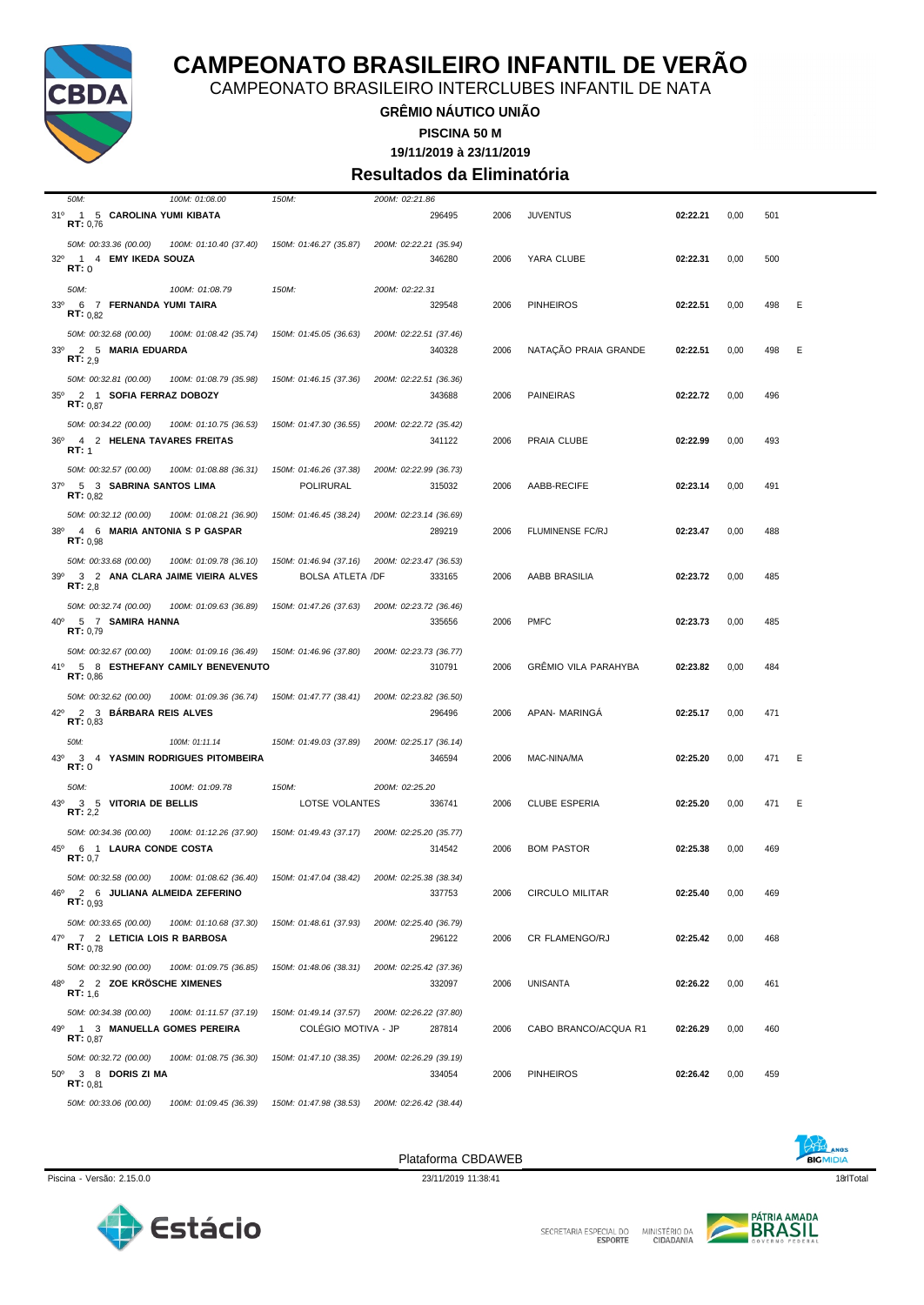

CAMPEONATO BRASILEIRO INTERCLUBES INFANTIL DE NATA

**GRÊMIO NÁUTICO UNIÃO**

**PISCINA 50 M**

**19/11/2019 à 23/11/2019**

#### **Resultados da Eliminatória**

| 51°<br>3 7 GABRIELA OLIVEIRA VITORIA<br>RT:0                         |                        |                                               |                        | 329255 | 2006               | MINAS TENIS CLUBE      |          | 02:26.52        | 0,00 | 458             |  |
|----------------------------------------------------------------------|------------------------|-----------------------------------------------|------------------------|--------|--------------------|------------------------|----------|-----------------|------|-----------------|--|
| 50M: 00:32.92 (00.00)                                                | 100M: 01:10.76 (37.84) | 150M: 01:50.17 (39.41)                        | 200M: 02:26.52 (36.35) |        |                    |                        |          |                 |      |                 |  |
| 52º 3 3 MARIA CECILIA OLIVEIRA<br>RT: 0.94                           |                        |                                               |                        | 300750 | 2006               | OLYMPICO CLUB          |          | 02:26.53        | 0,00 | 458             |  |
| 50M: 00:33.42 (00.00)                                                | 100M: 01:11.14 (37.72) | 150M: 01:49.94 (38.80)                        | 200M: 02:26.53 (36.59) |        |                    |                        |          |                 |      |                 |  |
| 53º 4 7 ANA JULIA MERGI<br>RT: 2.4                                   |                        |                                               |                        | 333650 | 2006               | ABDA                   |          | 02:27.37        | 0,00 | 450             |  |
| 50M: 00:33.33 (00.00)<br>54º 3 6 LORENA CASSULA R BINES<br>RT: 0.96  | 100M: 01:10.06 (36.73) | 150M: 01:49.06 (39.00)                        | 200M: 02:27.37 (38.31) | 295997 | 2006               | CR FLAMENGO/RJ         |          | 02:27.41        | 0,00 | 450             |  |
| 50M: 00:32.73 (00.00)<br>55º 2 8 ANA LUISA D AMORE<br>RT: 0.71       | 100M: 01:10.19 (37.46) | 150M: 01:48.78 (38.59)                        | 200M: 02:27.41 (38.63) | 334470 | 2006               | <b>PINHEIROS</b>       |          | 02:27.59        | 0,00 | 448             |  |
| 50M: 00:33.45 (00.00)<br>56º 4 5 LETICIA CRISTINA GARCIA<br>RT: 0.78 | 100M: 01:10.49 (37.40) | 150M: 01:48.77 (38.28)                        | 200M: 02:27.59 (38.82) | 344774 | 2006               | <b>CORINTHIANS</b>     |          | 02:28.27        | 0,00 | 442             |  |
| 50M: 00:33.85 (00.00)<br>57º 2 4 GABRIELA DE FERNANDES<br>RT: 0      | 100M: 01:10.20 (36.35) | 150M: 01:48.03 (37.83)                        | 200M: 02:28.27 (40.24) | 356404 | 2006               | SERC SÃO CAETANO       |          | 02:30.15        | 0,00 | 426             |  |
| 50M:                                                                 | 100M: 01:13.11         | 150M:                                         | 200M: 02:30.15         |        |                    |                        |          |                 |      |                 |  |
| N/C<br>6 8 BEATRIZ M POMPEU<br>RT: 0                                 |                        |                                               |                        | 299646 | 2006               | <b>CR FLAMENGO/RJ</b>  |          |                 |      |                 |  |
| 50M:                                                                 | 100M:                  | 150M:                                         | 200M:                  |        |                    |                        |          |                 |      |                 |  |
| N/C<br>6 2 MARIANA O SILVA COSTA<br>RT: 0                            |                        |                                               |                        | 303869 | 2006               | <b>CR FLAMENGO/RJ</b>  |          |                 |      |                 |  |
| 50M:                                                                 | 100M:                  | 150M:                                         | 200M:                  |        |                    |                        |          |                 |      |                 |  |
| N/C<br>4 1 AMANDA CAMPOS ABDALLAH<br>RT:0                            |                        | <b>BOLSA ATLETA MS</b>                        |                        | 297238 | 2006               | RADIO CLUBE/MS         |          |                 |      |                 |  |
| 50M:                                                                 | 100M:                  | 150M                                          | $200M$ :               |        |                    |                        |          |                 |      |                 |  |
| 14ª PROVA 200 METROS LIVRE FEMININO - INFANTIL 2                     |                        |                                               |                        |        |                    |                        |          |                 |      | 20/11/2019      |  |
| <b>RBC</b><br><b>GIOVANA REIS MEDEIROS</b>                           |                        |                                               | <b>INFANTIL 2</b>      |        | <b>CORINTHIANS</b> |                        | 02:03.61 | 29/11/2018      |      | C.N. R. ÁLVARES |  |
| RC                                                                   | GIOVANA REIS MEDEIROS  |                                               | <b>INFANTIL 2</b>      |        | <b>CORINTHIANS</b> |                        | 02:03.61 | 29/11/2018      |      | C.N. R. ÁLVARES |  |
| Col. S R Nome                                                        |                        | Patrocínio                                    |                        |        |                    | Reg. C. Nasc. Entidade |          | Tempo<br>Obtido | Pts. | ΙT              |  |
| $1^{\circ}$<br>4 5 AMANDA LARISSA CINQUE<br>RT: 0,84                 |                        |                                               |                        | 307775 | 2005               | <b>SANTA MONICA</b>    |          | 02:09.33        | 0,00 | 666             |  |
| 50M: 00:31.10 (00.00)                                                | 100M: 01:03.99 (32.89) | 150M: 01:37.02 (33.30) 200M: 02:09.33 (32.31) |                        |        |                    |                        |          |                 |      |                 |  |
| $2^{\circ}$<br>4 4 SOPHIA FERREIRA COLETA<br>RT: 0                   |                        | <b>COLÉGIO CRIATIVO - B</b>                   |                        | 317690 | 2005               | ABDA                   |          | 02:09.63        | 0,00 | 662             |  |
| 50M:                                                                 | 100M: 01:03.88         | 150M:                                         | 200M: 02:09.63         |        |                    |                        |          |                 |      |                 |  |
| 30<br>3 3 FERNANDA REGINA SANTOS<br>RT: 0.82                         |                        |                                               |                        | 313079 | 2005               |                        |          | 02:10.42        | 0.00 | 650             |  |
|                                                                      |                        |                                               |                        |        |                    | <b>PINHEIROS</b>       |          |                 |      |                 |  |

*50M: 00:31.43 (00.00) 100M: 01:05.76 (34.33) 150M: 01:39.76 (34.00) 200M: 02:13.14 (33.38)*

*50M: 00:31.56 (00.00) 100M: 01:04.62 (33.60) 150M: 200M: 02:10.59*

*50M: 100M: 01:03.64 150M: 200M: 02:10.92*

*50M: 00:30.39 (00.00) 100M: 01:04.24 (33.85) 150M: 01:38.41 (34.17) 200M: 02:11.33 (32.92)*

*50M: 00:31.85 (00.00) 100M: 01:05.48 (33.63) 150M: 01:39.85 (34.37) 200M: 02:12.72 (32.87)*

Piscina - Versão: 2.15.0.0 23/11/2019 11:38:45 19qrlTotal

**RT:** 0

Plataforma CBDAWEB



4º 3 4 **LUIZA C S S LIMA** 282129 2005 MARINA BC/RJ **02:10.59** 0,00 647 **RT:** 0

5º 5 4 **THAIANA MELISSA AMARAL** 312739 2005 SESI-SP **02:10.92** 0,00 642

6º 5 2 **MARIANA MARIZEIRO ALENCAR** POSTO TIGRÃO 292764 2005 CORINTHIANS **02:11.33** 0,00 636 **RT:** 0,81

7º 5 5 **STEFANIE SCHARDONG FONSECA** 280534 2005 GNU **02:12.72** 0,00 616 **RT:** 0,81

8º 5 3 **CAROLINA BONONI HEINZ** 323807 2005 GNU **02:13.14** 0,00 611 **RT:** 0,72



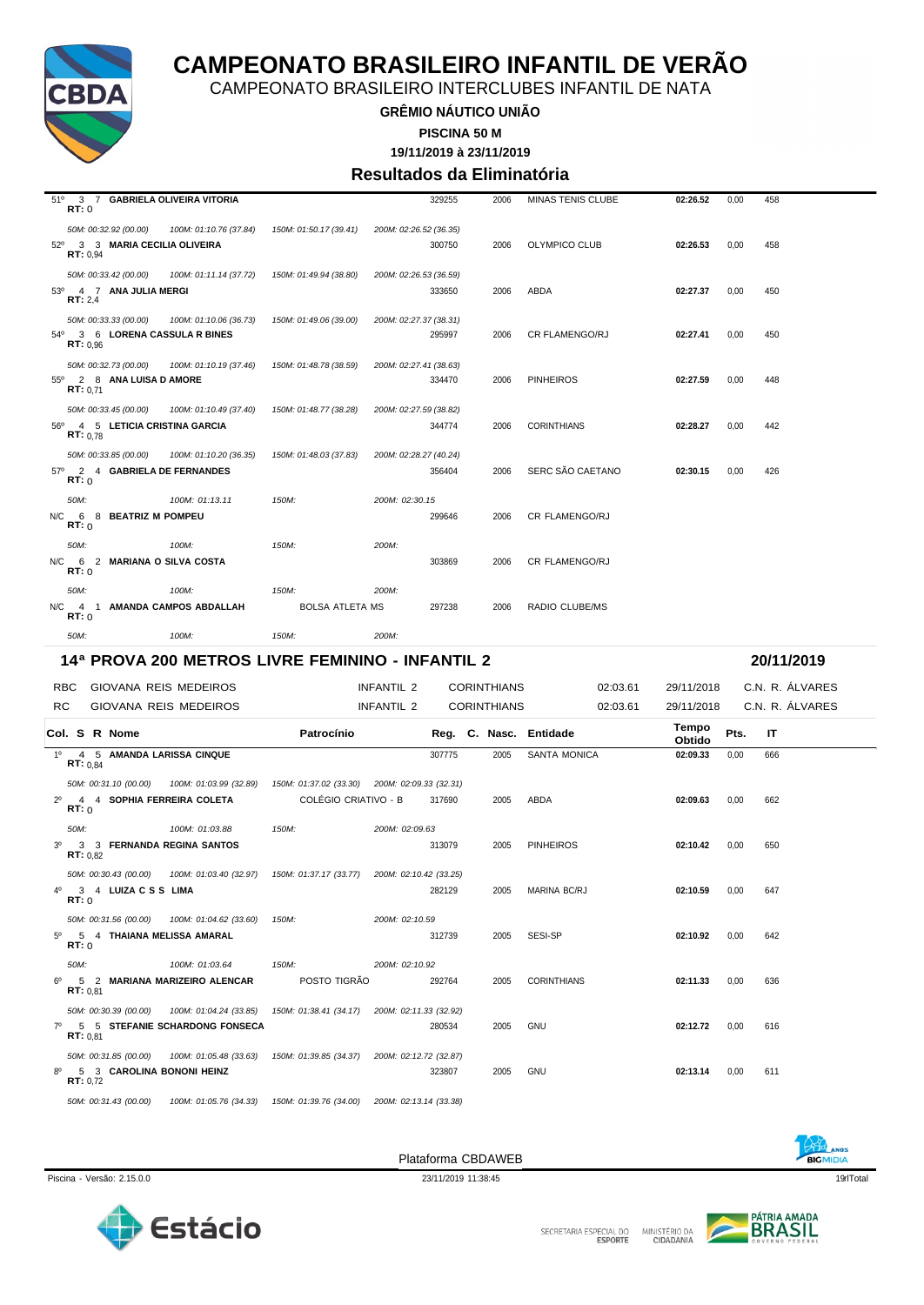

CAMPEONATO BRASILEIRO INTERCLUBES INFANTIL DE NATA

**GRÊMIO NÁUTICO UNIÃO**

**19/11/2019 à 23/11/2019 PISCINA 50 M**

### **Resultados da Eliminatória**

| $9^{\circ}$<br>3 7 RAPHAELLA SILVA MELO                                           |                                                                      | 314155                 | 2005 | PRAIA CLUBE                | 02:14.36 | 9,00 | 594 |
|-----------------------------------------------------------------------------------|----------------------------------------------------------------------|------------------------|------|----------------------------|----------|------|-----|
| RT: 0,8                                                                           |                                                                      |                        |      |                            |          |      |     |
| 50M: 00:30.91 (00.00)<br>100M: 01:05.17 (34.26)                                   | 150M: 01:40.31 (35.14)                                               | 200M: 02:14.36 (34.50) |      |                            |          |      |     |
| 5 8 BRUNA SCHULTZ FERNANDES<br>$10^{\circ}$<br>RT: 0,85                           |                                                                      | 313039                 | 2005 | <b>PAINEIRAS</b>           | 02:15.30 | 7,00 | 582 |
| 50M: 00:32.27 (00.00)<br>100M: 01:06.90 (34.63)                                   | 150M: 01:41.67 (34.77)                                               | 200M: 02:15.30 (33.63) |      |                            |          |      |     |
| 11º 4 1 MARIA EDUARDA CASTRO                                                      |                                                                      | 307150                 | 2005 | PRAIA CLUBE                | 02:15.45 | 6,00 | 580 |
| RT: 0.9                                                                           |                                                                      |                        |      |                            |          |      |     |
| 50M: 00:31.80 (00.00)<br>100M: 01:06.57 (34.77)                                   | 150M: 01:41.60 (35.30)                                               | 200M: 02:15.45 (33.85) |      |                            |          |      |     |
| 12º 5 6 SABRINA M S MONTEIRO<br>RT:0                                              | EUNADO.COM                                                           | 282391                 | 2005 | <b>FLUMINENSE FC/RJ</b>    | 02:15.60 | 5,00 | 578 |
|                                                                                   |                                                                      |                        |      |                            |          |      |     |
| 50M: 00:30.97 (00.00)<br>100M: 01:05.03 (34.60)<br>13º 2 1 MARIA EDUARDA FREITAS  | 150M: 01:40.08 (35.50)                                               | 200M: 02:15.60 (35.52) |      |                            |          |      |     |
| <b>RT:</b> $0.85$                                                                 |                                                                      | 324594                 | 2005 | PRAIA CLUBE                | 02:15.66 | 4,00 | 577 |
| 50M: 00:32.16 (00.00)<br>100M: 01:07.03 (34.87)                                   | 150M: 01:41.55 (34.52)                                               | 200M: 02:15.66 (34.11) |      |                            |          |      |     |
| 14º 3 1 RAFAELA VICENTINI MAKARIEWICZ                                             |                                                                      | 299117                 | 2005 | <b>GNU</b>                 | 02:16.09 | 3,00 | 572 |
| <b>RT:</b> $0.84$                                                                 |                                                                      |                        |      |                            |          |      |     |
| 50M: 00:30.87 (00.00)<br>100M: 01:05.35 (34.48)                                   | 150M: 01:40.54 (35.19)                                               | 200M: 02:16.09 (35.55) |      |                            |          |      |     |
| 15º 3 6 RENATA NOGUEIRA DA CRUZ<br>RT:0                                           |                                                                      | 330998                 | 2005 | <b>GNU</b>                 | 02:16.23 | 2,00 | 570 |
| 50M: 00:30.64 (00.00)<br>100M: 01:04.75 (34.11)                                   | 150M: 01:40.52 (35.77)                                               | 200M: 02:16.23 (35.71) |      |                            |          |      |     |
| 16 <sup>0</sup> 5 7 JULIA CUNHA COUTO                                             |                                                                      | 288770                 | 2005 | MINAS TENIS CLUBE          | 02:16.69 | 1,00 | 564 |
| RT: 0.96                                                                          |                                                                      |                        |      |                            |          |      |     |
| 50M: 00:32.25 (00.00)<br>100M: 01:07.10 (34.85)                                   | 150M: 01:42.34 (35.24)                                               | 200M: 02:16.69 (34.35) |      |                            |          |      |     |
| 17º 1 6 JULIANE CAVALCANTI VILELA                                                 |                                                                      | 312724                 | 2005 | AMERICANA                  | 02:17.69 | 0,00 | 552 |
| RT:0                                                                              |                                                                      |                        |      |                            |          |      |     |
| 50M: 00:31.66 (00.00)<br>100M: 01:06.13 (34.47)                                   | 150M: 01:42.81 (36.68)                                               | 200M: 02:17.69 (34.88) |      |                            |          |      |     |
| 18º 5 1 ANA LAURA BASSIT<br>RT: 0.82                                              |                                                                      | 308053                 | 2005 | PAULISTANO                 | 02:17.98 | 0,00 | 548 |
| 50M: 00:32.76 (00.00)<br>100M: 01:07.86 (35.10)                                   | 150M: 01:43.33 (35.47)                                               | 200M: 02:17.98 (34.65) |      |                            |          |      |     |
| 19 <sup>o</sup><br>3 5 NATALIA PAIVA CURI                                         |                                                                      | 310892                 | 2005 | <b>GOIAS ESPORTE CLUBE</b> | 02:18.04 | 0,00 | 548 |
| RT: 0,86                                                                          |                                                                      |                        |      |                            |          |      |     |
| 50M: 00:31.06 (00.00)<br>100M: 01:05.31 (34.25)                                   | 150M: 01:41.70 (36.39)                                               | 200M: 02:18.04 (36.34) |      |                            |          |      |     |
| 20° 3 2 ADRIADNA VIVAS MAIA<br>RT: 0,94                                           | <b>BOLSA ATLETA/DF</b>                                               | 296573                 | 2005 | AABB BRASILIA              | 02:18.17 | 0,00 | 546 |
| 50M: 00:31.23 (00.00)<br>100M: 01:05.90 (34.67)                                   | 150M: 01:42.35 (36.45)                                               | 200M: 02:18.17 (35.82) |      |                            |          |      |     |
| 21º 1 3 FERNANDA ANTUNES PARANHOS                                                 |                                                                      | 313740                 | 2005 | <b>CORINTHIANS</b>         | 02:18.66 | 0,00 | 540 |
| RT: 0,79                                                                          |                                                                      |                        |      |                            |          |      |     |
| 50M: 00:31.79 (00.00)<br>100M: 01:06.76 (34.97)                                   | 150M: 01:43.92 (37.16)                                               | 200M: 02:18.66 (34.74) |      |                            |          |      |     |
| 22º 2 4 MARIA EDUARDA LORENZI<br>RT:0                                             |                                                                      | 291332                 | 2005 | GNU                        | 02:18.71 | 0,00 | 540 |
| 100M: 01:07.07<br>50M:                                                            | 150M:                                                                | 200M: 02:18.71         |      |                            |          |      |     |
| 23º 2 5 EDUARDA SANTANA DOMICIANO                                                 |                                                                      | 336556                 | 2005 | SESI-SP                    | 02:18.75 | 0,00 | 539 |
| RT: 0,85                                                                          |                                                                      |                        |      |                            |          |      |     |
| 50M: 00:31.67 (00.00)<br>100M: 01:06.32 (34.65)                                   | 150M: 01:42.90 (36.58)                                               | 200M: 02:18.75 (35.85) |      |                            |          |      |     |
| 24º 4 2 MARIA EDUARDA CÉSAR RAPOSO<br>RT: 0,98                                    |                                                                      | 254241                 | 2005 | CABO BRANCO/ACQUA R1       | 02:18.86 | 0,00 | 538 |
|                                                                                   |                                                                      |                        |      |                            |          |      |     |
| 50M: 00:31.33 (00.00)<br>100M: 01:05.99 (34.66)<br>25º 4 7 GIOVANNA ALVES MENEZES | 150M: 01:42.26 (36.27) 200M: 02:18.86 (36.60)<br><b>GOLDEN VILLE</b> | 315051                 | 2005 | <b>UNISANTA</b>            | 02:18.96 |      | 537 |
| RT:0                                                                              |                                                                      |                        |      |                            |          | 0,00 |     |
| 50M: 00:32.52 (00.00)<br>100M: 01:07.68 (35.16)                                   | 150M: 01:43.94 (36.26)                                               | 200M: 02:18.96 (35.20) |      |                            |          |      |     |
| 26º 2 8 TATIANA DE SHIMIZU                                                        |                                                                      | 308057                 | 2005 | PAULISTANO                 | 02:19.27 | 0,00 | 533 |
| RT: 0.99                                                                          |                                                                      |                        |      |                            |          |      |     |
| 50M: 00:32.97 (00.00)<br>100M: 01:08.49 (35.52)                                   | 150M: 01:44.51 (36.20)                                               | 200M: 02:19.27 (34.76) |      |                            |          |      |     |
| 27º 2 6 ANA LUIZA GIACOMO<br>RT: 0.26                                             |                                                                      | 328947                 | 2005 | UNISANTA                   | 02:19.36 | 0,00 | 532 |
| 50M: 00:32.24 (00.00)<br>100M: 01:07.71 (35.47)                                   | 150M: 01:43.87 (36.16)                                               | 200M: 02:19.36 (35.49) |      |                            |          |      |     |
| 28º 4 3 VALENTINA HAJJAR ROSCHMANN                                                |                                                                      | 318166                 | 2005 | <b>PINHEIROS</b>           | 02:19.39 | 0,00 | 532 |
| <b>RT:</b> $0,71$                                                                 |                                                                      |                        |      |                            |          |      |     |
| 50M: 00:31.06 (00.00)<br>100M: 01:06.02 (34.96)                                   | 150M: 01:42.71 (36.69)                                               | 200M: 02:19.39 (36.68) |      |                            |          |      |     |
| 29º 2 2 ARIANA MARTINS GOMES<br>RT: 1                                             |                                                                      | 281658                 | 2005 | OLYMPICO CLUB              | 02:19.57 | 0,00 | 530 |





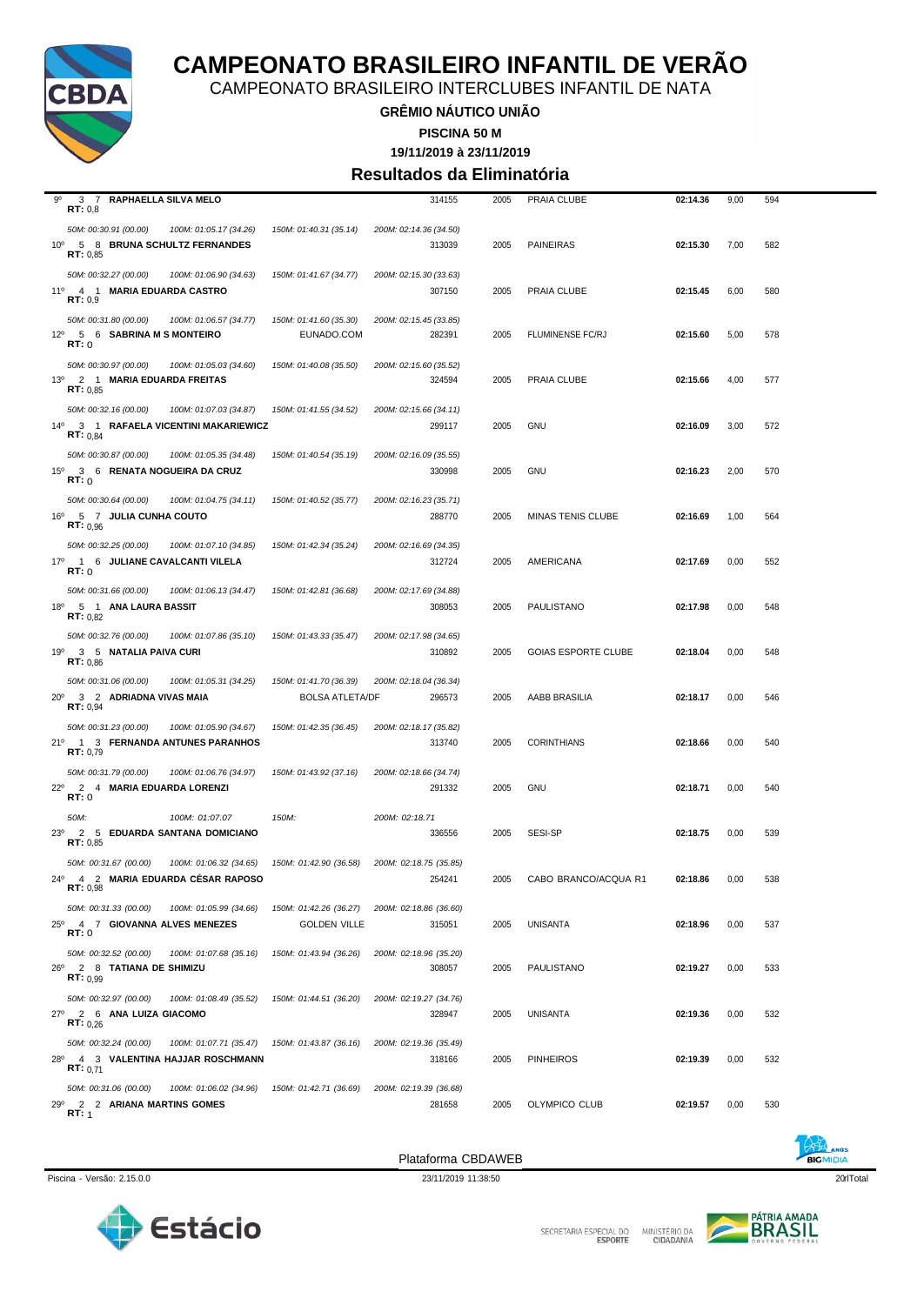

CAMPEONATO BRASILEIRO INTERCLUBES INFANTIL DE NATA

#### **GRÊMIO NÁUTICO UNIÃO**

#### **PISCINA 50 M**

**19/11/2019 à 23/11/2019**

#### **Resultados da Eliminatória**

| 50M: 00:32.24 (00.00)                   | 100M: 01:07.54 (35.30)          |                        | 150M: 01:43.82 (36.28) 200M: 02:19.57 (35.75) |      |                          |          |      |     |
|-----------------------------------------|---------------------------------|------------------------|-----------------------------------------------|------|--------------------------|----------|------|-----|
| $30^\circ$<br>RT: 0.84                  | 2 3 MARIA GABRIELLY BENJAMIM    | <b>BOLSA ATLETA PE</b> | 179725                                        | 2005 | AABB-RECIFE              | 02:19.92 | 0.00 | 526 |
| 50M: 00:32.15 (00.00)                   | 100M: 01:07.50 (35.35)          | 150M: 01:43.95 (36.45) | 200M: 02:19.92 (35.97)                        |      |                          |          |      |     |
| RT: 0.79                                | 31º 2 7 AMANDA PEREIRA MOURA    | <b>ATLETA CIDADAO</b>  | 331303                                        | 2005 | AESJ                     | 02:20.31 | 0.00 | 522 |
| 50M: 00:32.56 (00.00)                   | 100M: 01:08.12 (35.56)          | 150M: 01:44.65 (36.53) | 200M: 02:20.31 (35.66)                        |      |                          |          |      |     |
| $32^{\circ}$<br>RT: 0                   | 4 6 MARIA PAULA BAREA DE CASTRO |                        | 313984                                        | 2005 | <b>GNU</b>               | 02:21.10 | 0.00 | 513 |
| 50M: 00:32.07 (00.00)                   | 100M: 01:06.99 (34.92)          | 150M: 01:44.09 (37.10) | 200M: 02:21.10 (37.10)                        |      |                          |          |      |     |
| RT: 0.85                                | 33º 1 5 CAROLINA MIE KIKUCHI    |                        | 318335                                        | 2005 | <b>PINHEIROS</b>         | 02:21.24 | 0,00 | 511 |
| 50M: 00:33.00 (00.00)                   | 100M: 01:09.44 (36.44)          | 150M: 01:46.31 (36.87) | 200M: 02:21.24 (34.93)                        |      |                          |          |      |     |
| $34^{\circ}$<br>$\overline{1}$<br>RT: 0 | 4 CLARA FARHAT TIMO             |                        | 288771                                        | 2005 | <b>MINAS TENIS CLUBE</b> | 02:21.42 | 0.00 | 509 |
| 50M: 00:33.34 (00.00)                   | 100M: 01:09.98 (36.64)          | 150M: 01:46.47 (36.49) | 200M: 02:21.42 (34.95)                        |      |                          |          |      |     |
| $35^{\circ}$<br>RT: 0.81                | 3 8 JULIA MELO SODRE            |                        | 312972                                        | 2005 | <b>IDEAL CLUBE</b>       | 02:23.88 | 0.00 | 484 |
| 50M: 00:33.08 (00.00)                   | 100M: 01:10.14 (37.60)          | 150M: 01:47.64 (37.50) | 200M: 02:23.88 (36.24)                        |      |                          |          |      |     |
| RT:0                                    | N/C 4 8 NINA ISABELLA BELLINO   |                        | 281099                                        | 2005 | <b>CURITIBANO</b>        |          |      |     |
| 50M:                                    | 100M:                           | 150M:                  | 200M:                                         |      |                          |          |      |     |

#### **15ª PROVA 200 METROS LIVRE MASCULINO - INFANTIL 1 20/11/2019**

| <b>RBC</b>  |                  | MURILO SETIN SARTORI                                |                                                                               |                                                                                                     | <b>INFANTIL 1</b>      |        | RIO BRANCO | 01:56.38               | 10/12/2015      |      | SÃO PAULO |  |
|-------------|------------------|-----------------------------------------------------|-------------------------------------------------------------------------------|-----------------------------------------------------------------------------------------------------|------------------------|--------|------------|------------------------|-----------------|------|-----------|--|
| <b>RC</b>   |                  | <b>MURILO SETIN SARTORI</b>                         |                                                                               |                                                                                                     | <b>INFANTIL 1</b>      |        | RIO BRANCO | 01:56.38               | 10/12/2015      |      | SÃO PAULO |  |
|             |                  | Col. S R Nome                                       |                                                                               | Patrocínio                                                                                          |                        |        |            | Reg. C. Nasc. Entidade | Tempo<br>Obtido | Pts. | IT.       |  |
|             | RT: 0            | 1º 7 4 SAMUEL LOPES                                 |                                                                               |                                                                                                     |                        | 327711 | 2006       | ACEB/BA                | 02:02.49        | 0,00 | 577       |  |
| $2^{\circ}$ | 50M:<br>RT: 0.75 |                                                     | 100M: 00:59.59<br>8 5 GABRIEL HORVATH SCHWAN                                  | 150M: 01:31.05 (31.46)                                                                              | 200M: 02:02.49 (31.44) | 329616 | 2006       | <b>PAINEIRAS</b>       | 02:04.09        | 0,00 | 555       |  |
|             | RT: 0            | 50M: 00:29.14 (00.00)<br>3º 6 4 CAUE GLUCK          |                                                                               | 100M: 01:00.77 (31.63)  150M: 01:33.84 (33.70)                                                      | 200M: 02:04.09 (30.25) | 296595 | 2006       | <b>CURITIBANO</b>      | 02:04.10        | 0.00 | 555       |  |
| $4^{\circ}$ | RT: 0            | 50M: 00:29.49 (00.00)<br>8 4 LUCCA SILVA B ABREU    |                                                                               | 100M: 01:01.04 (31.55) 150M: 01:32.57 (31.53) 200M: 02:04.10 (31.53)                                |                        | 300634 | 2006       | FLUMINENSE FC/RJ       | 02:04.13        | 0,00 | 554       |  |
| $5^{\circ}$ | RT: 0.75         | 50M: 00:29.14 (00.00)                               | 100M: 01:00.88 (31.74)  150M: 01:33.80 (32.92)<br>8 3 HENRIQUE FABRI LABRIOLA |                                                                                                     | 200M: 02:04.13 (30.33) | 313192 | 2006       | MINAS TENIS CLUBE      | 02:04.82        | 0,00 | 545       |  |
| 60          | RT: 0.67         | 50M: 00:29.31 (00.00)<br>6 6 ALEX KALIL MANSUR      | 100M: 01:01.36 (32.50)  150M: 01:33.96 (32.60)                                |                                                                                                     | 200M: 02:04.82 (30.86) | 298352 | 2006       | MAC-NINA/MA            | 02:05.21        | 0,00 | 540       |  |
| $7^{\circ}$ | RT: 0.68         | 50M: 00:28.90 (00.00)<br>7 5 LUCAS DAVI ALVES       |                                                                               | 100M: 01:00.20 (31.30)  150M: 01:32.72 (32.52)  200M: 02:05.21 (32.49)<br><b>FOCO FISIO PILATES</b> |                        | 283344 | 2006       | <b>GNU</b>             | 02:06.16        | 0.00 | 528       |  |
| $8^{\circ}$ | RT: 0.77         | 50M: 00:29.97 (00.00)                               | 100M: 01:02.72 (32.75)<br>8 6 MIGUEL FERNANDES RAMOS                          | 150M: 01:36.03 (33.31) 200M: 02:06.16 (30.13)<br>PROJETO ACQUA                                      |                        | 306964 | 2006       | AWC                    | 02:07.82        | 0,00 | 508       |  |
| 90          | RT: 0.74         | 50M: 00:28.97 (00.00)                               | 100M: 01:01.64 (32.67)<br>8 7 GUSTAVO PACINI AZEVEDO                          | 150M: 01:35.54 (33.90) 200M: 02:07.82 (32.28)                                                       |                        | 333649 | 2006       | ABDA                   | 02:07.87        | 9,00 | 507       |  |
|             | RT: 0.77         | 50M: 00:28.65 (00.00)<br>10º 5 3 EDUARDO JOSE FERRO | 100M: 01:01.93 (33.28)                                                        | 150M: 01:35.48 (33.55) 200M: 02:07.87 (32.39)<br>SANTA RITA HORTIFRUT                               |                        | 312684 | 2006       | RADIO CLUBE/MS         | 02:07.97        | 7,00 | 506       |  |
|             | RT: 0.74         | 50M: 00:29.97 (00.00)                               | 100M: 01:03.12 (33.15)<br>11º 7 3 LUIZ FERNANDO DE SOUZA                      | 150M: 01:35.89 (32.77)<br>DMG GESSO                                                                 | 200M: 02:07.97 (32.80) | 329170 | 2006       | AQUASPORT              | 02:08.57        | 6.00 | 499       |  |
|             |                  | 50M: 00:29.19 (00.00)                               |                                                                               | 100M: 01:02.18 (32.99) 150M: 01:35.88 (33.70) 200M: 02:08.57 (32.69)                                |                        |        |            |                        |                 |      |           |  |

Piscina - Versão: 2.15.0.0 23/11/2019 11:38:54 21rlTotal 23/11/2019 11:38:54 21rlTotal 21rlTotal 21rlTotal 21rlTotal 21rlTotal 21rlTotal 21rlTotal 21rlTotal 21rlTotal 21rlTotal 21rlTotal 21rlTotal 21rlTotal 21rlTotal 21rlT





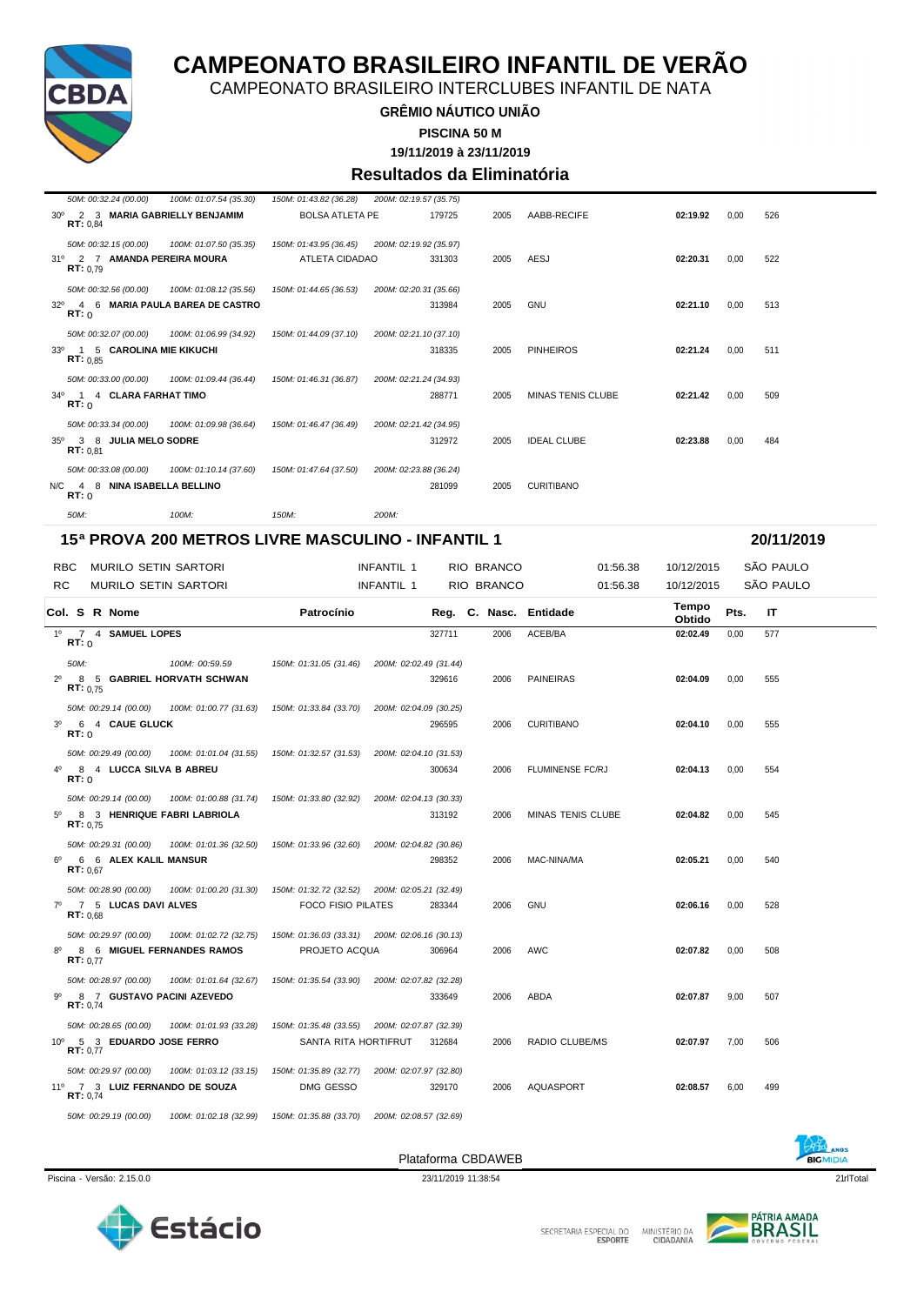

CAMPEONATO BRASILEIRO INTERCLUBES INFANTIL DE NATA

**GRÊMIO NÁUTICO UNIÃO**

**PISCINA 50 M**

**19/11/2019 à 23/11/2019**

#### **Resultados da Eliminatória**

| $12^{\circ}$<br><b>6 5 LUCAS ALVES</b><br>RT: 0,82                                                            | M1 METALURGICA/PRO A                                                  |                        | 312728 | 2006 | <b>SWIMMERS</b>         | 02:09.00 | 5,00 | 494 |   |
|---------------------------------------------------------------------------------------------------------------|-----------------------------------------------------------------------|------------------------|--------|------|-------------------------|----------|------|-----|---|
| 50M: 00:29.76 (00.00)<br>100M: 01:02.59 (32.83)<br>13º 6 8 KAUAN LEMOS SILVA<br>RT: 0,73                      | 150M: 01:36.16 (33.57)                                                | 200M: 02:09.00 (32.84) | 332222 | 2006 | SESI-SP                 | 02:09.15 | 4,00 | 492 |   |
| 50M: 00:28.54 (00.00)<br>100M: 01:01.13 (32.59)<br>14º 5 4 RICARDO HERZMANN CARIONI<br><b>RT:</b> 0           | 150M: 01:35.11 (33.98)                                                | 200M: 02:09.15 (34.40) | 298648 | 2006 | PAULISTANO              | 02:09.21 | 3,00 | 491 |   |
| 50M: 00:30.14 (00.00)<br>100M: 01:02.88 (32.74)<br>15 <sup>0</sup> 6 3 RICARDO BISCH DA SILVA<br>RT: 0.7      | 150M:                                                                 | 200M: 02:09.21         | 316802 | 2006 | GNU                     | 02:09.24 | 2,00 | 491 |   |
| 50M: 00:30.70 (00.00)<br>100M: 01:03.70 (33.00)<br>16º 8 1 EMANUEL LOPES RIBEIRO<br>RT: 0,67                  | 150M: 01:36.64 (32.94)                                                | 200M: 02:09.24 (32.60) | 345768 | 2006 | <b>FLUMINENSE FC/RJ</b> | 02:09.35 | 1,00 | 490 |   |
| 50M: 00:30.27 (00.00)<br>100M: 01:03.89 (33.62)<br>17º 7 2 GABRIEL AMARAL VIDOTTI<br>RT: 0.87                 | 150M: 01:37.52 (33.63)                                                | 200M: 02:09.35 (31.83) | 299806 | 2006 | <b>MACKENZIE</b>        | 02:09.60 | 0,00 | 487 |   |
| 50M: 00:29.89 (00.00)<br>100M: 01:03.61 (33.72)<br>18º 7 7 BERNARDO SILVA GUIOTI<br>RT: 0.75                  | 150M: 01:37.38 (33.77)                                                | 200M: 02:09.60 (32.22) | 329492 | 2006 | <b>SESI-SP</b>          | 02:09.63 | 0,00 | 487 |   |
| 50M: 00:30.16 (00.00)<br>100M: 01:03.61 (33.45)<br>19º 7 1 LUIS JUNQUEIRA PARO<br><b>RT:</b> $0,71$           | 150M: 01:37.99 (34.38)                                                | 200M: 02:09.63 (31.64) | 356371 | 2006 | APANASC/PM SCARLOS      | 02:09.68 | 0,00 | 486 |   |
| 50M: 00:29.65 (00.00)<br>100M: 01:02.68 (33.30)<br>20° 7 6 GUILHERME MARTINS SELIG<br>RT: 0.68                | 150M: 01:36.86 (34.18)                                                | 200M: 02:09.68 (32.82) | 296636 | 2006 | <b>CURITIBANO</b>       | 02:09.76 | 0,00 | 485 | Ε |
| 50M: 00:30.04 (00.00)<br>100M: 01:03.67 (33.63)<br>$20^{\circ}$<br>4 3 EDUARDO VIEIRA FERRARI<br>RT: 0.94     | 150M: 01:37.37 (33.70)                                                | 200M: 02:09.76 (32.39) | 309580 | 2006 | AA MARACAJUENSE         | 02:09.76 | 0,00 | 485 | Ε |
| 50M: 00:29.79 (00.00)<br>100M: 01:02.99 (33.20)<br>22º 5 7 DANIEL REZENDE FIDELIS<br>RT: 0.72                 | 150M: 01:36.97 (33.98)                                                | 200M: 02:09.76 (32.79) | 343844 | 2006 | NATAÇÃO PRAIA GRANDE    | 02:09.95 | 0,00 | 483 |   |
| 50M: 00:30.63 (00.00)<br>100M: 01:03.83 (33.20)<br>23º 8 2 DANIEL BAHIA<br>RT: 0,97                           | 150M: 01:37.61 (33.78)                                                | 200M: 02:09.95 (32.34) | 291835 | 2006 | ZITTI/GO                | 02:10.12 | 0,00 | 481 |   |
| 100M: 01:03.19 (33.37)<br>50M: 00:29.82 (00.00)<br>24º 2 6 MURILO GUIMARAES SILVA<br>RT:0                     | 150M: 01:37.01 (33.82)                                                | 200M: 02:10.12 (33.11) | 336547 | 2006 | <b>SESI-SP</b>          | 02:10.63 | 0,00 | 476 |   |
| 50M: 00:30.52 (00.00)<br>100M: 01:03.23 (32.71)<br>25º 6 7 MATHEUS CONY SINISCALCHI<br><b>RT:</b> $0,72$      | 150M: 01:37.88 (34.65)                                                | 200M: 02:10.63 (32.75) | 337744 | 2006 | <b>CIRCULO MILITAR</b>  | 02:11.25 | 0,00 | 469 |   |
| 50M: 00:30.38 (00.00)<br>100M: 01:03.40 (33.20)<br>5 5 CARLOS EDUARDO DOBROVOLSKI<br>$26^{\circ}$<br>RT: 0,75 | 150M: 01:37.79 (34.39)                                                | 200M: 02:11.25 (33.46) | 329206 | 2006 | AAC-SEMEL- CASCAVEL-    | 02:11.42 | 0,00 | 467 |   |
| 50M: 00:31.16 (00.00)<br>100M: 01:03.66 (32.50)<br>27º 6 2 MATHEUS FERREIRA DA CUNHA<br>RT: 0.91              | 150M: 01:37.51 (33.85)                                                | 200M: 02:11.42 (33.91) | 290453 | 2006 | GNU                     | 02:12.02 | 0,00 | 461 |   |
| 50M: 00:30.57 (00.00)<br>100M: 01:04.09 (33.52)<br>28º 3 1 ANDRÉ PALMA OLIVEIRA<br>RT: 0,69                   | 150M: 01:37.76 (33.67)                                                | 200M: 02:12.02 (34.26) | 296492 | 2006 | <b>JUVENTUS</b>         | 02:12.46 | 0,00 | 456 |   |
| 50M: 00:30.94 (00.00)<br>100M: 01:04.78 (33.84)<br>29º 4 5 DANIEL SALA BORDIN<br>RT: 0.88                     | 150M: 01:39.10 (34.32)                                                | 200M: 02:12.46 (33.36) | 357880 | 2006 | APANI SEME ITU          | 02:12.55 | 0,00 | 455 |   |
| 50M: 00:30.51 (00.00)<br>100M: 01:04.52 (34.10)<br>30° 8 8 LUCA CHANQUETTE QUIRINO<br>RT: 0.86                | 150M: 01:39.30 (34.78)                                                | 200M: 02:12.55 (33.25) | 335444 | 2006 | NOSSO CLUBE             | 02:12.61 | 0,00 | 455 |   |
| 50M: 00:30.18 (00.00)<br>100M: 01:03.72 (33.54)<br>31º 3 2 BERNARDO BENEVENUTE OLIVEIRA<br>RT: 0.81           | 150M: 01:38.28 (34.56)<br>PROJETO ACQUA                               | 200M: 02:12.61 (34.33) | 342955 | 2006 | AWC                     | 02:12.80 | 0,00 | 453 |   |
| 50M: 00:30.93 (00.00)<br>100M: 01:04.57 (33.64)<br>32º 7 8 ANTENOR MOURA RAMOS NETO<br>RT: 2.5                | 150M: 01:38.89 (34.32) 200M: 02:12.80 (33.91)<br>KMR ADVOCACIA E ASSE |                        | 296633 | 2006 | <b>HEDLA LOPES</b>      | 02:13.09 | 0,00 | 450 |   |





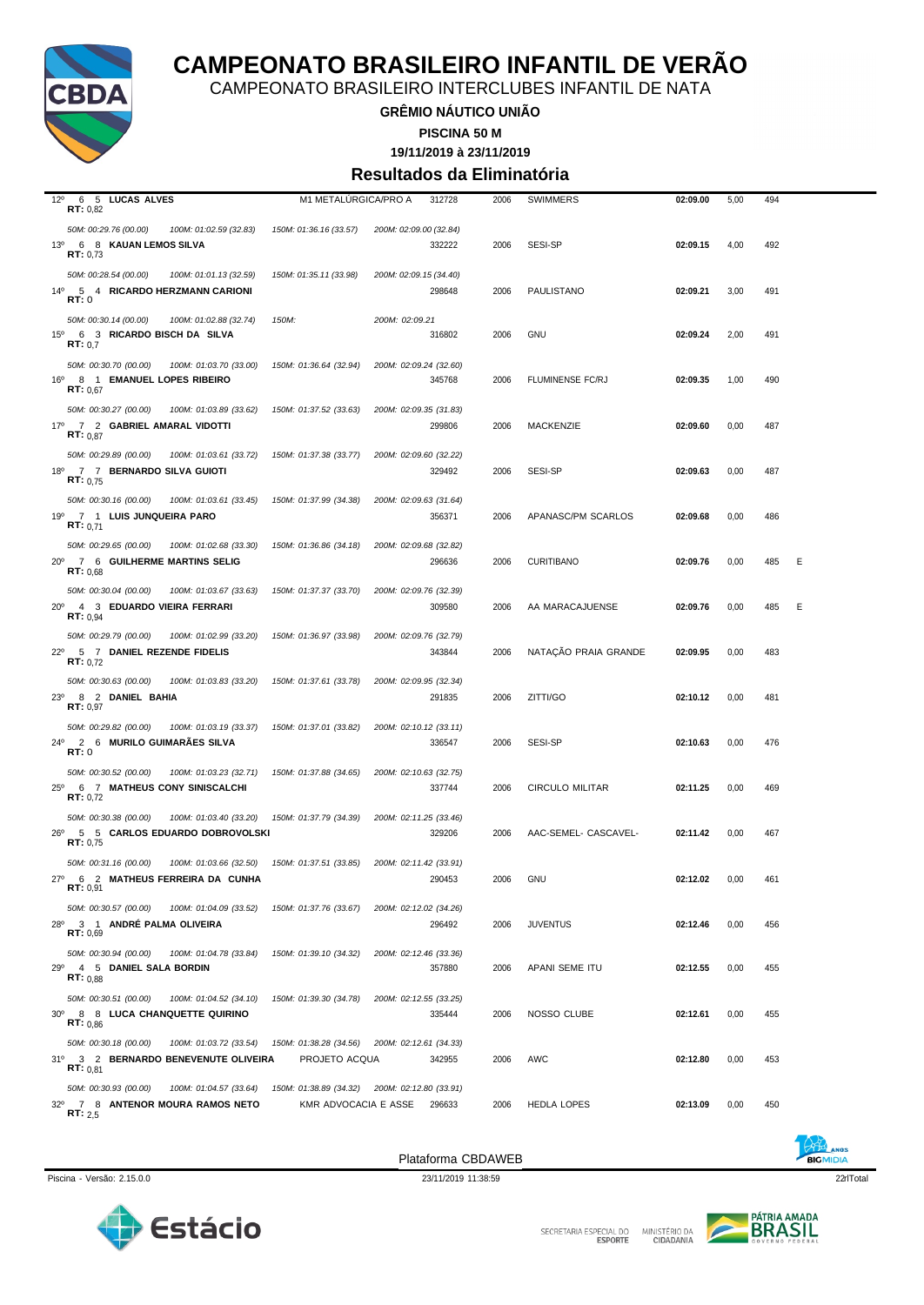

CAMPEONATO BRASILEIRO INTERCLUBES INFANTIL DE NATA

### **GRÊMIO NÁUTICO UNIÃO**

**PISCINA 50 M**

**19/11/2019 à 23/11/2019**

#### **Resultados da Eliminatória**

| 50M: 00:29.61 (00.00)<br>100M: 01:03.09 (33.48) | 150M: 01:38.86 (35.77)   | 200M: 02:13.09 (34.23) |      |                      |          |      |     |   |
|-------------------------------------------------|--------------------------|------------------------|------|----------------------|----------|------|-----|---|
| 33º 4 4 PEDRO SANSONE ANDRADE                   |                          | 332599                 | 2006 | <b>PINHEIROS</b>     | 02:13.10 | 0,00 | 450 |   |
| RT: 3.6                                         |                          |                        |      |                      |          |      |     |   |
| 50M: 00:29.62 (00.00)<br>100M: 01:03.19 (33.57) | 150M: 01:38.98 (35.79)   | 200M: 02:13.10 (34.12) |      |                      |          |      |     |   |
| 3 7 KALANI KAI MINAYOSHI<br>34°                 | <b>BOLSA SOCIAL FBDA</b> | 347568                 | 2006 | RHANC/COSTA VERDE/BA | 02:13.22 | 0,00 | 448 |   |
| RT: 0.83                                        |                          |                        |      |                      |          |      |     |   |
| 50M: 00:30.61 (00.00)<br>100M: 01:04.93 (34.32) | 150M: 01:40.23 (35.30)   | 200M: 02:13.22 (32.99) |      |                      |          |      |     |   |
| 35º 1 3 EDUARDO FINK BECK                       |                          | 345231                 | 2006 | TIME JUNDIAI         | 02:13.29 | 0,00 | 448 |   |
| RT: 0.66                                        |                          |                        |      |                      |          |      |     |   |
| 50M: 00:30.31 (00.00)<br>100M: 01:05.75 (35.44) | 150M: 01:40.94 (35.19)   | 200M: 02:13.29 (32.35) |      |                      |          |      |     |   |
| 36º 4 1 BREMNER VICENTE EGUEZ                   |                          | 304170                 | 2006 | SINPOL/RR            | 02:13.32 | 0,00 | 447 |   |
| RT: 0.86                                        |                          |                        |      |                      |          |      |     |   |
| 50M:<br>100M: 01:04.40                          | 150M: 01:39.14 (34.74)   | 200M: 02:13.32 (34.18) |      |                      |          |      |     |   |
| 37°<br>$\overline{1}$<br>4 MATHEUS GOMES SANTOS |                          | 342833                 | 2006 | <b>CLUBE ESPERIA</b> | 02:13.48 | 0,00 | 446 |   |
| RT:0                                            |                          |                        |      |                      |          |      |     |   |
| 50M:<br>100M: 01:07.08                          | 150M: 01:41.33 (34.25)   | 200M: 02:13.48 (32.15) |      |                      |          |      |     |   |
| 4 8 FRANCO DUFFEY PERAGGINE<br>38°              |                          | 271993                 | 2006 | MARINA BC/RJ         | 02:14.29 | 0,00 | 438 |   |
| RT: 0.89                                        |                          |                        |      |                      |          |      |     |   |
| 50M:<br>100M: 01:04.93                          | 150M: 01:40.48 (35.55)   | 200M: 02:14.29 (33.81) |      |                      |          |      |     |   |
| 39°<br>3 4 ARTHUR DE ALVAREZ                    |                          | 332112                 | 2006 | UNISANTA             | 02:14.49 | 0,00 | 436 |   |
| RT:0                                            |                          |                        |      |                      |          |      |     |   |
| 50M: 00:31.58 (00.00)<br>100M: 01:06.38 (34.80) | 150M: 01:41.73 (35.35)   | 200M: 02:14.49 (32.76) |      |                      |          |      |     |   |
| 40° 5 2 KAUAN DOS SANTOS GOMES                  |                          | 298998                 | 2006 | FLUMINENSE FC/RJ     | 02:14.54 | 0,00 | 435 |   |
| RT: 0.83                                        |                          |                        |      |                      |          |      |     |   |
| 50M: 00:30.13 (00.00)<br>100M: 01:04.33 (34.20) | 150M: 01:39.98 (35.65)   | 200M: 02:14.54 (34.56) |      |                      |          |      |     |   |
| 41°<br>4 7 DIEGO DUARTE REZENDE<br>RT:0         |                          | 313013                 | 2006 | APAN- MARINGA        | 02:14.58 | 0,00 | 435 |   |
|                                                 |                          |                        |      |                      |          |      |     |   |
| 50M: 00:31.08 (00.00)<br>100M: 01:05.37 (34.29) | 150M: 01:41.04 (35.67)   | 200M: 02:14.58 (33.54) |      |                      |          |      |     |   |
| 42º 3 3 HENRIQUE DESTRO FRANCISCO<br>RT: 0,74   |                          | 356431                 | 2006 | SERC SÃO CAETANO     | 02:15.00 | 0,00 | 431 | Е |
|                                                 |                          |                        |      |                      |          |      |     |   |
| 50M: 00:30.79 (00.00)<br>100M: 01:04.79 (34.00) | 150M: 01:40.33 (35.54)   | 200M: 02:15.00 (34.67) |      |                      |          |      |     |   |
| 42º 5 1 ALEF TADEU SILVA<br>RT: 0,76            |                          | 333656                 | 2006 | ABDA                 | 02:15.00 | 0,00 | 431 | Ε |
| 50M: 00:30.42 (00.00)<br>100M: 01:05.45 (35.30) | 150M: 01:40.53 (35.80)   | 200M: 02:15.00 (34.47) |      |                      |          |      |     |   |
| 2 4 RAFAEL JOACHIM KALICHSZTEIN<br>44°          |                          | 334826                 | 2006 | CR FLAMENGO/RJ       | 02:15.08 | 0,00 | 430 |   |
| RT:0                                            |                          |                        |      |                      |          |      |     |   |
| 50M: 00:32.09 (00.00)<br>100M: 01:07.46 (35.37) | 150M: 01:42.16 (34.70)   | 200M: 02:15.08 (32.92) |      |                      |          |      |     |   |
| 45º 2 5 JOAO EDUARDO GOMEZ                      |                          | 344783                 | 2006 | <b>SESI-SP</b>       | 02:15.09 | 0,00 | 430 |   |
| RT: 0,75                                        |                          |                        |      |                      |          |      |     |   |
| 50M: 00:30.92 (00.00)<br>100M: 01:05.29 (34.37) | 150M: 01:40.99 (35.70)   | 200M: 02:15.09 (34.10) |      |                      |          |      |     |   |
| 46°<br>2 7 ENRICO NICARETTA TORRES              |                          | 296761                 | 2006 | <b>JUVENTUS</b>      | 02:15.55 | 0,00 | 426 |   |
| RT: 0,74                                        |                          |                        |      |                      |          |      |     |   |
| 50M: 00:31.32 (00.00)<br>100M: 01:05.86 (34.54) | 150M: 01:41.33 (35.47)   | 200M: 02:15.55 (34.22) |      |                      |          |      |     |   |
| 47º 5 6 JOAO BATISTA ATHAYDES                   |                          | 295254                 | 2006 | <b>CAIXEIROS</b>     | 02:16.29 | 0,00 | 419 |   |
| RT: 0,58                                        |                          |                        |      |                      |          |      |     |   |
| 50M: 00:30.64 (00.00)<br>100M: 01:04.82 (34.18) | 150M: 01:40.84 (36.20)   | 200M: 02:16.29 (35.45) |      |                      |          |      |     |   |
| 3 6 JOÃO VITOR MORAIS<br>48°                    |                          | 356448                 | 2006 | SERC SÃO CAETANO     | 02:16.32 | 0,00 | 418 |   |
| <b>RT:</b> 2.4                                  |                          |                        |      |                      |          |      |     |   |
| 50M: 00:31.44 (00.00)<br>100M: 01:05.83 (34.39) | 150M: 01:42.12 (36.29)   | 200M: 02:16.32 (34.20) |      |                      |          |      |     |   |
| 49º 2 1 THIAGO LOBAO ARAUJO<br>RT: 0.72         |                          | 300360                 | 2006 | <b>MARINA BC/RJ</b>  | 02:16.44 | 0,00 | 417 |   |
|                                                 |                          |                        |      |                      |          |      |     |   |
| 50M: 00:30.28 (00.00)<br>100M: 01:04.56 (34.28) | 150M: 01:40.40 (35.84)   | 200M: 02:16.44 (36.40) |      |                      |          |      |     |   |
| 50° 6 1 OTAVIO SOSSAI ALTOE<br>RT: 0.73         |                          | 296488                 | 2006 | APAN- MARINGA        | 02:16.76 | 0,00 | 414 |   |
|                                                 |                          |                        |      |                      |          |      |     |   |
| 50M: 00:30.94 (00.00)<br>100M: 01:06.06 (35.12) | 150M: 01:40.95 (34.89)   | 200M: 02:16.76 (35.81) |      |                      |          |      |     |   |
| 51º 3 5 RAFAEL GUILHERMO FARINAS<br>RT: 0.8     |                          | 359892                 | 2006 | CR FLAMENGO/RJ       | 02:16.81 | 0,00 | 414 |   |
|                                                 |                          |                        |      |                      |          |      |     |   |
| 50M: 00:30.96 (00.00)<br>100M: 01:04.53 (33.57) | 150M: 01:40.41 (35.88)   | 200M: 02:16.81 (36.40) |      |                      |          |      |     |   |
| 4 2 ALEXANDRE NORA CERQUEIRA<br>52°<br>RT: 0.92 |                          | 343956                 | 2006 | C. FUNCIONARIOS/VR   | 02:17.46 | 0,00 | 408 |   |
| 50M: 00:31.36 (00.00)<br>100M: 01:06.11 (34.75) | 150M: 01:41.42 (35.31)   | 200M: 02:17.46 (36.40) |      |                      |          |      |     |   |
|                                                 |                          |                        |      |                      |          |      |     |   |







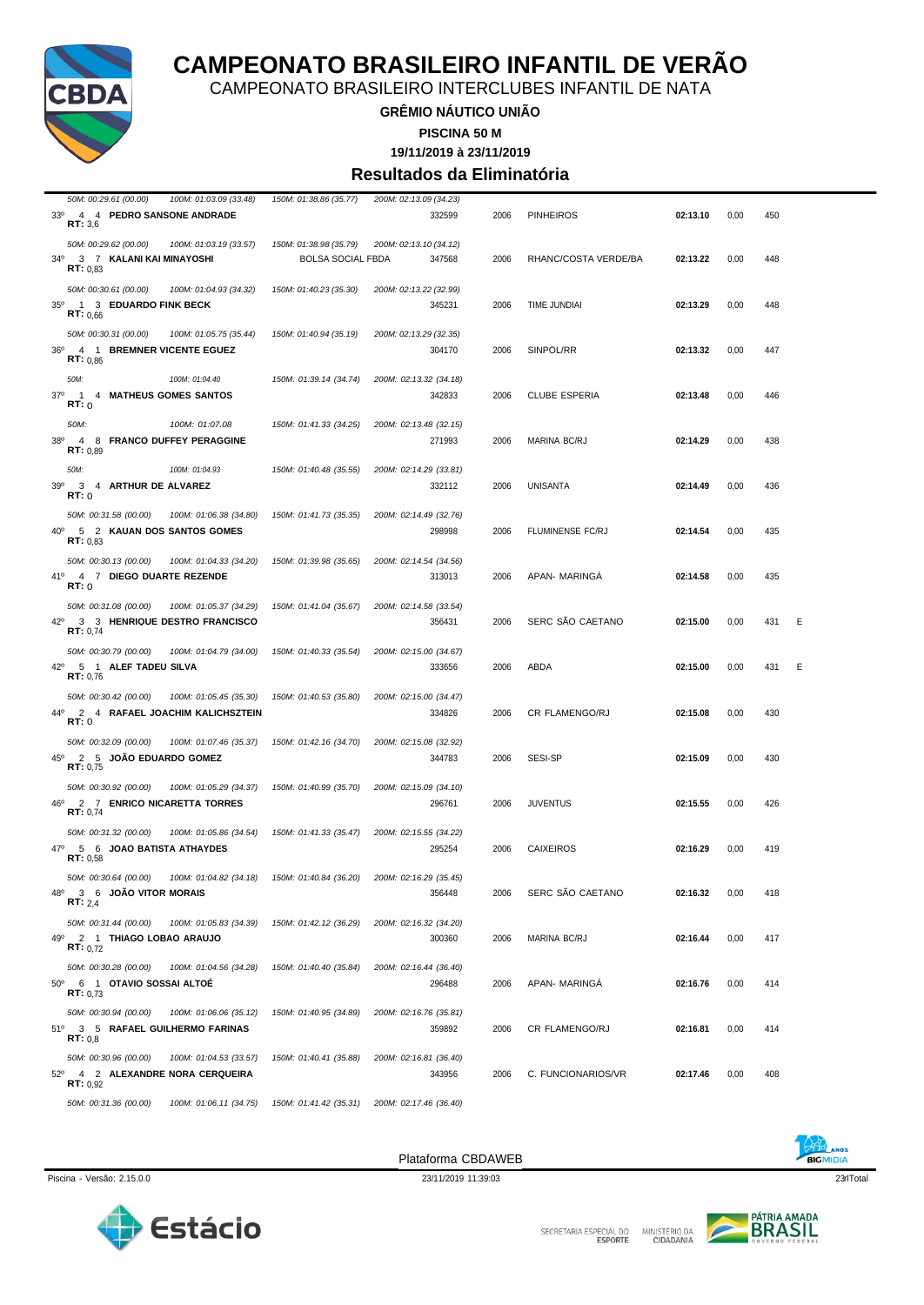

CAMPEONATO BRASILEIRO INTERCLUBES INFANTIL DE NATA

**GRÊMIO NÁUTICO UNIÃO**

**PISCINA 50 M**

**19/11/2019 à 23/11/2019**

#### **Resultados da Eliminatória**

| 0,00 | 408 |
|------|-----|
|      |     |
| 0,00 | 381 |
|      |     |
| 0,00 | 379 |
|      |     |
| 0,00 | 378 |
|      |     |
| 0,00 | 356 |
|      |     |

| 50M: 00:32.25 (00.00) | 100M: 01:08.23 (35.98) | 150M: 01:46.48 (38.25) | 200M: 02:23.86 (37.38) |
|-----------------------|------------------------|------------------------|------------------------|
|                       |                        |                        |                        |

|                | 16ª PROVA 200 METROS LIVRE MASCULINO - INFANTIL 2 |                   |  |                       |  |                                   |                                               |                |                        |  |                  | 20/11/2019               |          |                 |      |                       |  |
|----------------|---------------------------------------------------|-------------------|--|-----------------------|--|-----------------------------------|-----------------------------------------------|----------------|------------------------|--|------------------|--------------------------|----------|-----------------|------|-----------------------|--|
|                | <b>RBC</b>                                        |                   |  | JOAO P G CAMPOS       |  |                                   |                                               | INFANTIL 2     |                        |  | FLUMINENSE FC/RJ |                          | 01:53.05 | 20/11/2019      |      | GRÊMIO NÁUTICO        |  |
| <b>RC</b>      |                                                   |                   |  | JOAO P G CAMPOS       |  |                                   |                                               | INFANTIL 2     |                        |  | FLUMINENSE FC/RJ |                          | 01:53.05 | 20/11/2019      |      | <b>GRÊMIO NÁUTICO</b> |  |
|                |                                                   |                   |  | Col. S R Nome         |  |                                   | Patrocínio                                    |                |                        |  |                  | Reg. C. Nasc. Entidade   |          | Tempo<br>Obtido | Pts. | IT                    |  |
| $1^{\circ}$    | RT:0                                              |                   |  | 6 4 JOAO P G CAMPOS   |  |                                   |                                               |                | 284313                 |  | 2005             | FLUMINENSE FC/RJ         |          | 01:58.81        | 0,00 | 632                   |  |
|                |                                                   |                   |  | 50M: 00:27.32 (00.00) |  | 100M: 00:57.55 (30.23)            | 150M: 01:29.24 (31.69)                        |                | 200M: 01:58.81 (29.57) |  |                  |                          |          |                 |      |                       |  |
| $2^{\circ}$    |                                                   | RT: 0.76          |  |                       |  | 6 5 PEDRO HENRIQUE ZACCHARIAS     |                                               |                | 315047                 |  | 2005             | UNISANTA                 |          | 02:00.42        | 0,00 | 607                   |  |
|                |                                                   |                   |  | 50M: 00:28.27 (00.00) |  | 100M: 00:58.83 (30.56)            | 150M: 01:30.08 (31.25)                        |                | 200M: 02:00.42 (30.34) |  |                  |                          |          |                 |      |                       |  |
| 3 <sup>0</sup> |                                                   | RT: 0.67          |  |                       |  | 6 3 BRUNO NAJM OLIVEIRA           |                                               |                | 318143                 |  | 2005             | <b>PINHEIROS</b>         |          | 02:00.59        | 0.00 | 605                   |  |
|                |                                                   |                   |  | 50M: 00:27.99 (00.00) |  | 100M: 00:58.74 (30.75)            | 150M: 01:29.74 (31.00)                        |                | 200M: 02:00.59 (30.85) |  |                  |                          |          |                 |      |                       |  |
| 4 <sup>0</sup> |                                                   | RT: 0.67          |  |                       |  | 4 5 VINICIUS MARQUES RIZZA        |                                               |                | 319656                 |  | 2005             | ASBAC/AQUANAII           |          | 02:01.19        | 0,00 | 596                   |  |
|                |                                                   |                   |  | 50M: 00:28.39 (00.00) |  | 100M: 00:59.01 (30.62)            | 150M: 01:30.55 (31.54)                        |                | 200M: 02:01.19 (30.64) |  |                  |                          |          |                 |      |                       |  |
| $5^{\circ}$    | RT: 0                                             |                   |  | 4 4 ALAN A CAMARGO    |  |                                   |                                               |                | 282803                 |  | 2005             | FLUMINENSE FC/RJ         |          | 02:01.48        | 0,00 | 591                   |  |
|                | 50M:                                              |                   |  |                       |  | 100M: 00:59.73                    | 150M:                                         | 200M: 02:01.48 |                        |  |                  |                          |          |                 |      |                       |  |
| $6^{\circ}$    |                                                   | RT: 0.75          |  |                       |  | 5 5 VITOR LISBOA PELISSARI        |                                               |                | 281090                 |  | 2005             | <b>CURITIBANO</b>        |          | 02:01.86        | 0,00 | 586                   |  |
|                |                                                   |                   |  | 50M: 00:29.00 (00.00) |  | 100M: 01:00.19 (31.19)            | 150M: 01:31.58 (31.39) 200M: 02:01.86 (30.28) |                |                        |  |                  |                          |          |                 |      |                       |  |
| $7^\circ$      | RT:0                                              |                   |  |                       |  | 5 4 SAMMER CAMPOS ABDALLAH        | <b>BOLSA ATLETA MS</b>                        |                | 282444                 |  | 2005             | RADIO CLUBE/MS           |          | 02:02.13        | 0.00 | 582                   |  |
|                | 50M:                                              |                   |  |                       |  | 100M: 01:01.12                    | 150M:                                         | 200M: 02:02.13 |                        |  |                  |                          |          |                 |      |                       |  |
| $8^{\circ}$    |                                                   | <b>RT:</b> $0.79$ |  |                       |  | 4 6 LUCAS MARCONDELLI DIAS THOMAZ |                                               |                | 357218                 |  | 2005             | AABB BRASILIA            |          | 02:02.19        | 0,00 | 581                   |  |
|                |                                                   |                   |  | 50M: 00:29.12 (00.00) |  | 100M: 00:59.84 (30.72)            | 150M: 01:30.12 (30.28)                        |                | 200M: 02:02.19 (32.70) |  |                  |                          |          |                 |      |                       |  |
| .go            |                                                   | RT: 0.74          |  | 5 3 VINICIUS A FLINTZ |  |                                   |                                               |                | 281853                 |  | 2005             | FLUMINENSE FC/RJ         |          | 02:02.23        | 9,00 | 581                   |  |
|                |                                                   |                   |  | 50M: 00:29.25 (00.00) |  | 100M: 01:01.20 (31.95)            | 150M: 01:32.30 (31.10)                        |                | 200M: 02:02.23 (29.93) |  |                  |                          |          |                 |      |                       |  |
|                |                                                   | RT: 0.93          |  | 10° 5 2 ARTUR BECKER  |  |                                   |                                               |                | 303534                 |  | 2005             | <b>MINAS TENIS CLUBE</b> |          | 02:02.93        | 7,00 | 571                   |  |
|                |                                                   |                   |  | 50M: 00:29.58 (00.00) |  | 100M: 01:00.59 (31.10)            | 150M: 01:32.24 (31.65)                        |                | 200M: 02:02.93 (30.69) |  |                  |                          |          |                 |      |                       |  |
|                |                                                   | RT: 0.68          |  |                       |  | 11º 3 5 FERNANDO GABRIEL SANTOS   |                                               |                | 349937                 |  | 2005             | <b>CORINTHIANS</b>       |          | 02:03.13        | 6,00 | 568                   |  |
|                |                                                   |                   |  | 50M: 00:28.06 (00.00) |  | 100M: 00:59.36 (31.30)            | 150M: 01:32.18 (32.82)                        |                | 200M: 02:03.13 (30.95) |  |                  |                          |          |                 |      |                       |  |
|                |                                                   | RT: 0.76          |  |                       |  | 12º 4 3 PEDRO CONTRERA DAMASCENO  |                                               |                | 340839                 |  | 2005             | <b>ABDA</b>              |          | 02:03.44        | 5,00 | 564                   |  |
|                |                                                   |                   |  | 50M: 00:28.89 (00.00) |  | 100M: 01:00.04 (31.15)            | 150M: 01:31.43 (31.39)                        |                | 200M: 02:03.44 (32.10) |  |                  |                          |          |                 |      |                       |  |





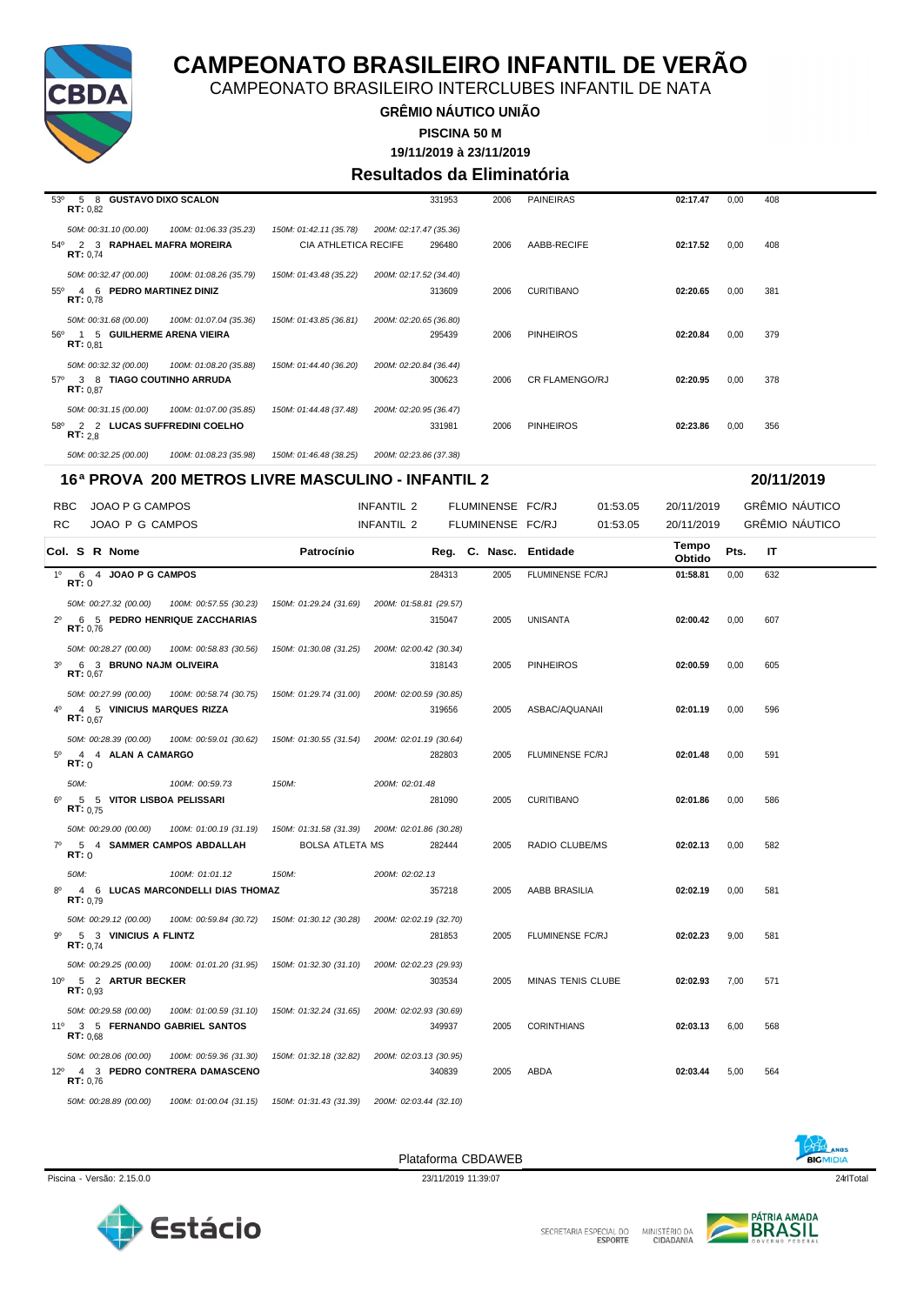

CAMPEONATO BRASILEIRO INTERCLUBES INFANTIL DE NATA

**GRÊMIO NÁUTICO UNIÃO**

**PISCINA 50 M**

**19/11/2019 à 23/11/2019**

#### **Resultados da Eliminatória**

| 13 <sup>o</sup><br>5 6 LUIZ EDUARDO REIS                                             |                        | 270502                           | 2005 | MINAS TENIS CLUBE       | 02:03.64 | 4,00 | 561 |   |
|--------------------------------------------------------------------------------------|------------------------|----------------------------------|------|-------------------------|----------|------|-----|---|
| RT: 0,67                                                                             |                        |                                  |      |                         |          |      |     |   |
| 50M: 00:29.71 (00.00)<br>100M: 01:01.06 (31.35)<br>14º 4 2 LUCAS DAVESAC MACHADO     | 150M: 01:32.98 (31.92) | 200M: 02:03.64 (30.66)<br>314938 | 2005 | NADAR ITJ/MARC DIAS     | 02:04.25 | 3,00 | 553 |   |
| RT: 0,87                                                                             |                        |                                  |      |                         |          |      |     |   |
| 50M: 00:28.84 (00.00)<br>100M: 01:00.52 (31.68)                                      | 150M: 01:32.93 (32.41) | 200M: 02:04.25 (31.32)           |      |                         |          |      |     |   |
| 15º 2 4 JOAO GUILHERME PEREIRA                                                       |                        | 281105                           | 2005 | <b>CURITIBANO</b>       | 02:04.47 | 1,50 | 550 | Ε |
| RT: 0,33                                                                             |                        |                                  |      |                         |          |      |     |   |
| 50M:<br>100M: 00:59.21                                                               | 150M: 01:31.56 (32.35) | 200M: 02:04.47 (32.91)           |      |                         |          |      |     |   |
| $15^{\circ}$<br>5 7 LUCAS SILVEIRA P BARATA<br><b>RT:</b> $0.74$                     |                        | 332243                           | 2005 | MARINA BC/RJ            | 02:04.47 | 1,50 | 550 | Ε |
| 50M: 00:27.95 (00.00)<br>100M: 00:59.25 (31.30)                                      | 150M: 01:31.74 (32.49) | 200M: 02:04.47 (32.73)           |      |                         |          |      |     |   |
| 17º 5 1 VICTOR JOSE LUEBKE                                                           |                        | 318154                           | 2005 | <b>PINHEIROS</b>        | 02:04.49 | 0,00 | 550 |   |
| RT: 2,8                                                                              |                        |                                  |      |                         |          |      |     |   |
| 50M: 00:29.49 (00.00)<br>100M: 01:01.57 (32.80)                                      | 150M: 01:33.53 (31.96) | 200M: 02:04.49 (30.96)           |      |                         |          |      |     |   |
| 18º 6 2 GABRIEL RODRIGUES LOPES<br>RT: 0.94                                          |                        | 325344                           | 2005 | <b>PINHEIROS</b>        | 02:04.72 | 0,00 | 547 |   |
| 50M: 00:28.62 (00.00)<br>100M: 00:59.46 (30.84)                                      | 150M: 01:31.45 (31.99) | 200M: 02:04.72 (33.27)           |      |                         |          |      |     |   |
| 19º 3 2 ARTHUR ALMEIDA PINHEIRO                                                      |                        | 331635                           | 2005 | <b>SANTA MONICA</b>     | 02:05.05 | 0,00 | 542 |   |
| RT: 0.67                                                                             |                        |                                  |      |                         |          |      |     |   |
| 50M: 00:29.52 (00.00)<br>100M: 01:01.46 (31.94)                                      | 150M: 01:33.73 (32.27) | 200M: 02:05.05 (31.32)           |      |                         |          |      |     |   |
| 20° 3 6 JOAO VITOR MILDEMBERG<br>RT: 0.75                                            |                        | 296646                           | 2005 | <b>CURITIBANO</b>       | 02:05.84 | 0,00 | 532 |   |
| 50M: 00:28.76 (00.00)<br>100M: 00:59.86 (31.10)                                      | 150M: 01:32.90 (33.40) | 200M: 02:05.84 (32.94)           |      |                         |          |      |     |   |
| 21º 1 6 JOAO EDGARD FRANÇA                                                           |                        | 313094                           | 2005 | PAULISTANO              | 02:06.16 | 0,00 | 528 |   |
| RT: 0.79                                                                             |                        |                                  |      |                         |          |      |     |   |
| 50M: 00:29.01 (00.00)<br>100M: 01:01.21 (32.20)                                      | 150M: 01:34.42 (33.21) | 200M: 02:06.16 (31.74)           |      |                         |          |      |     |   |
| 22º 1 5 DANIEL ANTONIO LIMA<br>RT: 0.71                                              |                        | 362621                           | 2005 | APAN PRUDENTE           | 02:06.23 | 0,00 | 527 |   |
| 50M: 00:29.26 (00.00)<br>100M: 01:02.60 (33.34)                                      | 150M: 01:35.51 (32.91) | 200M: 02:06.23 (30.72)           |      |                         |          |      |     |   |
| $23^{\circ}$<br>3 3 OTAVIO AUGUSTO SOUZA                                             |                        | 281095                           | 2005 | <b>CURITIBANO</b>       | 02:06.39 | 0,00 | 525 |   |
| <b>RT:</b> $0,69$                                                                    |                        |                                  |      |                         |          |      |     |   |
| 50M: 00:29.82 (00.00)<br>100M: 01:02.07 (32.25)                                      | 150M: 01:34.85 (32.78) | 200M: 02:06.39 (31.54)           |      |                         |          |      |     |   |
| 24º 2 5 VITOR F PARTICELLI<br>RT: 0,78                                               |                        | 282049                           | 2005 | FLUMINENSE FC/RJ        | 02:06.55 | 0,00 | 523 |   |
| 50M: 00:29.80 (00.00)<br>100M: 01:01.14 (31.34)                                      | 150M: 01:33.69 (32.55) | 200M: 02:06.55 (32.86)           |      |                         |          |      |     |   |
| 6 1 LEONARDO BARBIERI ALCANTARA<br>$25^{\circ}$                                      |                        | 315049                           | 2005 | <b>UNISANTA</b>         | 02:07.07 | 0,00 | 517 |   |
| RT: 0.74                                                                             |                        |                                  |      |                         |          |      |     |   |
| 50M: 00:28.76 (00.00)<br>100M: 01:00.93 (32.17)                                      | 150M: 01:34.29 (33.36) | 200M: 02:07.07 (32.78)           |      |                         |          |      |     |   |
| 26º 6 8 MATHEUS SCHUBERT<br>RT: 0,73                                                 |                        | 281483                           | 2005 | <b>CURITIBANO</b>       | 02:07.08 | 0,00 | 517 |   |
| 50M: 00:29.59 (00.00)<br>100M: 01:01.31 (31.72)                                      | 150M: 01:34.10 (32.79) | 200M: 02:07.08 (32.98)           |      |                         |          |      |     |   |
| 27º 4 8 THOMAS METNE THISTED                                                         |                        | 315602                           | 2005 | <b>CIRCULO MILITAR</b>  | 02:07.20 | 0,00 | 515 |   |
| RT: 0,77                                                                             |                        |                                  |      |                         |          |      |     |   |
| 50M: 00:29.17 (00.00)<br>100M: 01:01.97 (32.80)<br>28º 2 2 GABRIEL SOARES LAURINO    | 150M: 01:34.19 (32.22) | 200M: 02:07.20 (33.10)<br>318319 | 2005 | <b>PINHEIROS</b>        | 02:07.22 | 0,00 | 515 |   |
| RT: 3                                                                                |                        |                                  |      |                         |          |      |     |   |
| 50M: 00:29.41 (00.00)<br>100M: 01:01.40 (31.99)                                      | 150M:                  | 200M: 02:07.22                   |      |                         |          |      |     |   |
| 29°<br>3 4 MATHEUS DE MELECCHI<br>RT:0                                               |                        | 280529                           | 2005 | <b>GNU</b>              | 02:07.50 | 0,00 | 512 |   |
|                                                                                      |                        |                                  |      |                         |          |      |     |   |
| 50M: 00:29.65 (00.00)<br>100M: 01:02.04 (32.39)<br>30° 5 8 MATEUS AZEVEDO LOPES      | 150M:                  | 200M: 02:07.50<br>281364         | 2005 | EXPANSIVO /AEROCLUBE    | 02:08.04 | 0,00 | 505 |   |
| <b>RT:</b> 2.5                                                                       |                        |                                  |      |                         |          |      |     |   |
| 50M: 00:28.92 (00.00)<br>100M: 01:01.29 (32.37)                                      | 150M: 01:35.28 (33.99) | 200M: 02:08.04 (32.76)           |      |                         |          |      |     |   |
| 31º 2 6 BERNARDO R ROLLEMBERG<br><b>RT:</b> 2,1                                      | <b>LYCEE MOLIERE</b>   | 294407                           | 2005 | <b>FLUMINENSE FC/RJ</b> | 02:08.44 | 0,00 | 500 |   |
|                                                                                      |                        |                                  |      |                         |          |      |     |   |
| 50M: 00:29.40 (00.00)<br>100M: 01:01.75 (32.35)<br>32º 1 3 GABRIEL HENRIQUE CATAPANO | 150M: 01:35.17 (33.42) | 200M: 02:08.44 (33.27)<br>314416 | 2005 | GRAN SÃO JOÃO/ANEL      | 02:08.79 | 0,00 | 496 |   |
| RT: 0.77                                                                             |                        |                                  |      |                         |          |      |     |   |
| 50M: 00:28.54 (00.00)<br>100M: 01:01.03 (32.49)                                      | 150M: 01:34.62 (33.59) | 200M: 02:08.79 (34.17)           |      |                         |          |      |     |   |
| 33º 4 7 IGOR PEREIRA SANTOS<br>RT: 0.75                                              |                        | 281508                           | 2005 | AABB-RECIFE             | 02:08.83 | 0,00 | 496 |   |
|                                                                                      |                        |                                  |      |                         |          |      |     |   |



SECRETARIA ESPECIAL DO

MINISTÉRIO DA<br>CIDADANIA

Plataforma CBDAWEB



Piscina - Versão: 2.15.0.0 23/11/2019 11:39:12 25/17 25/17 25/17 25/17 25/17 25/17 25/17 25/17 25/17 25/17 25/17 25/17 25/17 25/17 25/17 25/17 25/17 25/17 25/17 25/17 25/17 25/17 25/17 25/17 25/17 25/17 25/17 25/17 25/17 2

**BIGMIDIA**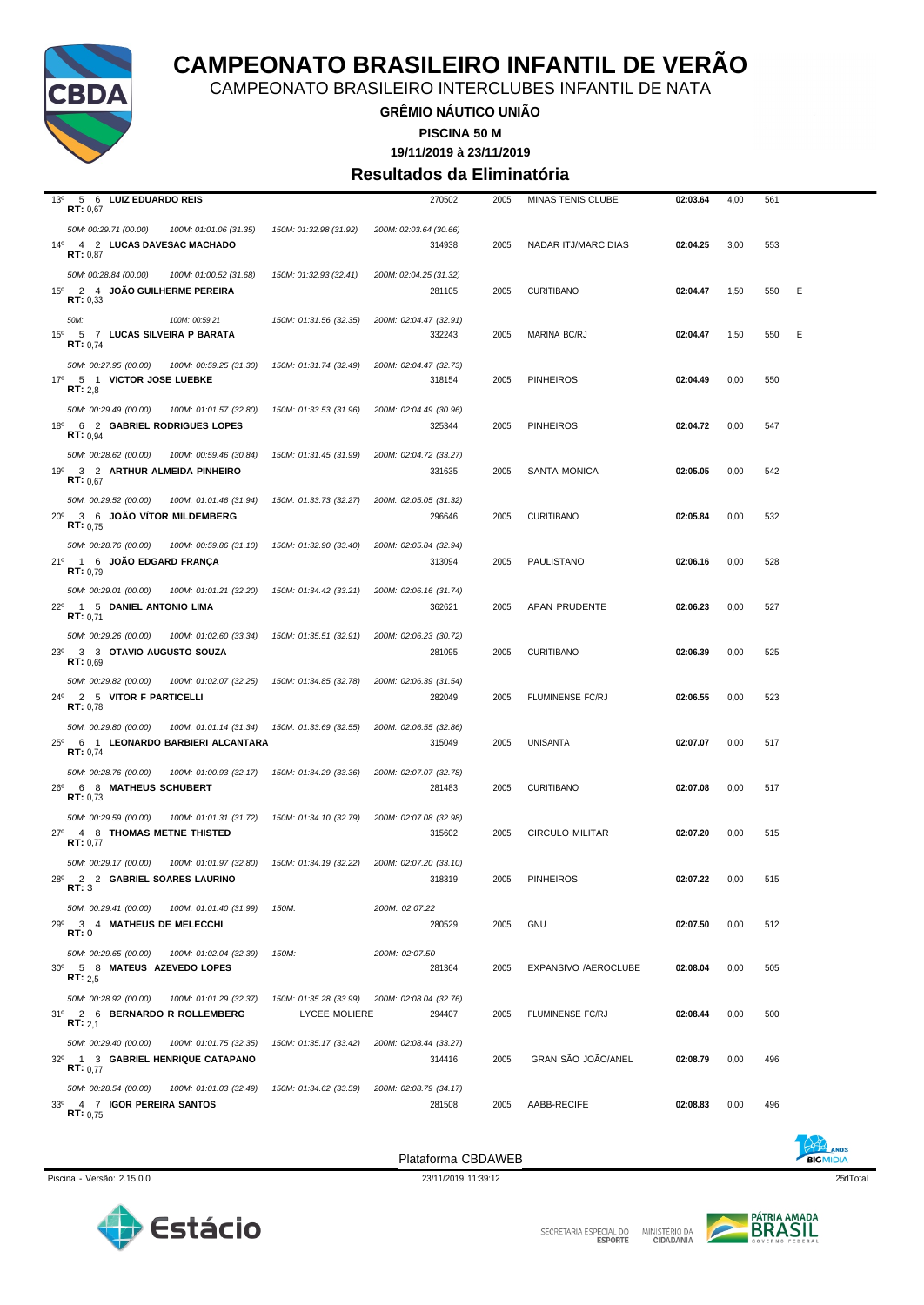

CAMPEONATO BRASILEIRO INTERCLUBES INFANTIL DE NATA

**GRÊMIO NÁUTICO UNIÃO**

**PISCINA 50 M**

**19/11/2019 à 23/11/2019**

#### **Resultados da Eliminatória**

|            | 50M: 00:28.95 (00.00)                       | 100M: 01:01.09 (32.14) | 150M: 01:35.51 (34.42)   | 200M: 02:08.83 (33.32) |        |      |                      |          |      |     |
|------------|---------------------------------------------|------------------------|--------------------------|------------------------|--------|------|----------------------|----------|------|-----|
| RT:0       | 34º 1 4 FELIPE COLHADO BARBOSA              |                        |                          |                        | 335749 | 2005 | ADA OSASCO           | 02:09.04 | 0,00 | 493 |
| 50M:       |                                             | 100M: 01:01.43         | 150M: 01:35.32 (33.89)   | 200M: 02:09.04 (33.72) |        |      |                      |          |      |     |
| $35^\circ$ | 3 1 THALES FELIPE VALÉRIO<br>RT: 0.75       |                        |                          |                        | 356749 | 2005 | SESI-SP              | 02:09.31 | 0.00 | 490 |
|            | 50M: 00:28.53 (00.00)                       | 100M: 01:01.32 (32.79) | 150M: 01:35.33 (34.10)   | 200M: 02:09.31 (33.98) |        |      |                      |          |      |     |
|            | 36º 3 8 PEDRO HENRIQUE MORAIS<br>RT: 0.79   |                        |                          |                        | 342739 | 2005 | SERC SÃO CAETANO     | 02:09.73 | 0.00 | 486 |
|            | 50M: 00:28.94 (00.00)                       | 100M: 01:00.24 (31.30) | 150M: 01:34.83 (34.59)   | 200M: 02:09.73 (34.90) |        |      |                      |          |      |     |
|            | 37º 4 1 TIAGO RUAS DELUCA<br>RT: 2.9        |                        |                          |                        | 277584 | 2005 | MINAS TENIS CLUBE    | 02:09.97 | 0,00 | 483 |
|            | 50M: 00:29.85 (00.00)                       | 100M: 01:02.38 (32.53) | 150M: 01:36.42 (34.40)   | 200M: 02:09.97 (33.55) |        |      |                      |          |      |     |
| 38°        | 1 2 EDUARDO BENITES<br>RT: 0.93             |                        |                          |                        | 315518 | 2005 | RADIO CLUBE/MS       | 02:10.24 | 0,00 | 480 |
|            | 50M: 00:29.80 (00.00)                       | 100M: 01:02.20 (32.40) | 150M: 01:37.02 (34.82)   | 200M: 02:10.24 (33.22) |        |      |                      |          |      |     |
|            | 39º 1 7 JOAO VICTOR MARTINS<br>RT: 0.86     |                        |                          |                        | 318025 | 2005 | <b>APAN PRUDENTE</b> | 02:10.89 | 0.00 | 473 |
|            | 50M: 00:29.11 (00.00)                       | 100M: 01:01.49 (32.38) | 150M: 01:36.78 (35.29)   | 200M: 02:10.89 (34.11) |        |      |                      |          |      |     |
|            | 40° 2 7 PEDRO HENRIQUE SANTOS<br>RT: 0.84   |                        |                          |                        | 279875 | 2005 | ALJ                  | 02:11.58 | 0.00 | 465 |
|            | 50M: 00:31.17 (00.00)                       | 100M: 01:04.58 (33.41) | 150M: 01:39.39 (34.81)   | 200M: 02:11.58 (32.19) |        |      |                      |          |      |     |
|            | 41º 2 8 ARTHUR LEAL VIEIRA<br>RT: 0.77      |                        |                          |                        | 259281 | 2005 | CABO BRANCO/ACQUA R1 | 02:11.60 | 0.00 | 465 |
|            | 50M: 00:31.39 (00.00)                       | 100M: 01:04.94 (33.55) | 150M: 01:38.93 (33.99)   | 200M: 02:11.60 (32.67) |        |      |                      |          |      |     |
|            | 42º 6 7 PEDRO HENRIQUE CASTRO<br>RT: 0.76   |                        | <b>FINESTRA CORTINAS</b> |                        | 307811 | 2005 | AABB-RECIFE          | 02:11.89 | 0,00 | 462 |
|            | 50M: 00:30.17 (00.00)                       | 100M: 01:03.35 (33.18) | 150M: 01:38.09 (34.74)   | 200M: 02:11.89 (33.80) |        |      |                      |          |      |     |
|            | 43º 2 1 PEDRO HENRIQUE SANDTNER<br>RT: 0.72 |                        |                          |                        | 313703 | 2005 | <b>CORINTHIANS</b>   | 02:12.20 | 0,00 | 459 |
|            | 50M: 00:29.80 (00.00)                       | 100M: 01:02.30 (32.50) | 150M: 01:36.62 (34.32)   | 200M: 02:12.20 (35.58) |        |      |                      |          |      |     |
|            | 44º 2 3 DAVID NICOLAS WANDERLEY<br>RT: 0.76 |                        | PREF.ABREU LIMA/SALE     |                        | 299102 | 2005 | AABB-RECIFE          | 02:12.28 | 0,00 | 458 |
|            | 50M: 00:30.22 (00.00)                       | 100M: 01:04.33 (34.11) | 150M: 01:39.06 (34.73)   | 200M: 02:12.28 (33.22) |        |      |                      |          |      |     |
|            | 45º 3 7 SAMUEL PATRUNI<br>RT: 0.86          |                        |                          |                        | 282010 | 2005 | <b>SANTA MONICA</b>  | 02:12.44 | 0.00 | 456 |
|            | 50M: 00:30.21 (00.00)                       | 100M: 01:03.42 (33.21) | 150M: 01:38.05 (34.63)   | 200M: 02:12.44 (34.39) |        |      |                      |          |      |     |
| RT: 0      | 6 6 VINÍCIUS OLIVEIRA CRUZ                  |                        |                          |                        | 298495 | 2005 | COMPLEXO AQUÁTICO    |          |      |     |
| 50M:       |                                             | 100M:                  | 150M:                    | 200M:                  |        |      |                      |          |      |     |





Piscina - Versão: 2.15.0.0 26HTotal 26HTotal 23/11/2019 11:39:15 26HTotal 254HTotal 26HTotal 26HTotal 26HTotal Plataforma CBDAWEB

SECRETARIA ESPECIAL DO

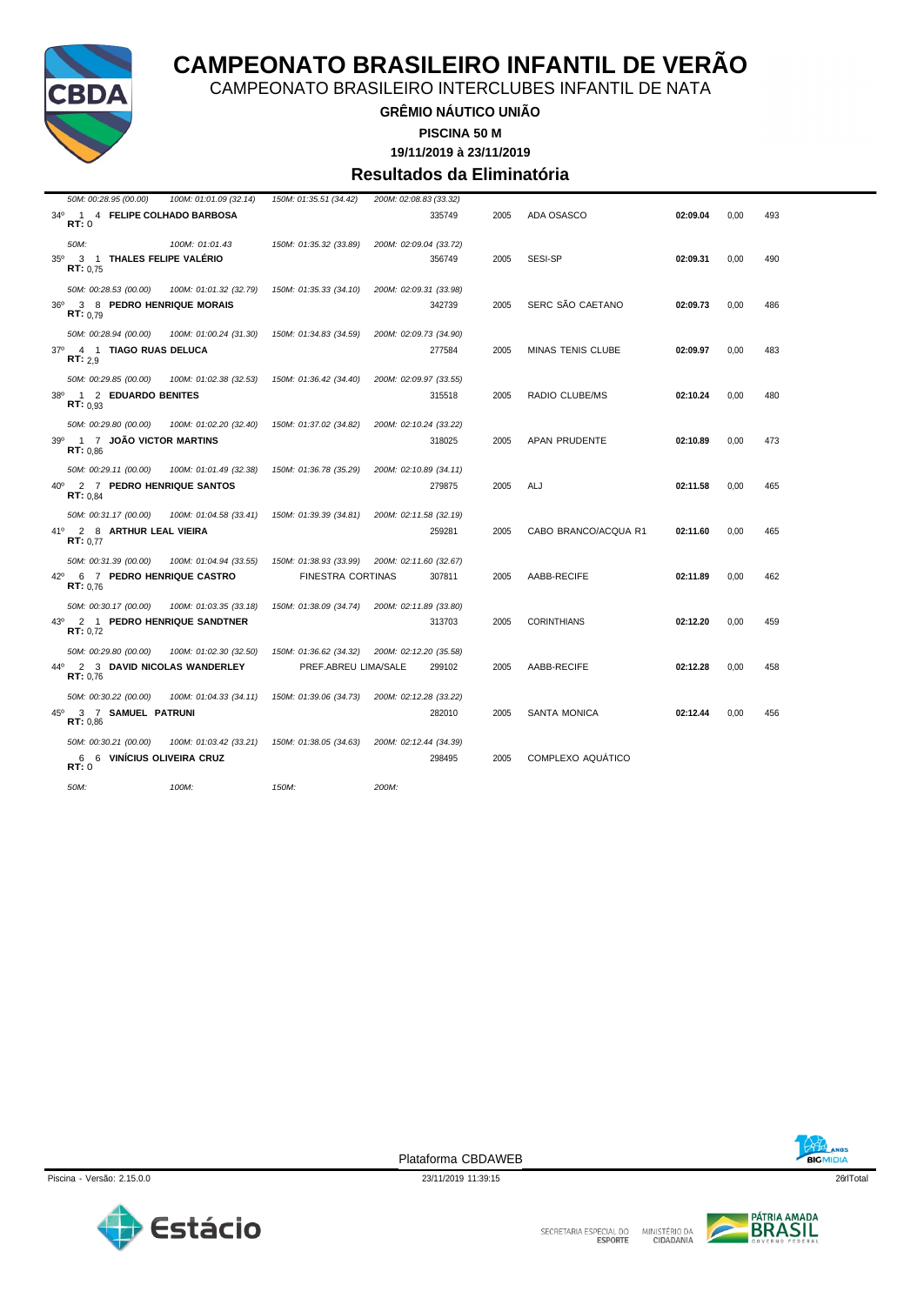

CAMPEONATO BRASILEIRO INTERCLUBES INFANTIL DE NATA

**GRÊMIO NÁUTICO UNIÃO PISCINA 50 M**

**19/11/2019 à 23/11/2019**

#### **Resultados da Eliminatória**

**Etapa: 3 Data: 21/11/2019**

|                 | 18 <sup>a</sup> PROVA 400 METROS LIVRE FEMININO - INFANTIL 1<br>21/11/2019 |                 |                                    |                          |            |  |               |                             |                 |      |            |  |  |
|-----------------|----------------------------------------------------------------------------|-----------------|------------------------------------|--------------------------|------------|--|---------------|-----------------------------|-----------------|------|------------|--|--|
| RBC             |                                                                            |                 | ANA PAULA BEHR                     | <b>INFANTIL 1</b>        | <b>GNU</b> |  |               | 04:27.77                    | 10/12/2016      |      | ARACAJU/SE |  |  |
| RC              |                                                                            |                 | ANA PAULA BEHR                     | <b>INFANTIL 1</b>        | <b>GNU</b> |  |               | 04:27.77                    | 10/12/2016      |      | ARACAJU/SE |  |  |
|                 |                                                                            |                 | Col. S R Nome                      | Patrocínio               |            |  | Reg. C. Nasc. | Entidade                    | Tempo<br>Obtido | Pts. | IT         |  |  |
| $1^{\circ}$     | $\overline{7}$                                                             | $\overline{4}$  | <b>RAFAELA SUMIDA</b>              | <b>DUDU ACQUA CENTER</b> | 296369     |  | 2006          | <b>CORINTHIANS</b>          | 04:43.66        | 0,00 | 579        |  |  |
| $2^{\circ}$     | 7                                                                          | 5               | ISABELLA SCOPEL TRAMONTANA         | PROJETO ACQUA            | 306961     |  | 2006          | AWC                         | 04:43.96        | 0,00 | 577        |  |  |
| 30              | 6                                                                          | 4               | <b>ISABELA CHAIA</b>               |                          | 289284     |  | 2006          | TIJUCA TC/RJ                | 04:43.97        | 0,00 | 577        |  |  |
| 40              | 6                                                                          |                 | 5 LARISSA AFONSO BORBA             | ATLETA CIDADAO           | 332082     |  | 2006          | <b>AESJ</b>                 | 04:44.34        | 0,00 | 575        |  |  |
| 5°              | 5                                                                          | 6               | ANA KAROLINA S PINTO               | <b>CCAA/FREGUESIA</b>    | 303789     |  | 2006          | CR FLAMENGO/RJ              | 04:45.40        | 0,00 | 568        |  |  |
| $6^{\circ}$     | 6                                                                          | 3               | <b>JULIA FERREIRA PEREIRA</b>      |                          | 317883     |  | 2006          | <b>FLUMINENSE FC/RJ</b>     | 04:46.60        | 0,00 | 561        |  |  |
| 70              | 7                                                                          |                 | 2 ALESSANDRA HAAS REN              |                          | 343997     |  | 2006          | <b>GNU</b>                  | 04:47.51        | 0,00 | 556        |  |  |
| 80              | 7                                                                          | 8               | <b>CAROLINE A DE TOLEDO</b>        |                          | 289283     |  | 2006          | CR FLAMENGO/RJ              | 04:47.72        | 0,00 | 555        |  |  |
| 90              | 7                                                                          | 3               | ANA CLARA SANTIN RONCHI            |                          | 317049     |  | 2006          | <b>SANTA MONICA</b>         | 04:48.22        | 9,00 | 552        |  |  |
| $10^{\circ}$    | 5                                                                          | 3               | LAURA MAIOLI SOUZA                 |                          | 344860     |  | 2006          | SESI-SP                     | 04:50.19        | 7,00 | 541        |  |  |
| $11^{\circ}$    | $\overline{7}$                                                             | $7\overline{ }$ | CAMILA DAL-RI SPARTA DE SOUZA      |                          | 306863     |  | 2006          | <b>GNU</b>                  | 04:50.55        | 6,00 | 539        |  |  |
| $12^{\circ}$    | 7                                                                          | $\mathbf{1}$    | <b>MARIANA MORAES CALDEIRA</b>     |                          | 329502     |  | 2006          | SESI-SP                     | 04:51.41        | 5,00 | 534        |  |  |
| $13^{\circ}$    | 6                                                                          | 2               | <b>GABRIELA FRITSCHE CAMPOS</b>    | <b>FUNDESPORTE</b>       | 270820     |  | 2006          | NADAR ITJ/MARC DIAS         | 04:52.80        | 4,00 | 526        |  |  |
| $14^{o}$        | 4                                                                          | 4               | <b>GIOVANNA AMARO MORGANTI</b>     |                          | 283553     |  | 2006          | <b>GNU</b>                  | 04:52.83        | 3,00 | 526        |  |  |
| $15^{\circ}$    | 6                                                                          | $\overline{1}$  | SOFIA ALVES SANTOS                 |                          | 335445     |  | 2006          | NOSSO CLUBE                 | 04:52.93        | 2,00 | 525        |  |  |
| 16°             | 6                                                                          | 8               | YASMIM TOMITA                      |                          | 337747     |  | 2006          | CIRCULO MILITAR             | 04:53.36        | 1,00 | 523        |  |  |
| 17°             | 6                                                                          |                 | 7 MARIA ANTONIA S P GASPAR         |                          | 289219     |  | 2006          | <b>FLUMINENSE FC/RJ</b>     | 04:53.58        | 0,00 | 522        |  |  |
| $18^{\circ}$    | 6                                                                          | 6               | <b>BEATRIZ COMINI ROMERO</b>       |                          | 288772     |  | 2006          | MINAS TENIS CLUBE           | 04:54.55        | 0,00 | 517        |  |  |
| 19°             | 5                                                                          | $\overline{1}$  | JULIA HELENA MAUAD                 |                          | 282240     |  | 2006          | CEI/RN                      | 04:55.56        | 0,00 | 512        |  |  |
| $20^{\circ}$    | 7                                                                          | 6               | <b>MARIA EDUARDA SARAIVA R M P</b> |                          | 289221     |  | 2006          | CR FLAMENGO/RJ              | 04:55.75        | 0,00 | 511        |  |  |
| 21°             | 5                                                                          | 5               | <b>BARBARA REIS SGUARIO</b>        |                          | 337752     |  | 2006          | <b>PINHEIROS</b>            | 04:56.10        | 0,00 | 509        |  |  |
| $22^{\circ}$    | 5                                                                          |                 | 2 CAROLINA PARREIRA                |                          | 308670     |  | 2006          | <b>CURITIBANO</b>           | 04:56.13        | 0,00 | 509        |  |  |
| $23^{\circ}$    | 3                                                                          | $\overline{1}$  | <b>EMY IKEDA SOUZA</b>             |                          | 346280     |  | 2006          | YARA CLUBE                  | 04:56.41        | 0,00 | 507        |  |  |
| $24^{\circ}$    | 3                                                                          |                 | SOFIA FERRAZ DOBOZY                |                          | 343688     |  | 2006          | <b>PAINEIRAS</b>            | 04:56.85        | 0,00 | 505        |  |  |
| $25^{\circ}$    | 5                                                                          | 8               | 7 YASMIN MARTINEZ                  |                          | 311260     |  | 2006          | COMPLEXO AQUATICO           | 04:58.25        | 0,00 | 498        |  |  |
|                 | 5                                                                          | 8               | <b>MARIA EDUARDA</b>               |                          | 340328     |  | 2006          | NATAÇÃO PRAIA GRANDE        | 04:58.35        | 0,00 | 497        |  |  |
| $26^{\circ}$    | 3                                                                          | -5              | JULIA DE SOUZA TULIO               | <b>ITAIPU BINACIONAL</b> | 342344     |  | 2006          | CATARATAS NATAÇÃO           | 04:58.36        |      | 497        |  |  |
| $27^{\circ}$    |                                                                            |                 |                                    |                          |            |  |               |                             |                 | 0,00 |            |  |  |
| $28^{\circ}$    | 4                                                                          | 7               | <b>LORENA EDUARDA LOPES</b>        | <b>FASTSWIM</b>          | 325528     |  | 2006          | AMERICANA                   | 04:59.81        | 0,00 | 490        |  |  |
| 29°             | 4                                                                          | 6               | GABRIELA OLIVEIRA VITORIA          |                          | 329255     |  | 2006          | <b>MINAS TENIS CLUBE</b>    | 04:59.86        | 0,00 | 490        |  |  |
| 30 <sup>o</sup> | 2                                                                          | 4               | <b>HELENA TAVARES FREITAS</b>      |                          | 341122     |  | 2006          | PRAIA CLUBE                 | 05:01.23        | 0,00 | 483        |  |  |
| 31°             | 4                                                                          | 5               | DORIS ZI MA                        |                          | 334054     |  | 2006          | <b>PINHEIROS</b>            | 05:01.76        | 0,00 | 481        |  |  |
| $32^{\circ}$    | 4                                                                          | 3               | JULIA AKEMI KURODA                 |                          | 327334     |  | 2006          | SANTA MONICA                | 05:01.91        | 0,00 | 480        |  |  |
| 33 <sup>0</sup> | 5                                                                          | 4               | LETICIA LOIS R BARBOSA             |                          | 296122     |  | 2006          | CR FLAMENGO/RJ              | 05:02.21        | 0,00 | 479        |  |  |
| $34^{\circ}$    | 3                                                                          | $\overline{4}$  | <b>FERNANDA YUMI TAIRA</b>         |                          | 329548     |  | 2006          | <b>PINHEIROS</b>            | 05:03.20        | 0,00 | 474        |  |  |
| $35^\circ$      | 2                                                                          | 8               | YASMIN RODRIGUES PITOMBEIRA        |                          | 346594     |  | 2006          | MAC-NINA/MA                 | 05:03.22        | 0,00 | 474        |  |  |
| $36^{\circ}$    | 3                                                                          | 7               | <b>LAURA CONDE COSTA</b>           |                          | 314542     |  | 2006          | <b>BOM PASTOR</b>           | 05:03.33        | 0,00 | 473<br>Ε   |  |  |
| $36^{\circ}$    | 3                                                                          |                 | 3 BIANCA GIMENES                   |                          | 356391     |  | 2006          | SERC SÃO CAETANO            | 05:03.33        | 0,00 | Ε<br>473   |  |  |
| 38°             | 4                                                                          | 8               | <b>BEATRIZ VENCIO</b>              |                          | 300849     |  | 2006          | <b>GOIAS ESPORTE CLUBE</b>  | 05:04.59        | 0,00 | 467        |  |  |
| 39°             | 4                                                                          | $\overline{1}$  | <b>ESTHEFANY CAMILY BENEVENUTO</b> |                          | 310791     |  | 2006          | <b>GRÉMIO VILA PARAHYBA</b> | 05:07.29        | 0,00 | 455        |  |  |
| 40°             | $\overline{2}$                                                             | $\overline{1}$  | <b>BEATRIZ GUEDES CUNHA</b>        |                          | 340869     |  | 2006          | MACKENZIE                   | 05:08.75        | 0,00 | 449        |  |  |
| 41°             | $\overline{2}$                                                             |                 | 7 BEATRIZ FERRAZ OLIVEIRA          |                          | 319617     |  | 2006          | OLYMPICO CLUB               | 05:09.35        | 0,00 | 446        |  |  |
| 42°             | 1                                                                          |                 | 3 ANA LUISA D AMORE                |                          | 334470     |  | 2006          | <b>PINHEIROS</b>            | 05:10.69        | 0,00 | 440        |  |  |
| 43°             | 3                                                                          | 6               | SABRINA SANTOS LIMA                | POLIRURAL                | 315032     |  | 2006          | AABB-RECIFE                 | 05:10.80        | 0,00 | 440        |  |  |
| 44°             | 1                                                                          | 4               | <b>MARIA BEZERRA LINS PEREIRA</b>  |                          | 281494     |  | 2006          | AABB-RECIFE                 | 05:11.65        | 0,00 | 436        |  |  |
| 45°             | 1                                                                          |                 | 6 BARBARA REIS ALVES               |                          | 296496     |  | 2006          | APAN- MARINGA               | 05:11.96        | 0,00 | 435        |  |  |
| 46°             |                                                                            |                 | 2 3 PAULA TEIXEIRA POMPEU          |                          | 341302     |  | 2006          | CR FLAMENGO/RJ              | 05:13.84        | 0,00 | 427        |  |  |
| 47°             | 1                                                                          |                 | 5 JULIANA ALMEIDA ZEFERINO         |                          | 337753     |  | 2006          | CIRCULO MILITAR             | 05:14.14        | 0,00 | 426        |  |  |
| 48°             | 2                                                                          |                 | 2 MARCELA GIORDANO GALASSI         |                          | 312722     |  | 2006          | AMERICANA                   | 05:16.58        | 0,00 | 416        |  |  |
| 49°             | 3                                                                          | 2               | <b>LAURA ZAGOURY CARAFINI</b>      |                          | 314692     |  | 2006          | <b>GNU</b>                  | 05:16.96        | 0,00 | 415        |  |  |
| 50 <sup>o</sup> | $\mathbf{2}$                                                               |                 | 5 ISABELLA RAMOS RODRIGUES         |                          | 333366     |  | 2006          | APAN PRUDENTE               | 05:18.06        | 0,00 | 410        |  |  |
| 51°             | 2                                                                          |                 | 6 MARIA CECILIA OLIVEIRA           |                          | 300750     |  | 2006          | OLYMPICO CLUB               | 05:19.03        | 0,00 | 407        |  |  |
| N/C             | 4                                                                          |                 | 2 AMANDA CAMPOS ABDALLAH           | BOLSA ATLETA MS          | 297238     |  | 2006          | RADIO CLUBE/MS              |                 |      |            |  |  |

Plataforma CBDAWEB



Piscina - Versão: 2.15.0.0 23/11/2019 11:39:23 2711701al 23/11/2019 11:39:23 2711701al 271Total



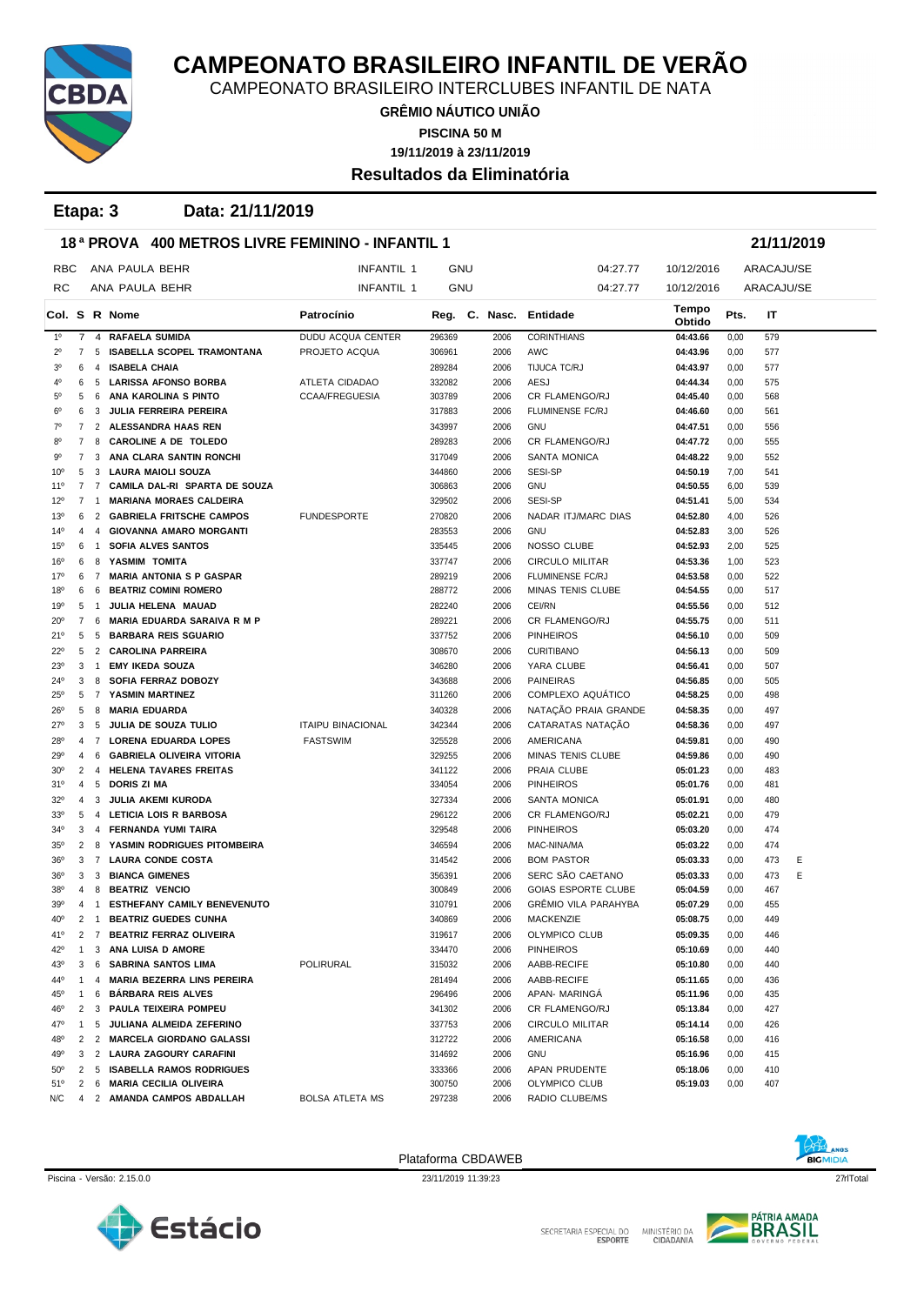

CAMPEONATO BRASILEIRO INTERCLUBES INFANTIL DE NATA

**GRÊMIO NÁUTICO UNIÃO PISCINA 50 M**

**19/11/2019 à 23/11/2019**

**Resultados da Eliminatória**

#### **19 ª PROVA 400 METROS LIVRE FEMININO - INFANTIL 2 21/11/2019**

| <b>RBC</b>                   |                     |                     | RAFAELA TREVISAN RAURICH                                      | <b>INFANTIL 2</b>        |                  | <b>CURITIBANO</b> | 04:23.41                   | 13/12/2014           |              | PALHOÇA        |  |
|------------------------------|---------------------|---------------------|---------------------------------------------------------------|--------------------------|------------------|-------------------|----------------------------|----------------------|--------------|----------------|--|
| <b>RC</b>                    |                     |                     | RAFAELA TREVISAN RAURICH                                      | <b>INFANTIL 2</b>        |                  | <b>CURITIBANO</b> | 04:23.41                   | 13/12/2014           |              | <b>PALHOÇA</b> |  |
|                              |                     |                     | Col. S R Nome                                                 | Patrocínio               |                  |                   | Reg. C. Nasc. Entidade     | Tempo                | Pts.         | IT             |  |
| 1 <sup>0</sup>               | 5                   | $\overline{4}$      | THAIANA MELISSA AMARAL                                        |                          | 312739           | 2005              | <b>SESI-SP</b>             | Obtido<br>04:37.40   | 0,00         | 619            |  |
| $2^{\circ}$                  | 6                   | 3                   | AMANDA LARISSA CINQUE                                         |                          | 307775           | 2005              | <b>SANTA MONICA</b>        | 04:38.61             | 0,00         | 611            |  |
| 3 <sup>o</sup>               | 5                   | 5                   | <b>BEATRIZ GARUTE DA SILVA</b>                                |                          | 281877           | 2005              | AAC-SEMEL- CASCAVEL-       | 04:41.38             | 0,00         | 593            |  |
| 40                           | 6                   | 4                   | SOPHIA FERREIRA COLETA                                        | COLÉGIO CRIATIVO - B     | 317690           | 2005              | ABDA                       | 04:41.74             | 0,00         | Ε<br>591       |  |
| 4°                           | $\overline{4}$      | $\overline{4}$      | <b>BRUNA SCHULTZ FERNANDES</b>                                |                          | 313039           | 2005              | <b>PAINEIRAS</b>           | 04:41.74             | 0,00         | Ε<br>591       |  |
| $6^{\circ}$                  | 6                   | 5                   | LUIZA C S S LIMA                                              |                          | 282129           | 2005              | <b>MARINA BC/RJ</b>        | 04:42.84             | 0,00         | 584            |  |
| $7^\circ$                    | 5                   | 1                   | <b>MARIA EDUARDA CASTRO</b>                                   |                          | 307150           | 2005              | PRAIA CLUBE                | 04:43.21             | 0,00         | 582            |  |
| 80                           | 6                   | $\overline{2}$      | ANA LAURA BASSIT                                              |                          | 308053           | 2005              | PAULISTANO                 | 04:43.94             | 0,00         | 577            |  |
| $9^{\circ}$                  | $\overline{4}$      | $\overline{7}$      | RAPHAELLA SILVA MELO                                          |                          |                  | 2005              | PRAIA CLUBE                | 04:44.29             | 9,00         | 575            |  |
|                              | 5                   |                     | STEFANIE SCHARDONG FONSECA                                    |                          | 314155<br>280534 |                   |                            | 04:45.39             |              |                |  |
| 10 <sup>o</sup>              | $5\overline{5}$     | 3<br>$\overline{7}$ |                                                               |                          |                  | 2005              | <b>GNU</b>                 |                      | 7,00         | 568            |  |
| $11^{\circ}$<br>$12^{\circ}$ | 6                   | 6                   | <b>FERNANDA REGINA SANTOS</b><br><b>CAROLINA BONONI HEINZ</b> |                          | 313079<br>323807 | 2005<br>2005      | <b>PINHEIROS</b>           | 04:46.41<br>04:47.06 | 6,00         | 562<br>558     |  |
| 13°                          |                     | $\overline{7}$      | <b>TYARA FERNANDES RAMOS</b>                                  | PROJETO ACQUA            |                  | 2005              | <b>GNU</b><br>AWC          | 04:47.68             | 5,00<br>4,00 | 555            |  |
|                              | 6                   |                     |                                                               |                          | 304652           |                   |                            |                      |              |                |  |
| $14^{0}$                     | $\overline{4}$      | 3                   | TATIANA DE SHIMIZU                                            |                          | 308057           | 2005              | PAULISTANO                 | 04:49.88             | 3,00         | 542            |  |
| 15 <sup>0</sup>              | 6                   | 8                   | <b>MARIA EDUARDA LORENZI</b>                                  |                          | 291332           | 2005              | <b>GNU</b>                 | 04:50.28             | 2,00         | 540            |  |
| 16 <sup>o</sup>              | $\overline{4}$      | 5                   | <b>MARIA EDUARDA FREITAS</b>                                  |                          | 324594           | 2005              | PRAIA CLUBE                | 04:50.64             | 1,00         | 538            |  |
| 17°                          | $\overline{4}$      | $\overline{2}$      | <b>JULIA CUNHA COUTO</b>                                      |                          | 288770           | 2005              | MINAS TENIS CLUBE          | 04:50.90             | 0,00         | 537            |  |
| 18 <sup>0</sup>              | 3<br>$\overline{a}$ | $\overline{4}$      | <b>MARIA CLARA CHARÂNTOLA</b>                                 |                          | 316688           | 2005              | YARA CLUBE                 | 04:52.40             | 0,00         | 528            |  |
| 19°                          |                     | 6                   | <b>ANA LUIZA GIACOMO</b>                                      |                          | 328947           | 2005              | <b>UNISANTA</b>            | 04:52.49             | 0,00         | 528            |  |
| 20 <sup>o</sup>              | $\overline{2}$      | 4                   | <b>MARIA ALICE NEGREIROS</b>                                  |                          | 299619           | 2005              | AABB-RECIFE                | 04:52.53             | 0,00         | 528            |  |
| 21°                          | 5                   | $\overline{2}$      | ADRIADNA VIVAS MAIA                                           | <b>BOLSA ATLETA/DF</b>   | 296573           | 2005              | AABB BRASILIA              | 04:53.12             | 0,00         | 524            |  |
| $22^{\circ}$                 | $\overline{4}$      | 8                   | <b>SABRINA M S MONTEIRO</b>                                   | EUNADO.COM               | 282391           | 2005              | FLUMINENSE FC/RJ           | 04:54.20             | 0,00         | 519            |  |
| 23 <sup>o</sup>              | $\overline{4}$      | $\mathbf{1}$        | EDUARDA SANTANA DOMICIANO                                     |                          | 336556           | 2005              | SESI-SP                    | 04:55.34             | 0,00         | 513            |  |
| 24°                          | 3                   | $\overline{1}$      | <b>JULIA MELO SODRE</b>                                       |                          | 312972           | 2005              | <b>IDEAL CLUBE</b>         | 04:56.00             | 0,00         | 509            |  |
| $25^{\circ}$                 | 5                   | 8                   | <b>GIOVANNA ALVES MENEZES</b>                                 | <b>GOLDEN VILLE</b>      | 315051           | 2005              | <b>UNISANTA</b>            | 04:56.12             | 0,00         | 509            |  |
| $26^{\circ}$                 | 3                   | 2                   | <b>MARIA NEVES FRAGOSO</b>                                    |                          | 318309           | 2005              | <b>PINHEIROS</b>           | 04:56.44             | 0,00         | 507            |  |
| 27°                          | 3                   | 6                   | <b>JULIA SIMOES CARRARESI</b>                                 |                          | 318157           | 2005              | <b>PINHEIROS</b>           | 04:56.57             | 0,00         | 506            |  |
| 28°                          | 3                   | 5                   | GIOVANA MIRANDA                                               |                          | 313886           | 2005              | GAMA / JAÓ                 | 04:57.85             | 0,00         | 500            |  |
| 29°                          | 5                   | 6                   | <b>NATALIA PAIVA CURI</b>                                     |                          | 310892           | 2005              | <b>GOIAS ESPORTE CLUBE</b> | 04:58.91             | 0,00         | 495            |  |
| 30 <sup>o</sup>              | $\overline{2}$      | 5                   | JULIA SILVEIRA PIAI                                           |                          | 303288           | 2005              | CR FLAMENGO/RJ             | 05:01.12             | 0,00         | 484            |  |
| 31°                          | 3                   | 8                   | SOPHIA ALVES PEIXOTO                                          |                          | 317946           | 2005              | PRAIA CLUBE                | 05:02.12             | 0,00         | 479            |  |
| 32°                          | 1                   | 5                   | <b>FERNANDA ANTUNES PARANHOS</b>                              |                          | 313740           | 2005              | <b>CORINTHIANS</b>         | 05:02.32             | 0,00         | 478            |  |
| 33°                          | 3                   | 3                   | <b>CAROLINA MIE KIKUCHI</b>                                   |                          | 318335           | 2005              | <b>PINHEIROS</b>           | 05:02.82             | 0,00         | 476            |  |
| $34^{\circ}$                 | $\mathbf{1}$        | $\overline{4}$      | <b>NATALIA SERMIDI</b>                                        | <b>ITAIPU BINACIONAL</b> | 283035           | 2005              | CATARATAS NATAÇÃO          | 05:03.19             | 0,00         | 474            |  |
| $35^{\circ}$                 | 6                   | $\mathbf{1}$        | <b>MARIA PAULA BAREA DE CASTRO</b>                            |                          | 313984           | 2005              | <b>GNU</b>                 | 05:04.36             | 0,00         | 468            |  |
| 36 <sup>o</sup>              | 2                   | 2                   | SOFFIA MEIRELLES LOPES PINHEIRO                               | FHE-POUPEX               | 327658           | 2005              | ASA-CMM                    | 05:04.42             | 0,00         | 468            |  |
| 37°                          | $\mathbf{1}$        | 7                   | <b>ROBERTA DE BASTOS</b>                                      |                          | 333659           | 2005              | ABDA                       | 05:06.90             | 0,00         | 457            |  |
| 38°                          | 2                   | 8                   | <b>GABRIELA DA SILVA BLUM</b>                                 |                          | 316224           | 2005              | ATIVA ESPORTE TOTAL        | 05:07.49             | 0,00         | 454            |  |
| 39°                          | 2                   | $\overline{1}$      | <b>RAQUEL C JUSTO</b>                                         |                          | 282023           | 2005              | TIJUCA TC/RJ               | 05:08.46             | 0,00         | 450            |  |
| 40°                          | $\mathbf{1}$        | $\overline{2}$      | <b>MARTINA BONONI HEINZ</b>                                   |                          | 324449           | 2005              | <b>GNU</b>                 | 05:09.65             | 0,00         | 445            |  |
| 41°                          | $\mathbf{1}$        | 6                   | <b>MARIA JULIA ZANIOLO</b>                                    |                          | 281092           | 2005              | <b>CURITIBANO</b>          | 05:11.53             | 0,00         | 437            |  |
| 42°                          | $\mathbf{1}$        | $\mathbf{1}$        | <b>LUIZA LESSA</b>                                            |                          | 281431           | 2005              | TIJUCA TC/RJ               | 05:13.01             | 0,00         | 431            |  |
| 43°                          | 2                   | 3                   | <b>MARIA FERNANDA ROCHA</b>                                   |                          | 315693           | 2005              | <b>PAINEIRAS</b>           | 05:13.12             | 0,00         | 430            |  |
| 44°                          | $\overline{2}$      | $\overline{7}$      | <b>BIANCA VIRMOND FRUET</b>                                   |                          | 283469           | 2005              | <b>CURITIBANO</b>          | 05:16.30             | 0,00         | 417            |  |
| 45 <sup>°</sup>              | $\overline{2}$      | 6                   | MARIA EDUARDA DA SILVEIRA                                     |                          | 307322           | 2005              | <b>GNU</b>                 | 05:17.29             | 0,00         | 413            |  |
| 46°                          | $\mathbf{1}$        |                     | 3 JULIA SABER                                                 |                          | 281100           | 2005              | <b>CURITIBANO</b>          | 05:19.02             | 0,00         | 407            |  |
| N/C                          | 3                   |                     | 7 NINA ISABELLA BELLINO                                       |                          | 281099           | 2005              | <b>CURITIBANO</b>          |                      |              |                |  |



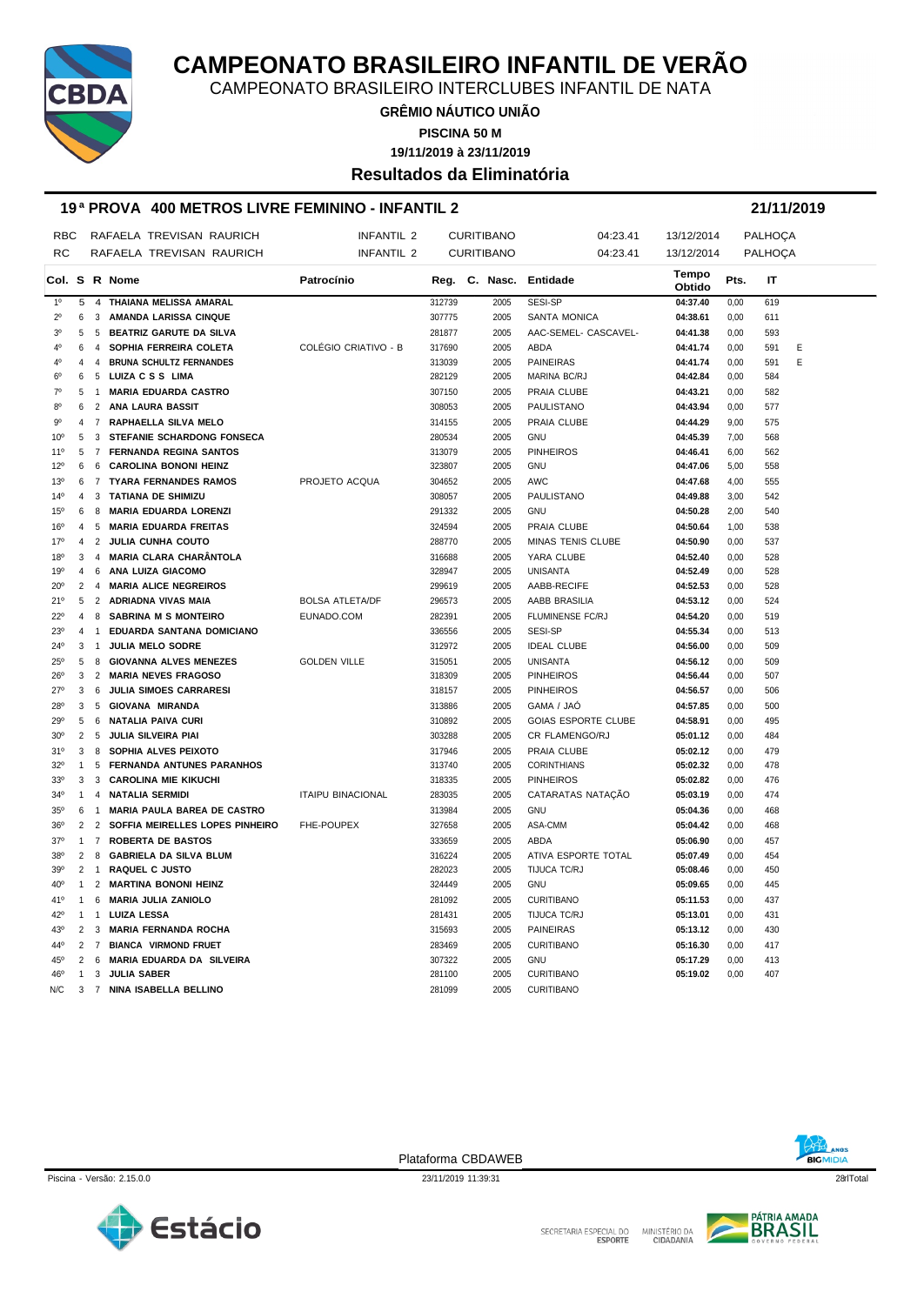

CAMPEONATO BRASILEIRO INTERCLUBES INFANTIL DE NATA

**GRÊMIO NÁUTICO UNIÃO**

**PISCINA 50 M**

**19/11/2019 à 23/11/2019**

**Resultados da Eliminatória**

#### **20 ª PROVA 400 METROS LIVRE MASCULINO - INFANTIL 1 21/11/2019**

| RBC                               |                | <b>MURILO SETIN SARTORI</b>                                            | <b>INFANTIL 1</b>        |                  | RIO BRANCO             | 04:06.94                 | 12/12/2015           |              | SÃO PAULO  |  |
|-----------------------------------|----------------|------------------------------------------------------------------------|--------------------------|------------------|------------------------|--------------------------|----------------------|--------------|------------|--|
| RC                                |                | <b>MURILO SETIN SARTORI</b>                                            | INFANTIL 1               |                  | RIO BRANCO             | 04:06.94                 | 12/12/2015           |              | SÃO PAULO  |  |
|                                   |                | Col. S R Nome                                                          | Patrocínio               |                  | Reg. C. Nasc. Entidade |                          | Tempo<br>Obtido      | Pts.         | IT         |  |
| $1^{\circ}$                       | 7              | 4 SAMUEL LOPES                                                         |                          | 327711           | 2006                   | ACEB/BA                  | 04:20.65             | 0,00         | 601        |  |
| $2^{\circ}$<br>6                  |                | 4 LUCCA SILVA B ABREU                                                  |                          | 300634           | 2006                   | FLUMINENSE FC/RJ         | 04:21.75             | 0,00         | 594        |  |
| 3 <sup>0</sup><br>6               |                | 5 GABRIEL HORVATH SCHWAN                                               |                          | 329616           | 2006                   | <b>PAINEIRAS</b>         | 04:22.40             | 0,00         | 589        |  |
| $\overline{7}$<br>40              |                | 5 CAUE GLUCK                                                           |                          | 296595           | 2006                   | <b>CURITIBANO</b>        | 04:26.16             | 0,00         | 565        |  |
| $5^{\circ}$<br>6                  |                | 6 HENRIQUE FABRI LABRIOLA                                              |                          | 313192           | 2006                   | <b>MINAS TENIS CLUBE</b> | 04:26.94             | 0,00         | 560        |  |
| $6^{\circ}$<br>6                  |                | <b>MATHEUS CONY SINISCALCHI</b><br>3                                   |                          | 337744           | 2006                   | <b>CIRCULO MILITAR</b>   | 04:27.41             | 0,00         | 557        |  |
| $7^\circ$<br>7                    |                | JOHN HICK<br>3                                                         |                          | 316683           | 2006                   | PAULISTANO               | 04:27.48             | 0,00         | 556        |  |
| 80<br>5                           |                | 5 LUCAS ALVES                                                          | M1 METALÚRGICA/PRO A     | 312728           | 2006                   | <b>SWIMMERS</b>          | 04:28.20             | 0,00         | 552        |  |
| 90<br>5                           |                | <b>GUILHERME MARTINS SELIG</b><br>4                                    |                          | 296636           | 2006                   | <b>CURITIBANO</b>        | 04:30.48             | 9,00         | 538        |  |
| 10 <sup>o</sup><br>7              |                | RONALDO KLUG JUNIOR<br>6                                               | <b>FUNDESPORTE</b>       | 294642           | 2006                   | JOINVILLE NATAÇÃO        | 04:30.72             | 7,00         | 537        |  |
| 11 <sup>0</sup><br>$\overline{7}$ |                | $\overline{7}$<br><b>MIGUEL FERNANDES RAMOS</b>                        | PROJETO ACQUA            | 306964           | 2006                   | AWC                      | 04:31.70             | 6,00         | 531        |  |
| $12^{\circ}$<br>5                 |                | <b>CLAUDIO Q A LIMA</b><br>$\mathbf{1}$                                |                          | 343679           | 2006                   | TIJUCA TC/RJ             | 04:31.82             | 5,00         | 530        |  |
| $13^{\circ}$                      | $\overline{7}$ | 2 RICARDO BISCH DA SILVA                                               |                          | 316802           | 2006                   | GNU                      | 04:31.92             | 4,00         | 530        |  |
| $14^{\circ}$<br>$\overline{7}$    |                | 8<br><b>MATHEUS FERREIRA DA CUNHA</b>                                  |                          | 290453           | 2006                   | <b>GNU</b>               | 04:32.13             | 3,00         | 528        |  |
| $15^{\circ}$<br>6                 |                | LUCA CHANQUETTE QUIRINO<br>$\mathbf{1}$                                |                          | 335444           | 2006                   | NOSSO CLUBE              | 04:33.34             | 2,00         | 521        |  |
| 16 <sup>o</sup><br>6              |                | DANIEL REZENDE FIDELIS<br>8                                            |                          | 343844           | 2006                   | NATAÇÃO PRAIA GRANDE     | 04:33.52             | 1,00         | 520        |  |
| 17°<br>$\overline{4}$             |                | KAUAN LEMOS SILVA<br>3                                                 |                          | 332222           | 2006                   | SESI-SP                  | 04:33.91             | 0,00         | 518        |  |
| 18 <sup>0</sup><br>5              |                | 3 RICARDO HERZMANN CARIONI                                             |                          | 298648           | 2006                   | <b>PAULISTANO</b>        | 04:35.45             | 0,00         | 509        |  |
| 19 <sup>o</sup><br>3              |                | 2 EDUARDO JOSE FERRO                                                   | SANTA RITA HORTIFRUT     | 312684           | 2006                   | RADIO CLUBE/MS           | 04:35.54             | 0,00         | 509        |  |
| $20^{\circ}$<br>3                 |                | 4 ARTHUR DE ALVAREZ                                                    |                          | 332112           | 2006                   | UNISANTA                 | 04:37.11             | 0,00         | 500        |  |
| 21°<br>3                          |                | 5 LUIS CARLOS DIAS                                                     |                          | 340084           | 2006                   | PRAIA CLUBE              | 04:37.16             | 0,00         | 500<br>Ε   |  |
| 7<br>21°                          |                | DANIEL BAHIA<br>$\mathbf{1}$                                           |                          | 291835           | 2006                   | ZITTI/GO                 | 04:37.16             | 0,00         | Ε<br>500   |  |
| 23°<br>5                          |                | <b>JOÃO VITOR MORAIS</b><br>6                                          |                          | 356448           | 2006                   | SERC SÃO CAETANO         | 04:37.60             | 0,00         | 498        |  |
| 24 <sup>o</sup><br>4              |                | <b>MATHEUS GOMES SANTOS</b><br>$\overline{1}$                          |                          | 342833           | 2006                   | <b>CLUBE ESPERIA</b>     | 04:37.66             | 0,00         | 497        |  |
| $25^{\circ}$<br>$\overline{4}$    |                | 5 FRANCO DUFFEY PERAGGINE                                              |                          | 271993           | 2006                   | MARINA BC/RJ             | 04:37.89             | 0,00         | 496        |  |
| $26^{\circ}$<br>4                 |                | 7 GUSTAVO DIXO SCALON                                                  |                          | 331953           | 2006                   | <b>PAINEIRAS</b>         | 04:37.93             | 0,00         | 496        |  |
| $27^{\circ}$<br>6                 |                | <b>BERNARDO SILVA GUIOTI</b><br>7                                      |                          | 329492           | 2006                   | <b>SESI-SP</b>           | 04:38.04             | 0,00         | 495        |  |
| 28 <sup>°</sup><br>6              |                | 2 ALEX KALIL MANSUR                                                    |                          | 298352           | 2006                   | MAC-NINA/MA              | 04:38.21             | 0,00         | 494        |  |
| 29°<br>4                          |                | <b>CARLOS EDUARDO DOBROVOLSKI</b><br>6                                 |                          | 329206           | 2006                   | AAC-SEMEL- CASCAVEL-     | 04:38.31             | 0,00         | 494        |  |
| 30 <sup>o</sup><br>5              |                | 2 VICTOR HUGO A P CURY                                                 |                          | 299603           | 2006                   | C. FUNCIONARIOS/VR       | 04:38.97             | 0,00         | 490        |  |
| 31°<br>2                          |                | 3 KALANI KAI MINAYOSHI                                                 | <b>BOLSA SOCIAL FBDA</b> |                  | 2006                   | RHANC/COSTA VERDE/BA     | 04:40.49             |              | 482        |  |
| $32^{\circ}$<br>3                 |                | 3<br>ANDRÉ PALMA OLIVEIRA                                              |                          | 347568<br>296492 | 2006                   | <b>JUVENTUS</b>          | 04:40.67             | 0,00<br>0,00 | 482        |  |
| 33 <sup>0</sup><br>5              |                | 8 KAUAN DOS SANTOS GOMES                                               |                          | 298998           | 2006                   | FLUMINENSE FC/RJ         | 04:41.23             | 0,00         | 479<br>Ε   |  |
| $33^\circ$<br>3                   |                | <b>EDUARDO FINK BECK</b><br>6                                          |                          | 345231           | 2006                   | TIME JUNDIAI             | 04:41.23             | 0,00         | Ε<br>479   |  |
| 3                                 |                | <b>HEITOR PADILHA MACIEL</b>                                           |                          |                  |                        | AABB-RECIFE              | 04:41.60             |              | 477        |  |
| $35^{\circ}$                      |                | $\overline{1}$                                                         |                          | 296473           | 2006                   |                          |                      | 0,00         |            |  |
| $36^{\circ}$<br>5                 |                | <b>EMANUEL LOPES RIBEIRO</b><br>$\overline{7}$                         |                          | 345768           | 2006                   | <b>FLUMINENSE FC/RJ</b>  | 04:41.70             | 0,00         | 476        |  |
| $37^{\circ}$<br>2                 |                | $\overline{4}$<br><b>LEONARDO BRANDT DE MACEDO</b>                     |                          | 296648           | 2006                   | <b>CURITIBANO</b>        | 04:42.38             | 0,00         | 473        |  |
| 2<br>$38^{\circ}$<br>$\mathbf{1}$ |                | BERNARDO BENEVENUTE OLIVEIRA<br>6<br>3<br><b>JOAO FRANCISCO GUEDES</b> | PROJETO ACQUA            | 342955           | 2006                   | AWC                      | 04:42.68<br>04:42.95 | 0,00         | 471<br>470 |  |
| $39^\circ$                        |                | 2 MURILO GUIMARÃES SILVA                                               |                          | 329263           | 2006                   | AMERICANA                |                      | 0,00         |            |  |
| 40 <sup>o</sup><br>1              |                | <b>PEDRO HENRIQUE LIMA</b>                                             |                          | 336547           | 2006                   | SESI-SP                  | 04:43.29             | 0,00         | 468        |  |
| 41°<br>4                          |                | 8                                                                      |                          | 338872           | 2006                   | <b>PMFC</b>              | 04:44.93             | 0,00         | 460        |  |
| 42°<br>$\mathbf{1}$               |                | 4 GABRIEL SOUZA ALARCON                                                |                          | 329551           | 2006                   | <b>PAINEIRAS</b>         | 04:45.83             | 0,00         | 456        |  |
| $43^{\circ}$                      | $\mathbf{1}$   | 7 JOAO EDUARDO GOMEZ                                                   |                          | 344783           | 2006                   | SESI-SP                  | 04:46.28             | 0,00         | 454        |  |
| 44°<br>2                          |                | <b>EDUARDO CADORIN MOSCA</b><br>8                                      |                          | 342049           | 2006                   | <b>TC CAMPINAS</b>       | 04:47.09             | 0,00         | 450        |  |
| 45°<br>4                          |                | 4<br><b>RAFAEL GUILHERMO FARINAS</b>                                   |                          | 359892           | 2006                   | CR FLAMENGO/RJ           | 04:47.26             | 0,00         | 449        |  |
| 46°                               |                | 2 2 RAPHAEL MAFRA MOREIRA                                              | CIA ATHLETICA RECIFE     | 296480           | 2006                   | AABB-RECIFE              | 04:48.59             | 0,00         | 443        |  |
| 47°                               | $\mathbf{1}$   | 5 NICOLAS TUDORAS                                                      |                          | 331770           | 2006                   | <b>PAINEIRAS</b>         | 04:49.10             | 0,00         | 441        |  |
| 48°                               |                | 2 7 GUILHERME FERNANDES RODRIGUES                                      |                          | 342828           | 2006                   | <b>CLUBE ESPERIA</b>     | 04:50.47             | 0,00         | 434        |  |
| 49°                               |                | 2 1 HENRIQUE DESTRO FRANCISCO                                          |                          | 356431           | 2006                   | SERC SÃO CAETANO         | 04:51.33             | 0,00         | 431        |  |
| $50^{\circ}$                      | $\mathbf{1}$   | 6 GABRIEL SILVA GONSAGA                                                |                          | 347108           | 2006                   | <b>JUVENTUS</b>          | 04:52.45             | 0,00         | 426        |  |
| 51°                               | 3              | 8 ALEXANDRE NORA CERQUEIRA                                             |                          | 343956           | 2006                   | C. FUNCIONARIOS/VR       | 04:52.61             | 0,00         | 425        |  |
| 52°                               |                | 3 7 TIAGO COUTINHO ARRUDA                                              |                          | 300623           | 2006                   | CR FLAMENGO/RJ           | 04:52.67             | 0,00         | 425        |  |
| 53 <sup>o</sup>                   |                | 2 5 LUIZ FELIPE MARQUES                                                |                          | 298357           | 2006                   | <b>CURITIBANO</b>        | 04:53.94             | 0,00         | 419        |  |
| 54°                               |                | 4 2 PEDRO MARTINEZ DINIZ                                               |                          | 313609           | 2006                   | <b>CURITIBANO</b>        | 04:55.31             | 0,00         | 413        |  |







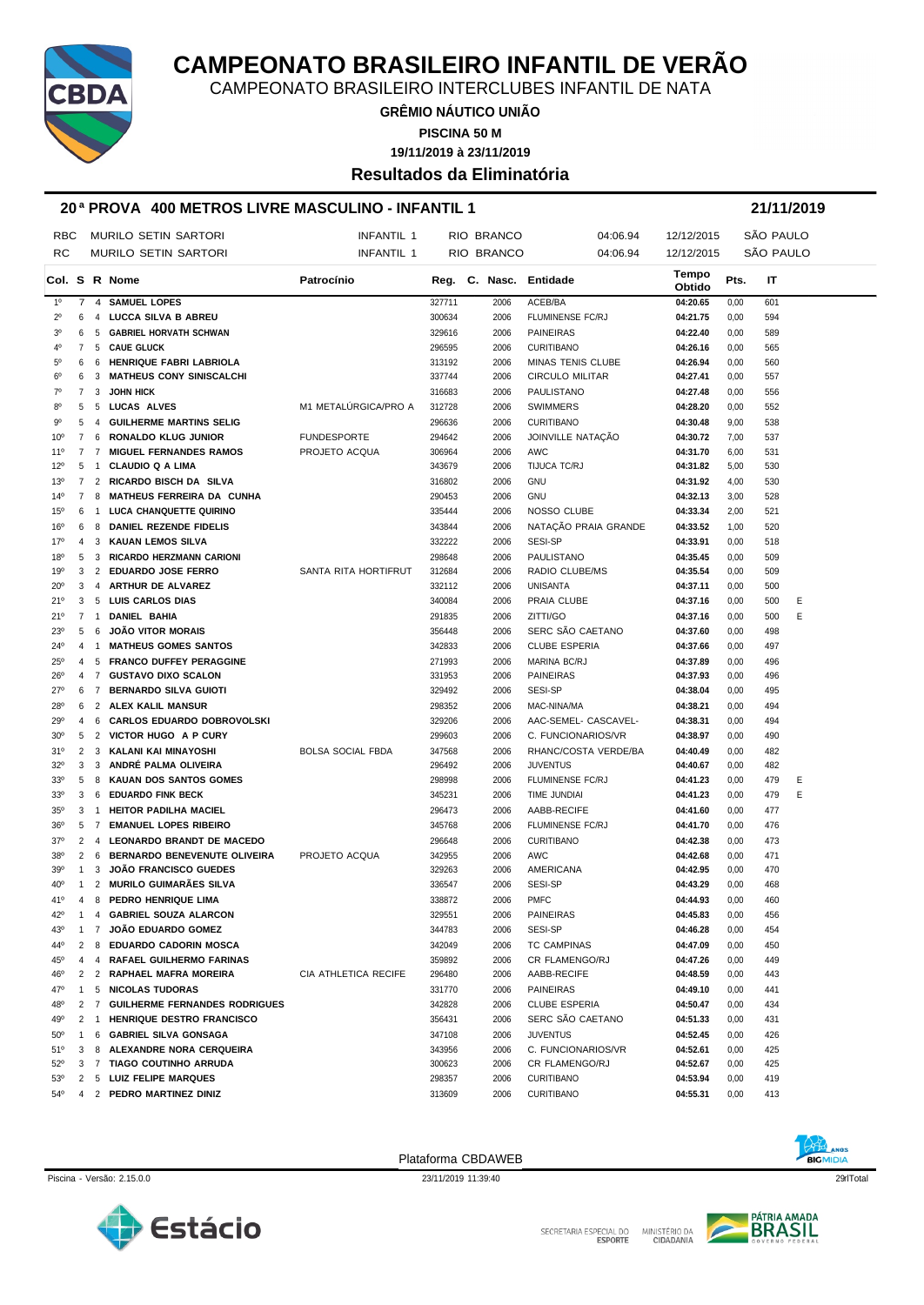

CAMPEONATO BRASILEIRO INTERCLUBES INFANTIL DE NATA

**GRÊMIO NÁUTICO UNIÃO**

**PISCINA 50 M**

**19/11/2019 à 23/11/2019**

**Resultados da Eliminatória**

#### **21 ª PROVA 400 METROS LIVRE MASCULINO - INFANTIL 2 21/11/2019**

| <b>RBC</b>      |                |                  | JOAO P G CAMPOS                   | INFANTIL 2               |        | FLUMINENSE FC/RJ |                        | 04:00.96 | 21/11/2019      |      | GRÊMIO NÁUTICO        |
|-----------------|----------------|------------------|-----------------------------------|--------------------------|--------|------------------|------------------------|----------|-----------------|------|-----------------------|
| <b>RC</b>       |                |                  | JOAO P G CAMPOS                   | <b>INFANTIL 2</b>        |        | FLUMINENSE FC/RJ |                        | 04:00.96 | 21/11/2019      |      | <b>GRÊMIO NÁUTICO</b> |
|                 |                |                  | Col. S R Nome                     | Patrocínio               |        |                  | Reg. C. Nasc. Entidade |          | Tempo<br>Obtido | Pts. | IT                    |
| 1 <sup>0</sup>  | 6              | $\overline{4}$   | <b>JOAO P G CAMPOS</b>            |                          | 284313 | 2005             | FLUMINENSE FC/RJ       |          | 04:15.14        | 0,00 | 641                   |
| $2^{\circ}$     | 5              | $\overline{1}$   | <b>VITOR F PARTICELLI</b>         |                          | 282049 | 2005             | FLUMINENSE FC/RJ       |          | 04:16.45        | 0,00 | 631                   |
| 3 <sup>0</sup>  | 5              |                  | 2 LEONARDO BARBIERI ALCANTARA     |                          | 315049 | 2005             | <b>UNISANTA</b>        |          | 04:16.92        | 0,00 | 628                   |
| $4^{\circ}$     | 5              | 5                | <b>GUILHERME GUSTAVO KANZLER</b>  |                          | 282048 | 2005             | AJINC/URBANO/SECEL     |          | 04:17.25        | 0,00 | 626                   |
| $5^{\circ}$     | 5              | -6               | <b>LUCAS DAVESAC MACHADO</b>      |                          | 314938 | 2005             | NADAR ITJ/MARC DIAS    |          | 04:17.92        | 0,00 | 621                   |
| $6^{\circ}$     | 6              | -5               | <b>VINICIUS A FLINTZ</b>          |                          | 281853 | 2005             | FLUMINENSE FC/RJ       |          | 04:18.20        | 0,00 | 619                   |
| $7^\circ$       | 5              | $\overline{4}$   | PEDRO HENRIQUE ZACCHARIAS         |                          | 315047 | 2005             | <b>UNISANTA</b>        |          | 04:19.42        | 0,00 | 610                   |
| 80              | 6              | 2                | <b>MATHEUS DE MELECCHI</b>        |                          | 280529 | 2005             | <b>GNU</b>             |          | 04:20.71        | 0,00 | 601                   |
| 90              | 6              | 8                | <b>BERNARDO R ROLLEMBERG</b>      | <b>LYCEE MOLIERE</b>     | 294407 | 2005             | FLUMINENSE FC/RJ       |          | 04:21.17        | 9,00 | 598                   |
| 10 <sup>o</sup> | 4              | $\overline{7}$   | <b>GUSTAVO HENRIQUE CORNELIUS</b> |                          | 283375 | 2005             | <b>GNU</b>             |          | 04:21.92        | 7,00 | 593                   |
| $11^{\circ}$    | 4              |                  | 5 VICTOR JOSE LUEBKE              |                          | 318154 | 2005             | <b>PINHEIROS</b>       |          | 04:22.41        | 6,00 | 589                   |
| 12°             | 4              | $\overline{1}$   | <b>VICTOR NOGUEIRA SANSONI</b>    | PROJETO ACQUA            | 281950 | 2005             | AWC                    |          | 04:22.69        | 5,00 | 587                   |
| 13 <sup>0</sup> | 6              | - 6              | <b>BRUNO NAJM OLIVEIRA</b>        |                          | 318143 | 2005             | <b>PINHEIROS</b>       |          | 04:22.89        | 4,00 | 586                   |
| $14^{\circ}$    | 5              | $\overline{7}$   | <b>IGOR PEREIRA SANTOS</b>        |                          | 281508 | 2005             | AABB-RECIFE            |          | 04:22.94        | 3,00 | 586                   |
| 15 <sup>o</sup> | 4              | 3                | OTAVIO AUGUSTO SOUZA              |                          | 281095 | 2005             | <b>CURITIBANO</b>      |          | 04:23.09        | 2,00 | 585                   |
| 16 <sup>o</sup> | $\overline{2}$ |                  | 4 LUCCA BRIDI ARANTES             |                          | 283412 | 2005             | <b>JUVENTUS</b>        |          | 04:24.14        | 1,00 | 578                   |
| 17°             | 5              | 3                | <b>VINICIUS MARQUES RIZZA</b>     |                          | 319656 | 2005             | ASBAC/AQUANAII         |          | 04:24.22        | 0,00 | 577                   |
| 18 <sup>o</sup> | 3              |                  | 5 LUCAS MARCONDELLI DIAS THOMAZ   |                          | 357218 | 2005             | AABB BRASILIA          |          | 04:24.23        | 0,00 | 577                   |
| 19°             | 4              |                  | 4 TIAGO RUAS DELUCA               |                          | 277584 | 2005             | MINAS TENIS CLUBE      |          | 04:24.49        | 0,00 | 576                   |
| 20 <sup>o</sup> | 3              | $\overline{1}$   | <b>FERNANDO GABRIEL SANTOS</b>    |                          | 349937 | 2005             | <b>CORINTHIANS</b>     |          | 04:25.33        | 0,00 | 570                   |
| 21°             | 3              | 7                | LUCAS SILVEIRA P BARATA           |                          | 332243 | 2005             | <b>MARINA BC/RJ</b>    |          | 04:26.52        | 0,00 | 562                   |
| $22^{\circ}$    | 6              | $\overline{7}$   | <b>JOÃO EDGARD FRANÇA</b>         |                          | 313094 | 2005             | PAULISTANO             |          | 04:26.99        | 0,00 | 560                   |
| 23 <sup>0</sup> | 3              | 6                | <b>GABRIEL SOARES LAURINO</b>     |                          | 318319 | 2005             | <b>PINHEIROS</b>       |          | 04:27.19        | 0,00 | 558                   |
| $24^{\circ}$    | 3              |                  | 2 ARTHUR ALMEIDA PINHEIRO         |                          | 331635 | 2005             | <b>SANTA MONICA</b>    |          | 04:27.26        | 0,00 | 558                   |
| $25^{\circ}$    |                | $2 \overline{7}$ | <b>JOÃO GUILHERME PEREIRA</b>     |                          | 281105 | 2005             | <b>CURITIBANO</b>      |          | 04:27.63        | 0,00 | 556                   |
| $26^{\circ}$    | $\mathbf{1}$   |                  | 5 DANIEL ANTONIO LIMA             |                          | 362621 | 2005             | APAN PRUDENTE          |          | 04:27.65        | 0,00 | 555                   |
| $27^{\circ}$    |                | $2 \quad 1$      | PEDRO EDGARD FRANCA               |                          | 313093 | 2005             | PAULISTANO             |          | 04:28.44        | 0,00 | 550                   |
| 28 <sup>°</sup> | 6              | 3                | VITOR LISBOA PELISSARI            |                          | 281090 | 2005             | <b>CURITIBANO</b>      |          | 04:28.47        | 0,00 | 550                   |
| 29°             | $\overline{2}$ |                  | 3 FILIPE PEREIRA C P PEDROSO      |                          | 298997 | 2005             | FLUMINENSE FC/RJ       |          | 04:28.68        | 0,00 | 549                   |
| 30 <sup>o</sup> |                |                  | 2 2 MATHEUS OLIVEIRA SIMAO        | <b>MGF TREINAMENTOS</b>  | 288125 | 2005             | FLUMINENSE FC/RJ       |          | 04:28.86        | 0,00 | 548                   |
| 31°             |                | $2 \quad 6$      | <b>EDUARDO PATTO CAMPOS</b>       |                          | 317573 | 2005             | MINAS TENIS CLUBE      |          | 04:30.40        | 0,00 | 539                   |
| $32^{\circ}$    | 4              | 6                | SAMUEL DA MOTA MENDONÇA           | <b>BOLSA ATLETA/DF</b>   | 309738 | 2005             | AABB BRASILIA          |          | 04:30.59        | 0,00 | 537                   |
| 33 <sup>0</sup> | $\mathbf{1}$   | 3                | <b>JOÃO ONOFRE EDITORE</b>        |                          | 313019 | 2005             | <b>PAINEIRAS</b>       |          | 04:31.89        | 0,00 | 530                   |
| 34°             |                |                  | 3 4 ARTHUR LEAL VIEIRA            |                          | 259281 | 2005             | CABO BRANCO/ACQUA R1   |          | 04:32.32        | 0,00 | 527                   |
| $35^{\circ}$    |                | 2 <sub>5</sub>   | <b>CAIO JORGE B RIBEIRO</b>       | <b>EQUIPE DVITAMINAS</b> | 281860 | 2005             | FLUMINENSE FC/RJ       |          | 04:32.57        | 0,00 | 526                   |
| 36 <sup>o</sup> | 4              | 8                | PEDRO HENRIQUE SANTOS             |                          | 279875 | 2005             | ALJ                    |          | 04:32.66        | 0,00 | 525                   |
| 37°             | 3              | 8                | <b>MATHEUS SCHUBERT</b>           |                          | 281483 | 2005             | <b>CURITIBANO</b>      |          | 04:33.02        | 0,00 | 523                   |
| 38°             | 5              | 8                | <b>SAMUEL PATRUNI</b>             |                          | 282010 | 2005             | <b>SANTA MONICA</b>    |          | 04:33.08        | 0,00 | 523                   |
| 39°             | $\mathbf{1}$   |                  | 4 GABRIEL SOUZA ELISEI            |                          | 290035 | 2005             | <b>CNRAC</b>           |          | 04:37.65        | 0,00 | 497                   |
| 40°             | 3              | 3                | THOMAS METNE THISTED              |                          | 315602 | 2005             | <b>CIRCULO MILITAR</b> |          | 04:49.90        | 0.00 | 437                   |
| N/C             | 4              |                  | 2 SAMMER CAMPOS ABDALLAH          | <b>BOLSA ATLETA MS</b>   | 282444 | 2005             | RADIO CLUBE/MS         |          |                 |      |                       |
|                 | 6              | $\overline{1}$   | <b>VINICIUS OLIVEIRA CRUZ</b>     |                          | 298495 | 2005             | COMPLEXO AQUÁTICO      |          |                 |      |                       |



Piscina - Versão: 2.15.0.0 23/11/2019 11:39:46 23/11/2019 11:39:46 23/11/2019 11:39:46 30rlTotal

Plataforma CBDAWEB





SECRETARIA ESPECIAL DO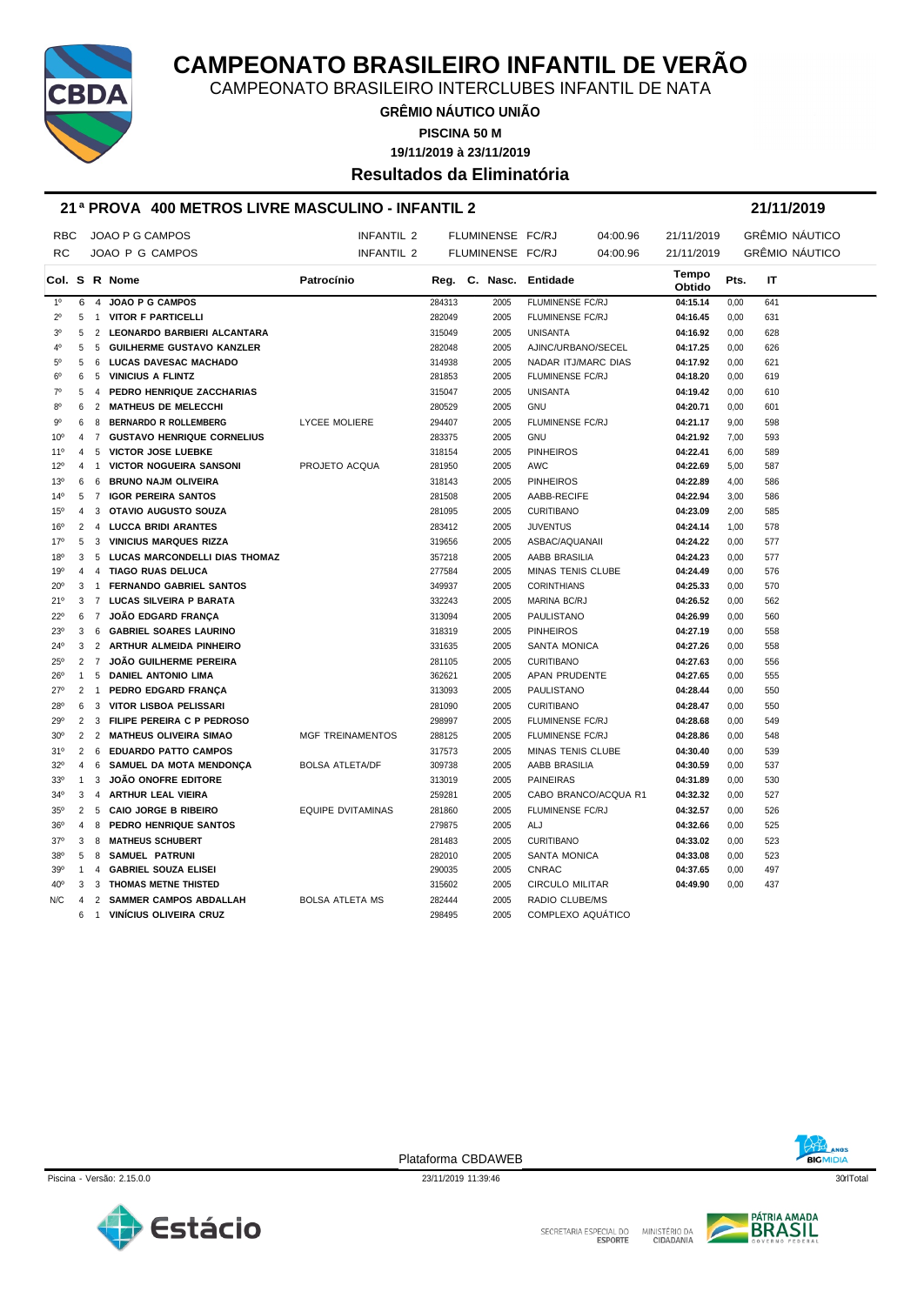

CAMPEONATO BRASILEIRO INTERCLUBES INFANTIL DE NATA

**GRÊMIO NÁUTICO UNIÃO**

**PISCINA 50 M**

**19/11/2019 à 23/11/2019**

#### **Resultados da Eliminatória**

#### **22 ª PROVA 200 METROS PEITO FEMININO - INFANTIL 1 21/11/2019**

| <b>RBC</b>      |                     |                     | <b>BIANCA RODRIGUES FREITAS</b>                             | <b>INFANTIL 1</b>           | <b>UTC</b>       |              | 02:39.60                      | 03/09/2008           |              | SÃO PAULO       |
|-----------------|---------------------|---------------------|-------------------------------------------------------------|-----------------------------|------------------|--------------|-------------------------------|----------------------|--------------|-----------------|
| <b>RC</b>       |                     |                     | <b>BIANCA RODRIGUES FREITAS</b>                             | INFANTIL 1                  | <b>UTC</b>       |              | 02:39.96                      | 14/11/2008           |              | <b>CURITIBA</b> |
|                 |                     |                     | Col. S R Nome                                               | Patrocínio                  |                  |              | Reg. C. Nasc. Entidade        | Tempo<br>Obtido      | Pts.         | IT              |
| 1 <sup>0</sup>  | 6                   |                     | 4 BEATRIZ COMINI ROMERO                                     |                             | 288772           | 2006         | MINAS TENIS CLUBE             | 02:48.95             | 0,00         | 558             |
| $2^{\circ}$     | $\overline{4}$      |                     | 2 GABRIELA FRITSCHE CAMPOS                                  | <b>FUNDESPORTE</b>          | 270820           | 2006         | NADAR ITJ/MARC DIAS           | 02:49.85             | 0,00         | 549             |
| 3 <sup>0</sup>  | 4                   | $\overline{4}$      | <b>NATALIA ALVAREZ STEINER</b>                              |                             | 305849           | 2006         | CR FLAMENGO/RJ                | 02:50.44             | 0,00         | 543             |
| 4°              | 5                   | 3                   | <b>JULIA GOMEZ CARPI</b>                                    |                             | 329389           | 2006         | MINAS TENIS CLUBE             | 02:50.83             | 0,00         | 539             |
| $5^{\circ}$     | 5                   | $\overline{2}$      | <b>GEOVANA SEAWRIGHT MARCELO</b>                            | <b>GEART MODA PRAIA E F</b> | 352397           | 2006         | <b>CORINTHIANS</b>            | 02:50.84             | 0,00         | 539             |
| 6 <sup>o</sup>  | 4                   | 5                   | <b>LETICIA TOMAZ NUNES</b>                                  |                             | 319636           | 2006         | <b>MACKENZIE</b>              | 02:52.21             | 0,00         | 527             |
| $7^\circ$       | 5                   | 4                   | <b>MELISSA ALVES GULMINI</b>                                | LIFE STUDIO DE PILAT        | 307397           | 2006         | ATIVA ESPORTE TOTAL           | 02:53.02             | 0,00         | 519             |
| 80              | 5                   | 5                   | <b>CAROLINA LEITAO DAHER</b>                                |                             | 332206           | 2006         | PRAIA CLUBE                   | 02:53.28             | 0,00         | 517             |
| $9^{\circ}$     | 6                   | 5                   | ANA BEATRIZ PASSAGLIA                                       |                             | 289771           | 2006         | MINAS TENIS CLUBE             | 02:54.26             | 9.00         | 508             |
| 10 <sup>o</sup> | 6                   | $\overline{2}$      | <b>INGRID DOS SANTOS</b>                                    |                             | 335657           | 2006         | <b>PMFC</b>                   | 02:54.64             | 7,00         | 505             |
| $11^{\circ}$    | 5                   | $\overline{1}$      | <b>BEATRIZ SUART BATISTA</b>                                |                             | 349208           | 2006         | <b>TC CAMPINAS</b>            | 02:55.88             | 6,00         | 494             |
| 12°             | $\overline{4}$      | 3                   | <b>ISABELA HOBBS CAMARGO</b>                                |                             | 325816           | 2006         | <b>PINHEIROS</b>              | 02:57.31             | 5,00         | 482             |
| 13 <sup>0</sup> | $\overline{4}$      | 6                   | <b>CAROLINA ESTEVES SIQUEIRA</b>                            |                             | 325815           | 2006         | <b>PINHEIROS</b>              | 02:58.58             | 4,00         | 472             |
| $14^{0}$        | 4                   | $\overline{7}$      | LUANA FIGUEIREDO NASCIMENTO                                 |                             | 329656           | 2006         | MINAS TENIS CLUBE             | 02:58.70             | 3,00         | 471             |
| 15°             | $\mathbf{1}$        | 4                   | LUNA GONÇALVES BARBOSA                                      |                             | 352160           | 2006         | <b>UNISANTA</b>               | 02:59.16             | 2,00         | 468             |
| 16°             | 6                   | 8                   | <b>JULIA PEIXOTO AMARO</b>                                  |                             | 329638           | 2006         | MINAS TENIS CLUBE             | 02:59.58             | 1,00         | 464             |
| 17°             | 6                   | 3                   | ISABELA SILVA GARCIA                                        |                             | 279546           | 2006         | GRÊMIO VILA PARAHYBA          | 02:59.68             | 0,00         | 464             |
| 18°             | 6                   |                     | 7 ANA KAROLINA S PINTO                                      | <b>CCAA/FREGUESIA</b>       | 303789           | 2006         | CR FLAMENGO/RJ                | 02:59.81             | 0,00         | 463             |
| 19°             | $\overline{4}$      | $\overline{1}$      | <b>GIOVANNA TRABALLI</b>                                    |                             | 343808           | 2006         | <b>SESI-SP</b>                | 03:00.44             | 0,00         | 458             |
| $20^{\circ}$    | 6                   | 6                   | <b>MARIANA FURRIEL RODRIGUES</b>                            |                             | 331970           | 2006         | <b>CORINTHIANS</b>            | 03:01.04             | 0,00         | 453             |
| 21°             | 3                   | 6                   | <b>GABRIELA DOS SANTOS SELL</b>                             |                             | 319712           | 2006         | CT1ºJULHO/ASENA-FME           | 03:01.73             | 0,00         | 448             |
| 22°             | 3                   | 8                   | <b>BEATRIZ FERRAZ OLIVEIRA</b>                              |                             | 319617           | 2006         | OLYMPICO CLUB                 | 03:02.69             | 0,00         | 441             |
| 23°             | $\overline{4}$      | 8                   | ANA JULIA PEDROSA                                           |                             | 298168           | 2006         | MINAS TENIS CLUBE             | 03:03.26             | 0,00         | 437             |
| 24°             | 2                   | $\overline{1}$      | <b>ALICE LU FARIA</b>                                       |                             | 350167           | 2006         | CR FLAMENGO/RJ                | 03:04.90             | 0,00         | 425             |
| 25°             | 5                   | 8                   | <b>MARIANA MORAES CALDEIRA</b>                              |                             | 329502           | 2006         | <b>SESI-SP</b>                | 03:05.44             | 0,00         | 422             |
| $26^{\circ}$    | 3                   | 4                   | <b>BEATRIZ M POMPEU</b>                                     |                             | 299646           | 2006         | CR FLAMENGO/RJ                | 03:05.63             | 0,00         | 420             |
| $27^{\circ}$    | $\mathbf{1}$        | $\overline{7}$      | <b>MANUELLA GOMES PEREIRA</b>                               | COLÉGIO MOTIVA - JP         | 287814           | 2006         | CABO BRANCO/ACQUA R1          | 03:06.30             | 0,00         | 416             |
| 28°             | $\overline{2}$      | $\overline{4}$      | <b>CAMILA NAOMI NAGAI</b>                                   |                             | 307785           | 2006         | <b>SANTA MONICA</b>           | 03:06.81             | 0,00         | 412             |
| 29°             | $\overline{2}$      | 5                   | <b>GIOVANA F G DO NASCIMENTO</b>                            |                             | 289203           | 2006         | TIJUCA TC/RJ                  | 03:07.35             | 0,00         | 409             |
|                 | $\mathbf{1}$        | 5                   | <b>MARIA LUIZA CALIPO</b>                                   |                             |                  |              |                               | 03:08.96             |              | 398             |
| $30^{\circ}$    |                     |                     |                                                             |                             | 331977           | 2006         | <b>CORINTHIANS</b>            |                      | 0,00         |                 |
| 31°<br>32°      | $\overline{2}$<br>2 | $\overline{2}$<br>6 | <b>LORENA FRANCO SCHWARZ</b><br><b>SARA CHAGAS C SANTOS</b> |                             | 352159<br>338561 | 2006<br>2006 | AMERICANA<br><b>FME</b>       | 03:09.02<br>03:09.58 | 0,00<br>0,00 | 398<br>395      |
| 33 <sup>0</sup> | $\mathbf{1}$        | 2                   | JULIA SANTANA BARBOSA                                       |                             | 295040           | 2006         | AABB/UNIDERP                  | 03:10.73             | 0,00         | 387             |
|                 | $\mathbf{1}$        |                     |                                                             |                             | 345225           | 2006         |                               | 03:11.58             |              |                 |
| $34^{\circ}$    | 3                   | 6<br>$\overline{2}$ | HELENA GONÇALVES COSME<br><b>EDUARDA ZANOTTI FOSSE</b>      | PROJETO ACQUA               |                  | 2006         | <b>CIRCULO MILITAR</b><br>AWC | 03:11.79             | 0,00         | 382<br>381      |
| 35 <sup>0</sup> |                     |                     |                                                             |                             | 299961           |              |                               |                      | 0,00         |                 |
| 36°             | 5                   | 6                   | ANA FLAVIA AGUIAR AMARAL                                    |                             | 333308           | 2006         | AESJ                          | 03:11.85             | 0,00         | 381             |
| $37^\circ$      | 3                   | 3                   | <b>LETICIA NUNES</b>                                        |                             | 275149           | 2006         | <b>GOIAS ESPORTE CLUBE</b>    | 03:12.29             | 0,00         | 378             |
| 38°             | 2                   | 8                   | <b>MARIA LUIZA M G P CORREA</b>                             |                             | 318777           | 2006         | CR FLAMENGO/RJ                | 03:12.63             | 0,00         | 376             |
| 39°             | 3                   | 5                   | <b>MAITE LARANJEIRA PENHA</b>                               |                             | 342956           | 2006         | <b>UNISANTA</b>               | 03:12.73             | 0,00         | 376             |
| 40°             |                     | $2 \quad 3$         | <b>VITORIA DE BELLIS</b>                                    | LOTSE VOLANTES              | 336741           | 2006         | <b>CLUBE ESPERIA</b>          | 03:14.39             | 0,00         | 366             |
| 41°             | 3                   | $\overline{1}$      | <b>MARIA CECILIA OLIVEIRA</b>                               |                             | 300750           | 2006         | OLYMPICO CLUB                 | 03:14.54             | 0,00         | 365             |
| $42^{\circ}$    | 2                   | $\overline{7}$      | <b>GABRIELA CHEDE CANSINI</b>                               |                             | 296635           | 2006         | <b>CURITIBANO</b>             | 03:17.90             | 0,00         | 347             |
| 43°             | $\mathbf{1}$        | 3                   | <b>RENATA BORGES FERNANDEZ</b>                              |                             | 316591           | 2006         | OLARIA AC/RJ                  | 03:20.90             | 0.00         | 331             |
| N/C             | 5                   |                     | 7 ANA LAURA SILVA                                           |                             | 340817           | 2006         | <b>ABDA</b>                   |                      |              |                 |
| N/C             | 3                   |                     | 7 CLARA ALVES                                               |                             | 300014           | 2006         | UNI-EVANGÉLICA                |                      |              |                 |
| N/C             | 6                   |                     | 1 ALICE FIRMINO DE ANDRADE                                  |                             | 312772           | 2006         | AABB BRASILIA                 |                      |              |                 |



Piscina - Versão: 2.15.0.0 23/11/2019 11:39:53 23/11/2019 11:39:53 31rlTotal

Plataforma CBDAWEB

SECRETARIA ESPECIAL DO





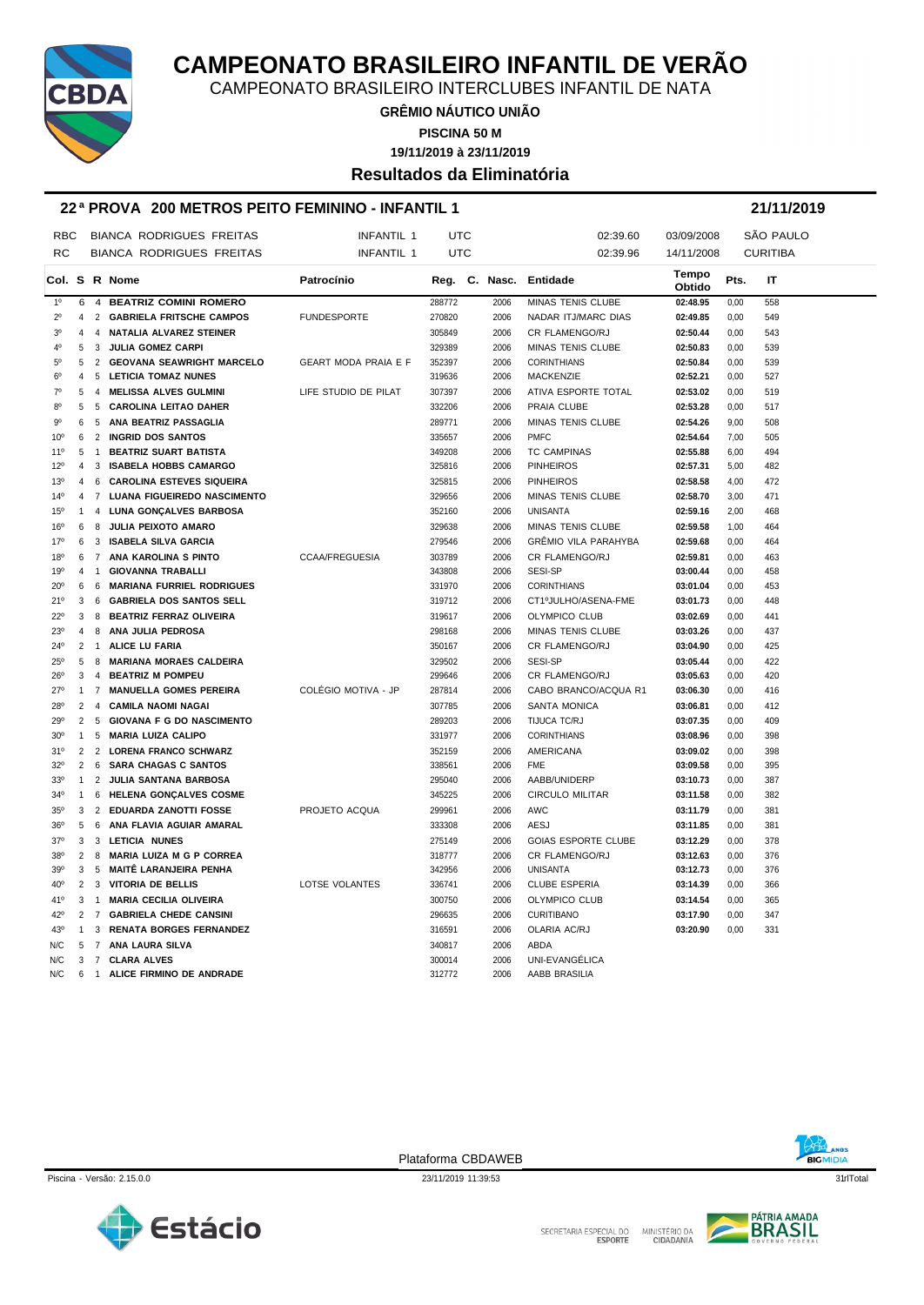

CAMPEONATO BRASILEIRO INTERCLUBES INFANTIL DE NATA

**GRÊMIO NÁUTICO UNIÃO**

**PISCINA 50 M**

**19/11/2019 à 23/11/2019**

#### **Resultados da Eliminatória**

#### **23 ª PROVA 200 METROS PEITO FEMININO - INFANTIL 2 21/11/2019**

| <b>RBC</b>      |                |                | MAYARA KAUANI NASCIMENTO        | <b>INFANTIL 2</b>      |        | C.CURITIBANO/PR |                             | 02:35.00 | 26/06/2009      |      | <b>MANAUS</b>      |
|-----------------|----------------|----------------|---------------------------------|------------------------|--------|-----------------|-----------------------------|----------|-----------------|------|--------------------|
| <b>RC</b>       |                |                | MAYARA KAUANI NASCIMENTO        | INFANTIL 2             |        | C.CURITIBANO/PR |                             | 02:35.29 | 13/11/2009      |      | <b>JOAO PESSOA</b> |
|                 |                |                | Col. S R Nome                   | Patrocínio             |        |                 | Reg. C. Nasc. Entidade      |          | Tempo<br>Obtido | Pts. | IT                 |
| 1 <sup>0</sup>  | 5              |                | 4 PÉROLA SILVA SANTOS           |                        | 281093 | 2005            | <b>CURITIBANO</b>           |          | 02:44.31        | 0,00 | 606                |
| $2^{\circ}$     | $\overline{4}$ |                | 4 INGRA KLAPPER F PEDROSO       |                        | 313080 | 2005            | CR FLAMENGO/RJ              |          | 02:46.07        | 0,00 | 587                |
| 3 <sup>0</sup>  | 3              |                | 5 SOPHIA REIS                   |                        | 335677 | 2005            | <b>CURITIBANO</b>           |          | 02:47.51        | 0,00 | 572                |
| $4^{\circ}$     | 4              | 5              | <b>GABRIELA ANDRADE RUBIANO</b> |                        | 276376 | 2005            | <b>MINAS TENIS CLUBE</b>    |          | 02:50.41        | 0,00 | 543                |
| $5^{\circ}$     | 5              |                | 2 RAISSA ABREU PAULA            |                        | 324040 | 2005            | <b>MINAS TENIS CLUBE</b>    |          | 02:50.96        | 0,00 | 538                |
| 6 <sup>o</sup>  | 5              |                | 5 ANNA BEATRIZ MACHADO          | URBA - BOMBAS D AGUA   | 316544 | 2005            | <b>PINHEIROS</b>            |          | 02:51.24        | 0,00 | 536                |
| 70              | 3              | $\overline{4}$ | ANA FLAVIA FARIA                | ATLETA CIDADAO         | 336594 | 2005            | AESJ                        |          | 02:51.37        | 0,00 | 534                |
| 80              | 5              |                | 3 SABRINA BARBOZA               |                        | 336545 | 2005            | SESI-SP                     |          | 02:51.72        | 0,00 | 531                |
| $9^{\circ}$     | 4              |                | 2 JULIANE CAVALCANTI VILELA     |                        | 312724 | 2005            | <b>AMERICANA</b>            |          | 02:52.52        | 9,00 | 524                |
| $10^{\circ}$    | 5              |                | 6 RAFAELA VICENTINI MAKARIEWICZ |                        | 299117 | 2005            | <b>GNU</b>                  |          | 02:54.03        | 7,00 | 510                |
| $11^{\circ}$    | 4              |                | 6 MARIA CLARA PREUSS            |                        | 285408 | 2005            | <b>RECREIO</b>              |          | 02:56.56        | 6,00 | 489                |
| $12^{\circ}$    | 3              |                | 3 MARIA CLARA OITICICA          |                        | 288115 | 2005            | <b>MARINA BC/RJ</b>         |          | 02:57.23        | 5,00 | 483                |
| $13^{o}$        |                |                | 5 7 ARIANA MARTINS GOMES        |                        | 281658 | 2005            | OLYMPICO CLUB               |          | 02:57.57        | 4,00 | 480                |
| $14^{o}$        | 3              |                | 2 LUISA ALTEMARI MONTEZUMA      |                        | 329833 | 2005            | NOSSO CLUBE                 |          | 02:57.66        | 3,00 | 480                |
| $15^{o}$        |                |                | 3 7 ANA LUÍSA HAAG              |                        | 342819 | 2005            | LIRA                        |          | 02:58.93        | 2,00 | 469                |
| 16 <sup>o</sup> |                |                | 4 7 MARIA EDUARDA REZENDE       |                        | 332586 | 2005            | <b>CORINTHIANS</b>          |          | 02:59.50        | 1,00 | 465                |
| $17^{\circ}$    | 2              |                | 4 STEPHANY CAROLINE ZUIN        |                        | 356372 | 2005            | APANASC/PM SCARLOS          |          | 03:01.44        | 0,00 | 450                |
| 18°             | 4              | 8              | JULIA L M DE MAGALHAES          |                        | 282032 | 2005            | TIJUCA TC/RJ                |          | 03:01.66        | 0,00 | 449                |
| 19°             |                |                | 2 5 ISIS LABORDA MENEZES        |                        | 333663 | 2005            | ABDA                        |          | 03:01.87        | 0,00 | 447                |
| $20^{\circ}$    |                | 5 1            | <b>ISABELLA BERTOLA DUTRA</b>   |                        | 300354 | 2005            | <b>MARINA BC/RJ</b>         |          | 03:02.03        | 0,00 | 446                |
| 21°             | 4              | 3              | JOANNA RAFAELA FARINA           |                        | 315694 | 2005            | AABB-SP                     |          | 03:02.69        | 0,00 | 441                |
| $22^{\circ}$    | $\overline{2}$ |                | 8 JULIA SILVEIRA PIAI           |                        | 303288 | 2005            | <b>CR FLAMENGO/RJ</b>       |          | 03:02.70        | 0,00 | 441                |
| 23°             |                | 3 1            | <b>MARIA CLARA SOUZA</b>        | ACQUA PHYSICAL DE S    | 352436 | 2005            | <b>CORINTHIANS</b>          |          | 03:02.98        | 0,00 | 439                |
| $24^{\circ}$    |                |                | 4 1 ALLANA LACERDA              | POSITIVO MASTER        | 295186 | 2005            | ATIVA ESPORTE TOTAL         |          | 03:03.85        | 0,00 | 433                |
| $25^{\circ}$    | 3              |                | 8 SARA CAMARA FERREIRA          |                        | 329222 | 2005            | MACKENZIE                   |          | 03:04.47        | 0,00 | 428                |
| $26^{\circ}$    | $\overline{2}$ |                | 2 LETICIA CAMPOS                |                        | 284640 | 2005            | <b>SWIMMERS</b>             |          | 03:05.71        | 0,00 | 420                |
| $27^\circ$      | $\mathbf{1}$   |                | 4 MARIA CLARA F ALVES           | <b>MGF TEINAMENTOS</b> | 341978 | 2005            | FLUMINENSE FC/RJ            |          | 03:06.13        | 0,00 | 417                |
| 28°             |                |                | 2 3 MARIA JULIA ZANIOLO         |                        | 281092 | 2005            | <b>CURITIBANO</b>           |          | 03:07.05        | 0,00 | 411                |
| 29°             | 5              |                | 8 MARIA CLARA LIMA              |                        | 324121 | 2005            | AABB-SP                     |          | 03:07.71        | 0,00 | 407                |
| 30 <sup>o</sup> | $\mathbf{1}$   |                | 2 MIANY WOGINSKI MARTINS        |                        | 302512 | 2005            | MARISTA - CRICIÚMA          |          | 03:08.73        | 0,00 | 400                |
| 31°             | $\mathbf{1}$   |                | 7 ALICE PAIVA                   |                        | 310401 | 2005            | CABO BRANCO/ACQUA R1        |          | 03:10.25        | 0,00 | 390                |
| 32°             | 1              |                | 6 GABRIELA CAMPOS IMAGUIRE      |                        | 318318 | 2005            | <b>PINHEIROS</b>            |          | 03:10.26        | 0,00 | 390                |
| 33 <sup>0</sup> | $\overline{2}$ |                | 1 ANA MARIA SILVA               | <b>INTERNE</b>         | 265420 | 2005            | SPORT/PE                    |          | 03:10.74        | 0,00 | 387                |
| $34^\circ$      | 1              |                | <b>3 ELIS MONTENEGRO SUZUKI</b> |                        | 318159 | 2005            | <b>PINHEIROS</b>            |          | 03:11.23        | 0,00 | 384                |
| $35^\circ$      |                |                | 2 7 CECILIA C A P ROSA          |                        | 282138 | 2005            | FLUMINENSE FC/RJ            |          | 03:12.27        | 0,00 | 378                |
| 36°             | $\mathbf{1}$   |                | 5 MARIA FERNANDA ROCHA          |                        | 315693 | 2005            | <b>PAINEIRAS</b>            |          | 03:13.33        | 0,00 | 372                |
| $37^\circ$      | $\overline{2}$ |                | 6 MARIA DIONILA CAMPOS          |                        | 317934 | 2005            | <b>GRÊMIO VILA PARAHYBA</b> |          | 03:15.37        | 0.00 | 360                |
| DQL 3           |                |                | 6 BRUNA AMORIM SOARES           |                        | 303526 | 2005            | MINAS TENIS CLUBE           |          |                 |      |                    |

|                |     |    |                | 24 ª PROVA    | <b>200 METROS PEITO MASCULINO - INFANTIL 1</b> |            |                   |         |                   |                    |          |                 |      | 21/11/2019 |                      |
|----------------|-----|----|----------------|---------------|------------------------------------------------|------------|-------------------|---------|-------------------|--------------------|----------|-----------------|------|------------|----------------------|
|                | RBC |    |                |               | STEPHAN ALEXANDER STEVERINK                    |            | INFANTIL 1        |         | NOVOS CIELOS/COTP |                    | 02:29.34 | 01/11/2017      |      |            | GRAMIO NÁUTICO UNIÃO |
|                | RC. |    |                |               | STEPHAN ALEXANDER STEVERINK                    |            | <b>INFANTIL 1</b> |         | NOVOS CIELOS/COTP |                    | 02:29.34 | 01/11/2017      |      |            | GRAMIO NÁUTICO UNIÃ  |
|                |     |    |                | Col. S R Nome |                                                | Patrocínio |                   | Reg. C. |                   | Nasc. Entidade     |          | Tempo<br>Obtido | Pts. | IT         |                      |
| 10             |     |    | $\overline{a}$ |               | <b>SAMUEL GEORGE CARVALHO</b>                  |            |                   | 302452  | 2006              | <b>CORINTHIANS</b> |          | 02:35.08        | 0,00 | 544        |                      |
| $2^{\circ}$    |     | 6  |                |               | <b>MATHEUS MENEL STAHELIN</b>                  |            |                   | 298658  | 2006              | AJINC/URBANO/SECEL |          | 02:37.57        | 0,00 | 519        |                      |
| 3 <sup>0</sup> |     | -6 |                |               | ANDRÉ OLIVEIRA SOUZA                           |            |                   | 356714  | 2006              | ADA OSASCO         |          | 02:37.98        | 0.00 | 515        |                      |
| $4^{\circ}$    |     | 6. |                |               | NATAN PORTO SILVA                              |            |                   | 331306  | 2006              | <b>PINHEIROS</b>   |          | 02:39.05        | 0.00 | 505        |                      |
| $5^{\circ}$    |     | 5. | -6             |               | <b>FELIPE FORSTER BASTOS</b>                   |            |                   | 328950  | 2006              | SESI-SP            |          | 02:39.18        | 0,00 | 503        |                      |
| 6°             |     |    |                |               | 5 LUCAS V ODORICI                              |            |                   | 295029  | 2006              | MARINA BC/RJ       |          | 02:39.84        | 0.00 | 497        |                      |
| 70             |     |    | -6             |               | PEDRO NASCIMENTO OLIVA                         |            |                   | 343715  | 2006              | SESI-SP            |          | 02:40.27        | 0,00 | 493        |                      |
| $8^{\circ}$    |     | 3  |                |               | THOMAS UGRINOVICH KRINGS                       |            |                   | 330393  | 2006              | SESI-SP            |          | 02:41.19        | 0,00 | 485        |                      |
| gº             |     | 6  |                |               | <b>MURILO BRAGA AMATUZZI</b>                   |            |                   | 296650  | 2006              | <b>CURITIBANO</b>  |          | 02:41.72        | 9,00 | 480        |                      |

10º 6 2 **ARTHUR DOS SILVA** 332110 2006 UNISANTA **02:42.06** 7,00 477









ANOS **BICMIDIA** 

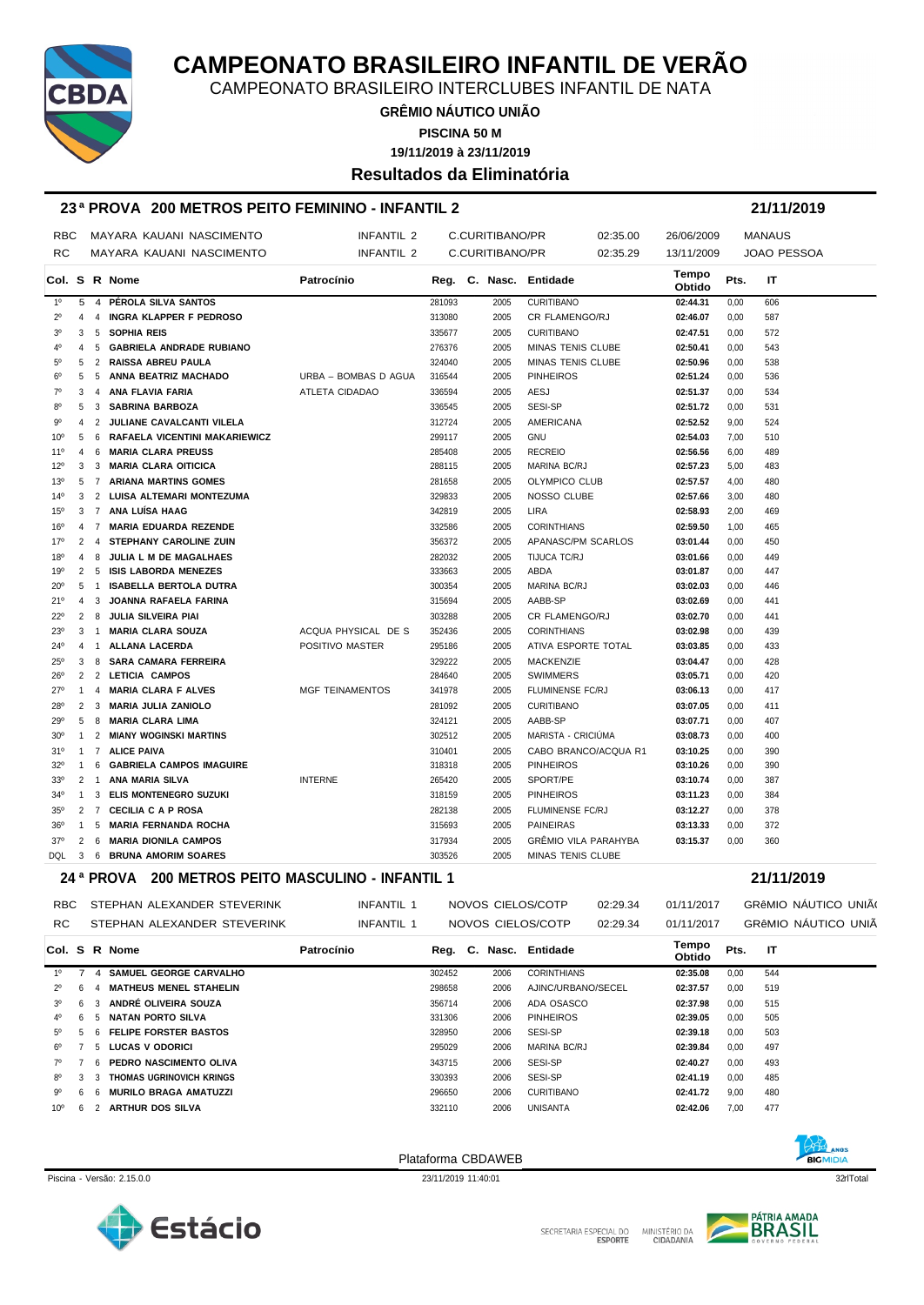

CAMPEONATO BRASILEIRO INTERCLUBES INFANTIL DE NATA

**GRÊMIO NÁUTICO UNIÃO**

**PISCINA 50 M**

**19/11/2019 à 23/11/2019**

#### **Resultados da Eliminatória**

| $11^{\circ}$    | 7              |                | 2 ARTUR VILELA DE QUEIROZ           | <b>INTERNE</b>       | 296392 | 2006 | SPORT/PE                   | 02:42.40 | 6,00 | 474 |
|-----------------|----------------|----------------|-------------------------------------|----------------------|--------|------|----------------------------|----------|------|-----|
| 12°             | 5              | $\overline{4}$ | <b>GUILHERME ARENA VIEIRA</b>       |                      | 295439 | 2006 | <b>PINHEIROS</b>           | 02:43.58 | 5,00 | 464 |
| $13^{o}$        | 5              | 5              | <b>LEONARDO SELES OSHIRO</b>        | PÉ DE PATO ESCOLA DE | 297239 | 2006 | AABB/UNIDERP               | 02:43.69 | 4,00 | 463 |
| $14^{o}$        | 4              | $\overline{4}$ | <b>FELIPPE GIRÃO</b>                |                      | 337748 | 2006 | FREE PLAY/MOGI MIRIM       | 02:45.10 | 3,00 | 451 |
| 15 <sup>o</sup> | 5              | 8              | <b>GABRIEL MAGALHAES SANTANA</b>    |                      | 279922 | 2006 | <b>MINAS TENIS CLUBE</b>   | 02:45.29 | 2,00 | 450 |
| 16 <sup>o</sup> | 4              | 3              | <b>CARLOS EDUARDO NUNES</b>         |                      | 295020 | 2006 | UNI-EVANGÉLICA             | 02:45.33 | 1.00 | 449 |
| $17^{\circ}$    | 5              |                | 2 GABRIEL KEVIN CRUZ                |                      | 352144 | 2006 | NATAÇÃO PRAIA GRANDE       | 02:46.19 | 0,00 | 442 |
| 18 <sup>0</sup> | 5              | $\mathbf{3}$   | <b>GABRIEL SOUZA ALARCON</b>        |                      | 329551 | 2006 | <b>PAINEIRAS</b>           | 02:46.55 | 0,00 | 439 |
| 19 <sup>o</sup> | 5              | $\overline{1}$ | <b>MATHEUS WILLIAM A DA COSTA</b>   |                      | 294675 | 2006 | TIJUCA TC/RJ               | 02:46.82 | 0,00 | 437 |
| 20 <sup>o</sup> |                | 7 1            | <b>LUIGI RODRIGUES TENDOLO</b>      |                      | 352434 | 2006 | ABDA                       | 02:47.00 | 0,00 | 436 |
| 21°             |                | 7 <sub>3</sub> | <b>LUCAS SUFFREDINI COELHO</b>      |                      | 331981 | 2006 | <b>PINHEIROS</b>           | 02:47.21 | 0,00 | 434 |
| $22^{\circ}$    | 5              | $\overline{7}$ | <b>BRUNO DE CRESTA</b>              |                      | 329278 | 2006 | <b>TC CAMPINAS</b>         | 02:49.18 | 0.00 | 419 |
| $23^{\circ}$    | 2              | $\overline{1}$ | <b>JOÃO LEONARDO CAMPOS</b>         |                      | 333382 | 2006 | <b>APAN PRUDENTE</b>       | 02:49.86 | 0.00 | 414 |
| $24^{\circ}$    | 3              | 8              | <b>ARTHUR COLOMBIANO</b>            |                      | 341987 | 2006 | C. FUNCIONARIOS/VR         | 02:50.01 | 0,00 | 413 |
| $25^{\circ}$    | 6              | 8              | <b>VICTOR TAKUMI TAKABATAKE</b>     |                      | 331958 | 2006 | <b>CORINTHIANS</b>         | 02:50.21 | 0,00 | 412 |
| $26^{\circ}$    | 4              | $\overline{7}$ | <b>IGOR DE PAULO SOUZA</b>          |                      | 336853 | 2006 | APAN-MARINGA               | 02:50.26 | 0,00 | 411 |
| 27°             | 7              | 8              | <b>EDUARDO ROTH FADANELLI</b>       |                      | 340061 | 2006 | <b>RECREIO</b>             | 02:51.06 | 0,00 | 406 |
| 28°             | 2              | $\overline{4}$ | <b>CEZAR DRUGOS NACIF</b>           |                      | 333588 | 2006 | MAMPITUBA/CRICIÚMA         | 02:51.13 | 0,00 | 405 |
| 29°             |                |                | 7 7 ANDRÉ PALMA OLIVEIRA            |                      | 296492 | 2006 | <b>JUVENTUS</b>            | 02:51.16 | 0.00 | 405 |
| 30 <sup>o</sup> | 3              | - 6            | PEDRO NASCIMENTO SOUZA              | SORVETES CASTELO BRA | 312858 | 2006 | <b>AQUASPORT</b>           | 02:51.49 | 0.00 | 402 |
| 31°             | $\overline{2}$ | - 5            | <b>GUSTAVO LAHUERTA PIRES</b>       |                      | 356425 | 2006 | SERC SÃO CAETANO           | 02:51.86 | 0,00 | 400 |
| 32°             | $\overline{4}$ | 8              | EDUARDO PEREIRA XADAI DE LYRIO      |                      | 288332 | 2006 | OLIMPICO CLUBE             | 02:52.22 | 0,00 | 397 |
| 33°             | 4              | 2              | <b>FELIPPE AUGUSTO M AMORIM</b>     |                      | 295996 | 2006 | CR FLAMENGO/RJ             | 02:53.88 | 0,00 | 386 |
| 34°             |                |                | 4 6 LUIZ FELIPE MARQUES             |                      | 298357 | 2006 | <b>CURITIBANO</b>          | 02:53.97 | 0,00 | 386 |
| $35^\circ$      | 3              | $\overline{7}$ | <b>MIGUEL R SEVERO</b>              |                      | 289216 | 2006 | CR VASCO DA GAMA/RJ        | 02:54.43 | 0.00 | 382 |
| 36 <sup>o</sup> | 1              | 3              | <b>DANIEL MUNIZ OLIVEIRA</b>        |                      | 288216 | 2006 | <b>CR FLAMENGO/RJ</b>      | 02:54.47 | 0.00 | 382 |
| $37^{\circ}$    | 1              | $\mathbf{1}$   | <b>ALBERTO LORENZETTI SALGUEIRO</b> |                      | 357316 | 2006 | <b>LIRA</b>                | 02:54.71 | 0.00 | 381 |
| 38°             | 1              | 5              | <b>RAFAEL OLIVEIRA SCHIMITT</b>     |                      | 296653 | 2006 | <b>CURITIBANO</b>          | 02:54.99 | 0,00 | 379 |
| 39°             | 3              | $\overline{4}$ | <b>LEON VERÇOSA MACHADO</b>         |                      | 335087 | 2006 | PORTUGUES/PE               | 02:55.06 | 0,00 | 378 |
| 40°             | 6              |                | 7 THEO GRITZBACH TUUNELIS           |                      | 297660 | 2006 | <b>JUVENTUS</b>            | 02:55.36 | 0,00 | 376 |
| 41°             | $\mathbf{1}$   | $\overline{2}$ | <b>MIGUEL REIS</b>                  | TINTAS LUZTOL/PRO-AT | 299492 | 2006 | UNI-EVANGÉLICA             | 02:55.44 | 0,00 | 376 |
| 42°             | 1              | 6              | <b>ENZO KUSHIHARA YAMAMOTO</b>      |                      | 352721 | 2006 | <b>TC CAMPINAS</b>         | 02:55.97 | 0.00 | 372 |
| 43°             | 4              | $\overline{1}$ | <b>RAFAEL DE HAMERSCHIMIDT</b>      |                      | 313611 | 2006 | <b>CURITIBANO</b>          | 02:56.18 | 0.00 | 371 |
| 44°             | 3              | 2              | <b>JOSÉ ALBERTO RIBEIRO</b>         |                      | 319231 | 2006 | <b>CNRAC</b>               | 02:56.46 | 0.00 | 369 |
| 45 <sup>°</sup> | 3              | 5              | <b>FELIPE SÁBER</b>                 |                      | 324753 | 2006 | <b>CURITIBANO</b>          | 02:56.74 | 0,00 | 368 |
| 46°             | $\overline{2}$ | 3              | <b>RAFAEL FARAH CAMPELLO</b>        |                      | 325896 | 2006 | CR FLAMENGO/RJ             | 02:57.03 | 0,00 | 366 |
| 47°             | 4              | 5              | <b>MATHEUS SANTOS OLIVEIRA</b>      |                      | 362545 | 2006 | ABDA                       | 02:58.08 | 0,00 | 359 |
| 48°             | $\mathbf{1}$   | $\overline{4}$ | <b>URI PEKELMAN</b>                 |                      | 331569 | 2006 | <b>HEBRAICA</b>            | 02:58.57 | 0,00 | 356 |
| 49°             |                | $2 \quad 6$    | <b>HEITOR FACHIN</b>                |                      | 336740 | 2006 | <b>SANTA MONICA</b>        | 02:59.19 | 0,00 | 353 |
| $50^{\circ}$    |                |                | 2 7 YOSEPH RIGONI MORAES            | POSITIVO MASTER      | 295182 | 2006 | <b>ATIVA ESPORTE TOTAL</b> | 02:59.29 | 0.00 | 352 |
| 51°             | 3              | $\overline{1}$ | <b>GUILHERME AUGUSTO NAHIME</b>     |                      | 315392 | 2006 | <b>ITAGUARA</b>            | 03:01.09 | 0.00 | 342 |
| 52°             |                | 1 7            | RODOLFO ABEL DA SILVA               |                      | 324441 | 2006 | NADAR ITJ/MARC DIAS        | 03:01.19 | 0,00 | 341 |
| $53^{\circ}$    | $\overline{2}$ | 8              | <b>NICOLAS AMARAL LOBO</b>          |                      | 296652 | 2006 | <b>CURITIBANO</b>          | 03:08.52 | 0,00 | 303 |
| DQL             | 6              | $\overline{1}$ | THIAGO LOBAO ARAUJO                 |                      | 300360 | 2006 | MARINA BC/RJ               |          |      |     |
| DQL             |                |                | 2 2 HENRIQUE KRAVCHYCHYN RODRIGUES  |                      | 344271 | 2006 | ATIVA ESPORTE TOTAL        |          |      |     |

#### **25 ª PROVA 200 METROS PEITO MASCULINO - INFANTIL 2 21/11/2019**

|                 |    |                |               |                              |                     |        |                      |                          |          |                 |      | --------        |
|-----------------|----|----------------|---------------|------------------------------|---------------------|--------|----------------------|--------------------------|----------|-----------------|------|-----------------|
| <b>RBC</b>      |    |                |               | STEPHAN ALEXANDER STEVERINK  | INFANTIL 2          |        | <b>CLUBE ESPERIA</b> |                          | 02:22.26 | 28/11/2018      |      | C.N. R. ÁLVARES |
| RC.             |    |                |               | STEPHAN ALEXANDER STEVERINK  | INFANTIL 2          |        | <b>CLUBE ESPERIA</b> |                          | 02:22.26 | 28/11/2018      |      | C.N. R. ÁLVARES |
|                 |    |                | Col. S R Nome |                              | Patrocínio          |        |                      | Reg. C. Nasc. Entidade   |          | Tempo<br>Obtido | Pts. | IT              |
| 10              |    |                |               | 4 ARTUR BECKER               |                     | 303534 | 2005                 | <b>MINAS TENIS CLUBE</b> |          | 02:29.88        | 0.00 | 603             |
| $2^{\circ}$     | 6  | $\Delta$       |               | <b>BRENO GARCIA SANTANA</b>  |                     | 281091 | 2005                 | <b>CURITIBANO</b>        |          | 02:32.69        | 0,00 | 570             |
| $3^{\circ}$     |    | 5.             |               | PEDRO HENRIQUE SANDTNER      |                     | 313703 | 2005                 | <b>CORINTHIANS</b>       |          | 02:34.10        | 0,00 | 555             |
| 4°              |    | -6             |               | IAN KLAPPER F PEDROSO        |                     | 313078 | 2005                 | CR FLAMENGO/RJ           |          | 02:34.23        | 0,00 | 554             |
| 50              | 5. | $\Delta$       |               | <b>RAUL GOMES SANTOS</b>     |                     | 315046 | 2005                 | <b>UNISANTA</b>          |          | 02:34.53        | 0.00 | 550             |
| 6°              |    |                |               | 6 ARTHUR CATALDI GUEIROS     |                     | 329547 | 2005                 | <b>HEBRAICA</b>          |          | 02:35.09        | 0,00 | 544             |
|                 | 5  | $\overline{2}$ |               | <b>CARISTHON DE AZEVEDO</b>  |                     | 338870 | 2005                 | <b>SANROQUENSE</b>       |          | 02:36.78        | 0,00 | 527             |
| 80              | 6. | 8              |               | <b>JOAO CARLOS CONSORT</b>   |                     | 328172 | 2005                 | UNI-EVANGÉLICA           |          | 02:37.74        | 0,00 | 517             |
| .qo             | 5. | 5.             |               | <b>GABRIEL DOURADO FAYAD</b> | <b>BOLSA ATLETA</b> | 341839 | 2005                 | AABB BRASILIA            |          | 02:37.77        | 9,00 | 517             |
| 10 <sup>o</sup> |    |                |               | JOÃO MANOEL SILVA            |                     | 318146 | 2005                 | <b>ABDA</b>              |          | 02:38.16        | 7.00 | 513             |
|                 |    |                |               |                              |                     |        |                      |                          |          |                 |      |                 |

Piscina - Versão: 2.15.0.0 23/11/2019 11:40:10 23/11/2019 11:40:10 23/11/2019 11:40:10 33rlTotal



Plataforma CBDAWEB

BIGMIDIA



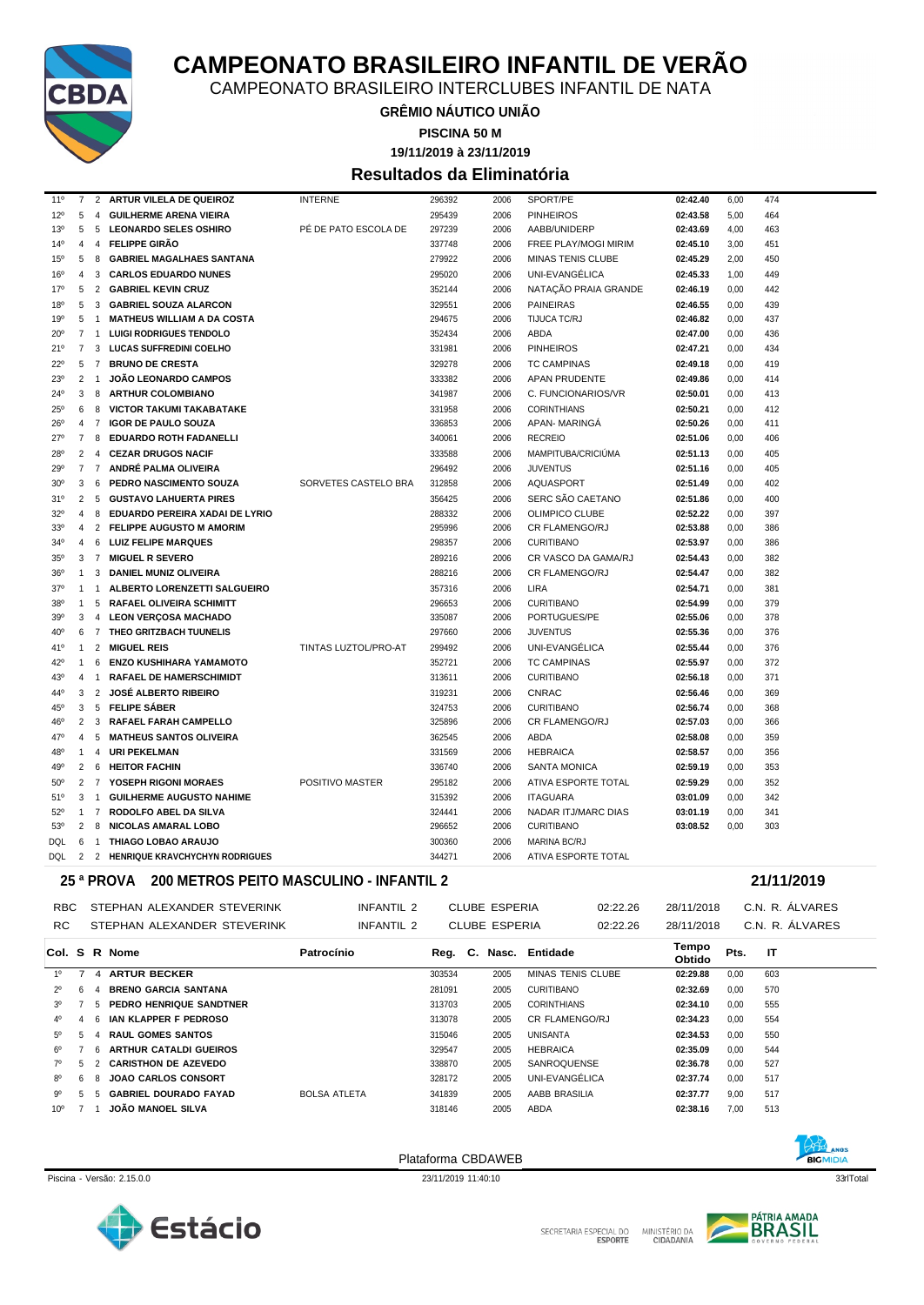

CAMPEONATO BRASILEIRO INTERCLUBES INFANTIL DE NATA

**GRÊMIO NÁUTICO UNIÃO**

**PISCINA 50 M**

**19/11/2019 à 23/11/2019**

#### **Resultados da Eliminatória**

| $11^{\circ}$    | 4              | 5              | <b>JOAO VITOR MACEDO</b>            |                         | 314153 | 2005 | PRAIA CLUBE               | 02:38.29 | 6,00 | 512 |
|-----------------|----------------|----------------|-------------------------------------|-------------------------|--------|------|---------------------------|----------|------|-----|
| 12°             | 6              | 6              | <b>ANTONIO PASTOR SIMAO</b>         |                         | 329258 | 2005 | <b>MINAS TENIS CLUBE</b>  | 02:38.30 | 5.00 | 512 |
| $13^{o}$        | 4              | 3              | <b>PEDRO HENRIQUE MENDES</b>        | <b>BOLSA ATLETA MS</b>  | 297240 | 2005 | RADIO CLUBE/MS            | 02:38.82 | 4,00 | 507 |
| $14^{o}$        | 6              | 5              | <b>BRUNO HOSOKAWA OLIVEIRA</b>      |                         | 318024 | 2005 | <b>APAN PRUDENTE</b>      | 02:39.17 | 3.00 | 504 |
| $15^{\circ}$    | $\overline{7}$ | 8              | <b>PAULO PEREIRA DONNABELLA</b>     |                         | 288994 | 2005 | <b>MINAS TENIS CLUBE</b>  | 02:39.78 | 2,00 | 498 |
| 16°             | 5              | $\overline{7}$ | <b>DAVI CARVALHO REIS</b>           |                         | 313082 | 2005 | CR FLAMENGO/RJ            | 02:40.31 | 1,00 | 493 |
| $17^{\circ}$    | 6              | 3              | <b>DAVI ISAAC CARVALHO</b>          |                         | 288493 | 2005 | <b>MINAS TENIS CLUBE</b>  | 02:40.43 | 0.00 | 492 |
| 18 <sup>0</sup> | 6              | 2              | JOÃO GUILHERME PEREIRA              |                         | 281105 | 2005 | <b>CURITIBANO</b>         | 02:40.60 | 0.00 | 490 |
| 19°             | 7              | 3              | <b>BRIAN ANDRADE MARTINS</b>        |                         | 313845 | 2005 | SESI-SP                   | 02:41.06 | 0,00 | 486 |
| $20^{\circ}$    | 6              |                | 7 ALEXANDRE DE JESUS                |                         | 315055 | 2005 | UNISANTA                  | 02:41.07 | 0,00 | 486 |
| 21°             | 5              | 6              | <b>GABRIEL NONATO PEREIRA</b>       |                         | 298171 | 2005 | <b>MINAS TENIS CLUBE</b>  | 02:41.38 | 0,00 | 483 |
| $22^{\circ}$    | $\overline{7}$ |                | 7 LEONARDO LAURINDO DE SOUZA NETTO  |                         | 289995 | 2005 | <b>CURITIBANO</b>         | 02:41.48 | 0,00 | 482 |
| $23^{\circ}$    | 3              |                | 2 DOUGLAS FELIPE SILVA              |                         | 316050 | 2005 | <b>TUNA</b>               | 02:42.07 | 0.00 | 477 |
| 24°             | 6              | $\overline{1}$ | <b>GIOVANNI MARCARINI SILVEIRA</b>  |                         | 330983 | 2005 | GNU                       | 02:42.29 | 0,00 | 475 |
| $25^{\circ}$    | 5              | 3              | <b>VINICIUS RAMALHO OLIVEIRA</b>    |                         | 355387 | 2005 | <b>MACKENZIE</b>          | 02:42.48 | 0,00 | 473 |
| $26^{\circ}$    | 4              |                | 7 PEDRO NOGUEIRA MAIA               |                         | 298179 | 2005 | MINAS TENIS CLUBE         | 02:43.15 | 0,00 | 468 |
| 27°             | $\overline{7}$ |                | 2 GUILHERME ALMEIDA CORREA          |                         | 318312 | 2005 | <b>PINHEIROS</b>          | 02:43.72 | 0,00 | 463 |
| 28°             | 4              |                | 2 RENAN BOTECHIA                    |                         | 314427 | 2005 | GRAN SÃO JOÃO/ANEL        | 02:43.93 | 0.00 | 461 |
| 29°             | $\mathbf{1}$   | 3              | <b>BRUNO DE OLIVEIRA</b>            |                         | 337540 | 2005 | ACAD. NEW FIT             | 02:44.32 | 0.00 | 458 |
| 30 <sup>o</sup> | 1              | 4              | <b>ISRAEL MIGUEL GERALDO</b>        | <b>ATLETA CIDADAO</b>   | 331051 | 2005 | AESJ                      | 02:45.18 | 0,00 | 450 |
| 31°             | 4              | 8              | <b>RENATO RIBEIRO MARQUES</b>       |                         | 331085 | 2005 | OLYMPICO CLUB             | 02:45.36 | 0,00 | 449 |
| $32^{\circ}$    | 4              | -1             | <b>JOÃO PEDRO SILVA</b>             |                         | 317919 | 2005 | <b>PAINEIRAS</b>          | 02:45.44 | 0.00 | 448 |
| 33 <sup>0</sup> | 5              | 8              | KAUAI DINIZ FRANCA                  |                         | 313975 | 2005 | <b>CR FLAMENGO/RJ</b>     | 02:46.27 | 0.00 | 442 |
| $34^{\circ}$    | 3              | 3              | <b>MIGUEL DINIZ MARQUES</b>         |                         | 278928 | 2005 | ASBAC/AQUANAII            | 02:46.46 | 0,00 | 440 |
| 35 <sup>0</sup> | 3              | 8              | <b>MATHEUS OLIVEIRA SIMAO</b>       | <b>MGF TREINAMENTOS</b> | 288125 | 2005 | <b>FLUMINENSE FC/RJ</b>   | 02:46.47 | 0,00 | 440 |
| 36°             | 4              | $\overline{4}$ | <b>LUCAS EDUARDO SANTOS</b>         |                         | 340835 | 2005 | ABDA                      | 02:47.18 | 0,00 | 434 |
| $37^\circ$      | $\overline{2}$ | 3              | <b>THYAGO HENRIQUE L ROBERTSON</b>  |                         | 281432 | 2005 | <b>TIJUCA TC/RJ</b>       | 02:47.21 | 0.00 | 434 |
| $38^{\circ}$    | 3              | 6              | JOAO PEDRO A B DE ALCANTARA         |                         | 288126 | 2005 | <b>FLUMINENSE FC/RJ</b>   | 02:47.55 | 0.00 | 432 |
| 39°             | $\overline{2}$ |                | 2 ARTHUR CALIPO                     |                         | 338332 | 2005 | <b>CORINTHIANS</b>        | 02:47.70 | 0.00 | 430 |
| 40°             | 5              | $\overline{1}$ | <b>LUCCA BRIDI ARANTES</b>          |                         | 283412 | 2005 | <b>JUVENTUS</b>           | 02:47.71 | 0.00 | 430 |
| 41°             | 3              | 4              | <b>DANIEL LAGUNA MENDONCA</b>       |                         | 318775 | 2005 | CR FLAMENGO/RJ            | 02:48.17 | 0,00 | 427 |
| 42°             | 3              | 5              | <b>HENRIQUE GLASER REBEL</b>        |                         | 281127 | 2005 | <b>CURITIBANO</b>         | 02:48.64 | 0,00 | 423 |
| 43°             | 3              |                | 7 MATEUS LOPES CRUZ                 |                         | 288488 | 2005 | ASBAC/AQUANAII            | 02:49.88 | 0.00 | 414 |
| 44°             | $\overline{2}$ | $\overline{4}$ | <b>JOÃO FORTE PINTO</b>             |                         | 338527 | 2005 | <b>SAO PAULO</b>          | 02:54.10 | 0.00 | 385 |
| 45 <sup>°</sup> | 3              | $\mathbf{1}$   | <b>GABRIEL PORTO CARREIRO BELLO</b> |                         | 281514 | 2005 | AABB-RECIFE               | 02:54.34 | 0,00 | 383 |
| 46°             | $\overline{2}$ | $\overline{7}$ | <b>GABRIEL GUILHERME MESSIAS</b>    |                         | 316543 | 2005 | <b>CLUBE ESPERIA</b>      | 02:54.37 | 0,00 | 383 |
| 47°             | 2              | 5              | <b>ENZO CAMPOS</b>                  |                         | 333229 | 2005 | ZITTI/GO                  | 02:55.12 | 0,00 | 378 |
| 48°             | 2              | 6              | <b>GUILHERME PINTO EUSTÁQUIO</b>    |                         | 313676 | 2005 | <b>CORINTHIANS</b>        | 02:58.89 | 0.00 | 355 |
| <b>DQL</b>      | $\overline{1}$ | 5              | <b>JOAO VICTOR CRUZ</b>             |                         | 352152 | 2005 | <b>GRAN SÃO JOÃO/ANEL</b> |          |      |     |

#### **26 ª PROVA 200 METROS BORBOLETA FEMININO - INFANTIL 1 21/11/2019**

| <b>RBC</b>      |    |   | MARIA LUIZA PESSANHA              | INFANTIL 1             |        | FLUMINENSE FC/RJ |                        | 02:22.71 | 13/10/2013      |      | RIO DE JANEIRO |
|-----------------|----|---|-----------------------------------|------------------------|--------|------------------|------------------------|----------|-----------------|------|----------------|
| <b>RC</b>       |    |   | MARIA LUIZA PESSANHA              | INFANTIL 1             |        | FLUMINENSE FC/RJ |                        | 02:24.08 | 16/11/2013      |      | <b>VITÓRIA</b> |
|                 |    |   | Col. S R Nome                     | Patrocínio             |        |                  | Reg. C. Nasc. Entidade |          | Tempo<br>Obtido | Pts. | IT             |
| 1 <sup>0</sup>  | 5  | Δ | <b>ISABELLA SCOPEL TRAMONTANA</b> | PROJETO ACQUA          | 306961 | 2006             | <b>AWC</b>             |          | 02:27.05        | 0,00 | 568            |
| $2^{\circ}$     | 4  |   | <b>MARIANA O SILVA COSTA</b>      |                        | 303869 | 2006             | CR FLAMENGO/RJ         |          | 02:29.35        | 0,00 | 542            |
| 30              | 3  |   | <b>BEATRIZ BEZERRA</b>            | CBV JAQUEIRA/BOLSA A   | 281495 | 2006             | AABB-RECIFE            |          | 02:29.97        | 0,00 | 535            |
| 4°              |    |   | <b>AMANDA CAMPOS ABDALLAH</b>     | <b>BOLSA ATLETA MS</b> | 297238 | 2006             | RADIO CLUBE/MS         |          | 02:31.81        | 0,00 | 516            |
| $5^{\circ}$     | 5  | 5 | <b>RAFAELA SUMIDA</b>             | DUDU ACQUA CENTER      | 296369 | 2006             | <b>CORINTHIANS</b>     |          | 02:35.21        | 0,00 | 483            |
| $6^{\circ}$     |    |   | <b>HELENA LOPES</b>               |                        | 296563 | 2006             | MINAS TENIS CLUBE      |          | 02:35.31        | 0,00 | 482            |
| 7°              | 5  | 6 | <b>LARISSA AFONSO BORBA</b>       | <b>ATLETA CIDADAO</b>  | 332082 | 2006             | AESJ                   |          | 02:35.74        | 0,00 | 478            |
| $8^{\circ}$     | 3  |   | <b>LUIZA BIANCHINI BERSI</b>      |                        | 356748 | 2006             | SESI-SP                |          | 02:38.75        | 0,00 | 451            |
| $9^{\circ}$     | 5  |   | <b>MARIA EDUARDA CARILLO</b>      |                        | 331956 | 2006             | <b>PINHEIROS</b>       |          | 02:39.43        | 9,00 | 446            |
| 10 <sup>o</sup> | 4  |   | <b>CAROLINA ESTEVES SIQUEIRA</b>  |                        | 325815 | 2006             | <b>PINHEIROS</b>       |          | 02:39.76        | 7,00 | 443            |
| $11^{\circ}$    |    |   | <b>LUIZA SALGADO FREITAS</b>      |                        | 335690 | 2006             | <b>INTERNACIONAL</b>   |          | 02:41.87        | 6,00 | 426            |
| $12^{\circ}$    | 5  |   | <b>BEATRIZ RANGEL MENEZES</b>     |                        | 337263 | 2006             | MARINA BC/RJ           |          | 02:42.13        | 5,00 | 424            |
| $13^{o}$        | 5  |   | <b>BEATRICE B PINESCHI</b>        |                        | 289220 | 2006             | TIJUCA TC/RJ           |          | 02:43.02        | 4,00 | 417            |
| $14^{o}$        | 4  | 6 | <b>CAROLINA PARREIRA</b>          |                        | 308670 | 2006             | <b>CURITIBANO</b>      |          | 02:43.54        | 3,00 | 413            |
| $15^{\circ}$    | 4  |   | <b>LETICIA LOIS R BARBOSA</b>     |                        | 296122 | 2006             | CR FLAMENGO/RJ         |          | 02:43.60        | 2,00 | 412            |
| $16^{\circ}$    | 5. |   | <b>SOFIA DE MOTA</b>              |                        | 330362 | 2006             | <b>PAINEIRAS</b>       |          | 02:43.80        | 1,00 | 411            |









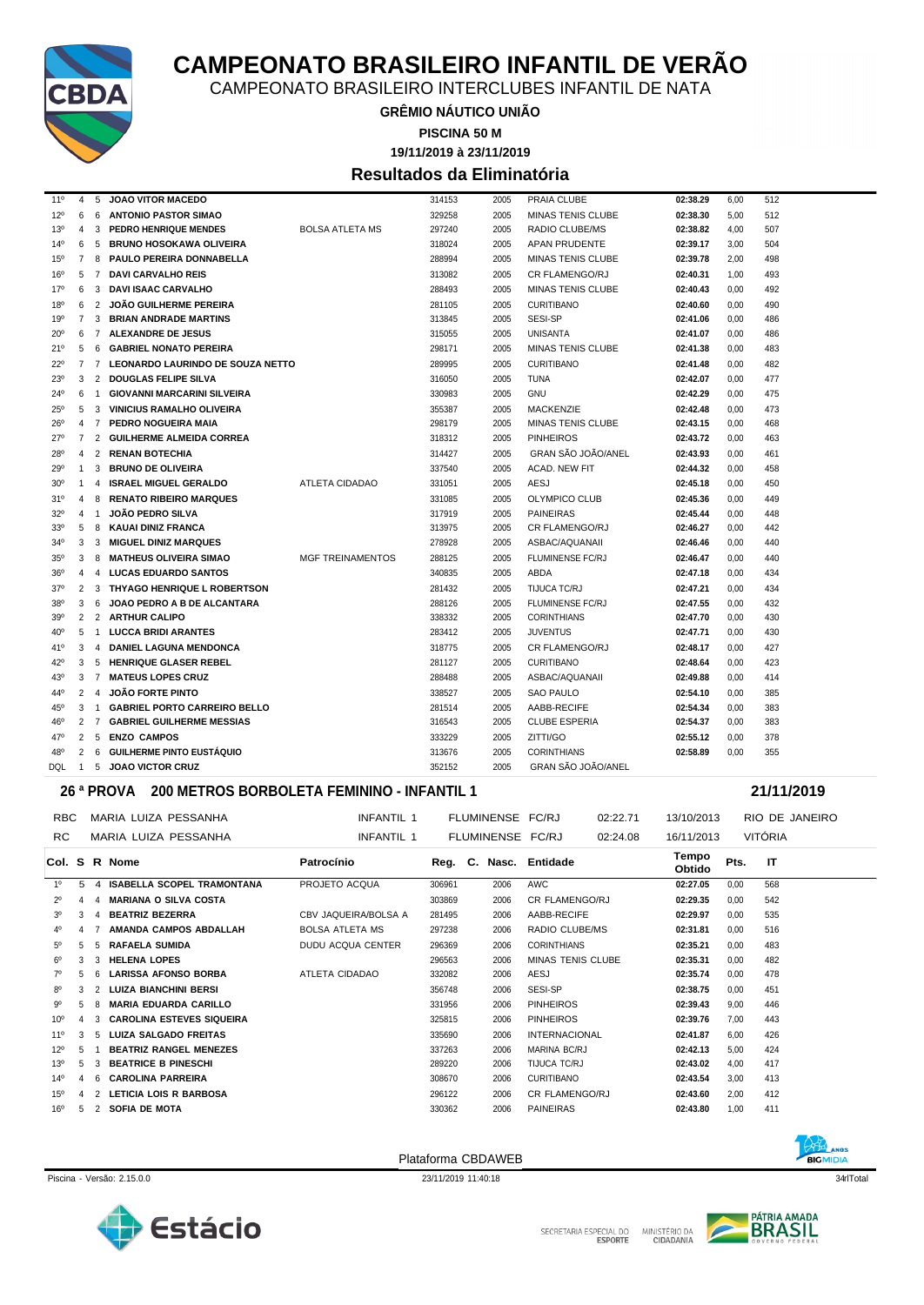

CAMPEONATO BRASILEIRO INTERCLUBES INFANTIL DE NATA

**GRÊMIO NÁUTICO UNIÃO**

**19/11/2019 à 23/11/2019 PISCINA 50 M**

### **Resultados da Eliminatória**

| $17^{\circ}$    | 3 |   | <b>ANA BEATRIZ BOTTON</b>             |                | 349878 | 2006 | <b>CORINTHIANS</b>         | 02:45.69 | 0.00 | 397 |
|-----------------|---|---|---------------------------------------|----------------|--------|------|----------------------------|----------|------|-----|
| 18 <sup>0</sup> | 3 | ĥ | <b>CAROLINA YUMI KIBATA</b>           |                | 296495 | 2006 | <b>JUVENTUS</b>            | 02:45.80 | 0,00 | 396 |
| $19^{o}$        | 2 |   | <b>LUISA CUNHA BRUNELI</b>            |                | 329525 | 2006 | PRAIA CLUBE                | 02:46.52 | 0.00 | 391 |
| $20^{\circ}$    |   |   | <b>GIOVANNA AMARO MORGANTI</b>        |                | 283553 | 2006 | <b>GNU</b>                 | 02:48.57 | 0.00 | 377 |
| 21°             |   | 3 | <b>SOFIA FLEXA</b>                    |                | 330634 | 2006 | <b>PAINEIRAS</b>           | 02:48.72 | 0.00 | 376 |
| $22^{\circ}$    | 2 | વ | <b>JOANA M P MAGALHAES</b>            |                | 295567 | 2006 | <b>MARINA BC/RJ</b>        | 02:50.30 | 0.00 | 365 |
| $23^{\circ}$    | 4 |   | <b>GABRIELA DE FERNANDES</b>          |                | 356404 | 2006 | SERC SÃO CAETANO           | 02:50.61 | 0.00 | 363 |
| $24^{\circ}$    | 4 |   | <b>MADALENA DOS SANTOS MILIORANÇA</b> |                | 347387 | 2006 | <b>CURITIBANO</b>          | 02:52.55 | 0.00 | 351 |
| $25^{\circ}$    | 3 |   | <b>ALICE HERNANDES FILITTO</b>        |                | 356113 | 2006 | SERC SÃO CAETANO           | 02:53.13 | 0,00 | 348 |
| $26^{\circ}$    | 3 |   | YASMIM TOMITA                         |                | 337747 | 2006 | <b>CIRCULO MILITAR</b>     | 02:54.54 | 0.00 | 339 |
| $27^{\circ}$    |   | 5 | <b>GIULIA CESAR</b>                   |                | 310603 | 2006 | <b>GOIAS ESPORTE CLUBE</b> | 02:55.21 | 0,00 | 336 |
| 28°             | 5 |   | <b>SOFIA ALVES SANTOS</b>             |                | 335445 | 2006 | <b>NOSSO CLUBE</b>         | 02:55.56 | 0,00 | 334 |
| 29°             | 2 | 5 | <b>SOFIA MIQUELAO PENA</b>            |                | 323860 | 2006 | <b>MINAS TENIS CLUBE</b>   | 02:56.21 | 0.00 | 330 |
| 30 <sup>o</sup> | 2 | ĥ | <b>MARIA EDUARDA NEVES</b>            |                | 331688 | 2006 | <b>GRAN SÃO JOÃO/ANEL</b>  | 02:58.83 | 0.00 | 316 |
| 31°             |   | Δ | <b>SOFIA MIRANDA SOUZA</b>            |                | 328978 | 2006 | <b>MACKENZIE</b>           | 03:04.62 | 0.00 | 287 |
| $32^{\circ}$    |   |   | <b>VITORIA DE BELLIS</b>              | LOTSE VOLANTES | 336741 | 2006 | <b>CLUBE ESPERIA</b>       | 03:08.92 | 0,00 | 268 |
| 33°             |   |   | <b>HELENA TAVARES FREITAS</b>         |                | 341122 | 2006 | PRAIA CLUBE                | 03:09.76 | 0,00 | 264 |
| DQL             |   |   | <b>SOPHIA BRAGA RESENDE</b>           |                | 282648 | 2006 | <b>MINAS TENIS CLUBE</b>   |          |      |     |

#### **27 ª PROVA 200 METROS BORBOLETA FEMININO - INFANTIL 2 21/11/2019**

| RBC             |                |                      | MARIA LUIZA PESSANHA                | INFANTIL 2             | FLUMINENSE FC/RJ |                  |                          | 02:18.38 | 20/12/2014      |            | RIO DE JANEIRO |
|-----------------|----------------|----------------------|-------------------------------------|------------------------|------------------|------------------|--------------------------|----------|-----------------|------------|----------------|
| RC.             |                | MARIA LUIZA PESSANHA |                                     | INFANTIL 2             |                  | FLUMINENSE FC/RJ |                          | 02:19.75 |                 | 13/12/2014 | <b>PALHOCA</b> |
|                 |                |                      | Col. S R Nome                       | Patrocínio             |                  |                  | Reg. C. Nasc. Entidade   |          | Tempo<br>Obtido | Pts.       | IT             |
| $1^{\circ}$     | 3              | $\overline{4}$       | <b>MARIA GABRIELLY BENJAMIM</b>     | <b>BOLSA ATLETA PE</b> | 179725           | 2005             | AABB-RECIFE              |          | 02:30.73        | 0,00       | 527            |
| $2^{\circ}$     | 2              | 4                    | <b>LUIZA GABRIELA DIAS</b>          |                        | 312753           | 2005             | <b>MACKENZIE</b>         |          | 02:32.29        | 0,00       | 511            |
| 3 <sup>0</sup>  | 3              | 3                    | GIULIA MISAEL PEREIRA               |                        | 313850           | 2005             | SESI-SP                  |          | 02:32.77        | 0,00       | 506            |
| 40              | 4              | 5                    | <b>MARIANA MARIZEIRO ALENCAR</b>    | POSTO TIGRÃO           | 292764           | 2005             | <b>CORINTHIANS</b>       |          | 02:33.12        | 0,00       | 503            |
| $5^{\circ}$     |                |                      | ANNA BEATRIZ MACHADO                | URBA - BOMBAS D AGUA   | 316544           | 2005             | <b>PINHEIROS</b>         |          | 02:33.22        | 0,00       | 502            |
| $6^{\circ}$     | 2              | 5                    | LARISSA A. OLIVEIRA                 |                        | 312816           | 2005             | <b>PINHEIROS</b>         |          | 02:34.11        | 0,00       | 493            |
| $7^\circ$       | 3              |                      | <b>LAURA SILVA XAVIER</b>           | <b>RUBBER PLAST</b>    | 318149           | 2005             | <b>JUVENTUS</b>          |          | 02:36.41        | 0,00       | 472            |
| $8^{\circ}$     | 3              |                      | <b>MARIA ALICE NEGREIROS</b>        |                        | 299619           | 2005             | AABB-RECIFE              |          | 02:38.22        | 0,00       | 456            |
| 90              | $\overline{c}$ | 3                    | SOFIA NASCIMENTO TRICOLI            |                        | 271190           | 2005             | <b>GNU</b>               |          | 02:40.21        | 9,00       | 439            |
| 10 <sup>o</sup> | $\overline{2}$ | 2                    | <b>LUNA VICOSA CRUZ</b>             |                        | 333281           | 2005             | AABB BRASILIA            |          | 02:40.79        | 7,00       | 434            |
| $11^{\circ}$    | 4              | 3                    | <b>GIOVANA GIRARDELLO STAHLBERG</b> |                        | 324136           | 2005             | <b>CC PIRACICABA</b>     |          | 02:41.92        | 6,00       | 425            |
| 12°             | 4              | 2                    | <b>JULIA CUNHA COUTO</b>            |                        | 288770           | 2005             | <b>MINAS TENIS CLUBE</b> |          | 02:43.99        | 5.00       | 409            |
| $13^{\circ}$    | 4              | 6                    | <b>ARIANA MARTINS GOMES</b>         |                        | 281658           | 2005             | <b>OLYMPICO CLUB</b>     |          | 02:44.67        | 4,00       | 404            |
| $14^{\circ}$    | 2              | 6                    | <b>MARIANA MOREIRA JOAO</b>         |                        | 313306           | 2005             | <b>MINAS TENIS CLUBE</b> |          | 02:45.80        | 3,00       | 396            |
| 15 <sup>o</sup> | $\overline{4}$ |                      | <b>CLARA FARHAT TIMO</b>            |                        | 288771           | 2005             | <b>MINAS TENIS CLUBE</b> |          | 02:46.00        | 2,00       | 395            |
| 16 <sup>o</sup> |                |                      | <b>ISABELA SCHWINDT AZEVEDO</b>     |                        | 314572           | 2005             | <b>MACKENZIE</b>         |          | 02:48.01        | 1,00       | 381            |
| 17°             | 4              | 8                    | <b>AMANDA PEREIRA MOURA</b>         | ATLETA CIDADAO         | 331303           | 2005             | <b>AESJ</b>              |          | 02:49.23        | 0,00       | 372            |
| $18^{\circ}$    | 3              |                      | <b>NINA BARRETO F MARQUES</b>       |                        | 329313           | 2005             | CR FLAMENGO/RJ           |          | 02:52.04        | 0,00       | 354            |
| 19°             | $\overline{4}$ | 7                    | <b>MARIA EDUARDA FREITAS</b>        |                        | 324594           | 2005             | PRAIA CLUBE              |          | 02:52.59        | 0.00       | 351            |
| $20^{\circ}$    | 3              | 2                    | <b>VICTORIA TRISTAO LANZA</b>       |                        | 329259           | 2005             | MINAS TENIS CLUBE        |          | 02:53.67        | 0,00       | 345            |
| 21°             | 2              |                      | SOPHIA VANZO UBL                    |                        | 342748           | 2005             | SERC SÃO CAETANO         |          | 02:55.10        | 0,00       | 336            |
| $22^{\circ}$    |                | 5                    | <b>MARIA ELISA SILVA</b>            | ATLETA CIDADAO         | 352253           | 2005             | AESJ                     |          | 02:57.27        | 0,00       | 324            |
| <b>DQL</b>      | 3              | 6                    | <b>EDUARDA SANTANA DOMICIANO</b>    |                        | 336556           | 2005             | SESI-SP                  |          |                 |            |                |
| N/C             | 2              | $\overline{7}$       | <b>MARIA CLARA LIMA</b>             |                        | 324121           | 2005             | AABB-SP                  |          |                 |            |                |
|                 |                |                      | 3 ALICE PAIVA                       |                        | 310401           | 2005             | CABO BRANCO/ACQUA R1     |          |                 |            |                |
|                 |                |                      |                                     |                        |                  |                  |                          |          |                 |            |                |



Piscina - Versão: 2.15.0.0 23/11/2019 11:40:26 23/11/2019 11:40:26 35rlTotal 35rlTotal 35rlTotal 35rlTotal 35rlTotal 35rlTotal 35rlTotal 35rlTotal 35rlTotal 35rlTotal 35rlTotal 35rlTotal 35rlTotal 35rlTotal 35rlTotal 35rlT

Plataforma CBDAWEB



SECRETARIA ESPECIAL DO MINISTÉRIO DA<br>CIDADANIA

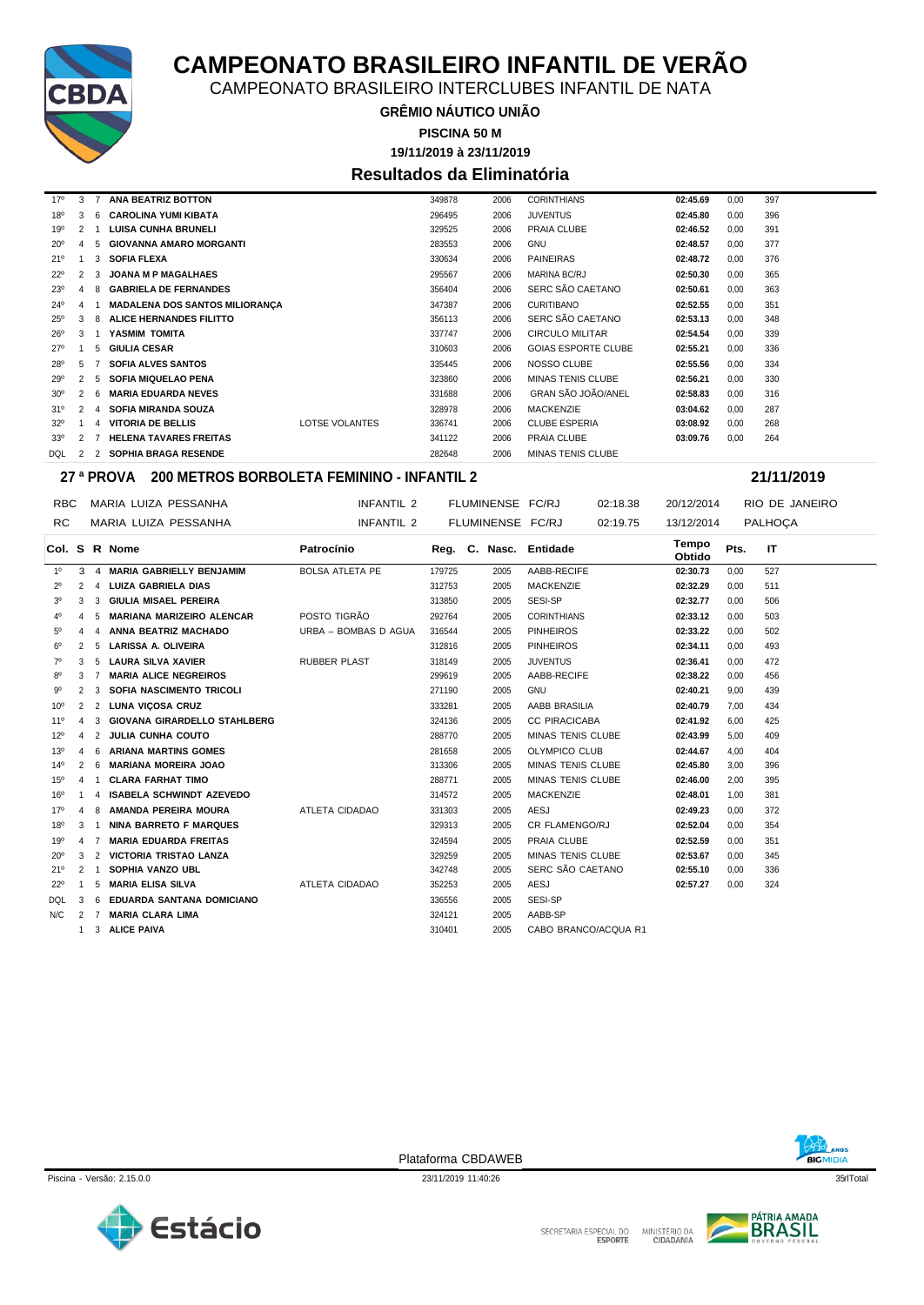

CAMPEONATO BRASILEIRO INTERCLUBES INFANTIL DE NATA

**GRÊMIO NÁUTICO UNIÃO**

**PISCINA 50 M**

**19/11/2019 à 23/11/2019**

**Resultados da Eliminatória**

#### **28 ª PROVA 200 METROS BORBOLETA MASCULINO - INFANTIL 1 21/11/2019**

| <b>RBC</b>      |                | LUIZ ALTAMIR LOPES MELO |                                   | <b>INFANTIL 1</b>         | <b>HEDLA/CE</b> |  |                 | 02:08.54                 | 15/11/2009      |      | JOAO PESSOA        |   |
|-----------------|----------------|-------------------------|-----------------------------------|---------------------------|-----------------|--|-----------------|--------------------------|-----------------|------|--------------------|---|
| <b>RC</b>       |                |                         | LUIZ ALTAMIR LOPES MELO           | <b>INFANTIL 1</b>         |                 |  | <b>HEDLA/CE</b> | 02:08.54                 | 15/11/2009      |      | <b>JOAO PESSOA</b> |   |
|                 |                |                         | Col. S R Nome                     | Patrocínio                |                 |  |                 | Reg. C. Nasc. Entidade   | Tempo<br>Obtido | Pts. | ΙT                 |   |
| 1 <sup>0</sup>  | $\overline{4}$ |                         | 4 CLAUDIO Q A LIMA                |                           | 343679          |  | 2006            | TIJUCA TC/RJ             | 02:18.80        | 0,00 | 518                |   |
| $2^{\circ}$     | 6              | 4                       | <b>WILLYAN HARUO MATANA</b>       |                           | 341787          |  | 2006            | AAC-SEMEL- CASCAVEL-     | 02:19.30        | 0,00 | 512                |   |
| 3 <sup>0</sup>  | 5              |                         | 4 LUCAS DAVI ALVES                | <b>FOCO FISIO PILATES</b> | 283344          |  | 2006            | GNU                      | 02:19.49        | 0,00 | 510                |   |
| 4 <sup>0</sup>  | 5              |                         | 5 HENRIQUE FABRI LABRIOLA         |                           | 313192          |  | 2006            | <b>MINAS TENIS CLUBE</b> | 02:19.71        | 0,00 | 508                |   |
| $5^{\rm o}$     | $\overline{4}$ | 5                       | <b>ANTENOR MOURA RAMOS NETO</b>   | KMR ADVOCACIA E ASSE      | 296633          |  | 2006            | <b>HEDLA LOPES</b>       | 02:21.26        | 0,00 | 491                |   |
| $6^{\circ}$     | 6              | 3                       | <b>JOHN HICK</b>                  |                           | 316683          |  | 2006            | PAULISTANO               | 02:26.09        | 0,00 | 444                |   |
| $7^{\circ}$     | 5              | 3                       | <b>EDUARDO PAIZ RIBEIRO</b>       |                           | 297583          |  | 2006            | AAC-SEMEL- CASCAVEL-     | 02:27.75        | 0,00 | 429                |   |
| 80              | 6              | 2                       | ARTUR NUNES DUARTE                | AGUA VIDA                 | 333166          |  | 2006            | AABB BRASILIA            | 02:27.83        | 0,00 | 429                |   |
| $9^{\circ}$     | 4              | 3                       | <b>BREMNER VICENTE EGUEZ</b>      |                           | 304170          |  | 2006            | SINPOL/RR                | 02:27.96        | 9,00 | 428                |   |
| 10 <sup>o</sup> | 5              | $\overline{7}$          | <b>EDUARDO MORAES SANTOS</b>      |                           | 329516          |  | 2006            | PRAIA CLUBE              | 02:28.23        | 7,00 | 425                |   |
| $11^{\circ}$    | 5              | $\overline{1}$          | <b>BERNARDO SILVA GUIOTI</b>      |                           | 329492          |  | 2006            | <b>SESI-SP</b>           | 02:28.40        | 6,00 | 424                |   |
| 12°             | 4              | 8                       | LUCCA PAPATELLA FERREIRA          |                           | 306263          |  | 2006            | MINAS TENIS CLUBE        | 02:28.47        | 5,00 | 423                |   |
| $13^{\circ}$    | 4              | 7                       | <b>MIGUEL VERONESI RIBEIRO</b>    |                           | 359910          |  | 2006            | SERC SÃO CAETANO         | 02:29.30        | 4,00 | 416                |   |
| $14^{\circ}$    | 3              | 6                       | DANIEL REZENDE FIDELIS            |                           | 343844          |  | 2006            | NATAÇÃO PRAIA GRANDE     | 02:29.58        | 3,00 | 414                |   |
| 15 <sup>0</sup> | 5              | 8                       | ALEF TADEU SILVA                  |                           | 333656          |  | 2006            | <b>ABDA</b>              | 02:29.85        | 2,00 | 412                |   |
| 16 <sup>o</sup> | 3              | $\mathbf{1}$            | <b>JOÃO VITOR MORAIS</b>          |                           | 356448          |  | 2006            | SERC SÃO CAETANO         | 02:30.29        | 1,00 | 408                |   |
| 17 <sup>o</sup> | 3              | 8                       | RAFAEL JOACHIM KALICHSZTEIN       |                           | 334826          |  | 2006            | CR FLAMENGO/RJ           | 02:31.33        | 0,00 | 400                |   |
| 18 <sup>o</sup> | 3              | 5                       | <b>GABRIEL DOMINGUES MOURA</b>    |                           | 313194          |  | 2006            | MINAS TENIS CLUBE        | 02:31.49        | 0,00 | 398                |   |
| 19°             | 3              |                         | 7 FRANCO DUFFEY PERAGGINE         |                           | 271993          |  | 2006            | MARINA BC/RJ             | 02:31.56        | 0,00 | 398                |   |
| 20 <sup>o</sup> | $\mathbf{1}$   | $\overline{4}$          | <b>MATHEUS GOMES SANTOS</b>       |                           | 342833          |  | 2006            | <b>CLUBE ESPERIA</b>     | 02:32.14        | 0,00 | 393                |   |
| 21°             | 6              |                         | 5 LUIZ FERNANDO DE SOUZA          | DMG GESSO                 | 329170          |  | 2006            | <b>AQUASPORT</b>         | 02:32.20        | 0,00 | 393                |   |
| $22^{\circ}$    | 6              | 8                       | MURILO GUIMARÃES SILVA            |                           | 336547          |  | 2006            | <b>SESI-SP</b>           | 02:32.27        | 0,00 | 392                |   |
| $23^{\circ}$    | $\overline{4}$ | $\mathbf{1}$            | <b>CARLOS EDUARDO DOBROVOLSKI</b> |                           | 329206          |  | 2006            | AAC-SEMEL- CASCAVEL-     | 02:32.89        | 0,00 | 387                |   |
| 24°             | 2              | 5                       | GABRIEL MAGALHAES SANTANA         |                           | 279922          |  | 2006            | MINAS TENIS CLUBE        | 02:34.47        | 0,00 | 376                |   |
| $25^{\circ}$    | 4              | 6                       | <b>FELIPHE AUGUSTO FERREIRA</b>   |                           | 331052          |  | 2006            | <b>AESJ</b>              | 02:35.35        | 0,00 | 369                |   |
| $26^{\circ}$    | $\overline{2}$ |                         | 4 GABRIEL LAPENDA FONSECA         |                           | 265350          |  | 2006            | AABB-RECIFE              | 02:36.82        | 0,00 | 359                |   |
| $27^\circ$      | 3              |                         | 2 ARTHUR DE ALVAREZ               |                           | 332112          |  | 2006            | <b>UNISANTA</b>          | 02:37.72        | 0,00 | 353                |   |
| $28^{\circ}$    | 3              |                         | 4 PEDRO MARTINEZ DINIZ            |                           | 313609          |  | 2006            | <b>CURITIBANO</b>        | 02:37.96        | 0,00 | 351                | E |
| 28°             | $\overline{4}$ |                         | 2 FELIPE FORSTER BASTOS           |                           | 328950          |  | 2006            | SESI-SP                  | 02:37.96        | 0,00 | 351                | E |
| 30 <sup>o</sup> | $\mathbf{1}$   | 6                       | <b>JOÃO FRANCISCO GUEDES</b>      |                           | 329263          |  | 2006            | AMERICANA                | 02:38.43        | 0,00 | 348                |   |
| 31°             | 2              | $\mathbf{1}$            | <b>MATHEUS RINALDI GRACIANO</b>   | <b>REI DAS FITAS</b>      | 332602          |  | 2006            | <b>PINHEIROS</b>         | 02:38.93        | 0,00 | 345                |   |
| $32^{\circ}$    | 2              |                         | 6 EDUARDO DE LOUREIRO             |                           | 330381          |  | 2006            | <b>PAINEIRAS</b>         | 02:39.19        | 0,00 | 343                |   |
| 33 <sup>0</sup> | 6              |                         | 7 ARTUR M T DE MELLO              |                           | 289218          |  | 2006            | CR FLAMENGO/RJ           | 02:39.26        | 0,00 | 343                |   |
| $34^{\circ}$    | 2              | 3                       | <b>LUIS CARLOS DIAS</b>           |                           | 340084          |  | 2006            | PRAIA CLUBE              | 02:39.44        | 0,00 | 342                |   |
| $35^\circ$      | 6              | $\overline{1}$          | <b>LEONARDO BRANDT DE MACEDO</b>  |                           | 296648          |  | 2006            | <b>CURITIBANO</b>        | 02:39.77        | 0,00 | 339                |   |
| 36 <sup>o</sup> | 5              |                         | 2 GUSTAVO HENRIQUE FERREIRA       | <b>COLEGIO RENASCER</b>   | 328951          |  | 2006            | CA SOROCABANA            | 02:41.36        | 0,00 | 330                |   |
| $37^\circ$      | 1              |                         | 3 GUSTAVO DIXO SCALON             |                           | 331953          |  | 2006            | <b>PAINEIRAS</b>         | 02:42.47        | 0,00 | 323                |   |
| 38°             | 3              | 3                       | <b>THEO ANDRE MORAES</b>          |                           | 349552          |  | 2006            | MINAS TENIS CLUBE        | 02:42.64        | 0,00 | 322                |   |
| 39°             | 2              |                         | 2 RAFAEL DE HAMERSCHIMIDT         |                           | 313611          |  | 2006            | <b>CURITIBANO</b>        | 02:43.10        | 0,00 | 319                |   |
| 40 <sup>o</sup> | $\mathbf{1}$   |                         | 5 EDUARDO CADORIN MOSCA           |                           | 342049          |  | 2006            | <b>TC CAMPINAS</b>       | 02:48.17        | 0,00 | 291                |   |
| 41°             |                |                         | 2 7 LUCAS DE ALBUQUERQUE          |                           | 313785          |  | 2006            | <b>CURITIBANO</b>        | 02:53.15        | 0,00 | 267                |   |
| 42°             | 5              | 6                       | <b>VINICIUS RANGEL MENEZES</b>    |                           | 337264          |  | 2006            | <b>MARINA BC/RJ</b>      | 02:59.06        | 0.00 | 241                |   |
| DQL             | 2              | 8                       | <b>RAFAEL LOBO CITELI</b>         |                           | 342048          |  | 2006            | <b>SANROQUENSE</b>       |                 |      |                    |   |
| DQL             | 6              | 6                       | <b>JOAO BATISTA ATHAYDES</b>      |                           | 295254          |  | 2006            | <b>CAIXEIROS</b>         |                 |      |                    |   |
|                 |                |                         |                                   |                           |                 |  |                 |                          |                 |      |                    |   |

Estácio

Plataforma CBDAWEB



Piscina - Versão: 2.15.0.0 23/11/2019 11:40:33 23/11/2019 11:40:33 36flTotal 36flTotal 36flTotal 36flTotal 36flTotal 36flTotal 36flTotal 36flTotal 36flTotal 36flTotal 36flTotal 36flTotal 36flTotal 36flTotal 36flTotal 36flT



SECRETARIA ESPECIAL DO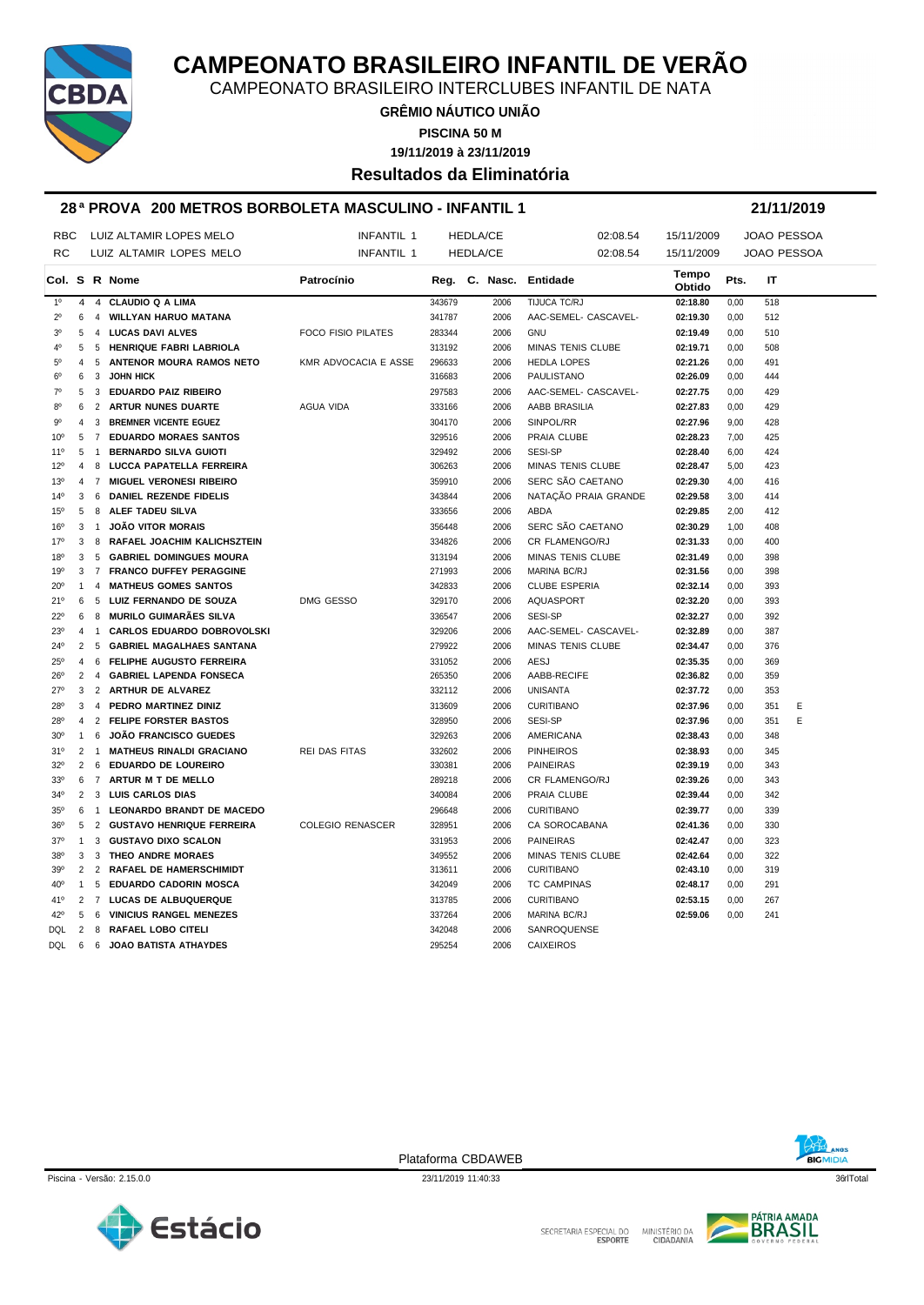

CAMPEONATO BRASILEIRO INTERCLUBES INFANTIL DE NATA

**GRÊMIO NÁUTICO UNIÃO PISCINA 50 M**

**19/11/2019 à 23/11/2019**

**Resultados da Eliminatória**

#### **29 ª PROVA 200 METROS BORBOLETA MASCULINO - INFANTIL 2 21/11/2019**

| <b>RBC</b>      |                |                | <b>GUSTAVO FRANCISCO SALDO</b>                       | <b>INFANTIL 2</b>      |                  | <b>CURITIBANO</b>      | 02:05.20                    | 04/11/2017      |              | GRÊMIO NÁUTICO UNIÃO |
|-----------------|----------------|----------------|------------------------------------------------------|------------------------|------------------|------------------------|-----------------------------|-----------------|--------------|----------------------|
| RC              |                |                | GUSTAVO FRANCISCO SALDO                              | <b>INFANTIL 2</b>      |                  | <b>CURITIBANO</b>      | 02:05.20                    | 04/11/2017      |              | GRÊMIO NAUTICO UNIÃO |
|                 |                |                | Col. S R Nome                                        | Patrocínio             |                  | Reg. C. Nasc. Entidade |                             | Tempo<br>Obtido | Pts.         | IT                   |
| $1^{\circ}$     | $\overline{7}$ |                | 4 JOAO P G CAMPOS                                    |                        | 284313           | 2005                   | <b>FLUMINENSE FC/RJ</b>     | 02:11.68        | 0,00         | 607                  |
| $2^{\circ}$     | 6              |                | 5 HEITOR NAPOLITANO REIS                             | CF VOTUPORANGA         | 344819           | 2005                   | <b>AVONAT</b>               | 02:12.69        | 0,00         | 593                  |
| 3 <sup>0</sup>  | 5              | 5              | <b>TIAGO RUAS DELUCA</b>                             |                        | 277584           | 2005                   | MINAS TENIS CLUBE           | 02:17.58        | 0,00         | 532                  |
| 4°              | $\overline{7}$ | 3              | CAUÃ PADUANI PEIXOTO                                 |                        | 313659           | 2005                   | MINAS TENIS CLUBE           | 02:17.79        | 0,00         | 530                  |
| $5^{\circ}$     | 5              | 4              | <b>GABRIEL RODRIGUES LOPES</b>                       |                        | 325344           | 2005                   | <b>PINHEIROS</b>            | 02:17.81        | 0,00         | 529                  |
| $6^{\circ}$     | 7              |                | 6 ARTHUR NOGUEIRA CASTRO                             |                        | 333011           | 2005                   | AABB BRASILIA               | 02:18.12        | 0,00         | 526                  |
| $7^\circ$       | 6              |                | 4 IZAQUE QUERINO                                     |                        | 298181           | 2005                   | MINAS TENIS CLUBE           | 02:18.43        | 0,00         | 522                  |
| 80              | 7              |                | 2 ARTUR BECKER                                       |                        | 303534           | 2005                   | MINAS TENIS CLUBE           | 02:18.78        | 0,00         | 518                  |
| 90              | 6              |                | 3 PEDRO HENRIQUE SHIGUEMATSU                         |                        | 336546           | 2005                   | SESI-SP                     | 02:19.26        | 9,00         | 513                  |
| 10 <sup>o</sup> | 5              | 6              | <b>JOÃO VÍTOR MILDEMBERG</b>                         |                        | 296646           | 2005                   | <b>CURITIBANO</b>           | 02:19.42        | 7,00         | 511                  |
| 11°             | 6              |                | 2 GABRIEL BANDEIRA                                   | COLÉGIO EXPANSIVO MA   | 318824           | 2005                   | AMAPÁ NATAÇÃO               | 02:19.91        | 6,00         | 506                  |
| $12^{\circ}$    | $\overline{7}$ |                | 5 BERNARDO LOEBENS LAUSCHNER                         |                        | 290460           | 2005                   | <b>GNU</b>                  | 02:20.26        | 5,00         | 502                  |
| $13^{o}$        | 6              | 6              | <b>JOSÉ PIMENTEL DELGADO</b>                         |                        | 292622           | 2005                   | <b>PINHEIROS</b>            | 02:20.67        | 4,00         | 498                  |
| 14°             | $\mathbf{1}$   |                | 4 MAURICIO LACERDA LIRA                              |                        | 336550           | 2005                   | <b>HEBRAICA</b>             | 02:21.74        | 3,00         | 486                  |
| $15^{\circ}$    | 5              |                | 7 THEO VILELA MOREIRA                                |                        | 284049           | 2005                   | MINAS TENIS CLUBE           | 02:21.95        | 2,00         | 484                  |
| 16°             | 6              |                | 7 NICOLAS CACIOLATO REIS                             | CRIS ARTIGOS ESPORTI   | 313685           | 2005                   | AABB-SP                     | 02:24.03        | 1,00         | 464                  |
| 17°             | 5              | 2              | <b>MATEUS AZEVEDO LOPES</b>                          |                        | 281364           | 2005                   | EXPANSIVO /AEROCLUBE        | 02:24.58        | 0,00         | 458                  |
| $18^{\circ}$    | 5              | 3              | ALEXANDRE DE JESUS                                   |                        | 315055           | 2005                   | <b>UNISANTA</b>             | 02:25.93        | 0,00         | 446                  |
| 19°             | $\overline{7}$ |                | 8 GUSTAVO XAVIER NOGUEIRA                            |                        | 325339           | 2005                   | NATAÇÃO PRAIA GRANDE        | 02:26.95        | 0,00         | 436                  |
| $20^{\circ}$    | 5              | $\overline{1}$ | <b>VICTOR JOSE LUEBKE</b>                            |                        | 318154           | 2005                   | <b>PINHEIROS</b>            | 02:26.97        | 0,00         | 436                  |
| 21°             | 5              | 8              | <b>EDUARDO PATTO CAMPOS</b>                          |                        | 317573           | 2005                   | MINAS TENIS CLUBE           | 02:27.25        | 0,00         | 434                  |
| 22°             | $\overline{7}$ |                | 7 WADAS MORAES                                       | PRO-ATLETA             | 318707           | 2005                   | <b>SWIMMERS</b>             | 02:27.57        | 0,00         | 431                  |
| $23^{\circ}$    | $\overline{4}$ | $\overline{1}$ | <b>VINICIUS RAMALHO OLIVEIRA</b>                     |                        | 355387           | 2005                   | <b>MACKENZIE</b>            | 02:28.65        | 0,00         | 422                  |
| 24°             | 3              |                | 3 LUIGGI CUNHA GOMES                                 |                        | 313853           | 2005                   | SESI-SP                     | 02:28.99        | 0,00         | 419                  |
| $25^{\circ}$    |                | 7 <sub>1</sub> | <b>CARLOS HENRIQUE SILVA</b>                         |                        | 284170           | 2005                   | <b>REMO</b>                 | 02:29.07        | 0,00         | 418                  |
| $26^{\circ}$    | 3              | $\overline{1}$ | THIAGO VICENTE GOUVEIA                               | <b>INTERNE</b>         | 075415           | 2005                   | SPORT/PE                    | 02:29.73        | 0,00         | 413                  |
| $27^{\circ}$    | 2              | 4              | SIDNEI REDEL JUNIOR                                  |                        | 298280           | 2005                   | APAN-INDAIAL                | 02:29.84        | 0,00         | 412                  |
| $28^{\circ}$    | $\overline{4}$ | 3              | <b>MATHEUS ALVES ALENCAR</b>                         | DR. SHAPE E DECLATHI   | 313689           | 2005                   | <b>CORINTHIANS</b>          | 02:30.06        | 0,00         | 410                  |
| 29°             |                | $2 \quad 1$    | <b>MATHEUS TEIXEIRA PRZEWALLA</b>                    |                        | 329285           | 2005                   | <b>TC CAMPINAS</b>          | 02:30.09        | 0,00         | 410                  |
| 30 <sup>o</sup> | $\overline{4}$ |                | 7 LUKAS E S SEIDEL REAL                              | COL SOFTE              | 335469           | 2005                   | CR FLAMENGO/RJ              | 02:30.31        | 0,00         | 408                  |
| 31°             | 3              |                | 2 FILIPE PEREIRA C P PEDROSO                         |                        | 298997           | 2005                   | FLUMINENSE FC/RJ            | 02:30.42        | 0,00         | 407                  |
| $32^{\circ}$    | 4              |                | 4 GUILHERME RAYA                                     |                        | 283456           | 2005                   | <b>GNU</b>                  | 02:30.77        | 0,00         | 404                  |
| 33 <sup>0</sup> | 3              |                | 5 RAFAEL FIDELIS SOUSA                               |                        | 314154           | 2005                   | PRAIA CLUBE                 | 02:31.13        | 0,00         | 401                  |
| $34^{\circ}$    | 2              |                | 2 ANTONIO PASTOR SIMAO                               |                        | 329258           | 2005                   | MINAS TENIS CLUBE           | 02:31.31        | 0,00         | 400                  |
| $35^\circ$      | 3              | 6              | OTAVIO AUGUSTO SOUZA                                 |                        | 281095           | 2005                   | <b>CURITIBANO</b>           | 02:31.92        | 0,00         | 395                  |
| 36 <sup>o</sup> | 4              | 8              | LUIZ EDUARDO REIS                                    |                        | 270502           | 2005                   | MINAS TENIS CLUBE           | 02:31.96        | 0,00         | 395                  |
| $37^\circ$      | $\mathbf{1}$   | 5              | <b>JOÃO ONOFRE EDITORE</b>                           |                        | 313019           | 2005                   | <b>PAINEIRAS</b>            | 02:32.18        | 0,00         | 393                  |
| $38^{\circ}$    | 3              | 8              | <b>HEITOR CASTRO DE MOURA</b>                        | CONS. ODONT. MARCIA    | 281962           | 2005                   | <b>REMO</b>                 | 02:33.19        | 0,00         | 385                  |
| 39°             | $\overline{2}$ | 3              | <b>JOAO VICTOR RODRIGUES</b>                         |                        | 342427           | 2005                   | AAC-SEMEL- CASCAVEL-        | 02:33.43        | 0,00         | 383                  |
| 40°             | 2              |                | 5 RAFAEL RODRIGUES D LIMA                            |                        | 334009           | 2005                   | CR FLAMENGO/RJ              | 02:33.74        | 0,00         | 381                  |
| 41°             |                |                | 3 7 JOAO PEDRO SILVA                                 |                        | 319640           | 2005                   | <b>MACKENZIE</b>            | 02:34.90        | 0,00         | 373                  |
| 42°             | $\mathbf{1}$   |                | 3 PEDRO CONTRERA DAMASCENO                           |                        | 340839           | 2005                   | ABDA                        | 02:35.06        | 0,00         | 371                  |
| 43 <sup>°</sup> | 4              |                | 2 EDUARDO FERNANDES BRASILEIRO                       |                        | 301654           | 2005                   | <b>GRÊMIO VILA PARAHYBA</b> | 02:35.55        | 0,00         | 368                  |
| 44°             | $\mathbf{1}$   |                | 6 LUIZ FELIPE GOUVEA                                 |                        | 299663           | 2005                   | <b>MARINA BC/RJ</b>         | 02:42.29        | 0,00         | 324                  |
| 45°             | $\overline{4}$ |                | 6 PEDRO DE GIANNOTTI                                 |                        | 328318           | 2005                   | <b>MARINA BC/RJ</b>         | 02:44.14        | 0,00         | 313                  |
| 46°             | 6              | $\overline{1}$ | <b>JOÃO VICTOR CURY</b>                              | <b>SMELJ</b>           | 329251           | 2005                   | <b>GUSTAVO BORGES</b>       | 02:47.20        | 0,00         | 296                  |
| 47°             |                |                | 2 7 NICOLAS GUSTAVO FARIA                            | PREFEITURA DE SÃO RO   | 312480           | 2005                   | SANROQUENSE                 | 02:47.67        |              | 294                  |
|                 | $\overline{2}$ |                | 6 SAMUEL FELIPE SOUZA                                | ACQUA DOVERS / SÃO P   | 313085           |                        | EXPANSIVO /AEROCLUBE        | 02:50.55        | 0,00<br>0,00 | 279                  |
| 48°             | $\overline{2}$ |                |                                                      |                        |                  | 2005                   |                             |                 |              |                      |
| DQL             |                |                | 8 FELIPE MURO LEBENSZTAJN                            |                        | 313864           | 2005                   | <b>HEBRAICA</b>             |                 |              |                      |
| DQL             | 6              |                | 8 JOAO VICTOR SORRIENTE                              |                        | 327724           | 2005                   | PRAIA CLUBE                 |                 |              |                      |
| N/C             | 4              |                | 5 SAMUEL DA MOTA MENDONÇA<br>3 4 MATHEUS DE MELECCHI | <b>BOLSA ATLETA/DF</b> | 309738<br>280529 | 2005<br>2005           | AABB BRASILIA<br>GNU        |                 |              |                      |

Plataforma CBDAWEB



Piscina - Versão: 2.15.0.0 23/11/2019 11:40:41 37qrlTotal



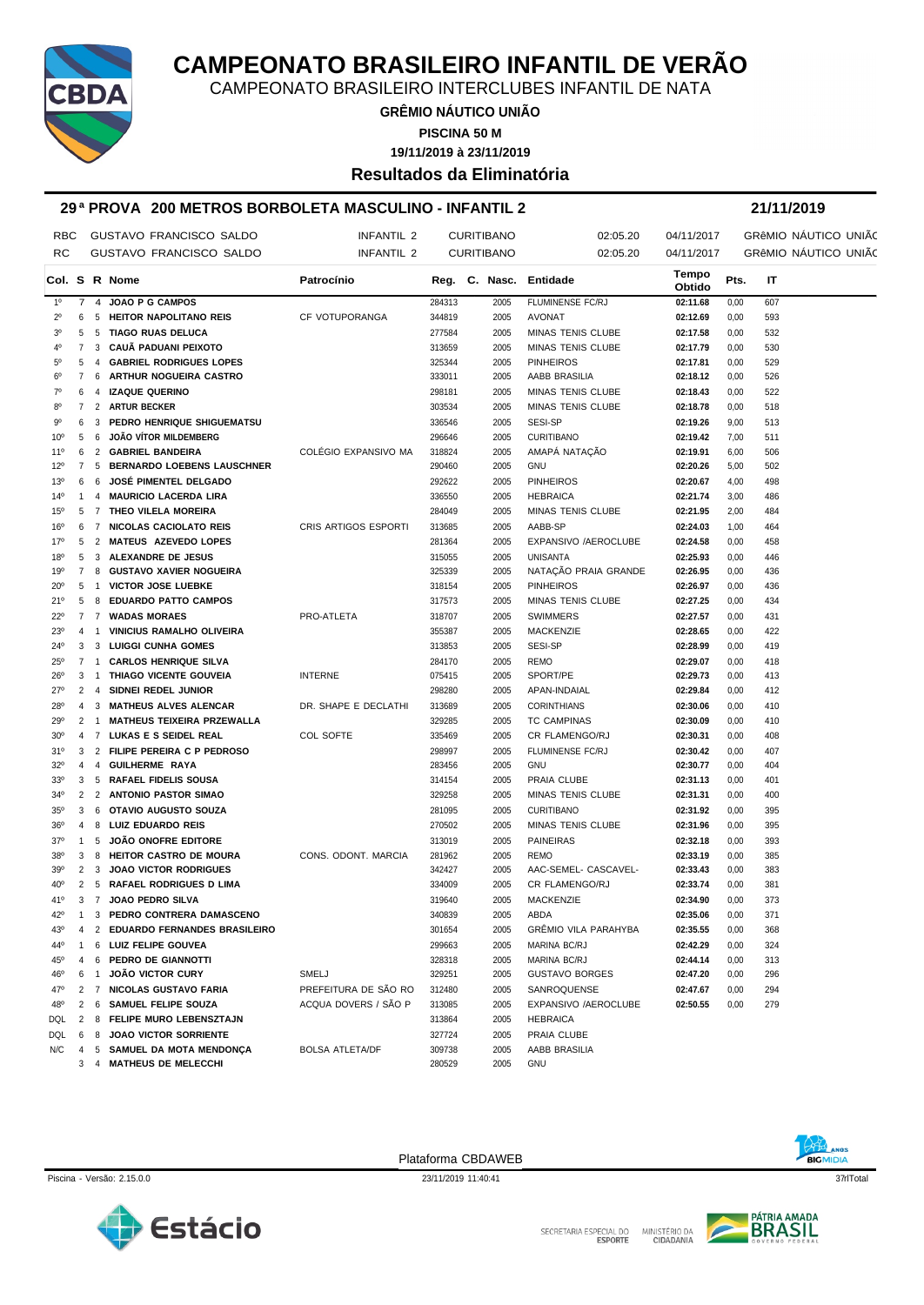

CAMPEONATO BRASILEIRO INTERCLUBES INFANTIL DE NATA

**GRÊMIO NÁUTICO UNIÃO**

**PISCINA 50 M**

**19/11/2019 à 23/11/2019 Resultados da Eliminatória**

**Etapa: 4 Data: 22/11/2019**

|                |                   |                         | 32ª PROVA 200 METROS COSTAS FEMININO - INFANTIL 1                                          |                                               |                        |        |                |                          |          |                 |      | 22/11/2019 |   |
|----------------|-------------------|-------------------------|--------------------------------------------------------------------------------------------|-----------------------------------------------|------------------------|--------|----------------|--------------------------|----------|-----------------|------|------------|---|
| RBC            |                   |                         | FERNANDA GOMES CELIDÔNIO                                                                   |                                               | INFANTIL 1             |        | ASBAC/AQUANAII |                          | 02:21.73 | 07/12/2016      |      | ARACAJU/SE |   |
| RC             |                   |                         | FERNANDA GOMES CELIDÔNIO                                                                   |                                               | <b>INFANTIL 1</b>      |        | ASBAC/AQUANAII |                          | 02:21.73 | 07/12/2016      |      | ARACAJU/SE |   |
|                |                   | Col. S R Nome           |                                                                                            | Patrocínio                                    |                        |        |                | Reg. C. Nasc. Entidade   |          | Tempo<br>Obtido | Pts. | IT         |   |
| $1^{\circ}$    | <b>RT:</b> $0.64$ | 7 4 RAFAELA SUMIDA      |                                                                                            | <b>DUDU ACQUA CENTER</b>                      |                        | 296369 | 2006           | <b>CORINTHIANS</b>       |          | 02:29.53        | 0,00 | 571        |   |
|                |                   | 50M: 00:35.16 (00.00)   | 100M: 01:13.32 (38.16)                                                                     | 150M: 01:52.73 (39.41) 200M: 02:29.53 (36.80) |                        |        |                |                          |          |                 |      |            |   |
| $2^{\circ}$    | RT: 0.75          |                         | 5 7 BRUNA RAMOS SCAFF                                                                      |                                               |                        | 299203 | 2006           | RADIO CLUBE/MS           |          | 02:31.02        | 0,00 | 554        |   |
|                |                   | 50M: 00:35.71 (00.00)   | 100M: 01:14.07 (38.36)                                                                     | 150M: 01:53.13 (39.60) 200M: 02:31.02 (37.89) |                        |        |                |                          |          |                 |      |            |   |
| 3 <sup>0</sup> | RT: 0.66          |                         | 6 5 EDUARDA ZANOTTI FOSSE                                                                  | PROJETO ACQUA                                 |                        | 299961 | 2006           | AWC                      |          | 02:34.83        | 0,00 | 514        |   |
|                |                   | 50M: 00:35.34 (00.00)   | 100M: 01:14.67 (39.33)                                                                     | 150M: 01:55.50 (40.83)                        | 200M: 02:34.83 (39.33) |        |                |                          |          |                 |      |            |   |
| 40             | RT: 0,62          |                         | 6 2 MILENA BARBOSA SANTOS                                                                  |                                               |                        | 324586 | 2006           | PRAIA CLUBE              |          | 02:35.17        | 0,00 | 511        |   |
|                |                   | 50M: 00:35.52 (00.00)   | 100M: 01:15.23 (39.71)                                                                     | 150M: 01:55.77 (40.54)                        | 200M: 02:35.17 (39.40) |        |                |                          |          |                 |      |            |   |
| $5^{\circ}$    | RT: 0.76          |                         | 2 6 LARISSA AFONSO BORBA                                                                   | ATLETA CIDADAO                                |                        | 332082 | 2006           | AESJ                     |          | 02:35.52        | 0,00 | 507        |   |
|                | 50M:              |                         | 100M: 01:15.49                                                                             | 150M: 01:56.56 (41.70)                        | 200M: 02:35.52 (38.96) |        |                |                          |          |                 |      |            |   |
| 6°             | RT: 0.65          | 5 4 YASMIN PEREIRA      |                                                                                            |                                               |                        | 298279 | 2006           | APAN-INDAIAL             |          | 02:35.59        | 0,00 | 506        |   |
|                |                   | 50M: 00:34.29 (00.00)   | 100M: 01:13.48 (39.19)                                                                     | 150M: 01:54.38 (40.90)                        | 200M: 02:35.59 (41.21) |        |                |                          |          |                 |      |            |   |
| $7^\circ$      | RT: 0.79          |                         | 6 3 GABRIELA OLIVEIRA VITORIA                                                              |                                               |                        | 329255 | 2006           | <b>MINAS TENIS CLUBE</b> |          | 02:35.61        | 0,00 | 506        |   |
|                |                   | 50M: 00:36.15 (00.00)   | 100M: 01:15.19 (39.40)                                                                     | 150M: 01:55.85 (40.66)                        | 200M: 02:35.61 (39.76) |        |                |                          |          |                 |      |            |   |
| 80             | RT: 0,68          |                         | 7 2 ISABELA VIANA SILVA                                                                    |                                               |                        | 329505 | 2006           | SESI-SP                  |          | 02:35.88        | 0,00 | 504        |   |
|                |                   | 50M: 00:36.93 (00.00)   | 100M: 01:16.11 (39.18)                                                                     | 150M: 01:56.44 (40.33)                        | 200M: 02:35.88 (39.44) |        |                |                          |          |                 |      |            |   |
| 90             | RT: 0.76          |                         | 7 5 BEATRIZ COMINI ROMERO                                                                  |                                               |                        | 288772 | 2006           | MINAS TENIS CLUBE        |          | 02:36.50        | 9,00 | 498        |   |
|                |                   | 50M: 00:35.41 (00.00)   | 100M: 01:14.84 (39.43)                                                                     | 150M: 01:56.09 (41.25)                        | 200M: 02:36.50 (40.41) |        |                |                          |          |                 |      |            |   |
|                | <b>RT:</b> $0.77$ |                         | 10° 5 6 MARIA CECILIA FARIAS                                                               |                                               |                        | 308918 | 2006           | CONTEMPORÂNEO            |          | 02:36.78        | 7,00 | 495        |   |
|                | 50M:              |                         | 100M: 01:16.46                                                                             | 150M:                                         | 200M: 02:36.78         |        |                |                          |          |                 |      |            |   |
|                | RT: 0,65          |                         | 11º 5 3 CAROLINE A DE TOLEDO                                                               |                                               |                        | 289283 | 2006           | CR FLAMENGO/RJ           |          | 02:36.89        | 6,00 | 494        |   |
|                |                   | 50M: 00:36.07 (00.00)   | 100M: 01:15.60 (39.53)                                                                     | 150M: 01:56.72 (41.12)                        | 200M: 02:36.89 (40.17) |        |                |                          |          |                 |      |            |   |
|                | RT: 0.74          | 12º 5 5 YASMIN DA SOUSA |                                                                                            |                                               |                        | 331957 | 2006           | <b>PINHEIROS</b>         |          | 02:37.04        | 4,50 | 493        | Ε |
|                |                   | 50M: 00:37.39 (00.00)   | 100M: 01:17.81 (40.42)                                                                     | 150M: 01:57.72 (39.91)                        | 200M: 02:37.04 (39.32) |        |                |                          |          |                 |      |            |   |
|                | RT: 0.65          |                         | 12º 5 2 MARIA EDUARDA SARAIVA R M P                                                        |                                               |                        | 289221 | 2006           | CR FLAMENGO/RJ           |          | 02:37.04        | 4,50 | 493        | Ε |
|                |                   | 50M: 00:36.68 (00.00)   | 100M: 01:16.40 (39.72)                                                                     | 150M: 01:56.87 (40.47) 200M: 02:37.04 (40.17) |                        |        |                |                          |          |                 |      |            |   |
|                | <b>RT:</b> $0,62$ |                         | 14º 4 6 JULIA DE SOUZA TULIO                                                               | <b>ITAIPU BINACIONAL</b>                      |                        | 342344 | 2006           | CATARATAS NATACÃO        |          | 02:37.09        | 3,00 | 492        |   |
|                | 50M:              |                         | 100M: 01:16.80                                                                             | 150M:                                         | 200M: 02:37.09         |        |                |                          |          |                 |      |            |   |
|                | RT: 0.73          |                         | 15º 7 3 LORENA EDUARDA LOPES                                                               | <b>FASTSWIM</b>                               |                        | 325528 | 2006           | AMERICANA                |          | 02:37.45        | 2,00 | 489        |   |
|                |                   | 50M: 00:37.18 (00.00)   | 100M: 01:17.16 (39.98)                                                                     | 150M: 01:57.58 (40.42)                        | 200M: 02:37.45 (39.87) |        |                |                          |          |                 |      |            |   |
|                | RT: 0.81          |                         | 16º 6 6 SOFIA FERRAZ DOBOZY                                                                |                                               |                        | 343688 | 2006           | PAINEIRAS                |          | 02:37.63        | 1,00 | 487        |   |
|                | 50M:              |                         | 100M: 01:15.25                                                                             | 150M: 01:56.71 (41.46)                        | 200M: 02:37.63 (40.92) |        |                |                          |          |                 |      |            |   |
|                | RT: 0.65          |                         | 17º 6 7 LIVIA ELEUTÉRIO RODRIGUES                                                          |                                               |                        | 332098 | 2006           | UNISANTA                 |          | 02:38.75        | 0,00 | 477        |   |
|                |                   |                         | 50M; 00:36 48 (00:00) 100M; 01:16 30 (39.82) 150M; 01:57 75 (41.45) 200M; 02:38 75 (41.00) |                                               |                        |        |                |                          |          |                 |      |            |   |

*50M: 00:36.48 (00.00) 100M: 01:16.30 (39.82) 150M: 01:57.75 (41.45) 200M: 02:38.75 (41.00)*

**BIGMIDIA** 

Piscina - Versão: 2.15.0.0 23/11/2019 11:40:45 23/11/2019 11:40:45 23/11/2019 11:40:45 23/11/2019 11:40:45 23/11/2019 11:40:45 23/11/2019 11:40:45 23/11/2019 11:40:45 23/11/2019 11:40:45 23/11/2019 11:40:45 23/11/2019 11:4



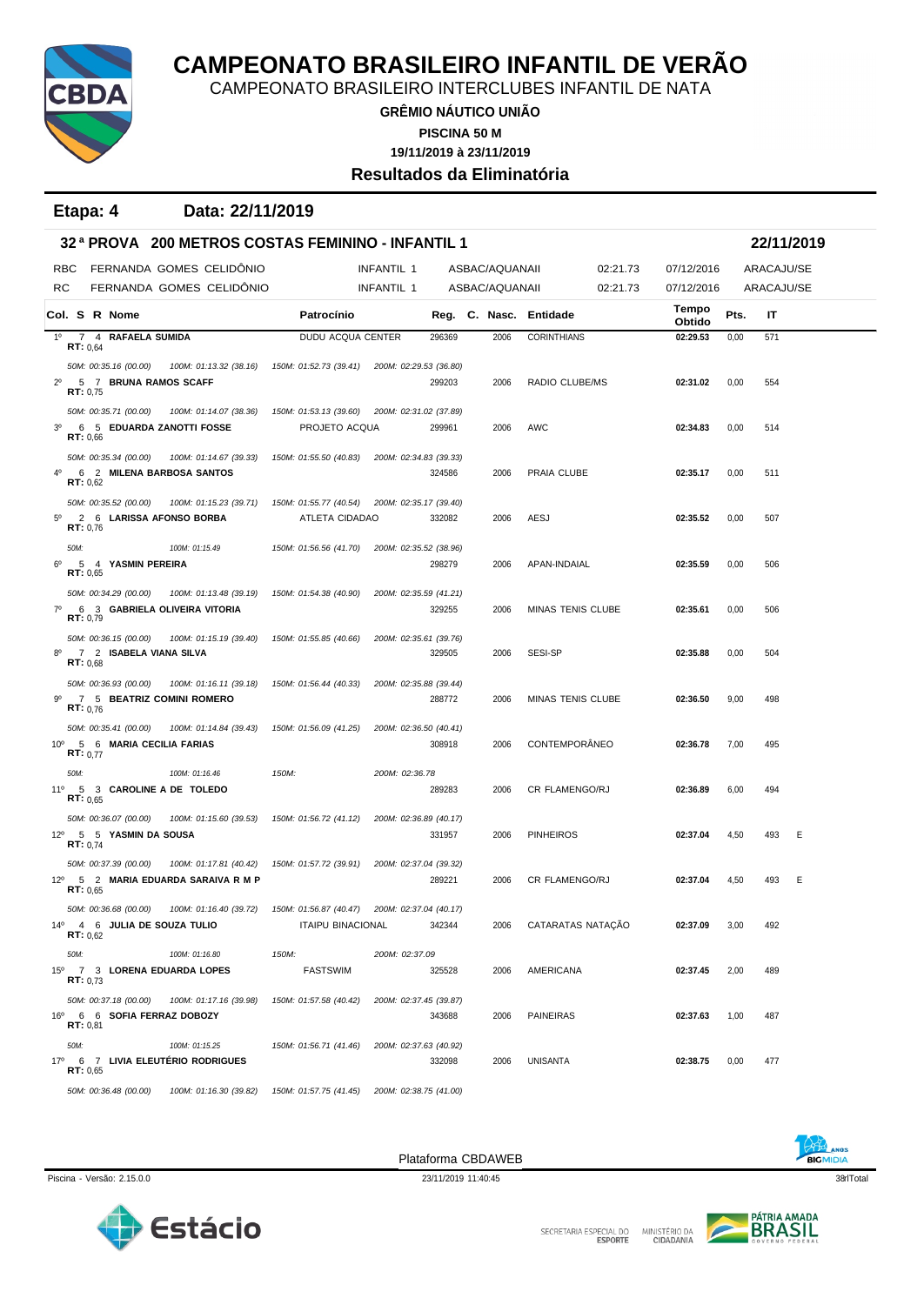

CAMPEONATO BRASILEIRO INTERCLUBES INFANTIL DE NATA

**GRÊMIO NÁUTICO UNIÃO**

**PISCINA 50 M**

#### **19/11/2019 à 23/11/2019 Resultados da Eliminatória**

| $18^{\circ}$<br>6 4 FERNANDA YUMI TAIRA<br>RT: 0,66                                                    |                                                   | 329548                           | 2006 | <b>PINHEIROS</b>           | 02:38.95 | 0,00 | 475 |  |
|--------------------------------------------------------------------------------------------------------|---------------------------------------------------|----------------------------------|------|----------------------------|----------|------|-----|--|
| 50M: 00:36.62 (00.00)<br>100M: 01:16.74 (40.12)<br>19º 6 1 LUISA CUNHA BRUNELI<br>RT: 0.69             | 150M: 01:57.82 (41.80)                            | 200M: 02:38.95 (41.13)<br>329525 | 2006 | PRAIA CLUBE                | 02:39.97 | 0,00 | 466 |  |
| 50M: 00:36.46 (00.00)<br>100M: 01:16.55 (40.90)<br>$20^{\circ}$<br>4 1 GIULIA CESAR<br>RT: 0,75        | 150M: 01:58.73 (42.18)                            | 200M: 02:39.97 (41.24)<br>310603 | 2006 | <b>GOIAS ESPORTE CLUBE</b> | 02:40.31 | 0,00 | 463 |  |
| 50M: 00:36.61 (00.00)<br>100M: 01:17.36 (40.75)<br>21º 3 1 ANA CLARA JAIME VIEIRA ALVES<br>RT: 0.7     | 150M: 01:59.04 (41.68)<br><b>BOLSA ATLETA /DF</b> | 200M: 02:40.31 (41.27)<br>333165 | 2006 | AABB BRASILIA              | 02:40.49 | 0,00 | 461 |  |
| 50M: 00:37.22 (00.00)<br>100M: 01:18.59 (41.37)<br>22º 3 6 PAULA TEIXEIRA POMPEU<br><b>RT:</b> $0.87$  | 150M: 01:59.71 (41.12)                            | 200M: 02:40.49 (40.78)<br>341302 | 2006 | <b>CR FLAMENGO/RJ</b>      | 02:40.50 | 0,00 | 461 |  |
| 50M: 00:35.58 (00.00)<br>100M: 01:16.21 (40.63)<br>23º 4 4 MARIA LUIZA MUNIZ<br>RT: 0.67               | 150M: 01:58.44 (42.23)                            | 200M: 02:40.50 (42.60)<br>292589 | 2006 | <b>MACKENZIE</b>           | 02:40.82 | 0,00 | 459 |  |
| 50M: 00:36.81 (00.00)<br>100M: 01:16.81 (40.00)<br>24º 1 6 YASMIM TOMITA<br><b>RT:</b> $0.77$          | 150M: 01:58.42 (41.61)                            | 200M: 02:40.82 (42.40)<br>337747 | 2006 | <b>CIRCULO MILITAR</b>     | 02:41.20 | 0,00 | 455 |  |
| 50M:<br>100M: 01:17.94<br>25º 7 1 BIANCA GIMENES<br>RT: 0.77                                           | 150M:                                             | 200M: 02:41.20<br>356391         | 2006 | SERC SÃO CAETANO           | 02:41.47 | 0,00 | 453 |  |
| 50M: 00:37.15 (00.00)<br>100M: 01:18.17 (41.20)<br>26º 3 3 CAROLINA PARREIRA<br>RT: 1                  | 150M: 02:00.20 (42.30)                            | 200M: 02:41.47 (41.27)<br>308670 | 2006 | <b>CURITIBANO</b>          | 02:41.63 | 0,00 | 452 |  |
| 50M: 00:38.49 (00.00)<br>100M: 01:19.10 (40.61)<br>27º 7 7 SOPHIA BRAGA RESENDE<br><b>RT:</b> $0.73$   | 150M: 02:01.61 (42.51)                            | 200M: 02:41.63 (40.20)<br>282648 | 2006 | MINAS TENIS CLUBE          | 02:41.96 | 0,00 | 449 |  |
| 50M: 00:37.48 (00.00)<br>100M: 01:18.30 (40.82)<br>28º 1 5 SOFIA DE MOTA<br>RT: 0.78                   | 150M: 02:00.12 (41.82)                            | 200M: 02:41.96 (41.84)<br>330362 | 2006 | <b>PAINEIRAS</b>           | 02:41.98 | 0,00 | 449 |  |
| 50M: 00:37.59 (00.00)<br>100M: 01:18.81 (41.22)<br>29º 3 2 GIOVANNA AMARO MORGANTI<br>RT: 0,82         | 150M: 02:01.18 (42.37)                            | 200M: 02:41.98 (40.80)<br>283553 | 2006 | <b>GNU</b>                 | 02:42.01 | 0,00 | 449 |  |
| 50M: 00:38.15 (00.00)<br>100M: 01:19.92 (41.77)<br>30° 6 8 ZOE KRÖSCHE XIMENES<br>RT: 0.81             | 150M: 02:02.44 (42.52)                            | 200M: 02:42.01 (39.57)<br>332097 | 2006 | UNISANTA                   | 02:42.20 | 0,00 | 447 |  |
| 50M: 00:38.28 (00.00)<br>100M: 01:19.38 (41.10)<br>31º 2 4 JULIA AKEMI KURODA<br>RT: 0,71              | 150M: 02:00.94 (41.56)                            | 200M: 02:42.20 (41.26)<br>327334 | 2006 | SANTA MONICA               | 02:42.31 | 0,00 | 446 |  |
| 50M: 00:38.36 (00.00)<br>100M: 01:19.63 (41.27)<br>32º 4 3 SOFIA AMBROZIO MARTINS<br>RT: 0,71          | 150M: 02:01.97 (42.34)                            | 200M: 02:42.31 (40.34)<br>280280 | 2006 | MACKENZIE                  | 02:42.84 | 0,00 | 442 |  |
| 50M: 00:37.82 (00.00)<br>100M: 01:18.69 (40.87)<br>33º 4 5 ANA BEATRIZ PASSAGLIA<br>RT: 0.74           | 150M: 02:01.29 (42.60)                            | 200M: 02:42.84 (41.55)<br>289771 | 2006 | MINAS TENIS CLUBE          | 02:43.23 | 0,00 | 439 |  |
| 50M: 00:37.49 (00.00)<br>100M: 01:19.61 (42.12)<br>34º 2 5 SOPHIA VALENTINA PASQUALI<br>RT: 0,7        | 150M: 02:02.04 (42.43)                            | 200M: 02:43.23 (41.19)<br>302256 | 2006 | <b>RECREIO</b>             | 02:43.24 | 0,00 | 438 |  |
| 50M: 00:39.79 (00.00)<br>100M: 01:21.47 (41.68)<br>$35^\circ$<br>3 7 SOFIA FLEXA<br>RT: 0.8            | 150M: 02:03.43 (41.96)                            | 200M: 02:43.24 (39.81)<br>330634 | 2006 | <b>PAINEIRAS</b>           | 02:43.87 | 0,00 | 433 |  |
| 50M: 00:39.09 (00.00)<br>100M: 01:20.33 (41.24)<br>36º 3 5 ANA BEATRIZ BOTTON<br>RT: 0,7               | 150M: 02:02.41 (42.80)                            | 200M: 02:43.87 (41.46)<br>349878 | 2006 | <b>CORINTHIANS</b>         | 02:43.96 | 0,00 | 433 |  |
| 50M: 00:39.37 (00.00)<br>100M: 01:20.80 (41.43)<br>37º 4 8 JULIA GOMES NETO<br>RT: 0,66                | 150M: 02:03.22 (42.42)                            | 200M: 02:43.96 (40.74)<br>341046 | 2006 | CEI/RN                     | 02:44.03 | 0,00 | 432 |  |
| 50M: 00:37.04 (00.00)<br>100M: 01:18.52 (41.48)<br>38º 7 8 JULIA FERREIRA PEREIRA<br><b>RT:</b> $0.69$ | 150M: 02:01.69 (43.17)                            | 200M: 02:44.03 (42.34)<br>317883 | 2006 | FLUMINENSE FC/RJ           | 02:44.77 | 0,00 | 426 |  |
|                                                                                                        |                                                   |                                  |      |                            |          |      |     |  |

Plataforma CBDAWEB





SECRETARIA ESPECIAL DO MINISTÉRIO DA<br>CIDADANIA

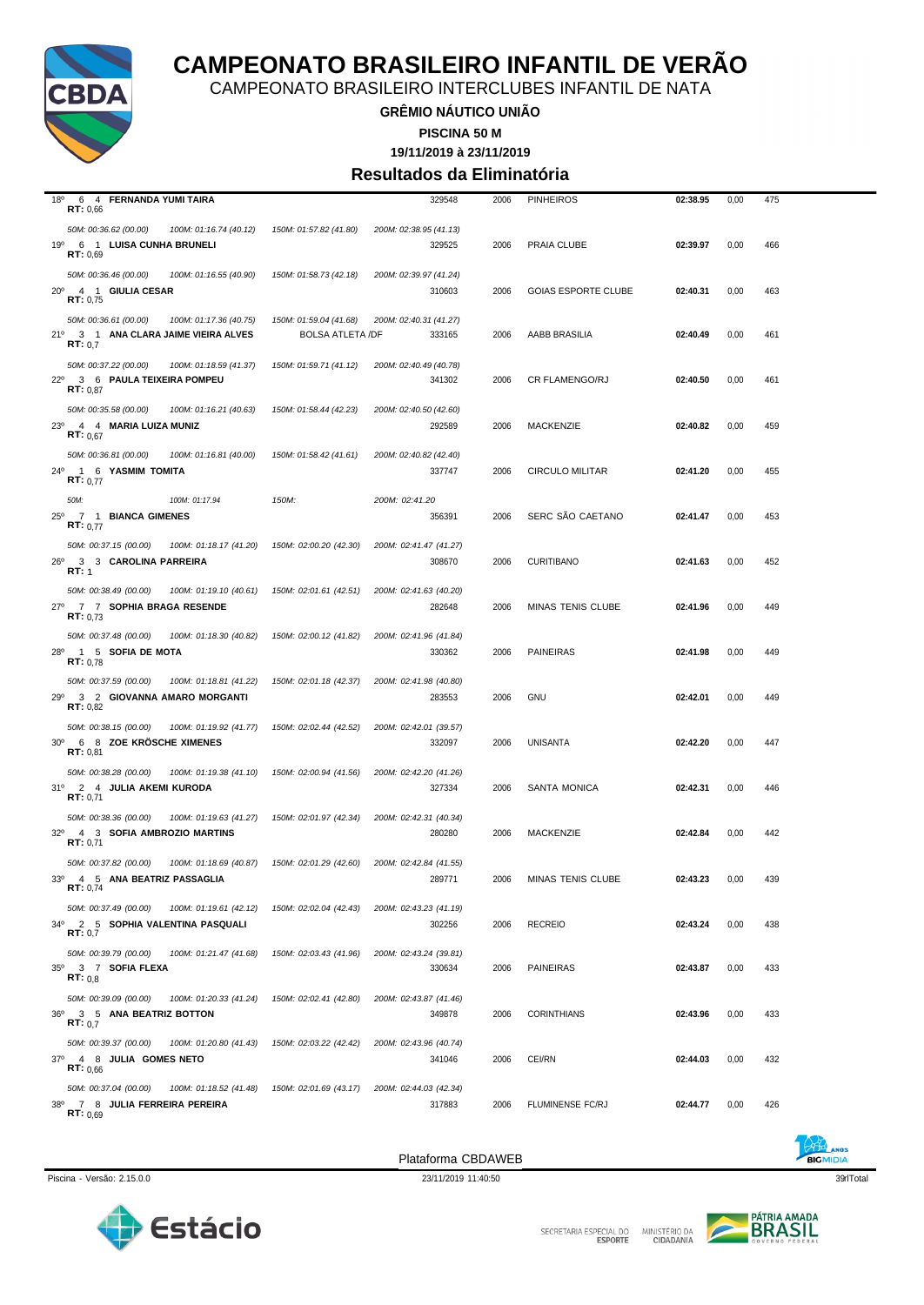

CAMPEONATO BRASILEIRO INTERCLUBES INFANTIL DE NATA

#### **GRÊMIO NÁUTICO UNIÃO**

**PISCINA 50 M**

**19/11/2019 à 23/11/2019**

#### **Resultados da Eliminatória**

| 50M: 00:37.90 (00.00)                                                                    | 100M: 01:19.39 (41.49)            | 150M: 02:02.21 (42.82) | 200M: 02:44.77 (42.56)           |      |                            |          |      |     |
|------------------------------------------------------------------------------------------|-----------------------------------|------------------------|----------------------------------|------|----------------------------|----------|------|-----|
| 39º 4 2 MANUELA BIFONE NOCENTINI<br>RT: 0.63                                             |                                   |                        | 296753                           | 2006 | <b>PINHEIROS</b>           | 02:44.78 | 0,00 | 426 |
| 50M: 00:37.12 (00.00)                                                                    | 100M: 01:17.91 (40.79)            | 150M: 02:01.80 (43.89) | 200M: 02:44.78 (42.98)           |      |                            |          |      |     |
| 40° 5 8 LORENA LUIZA DOMINGUES<br>RT: 0.63                                               |                                   |                        | 331971                           | 2006 | <b>CORINTHIANS</b>         | 02:45.67 | 0,00 | 419 |
| 50M: 00:38.28 (00.00)<br>41 <sup>°</sup><br>4 7 MARIA EDUARDA NEVES<br><b>RT:</b> $0.74$ | 100M: 01:19.90 (41.62)            | 150M: 02:02.92 (43.20) | 200M: 02:45.67 (42.75)<br>331688 | 2006 | GRAN SÃO JOÃO/ANEL         | 02:46.02 | 0,00 | 417 |
| 50M: 00:38.72 (00.00)                                                                    | 100M: 01:21.02 (42.30)            | 150M: 02:03.97 (42.95) | 200M: 02:46.02 (42.50)           |      |                            |          |      |     |
| 42°<br>3 4 MARIA EDUARDA<br>RT: 0.71                                                     |                                   |                        | 340328                           | 2006 | NATAÇÃO PRAIA GRANDE       | 02:47.13 | 0,00 | 409 |
| 50M: 00:39.97 (00.00)                                                                    | 100M: 01:21.60 (41.63)            | 150M: 02:04.65 (43.50) | 200M: 02:47.13 (42.48)           |      |                            |          |      |     |
| 5 1 ISABELLE YASMIN COSTA<br>43 <sup>0</sup><br>RT: 0.89                                 |                                   |                        | 333639                           | 2006 | <b>CLUBE ESPERIA</b>       | 02:47.19 | 0,00 | 408 |
| 50M: 00:38.45 (00.00)                                                                    | 100M: 01:21.09 (42.64)            | 150M: 02:04.89 (43.80) | 200M: 02:47.19 (42.30)           |      |                            |          |      |     |
| 44°<br>2 8 BEATRIZ VENCIO<br>RT: 0.92                                                    |                                   |                        | 300849                           | 2006 | <b>GOIAS ESPORTE CLUBE</b> | 02:47.84 | 0,00 | 403 |
| 50M:                                                                                     | 100M: 01:22.78                    | 150M: 02:06.01 (43.23) | 200M: 02:47.84 (41.83)           |      |                            |          |      |     |
| 45°<br>1 2 MARINA NESI MARINHO<br>RT: 0.62                                               |                                   |                        | 311219                           | 2006 | MARISTA - CRICIUMA         | 02:48.23 | 0,00 | 401 |
| 50M:                                                                                     | 100M: 01:18.81                    | 150M: 02:03.79 (44.98) | 200M: 02:48.23 (44.44)           |      |                            |          |      |     |
| 46°<br>3 8 DEBORA SILVA FERNANDES<br>RT: 0.77                                            |                                   | <b>NOC SOLUTIONS</b>   | 336319                           | 2006 | EXPANSIVO /AEROCLUBE       | 02:48.62 | 0,00 | 398 |
| 50M: 00:39.08 (00.00)                                                                    | 100M: 01:21.32 (42.24)            | 150M: 02:04.80 (43.48) | 200M: 02:48.62 (43.82)           |      |                            |          |      |     |
| 47º 2 1 BEATRIZ GUEDES CUNHA<br><b>RT:</b> $0.82$                                        |                                   |                        | 340869                           | 2006 | <b>MACKENZIE</b>           | 02:48.78 | 0.00 | 397 |
| 50M: 00:39.78 (00.00)                                                                    | 100M: 01:22.37 (42.59)            | 150M: 02:05.86 (43.49) | 200M: 02:48.78 (42.92)           |      |                            |          |      |     |
| 48°<br>2 7 SOFIA MIRANDA SOUZA<br>RT: 0.74                                               |                                   |                        | 328978                           | 2006 | <b>MACKENZIE</b>           | 02:49.55 | 0,00 | 391 |
| 50M: 00:39.22 (00.00)                                                                    | 100M: 01:22.12 (42.90)            | 150M: 02:06.17 (44.50) | 200M: 02:49.55 (43.38)           |      |                            |          |      |     |
| 49°<br>RT: 1                                                                             | 2 2 CAMILA DAL-RI SPARTA DE SOUZA |                        | 306863                           | 2006 | GNU                        | 02:49.95 | 0,00 | 388 |
| 200M: 02:49.95 (00.00) 50M: 00:39.83 (10.12)                                             |                                   | 100M: 01:22.85 (43.20) | 150M: 02:07.14 (44.29)           |      |                            |          |      |     |
| $50^{\circ}$<br>1 4 LUANA ZECLHYNSKI SILVA<br>RT: 0.72                                   |                                   |                        | 330727                           | 2006 | WS NATAÇÃO COMPETI         | 02:50.41 | 0,00 | 385 |
| 50M: 00:37.15 (00.00)                                                                    | 100M: 01:19.12 (41.97)            | 150M: 02:04.64 (45.52) | 200M: 02:50.41 (45.77)           |      |                            |          |      |     |
| 51º 2 3 LETICIA KOCHAN<br>RT: 0.73                                                       |                                   |                        | 313492                           | 2006 | SANTA MONICA               | 02:53.23 | 0,00 | 367 |
| 50M:                                                                                     | 100M: 01:23.33                    | 150M: 02:08.69 (45.36) | 200M: 02:53.23 (44.54)           |      |                            |          |      |     |
| 52º 1 7 LAURA RIBEIRO<br>RT: 0.7                                                         |                                   |                        | 337541                           | 2006 | ACAD. NEW FIT              | 02:53.33 | 0,00 | 366 |
| 50M: 00:40.10 (00.00)                                                                    | 100M: 01:24.09 (43.99)            | 150M: 02:09.81 (45.72) | 200M: 02:53.33 (43.52)           |      |                            |          |      |     |
| $53^{\circ}$<br>1 3 CLARA AMORIM<br>RT: 0,79                                             |                                   |                        | 295017                           | 2006 | UNI-EVANGELICA             | 03:00.96 | 0,00 | 322 |
| 50M:                                                                                     | 100M: 01:26.76                    | 150M: 02:14.47 (47.71) | 200M: 03:00.96 (46.49)           |      |                            |          |      |     |
| N/C<br>7 6 JULIA ENGEL PIRES<br>RT:0                                                     |                                   |                        | 298127                           | 2006 | CLUBE DOZE                 |          |      |     |
| 50M:                                                                                     | 100M:                             | 150M:                  | 200M:                            |      |                            |          |      |     |

BIGMIDIA





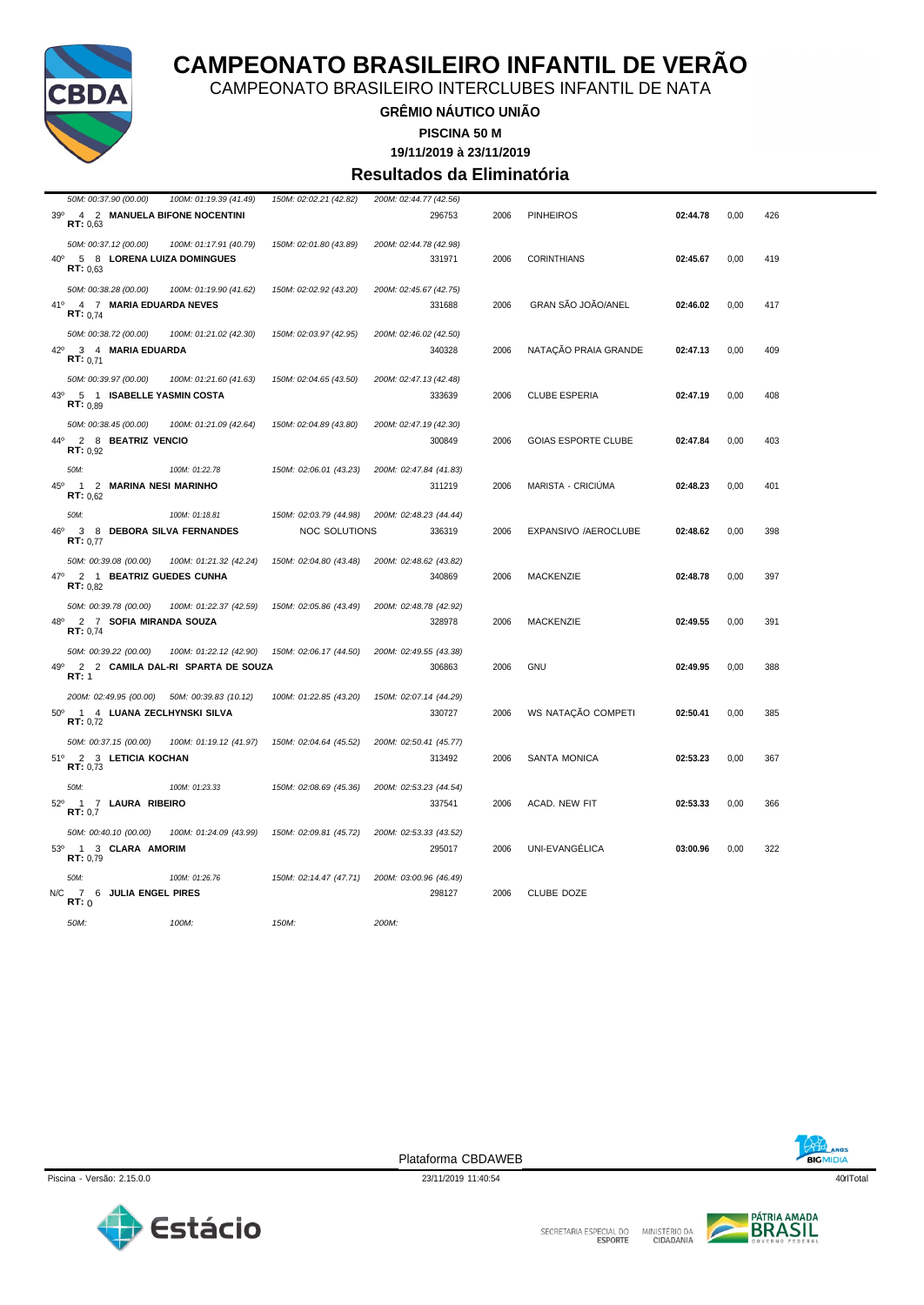

CAMPEONATO BRASILEIRO INTERCLUBES INFANTIL DE NATA

**GRÊMIO NÁUTICO UNIÃO**

**PISCINA 50 M**

**19/11/2019 à 23/11/2019**

**Resultados da Eliminatória**

|                | 33 <sup>a</sup> PROVA 200 METROS COSTAS FEMININO - INFANTIL 2 |                                                                        |                        |        |                |                        |                      |                 |      | 22/11/2019     |  |
|----------------|---------------------------------------------------------------|------------------------------------------------------------------------|------------------------|--------|----------------|------------------------|----------------------|-----------------|------|----------------|--|
| RBC            | FERNANDA GOMES CELIDÔNIO                                      |                                                                        | <b>INFANTIL 2</b>      |        | ASBAC/AQUANAII |                        | 02:19.15             | 06/12/2017      |      | <b>UNIFA</b>   |  |
| <b>RC</b>      | BEATRIZ LIMA E SILVA                                          |                                                                        | <b>INFANTIL 2</b>      |        |                | CORINTHIANS/ABDEM      | 02:21.51             | 14/11/2013      |      | <b>VITÓRIA</b> |  |
|                | Col. S R Nome                                                 | Patrocínio                                                             |                        |        |                | Reg. C. Nasc. Entidade |                      | Tempo<br>Obtido | Pts. | IT             |  |
| $1^{\circ}$    | 6 5 SOPHIA REIS<br><b>RT</b> : $0.84$                         |                                                                        |                        | 335677 | 2005           | <b>CURITIBANO</b>      |                      | 02:30.51        | 0,00 | 560            |  |
|                | 50M: 00:35.24 (00.00)<br>100M: 01:13.97 (38.73)               | 150M: 01:53.24 (39.27) 200M: 02:30.51 (37.27)                          |                        |        |                |                        |                      |                 |      |                |  |
| $2^{\circ}$    | RT: 0.61                                                      | <b>BOLSA ATLETA/DF</b>                                                 |                        | 284845 | 2005           | IATE CLUBE DE BRASIL   |                      | 02:30.57        | 0,00 | 559            |  |
|                | 50M: 00:35.44 (00.00)<br>100M: 01:13.74 (38.30)               | 150M: 01:53.23 (39.49) 200M: 02:30.57 (37.34)                          |                        |        |                |                        |                      |                 |      |                |  |
| 3 <sup>0</sup> | 5 4 TYARA FERNANDES RAMOS<br>RT: 0.68                         | PROJETO ACQUA                                                          |                        | 304652 | 2005           | AWC                    |                      | 02:30.94        | 0,00 | 555            |  |
|                | 50M: 00:34.69 (00.00)<br>100M: 01:12.22 (37.53)               | 150M: 01:50.95 (38.73)                                                 | 200M: 02:30.94 (39.99) |        |                |                        |                      |                 |      |                |  |
| $4^{\circ}$    | 4 4 BEATRIZ GARUTE DA SILVA<br>RT: 0,66                       |                                                                        |                        | 281877 | 2005           |                        | AAC-SEMEL- CASCAVEL- | 02:31.04        | 0,00 | 554            |  |
|                | 50M: 00:35.47 (00.00)<br>100M: 01:12.95 (37.48)               | 150M: 01:52.07 (39.12)                                                 | 200M: 02:31.04 (38.97) |        |                |                        |                      |                 |      |                |  |
| $5^{\circ}$    | 4 6 JULIA MOREIRA<br>RT: 0,69                                 |                                                                        |                        | 326744 | 2005           | <b>PMFC</b>            |                      | 02:32.63        | 0,00 | 537            |  |
|                | 50M: 00:34.44 (00.00)<br>100M: 01:13.57 (39.13)               | 150M: 01:53.46 (39.89)                                                 | 200M: 02:32.63 (39.17) |        |                |                        |                      |                 |      |                |  |
| $6^{\circ}$    | 4 8 LUIZA GABRIELA DIAS<br>RT: 0,81                           |                                                                        |                        | 312753 | 2005           | <b>MACKENZIE</b>       |                      | 02:33.39        | 0,00 | 529            |  |
|                | 50M: 00:36.24 (00.00)<br>100M: 01:15.07 (38.83)               | 150M: 01:54.29 (39.22)                                                 | 200M: 02:33.39 (39.10) |        |                |                        |                      |                 |      |                |  |
| $7^\circ$      | 6 2 LUISA MOURA PEREIRA<br>RT: 0,65                           |                                                                        |                        | 315315 | 2005           | <b>CORINTHIANS</b>     |                      | 02:33.78        | 0,00 | 525            |  |
|                | 50M: 00:34.56 (00.00)<br>100M: 01:13.47 (38.91)               | 150M: 01:54.48 (41.10)                                                 | 200M: 02:33.78 (39.30) |        |                |                        |                      |                 |      |                |  |
| 8°             | 5 5 JOANNA RAFAELA FARINA<br>RT: 0,79                         |                                                                        |                        | 315694 | 2005           | AABB-SP                |                      | 02:33.89        | 0,00 | 523            |  |
|                | 50M: 00:35.50 (00.00)<br>100M: 01:14.01 (38.51)               | 150M: 01:54.22 (40.21)                                                 | 200M: 02:33.89 (39.67) |        |                |                        |                      |                 |      |                |  |
| 9º             | 6 6 CAROLINA MIE KIKUCHI<br>RT: 0.74                          |                                                                        |                        | 318335 | 2005           | <b>PINHEIROS</b>       |                      | 02:34.75        | 9,00 | 515            |  |
|                | 50M: 00:36.01 (00.00)<br>100M: 01:15.48 (39.47)               | 150M: 01:55.68 (40.20)                                                 | 200M: 02:34.75 (39.70) |        |                |                        |                      |                 |      |                |  |
| $10^{\circ}$   | 4 3 ROBERTA DE BASTOS<br>RT: 0.57                             |                                                                        |                        | 333659 | 2005           | ABDA                   |                      | 02:35.28        | 7,00 | 509            |  |
|                | 50M: 00:35.13 (00.00)<br>100M: 01:14.63 (39.50)               | 150M: 01:54.92 (40.29)                                                 | 200M: 02:35.28 (40.36) |        |                |                        |                      |                 |      |                |  |
|                | 11º 3 5 SABRINA BARBOZA<br>RT: 0.78                           |                                                                        |                        | 336545 | 2005           | SESI-SP                |                      | 02:35.35        | 6,00 | 509            |  |
|                | 50M: 00:37.25 (00.00)<br>100M: 01:16.21 (38.96)               | 150M: 01:55.97 (39.76)                                                 | 200M: 02:35.35 (39.38) |        |                |                        |                      |                 |      |                |  |
| $12^{\circ}$   | 4 5 RENATA NOGUEIRA DA CRUZ<br>RT: 0,67                       |                                                                        |                        | 330998 | 2005           | <b>GNU</b>             |                      | 02:35.47        | 5,00 | 508            |  |
|                | 50M: 00:35.70 (00.00)<br>100M: 01:14.66 (38.96)               | 150M: 01:55.02 (40.36)                                                 | 200M: 02:35.47 (40.45) |        |                |                        |                      |                 |      |                |  |
|                | 13º 6 1 RAPHAELLA SILVA MELO<br>RT: 0.78                      |                                                                        |                        | 314155 | 2005           | PRAIA CLUBE            |                      | 02:35.52        | 4,00 | 507            |  |
|                | 50M: 00:37.06 (00.00)<br>100M: 01:16.98 (39.92)               | 150M: 01:56.56 (39.58)                                                 | 200M: 02:35.52 (38.96) |        |                |                        |                      |                 |      |                |  |
|                | 14º 5 7 STEFANIE SCHARDONG FONSECA<br>R1:0,82                 |                                                                        |                        | 280534 | 2005           | <b>GNU</b>             |                      | 02:35.53        | 3,00 | 507            |  |
|                | 50M: 00:36.51 (00.00)<br>100M: 01:15.92 (39.41)               | 150M: 01:56.44 (40.52) 200M: 02:35.53 (39.90)                          |                        |        |                |                        |                      |                 |      |                |  |
|                | 15º 5 3 LAURA SILVA XAVIER<br>RT: 0.66                        | <b>RUBBER PLAST</b>                                                    |                        | 318149 | 2005           | <b>JUVENTUS</b>        |                      | 02:36.04        | 2,00 | 502            |  |
|                | 50M: 00:35.77 (00.00)<br>100M: 01:14.83 (39.60)               | 150M: 01:55.37 (40.54)                                                 | 200M: 02:36.04 (40.67) |        |                |                        |                      |                 |      |                |  |
|                | 16º 6 7 SOFFIA MEIRELLES LOPES PINHEIRO<br>RT: 0.84           | FHE-POUPEX                                                             |                        | 327658 | 2005           | ASA-CMM                |                      | 02:36.92        | 1,00 | 494            |  |
|                | 50M: 00:36.70 (00.00)<br>100M: 01:17.01 (40.31)               | 150M: 01:57.38 (40.37)                                                 | 200M: 02:36.92 (39.54) |        |                |                        |                      |                 |      |                |  |
|                | 17º 6 3 VALENTINA HAJJAR ROSCHMANN<br>RT: 0.68                |                                                                        |                        | 318166 | 2005           | <b>PINHEIROS</b>       |                      | 02:37.27        | 0,00 | 490            |  |
|                | 50M: 00:35.54 (00.00)<br>100M: 01:14.86 (39.32)               | 150M: 01:56.17 (41.31)                                                 | 200M: 02:37.27 (41.10) |        |                |                        |                      |                 |      |                |  |
|                | 18º 6 8 LARA PÉRICO<br>RT: 0.76                               |                                                                        |                        | 356321 | 2005           | <b>CORINTHIANS</b>     |                      | 02:37.53        | 0,00 | 488            |  |
|                | 50M: 00:37.27 (00.00)                                         | 100M: 01:17.34 (40.70)  150M: 01:57.76 (40.42)  200M: 02:37.53 (39.77) |                        |        |                |                        |                      |                 |      |                |  |

Estácio



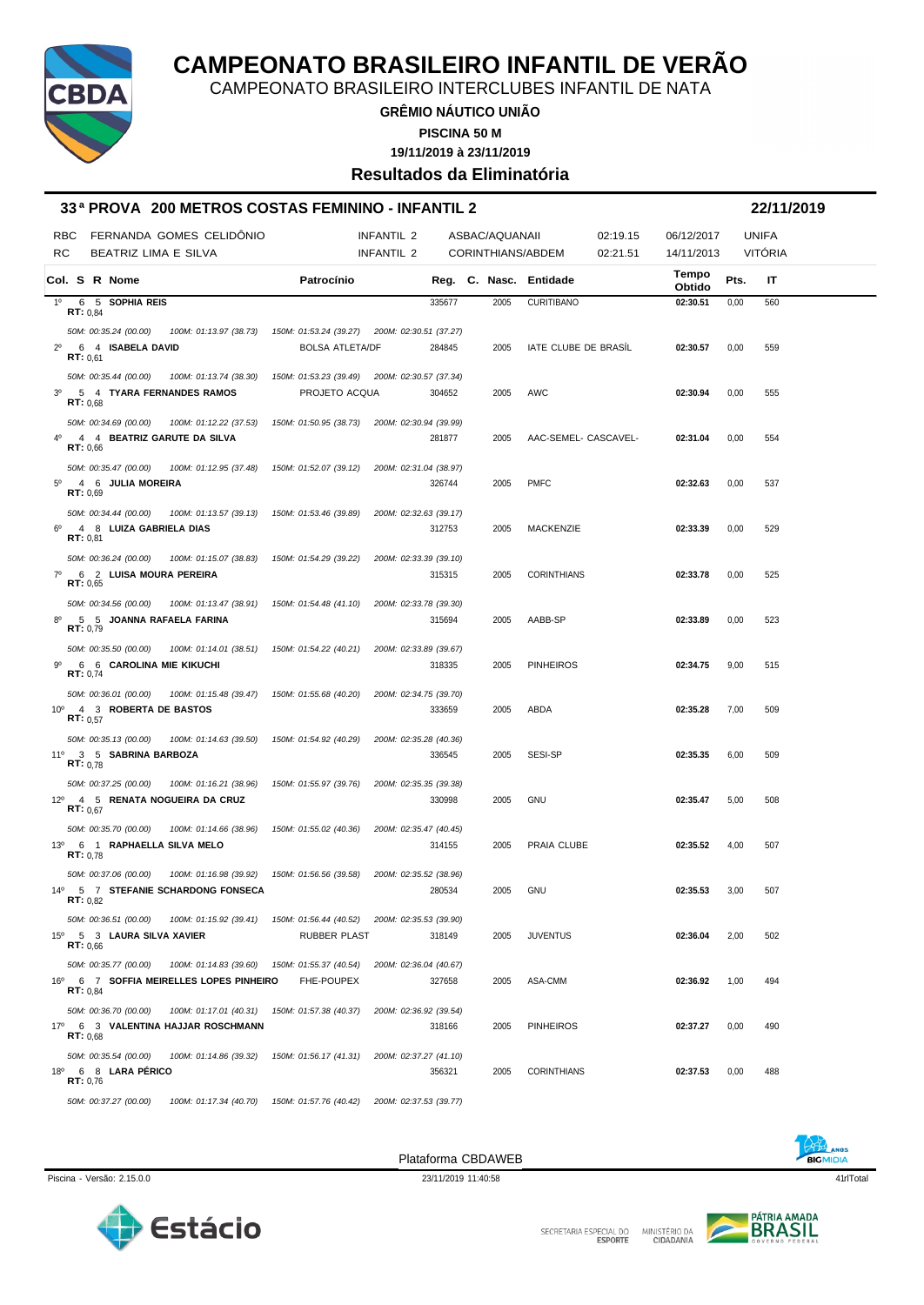

CAMPEONATO BRASILEIRO INTERCLUBES INFANTIL DE NATA

**GRÊMIO NÁUTICO UNIÃO**

**PISCINA 50 M**

**19/11/2019 à 23/11/2019**

#### **Resultados da Eliminatória**

| 19°<br>5 2 CLARA BURALLI MAZUR<br>RT: 0,68                                                                 |                                                    | 290383                           | 2005 | MINAS TENIS CLUBE           | 02:38.11 | 0,00 | 483 |
|------------------------------------------------------------------------------------------------------------|----------------------------------------------------|----------------------------------|------|-----------------------------|----------|------|-----|
| 50M: 00:35.84 (00.00)<br>100M: 01:15.46 (39.62)<br>20° 5 6 MARIA CLARA LIMA<br>RT: 0,71                    | 150M: 01:56.99 (41.53)                             | 200M: 02:38.11 (41.12)<br>324121 | 2005 | AABB-SP                     | 02:39.48 | 0,00 | 470 |
| 50M: 00:35.97 (00.00)<br>100M: 01:16.03 (40.60)<br>21º 5 8 JULIA CUNHA COUTO<br>RT: 0.9                    | 150M: 01:57.88 (41.85)                             | 200M: 02:39.48 (41.60)<br>288770 | 2005 | MINAS TENIS CLUBE           | 02:39.88 | 0,00 | 467 |
| 50M: 00:37.43 (00.00)<br>100M: 01:17.94 (40.51)<br>22º 4 2 EDUARDA SANTANA DOMICIANO<br>RT: 0.71           | 150M: 01:58.48 (40.54)                             | 200M: 02:39.88 (41.40)<br>336556 | 2005 | SESI-SP                     | 02:39.92 | 0,00 | 466 |
| 50M: 00:36.66 (00.00)<br>100M: 01:16.92 (40.26)<br>23º 3 6 NATALIA SERMIDI<br>RT: 0.65                     | 150M: 01:59.03 (42.11)<br><b>ITAIPU BINACIONAL</b> | 200M: 02:39.92 (40.89)<br>283035 | 2005 | CATARATAS NATAÇÃO           | 02:40.02 | 0,00 | 465 |
| 50M: 00:37.21 (00.00)<br>100M: 01:17.05 (39.84)<br>24º 3 7 CLARA FARHAT TIMO<br><b>RT:</b> $0,84$          | 150M: 01:59.48 (42.43)                             | 200M: 02:40.02 (40.54)<br>288771 | 2005 | MINAS TENIS CLUBE           | 02:40.22 | 0,00 | 464 |
| 50M: 00:38.48 (00.00)<br>100M: 01:19.32 (40.84)<br>25º 1 3 GIOVANA GIRARDELLO STAHLBERG<br>RT: 0.79        | 150M: 02:00.76 (41.44)                             | 200M: 02:40.22 (39.46)<br>324136 | 2005 | <b>CC PIRACICABA</b>        | 02:40.66 | 0,00 | 460 |
| 50M: 00:37.45 (00.00)<br>100M: 01:17.86 (40.41)<br>26º 5 1 ANA CLARA S CANDAL<br>RT: 0.68                  | 150M: 01:59.46 (41.60)                             | 200M: 02:40.66 (41.20)<br>303788 | 2005 | CR FLAMENGO/RJ              | 02:41.85 | 0,00 | 450 |
| 50M: 00:37.66 (00.00)<br>100M: 01:18.52 (40.86)<br>27º 3 8 ANA RAQUEL SOUSA<br>RT: 0.89                    | 150M: 02:00.52 (42.00)                             | 200M: 02:41.85 (41.33)<br>273628 | 2005 | <b>GRÉMIO VILA PARAHYBA</b> | 02:42.76 | 0,00 | 442 |
| 50M: 00:39.84 (00.00)<br>100M: 01:21.13 (41.29)<br>$28^{\circ}$<br>1 4 MARIA ELISA SILVA<br>RT:0           | 150M: 02:03.52 (42.39)<br>ATLETA CIDADAO           | 200M: 02:42.76 (39.24)<br>352253 | 2005 | AESJ                        | 02:42.77 | 0,00 | 442 |
| 50M: 00:38.79 (00.00)<br>100M: 01:20.56 (41.77)<br>29º 2 1 MARIA ALICE NEGREIROS<br>RT: 0.89               | 150M: 02:03.15 (42.59)                             | 200M: 02:42.77 (39.62)<br>299619 | 2005 | AABB-RECIFE                 | 02:43.44 | 0,00 | 437 |
| 50M: 00:37.71 (00.00)<br>100M: 01:19.13 (41.42)<br>2 6 SOPHIA ALVES PEIXOTO<br>30 <sup>o</sup><br>RT: 0,83 | 150M: 02:01.65 (42.52)                             | 200M: 02:43.44 (41.79)<br>317946 | 2005 | PRAIA CLUBE                 | 02:43.76 | 0,00 | 434 |
| 50M: 00:39.40 (00.00)<br>100M: 01:21.53 (42.13)<br>31º 3 1 RAQUEL C JUSTO<br>RT: 0,75                      | 150M: 02:04.16 (42.63)                             | 200M: 02:43.76 (39.60)<br>282023 | 2005 | TIJUCA TC/RJ                | 02:44.02 | 0,00 | 432 |
| 50M: 00:38.19 (00.00)<br>100M: 01:19.86 (41.67)<br>32º 1 6 BETINA MEURER MENEGHEL<br>RT: 0,79              | 150M: 02:02.17 (42.31)                             | 200M: 02:44.02 (41.85)<br>346979 | 2005 | <b>LIRA</b>                 | 02:44.45 | 0,00 | 429 |
| 50M: 00:38.63 (00.00)<br>100M: 01:20.38 (41.75)<br>33º 3 2 MARIANA MOREIRA JOAO<br>RT: 0.85                | 150M: 02:02.94 (42.56)                             | 200M: 02:44.45 (41.51)<br>313306 | 2005 | <b>MINAS TENIS CLUBE</b>    | 02:44.89 | 0,00 | 425 |
| 50M: 00:38.13 (00.00)<br>100M: 01:20.62 (42.49)<br>34º 2 5 SOFIA NASCIMENTO TRICOLI<br>RT: 0,77            | 150M: 02:03.48 (42.86)                             | 200M: 02:44.89 (41.41)<br>271190 | 2005 | <b>GNU</b>                  | 02:45.43 | 0,00 | 421 |
| 50M: 00:37.91 (00.00)<br>100M: 01:20.10 (42.19)<br>35º 2 3 ANA LUIZA CARMO<br>RT: 0,71                     | 150M: 02:02.89 (42.79)                             | 200M: 02:45.43 (42.54)<br>318332 | 2005 | <b>PINHEIROS</b>            | 02:45.58 | 0,00 | 420 |
| 50M: 00:39.17 (00.00)<br>100M: 01:21.69 (42.52)<br>2 4 JULIA SIMOES CARRARESI<br>36°<br><b>RT:</b> $0.87$  | 150M: 02:06.49 (44.80)                             | 200M: 02:45.58 (39.90)<br>318157 | 2005 | <b>PINHEIROS</b>            | 02:46.09 | 0,00 | 416 |
| 50M: 00:39.22 (00.00)<br>100M: 01:22.21 (42.99)<br>37º 1 5 SOPHIA VANZO UBL<br>RT: 0.79                    | 150M: 02:05.83 (43.62)                             | 200M: 02:46.09 (40.26)<br>342748 | 2005 | SERC SÃO CAETANO            | 02:46.45 | 0,00 | 414 |
| 50M: 00:38.99 (00.00)<br>100M: 01:20.60 (41.61)<br>38º 4 7 RAFAELLA CEOLA<br><b>RT:</b> $0,71$             | 150M: 02:03.99 (43.39)                             | 200M: 02:46.45 (42.46)<br>312458 | 2005 | ADCSB                       | 02:46.67 | 0,00 | 412 |
| 50M: 00:38.96 (00.00)<br>100M: 01:21.18 (42.22)<br>39º 2 2 LUIZA LESSA<br>RT: 0.74                         | 150M: 02:04.79 (43.61)                             | 200M: 02:46.67 (41.88)<br>281431 | 2005 | TIJUCA TC/RJ                | 02:47.13 | 0,00 | 409 |





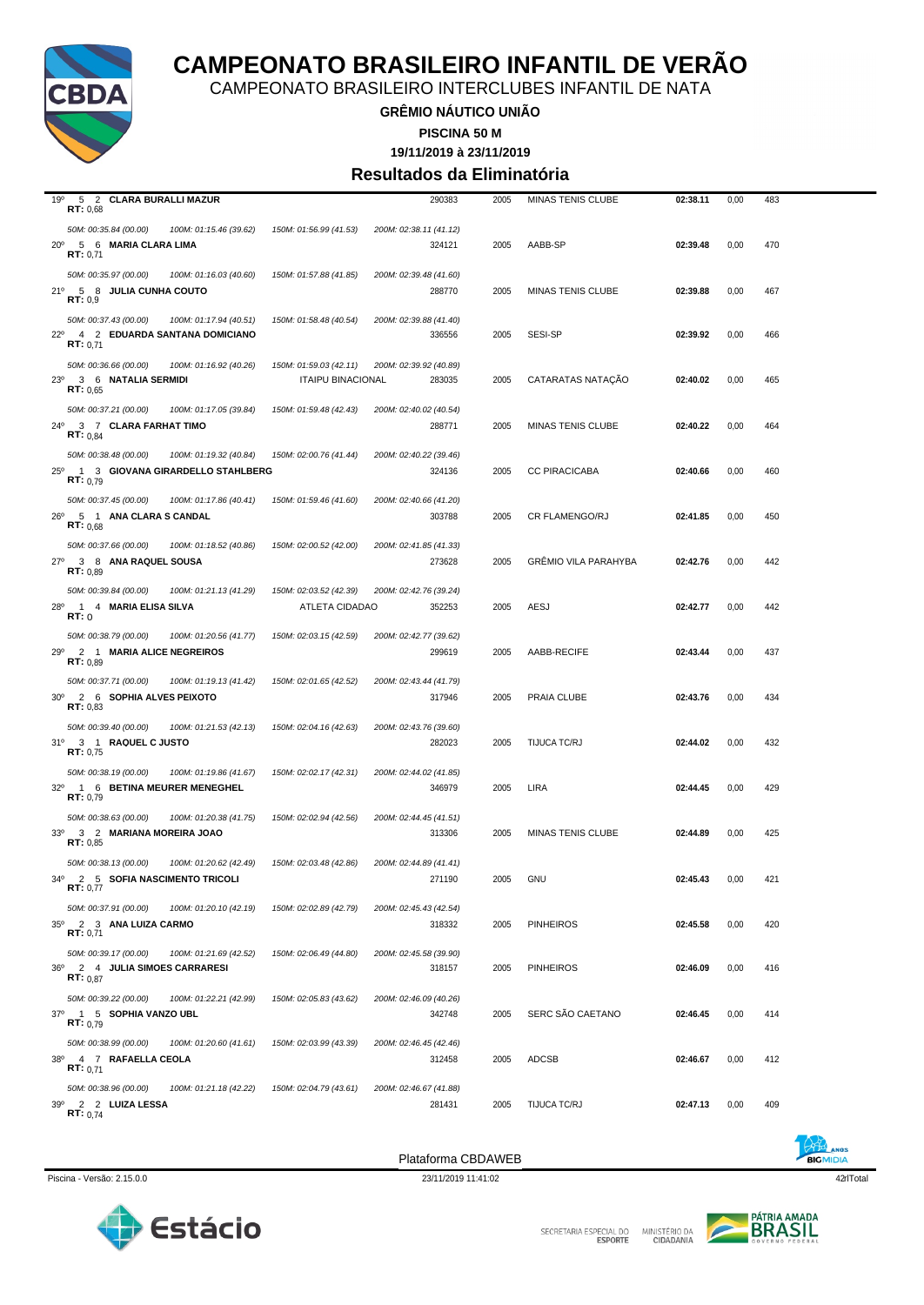

CAMPEONATO BRASILEIRO INTERCLUBES INFANTIL DE NATA

**GRÊMIO NÁUTICO UNIÃO**

**PISCINA 50 M**

**19/11/2019 à 23/11/2019**

#### **Resultados da Eliminatória**

|     | 50M: 00:38.78 (00.00) |                                   | 100M: 01:21.19 (42.41) | 150M: 02:05.22 (44.30) | 200M: 02:47.13 (41.91) |        |      |                   |          |      |     |
|-----|-----------------------|-----------------------------------|------------------------|------------------------|------------------------|--------|------|-------------------|----------|------|-----|
| 40° | RT: 0.77              | 3 3 JULIA SABER                   |                        |                        |                        | 281100 | 2005 | <b>CURITIBANO</b> | 02:48.78 | 0,00 | 397 |
|     | 50M: 00:38.42 (00.00) | 41º 2 7 ISABELA SCHWINDT AZEVEDO  | 100M: 01:20.72 (42.30) | 150M: 02:05.30 (44.58) | 200M: 02:48.78 (43.48) | 314572 | 2005 | <b>MACKENZIE</b>  | 02:49.56 | 0,00 | 391 |
|     | RT: 0.72              |                                   |                        |                        |                        |        |      |                   |          |      |     |
|     | 50M: 00:40.39 (00.00) |                                   | 100M: 01:23.41 (43.20) | 150M: 02:06.57 (43.16) | 200M: 02:49.56 (42.99) |        |      |                   |          |      |     |
| 42° | RT: 0.69              | 2 8 BIANCA VIRMOND FRUET          |                        |                        |                        | 283469 | 2005 | <b>CURITIBANO</b> | 02:50.53 | 0.00 | 385 |
|     | 50M: 00:38.89 (00.00) |                                   | 100M: 01:21.93 (43.40) | 150M: 02:06.82 (44.89) | 200M: 02:50.53 (43.71) |        |      |                   |          |      |     |
|     | RT: 0.67              | DQL 3 4 RAFAELLA SOARES FERNANDES |                        |                        |                        | 281266 | 2005 | OLIMPICO CLUBE    |          |      |     |
|     | $N/C$ 4<br>RT: 0      | NINA ISABELLA BELLINO             |                        |                        |                        | 281099 | 2005 | <b>CURITIBANO</b> |          |      |     |
|     | 50M:                  | 100M:                             |                        | 150M:                  | 200M:                  |        |      |                   |          |      |     |

#### **34ª PROVA 200 METROS COSTAS MASCULINO - INFANTIL 1 22/11/2019**

| <b>RBC</b>     |                   |                                                        | ANDRE AUGUSTO DOS SANTOS                                               |                                              | <b>INFANTIL 1</b>      |         |      | CORINTHIANS/S.BERNAR   | 02:11.82 | 08/07/2011      |      | <b>RECIFE</b>         |  |
|----------------|-------------------|--------------------------------------------------------|------------------------------------------------------------------------|----------------------------------------------|------------------------|---------|------|------------------------|----------|-----------------|------|-----------------------|--|
| <b>RC</b>      |                   | <b>SAMUEL LOPES</b>                                    |                                                                        |                                              | <b>INFANTIL 1</b>      | ACEB/BA |      |                        | 02:12.18 | 22/11/2019      |      | <b>GRÊMIO NÁUTICO</b> |  |
|                |                   | Col. S R Nome                                          |                                                                        | Patrocínio                                   |                        |         |      | Reg. C. Nasc. Entidade |          | Tempo<br>Obtido | Pts. | <b>IT</b>             |  |
|                | RT: 0.63          | 1º 7 4 SAMUEL LOPES                                    |                                                                        |                                              |                        | 327711  | 2006 | ACEB/BA                |          | 02:15.31        | 0,00 | 565                   |  |
| $2^{\circ}$    | RT: 0,73          | 50M: 00:30.71 (00.00)                                  | 100M: 01:04.64 (33.93)<br>5 4 THEO GRITZBACH TUUNELIS                  | 150M: 01:39.81 (35.17)                       | 200M: 02:15.31 (35.50) | 297660  | 2006 | <b>JUVENTUS</b>        |          | 02:18.35        | 0,00 | 529                   |  |
| 3 <sup>0</sup> | RT: 0.73          | 50M: 00:31.32 (00.00)<br>7 5 GABRIEL SZKMIRKO          | 100M: 01:06.45 (35.13)                                                 | 150M: 01:42.89 (36.44)                       | 200M: 02:18.35 (35.46) | 350639  | 2006 | <b>PMFC</b>            |          | 02:21.42        | 0,00 | 495                   |  |
| $4^{\circ}$    | RT: 0.67          | 50M: 00:32.50 (00.00)<br>6 4 RONALDO KLUG JUNIOR       | 100M: 01:07.79 (35.29)                                                 | 150M: 01:44.51 (36.72)<br><b>FUNDESPORTE</b> | 200M: 02:21.42 (36.91) | 294642  | 2006 | JOINVILLE NATAÇÃO      |          | 02:22.03        | 0,00 | 489                   |  |
| $5^{\circ}$    | RT: 0,8           | 50M: 00:33.27 (00.00)                                  | 100M: 01:09.46 (36.19)<br>2 8 GABRIEL HORVATH SCHWAN                   | 150M: 01:46.29 (36.83)                       | 200M: 02:22.03 (35.74) | 329616  | 2006 | PAINEIRAS              |          | 02:24.11        | 0,00 | 468                   |  |
| $6^{\circ}$    | RT: 0.78          | 50M: 00:33.93 (00.00)                                  | 100M: 01:11.52 (37.59)<br>5 5 LUCA CHANQUETTE QUIRINO                  | 150M: 01:48.85 (37.33)                       | 200M: 02:24.11 (35.26) | 335444  | 2006 | NOSSO CLUBE            |          | 02:24.22        | 0,00 | 467                   |  |
| $7^\circ$      | RT: 0.63          | 50M: 00:33.43 (00.00)<br>5 3 JOÃO PEDRO ALVES          | 100M: 01:09.98 (36.55)                                                 | 150M: 01:47.79 (37.81)                       | 200M: 02:24.22 (36.43) | 336852  | 2006 | APAN- MARINGA          |          | 02:24.47        | 0,00 | 464                   |  |
| $8^{\circ}$    | <b>RT:</b> $0.71$ | 50M: 00:32.66 (00.00)<br>6 3 GABRIEL AMARAL VIDOTTI    | 100M: 01:09.34 (36.68)                                                 | 150M: 01:47.48 (38.14)                       | 200M: 02:24.47 (36.99) | 299806  | 2006 | <b>MACKENZIE</b>       |          | 02:25.28        | 0,00 | 457                   |  |
| 9º             | RT: 0.62          | 50M: 00:34.74 (00.00)                                  | 100M: 01:11.78 (37.40)<br>7 2 GUSTAVO PACINI AZEVEDO                   | 150M: 01:49.15 (37.37)                       | 200M: 02:25.28 (36.13) | 333649  | 2006 | ABDA                   |          | 02:25.33        | 9,00 | 456                   |  |
|                | RT: 0.76          | 50M: 00:32.75 (00.00)                                  | 100M: 01:09.82 (37.70)<br>10º 7 6 GABRIEL MAGALHAES SANTANA            | 150M: 01:48.26 (38.44)                       | 200M: 02:25.33 (37.70) | 279922  | 2006 | MINAS TENIS CLUBE      |          | 02:25.49        | 7,00 | 455                   |  |
|                | RT: 0.58          | 50M: 00:33.29 (00.00)<br>11º 6 7 VICTOR HUGO A P CURY  | 100M: 01:10.04 (36.75)                                                 | 150M: 01:47.66 (37.62)                       | 200M: 02:25.49 (37.83) | 299603  | 2006 | C. FUNCIONARIOS/VR     |          | 02:25.87        | 6,00 | 451                   |  |
|                | RT: 0.66          | 50M: 00:34.81 (00.00)<br>12º 7 7 FABIO BORGES CAPOCCI  | 100M: 01:12.36 (37.55)                                                 | 150M: 01:50.37 (38.10)                       | 200M: 02:25.87 (35.50) | 356573  | 2006 | N1/MOURA LACERDA       |          | 02:26.14        | 5,00 | 449                   |  |
|                | RT: 0.65          | 50M: 00:33.19 (00.00)<br>13º 5 6 LUCAS SCAPI PELEGRINI | 100M: 01:10.36 (37.17)                                                 | 150M: 01:49.18 (38.82)                       | 200M: 02:26.14 (36.96) | 332572  | 2006 | AMERICANA              |          | 02:26.28        | 4,00 | 447                   |  |
|                |                   | 50M: 00:34.89 (00.00)                                  | 100M: 01:11.35 (36.46)  150M: 01:49.22 (37.87)  200M: 02:26.28 (37.60) |                                              |                        |         |      |                        |          |                 |      |                       |  |

Piscina - Versão: 2.15.0.0 23/11/2019 11:41:07 23/11/2019 11:41:07 43rlTotal 43rlTotal 43rlTotal 49rlTotal 49rlTotal 49rlTotal 49rlTotal 49rlTotal 49rlTotal 49rlTotal 49rlTotal 49rlTotal 49rlTotal 49rlTotal 49rlTotal 49rlT

Plataforma CBDAWEB





**BIGMIDIA**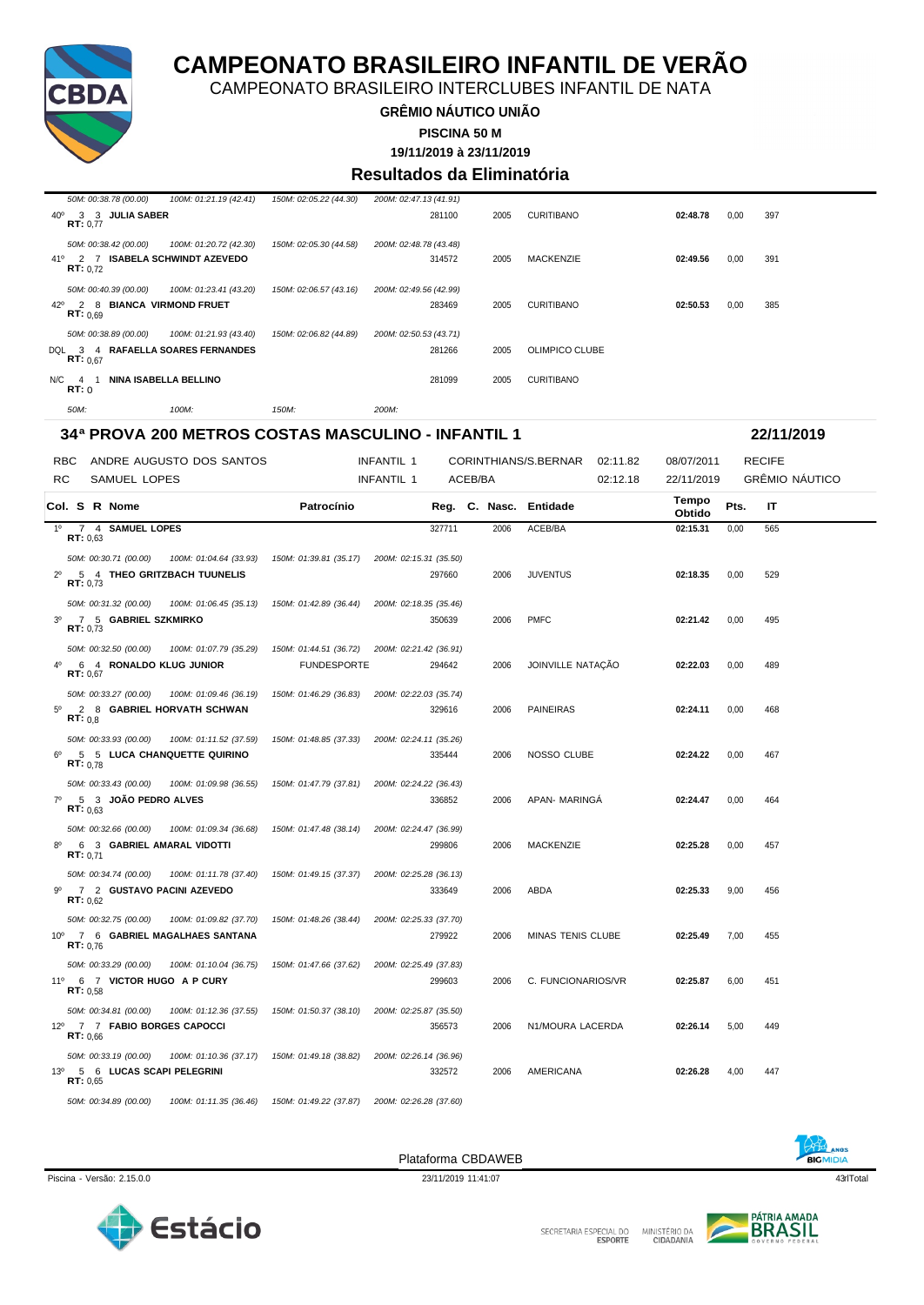

CAMPEONATO BRASILEIRO INTERCLUBES INFANTIL DE NATA

**GRÊMIO NÁUTICO UNIÃO**

**PISCINA 50 M**

#### **19/11/2019 à 23/11/2019 Resultados da Eliminatória**

| 14°<br>6 6 FELIPHE AUGUSTO FERREIRA<br>331052<br>RT: 0,65                                                                                                                          | 2006 | AESJ                       | 02:26.45 | 3,00 | 446 |
|------------------------------------------------------------------------------------------------------------------------------------------------------------------------------------|------|----------------------------|----------|------|-----|
| 50M: 00:34.10 (00.00)<br>150M: 01:49.56 (37.87)<br>200M: 02:26.45 (36.89)<br>100M: 01:11.69 (37.59)<br>15º 7 3 CLAUDIO Q A LIMA<br>343679<br>RT: 0,64                              | 2006 | <b>TIJUCA TC/RJ</b>        | 02:26.64 | 2,00 | 444 |
| 50M: 00:32.48 (00.00)<br>100M: 01:09.89 (37.41)<br>150M: 01:48.35 (38.46)<br>200M: 02:26.64 (38.29)<br>16°<br>6 5 WILLYAN HARUO MATANA<br>341787<br>RT: 0,77                       | 2006 | AAC-SEMEL- CASCAVEL-       | 02:27.18 | 1,00 | 439 |
| 50M: 00:34.97 (00.00)<br>100M: 01:12.32 (37.35)<br>150M: 01:49.96 (37.64)<br>200M: 02:27.18 (37.22)<br>17º 5 1 RAFAEL HENRIQUE FREITAS<br>331964<br>RT: 0,65                       | 2006 | <b>CORINTHIANS</b>         | 02:28.66 | 0,00 | 426 |
| 50M: 00:34.54 (00.00)<br>100M: 01:12.41 (37.87)<br>150M: 01:51.68 (39.27)<br>200M: 02:28.66 (36.98)<br>4 2 RAFAEL JOACHIM KALICHSZTEIN<br>334826<br>18º<br>RT: 0,6                 | 2006 | <b>CR FLAMENGO/RJ</b>      | 02:29.45 | 0,00 | 419 |
| 50M: 00:34.40 (00.00)<br>100M: 01:12.66 (38.26)<br>150M: 01:51.33 (38.67)<br>200M: 02:29.45 (38.12)<br>19º 5 7 NICOLAS TUDORAS<br>331770<br>RT: 0.67                               | 2006 | <b>PAINEIRAS</b>           | 02:29.55 | 0,00 | 419 |
| 200M: 02:29.55 (38.93)<br>50M: 00:34.36 (00.00)<br>100M: 01:11.55 (37.19)<br>150M: 01:50.62 (39.70)<br>342828<br>20° 4 8 GUILHERME FERNANDES RODRIGUES<br>RT: 0,8                  | 2006 | <b>CLUBE ESPERIA</b>       | 02:29.91 | 0,00 | 416 |
| 50M: 00:36.65 (00.00)<br>100M: 01:14.11 (37.46)<br>150M: 01:52.04 (37.93)<br>200M: 02:29.91 (37.87)<br>21º 6 1 RAFAEL OLIVEIRA SCHIMITT<br>296653                                  | 2006 | <b>CURITIBANO</b>          | 02:30.60 | 0,00 | 410 |
| RT: 0,68<br>50M: 00:35.06 (00.00)<br>100M: 01:13.44 (38.38)<br>150M: 01:52.27 (38.83)<br>200M: 02:30.60 (38.33)<br>22º 4 6 ARTHUR FREDIANE GONÇALVES<br>PROJETO ACQUA<br>323890    | 2006 | AWC                        | 02:30.66 | 0,00 | 409 |
| RT: 0.72<br>50M: 00:35.60 (00.00)<br>100M: 01:14.16 (38.56)<br>150M: 01:52.99 (38.83)<br>200M: 02:30.66 (37.67)<br>$23^{\circ}$<br>1 3 GABRIEL PEREIRA<br>342699                   | 2006 | UNI-EVANGÉLICA             | 02:30.97 | 0,00 | 407 |
| RT: 0.69<br>50M: 00:35.02 (00.00)<br>100M: 01:12.64 (37.62)<br>150M: 01:51.77 (39.13)<br>200M: 02:30.97 (39.20)<br>24º 6 2 MURILO BRAGA AMATUZZI<br>296650                         | 2006 | <b>CURITIBANO</b>          | 02:31.30 | 0,00 | 404 |
| RT: 0.68<br>50M: 00:35.95 (00.00)<br>100M: 01:14.11 (38.16)<br>150M: 01:53.45 (39.34)<br>200M: 02:31.30 (37.85)<br>$25^{\circ}$<br>4 4 THOMAS UGRINOVICH KRINGS<br>330393          | 2006 | SESI-SP                    | 02:31.44 | 0,00 | 403 |
| RT: 0,67<br>50M: 00:35.02 (00.00)<br>100M: 01:13.54 (38.52)<br>150M: 01:52.28 (38.74)<br>200M: 02:31.44 (39.16)<br>3 5 MATEUS RIBEIRO FIGUEIREDO<br>$26^{\circ}$<br>326952         | 2006 | MACKENZIE                  | 02:32.43 | 0,00 | 395 |
| RT: 0.73<br>50M: 00:35.43 (00.00)<br>100M: 01:14.40 (38.97)<br>150M: 01:54.77 (40.37)<br>200M: 02:32.43 (37.66)                                                                    |      |                            |          |      |     |
| 27º 3 3 HENRIQUE P JUNG<br>291661<br>RT: 0,62<br>200M: 02:32.54 (38.91)<br>50M: 00:35.43 (00.00)<br>100M: 01:13.77 (38.34)<br>150M: 01:53.63 (39.86)                               | 2006 | <b>CR FLAMENGO/RJ</b>      | 02:32.54 | 0,00 | 394 |
| 5 2 DIEGO DUARTE REZENDE<br>28°<br>313013<br>RT: 0,69<br>50M: 00:34.92 (00.00)<br>100M: 01:12.92 (38.00)<br>150M: 01:53.23 (40.31)<br>200M: 02:32.55 (39.32)                       | 2006 | APAN- MARINGA              | 02:32.55 | 0,00 | 394 |
| 29º 3 1 HEITOR PADILHA MACIEL<br>296473<br>RT: 0,8<br>50M: 00:35.62 (00.00)<br>150M: 01:54.13 (39.80)<br>200M: 02:32.75 (38.62)<br>100M: 01:14.33 (38.71)                          | 2006 | AABB-RECIFE                | 02:32.75 | 0,00 | 393 |
| $30^{\circ}$<br>3 6 KENUE TEIXEIRA DE SANTANA<br><b>BOLSA ATLETA/DF</b><br>295735<br>RT: 0,65<br>50M: 00:36.19 (00.00)<br>200M: 02:33.26 (38.62)                                   | 2006 | IATE CLUBE DE BRASIL       | 02:33.26 | 0,00 | 389 |
| 100M: 01:14.61 (38.42)<br>150M: 01:54.64 (40.30)<br>31º 5 8 BERNARDO BENEVENUTE OLIVEIRA<br>PROJETO ACQUA<br>342955<br>RT: 0,69                                                    | 2006 | AWC                        | 02:33.28 | 0,00 | 389 |
| 50M: 00:35.31 (00.00)<br>100M: 01:13.82 (38.51)<br>150M: 01:53.79 (39.97)<br>200M: 02:33.28 (39.49)<br>32º 7 1 LUCCA PAPATELLA FERREIRA<br>306263<br>RT: 0.81                      | 2006 | MINAS TENIS CLUBE          | 02:33.74 | 0,00 | 385 |
| 50M: 00:36.06 (00.00)<br>100M: 01:14.81 (38.75)<br>150M: 01:54.69 (39.88)<br>200M: 02:33.74 (39.50)<br>33º 7 8 RAPHAEL MAFRA MOREIRA<br>CIA ATHLETICA RECIFE<br>296480<br>RT: 0.72 | 2006 | AABB-RECIFE                | 02:34.59 | 0,00 | 379 |
| 50M: 00:35.17 (00.00)<br>200M: 02:34.59 (39.91)<br>100M: 01:14.05 (38.88)<br>150M: 01:54.68 (40.63)<br>34º 4 3 TAUFIC FLEURY<br>341055<br><b>RT:</b> $0,68$                        | 2006 | <b>GOIAS ESPORTE CLUBE</b> | 02:34.60 | 0,00 | 379 |

Piscina - Versão: 2.15.0.0 23/11/2019 11:41:12 44rlTotal 23/11/2019 11:41:12 44rlTotal 23/11/2019 11:41:12 44rlTotal 23/11/2019 11:41:12

Plataforma CBDAWEB





SECRETARIA ESPECIAL DO MINISTÉRIO DA<br>CIDADANIA

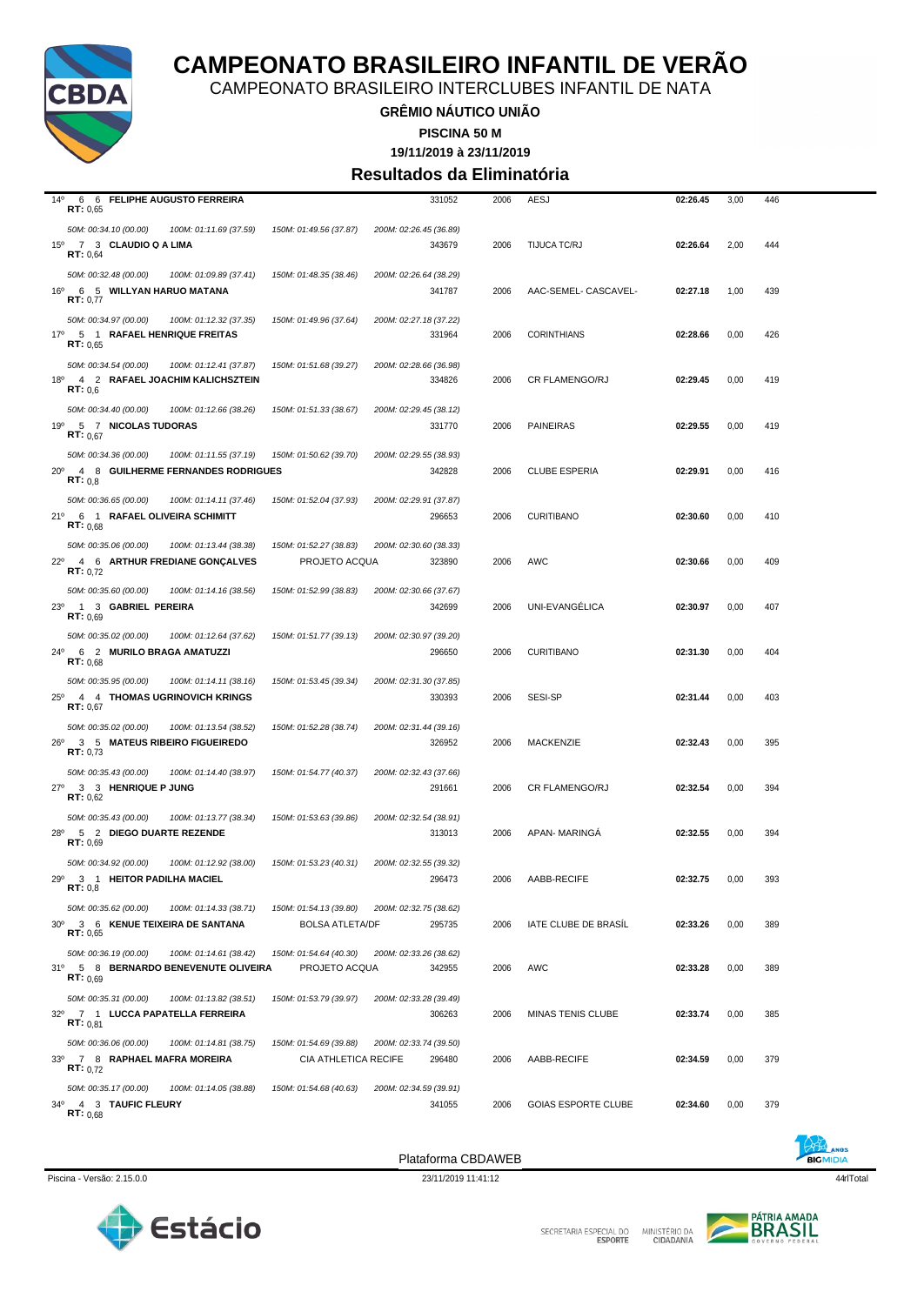

CAMPEONATO BRASILEIRO INTERCLUBES INFANTIL DE NATA

#### **GRÊMIO NÁUTICO UNIÃO**

**PISCINA 50 M**

**19/11/2019 à 23/11/2019**

#### **Resultados da Eliminatória**

| 50M: 00:34.98 (00.00)<br>100M: 01:14.57 (39.59)                                                 | 150M: 01:55.51 (40.94) | 200M: 02:34.60 (39.90)           |      |                            |          |      |     |  |
|-------------------------------------------------------------------------------------------------|------------------------|----------------------------------|------|----------------------------|----------|------|-----|--|
| $35^\circ$<br>2 6 JOAO FRANCISCO GUEDES<br>RT: 0,64                                             |                        | 329263                           | 2006 | AMERICANA                  | 02:35.00 | 0,00 | 376 |  |
| 50M: 00:35.74 (00.00)<br>100M: 01:15.30 (39.56)<br>6 8 CALEB DOURADO MENEZES<br>36°<br>RT: 0.76 | 150M: 01:55.86 (40.56) | 200M: 02:35.00 (39.14)<br>329171 | 2006 | L4 TEAM                    | 02:35.02 | 0,00 | 376 |  |
| 50M: 00:36.24 (00.00)<br>100M: 01:14.77 (38.53)<br>37º 2 4 GABRIEL DOMINGUES MOURA<br>RT: 0.57  | 150M: 01:54.40 (39.63) | 200M: 02:35.02 (40.62)<br>313194 | 2006 | <b>MINAS TENIS CLUBE</b>   | 02:35.10 | 0,00 | 375 |  |
| 50M: 00:36.67 (00.00)<br>100M: 01:15.73 (39.60)                                                 | 150M: 01:56.02 (40.29) | 200M: 02:35.10 (39.80)           |      |                            |          |      |     |  |
| 38°<br>3 4 YOSEPH RIGONI MORAES<br>RT: 0.71                                                     | POSITIVO MASTER        | 295182                           | 2006 | <b>ATIVA ESPORTE TOTAL</b> | 02:35.55 | 0,00 | 372 |  |
| 50M: 00:35.31 (00.00)<br>100M: 01:13.98 (38.67)                                                 | 150M: 01:54.64 (40.66) | 200M: 02:35.55 (40.91)           |      |                            |          |      |     |  |
| 2 1 DANIEL REZENDE FIDELIS<br>39°<br>RT: 0.71                                                   |                        | 343844                           | 2006 | NATAÇÃO PRAIA GRANDE       | 02:35.96 | 0,00 | 369 |  |
| 50M: 00:37.67 (00.00)<br>100M: 01:18.27 (40.60)                                                 | 150M: 01:57.38 (39.11) | 200M: 02:35.96 (38.58)           |      |                            |          |      |     |  |
| $40^{\circ}$<br>3 2 GUSTAVO DIXO SCALON<br>RT: 0.77                                             |                        | 331953                           | 2006 | <b>PAINEIRAS</b>           | 02:36.63 | 0,00 | 364 |  |
| 50M: 00:37.21 (00.00)<br>100M: 01:17.48 (40.27)                                                 | 150M: 01:56.78 (39.30) | 200M: 02:36.63 (39.85)           |      |                            |          |      |     |  |
| 41º 2 5 RAFAEL LOBO CITELI<br>RT: 0.72                                                          |                        | 342048                           | 2006 | SANROQUENSE                | 02:37.06 | 0,00 | 361 |  |
| 50M: 00:36.31 (00.00)<br>100M: 01:16.31 (40.00)                                                 | 150M: 01:57.63 (41.32) | 200M: 02:37.06 (39.43)           |      |                            |          |      |     |  |
| 42°<br>4 5 CAIO DAYRELL<br>RT: 0,81                                                             |                        | 299741                           | 2006 | ZITTI/GO                   | 02:37.33 | 0,00 | 359 |  |
| 50M: 00:35.11 (00.00)<br>100M: 01:14.22 (39.11)                                                 | 150M: 01:55.82 (41.60) | 200M: 02:37.33 (41.51)           |      |                            |          |      |     |  |
| 3 7 FELIPE GABRIEL<br>43°<br>RT: 0.76                                                           |                        | 334965                           | 2006 | <b>OLARIA AC/RJ</b>        | 02:37.79 | 0,00 | 356 |  |
| 50M: 00:37.25 (00.00)<br>100M: 01:17.50 (40.25)                                                 | 150M: 01:58.27 (40.77) | 200M: 02:37.79 (39.52)           |      |                            |          |      |     |  |
| 44°<br>4 1 GABRIEL SILVA GONSAGA<br>RT: 0,7                                                     |                        | 347108                           | 2006 | <b>JUVENTUS</b>            | 02:37.84 | 0,00 | 356 |  |
| 50M: 00:36.49 (00.00)<br>100M: 01:17.04 (40.55)                                                 | 150M: 01:58.44 (41.40) | 200M: 02:37.84 (39.40)           |      |                            |          |      |     |  |
| 1 4 MIGUEL REIS<br>45°<br>RT: 0.67                                                              | TINTAS LUZTOL/PRO-AT   | 299492                           | 2006 | UNI-EVANGÉLICA             | 02:38.38 | 0,00 | 352 |  |
| 50M: 00:36.36 (00.00)<br>100M: 01:16.01 (39.65)                                                 | 150M: 01:57.31 (41.30) | 200M: 02:38.38 (41.70)           |      |                            |          |      |     |  |
| 46°<br>2 2 KAIO PICOLO SILVA<br>RT: 0,63                                                        |                        | 333689                           | 2006 | MARISTA - CRICIÚMA         | 02:38.87 | 0,00 | 349 |  |
| 50M: 00:35.98 (00.00)<br>100M: 01:16.54 (40.56)                                                 | 150M: 01:58.26 (41.72) | 200M: 02:38.87 (40.61)           |      |                            |          |      |     |  |
| 47°<br>4 7 CARLOS EDUARDO NUNES<br>RT: 0.78                                                     |                        | 295020                           | 2006 | UNI-EVANGÉLICA             | 02:39.57 | 0,00 | 345 |  |
| 50M: 00:37.15 (00.00)<br>100M: 01:16.90 (39.75)                                                 | 150M: 01:58.43 (41.53) | 200M: 02:39.57 (41.14)           |      |                            |          |      |     |  |
| 48°<br>1 6 EDUARDO PAIZ RIBEIRO<br>RT: 0,75                                                     |                        | 297583                           | 2006 | AAC-SEMEL- CASCAVEL-       | 02:40.42 | 0,00 | 339 |  |
| 50M: 00:38.57 (00.00)<br>100M: 01:19.22 (40.65)                                                 | 150M: 02:00.22 (41.00) | 200M: 02:40.42 (40.20)           |      |                            |          |      |     |  |
| 49°<br>3 8 MATHEUS PIZZATTO SCOPEL<br>RT: 0,79                                                  |                        | 331628                           | 2006 | <b>SANTA MONICA</b>        | 02:40.96 | 0,00 | 336 |  |
| 50M: 00:38.02 (00.00)<br>100M: 01:19.26 (41.24)                                                 | 150M: 02:00.78 (41.52) | 200M: 02:40.96 (40.18)           |      |                            |          |      |     |  |
| 1 5 CAUA DINIZ<br>50 <sup>o</sup><br><b>RT:</b> $0,73$                                          |                        | 302503                           |      | 2006 UNI-EVANGÉLICA        | 02:42.31 | 0,00 | 327 |  |
| 50M: 00:37.64 (00.00)<br>100M: 01:18.07 (40.43)                                                 | 150M: 02:00.50 (42.43) | 200M: 02:42.31 (41.81)           |      |                            |          |      |     |  |
| 51º 1 2 JOÃO PEDRO RODRIGUES<br>RT: 0.57                                                        |                        | 364954                           | 2006 | A <sub>3</sub>             | 02:42.45 | 0,00 | 327 |  |
| 50M: 00:38.22 (00.00)<br>100M: 01:20.28 (42.60)                                                 | 150M: 02:02.63 (42.35) | 200M: 02:42.45 (39.82)           |      |                            |          |      |     |  |
| 52º 2 7 BERNARDO FONTANA MORAES<br>RT: 0.74                                                     |                        | 296593                           | 2006 | <b>CURITIBANO</b>          | 02:42.53 | 0,00 | 326 |  |
| 50M: 00:38.38 (00.00)<br>100M: 01:19.60 (41.22)                                                 | 150M: 02:01.69 (42.90) | 200M: 02:42.53 (40.84)           |      |                            |          |      |     |  |
| N/C 2 3 MATHEUS FERREIRA DA CUNHA<br>RT:0                                                       |                        | 290453                           | 2006 | GNU                        |          |      |     |  |
| 50M:<br>100M:                                                                                   | 150M:                  | 200M:                            |      |                            |          |      |     |  |



Piscina - Versão: 2.15.0.0 23/11/2019 11:41:16 23/11/2019 11:41:16 45rlTotal 45rlTotal 45rlTotal 45rlTotal 45rlTotal 45rlTotal 45rlTotal 45rlTotal 45rlTotal 45rlTotal 45rlTotal 45rlTotal 45rlTotal 45rlTotal 45rlTotal 45rlT



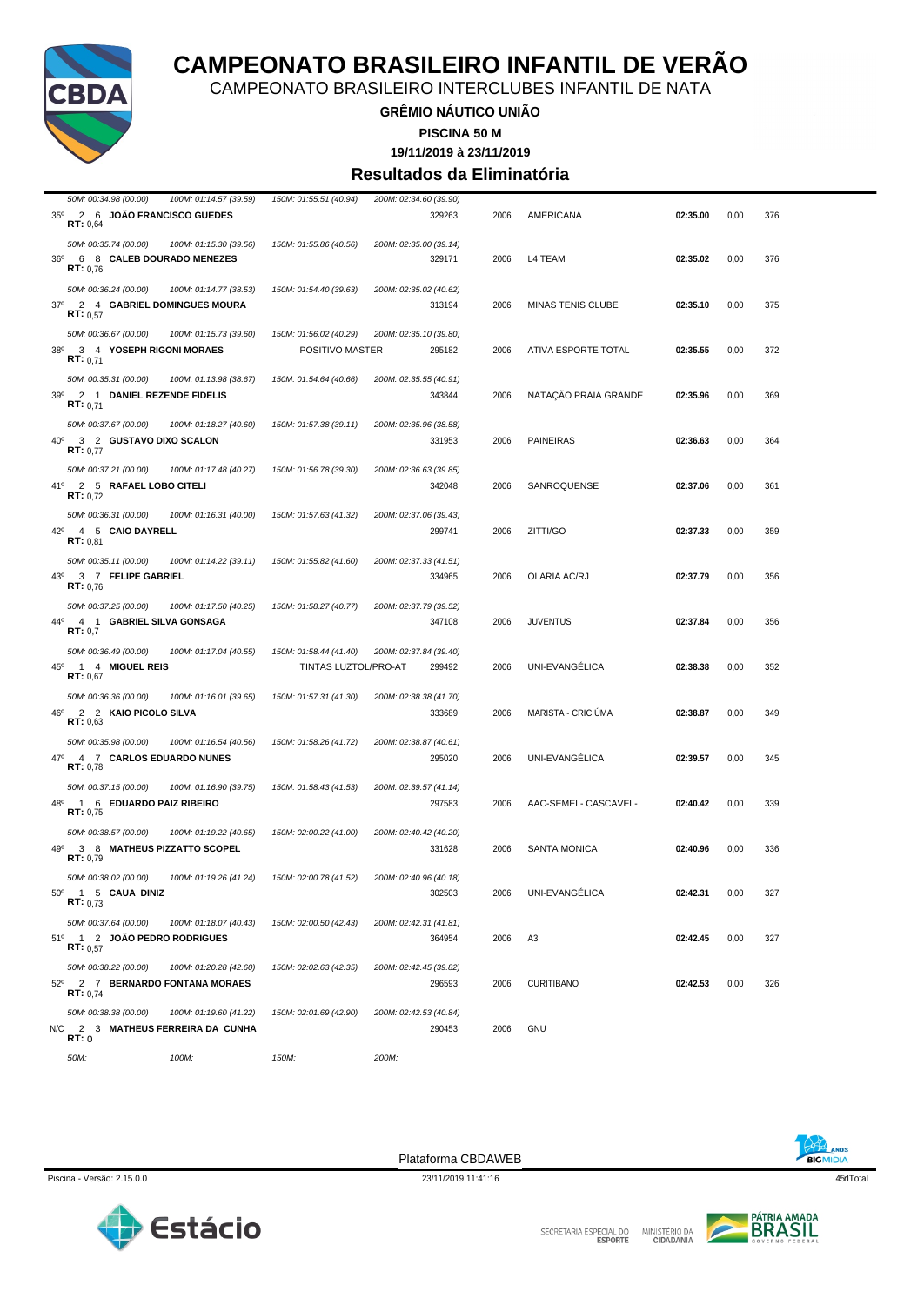

CAMPEONATO BRASILEIRO INTERCLUBES INFANTIL DE NATA

**GRÊMIO NÁUTICO UNIÃO**

**PISCINA 50 M**

**19/11/2019 à 23/11/2019**

**Resultados da Eliminatória**

|                |                    |                       | 35ª PROVA 200 METROS COSTAS MASCULINO - INFANTIL 2    |                        |                        |        |                   |                          |                      |                 |      | 22/11/2019 |   |
|----------------|--------------------|-----------------------|-------------------------------------------------------|------------------------|------------------------|--------|-------------------|--------------------------|----------------------|-----------------|------|------------|---|
|                | <b>RBC</b>         |                       | ANDRE AUGUSTO DOS SANTOS                              |                        | INFANTIL 2             |        |                   | CORINTHIANS/ABDEM        | 02:08.50             | 28/06/2012      |      | ARACAJU    |   |
| RC             |                    |                       | <b>ISAAC GUIMARAES SARAIVA</b>                        |                        | INFANTIL 2             |        | <b>FIAT/MINAS</b> |                          | 02:08.64             | 11/12/2014      |      | PALHOÇA    |   |
|                |                    | Col. S R Nome         |                                                       | Patrocínio             |                        |        |                   | Reg. C. Nasc. Entidade   |                      | Tempo<br>Obtido | Pts. | IT         |   |
| 1 <sup>0</sup> | <b>RT</b> : $0.64$ |                       | 8 4 GUSTAVO HENRIQUE CORNELIUS                        |                        |                        | 283375 | 2005              | <b>GNU</b>               |                      | 02:14.54        | 0,00 | 575        |   |
|                |                    | 50M: 00:31.39 (00.00) | 100M: 01:05.19 (33.80)                                | 150M: 01:39.85 (34.66) | 200M: 02:14.54 (34.69) |        |                   |                          |                      |                 |      |            |   |
| $2^{\circ}$    |                    |                       | 7 5 DANIEL AZEVEDO GOMES                              | COL. GEO               |                        | 254135 | 2005              |                          | CABO BRANCO/ACQUA R1 | 02:14.80        | 0,00 | 572        |   |
|                | RT: 0.71           |                       |                                                       |                        |                        |        |                   |                          |                      |                 |      |            |   |
|                |                    | 50M: 00:31.72 (00.00) | 100M: 01:06.30 (34.58)                                | 150M: 01:40.51 (34.21) | 200M: 02:14.80 (34.29) |        |                   |                          |                      |                 |      |            |   |
| 30             | RT: 0.57           |                       | 8 3 LUIGGI CUNHA GOMES                                |                        |                        | 313853 | 2005              | SESI-SP                  |                      | 02:16.34        | 0,00 | 553        |   |
|                |                    | 50M: 00:32.74 (00.00) | 100M: 01:07.59 (34.85)                                | 150M: 01:41.83 (34.24) | 200M: 02:16.34 (34.51) |        |                   |                          |                      |                 |      |            |   |
| 4 <sup>0</sup> |                    |                       | 6 5 VICTOR NOGUEIRA SANSONI                           | PROJETO ACQUA          |                        | 281950 | 2005              | <b>AWC</b>               |                      | 02:16.88        | 0,00 | 546        |   |
|                | RT: 0.63           |                       |                                                       |                        |                        |        |                   |                          |                      |                 |      |            |   |
| $5^{\circ}$    |                    | 50M: 00:32.76 (00.00) | 100M: 01:07.52 (34.76)<br>6 4 FELIPE BRUNO FERREIRA   | 150M: 01:42.40 (34.88) | 200M: 02:16.88 (34.48) | 319641 | 2005              | <b>MACKENZIE</b>         |                      | 02:17.35        | 0,00 | 541        |   |
|                | RT: 0,64           |                       |                                                       |                        |                        |        |                   |                          |                      |                 |      |            |   |
|                |                    | 50M: 00:32.31 (00.00) | 100M: 01:06.98 (34.67)                                | 150M: 01:42.59 (35.61) | 200M: 02:17.35 (34.76) |        |                   |                          |                      |                 |      |            |   |
| $6^{\circ}$    | RT: 0.67           |                       | 7 3 DAVID NICOLAS WANDERLEY                           | PREF.ABREU LIMA/SALE   |                        | 299102 | 2005              | AABB-RECIFE              |                      | 02:18.78        | 0,00 | 524        | Ε |
|                |                    | 50M: 00:32.11 (00.00) | 100M: 01:07.36 (35.25)                                | 150M: 01:43.61 (36.25) | 200M: 02:18.78 (35.17) |        |                   |                          |                      |                 |      |            |   |
| $6^{\circ}$    | RT: 0,58           |                       | 6 3 AUGUSTO SANTOS MACHADO                            |                        |                        | 315054 | 2005              | <b>CORINTHIANS</b>       |                      | 02:18.78        | 0,00 | 524        | Ε |
|                |                    | 50M: 00:32.54 (00.00) | 100M: 01:07.50 (34.96)                                | 150M: 01:43.38 (35.88) | 200M: 02:18.78 (35.40) |        |                   |                          |                      |                 |      |            |   |
| $8^{\circ}$    | RT: 0,66           |                       | 8 5 GABRIEL HENRIQUE CATAPANO                         |                        |                        | 314416 | 2005              | GRAN SÃO JOÃO/ANEL       |                      | 02:20.00        | 0,00 | 510        |   |
|                |                    | 50M: 00:32.32 (00.00) | 100M: 01:07.75 (35.43)                                | 150M: 01:44.02 (36.27) | 200M: 02:20.00 (35.98) |        |                   |                          |                      |                 |      |            |   |
| 90             | RT: 0,64           |                       | 6 6 PEDRO HENRIQUE MORAIS                             |                        |                        | 342739 | 2005              | SERC SÃO CAETANO         |                      | 02:20.08        | 9,00 | 510        |   |
|                |                    | 50M: 00:32.51 (00.00) | 100M: 01:08.11 (35.60)                                | 150M: 01:43.88 (35.77) | 200M: 02:20.08 (36.20) |        |                   |                          |                      |                 |      |            |   |
|                |                    |                       | 10° 5 4 CAUET A ROCHA                                 | <b>FISK</b>            |                        | 282054 | 2005              | FLUMINENSE FC/RJ         |                      | 02:20.46        | 7,00 | 505        |   |
|                | RT: 0.63           |                       |                                                       |                        |                        |        |                   |                          |                      |                 |      |            |   |
|                |                    | 50M: 00:32.12 (00.00) | 100M: 01:06.78 (34.66)                                | 150M: 01:43.52 (36.74) | 200M: 02:20.46 (36.94) |        |                   |                          |                      |                 |      |            |   |
|                | RT: 0,6            |                       | 11º 8 7 MATHEUS SCHUBERT                              |                        |                        | 281483 | 2005              | <b>CURITIBANO</b>        |                      | 02:20.50        | 6,00 | 505        |   |
|                |                    | 50M: 00:33.48 (00.00) | 100M: 01:08.62 (35.14)                                | 150M: 01:44.33 (35.71) | 200M: 02:20.50 (36.17) |        |                   |                          |                      |                 |      |            |   |
|                | RT: 0.69           |                       | 12º 7 4 ISRAEL MIGUEL GERALDO                         | ATLETA CIDADAO         |                        | 331051 | 2005              | AESJ                     |                      | 02:20.67        | 5,00 | 503        |   |
|                |                    | 50M: 00:32.01 (00.00) | 100M: 01:06.50 (34.49)                                | 150M: 01:42.90 (36.40) | 200M: 02:20.67 (37.77) |        |                   |                          |                      |                 |      |            |   |
|                |                    |                       | 13º 7 6 HEITOR NAPOLITANO REIS                        | CF VOTUPORANGA         |                        | 344819 | 2005              | <b>AVONAT</b>            |                      | 02:20.87        | 4,00 | 501        |   |
|                | RT: 0,69           |                       |                                                       |                        |                        |        |                   |                          |                      |                 |      |            |   |
|                |                    | 50M: 00:33.40 (00.00) | 100M: 01:08.88 (35.48)<br>14º 8 6 IGOR PEREIRA SANTOS | 150M: 01:45.36 (36.48) | 200M: 02:20.87 (35.51) | 281508 | 2005              | AABB-RECIFE              |                      | 02:21.14        | 3,00 | 498        |   |
|                | RT: 0.67           |                       |                                                       |                        |                        |        |                   |                          |                      |                 |      |            |   |
|                |                    | 50M: 00:31.72 (00.00) | 100M: 01:07.45 (35.73)                                | 150M: 01:44.60 (37.15) | 200M: 02:21.14 (36.54) |        |                   |                          |                      |                 |      |            |   |
|                | RT: 0,6            |                       | 15º 7 2 EDUARDO PATTO CAMPOS                          |                        |                        | 317573 | 2005              | <b>MINAS TENIS CLUBE</b> |                      | 02:21.24        | 2,00 | 497        |   |
|                |                    | 50M: 00:31.94 (00.00) | 100M: 01:07.22 (35.28)                                | 150M: 01:43.89 (36.67) | 200M: 02:21.24 (37.35) |        |                   |                          |                      |                 |      |            |   |
|                |                    |                       | 16º 5 8 GUSTAVO XAVIER NOGUEIRA                       |                        |                        | 325339 | 2005              |                          | NATAÇÃO PRAIA GRANDE | 02:21.39        | 1,00 | 495        |   |
|                | RT: 0.72           |                       |                                                       |                        |                        |        |                   |                          |                      |                 |      |            |   |
|                |                    | 50M: 00:32.59 (00.00) | 100M: 01:08.98 (36.39)                                | 150M: 01:46.34 (37.36) | 200M: 02:21.39 (35.50) |        |                   |                          |                      |                 |      |            |   |
|                | RT: 0,66           |                       | 17º 8 2 HENRIQUE GLASER REBEL                         |                        |                        | 281127 | 2005              | <b>CURITIBANO</b>        |                      | 02:21.85        | 0,00 | 491        |   |
|                |                    | 50M: 00:32.82 (00.00) | 100M: 01:08.73 (35.91)                                | 150M: 01:45.78 (37.50) | 200M: 02:21.85 (36.70) |        |                   |                          |                      |                 |      |            |   |
| 18°            | RT: 0,76           |                       | 8 8 VINICIUS OLIVEIRA PICCAZZIO                       |                        |                        | 335460 | 2005              | <b>CORINTHIANS</b>       |                      | 02:21.91        | 0,00 | 490        |   |
|                |                    | 50M: 00:32.84 (00.00) | 100M: 01:09.05 (36.21)                                | 150M: 01:45.69 (36.64) | 200M: 02:21.91 (36.22) |        |                   |                          |                      |                 |      |            |   |
|                |                    |                       |                                                       |                        |                        |        |                   |                          |                      |                 |      |            |   |





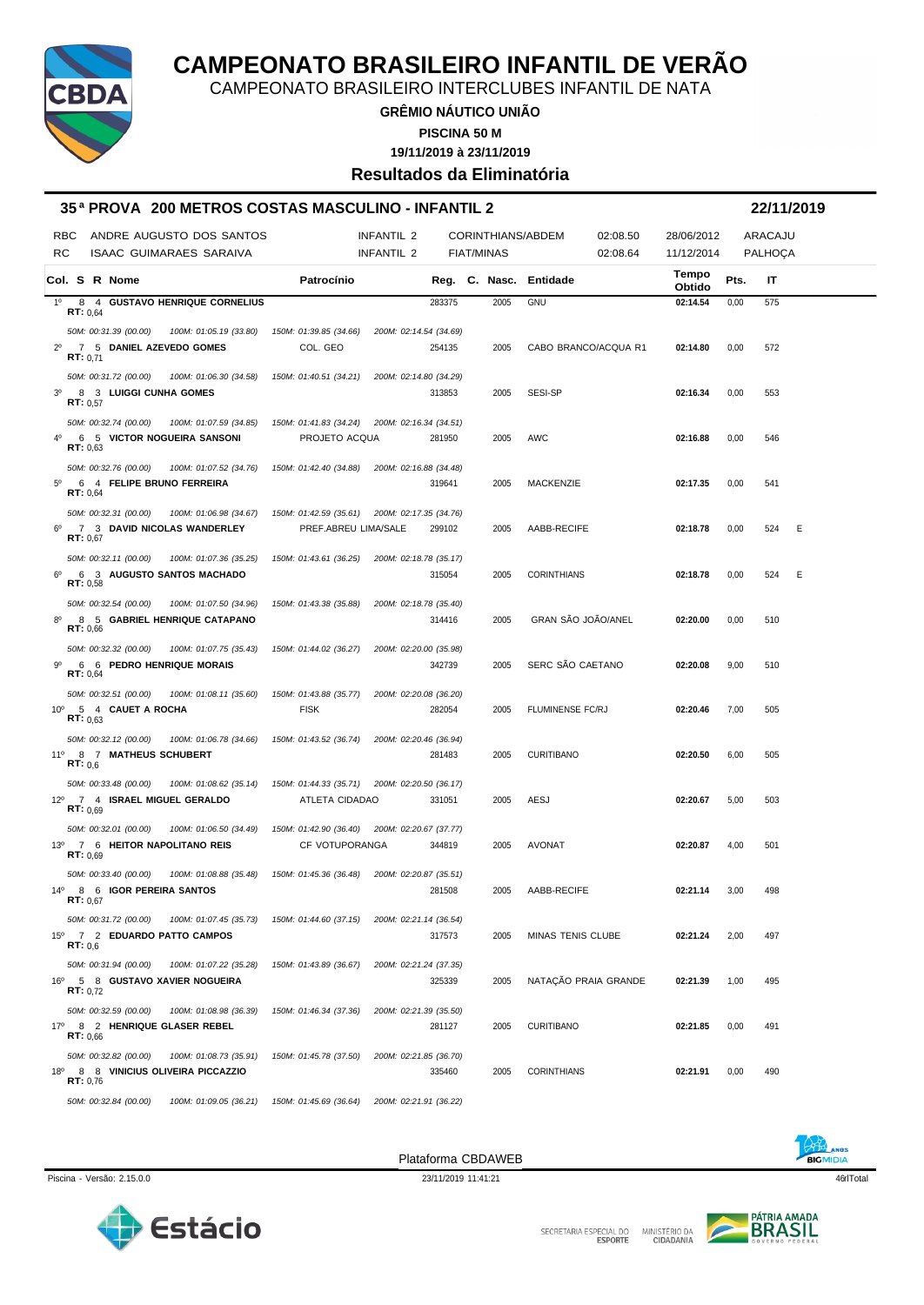

CAMPEONATO BRASILEIRO INTERCLUBES INFANTIL DE NATA

**GRÊMIO NÁUTICO UNIÃO**

**PISCINA 50 M**

**19/11/2019 à 23/11/2019**

#### **Resultados da Eliminatória**

| 19°<br>6 1 VICTOR AGUIAR CARVALHO                                                                 |                        |                        | 281587 | 2005 | NAD'ART/SE               | 02:22.78 | 0,00 | 481 |
|---------------------------------------------------------------------------------------------------|------------------------|------------------------|--------|------|--------------------------|----------|------|-----|
| RT: 0,65                                                                                          |                        |                        |        |      |                          |          |      |     |
| 50M: 00:32.10 (00.00)<br>100M: 01:07.03 (34.93)                                                   | 150M: 01:43.94 (36.91) | 200M: 02:22.78 (38.84) |        |      |                          |          |      |     |
| $20^{\circ}$<br>2 8 MAURICIO LACERDA LIRA<br>RT: 0,7                                              |                        |                        | 336550 | 2005 | <b>HEBRAICA</b>          | 02:22.93 | 0,00 | 480 |
| 50M: 00:32.56 (00.00)<br>100M: 01:08.92 (36.36)                                                   | 150M: 01:46.55 (37.63) | 200M: 02:22.93 (36.38) |        |      |                          |          |      |     |
| 21º 5 1 BERNARDO LOEBENS LAUSCHNER                                                                |                        |                        | 290460 | 2005 | <b>GNU</b>               | 02:23.08 | 0,00 | 478 |
| <b>RT:</b> $0,74$                                                                                 |                        |                        |        |      |                          |          |      |     |
| 50M: 00:33.45 (00.00)<br>100M: 01:09.97 (36.52)                                                   | 150M: 01:47.21 (37.24) | 200M: 02:23.08 (35.87) |        |      |                          |          |      |     |
| $22^{\circ}$<br>7 8 JUAN CARLOS SILVA<br>RT: 0.69                                                 |                        |                        | 317937 | 2005 | <b>MACKENZIE</b>         | 02:23.17 | 0,00 | 477 |
|                                                                                                   |                        |                        |        |      |                          |          |      |     |
| 50M: 00:32.85 (00.00)<br>100M: 01:08.71 (35.86)<br>8 1 LUCCA BERNARDES<br>$23^{\circ}$            | 150M: 01:46.06 (37.35) | 200M: 02:23.17 (37.11) | 289100 | 2005 | UNI-EVANGELICA           | 02:23.81 | 0,00 | 471 |
| RT: 0.63                                                                                          |                        |                        |        |      |                          |          |      |     |
| 50M: 00:32.64 (00.00)<br>100M: 01:09.24 (36.60)                                                   | 150M: 01:47.29 (38.50) | 200M: 02:25.13 (37.84) |        |      |                          |          |      |     |
| 24º 6 7 NICOLAS CACIOLATO REIS                                                                    | CRIS ARTIGOS ESPORTI   |                        | 313685 | 2005 | AABB-SP                  | 02:24.17 | 0,00 | 467 |
| RT: 0.78                                                                                          |                        |                        |        |      |                          |          |      |     |
| 50M: 00:33.70 (00.00)<br>100M: 01:10.37 (36.67)                                                   | 150M: 01:47.99 (37.62) | 200M: 02:24.17 (36.18) |        |      |                          |          |      |     |
| 6 8 GIOVANNI BARBOSA RECHE<br>$25^{\circ}$<br><b>RT</b> : $0.84$                                  |                        |                        | 342575 | 2005 | <b>PINHEIROS</b>         | 02:24.94 | 0,00 | 460 |
| 50M: 00:33.93 (00.00)<br>100M: 01:10.08 (36.15)                                                   | 150M: 01:47.98 (37.90) | 200M: 02:24.94 (36.96) |        |      |                          |          |      |     |
| 26º 5 2 THALES FELIPE VALÉRIO                                                                     |                        |                        | 356749 | 2005 | SESI-SP                  | 02:25.25 | 0,00 | 457 |
| RT: 0.69                                                                                          |                        |                        |        |      |                          |          |      |     |
| 50M: 00:33.35 (00.00)<br>100M: 01:10.33 (36.98)                                                   | 150M: 01:48.13 (37.80) | 200M: 02:25.25 (37.12) |        |      |                          |          |      |     |
| $27^{\circ}$<br>2 1 DANIEL ANTONIO LIMA<br>RT: 0.71                                               |                        |                        | 362621 | 2005 | APAN PRUDENTE            | 02:25.69 | 0,00 | 453 |
| 50M: 00:33.33 (00.00)<br>100M: 01:10.60 (37.27)                                                   | 150M: 01:48.82 (38.22) | 200M: 02:25.69 (36.87) |        |      |                          |          |      |     |
| 28°<br>77 ARTHUR LEAL VIEIRA                                                                      |                        |                        | 259281 | 2005 | CABO BRANCO/ACQUA R1     | 02:25.89 | 0,00 | 451 |
| RT: 0.7                                                                                           |                        |                        |        |      |                          |          |      |     |
| 50M: 00:34.20 (00.00)<br>100M: 01:11.94 (37.74)                                                   | 150M: 01:49.35 (37.41) | 200M: 02:25.89 (36.54) |        |      |                          |          |      |     |
| 5 7 DAVI DE SOUSA PEREIRA<br>29°<br>RT: 0,67                                                      |                        |                        | 342984 | 2005 | NADAR ITJ/MARC DIAS      | 02:26.05 | 0,00 | 450 |
| 50M: 00:33.26 (00.00)<br>100M: 01:10.38 (37.12)                                                   | 150M: 01:48.83 (38.45) | 200M: 02:26.05 (37.22) |        |      |                          |          |      |     |
| 30° 3 3 MATHEUS TEIXEIRA PRZEWALLA                                                                |                        |                        | 329285 | 2005 | TC CAMPINAS              | 02:26.22 | 0,00 | 448 |
| RT: 0,65                                                                                          |                        |                        |        |      |                          |          |      |     |
| 50M: 00:33.69 (00.00)<br>100M: 01:10.80 (37.11)                                                   | 150M: 01:48.68 (37.88) | 200M: 02:26.22 (37.54) |        |      |                          |          |      |     |
| 31º 2 3 RAFAEL RODRIGUES D LIMA<br>RT: 0,57                                                       |                        |                        | 334009 | 2005 | CR FLAMENGO/RJ           | 02:27.10 | 0,00 | 440 |
| 50M: 00:33.87 (00.00)<br>100M: 01:10.74 (36.87)                                                   | 150M: 01:49.09 (38.35) | 200M: 02:27.10 (38.10) |        |      |                          |          |      |     |
| 32º 4 6 JOÃO ONOFRE EDITORE                                                                       |                        |                        | 313019 | 2005 | <b>PAINEIRAS</b>         | 02:27.35 | 0,00 | 438 |
| RT: 0,73                                                                                          |                        |                        |        |      |                          |          |      |     |
| 50M: 00:34.84 (00.00)<br>100M: 01:12.88 (38.40)                                                   | 150M: 01:50.59 (37.71) | 200M: 02:27.35 (36.76) |        |      |                          |          |      |     |
| 33º 7 1 LUIZ EDUARDO REIS<br><b>RT:</b> $0,82$                                                    |                        |                        | 270502 | 2005 | <b>MINAS TENIS CLUBE</b> | 02:27.39 | 0,00 | 437 |
|                                                                                                   |                        |                        |        |      |                          |          |      |     |
| 50M: 00:33.90 (00.00)<br>100M: 01:10.50 (36.60)<br>34º 4 8 FELIPE DE SOUZA COLOSSI                | 150M: 01:49.06 (38.56) | 200M: 02:27.39 (38.33) | 342823 | 2005 | LIRA                     | 02:27.49 | 0,00 | 436 |
| <b>RT: 0,72</b>                                                                                   |                        |                        |        |      |                          |          |      |     |
| 50M: 00:34.54 (00.00)<br>100M: 01:12.85 (38.31)                                                   | 150M: 01:51.75 (38.90) | 200M: 02:27.49 (35.74) |        |      |                          |          |      |     |
| $35^\circ$<br>5 3 TIAGO RUAS DELUCA                                                               |                        |                        | 277584 | 2005 | MINAS TENIS CLUBE        | 02:27.53 | 0,00 | 436 |
| RT: 0,7                                                                                           |                        |                        |        |      |                          |          |      |     |
| 50M: 00:34.06 (00.00)<br>100M: 01:11.81 (37.75)<br>$36^{\circ}$<br><b>5 6 ESTEVÃO NUNES BRITO</b> | 150M: 01:50.00 (38.19) | 200M: 02:27.53 (37.53) | 348990 | 2005 | UNISANTA                 | 02:27.74 | 0,00 | 434 |
| <b>RT:</b> $0.71$                                                                                 |                        |                        |        |      |                          |          |      |     |
| 50M: 00:33.71 (00.00)<br>100M: 01:10.97 (37.26)                                                   | 150M: 01:49.36 (38.39) | 200M: 02:27.74 (38.38) |        |      |                          |          |      |     |
| 37º 3 4 JOAO PEDRO SILVA<br>RT: 0.78                                                              |                        |                        | 319640 | 2005 | MACKENZIE                | 02:27.93 | 0,00 | 433 |
|                                                                                                   |                        |                        |        |      |                          |          |      |     |
| 50M: 00:34.19 (00.00)<br>100M: 01:11.94 (37.75)<br>38º 4 5 SAMUEL PATRUNI                         | 150M: 01:50.57 (38.63) | 200M: 02:27.93 (37.36) | 282010 | 2005 | SANTA MONICA             | 02:28.11 | 0,00 | 431 |
| RT: 0.7                                                                                           |                        |                        |        |      |                          |          |      |     |
| 50M: 00:35.24 (00.00)<br>100M: 01:13.19 (37.95)                                                   | 150M: 01:51.28 (38.90) | 200M: 02:28.11 (36.83) |        |      |                          |          |      |     |
| 39º 4 1 LUCAS TEDESCO GARCIA                                                                      | AVANTI IND. COM. IMP   |                        | 342587 | 2005 | <b>BARBARENSE</b>        | 02:28.27 | 0,00 | 430 |
| RT: 0,66                                                                                          |                        |                        |        |      |                          |          |      |     |







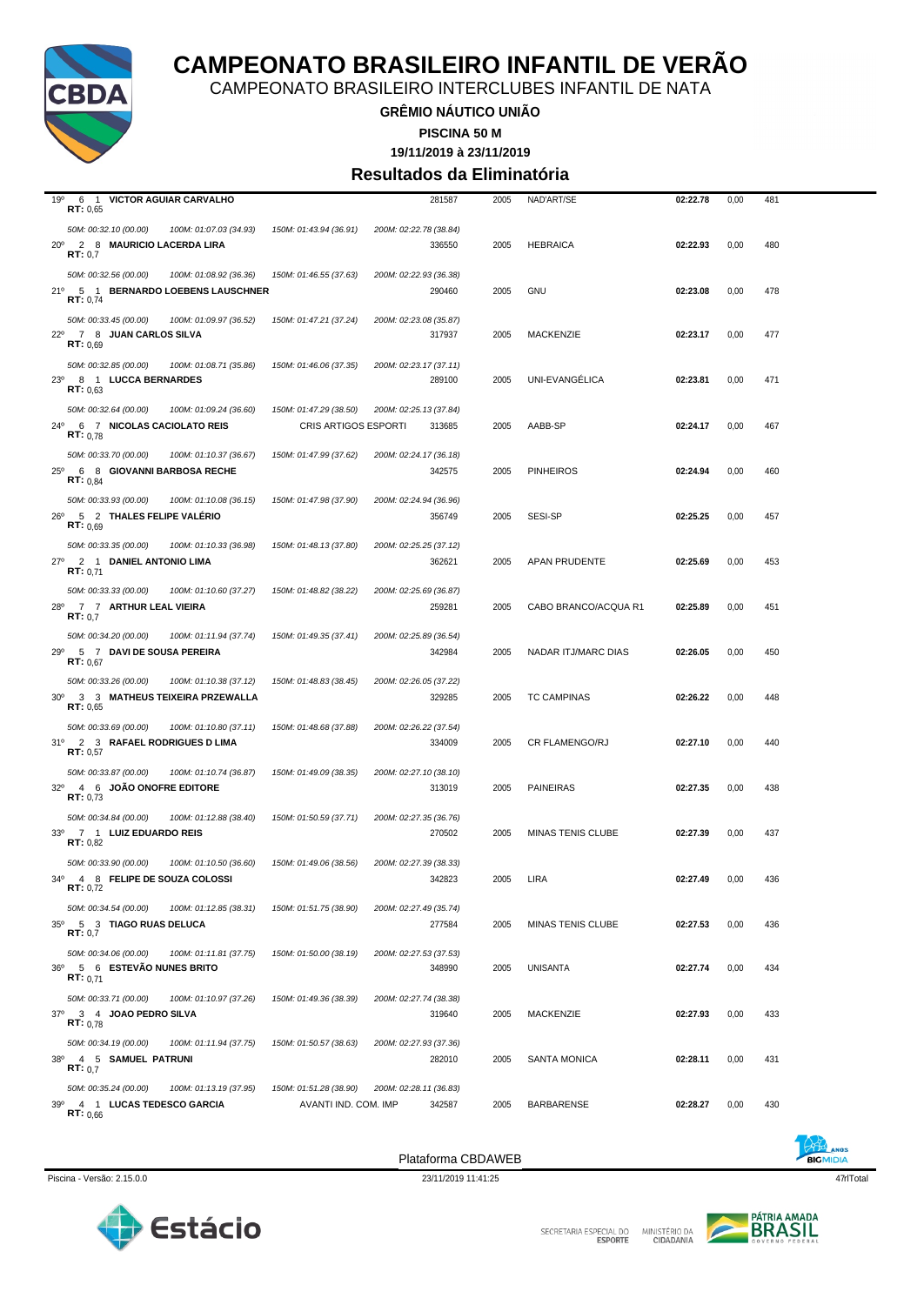

CAMPEONATO BRASILEIRO INTERCLUBES INFANTIL DE NATA

#### **GRÊMIO NÁUTICO UNIÃO**

**PISCINA 50 M**

**19/11/2019 à 23/11/2019**

#### **Resultados da Eliminatória**

| 50M: 00:33.36 (00.00)<br>100M: 01:10.41 (37.50)                                                           | 150M: 01:49.44 (39.30)                         | 200M: 02:28.27 (38.83)           |      |                          |          |      |     |
|-----------------------------------------------------------------------------------------------------------|------------------------------------------------|----------------------------------|------|--------------------------|----------|------|-----|
| $40^{\circ}$<br>1 2 LUCAS GARCIA FERREIRA<br>RT: 0.61                                                     |                                                | 316438                           | 2005 | <b>JUVENTUS</b>          | 02:29.35 | 0,00 | 420 |
| 50M: 00:34.71 (00.00)<br>100M: 01:12.65 (37.94)<br>41 <sup>o</sup><br>3 2 JOAO VICTOR MARTINS<br>RT: 0.71 | 150M: 01:51.31 (38.66)                         | 200M: 02:29.35 (38.40)<br>318025 | 2005 | APAN PRUDENTE            | 02:30.01 | 0,00 | 415 |
| 50M: 00:34.05 (00.00)<br>100M: 01:11.78 (37.73)<br>42º 3 7 PEDRO HENRIQUE ROMANO<br>RT: 0.73              | 150M: 01:51.51 (39.73)                         | 200M: 02:30.01 (38.50)<br>313692 | 2005 | <b>CORINTHIANS</b>       | 02:30.10 | 0,00 | 414 |
| 50M: 00:35.24 (00.00)<br>100M: 01:12.39 (37.15)<br>43º 3 5 CARLOS HENRIQUE SILVA<br>RT: 0.83              | 150M: 01:51.40 (39.10)                         | 200M: 02:30.10 (38.70)<br>284170 | 2005 | <b>REMO</b>              | 02:30.80 | 0,00 | 408 |
| 50M: 00:34.67 (00.00)<br>100M: 01:12.12 (37.45)<br>44°<br>4 4 LUIZ OTAVIO RISSARDI<br>RT: 0.61            | 150M: 01:52.01 (39.89)                         | 200M: 02:30.80 (38.79)<br>334643 | 2005 | <b>SANTA MONICA</b>      | 02:30.93 | 0,00 | 407 |
| 50M: 00:35.28 (00.00)<br>100M: 01:14.19 (38.91)<br>2 7 VITOR HUGO RODRIGUES<br>45°<br><b>RT:</b> $0.73$   | 150M: 01:53.24 (39.50)                         | 200M: 02:30.93 (37.69)<br>313739 | 2005 | <b>CORINTHIANS</b>       | 02:31.37 | 0,00 | 404 |
| 50M: 00:34.66 (00.00)<br>100M: 01:12.27 (37.61)<br>2 5 VITOR REIS RODRIGUES DE SOUZA<br>46°<br>RT: 0,64   | 150M: 01:52.44 (40.17)                         | 200M: 02:31.37 (38.93)<br>318612 | 2005 | AABB BRASILIA            | 02:31.38 | 0,00 | 404 |
| 50M: 00:35.48 (00.00)<br>100M: 01:14.44 (38.96)<br>$47^\circ$<br>6 2 WADAS MORAES<br>RT: 0.59             | 150M: 01:53.15 (38.71)<br>PRO-ATLETA           | 200M: 02:31.38 (38.23)<br>318707 | 2005 | <b>SWIMMERS</b>          | 02:31.79 | 0,00 | 400 |
| 50M: 00:34.15 (00.00)<br>100M: 01:10.57 (36.42)<br>48°<br>3 1 CAUÃ PADUANI PEIXOTO<br><b>RT:</b> $0.64$   | 150M: 01:52.83 (42.26)                         | 200M: 02:31.79 (38.96)<br>313659 | 2005 | MINAS TENIS CLUBE        | 02:31.85 | 0,00 | 400 |
| 50M: 00:34.35 (00.00)<br>100M: 01:12.48 (38.13)<br>49º 2 6 EDUARDO BENITES<br>RT: 0.96                    | 150M: 01:52.26 (39.78)                         | 200M: 02:31.85 (39.59)<br>315518 | 2005 | RADIO CLUBE/MS           | 02:32.40 | 0,00 | 396 |
| 50M: 00:35.80 (00.00)<br>100M: 01:13.49 (37.69)<br>50° 4 7 GUSTAVO RYUSKE NAKAMASHI<br>RT: 0,58           | 150M: 01:53.86 (40.37)                         | 200M: 02:32.40 (38.54)<br>318020 | 2005 | APAN PRUDENTE            | 02:32.42 | 0,00 | 395 |
| 50M: 00:34.26 (00.00)<br>100M: 01:11.94 (37.68)<br>51º 2 2 MATHEUS ALVES ALENCAR<br>RT: 0.7               | 150M: 01:51.60 (39.66)<br>DR. SHAPE E DECLATHI | 200M: 02:32.42 (40.82)<br>313689 | 2005 | <b>CORINTHIANS</b>       | 02:32.90 | 0,00 | 392 |
| 50M: 00:35.60 (00.00)<br>100M: 01:14.17 (38.57)<br>52º 1 4 JOAO PEDRO SILVA<br>RT: 0,67                   | 150M: 01:54.05 (39.88)                         | 200M: 02:32.90 (38.85)<br>317919 | 2005 | <b>PAINEIRAS</b>         | 02:33.48 | 0,00 | 387 |
| 50M: 00:35.95 (00.00)<br>100M: 01:15.10 (39.15)<br>1 7 MATEUS FELIPE BAIL<br>$53^\circ$<br>RT: 0,76       | 150M: 01:54.56 (39.46)                         | 200M: 02:33.48 (38.92)<br>323576 | 2005 | APAN-INDAIAL             | 02:33.57 | 0,00 | 387 |
| 50M: 00:36.13 (00.00)<br>100M: 01:14.89 (38.76)<br>54º 5 5 HEITOR CASTRO DE MOURA<br>RT: 0,73             | 150M: 01:54.58 (39.69)<br>CONS. ODONT. MARCIA  | 200M: 02:33.57 (38.99)<br>281962 | 2005 | REMO                     | 02:33.79 | 0,00 | 385 |
| 50M: 00:33.16 (00.00)<br>100M: 01:10.60 (37.44)<br>55º 3 8 GABRIEL SOARES LAURINO<br><b>RT:</b> $0.77$    | 150M: 01:53.07 (42.47)                         | 200M: 02:33.79 (40.72)<br>318319 | 2005 | <b>PINHEIROS</b>         | 02:35.70 | 0,00 | 371 |
| 50M: 00:36.31 (00.00)<br>100M: 01:15.11 (38.80)<br>56º 1 5 FRANCISCO JOSE S A SOBRINHO<br>RT: 0.69        | 150M: 01:55.24 (40.13)                         | 200M: 02:35.70 (40.46)<br>288118 | 2005 | <b>FLUMINENSE FC/RJ</b>  | 02:35.89 | 0,00 | 370 |
| 50M: 00:36.31 (00.00)<br>100M: 01:15.41 (39.10)<br>57º 3 6 LUCAS DOS ANJOS STAWICKI<br>RT: 0,8            | 150M: 01:55.98 (40.57)                         | 200M: 02:35.89 (39.91)<br>333446 | 2005 | <b>COMPLEXO AQUÁTICO</b> | 02:35.99 | 0,00 | 369 |
| 50M: 00:35.34 (00.00)<br>100M: 01:14.36 (39.20)<br>58º 1 6 GUSTAVO ROCHA MEIRELES<br>RT: 0.62             | 150M: 01:56.25 (41.89)                         | 200M: 02:35.99 (39.74)<br>333204 | 2005 | ASBAC/AQUANAII           | 02:38.24 | 0,00 | 353 |
| 50M: 00:36.66 (00.00)<br>100M: 01:16.79 (40.13)<br>DQL 4 3 LEONARDO LAURINDO DE SOUZA NETTO<br>RT: 0.81   | 150M: 01:57.00 (40.21)                         | 200M: 02:38.24 (41.24)<br>289995 | 2005 | <b>CURITIBANO</b>        |          |      |     |
| N/C 1 3 CRISTIAN ASSIS<br>RT:0                                                                            |                                                | 282445                           | 2005 | RADIO CLUBE/MS           |          |      |     |



Piscina - Versão: 2.15.0.0 23/11/2019 11:41:30 23/11/2019 11:41:30 48rlTotal

Plataforma CBDAWEB



SECRETARIA ESPECIAL DO

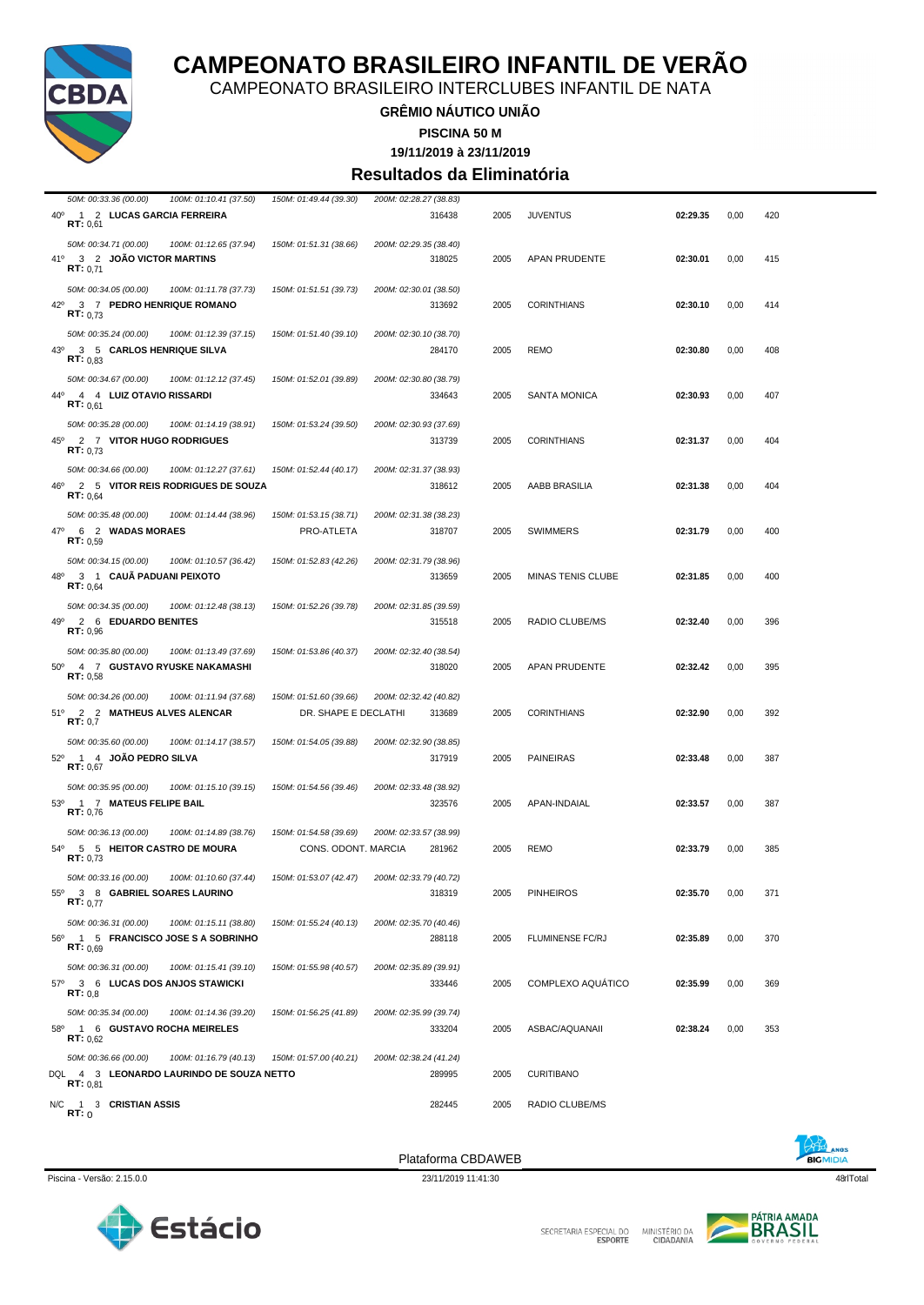

**GRÊMIO NÁUTICO UNIÃO**

**PISCINA 50 M**

**19/11/2019 à 23/11/2019**

#### **Resultados da Eliminatória**

| 50M:                | $100M$ :                             | $150M$ : | 200M: |        |      |                 |
|---------------------|--------------------------------------|----------|-------|--------|------|-----------------|
| N/C<br>RT:0         | 2 4 VICTOR HUGO AZEVEDO ALVES        |          |       | 326116 | 2005 | ASBAC/AQUANAII  |
| 50M:<br>N/C<br>RT:0 | $100M$ :<br>4 2 FELIPE ALVES PEREIRA | $150M$ : | 200M: | 282069 | 2005 | <b>JUVENTUS</b> |
| 50M:                | 100M <sub>1</sub>                    | 150M:    | 200M: |        |      |                 |

| 36ª PROVA 100 METROS PEITO FEMININO - INFANTIL 1                                          |                             | 22/11/2019 |      |                          |                 |      |                 |  |
|-------------------------------------------------------------------------------------------|-----------------------------|------------|------|--------------------------|-----------------|------|-----------------|--|
| RBC<br>NICHELLY BRANDAO LYSY                                                              | <b>INFANTIL 1</b>           | FAP        |      | 01:13.78                 | 06/10/2016      |      | <b>MOCOCA</b>   |  |
| RC<br><b>BIANCA RODRIGUES FREITAS</b>                                                     | INFANTIL 1                  | UTC        |      | 01:14.15                 | 16/11/2008      |      | <b>CURITIBA</b> |  |
| Col. S R Nome                                                                             | Patrocínio                  |            |      | Reg. C. Nasc. Entidade   | Tempo<br>Obtido | Pts. | IT              |  |
| $1^{\circ}$<br>6 4 BEATRIZ COMINI ROMERO<br>RT: 0.88                                      |                             | 288772     | 2006 | <b>MINAS TENIS CLUBE</b> | 01:18.19        | 0,00 | 551             |  |
| 50M: 00:36.29 (00.00)<br>100M: 01:18.19 (41.90)                                           |                             |            |      |                          |                 |      |                 |  |
| 4 4 INGRID DOS SANTOS<br>$2^{\circ}$<br>RT:0                                              |                             | 335657     | 2006 | <b>PMFC</b>              | 01:19.03        | 0,00 | 534             |  |
| 50M: 00:37.27 (00.00)<br>100M: 01:19.03 (41.76)                                           |                             |            |      |                          |                 |      |                 |  |
| 5 3 GABRIELA FRITSCHE CAMPOS<br>$3^{\circ}$<br>RT: 0.8                                    | <b>FUNDESPORTE</b>          | 270820     | 2006 | NADAR ITJ/MARC DIAS      | 01:19.82        | 0,00 | E<br>518        |  |
| 50M: 00:39.05 (00.00)<br>100M: 01:19.82 (40.77)                                           |                             |            |      |                          |                 |      |                 |  |
| 3 <sup>0</sup><br>4 3 JULIA GOMEZ CARPI<br><b>RT:</b> $0,82$                              |                             | 329389     | 2006 | MINAS TENIS CLUBE        | 01:19.82        | 0,00 | 518<br>- E      |  |
| 50M: 00:36.80 (00.00)<br>100M: 01:19.82 (43.20)                                           |                             |            |      |                          |                 |      |                 |  |
| $5^{\circ}$<br>4 5 CAROLINA LEITAO DAHER<br>RT: 0.9                                       |                             | 332206     | 2006 | PRAIA CLUBE              | 01:20.25        | 0,00 | 510             |  |
| 50M: 00:37.13 (00.00)<br>100M: 01:20.25 (43.12)                                           | LIFE STUDIO DE PILAT        |            |      |                          |                 |      |                 |  |
| 5 4 MELISSA ALVES GULMINI<br>$6^{\circ}$<br>RT: 0.86                                      |                             | 307397     | 2006 | ATIVA ESPORTE TOTAL      | 01:20.28        | 0,00 | 509             |  |
| 50M: 00:38.20 (00.00)<br>100M: 01:20.28 (42.80)<br>$7^\circ$<br>6 5 ANA BEATRIZ PASSAGLIA |                             |            |      |                          |                 |      |                 |  |
| RT: 0,8                                                                                   |                             | 289771     | 2006 | MINAS TENIS CLUBE        | 01:20.39        | 0,00 | 507             |  |
| 50M: 00:38.35 (00.00)<br>100M: 01:20.39 (42.40)                                           |                             |            |      |                          |                 |      |                 |  |
| 6 3 GEOVANA SEAWRIGHT MARCELO<br>$8^{\circ}$<br>RT: 0.78                                  | <b>GEART MODA PRAIA E F</b> | 352397     | 2006 | <b>CORINTHIANS</b>       | 01:20.64        | 0,00 | 502             |  |
| 50M: 00:39.09 (00.00)<br>100M: 01:20.64 (41.55)                                           |                             |            |      |                          |                 |      |                 |  |
| 6 1 GIOVANNA TRABALLI<br>9º<br>RT: 0.7                                                    |                             | 343808     | 2006 | SESI-SP                  | 01:20.72        | 9,00 | 501             |  |
| 50M: 00:38.53 (00.00)<br>100M: 01:20.72 (42.19)                                           |                             |            |      |                          |                 |      |                 |  |
| 10° 6 7 BEATRIZ SUART BATISTA<br>RT:0                                                     |                             | 349208     | 2006 | <b>TC CAMPINAS</b>       | 01:20.99        | 7,00 | 496             |  |
| 50M: 00:39.08 (00.00)<br>100M: 01:20.99 (41.91)                                           |                             |            |      |                          |                 |      |                 |  |
| 11º 5 5 NATALIA ALVAREZ STEINER<br>RT: 0.79                                               |                             | 305849     | 2006 | CR FLAMENGO/RJ           | 01:21.28        | 6,00 | 491             |  |
| 50M: 00:38.42 (00.00)<br>100M: 01:21.28 (42.86)                                           |                             |            |      |                          |                 |      |                 |  |
| 12º 5 6 ISABELA SILVA GARCIA<br>RT: 0.75                                                  |                             | 279546     | 2006 | GRÊMIO VILA PARAHYBA     | 01:21.62        | 5,00 | 485             |  |
| 50M: 00:40.25 (00.00)<br>100M: 01:21.62 (41.37)                                           |                             |            |      |                          |                 |      |                 |  |
| 13º 6 6 LETICIA TOMAZ NUNES<br>RT: 0,8                                                    |                             | 319636     | 2006 | <b>MACKENZIE</b>         | 01:22.81        | 4,00 | 464             |  |
| 50M: 00:39.48 (00.00)<br>100M: 01:22.81 (43.33)                                           |                             |            |      |                          |                 |      |                 |  |
| 14º 3 7 LUNA GONCALVES BARBOSA<br>RT:0                                                    |                             | 352160     | 2006 | UNISANTA                 | 01:23.35        | 3,00 | 455             |  |
| 50M: 00:40.19 (00.00)<br>100M: 01:23.35 (43.16)                                           |                             |            |      |                          |                 |      |                 |  |
| 15º 5 7 LUANA FIGUEIREDO NASCIMENTO<br>RT:0                                               |                             | 329656     | 2006 | MINAS TENIS CLUBE        | 01:23.67        | 2,00 | 450             |  |
| 50M: 00:40.66 (00.00)<br>100M: 01:23.67 (43.10)                                           |                             |            |      |                          |                 |      |                 |  |
| 16º 5 8 EMANUELLI CARVALHO PETRY<br>RT: 0,69                                              |                             | 327153     | 2006 | JOINVILLE NATAÇÃO        | 01:23.77        | 1,00 | 448             |  |
| 50M: 00:40.70 (00.00)<br>100M: 01:23.77 (43.70)                                           |                             |            |      |                          |                 |      |                 |  |

Plataforma CBDAWEB

SECRETARIA ESPECIAL DO

### CAMPEONATO BRASILEIRO INTERCLUBES INFANTIL DE NATA

Piscina - Versão: 2.15.0.0 23/11/2019 11:41:35 23/11/2019 11:41:35 49rlTotal





Estácio

MINISTÉRIO DA<br>CIDADANIA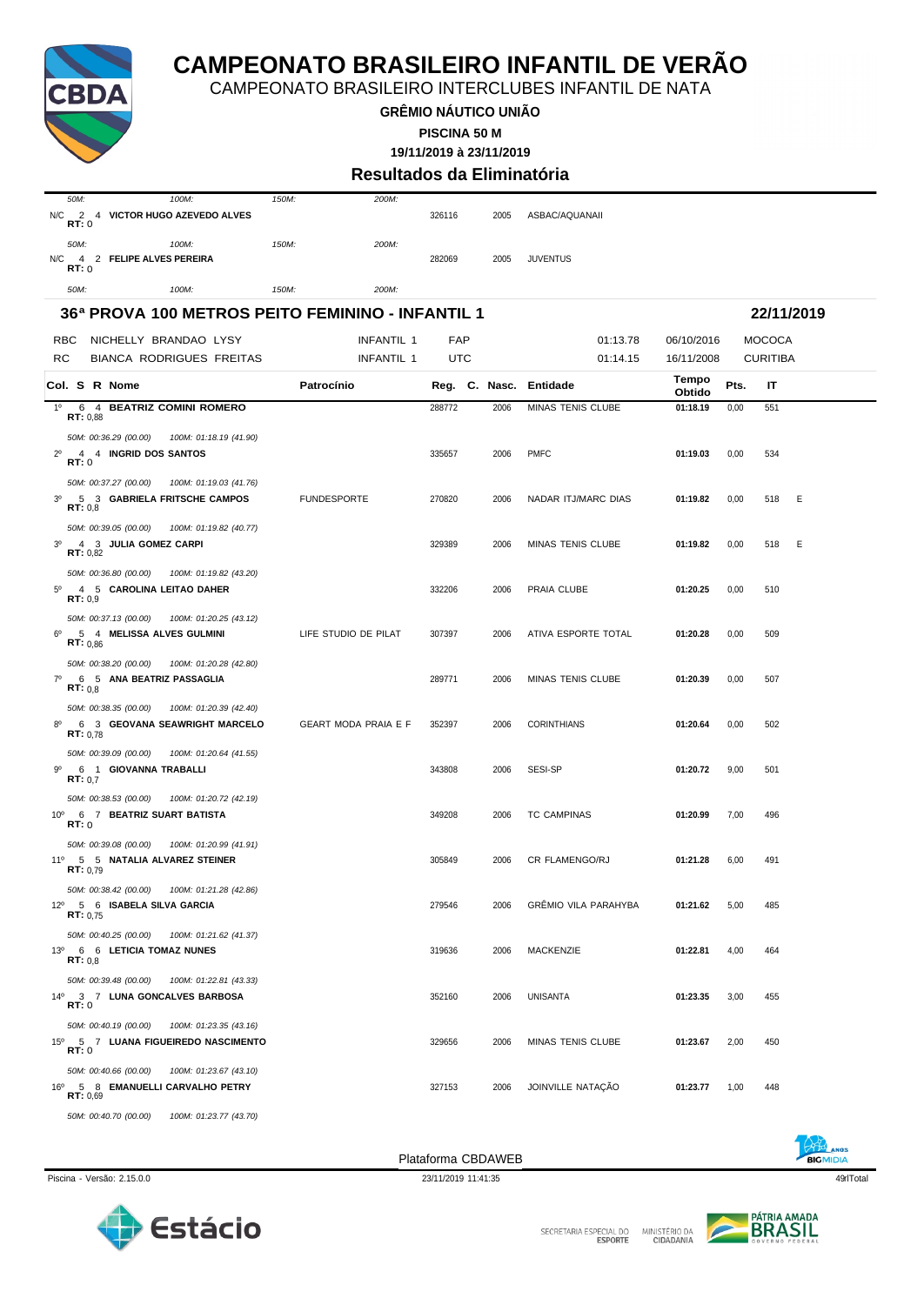

CAMPEONATO BRASILEIRO INTERCLUBES INFANTIL DE NATA

**GRÊMIO NÁUTICO UNIÃO**

**PISCINA 50 M**

**19/11/2019 à 23/11/2019**

#### **Resultados da Eliminatória**

| 17º 4 6 ANA KAROLINA S PINTO                                                       | <b>CCAA/FREGUESIA</b> | 303789 | 2006 | CR FLAMENGO/RJ             | 01:23.82 | 0,00 | 447 |
|------------------------------------------------------------------------------------|-----------------------|--------|------|----------------------------|----------|------|-----|
| RT: 0,83                                                                           |                       |        |      |                            |          |      |     |
| 50M: 00:39.95 (00.00)<br>100M: 01:23.82 (43.87)<br>18º 3 3 JULIA PEIXOTO AMARO     |                       | 329638 | 2006 | MINAS TENIS CLUBE          | 01:23.90 | 0,00 | 446 |
| RT: 0,92                                                                           |                       |        |      |                            |          |      |     |
| 50M: 00:40.13 (00.00)<br>100M: 01:23.90 (43.77)                                    |                       |        |      |                            |          |      |     |
| 19º 6 2 ISABELA HOBBS CAMARGO                                                      |                       | 325816 | 2006 | <b>PINHEIROS</b>           | 01:23.91 | 0,00 | 446 |
| RT:0                                                                               |                       |        |      |                            |          |      |     |
| 50M: 00:40.60 (00.00)<br>100M: 01:23.91 (43.31)<br>20° 2 7 BEATRIZ FERRAZ OLIVEIRA |                       | 319617 | 2006 | OLYMPICO CLUB              | 01:23.99 | 0,00 | 445 |
| RT: 0.86                                                                           |                       |        |      |                            |          |      |     |
| 50M: 00:40.62 (00.00)<br>100M: 01:23.99 (43.37)                                    |                       |        |      |                            |          |      |     |
| 21º 3 5 BEATRIZ M POMPEU<br><b>RT:</b> $0.75$                                      |                       | 299646 | 2006 | CR FLAMENGO/RJ             | 01:24.57 | 0,00 | 436 |
| 100M: 01:24.57                                                                     |                       |        |      |                            |          |      |     |
| 50M:<br>22º 4 2 ANA JULIA PEDROSA                                                  |                       | 298168 | 2006 | MINAS TENIS CLUBE          | 01:24.90 | 0,00 | 430 |
| RT:0                                                                               |                       |        |      |                            |          |      |     |
| 50M: 00:40.58 (00.00)<br>100M: 01:24.90 (44.32)                                    |                       |        |      |                            |          |      |     |
| 23º 2 2 JOANA M P MAGALHAES<br>RT:0                                                |                       | 295567 | 2006 | MARINA BC/RJ               | 01:25.45 | 0,00 | 422 |
| 50M: 00:41.27 (00.00)<br>100M: 01:25.45 (44.18)                                    |                       |        |      |                            |          |      |     |
| 24º 4 1 MARIANA FURRIEL RODRIGUES                                                  |                       | 331970 | 2006 | <b>CORINTHIANS</b>         | 01:25.65 | 0,00 | 419 |
| RT: 0.77                                                                           |                       |        |      |                            |          |      |     |
| 50M: 00:40.15 (00.00)<br>100M: 01:25.65 (45.50)                                    |                       |        |      |                            |          |      |     |
| 25º 2 6 SARA CHAGAS C SANTOS<br>RT:0                                               |                       | 338561 | 2006 | <b>FME</b>                 | 01:26.01 | 0,00 | 414 |
| 50M: 00:39.60 (00.00)<br>100M: 01:26.01 (46.41)                                    |                       |        |      |                            |          |      |     |
| 26º 3 4 CAROLINA LUCKMANN DAS NEVES                                                |                       | 312019 | 2006 | <b>GINÁSTICA NH</b>        | 01:26.48 | 0,00 | 407 |
| RT:0                                                                               |                       |        |      |                            |          |      |     |
| 50M: 00:41.49 (00.00)<br>100M: 01:26.48 (44.99)                                    |                       |        |      |                            |          |      |     |
| 27º 3 1 ALICE LU FARIA<br>RT: 0.88                                                 |                       | 350167 | 2006 | CR FLAMENGO/RJ             | 01:26.59 | 0,00 | 406 |
| 50M: 00:40.91 (00.00)<br>100M: 01:26.59 (45.68)                                    |                       |        |      |                            |          |      |     |
| 28º 2 1 GIOVANA F G DO NASCIMENTO                                                  |                       | 289203 | 2006 | TIJUCA TC/RJ               | 01:27.26 | 0,00 | 396 |
| RT: 1,9                                                                            |                       |        |      |                            |          |      |     |
| 50M: 00:40.84 (00.00)<br>100M: 01:27.26 (46.42)                                    |                       |        |      |                            |          |      |     |
| 29º 2 5 LORENA FRANCO SCHWARZ<br>RT: 0,77                                          |                       | 352159 | 2006 | AMERICANA                  | 01:28.00 | 0,00 | 387 |
| 50M: 00:42.57 (00.00)<br>100M: 01:28.00 (45.43)                                    |                       |        |      |                            |          |      |     |
| 30° 3 2 MARIA LUIZA MUNIZ                                                          |                       | 292589 | 2006 | <b>MACKENZIE</b>           | 01:28.56 | 0,00 | 379 |
| RT:0                                                                               |                       |        |      |                            |          |      |     |
| 50M: 00:40.80 (00.00)<br>100M: 01:28.56 (47.76)<br>31º 3 6 MAITÉ LARANJEIRA PENHA  |                       | 342956 | 2006 | <b>UNISANTA</b>            |          | 0,00 | 377 |
| RT:0                                                                               |                       |        |      |                            | 01:28.77 |      |     |
| 50M: 00:42.57 (00.00)<br>100M: 01:28.77 (46.20)                                    |                       |        |      |                            |          |      |     |
| 32º 1 3 JULIA SANTANA BARBOSA<br>RT: 0,83                                          |                       | 295040 | 2006 | AABB/UNIDERP               | 01:29.47 | 0,00 | 368 |
| 50M: 00:43.12 (00.00) 100M: 01:29.47 (46.35)                                       |                       |        |      |                            |          |      |     |
| 33º 4 8 LETICIA NUNES                                                              |                       | 275149 | 2006 | <b>GOIAS ESPORTE CLUBE</b> | 01:29.76 | 0,00 | 364 |
| RT: 0,86                                                                           |                       |        |      |                            |          |      |     |
| 50M: 00:43.47 (00.00)<br>100M: 01:29.76 (46.29)                                    |                       |        |      |                            |          |      |     |
| 34º 2 3 MARIA CECILIA OLIVEIRA<br><b>RT:</b> $0.97$                                |                       | 300750 | 2006 | OLYMPICO CLUB              | 01:30.30 | 0,00 | 358 |
| 50M: 00:43.32 (00.00)<br>100M: 01:30.30 (46.98)                                    |                       |        |      |                            |          |      |     |
| 35º 1 5 HELENA GONÇALVES COSME                                                     |                       | 345225 | 2006 | <b>CIRCULO MILITAR</b>     | 01:30.56 | 0,00 | 355 |
| RT: 0.98                                                                           |                       |        |      |                            |          |      |     |
| 50M: 00:43.96 (00.00)<br>100M: 01:30.56 (46.60)                                    |                       |        |      |                            |          |      |     |
| 36º 2 4 GABRIELA CHEDE CANSINI<br>RT: 0                                            |                       | 296635 | 2006 | <b>CURITIBANO</b>          | 01:30.60 | 0,00 | 354 |
| 50M: 00:42.66 (00.00)<br>100M: 01:30.60 (47.94)                                    |                       |        |      |                            |          |      |     |
| 37º 1 4 RENATA BORGES FERNANDEZ                                                    |                       | 316591 | 2006 | OLARIA AC/RJ               | 01:32.01 | 0,00 | 338 |
| RT:0                                                                               |                       |        |      |                            |          |      |     |
|                                                                                    |                       |        |      |                            |          |      |     |



Estácio

Piscina - Versão: 2.15.0.0 23/11/2019 11:41:38 50rlTotal 23/11/2019 11:41:38 50rlTotal 23/11/2019 11:41:38 50rlTotal 38 50rlTotal 38 50rlTotal 38 50rlTotal 38 50rlTotal 38 50rlTotal 38 50rlTotal 38 50rlTotal 38 50rlTotal 3 Plataforma CBDAWEB

SECRETARIA ESPECIAL DO

MINISTÉRIO DA<br>CIDADANIA

 $\sqrt{2}$ 

**PÁTRIA AMADA**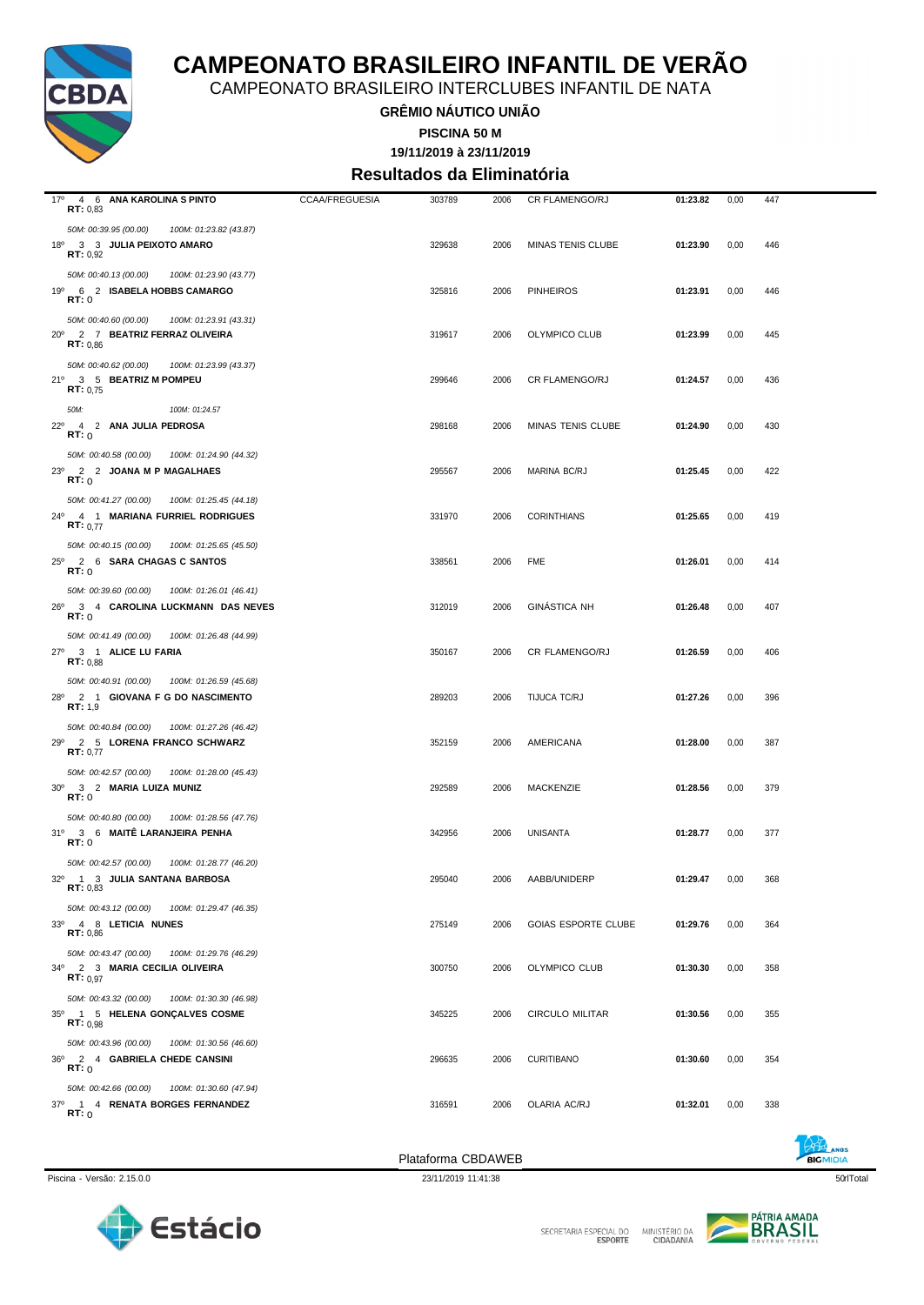CAMPEONATO BRASILEIRO INTERCLUBES INFANTIL DE NATA

**GRÊMIO NÁUTICO UNIÃO**

**PISCINA 50 M**

#### **19/11/2019 à 23/11/2019 Resultados da Eliminatória**

|                    | 50M: 00:45.46 (00.00)<br>100M: 01:32.01 (46.55) |        |      |                     |
|--------------------|-------------------------------------------------|--------|------|---------------------|
| RT: 0.81           | DQL 5 1 CAROLINA ESTEVES SIQUEIRA               | 325815 | 2006 | <b>PINHEIROS</b>    |
| RT:0               | N/C 4 7 ALICE FIRMINO DE ANDRADE                | 312772 | 2006 | AABB BRASILIA       |
| 50M:               | 100M:                                           |        |      |                     |
| RT:0               | N/C 6 8 CLARA ALVES                             | 300014 | 2006 | UNI-EVANGÉLICA      |
| 50M:               | 100M:                                           |        |      |                     |
| $N/C$ 3 8<br>RT: 0 | <b>GABRIELA DOS SANTOS SELL</b>                 | 319712 | 2006 | CT1ºJULHO/ASENA-FME |
| 50M:               | 100M:                                           |        |      |                     |
| RT: 0              | N/C 5 2 ANA LAURA SILVA                         | 340817 | 2006 | ABDA                |
| 50M:               | 100M:                                           |        |      |                     |

#### **37ª PROVA 100 METROS PEITO FEMININO - INFANTIL 2 22/11/2019**

| <b>RBC</b>  |              |                                                   | MAYARA KAUANI NASCIMENTO                                                        | INFANTIL 2           |        | C.CURITIBANO/PR |                        | 01:11.33 | 06/09/2009      |      | <b>FLORIANOPOLIS</b> |  |
|-------------|--------------|---------------------------------------------------|---------------------------------------------------------------------------------|----------------------|--------|-----------------|------------------------|----------|-----------------|------|----------------------|--|
| <b>RC</b>   |              |                                                   | MAYARA KAUANI NASCIMENTO                                                        | INFANTIL 2           |        | C.CURITIBANO/PR |                        | 01:12.15 | 15/11/2009      |      | <b>JOAO PESSOA</b>   |  |
|             |              | Col. S R Nome                                     |                                                                                 | Patrocínio           |        |                 | Reg. C. Nasc. Entidade |          | Tempo<br>Obtido | Pts. | IT                   |  |
|             |              | 1º 5 4 PÉROLA SILVA SANTOS<br>RT: 0.67            |                                                                                 |                      | 281093 | 2005            | <b>CURITIBANO</b>      |          | 01:15.69        | 0,00 | 608                  |  |
|             |              |                                                   |                                                                                 |                      |        |                 |                        |          |                 |      |                      |  |
|             |              | 50M: 00:35.65 (00.00)<br>2º 5 5 ANA FLAVIA FARIA  | 100M: 01:15.69 (40.40)                                                          | ATLETA CIDADAO       | 336594 | 2005            | AESJ                   |          | 01:17.48        | 0,00 | 567                  |  |
|             |              | RT: 0.74                                          |                                                                                 |                      |        |                 |                        |          |                 |      |                      |  |
|             |              | 50M: 00:36.44 (00.00)                             | 100M: 01:17.48 (41.40)                                                          |                      |        |                 |                        |          |                 |      |                      |  |
|             |              | RT: 0,77                                          | 3º 5 3 RAFAELA VICENTINI MAKARIEWICZ                                            |                      | 299117 | 2005            | GNU                    |          | 01:17.50        | 0,00 | 566                  |  |
|             |              |                                                   |                                                                                 |                      |        |                 |                        |          |                 |      |                      |  |
| $4^{\circ}$ |              | 50M: 00:36.97 (00.00)                             | 100M: 01:17.50 (40.53)<br>4 4 INGRA KLAPPER F PEDROSO                           |                      | 313080 | 2005            | CR FLAMENGO/RJ         |          | 01:17.67        | 0,00 | 562                  |  |
|             |              | RT: 0.75                                          |                                                                                 |                      |        |                 |                        |          |                 |      |                      |  |
|             |              | 50M: 00:36.10 (00.00)                             | 100M: 01:17.67 (41.57)                                                          |                      |        |                 |                        |          |                 |      |                      |  |
|             |              | RT: 0.81                                          | 5º 3 3 JULIANE CAVALCANTI VILELA                                                |                      | 312724 | 2005            | AMERICANA              |          | 01:17.69        | 0,00 | 562                  |  |
|             |              |                                                   |                                                                                 |                      |        |                 |                        |          |                 |      |                      |  |
| $6^{\circ}$ |              | 50M: 00:37.63 (00.00)<br>4 5 ANNA BEATRIZ MACHADO | 100M: 01:17.69 (40.60)                                                          | URBA - BOMBAS D AGUA | 316544 | 2005            | <b>PINHEIROS</b>       |          | 01:18.01        | 0,00 | 555                  |  |
|             |              | RT: 0.73                                          |                                                                                 |                      |        |                 |                        |          |                 |      |                      |  |
|             |              | 50M: 00:37.29 (00.00)                             | 100M: 01:18.01 (40.72)                                                          |                      |        |                 |                        |          |                 |      |                      |  |
| $7^\circ$   |              | 3 4 SOPHIA REIS                                   |                                                                                 |                      | 335677 | 2005            | <b>CURITIBANO</b>      |          | 01:18.16        | 0,00 | 552                  |  |
|             | RT:0         |                                                   |                                                                                 |                      |        |                 |                        |          |                 |      |                      |  |
|             |              |                                                   | 50M: 00:36.82 (00.00) 100M: 01:18.16 (41.34)<br>8º 3 5 GABRIELA ANDRADE RUBIANO |                      |        |                 |                        |          |                 |      |                      |  |
|             |              | RT: 0.88                                          |                                                                                 |                      | 276376 | 2005            | MINAS TENIS CLUBE      |          | 01:18.56        | 0,00 | 543                  |  |
|             |              | 50M: 00:37.98 (00.00)                             | 100M: 01:18.56 (40.58)                                                          |                      |        |                 |                        |          |                 |      |                      |  |
| 90          |              | 4 3 SABRINA BARBOZA                               |                                                                                 |                      | 336545 | 2005            | SESI-SP                |          | 01:20.08        | 9,00 | 513                  |  |
|             |              | RT: 0.85                                          |                                                                                 |                      |        |                 |                        |          |                 |      |                      |  |
|             |              | 50M: 00:37.80 (00.00)                             | 100M: 01:20.08 (42.28)                                                          |                      |        |                 |                        |          |                 |      |                      |  |
|             |              | 10° 3 6 MARIA CLARA OITICICA<br>RT: 0.85          |                                                                                 |                      | 288115 | 2005            | <b>MARINA BC/RJ</b>    |          | 01:20.23        | 7,00 | 510                  |  |
|             |              | 50M: 00:38.13 (00.00)                             | 100M: 01:20.23 (42.10)                                                          |                      |        |                 |                        |          |                 |      |                      |  |
|             |              | 11º 4 2 JULIA L M DE MAGALHAES                    |                                                                                 |                      | 282032 | 2005            | TIJUCA TC/RJ           |          | 01:20.40        | 6,00 | 507                  |  |
|             | RT:0         |                                                   |                                                                                 |                      |        |                 |                        |          |                 |      |                      |  |
|             |              | 50M: 00:38.40 (00.00)                             | 100M: 01:20.40 (42.00)                                                          |                      |        |                 |                        |          |                 |      |                      |  |
|             |              | 12º 4 6 MARIA CLARA PREUSS<br>RT: 0.77            |                                                                                 |                      | 285408 | 2005            | <b>RECREIO</b>         |          | 01:20.55        | 5,00 | 504                  |  |
|             |              | 50M: 00:37.34 (00.00)                             | 100M: 01:20.55 (43.21)                                                          |                      |        |                 |                        |          |                 |      |                      |  |
|             |              | 13º 5 2 JOANNA RAFAELA FARINA                     |                                                                                 |                      | 315694 | 2005            | AABB-SP                |          | 01:21.17        | 4,00 | 493                  |  |
|             | <b>RT:</b> 0 |                                                   |                                                                                 |                      |        |                 |                        |          |                 |      |                      |  |
|             |              | 50M: 00:38.04 (00.00)                             | 100M: 01:21.17 (43.13)                                                          |                      |        |                 |                        |          |                 |      |                      |  |

Piscina - Versão: 2.15.0.0 23/11/2019 11:41:42 51rlTotal 23/11/2019 11:41:42 51rlTotal 37/11/2019 11:41:42 51rlTotal 51rlTotal 37/11/2019 11:41:42 51rlTotal 37/11/2019 11:41:42 51rlTotal 37/11/2019 11:41:42 51rlTotal 37/11





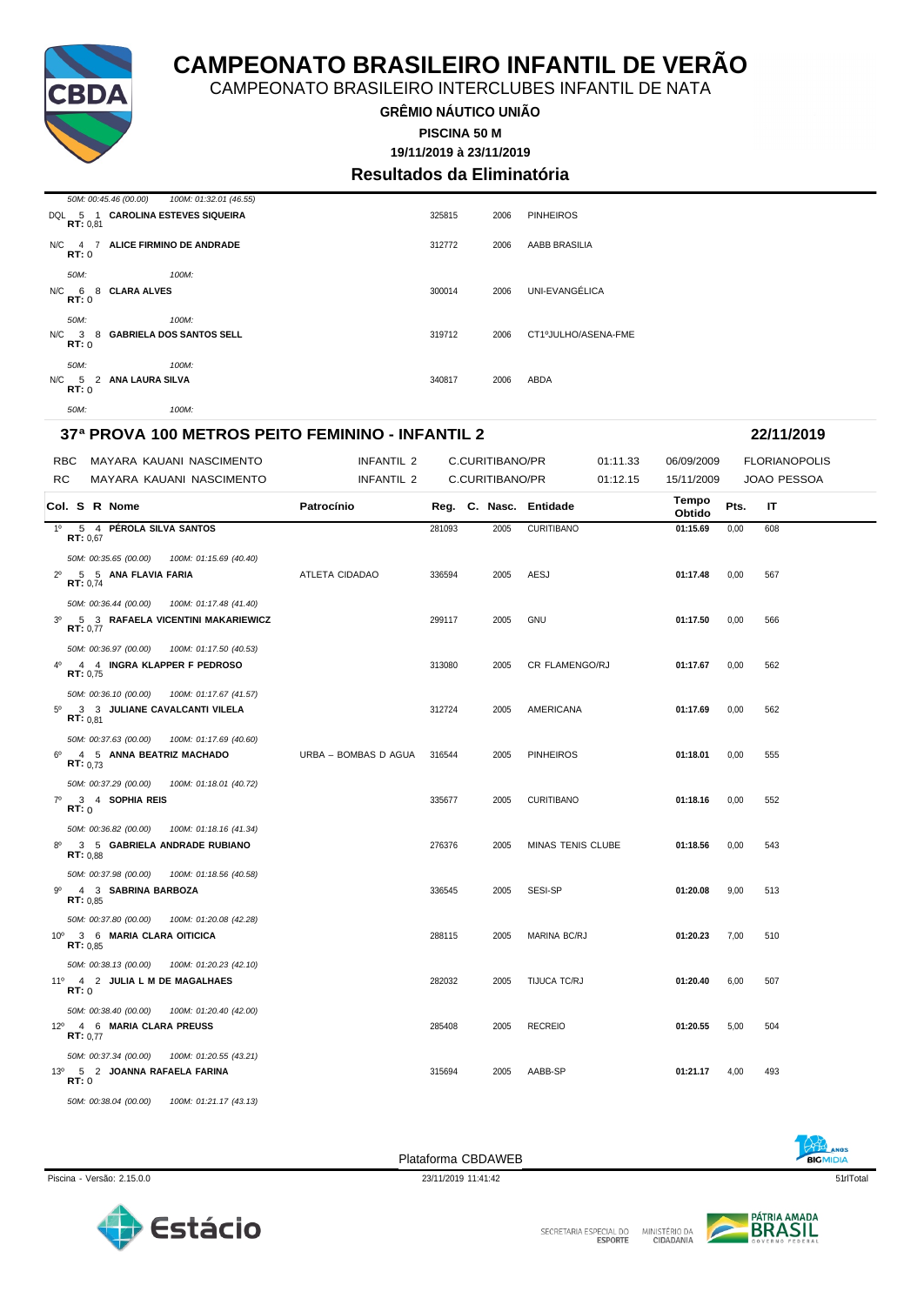

CAMPEONATO BRASILEIRO INTERCLUBES INFANTIL DE NATA

**GRÊMIO NÁUTICO UNIÃO**

**19/11/2019 à 23/11/2019 PISCINA 50 M**

**Resultados da Eliminatória**

| 14º 4 7 ANA LUISA HAAG<br>RT: 0,91                                                                        |                        | 342819 | 2005 | LIRA                        | 01:21.98 | 3,00 | 478 |   |
|-----------------------------------------------------------------------------------------------------------|------------------------|--------|------|-----------------------------|----------|------|-----|---|
| 50M: 00:39.49 (00.00)<br>100M: 01:21.98 (42.49)<br>15º 3 2 RAISSA ABREU PAULA<br><b>RT:</b> 0             |                        | 324040 | 2005 | MINAS TENIS CLUBE           | 01:22.15 | 2,00 | 475 |   |
| 50M: 00:39.64 (00.00)<br>100M: 01:22.15 (42.51)<br>16º 5 8 MARIA EDUARDA REZENDE<br>RT: 0,84              |                        | 332586 | 2005 | <b>CORINTHIANS</b>          | 01:22.22 | 1,00 | 474 |   |
| 50M: 00:39.15 (00.00)<br>100M: 01:22.22 (43.70)<br>17º 5 1 MARIA CLARA SOUZA<br>RT: 0.81                  | ACQUA PHYSICAL DE S    | 352436 | 2005 | <b>CORINTHIANS</b>          | 01:22.38 | 0,00 | 471 |   |
| 50M: 00:38.94 (00.00)<br>100M: 01:22.38 (43.44)<br>18º 5 7 BRUNA AMORIM SOARES<br>RT: 0.77                |                        | 303526 | 2005 | MINAS TENIS CLUBE           | 01:22.81 | 0,00 | 464 |   |
| 50M: 00:40.43 (00.00)<br>100M: 01:22.81 (42.38)<br>19º 5 6 LARISSA A. OLIVEIRA<br>RT: 0.76                |                        | 312816 | 2005 | <b>PINHEIROS</b>            | 01:22.94 | 0,00 | 462 |   |
| 50M: 00:38.54 (00.00)<br>100M: 01:22.94 (44.40)<br>20° 2 8 FERNANDA ANTUNES PARANHOS<br><b>RT:</b> $0.23$ |                        | 313740 | 2005 | <b>CORINTHIANS</b>          | 01:23.24 | 0,00 | 457 |   |
| 50M: 00:40.42 (00.00)<br>100M: 01:23.24 (42.82)<br>21º 2 4 ISABELA DAVID<br>RT: 0,8                       | <b>BOLSA ATLETA/DF</b> | 284845 | 2005 | IATE CLUBE DE BRASIL        | 01:23.39 | 0,00 | 454 | Ε |
| 50M: 00:41.25 (00.00)<br>100M: 01:23.39 (42.14)<br>21º 3 8 ARIANA MARTINS GOMES<br>RT: 0.78               |                        | 281658 | 2005 | OLYMPICO CLUB               | 01:23.39 | 0,00 | 454 | E |
| 50M: 00:39.92 (00.00)<br>100M: 01:23.39 (43.47)<br>23º 3 1 ISABELLA BERTOLA DUTRA<br>RT: 0.81             |                        | 300354 | 2005 | MARINA BC/RJ                | 01:23.74 | 0,00 | 449 |   |
| 50M: 00:39.76 (00.00)<br>100M: 01:23.74 (43.98)<br>24º 3 7 SARA CAMARA FERREIRA<br>RT:0                   |                        | 329222 | 2005 | MACKENZIE                   | 01:24.50 | 0,00 | 437 |   |
| 50M: 00:39.50 (00.00)<br>100M: 01:24.50 (45.00)<br>25º 1 7 ALICE PAIVA<br><b>RT:</b> 0                    |                        | 310401 | 2005 | CABO BRANCO/ACQUA R1        | 01:25.29 | 0,00 | 425 |   |
| 50M: 00:40.18 (00.00)<br>100M: 01:25.29 (45.11)<br>26º 2 5 ISIS LABORDA MENEZES<br>RT: 0.72               |                        | 333663 | 2005 | ABDA                        | 01:25.32 | 0,00 | 424 |   |
| 50M: 00:40.38 (00.00)<br>100M: 01:25.32 (44.94)<br>27º 1 3 JULIA SILVEIRA PIAI<br>RT: 0,91                |                        | 303288 | 2005 | CR FLAMENGO/RJ              | 01:25.76 | 0,00 | 418 |   |
| 50M: 00:40.76 (00.00)<br>100M: 01:25.76 (45.00)<br>28º 1 4 MARIA DIONILA CAMPOS<br>RT: 0.7                |                        | 317934 | 2005 | <b>GRÉMIO VILA PARAHYBA</b> | 01:26.22 | 0,00 | 411 |   |
| 50M: 00:39.90 (00.00)<br>100M: 01:26.22 (46.32)<br>29º 4 8 STEPHANY CAROLINE ZUIN<br>RT: 0,8              |                        | 356372 | 2005 | APANASC/PM SCARLOS          | 01:26.28 | 0,00 | 410 |   |
| 50M: 00:41.77 (00.00)<br>100M: 01:26.28 (44.51)<br>30° 2 6 MARIA CLARA F ALVES<br>RT: 0,8                 | <b>MGF TEINAMENTOS</b> | 341978 | 2005 | <b>FLUMINENSE FC/RJ</b>     | 01:26.39 | 0,00 | 409 |   |
| 50M: 00:41.68 (00.00)<br>100M: 01:26.39 (44.71)<br>31º 2 7 SHEILA MARIA MEDEIROS<br>RT:0                  | NUTRIXPLOUD            | 282089 | 2005 | EXPANSIVO / AEROCLUBE       | 01:26.43 | 0,00 | 408 |   |
| 50M: 00:40.42 (00.00)<br>100M: 01:26.43 (46.10)<br>32º 4 1 LETICIA CAMPOS<br>RT: 0.89                     |                        | 284640 | 2005 | <b>SWIMMERS</b>             | 01:27.12 | 0,00 | 398 |   |
| 50M: 00:40.83 (00.00)<br>100M: 01:27.12 (46.29)<br>33º 2 3 MARIA CLARA LIMA<br>RT: 0.9                    |                        | 324121 | 2005 | AABB-SP                     | 01:27.74 | 0,00 | 390 |   |
| 50M: 00:41.95 (00.00)<br>100M: 01:27.74 (45.79)<br>34º 1 5 MARIA JULIA ZANIOLO<br>RT: 0.67                |                        | 281092 | 2005 | <b>CURITIBANO</b>           | 01:28.36 | 0,00 | 382 |   |
|                                                                                                           |                        |        |      |                             |          |      |     |   |



SECRETARIA ESPECIAL DO

MINISTÉRIO DA<br>CIDADANIA

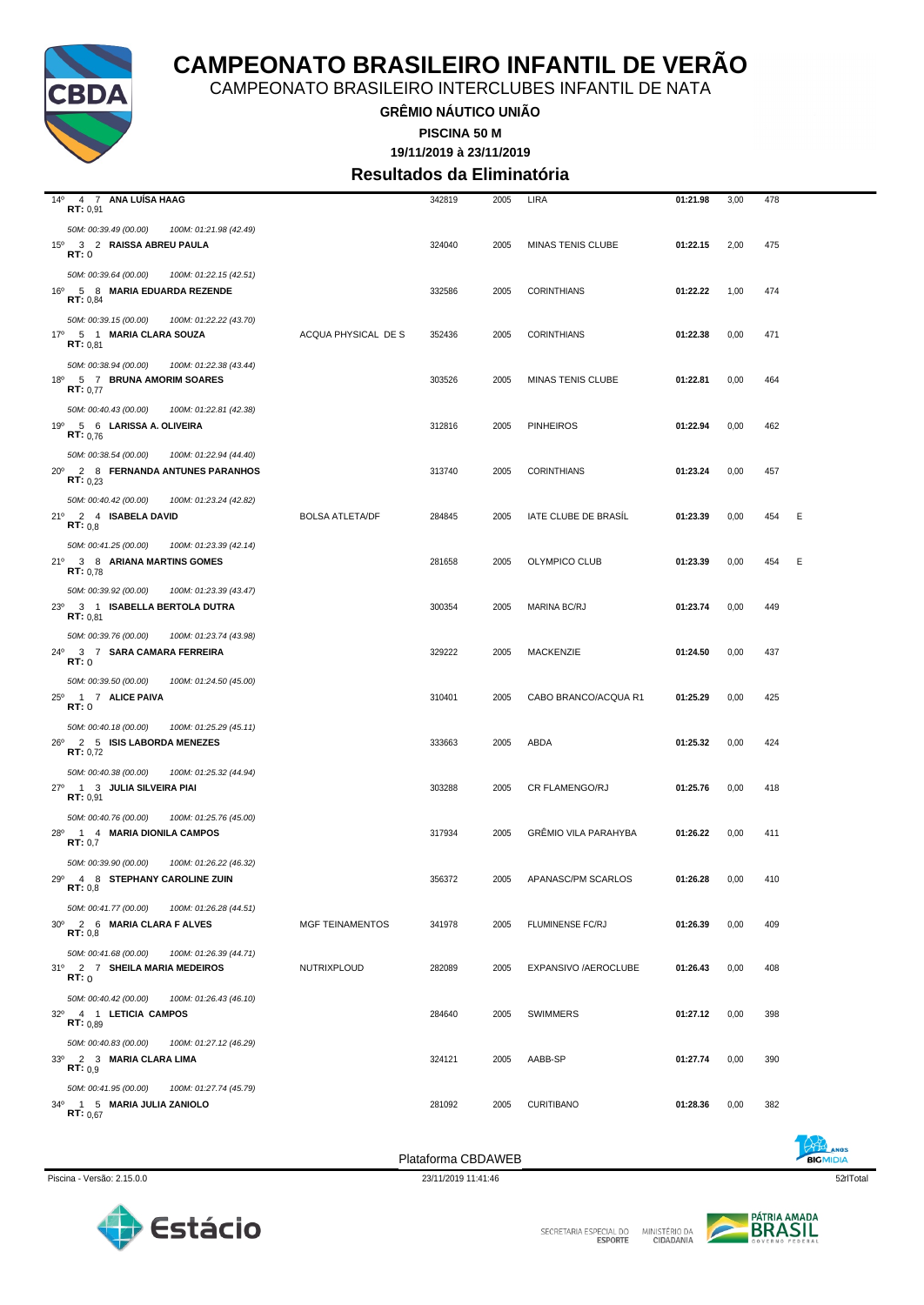

CAMPEONATO BRASILEIRO INTERCLUBES INFANTIL DE NATA

#### **GRÊMIO NÁUTICO UNIÃO PISCINA 50 M**

**19/11/2019 à 23/11/2019**

### **Resultados da Eliminatória**

| 50M: 00:42.78 (00.00)<br>100M: 01:28.36 (45.58)                                                                 |                 |        |      |                         |          |      |     |
|-----------------------------------------------------------------------------------------------------------------|-----------------|--------|------|-------------------------|----------|------|-----|
| 1 6 ELIS MONTENEGRO SUZUKI<br>$35^{\circ}$<br>RT: 0.81                                                          |                 | 318159 | 2005 | <b>PINHEIROS</b>        | 01:28.59 | 0,00 | 379 |
| 50M: 00:40.67 (00.00)<br>100M: 01:28.59 (47.92)<br>2 2 ALLANA LACERDA<br>36°<br>RT:0                            | POSITIVO MASTER | 295186 | 2005 | ATIVA ESPORTE TOTAL     | 01:29.11 | 0,00 | 372 |
| 50M: 00:42.02 (00.00)<br>100M: 01:29.11 (47.90)<br>37º 1 2 GABRIELA CAMPOS IMAGUIRE<br>RT:0                     |                 | 318318 | 2005 | <b>PINHEIROS</b>        | 01:29.92 | 0,00 | 362 |
| 50M: 00:43.58 (00.00)<br>100M: 01:29.92 (46.34)<br><b>CECILIA C A P ROSA</b><br>2 1<br>38°<br><b>RT:</b> $0.84$ |                 | 282138 | 2005 | <b>FLUMINENSE FC/RJ</b> | 01:30.34 | 0,00 | 357 |
| 50M: 00:41.70 (00.00)<br>100M: 01:30.34 (48.64)                                                                 |                 |        |      |                         |          |      |     |

### **38ª PROVA 100 METROS PEITO MASCULINO - INFANTIL 1 22/11/2019**

| 38ª PROVA_100 METROS PEITO MASCULINO - INFANTIL 1                                                             |                      | 22/11/2019 |               |                      |                 |      |                |  |
|---------------------------------------------------------------------------------------------------------------|----------------------|------------|---------------|----------------------|-----------------|------|----------------|--|
| <b>RBC</b><br>HUGO QUIRIN                                                                                     | INFANTIL 1           |            | SPORT/PE      | 01:07.88             | 05/11/2006      |      | <b>GOIANIA</b> |  |
| <b>RC</b><br><b>HUGO QUIRIN</b>                                                                               | INFANTIL 1           |            | SPORT/PE      | 01:07.88             | 05/11/2006      |      | <b>GOIANIA</b> |  |
| Col. S R Nome                                                                                                 | Patrocínio           |            | Reg. C. Nasc. | Entidade             | Tempo<br>Obtido | Pts. | IT             |  |
| $1^{\circ}$<br>7 4 SAMUEL GEORGE CARVALHO<br>RT: 0,74                                                         |                      | 302452     | 2006          | <b>CORINTHIANS</b>   | 01:10.72        | 0,00 | 526            |  |
| 50M: 00:33.98 (00.00)<br>100M: 01:10.72 (36.74)<br>2º 7 5 NATAN PORTO SILVA<br>RT: 0.64                       |                      | 331306     | 2006          | <b>PINHEIROS</b>     | 01:11.96        | 0,00 | 499            |  |
| 50M: 00:34.79 (00.00)<br>100M: 01:11.96 (37.17)<br>3 <sup>0</sup><br>5 4 ANDRÉ OLIVEIRA SOUZA<br>RT: 0,71     |                      | 356714     | 2006          | ADA OSASCO           | 01:13.04        | 0,00 | 477            |  |
| 50M: 00:34.56 (00.00)<br>100M: 01:13.04 (38.48)<br>$4^{\circ}$<br>6 4 MATHEUS MENEL STAHELIN<br>RT:0          |                      | 298658     | 2006          | AJINC/URBANO/SECEL   | 01:13.41        | 0,00 | 470            |  |
| 50M: 00:34.82 (00.00)<br>100M: 01:13.41 (38.59)<br>$5^{\circ}$<br>6 3 ARTUR VILELA DE QUEIROZ<br>RT: 0.75     | <b>INTERNE</b>       | 296392     | 2006          | SPORT/PE             | 01:13.80        | 0,00 | 463            |  |
| 50M: 00:35.05 (00.00)<br>100M: 01:13.80 (38.75)<br>5 1 FELIPPE GIRÃO<br>$6^{\circ}$<br>RT: 0.68               |                      | 337748     | 2006          | FREE PLAY/MOGI MIRIM | 01:13.92        | 0,00 | 460            |  |
| 50M: 00:34.91 (00.00)<br>100M: 01:13.92 (39.10)<br>$7^{\circ}$<br>5 7 ARTHUR DOS SILVA<br>RT: 0.74            |                      | 332110     | 2006          | UNISANTA             | 01:14.86        | 0,00 | 443            |  |
| 50M: 00:35.83 (00.00)<br>100M: 01:14.86 (39.30)<br>$8^{\circ}$<br>6 6 FELIPE FORSTER BASTOS<br><b>RT:</b> 2,4 |                      | 328950     | 2006          | SESI-SP              | 01:15.05        | 0,00 | 440            |  |
| 50M: 00:36.52 (00.00)<br>100M: 01:15.05 (38.53)<br>$9^{\circ}$<br>5 5 GUILHERME ARENA VIEIRA<br>RT: 0.86      |                      | 295439     | 2006          | <b>PINHEIROS</b>     | 01:15.34        | 9,00 | 435            |  |
| 50M: 00:35.87 (00.00)<br>100M: 01:15.34 (39.47)<br>10º 4 4 ARTHUR COLOMBIANO<br>RT: 0,68                      |                      | 341987     | 2006          | C. FUNCIONARIOS/VR   | 01:15.88        | 7,00 | 426            |  |
| 50M: 00:35.27 (00.00)<br>100M: 01:15.88 (40.61)<br>11º 7 7 MURILO BRAGA AMATUZZI<br>RT:0                      |                      | 296650     | 2006          | <b>CURITIBANO</b>    | 01:16.07        | 6,00 | 422            |  |
| 50M: 00:36.73 (00.00)<br>100M: 01:16.07 (39.34)<br>12º 7 3 LEONARDO SELES OSHIRO<br>RT: 0.71                  | PÉ DE PATO ESCOLA DE | 297239     | 2006          | AABB/UNIDERP         | 01:16.16        | 5,00 | 421            |  |
| 50M: 00:36.16 (00.00)<br>100M: 01:16.16 (40.00)<br>13º 3 7 GABRIEL MAGALHAES SANTANA<br>RT: 0,79              |                      | 279922     | 2006          | MINAS TENIS CLUBE    | 01:16.32        | 4,00 | 418            |  |
| 50M: 00:36.88 (00.00)<br>100M: 01:16.32 (39.44)<br>14º 7 8 HENRIQUE KRAVCHYCHYN RODRIGUES<br>RT: 0.26         |                      | 344271     | 2006          | ATIVA ESPORTE TOTAL  | 01:16.35        | 3.00 | 418            |  |







*50M: 00:35.19 (00.00) 100M: 01:16.35 (41.16)*

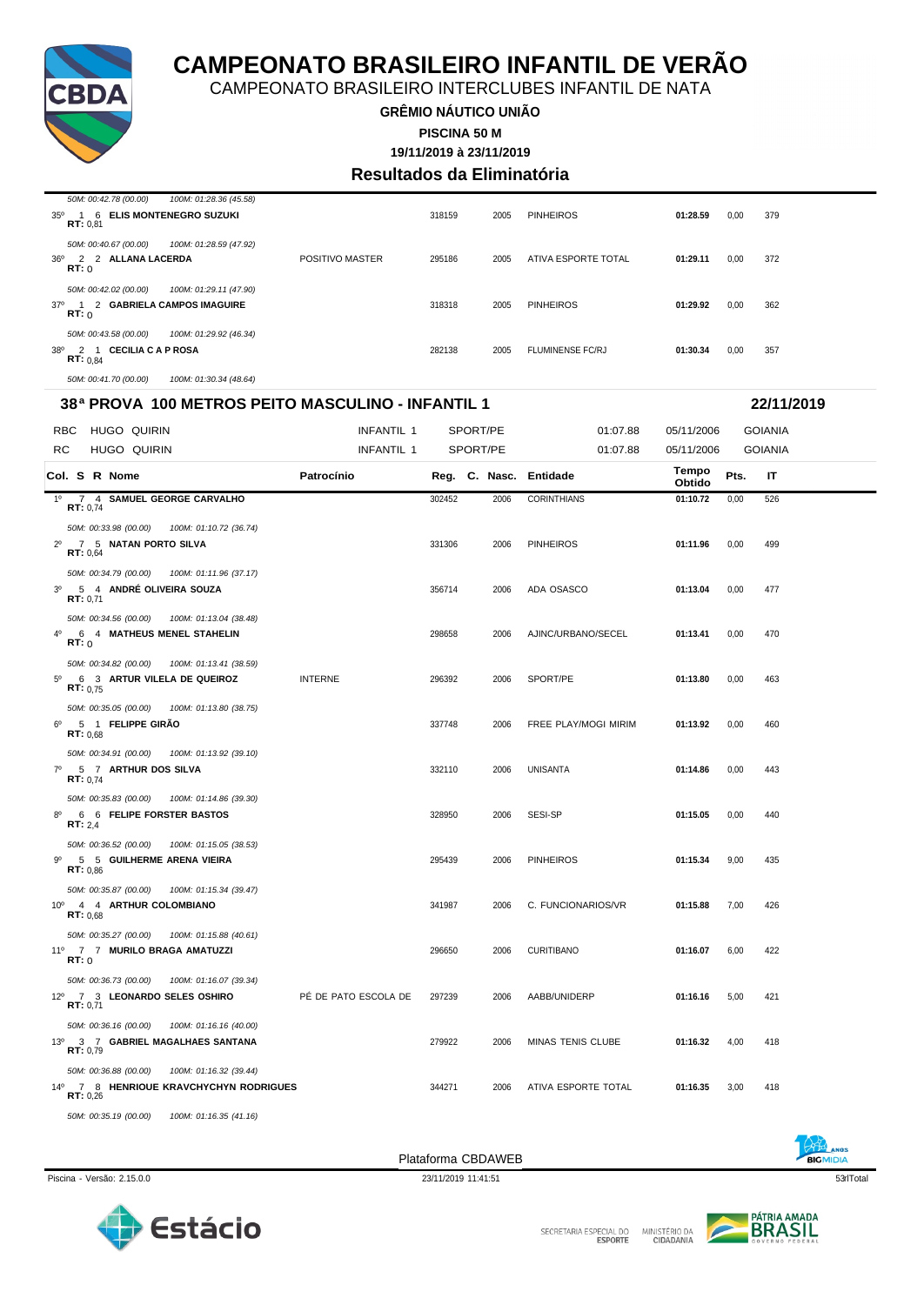

CAMPEONATO BRASILEIRO INTERCLUBES INFANTIL DE NATA

**GRÊMIO NÁUTICO UNIÃO**

**19/11/2019 à 23/11/2019 PISCINA 50 M**

**Resultados da Eliminatória**

| $15^{\circ}$<br>6 7 GABRIEL KEVIN CRUZ<br>RT: 2,5                                         |                      | 352144             | 2006 | NATAÇÃO PRAIA GRANDE | 01:16.36 | 2,00 | 418 |  |
|-------------------------------------------------------------------------------------------|----------------------|--------------------|------|----------------------|----------|------|-----|--|
| 50M: 00:36.29 (00.00)<br>100M: 01:16.36 (40.70)                                           |                      |                    |      |                      |          |      |     |  |
| 16º 6 2 BRUNO DE CRESTA                                                                   |                      | 329278             | 2006 | <b>TC CAMPINAS</b>   | 01:16.73 | 1,00 | 412 |  |
| RT:0                                                                                      |                      |                    |      |                      |          |      |     |  |
| 50M: 00:36.61 (00.00)<br>100M: 01:16.73 (40.12)                                           |                      |                    |      |                      |          |      |     |  |
| 17º 5 3 VICTOR TAKUMI TAKABATAKE<br>RT: 0,66                                              |                      | 331958             | 2006 | <b>CORINTHIANS</b>   | 01:17.01 | 0,00 | 407 |  |
| 50M: 00:36.29 (00.00)<br>100M: 01:17.01 (40.72)                                           |                      |                    |      |                      |          |      |     |  |
| 18º 3 6 GABRIEL MANOEL SANTOS                                                             |                      | 349863             | 2006 | <b>MACKENZIE</b>     | 01:17.05 | 0,00 | 406 |  |
| <b>RT:</b> $0.79$                                                                         |                      |                    |      |                      |          |      |     |  |
| 50M: 00:34.70 (00.00)<br>100M: 01:17.05 (42.35)                                           |                      |                    |      |                      |          |      |     |  |
| 19º 4 3 ANDRÉ PALMA OLIVEIRA<br><b>RT:</b> $0.69$                                         |                      | 296492             | 2006 | <b>JUVENTUS</b>      | 01:17.08 | 0,00 | 406 |  |
| 50M: 00:35.64 (00.00)<br>100M: 01:17.08 (41.44)                                           |                      |                    |      |                      |          |      |     |  |
| 20° 4 1 LUIGI RODRIGUES TENDOLO                                                           |                      | 352434             | 2006 | ABDA                 | 01:17.14 | 0,00 | 405 |  |
| <b>RT:</b> $0.73$                                                                         |                      |                    |      |                      |          |      |     |  |
| 50M: 00:36.70 (00.00)<br>100M: 01:17.14 (40.44)                                           |                      |                    |      |                      |          |      |     |  |
| 21º 2 8 THOMAS UGRINOVICH KRINGS<br><b>RT:</b> $0.67$                                     |                      | 330393             | 2006 | SESI-SP              | 01:17.34 | 0,00 | 402 |  |
| 50M: 00:35.99 (00.00)<br>100M: 01:17.34 (41.35)                                           |                      |                    |      |                      |          |      |     |  |
| 22º 5 8 IGOR DE PAULO SOUZA                                                               |                      | 336853             | 2006 | APAN-MARINGA         | 01:17.51 | 0,00 | 399 |  |
| RT: 0.72                                                                                  |                      |                    |      |                      |          |      |     |  |
| 50M: 00:37.49 (00.00)<br>100M: 01:17.51 (40.20)                                           |                      |                    |      |                      |          |      |     |  |
| 23º 7 6 LUCAS SUFFREDINI COELHO<br>RT: 0.76                                               |                      | 331981             | 2006 | <b>PINHEIROS</b>     | 01:17.75 | 0,00 | 396 |  |
| 50M: 00:35.71 (00.00)<br>100M: 01:17.75 (42.40)                                           |                      |                    |      |                      |          |      |     |  |
| 24º 5 6 GABRIEL SOUZA ALARCON                                                             |                      | 329551             | 2006 | <b>PAINEIRAS</b>     | 01:17.77 | 0,00 | 395 |  |
| <b>RT:</b> $0.74$                                                                         |                      |                    |      |                      |          |      |     |  |
| 50M: 00:37.23 (00.00)<br>100M: 01:17.77 (40.54)                                           |                      |                    |      |                      |          |      |     |  |
| 25º 7 2 PEDRO NASCIMENTO OLIVA<br>RT:0                                                    |                      | 343715             | 2006 | SESI-SP              | 01:17.91 | 0,00 | 393 |  |
| 50M: 00:36.90 (00.00)<br>100M: 01:17.91 (41.10)                                           |                      |                    |      |                      |          |      |     |  |
| 26º 2 1 CEZAR DRUGOS NACIF                                                                |                      | 333588             | 2006 | MAMPITUBA/CRICIUMA   | 01:18.02 | 0,00 | 392 |  |
| RT: 0,72                                                                                  |                      |                    |      |                      |          |      |     |  |
| 50M: 00:36.14 (00.00)<br>100M: 01:18.02 (41.88)                                           |                      |                    |      |                      |          |      |     |  |
| 27º 2 4 GUSTAVO LAHUERTA PIRES<br>RT:0                                                    |                      | 356425             | 2006 | SERC SÃO CAETANO     | 01:18.20 | 0,00 | 389 |  |
| 50M: 00:36.96 (00.00)<br>100M: 01:18.20 (41.24)                                           |                      |                    |      |                      |          |      |     |  |
| 28º 4 5 LEON VERCOSA MACHADO                                                              |                      | 335087             | 2006 | PORTUGUES/PE         | 01:18.68 | 0,00 | 382 |  |
| RT: 0.69                                                                                  |                      |                    |      |                      |          |      |     |  |
| 50M: 00:35.08 (00.00)<br>100M: 01:18.68 (43.60)                                           |                      |                    |      |                      |          |      |     |  |
| 29º 5 2 THIAGO LOBAO ARAUJO<br>RT:0                                                       |                      | 300360             | 2006 | MARINA BC/RJ         | 01:18.83 | 0,00 | 380 |  |
| 50M: 00:38.01 (00.00)<br>100M: 01:18.83 (40.82)                                           |                      |                    |      |                      |          |      |     |  |
| 30º 2 3 PEDRO NASCIMENTO SOUZA                                                            | SORVETES CASTELO BRA | 312858             | 2006 | <b>AQUASPORT</b>     | 01:18.97 | 0,00 | 378 |  |
| RT: 0,79                                                                                  |                      |                    |      |                      |          |      |     |  |
| 50M: 00:35.95 (00.00)<br>100M: 01:18.97 (43.20)                                           |                      |                    |      |                      |          |      |     |  |
| 31º 4 6 EDUARDO ROTH FADANELLI<br>RT: 0,78                                                |                      | 340061             | 2006 | <b>RECREIO</b>       | 01:19.04 | 0,00 | 377 |  |
| 50M: 00:37.96 (00.00)<br>100M: 01:19.04 (41.80)                                           |                      |                    |      |                      |          |      |     |  |
| 32º 3 3 RAFAEL FARAH CAMPELLO                                                             |                      | 325896             | 2006 | CR FLAMENGO/RJ       | 01:19.08 | 0,00 | 376 |  |
| RT: 0.76                                                                                  |                      |                    |      |                      |          |      |     |  |
| 50M: 00:36.70 (00.00)<br>100M: 01:19.08 (42.38)                                           |                      |                    |      |                      |          |      |     |  |
| 33º 1 6 JOÃO LEONARDO CAMPOS<br><b>RT:</b> $0.81$                                         |                      | 333382             | 2006 | APAN PRUDENTE        | 01:19.25 | 0,00 | 374 |  |
| 50M: 00:38.19 (00.00)<br>100M: 01:19.25 (41.60)                                           |                      |                    |      |                      |          |      |     |  |
| 34º 3 5 HEITOR FACHIN                                                                     |                      | 336740             | 2006 | <b>SANTA MONICA</b>  | 01:19.67 | 0,00 | 368 |  |
| RT: 0.68                                                                                  |                      |                    |      |                      |          |      |     |  |
| 50M: 00:36.54 (00.00)<br>100M: 01:19.67 (43.13)<br>35º 6 8 EDUARDO PEREIRA XADAI DE LYRIO |                      | 288332             | 2006 | OLIMPICO CLUBE       | 01:20.01 | 0,00 | 363 |  |
| RT: 0.66                                                                                  |                      |                    |      |                      |          |      |     |  |
|                                                                                           |                      |                    |      |                      |          |      |     |  |
|                                                                                           |                      | Plataforma CBDAWEB |      |                      |          |      |     |  |



SECRETARIA ESPECIAL DO

MINISTÉRIO DA<br>CIDADANIA

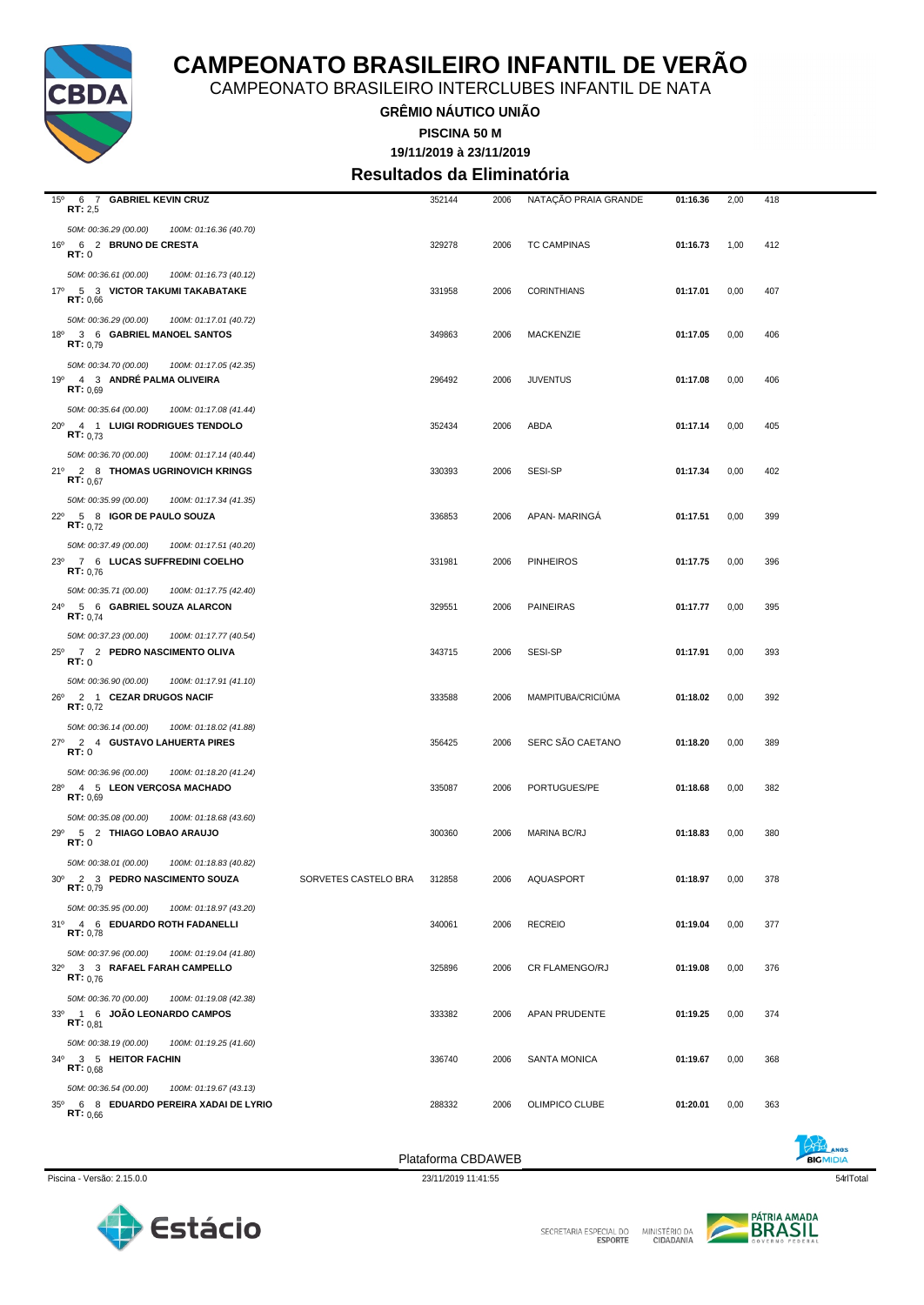

CAMPEONATO BRASILEIRO INTERCLUBES INFANTIL DE NATA

#### **GRÊMIO NÁUTICO UNIÃO 19/11/2019 à 23/11/2019 PISCINA 50 M Resultados da Eliminatória**

| 50M: 00:39.00 (00.00)<br>100M: 01:20.01 (41.10)       |                         |        |      |                            |          |      |     |   |
|-------------------------------------------------------|-------------------------|--------|------|----------------------------|----------|------|-----|---|
| 36º 4 7 RAFAEL DE HAMERSCHIMIDT<br>RT: 0.8            |                         | 313611 | 2006 | <b>CURITIBANO</b>          | 01:20.21 | 0,00 | 360 |   |
| 50M: 00:38.35 (00.00)<br>100M: 01:20.21 (41.86)       |                         |        |      |                            |          |      |     |   |
| 37º 3 4 MIGUEL R SEVERO<br>RT:0                       |                         | 289216 | 2006 | CR VASCO DA GAMA/RJ        | 01:20.27 | 0,00 | 359 |   |
| 50M: 00:36.97 (00.00)<br>100M: 01:20.27 (43.30)       |                         |        |      |                            |          |      |     |   |
| $38^{\circ}$<br>1 7 ENZO KUSHIHARA YAMAMOTO<br>RT:0   |                         | 352721 | 2006 | <b>TC CAMPINAS</b>         | 01:20.42 | 0,00 | 357 |   |
| 50M: 00:39.27 (00.00)<br>100M: 01:20.42 (41.15)       |                         |        |      |                            |          |      |     |   |
| 39º 3 1 JOSÉ ALBERTO RIBEIRO<br>RT: 0.69              |                         | 319231 | 2006 | <b>CNRAC</b>               | 01:20.50 | 0,00 | 356 |   |
| 50M: 00:37.81 (00.00)<br>100M: 01:20.50 (42.69)       |                         |        |      |                            |          |      |     |   |
| 40° 2 2 FELIPPE AUGUSTO M AMORIM<br>RT:0              |                         | 295996 | 2006 | <b>CR FLAMENGO/RJ</b>      | 01:20.77 | 0,00 | 353 |   |
| 50M: 00:36.84 (00.00)<br>100M: 01:20.77 (43.93)       |                         |        |      |                            |          |      |     |   |
| 41º 2 5 DANIEL MUNIZ OLIVEIRA<br>RT: 0.8              |                         | 288216 | 2006 | CR FLAMENGO/RJ             | 01:21.26 | 0,00 | 346 |   |
| 50M: 00:38.38 (00.00)<br>100M: 01:21.26 (42.88)       |                         |        |      |                            |          |      |     |   |
| 42º 3 2 MATHEUS SANTOS OLIVEIRA<br>RT:0               |                         | 362545 | 2006 | ABDA                       | 01:21.35 | 0,00 | 345 |   |
| 50M: 00:37.70 (00.00)<br>100M: 01:21.35 (43.65)       |                         |        |      |                            |          |      |     |   |
| 43°<br>2 6 RODOLFO ABEL DA SILVA<br>RT: 0.9           |                         | 324441 | 2006 | <b>NADAR ITJ/MARC DIAS</b> | 01:21.57 | 0,00 | 343 |   |
| 50M: 00:37.29 (00.00)<br>100M: 01:21.57 (44.28)       |                         |        |      |                            |          |      |     |   |
| 44º 4 8 LUIZ FELIPE MARQUES<br><b>RT</b> : $0,41$     |                         | 298357 | 2006 | <b>CURITIBANO</b>          | 01:21.72 | 0,00 | 341 |   |
| 50M: 00:39.38 (00.00)<br>100M: 01:21.72 (42.34)       |                         |        |      |                            |          |      |     |   |
| 45°<br>4 2 FELIPE SABER<br>RT:0                       |                         | 324753 | 2006 | <b>CURITIBANO</b>          | 01:21.74 | 0,00 | 340 |   |
| 50M: 00:37.47 (00.00)<br>100M: 01:21.74 (44.27)       |                         |        |      |                            |          |      |     |   |
| 46º 1 3 MURILO GUIMARÃES SILVA<br>RT: 0,69            |                         | 336547 | 2006 | SESI-SP                    | 01:22.06 | 0,00 | 336 | Ε |
| 50M: 00:38.73 (00.00)<br>100M: 01:22.06 (43.33)       |                         |        |      |                            |          |      |     |   |
| 46°<br>1 2 GUSTAVO HENRIQUE FERREIRA<br>RT:0          | <b>COLEGIO RENASCER</b> | 328951 | 2006 | CA SOROCABANA              | 01:22.06 | 0,00 | 336 | Ε |
| 50M: 00:39.17 (00.00)<br>100M: 01:22.06 (42.89)       |                         |        |      |                            |          |      |     |   |
| 48º 3 8 GUILHERME AUGUSTO NAHIME<br>RT: 0,74          |                         | 315392 | 2006 | <b>ITAGUARA</b>            | 01:22.12 | 0,00 | 336 |   |
| 50M: 00:36.88 (00.00)<br>100M: 01:22.12 (45.24)       |                         |        |      |                            |          |      |     |   |
| 49º 2 7 MIGUEL REIS<br><b>RT:</b> 0                   | TINTAS LUZTOL/PRO-AT    | 299492 | 2006 | UNI-EVANGÉLICA             | 01:22.67 | 0,00 | 329 |   |
| 50M: 00:39.81 (00.00)<br>100M: 01:22.67 (42.86)       |                         |        |      |                            |          |      |     |   |
| 50° 1 5 LEONARDO ZANESI SERVELIN<br>RT: 0,7           |                         | 301781 | 2006 | <b>RECREIO</b>             | 01:23.41 | 0,00 | 320 |   |
| 50M: 00:40.72 (00.00)<br>100M: 01:23.41 (42.69)       |                         |        |      |                            |          |      |     |   |
| 51º 1 4 RAFAEL OLIVEIRA SCHIMITT<br><b>RT:</b> $0.72$ |                         | 296653 | 2006 | <b>CURITIBANO</b>          | 01:23.46 | 0,00 | 320 |   |
| 50M: 00:39.51 (00.00)<br>100M: 01:23.46 (43.95)       |                         |        |      |                            |          |      |     |   |
| DQL 6 5 LUCAS V ODORICI<br>RT: 0.75                   |                         | 295029 | 2006 | <b>MARINA BC/RJ</b>        |          |      |     |   |
| DQL 7 1 MATHEUS WILLIAM A DA COSTA<br>RT: 0,8         |                         | 294675 | 2006 | TIJUCA TC/RJ               |          |      |     |   |
| DQL 6 1 CARLOS EDUARDO NUNES<br><b>RT:</b> 1,2        |                         | 295020 | 2006 | UNI-EVANGÉLICA             |          |      |     |   |

**BIGMIDIA** 





SECRETARIA ESPECIAL DO

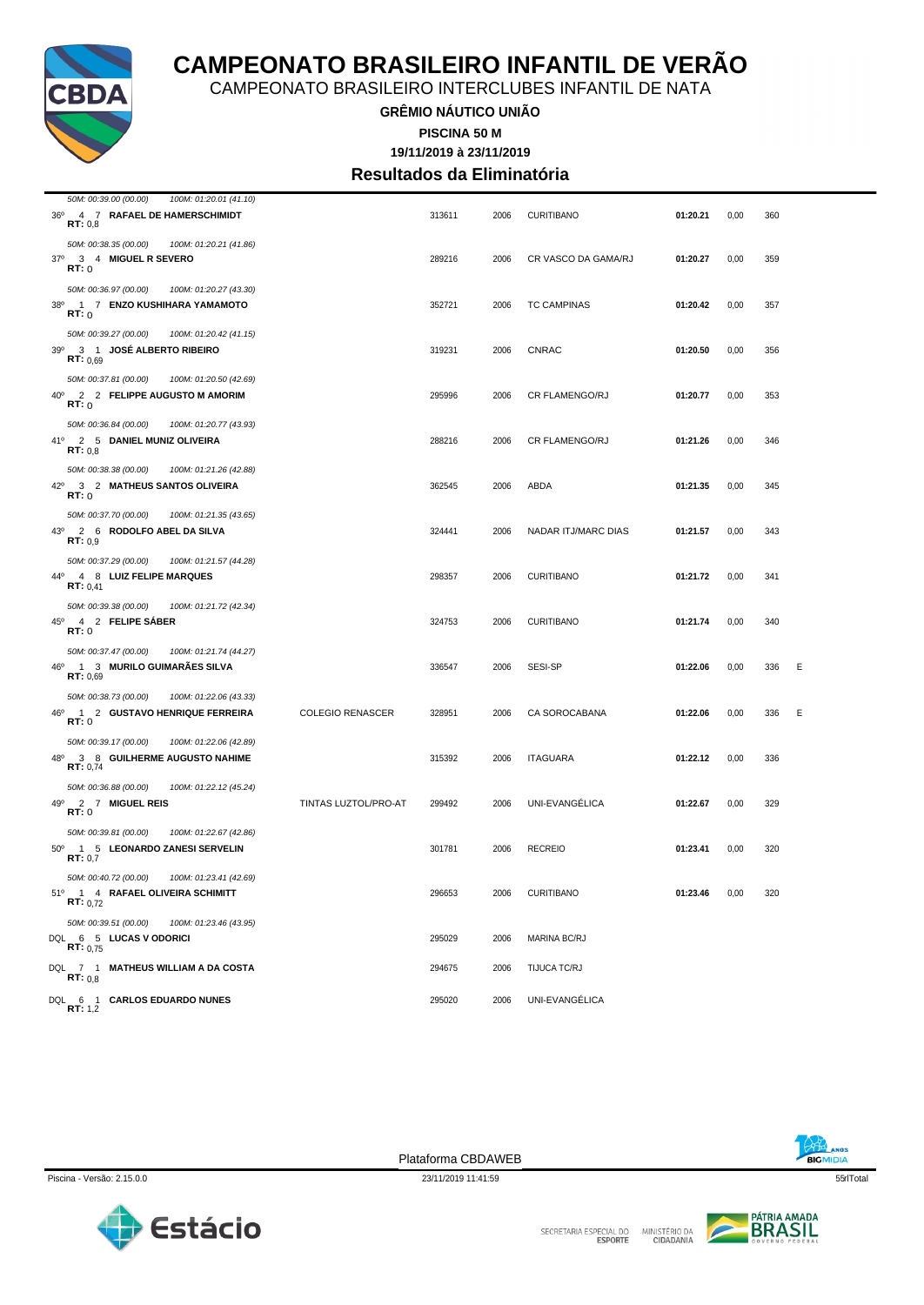

CAMPEONATO BRASILEIRO INTERCLUBES INFANTIL DE NATA

**GRÊMIO NÁUTICO UNIÃO PISCINA 50 M**

**19/11/2019 à 23/11/2019**

**Resultados da Eliminatória**

#### **39 ª PROVA 100 METROS PEITO MASCULINO - INFANTIL 2 22/11/2019**

| RBC         | PEDRO H. BRASIL CARDONA                                                            |                        | <b>INFANTIL 2</b>   | <b>HEBRAICA/SP</b> |                    | 01:06.75               | 18/12/2009      | SÃO PAULO |             |     |
|-------------|------------------------------------------------------------------------------------|------------------------|---------------------|--------------------|--------------------|------------------------|-----------------|-----------|-------------|-----|
| RC          | PEDRO H. BRASIL CARDONA                                                            |                        | INFANTIL 2          |                    | <b>HEBRAICA/SP</b> | 01:07.09               | 15/11/2009      |           | JOAO PESSOA |     |
|             | Col. S R Nome                                                                      |                        | Patrocínio          |                    |                    | Reg. C. Nasc. Entidade | Tempo<br>Obtido | Pts.      | ΙT          |     |
| $1^{\circ}$ | 6 4 ARTUR BECKER<br>RT:0                                                           |                        |                     | 303534             | 2005               | MINAS TENIS CLUBE      | 01:09.73        | 0,00      | 549         |     |
|             | 50M: 00:32.36 (00.00)                                                              | 100M: 01:09.73 (37.37) |                     |                    |                    |                        |                 |           |             |     |
| $2^{\circ}$ | 5 4 BRENO GARCIA SANTANA<br>RT: 0                                                  |                        |                     | 281091             | 2005               | <b>CURITIBANO</b>      | 01:11.47        | 0,00      | 509         |     |
|             | 50M: 00:35.13 (00.00)<br>3º 4 3 PEDRO HENRIQUE SANDTNER<br>RT: 0.75                | 100M: 01:11.47 (36.34) |                     | 313703             | 2005               | <b>CORINTHIANS</b>     | 01:11.48        | 0,00      | 509         |     |
|             | 50M: 00:33.29 (00.00)                                                              | 100M: 01:11.48 (38.19) |                     |                    |                    |                        |                 |           |             |     |
|             | 4º 5 5 GABRIEL DOURADO FAYAD<br>RT: 0,83                                           |                        | <b>BOLSA ATLETA</b> | 341839             | 2005               | AABB BRASILIA          | 01:11.52        | 0,00      | 508         |     |
|             | 50M: 00:34.08 (00.00)                                                              | 100M: 01:11.52 (37.44) |                     |                    |                    |                        |                 |           |             |     |
|             | 5º 4 5 GUILHERME ALMEIDA CORREA<br>RT: 0,78                                        |                        |                     | 318312             | 2005               | <b>PINHEIROS</b>       | 01:11.67        | 0,00      | 505         |     |
|             | 50M: 00:34.56 (00.00)<br>6º 6 6 PEDRO NOGUEIRA MAIA<br>RT: 0,76                    | 100M: 01:11.67 (37.11) |                     | 298179             | 2005               | MINAS TENIS CLUBE      | 01:11.68        | 0,00      | 505         |     |
|             |                                                                                    |                        |                     |                    |                    |                        |                 |           |             |     |
|             | 50M: 00:34.17 (00.00)<br>7º 5 8 ALEXANDRE DE JESUS<br>RT: 0,71                     | 100M: 01:11.68 (37.51) |                     | 315055             | 2005               | UNISANTA               | 01:11.81        | 0,00      | 502         |     |
| 80          | 50M: 00:35.43 (00.00)<br>6 2 IAN KLAPPER F PEDROSO<br><b>RT:</b> 0                 | 100M: 01:11.81 (36.38) |                     | 313078             | 2005               | CR FLAMENGO/RJ         | 01:11.82        | 0,00      | 502         |     |
|             | 50M: 00:33.61 (00.00)                                                              | 100M: 01:11.82 (38.21) |                     |                    |                    |                        |                 |           |             |     |
| 90          | 6 3 PAULO PEREIRA DONNABELLA<br>RT: 0,79                                           |                        |                     | 288994             | 2005               | MINAS TENIS CLUBE      | 01:12.27        | 8,00      | 493         | E   |
| g°          | 50M: 00:34.18 (00.00)<br>6 1 ANTONIO PASTOR SIMAO<br>RT: 0.77                      | 100M: 01:12.27 (38.90) |                     | 329258             | 2005               | MINAS TENIS CLUBE      | 01:12.27        | 8,00      | 493         | - E |
|             | 50M: 00:33.35 (00.00)<br>11º 1 3 MATHEUS TEIXEIRA PRZEWALLA<br>RT: 0.76            | 100M: 01:12.27 (38.92) |                     | 329285             | 2005               | <b>TC CAMPINAS</b>     | 01:12.98        | 6,00      | 478         |     |
|             | 50M: 00:35.39 (00.00)<br>12º 5 3 JOÃO PEDRO OCANHA<br>RT: 0.79                     | 100M: 01:12.98 (37.59) | SMELJ               | 313769             | 2005               | <b>GUSTAVO BORGES</b>  | 01:13.12        | 5,00      | 476         |     |
|             | 50M: 00:34.70 (00.00)                                                              | 100M: 01:13.12 (38.42) |                     |                    |                    |                        |                 |           |             |     |
|             | 13º 1 4 ARTHUR CALIPO<br>RT:0                                                      |                        |                     | 338332             | 2005               | <b>CORINTHIANS</b>     | 01:13.32        | 4,00      | 472         |     |
|             | 50M: 00:34.51 (00.00)<br>14º 4 8 JOAO VITOR MACEDO<br>RT: 0.37                     | 100M: 01:13.32 (38.81) |                     | 314153             | 2005               | PRAIA CLUBE            | 01:13.41        | 3,00      | 470         |     |
|             | 50M: 00:33.90 (00.00) 100M: 01:13.41 (39.51)<br>15º 4 7 RENAN BOTECHIA<br>RT: 0.68 |                        |                     | 314427             | 2005               | GRAN SÃO JOÃO/ANEL     | 01:13.45        | 2,00      | 469         |     |
|             | 50M: 00:34.22 (00.00)                                                              | 100M: 01:13.45 (39.23) |                     |                    |                    |                        |                 |           |             |     |
|             | 16º 6 5 KAUAN EDUARDO MATIAS<br>RT: 0.75                                           |                        |                     | 319720             | 2005               | CT1ºJULHO/ASENA-FME    | 01:13.47        | 0,50      | 469         | E   |
|             | 50M: 00:34.63 (00.00)                                                              | 100M: 01:13.47 (38.84) |                     |                    |                    |                        |                 |           |             |     |
|             | 16º 6 7 BRIAN ANDRADE MARTINS<br>RT:0                                              |                        |                     | 313845             | 2005               | SESI-SP                | 01:13.47        | 0,50      | 469         | E   |
|             | 50M: 00:34.80 (00.00)<br>18º 5 7 GABRIEL NONATO PEREIRA<br>RT: 2,7                 | 100M: 01:13.47 (38.67) |                     | 298171             | 2005               | MINAS TENIS CLUBE      | 01:13.51        | 0,00      | 468         |     |
|             | 50M: 00:34.19 (00.00) 100M: 01:13.51 (39.32)                                       |                        |                     |                    |                    |                        |                 |           |             |     |



SECRETARIA ESPECIAL DO

MINISTÉRIO DA<br>CIDADANIA

P

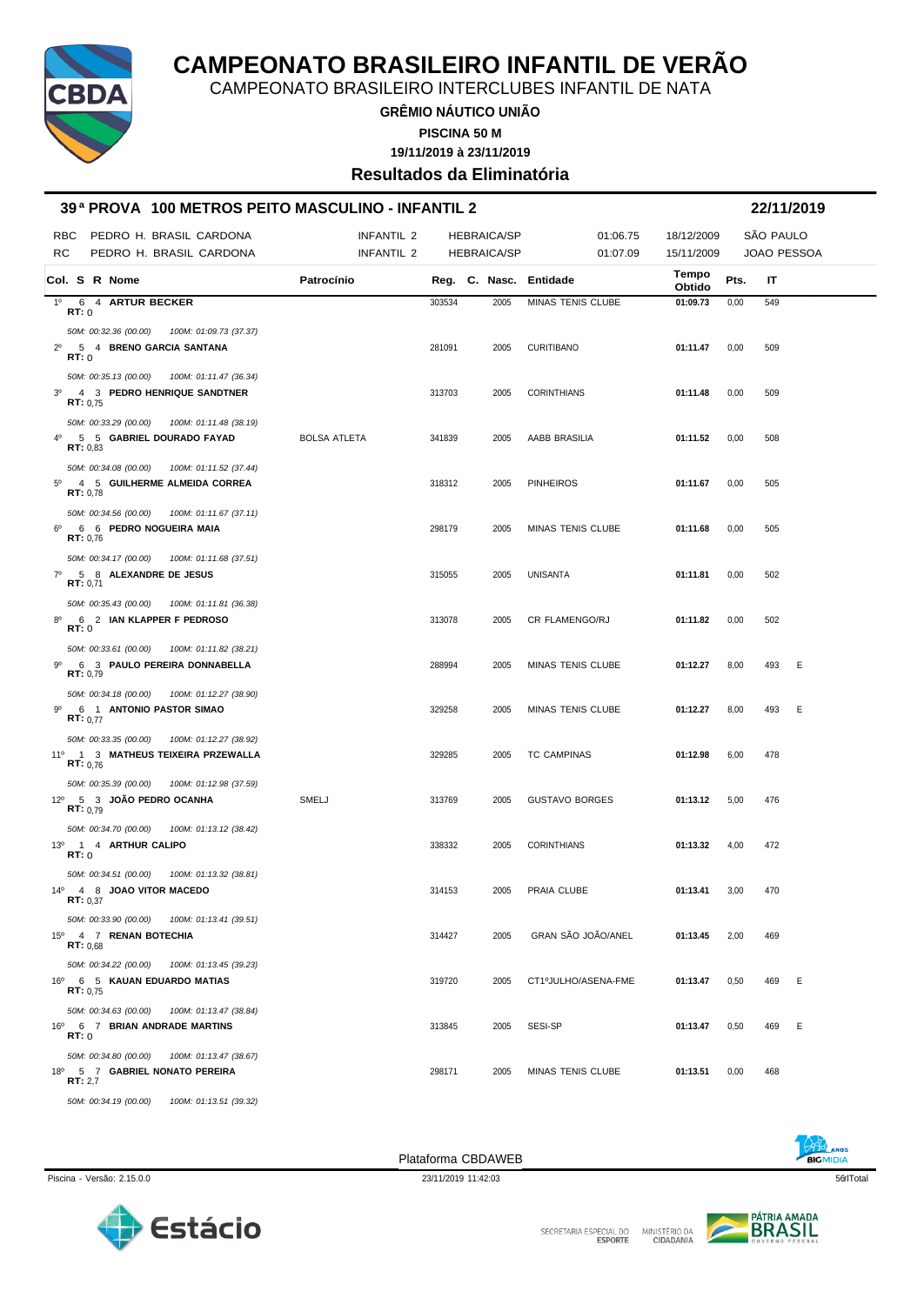

CAMPEONATO BRASILEIRO INTERCLUBES INFANTIL DE NATA

**GRÊMIO NÁUTICO UNIÃO**

**19/11/2019 à 23/11/2019 PISCINA 50 M**

**Resultados da Eliminatória**

|                                                                                                                             |                        | Plataforma CBDAWEB |              |                                        |                      |              |            |  |
|-----------------------------------------------------------------------------------------------------------------------------|------------------------|--------------------|--------------|----------------------------------------|----------------------|--------------|------------|--|
| 50M: 00:36.09 (00.00)<br>100M: 01:16.64 (40.55)<br>39º 2 8 HUGO ELIAS PEREIRA<br>RT: 0.8                                    |                        | 358164             | 2005         | TIJUCA TC/RJ                           | 01:17.43             | 0,00         | 401        |  |
| 50M: 00:35.95 (00.00)<br>100M: 01:16.38 (40.43)<br>38º 2 2 DANIEL LAGUNA MENDONCA<br>RT:0                                   |                        | 318775             | 2005         | CR FLAMENGO/RJ                         | 01:16.64             | 0,00         | 413        |  |
| 50M: 00:35.32 (00.00)<br>100M: 01:16.24 (40.92)<br>37º 3 1 JOÃO MANOEL SILVA<br><b>RT:</b> $0,72$                           |                        | 318146             | 2005         | ABDA                                   | 01:16.38             | 0,00         | 417        |  |
| 50M: 00:36.39 (00.00)<br>100M: 01:15.94 (39.55)<br>36º 3 4 KAUAI DINIZ FRANCA<br><b>RT:</b> $0,71$                          |                        | 313975             | 2005         | <b>CR FLAMENGO/RJ</b>                  | 01:16.24             | 0,00         | 420        |  |
| 50M: 00:36.27 (00.00)<br>100M: 01:15.81 (39.54)<br>35º 2 7 JOAO PEDRO A B DE ALCANTARA<br>RT: 0,73                          |                        | 288126             | 2005         | FLUMINENSE FC/RJ                       | 01:15.94             | 0,00         | 425        |  |
| 50M: 00:36.36 (00.00)<br>100M: 01:15.57 (39.21)<br>34º 2 3 BRUNO DE OLIVEIRA<br>RT: 0,78                                    |                        | 337540             | 2005         | ACAD. NEW FIT                          | 01:15.81             | 0,00         | 427        |  |
| 50M: 00:35.18 (00.00)<br>100M: 01:15.45 (40.27)<br>33º 2 4 LUCCA BRIDI ARANTES<br>RT: 3,1                                   |                        | 283412             | 2005         | <b>JUVENTUS</b>                        | 01:15.57             | 0,00         | 431        |  |
| 50M: 00:34.24 (00.00)<br>100M: 01:15.24 (41.00)<br>32º 3 7 JOÃO PEDRO SILVA<br>RT:0                                         |                        | 317919             | 2005         | <b>PAINEIRAS</b>                       | 01:15.45             | 0,00         | 433        |  |
| 50M: 00:35.43 (00.00)<br>100M: 01:14.59 (39.16)<br>31º 5 2 DAVI ISAAC CARVALHO<br>RT:0                                      |                        | 288493             | 2005         | MINAS TENIS CLUBE                      | 01:15.24             | 0,00         | 437        |  |
| 50M: 00:35.81 (00.00)<br>100M: 01:14.17 (38.36)<br>30° 4 2 JOÃO GUILHERME PEREIRA<br>RT:0                                   |                        | 281105             | 2005         | <b>CURITIBANO</b>                      | 01:14.59             | 0,00         | 448        |  |
| 50M: 00:35.54 (00.00)<br>100M: 01:14.11 (38.57)<br>29º 1 5 JOAO VICTOR CRUZ<br><b>RT:</b> $0.74$                            |                        | 352152             | 2005         | GRAN SÃO JOÃO/ANEL                     | 01:14.17             | 0,00         | 456        |  |
| 50M: 00:34.30 (00.00)<br>100M: 01:14.06 (39.76)<br>28º 3 5 GIOVANNI MARCARINI SILVEIRA<br>RT: 0.79                          |                        | 330983             | 2005         | <b>GNU</b>                             | 01:14.11             | 0,00         | 457        |  |
| RT:0<br>50M: 00:34.14 (00.00)<br>100M: 01:13.98 (39.84)<br>27º 2 1 PEDRO HENRIQUE MENDES<br><b>RT:</b> $0.74$               | <b>BOLSA ATLETA MS</b> | 297240             | 2005         | RADIO CLUBE/MS                         | 01:14.06             | 0,00         | 458        |  |
| RT: 0.77<br>50M: 00:34.71 (00.00)<br>100M: 01:13.96 (39.25)<br>26º 4 4 BRUNO HOSOKAWA OLIVEIRA                              |                        | 318024             | 2005         | APAN PRUDENTE                          | 01:13.98             | 0,00         | 459        |  |
| RT: 0.83<br>50M: 00:34.52 (00.00)<br>100M: 01:13.85 (39.33)<br>25º 6 8 LEONARDO LAURINDO DE SOUZA NETTO                     |                        | 289995             | 2005         | <b>CURITIBANO</b>                      | 01:13.96             | 0,00         | 460        |  |
| RT: 0.77<br>50M: 00:34.05 (00.00)<br>100M: 01:13.81 (39.76)<br>24º 4 1 JOAO CARLOS CONSORT                                  |                        | 328172             | 2005         | UNI-EVANGÉLICA                         | 01:13.85             | 0,00         | 462        |  |
| <b>RT:</b> $0.57$<br>50M: 00:35.12 (00.00)<br>100M: 01:13.80 (38.68)<br>23º 3 3 DOUGLAS FELIPE SILVA                        |                        | 316050             | 2005         | TUNA                                   | 01:13.81             | 0,00         | 462        |  |
| <b>RT:</b> $0,74$<br>50M: 00:34.45 (00.00)<br>100M: 01:13.76 (39.31)<br>22º 3 8 MATEUS LOPES CRUZ                           |                        | 288488             | 2005         | ASBAC/AQUANAII                         | 01:13.80             | 0,00         | 463        |  |
| 20° 4 6 DAVI CARVALHO REIS<br>RT: 0,79<br>50M: 00:33.56 (00.00)<br>100M: 01:13.73 (40.17)<br>21º 5 1 RENATO RIBEIRO MARQUES |                        | 313082<br>331085   | 2005<br>2005 | <b>CR FLAMENGO/RJ</b><br>OLYMPICO CLUB | 01:13.73<br>01:13.76 | 0,00<br>0,00 | 464<br>463 |  |
| 19º<br>3 2 CARISTHON DE AZEVEDO<br>RT:0<br>50M: 00:34.15 (00.00)<br>100M: 01:13.61 (39.46)                                  |                        | 338870             | 2005         | SANROQUENSE                            | 01:13.61             | 0,00         | 466        |  |



SECRETARIA ESPECIAL DO

MINISTÉRIO DA<br>CIDADANIA

 $\sqrt{2}$ 

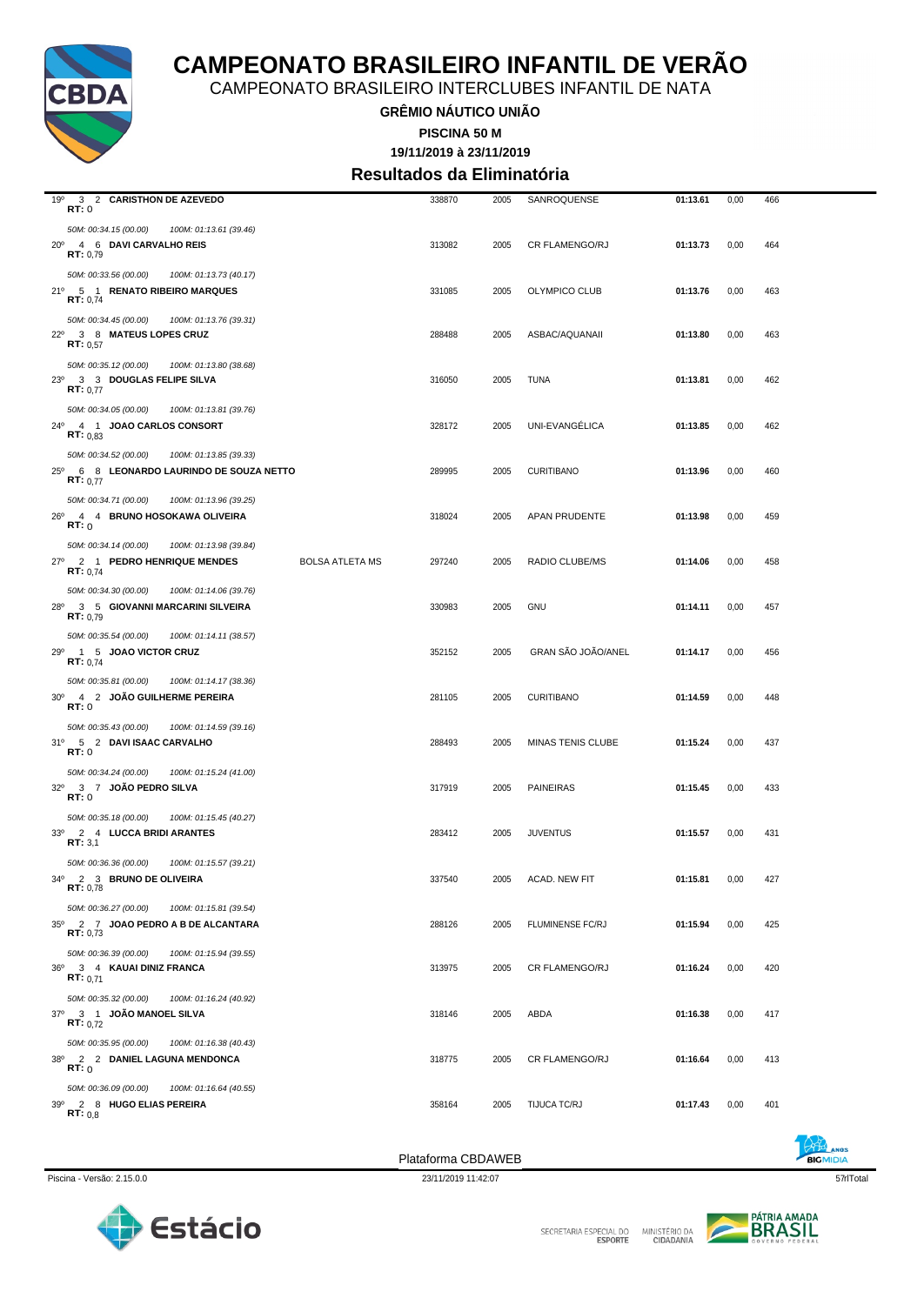





Piscina - Versão: 2.15.0.0 23/11/2019 11:42:11 58qrlTotal

Plataforma CBDAWEB

| <b>NOS</b><br><b>BIGMIDIA</b> |  |
|-------------------------------|--|
| ro-l'                         |  |

| <b>RBC</b>     | GIOVANA REIS MEDEIROS                           | INFANTIL 1           |        | <b>CORINTHIANS</b>     | 00:58.04           | 03/11/2017      |      |     | GRÊMIO NÁUTICO UNIÃO |  |
|----------------|-------------------------------------------------|----------------------|--------|------------------------|--------------------|-----------------|------|-----|----------------------|--|
| RC             | GIOVANA REIS MEDEIROS                           | INFANTIL 1           |        | <b>CORINTHIANS</b>     | 00:58.04           | 03/11/2017      |      |     | GRÊMIO NÁUTICO UNIÃO |  |
|                | Col. S R Nome                                   | Patrocínio           |        | Reg. C. Nasc. Entidade |                    | Tempo<br>Obtido | Pts. | IT  |                      |  |
|                | 1º 5 4 JOANNA BEATRIZ ROSSI<br><b>RT: 0.81</b>  |                      | 318797 | 2006                   | JOINVILLE NATAÇÃO  | 00:59.79        | 0,00 | 646 |                      |  |
|                | 50M: 00:28.82 (00.00)<br>100M: 00:59.79 (30.97) |                      |        |                        |                    |                 |      |     |                      |  |
|                | 2º 6 4 BEATRIZ BEZERRA<br><b>RT:</b> $0,22$     | CBV JAQUEIRA/BOLSA A | 281495 | 2006                   | AABB-RECIFE        | 01:00.98        | 0,00 | 609 |                      |  |
|                | 50M: 00:28.92 (00.00)<br>100M: 01:00.98 (32.60) |                      |        |                        |                    |                 |      |     |                      |  |
| 3 <sup>0</sup> | 4 4 HELENA LOPES<br>RT: 0.78                    |                      | 296563 | 2006                   | MINAS TENIS CLUBE  | 01:01.05        | 0,00 | 607 |                      |  |
|                | 50M: 00:29.48 (00.00)<br>100M: 01:01.05 (31.57) |                      |        |                        |                    |                 |      |     |                      |  |
|                | 4º 6 5 RAFAELA SUMIDA<br>RT: 0,78               | DUDU ACQUA CENTER    | 296369 | 2006                   | <b>CORINTHIANS</b> | 01:02.08        | 0,00 | 577 |                      |  |
|                | 50M: 00:30.47 (00.00)<br>100M: 01:02.08 (31.61) |                      |        |                        |                    |                 |      |     |                      |  |
| $5^{\circ}$    | 4 6 CAROLINA YUMI KIBATA<br>RT: 0,76            |                      | 296495 | 2006                   | <b>JUVENTUS</b>    | 01:02.61        | 0,00 | 563 | Ε                    |  |
|                | 50M: 00:30.31 (00.00)<br>100M: 01:02.61 (32.30) |                      |        |                        |                    |                 |      |     |                      |  |
| $5^{\circ}$    | 4 5 ANA CLARA SANTIN RONCHI<br>RT: 0.83         |                      | 317049 | 2006                   | SANTA MONICA       | 01:02.61        | 0,00 | 563 | E                    |  |
|                | 50M: 00:30.14 (00.00)<br>100M: 01:02.61 (32.47) |                      |        |                        |                    |                 |      |     |                      |  |
| $7^{\circ}$    | 6 3 ISABELA CHAIA<br>RT: 0.87                   |                      | 289284 | 2006                   | TIJUCA TC/RJ       | 01:02.64        | 0,00 | 562 |                      |  |
|                | 50M: 00:30.08 (00.00)<br>100M: 01:02.64 (32.56) |                      |        |                        |                    |                 |      |     |                      |  |
| $8^{\circ}$    | 6 6 MARIANA MORAES CALDEIRA<br>RT: 0.88         |                      | 329502 | 2006                   | SESI-SP            | 01:02.76        | 0,00 | 559 |                      |  |
|                | 50M: 00:30.06 (00.00)<br>100M: 01:02.76 (32.70) |                      |        |                        |                    |                 |      |     |                      |  |
| 90             | 1 2 GIOVANNA TRABALLI<br>RT:0                   |                      | 343808 | 2006                   | <b>SESI-SP</b>     | 01:02.88        | 9,00 | 556 |                      |  |
|                | 50M: 00:30.35 (00.00)<br>100M: 01:02.88 (32.53) |                      |        |                        |                    |                 |      |     |                      |  |
|                | 10º 5 3 LARISSA AFONSO BORBA<br>RT: 0.77        | ATLETA CIDADAO       | 332082 | 2006                   | AESJ               | 01:02.93        | 7,00 | 554 |                      |  |
|                | 50M: 00:30.38 (00.00)<br>100M: 01:02.93 (32.55) |                      |        |                        |                    |                 |      |     |                      |  |
|                | 11º 4 3 LETICIA CIRILO<br>RT: 0.8               | PÉ DE PATO ESCOLA DE | 265710 | 2006                   | AABB/UNIDERP       | 01:03.44        | 6,00 | 541 |                      |  |
|                | 50M: 00:30.46 (00.00)<br>100M: 01:03.44 (32.98) |                      |        |                        |                    |                 |      |     |                      |  |
|                | 12º 5 6 JULIA HELENA MAUAD<br><b>RT:</b> $0.84$ |                      | 282240 | 2006                   | CEI/RN             | 01:03.54        | 5,00 | 538 |                      |  |
|                | 50M: 00:30.51 (00.00)<br>100M: 01:03.54 (33.30) |                      |        |                        |                    |                 |      |     |                      |  |
|                | 13º 2 7 ALICE HERNANDES FILITTO<br>RT:0         |                      | 356113 | 2006                   | SERC SÃO CAETANO   | 01:03.61        | 4,00 | 537 |                      |  |
|                | 50M: 00:30.12 (00.00)<br>100M: 01:03.61 (33.49) |                      |        |                        |                    |                 |      |     |                      |  |
|                | 14º 6 2 MILENA BARBOSA SANTOS<br>RT:0           |                      | 324586 | 2006                   | PRAIA CLUBE        | 01:03.69        | 3,00 | 535 |                      |  |

**40 ª PROVA 100 METROS LIVRE FEMININO - INFANTIL 1 22/11/2019**

*50M: 00:35.95 (00.00) 100M: 01:17.54 (41.59)* 42º 2 5 **LUCAS EDUARDO SANTOS** 340835 2005 ABDA **01:17.94** 0,00 393 **RT:** 0,74 *50M: 00:36.91 (00.00) 100M: 01:17.94 (41.30)* DQL 3 6 **VINICIUS RAMALHO OLIVEIRA** 355387 2005 MACKENZIE **RT:** 0,9 DQL 5 6 **RAUL GOMES SANTOS** 315046 2005 UNISANTA **RT:** 0,71

# **Resultados da Eliminatória** 40º 2 6 **GABRIEL PORTO CARREIRO BELLO** 281514 2005 AABB-RECIFE **01:17.54** 0,00 399 E **RT:** 0,77

40º 1 6 **RODRIGO S SOARES** 284225 2005 CR FLAMENGO/RJ **01:17.54** 0,00 399 E **RT:** 0,83

**GRÊMIO NÁUTICO UNIÃO**

CAMPEONATO BRASILEIRO INTERCLUBES INFANTIL DE NATA

**19/11/2019 à 23/11/2019 PISCINA 50 M**



*50M: 00:36.05 (00.00) 100M: 01:17.43 (41.38)*

*50M: 00:37.82 (00.00) 100M: 01:17.54 (39.72)*

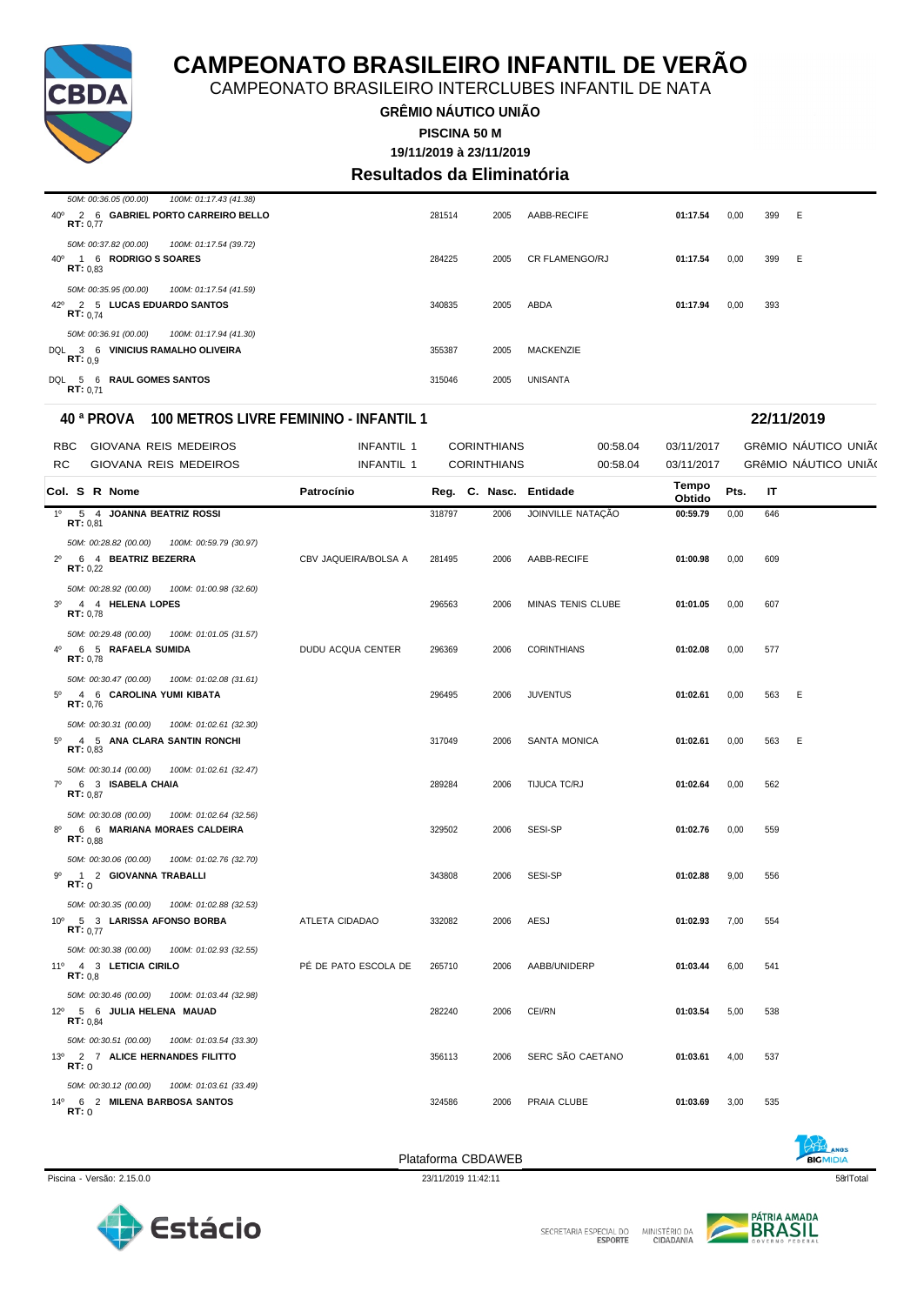





|                                                   | 30M. 00.30.89 (00.00) [00M. 01.04.82 (33.73) |                    |      |             |
|---------------------------------------------------|----------------------------------------------|--------------------|------|-------------|
| 2 8 LUIZA BIANCHINI BERSI<br>RT: 0.64             |                                              | 356748             | 2006 | SESI-SP     |
| 50M: 00:31.30 (00.00)                             | 100M: 01:04.66 (33.36)                       |                    |      |             |
| <b>LAURA MAIOLI SOUZA</b><br>1 7<br>RT: 0         |                                              | 344860             | 2006 | SESI-SP     |
| 50M: 00:31.85 (00.00)                             | 100M: 01:04.84 (32.99)                       |                    |      |             |
| <b>SAMIRA HANNA</b><br>5 7<br>RT: 0               |                                              | 335656             | 2006 | <b>PMFC</b> |
| 50M: 00:31.17 (00.00)                             | 100M: 01:04.85 (33.68)                       |                    |      |             |
| <b>SOPHIA EGIDIO MELO</b><br>$1 \quad 4$<br>RT: 0 |                                              | 325618             | 2006 | ZITTI/GO    |
| 50M: 00:31.41 (00.00)                             | 100M: 01:04.96 (33.55)                       |                    |      |             |
|                                                   |                                              |                    |      |             |
|                                                   |                                              | Plataforma CBDAWEB |      |             |

| 50M: 00:31.10 (00.00)<br>100M: 01:03.72 (32.62)<br>$17^{\circ}$<br>5 1 FERNANDA YUMI TAIRA<br>RT: 0.79     |                          | 329548 | 2006 | <b>PINHEIROS</b>            | 01:03.74 | 0,00 | 533 |   |
|------------------------------------------------------------------------------------------------------------|--------------------------|--------|------|-----------------------------|----------|------|-----|---|
| 50M: 00:30.35 (00.00)<br>100M: 01:03.74 (33.39)<br>$18^{\circ}$<br>6 7 LUISA CUNHA BRUNELI<br>RT: 0        |                          | 329525 | 2006 | PRAIA CLUBE                 | 01:03.75 | 0,00 | 533 |   |
| 50M: 00:30.73 (00.00)<br>100M: 01:03.75 (33.20)<br>19º 6 1 ISABELA VIANA SILVA<br><b>RT:</b> $0,79$        |                          | 329505 | 2006 | SESI-SP                     | 01:03.91 | 0,00 | 529 |   |
| 50M: 00:31.19 (00.00)<br>100M: 01:03.91 (32.72)<br>$20^{\circ}$<br>3 6 MARIA ELOISY MANGUEIRA<br>RT: 0,75  |                          | 310577 | 2006 | <b>GRÊMIO VILA PARAHYBA</b> | 01:03.95 | 0,00 | 528 |   |
| 50M: 00:30.65 (00.00)<br>100M: 01:03.95 (33.30)<br>$21^{\circ}$<br>2 6 SARA CHAGAS C SANTOS<br>RT: 0.96    |                          | 338561 | 2006 | <b>FME</b>                  | 01:03.96 | 0,00 | 528 |   |
| 50M: 00:30.96 (00.00)<br>100M: 01:03.96 (33.00)<br>$22^{\circ}$<br>6 8 SOFIA MIQUELAO PENA<br>RT: 0.83     |                          | 323860 | 2006 | <b>MINAS TENIS CLUBE</b>    | 01:03.97 | 0,00 | 528 |   |
| 50M: 00:31.71 (00.00)<br>100M: 01:03.97 (32.26)<br>23 <sup>o</sup><br>1 5 JULIA GOMEZ CARPI<br>RT: 0.89    |                          | 329389 | 2006 | <b>MINAS TENIS CLUBE</b>    | 01:04.09 | 0,00 | 525 | Е |
| 50M: 00:30.76 (00.00)<br>100M: 01:04.09 (33.33)<br>23 <sup>0</sup><br>3 1 SOPHIA BRAGA RESENDE<br>RT: 0.74 |                          | 282648 | 2006 | <b>MINAS TENIS CLUBE</b>    | 01:04.09 | 0,00 | 525 | Е |
| 50M: 00:30.99 (00.00)<br>100M: 01:04.09 (33.10)<br>$25^{\circ}$<br>5 5 BARBARA REIS SGUARIO<br>RT: 0,82    |                          | 337752 | 2006 | <b>PINHEIROS</b>            | 01:04.20 | 0,00 | 522 |   |
| 50M: 00:30.34 (00.00)<br>100M: 01:04.20 (33.86)<br>2 3 SOFIA RIGON LEAL<br>26°<br>RT: 0,78                 |                          | 319102 | 2006 | <b>RECREIO</b>              | 01:04.25 | 0,00 | 521 |   |
| 50M: 00:30.95 (00.00)<br>100M: 01:04.25 (33.30)<br>$27^{\circ}$<br>3 5 JULIA DE SOUZA TULIO<br>RT: 0,81    | <b>ITAIPU BINACIONAL</b> | 342344 | 2006 | CATARATAS NATAÇÃO           | 01:04.28 | 0,00 | 520 |   |
| 50M: 00:31.30 (00.00)<br>100M: 01:04.28 (32.98)<br>28°<br>3 4 SABRINA SANTOS LIMA<br>RT:0                  | <b>POLIRURAL</b>         | 315032 | 2006 | AABB-RECIFE                 | 01:04.29 | 0,00 | 520 |   |
| 50M: 00:31.54 (00.00)<br>100M: 01:04.29 (32.75)<br>29°<br>4 2 ANA FLAVIA AGUIAR AMARAL<br>RT:0             |                          | 333308 | 2006 | AESJ                        | 01:04.55 | 0,00 | 514 |   |
| 50M: 00:30.28 (00.00)<br>100M: 01:04.55 (34.27)<br>$30^{\circ}$<br>1 3 ANA LIA LIMA<br>RT: 0.68            |                          | 317766 | 2006 | MARISTA - CRICIÚMA          | 01:04.62 | 0,00 | 512 |   |
| 50M: 00:30.89 (00.00)<br>100M: 01:04.62 (33.73)<br>31º 2 8 LUIZA BIANCHINI BERSI<br>RT: 0.64               |                          | 356748 | 2006 | SESI-SP                     | 01:04.66 | 0,00 | 511 |   |
| 50M: 00:31.30 (00.00)<br>100M: 01:04.66 (33.36)<br>32º 1 7 LAURA MAIOLI SOUZA<br>RT:0                      |                          | 344860 | 2006 | SESI-SP                     | 01:04.84 | 0,00 | 507 |   |
| 50M: 00:31.85 (00.00)<br>100M: 01:04.84 (32.99)<br>33º 5 7 SAMIRA HANNA<br>RT: 0                           |                          | 335656 | 2006 | <b>PMFC</b>                 | 01:04.85 | 0,00 | 506 |   |
| 50M: 00:31.17 (00.00)<br>100M: 01:04.85 (33.68)<br>34°<br>1 4 SOPHIA EGIDIO MELO<br>RT:0                   |                          | 325618 | 2006 | ZITTI/GO                    | 01:04.96 | 0,00 | 504 |   |



*50M: 00:31.32 (00.00) 100M: 01:03.69 (32.37)*

*50M: 00:31.15 (00.00) 100M: 01:03.72 (32.57)*

**CAMPEONATO BRASILEIRO INFANTIL DE VERÃO**

CAMPEONATO BRASILEIRO INTERCLUBES INFANTIL DE NATA

**GRÊMIO NÁUTICO UNIÃO**

**PISCINA 50 M**

15º 5 2 **SOFIA DE MOTA** 330362 2006 PAINEIRAS **01:03.72** 1,50 534 E **RT:** 0

15º 4 1 **ALESSANDRA HAAS REN** 343997 2006 GNU **01:03.72** 1,50 534 E **RT:** 0,87

**19/11/2019 à 23/11/2019 Resultados da Eliminatória**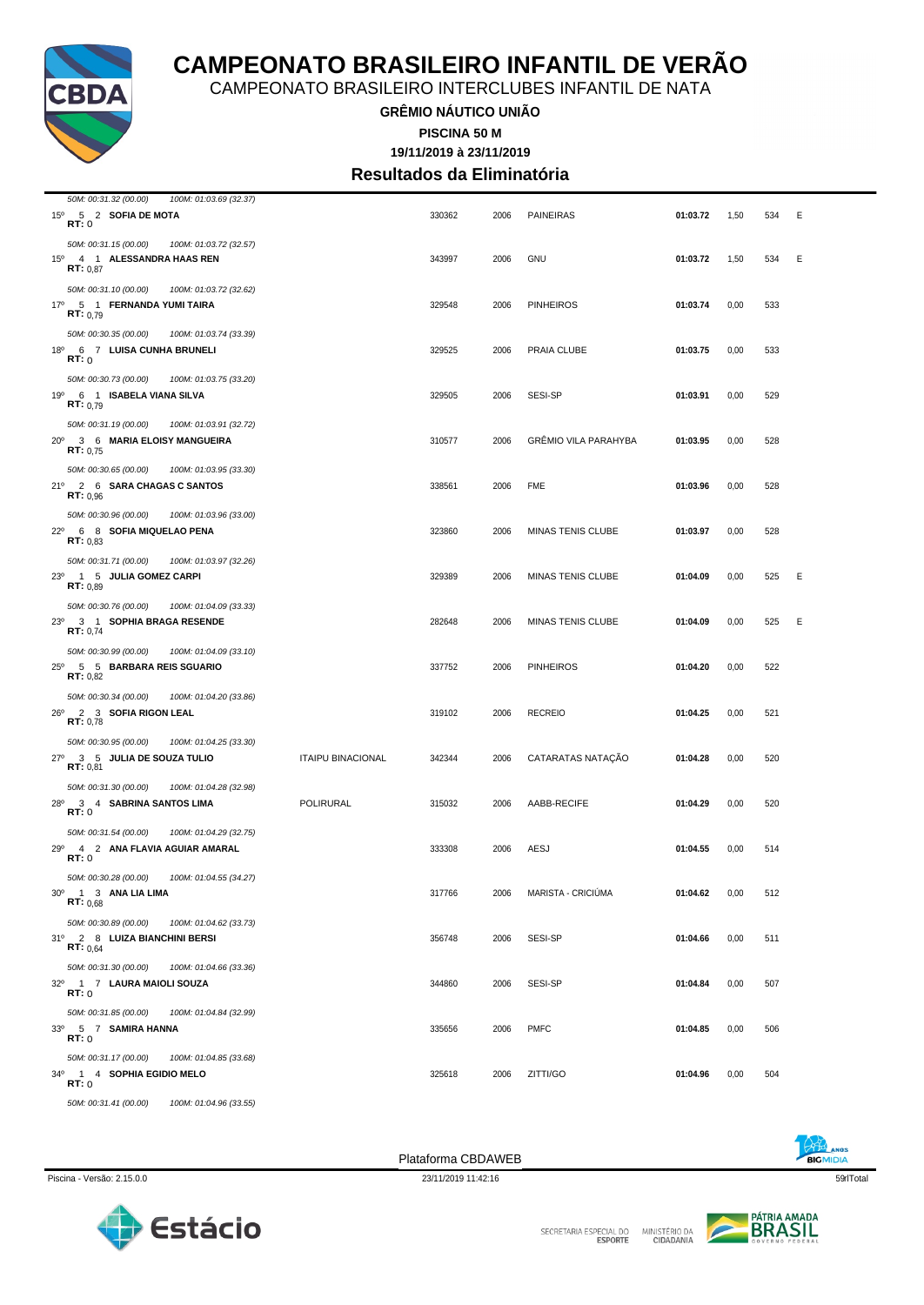

CAMPEONATO BRASILEIRO INTERCLUBES INFANTIL DE NATA

**GRÊMIO NÁUTICO UNIÃO**

**19/11/2019 à 23/11/2019 PISCINA 50 M**

### **Resultados da Eliminatória**

|                                                              | 41ª PROVA 100 METROS LIVRE FEMININO - INFANTIL 2 |                     |        |      |                       |          |      | 22/11/2019 |
|--------------------------------------------------------------|--------------------------------------------------|---------------------|--------|------|-----------------------|----------|------|------------|
| 50M: 00:31.42 (00.00)                                        | 100M: 01:07.60 (36.18)                           |                     |        |      |                       |          |      |            |
| 46º 1 6 MANUELLA GOMES PEREIRA<br>RT: 0.87                   |                                                  | COLÉGIO MOTIVA - JP | 287814 | 2006 | CABO BRANCO/ACQUA R1  | 01:07.60 | 0,00 | 447        |
| 50M: 00:31.60 (00.00)                                        | 100M: 01:06.78 (35.18)                           |                     |        |      |                       |          |      |            |
| 45° 4 8 ANA JULIA MERGI<br>RT: 0.95                          |                                                  |                     | 333650 | 2006 | ABDA                  | 01:06.78 | 0,00 | 464        |
| 50M: 00:32.01 (00.00)                                        | 100M: 01:06.16 (34.15)                           |                     |        |      |                       |          |      |            |
| 44º 5 8 BÁRBARA REIS ALVES<br>RT: 0.85                       |                                                  |                     | 296496 | 2006 | APAN-MARINGA          | 01:06.16 | 0,00 | 477        |
| 50M: 00:32.15 (00.00)                                        | 100M: 01:06.15 (34.00)                           |                     |        |      |                       |          |      |            |
| 43º 3 2 LETICIA LOIS R BARBOSA<br>RT: 0                      |                                                  |                     | 296122 | 2006 | <b>CR FLAMENGO/RJ</b> | 01:06.15 | 0,00 | 477        |
| 50M: 00:31.73 (00.00)                                        | 100M: 01:06.13 (34.40)                           |                     |        |      |                       |          |      |            |
| 42º 2 5 HELENA TAVARES FREITAS<br>RT: 0.94                   |                                                  |                     | 341122 | 2006 | PRAIA CLUBE           | 01:06.13 | 0,00 | 478        |
| 50M: 00:31.87 (00.00)                                        | 100M: 01:06.00 (34.13)                           |                     |        |      |                       |          |      |            |
| 41º 3 3 LORENA EDUARDA LOPES<br>RT: 0.9                      |                                                  | <b>FASTSWIM</b>     | 325528 | 2006 | <b>AMERICANA</b>      | 01:06.00 | 0,00 | 480        |
| <b>RT:</b> $0.29$<br>50M: 00:31.48 (00.00)                   | 100M: 01:05.80 (34.32)                           |                     |        |      |                       |          |      |            |
| 40° 4 7 CAROLINE A DE TOLEDO                                 |                                                  |                     | 289283 | 2006 | <b>CR FLAMENGO/RJ</b> | 01:05.80 | 0,00 | 485        |
| 50M: 00:31.59 (00.00)                                        | 100M: 01:05.68 (34.90)                           |                     |        |      |                       |          |      |            |
| 39º 2 2 BEATRIZ M POMPEU<br>RT:0                             |                                                  |                     | 299646 | 2006 | <b>CR FLAMENGO/RJ</b> | 01:05.68 | 0,00 | 488        |
| RT:0<br>50M: 00:32.00 (00.00)                                | 100M: 01:05.63 (33.63)                           |                     |        |      |                       |          |      |            |
| 50M: 00:31.33 (00.00)<br>38º 2 4 YASMIN RODRIGUES PITOMBEIRA | 100M: 01:05.52 (34.19)                           |                     | 346594 | 2006 | MAC-NINA/MA           | 01:05.63 | 0,00 | 489        |
| RT:0                                                         |                                                  |                     |        |      |                       |          |      |            |
| 50M: 00:31.06 (00.00)<br>37º 3 7 LETICIA CRISTINA GARCIA     | 100M: 01:05.31 (34.25)                           |                     | 344774 | 2006 | <b>CORINTHIANS</b>    | 01:05.52 | 0,00 | 491        |
| RT: 0.71                                                     |                                                  |                     |        |      |                       |          |      |            |
| 50M: 00:31.74 (00.00)<br>36º 2 1 LAURA CONDE COSTA           | 100M: 01:05.03 (33.29)                           |                     | 314542 | 2006 | <b>BOM PASTOR</b>     | 01:05.31 | 0,00 | 496        |
| RT: 0.96                                                     |                                                  |                     |        |      |                       |          |      |            |
| 35º 3 8 CAMILA DAL-RI SPARTA DE SOUZA                        |                                                  |                     | 306863 | 2006 | GNU                   | 01:05.03 | 0,00 | 502        |

| RBC         |                       | RAFAELA TREVISAN RAURICH                      | INFANTIL 2           |        | <b>CURITIBANO</b> |      | 00:57.00                | 12/12/2014      |      | PALHOÇA |
|-------------|-----------------------|-----------------------------------------------|----------------------|--------|-------------------|------|-------------------------|-----------------|------|---------|
| RC.         |                       | RAFAELA TREVISAN RAURICH                      | INFANTIL 2           |        | <b>CURITIBANO</b> |      | 00:57.00                | 12/12/2014      |      | PALHOÇA |
|             | Col. S R Nome         |                                               | Patrocínio           |        |                   |      | Reg. C. Nasc. Entidade  | Tempo<br>Obtido | Pts. | IT      |
| $1^{\circ}$ | RT: 0.63              | 6 4 THAIANA MELISSA AMARAL                    |                      | 312739 |                   | 2005 | SESI-SP                 | 00:59.06        | 0,00 | 671     |
|             |                       | 50M: 00:28.66 (00.00)  100M: 00:59.06 (30.40) |                      |        |                   |      |                         |                 |      |         |
| $2^{\circ}$ | RT: 0.76              | 4 4 CELINE SOUZA BISPO                        |                      | 279122 |                   | 2005 | YACHT CLUBE/CBC/BA      | 00:59.25        | 0,00 | 664     |
|             |                       | 50M: 00:28.81 (00.00)  100M: 00:59.25 (30.44) |                      |        |                   |      |                         |                 |      |         |
| $3^{\circ}$ | RT:0                  | 4 2 MARIANA MARIZEIRO ALENCAR                 | POSTO TIGRÃO         | 292764 |                   | 2005 | <b>CORINTHIANS</b>      | 01:00.36        | 0,00 | 628     |
|             |                       | 50M: 00:29.63 (00.00)  100M: 01:00.36 (30.73) |                      |        |                   |      |                         |                 |      |         |
|             | RT: 0                 | 4º 5 4 SOPHIA FERREIRA COLETA                 | COLÉGIO CRIATIVO - B | 317690 |                   | 2005 | ABDA                    | 01:00.39        | 0,00 | 627     |
|             |                       | 50M: 00:29.22 (00.00)  100M: 01:00.39 (31.17) |                      |        |                   |      |                         |                 |      |         |
| $5^{\circ}$ | RT: 0.75              | 6 5 SABRINA M S MONTEIRO                      | EUNADO.COM           | 282391 |                   | 2005 | <b>FLUMINENSE FC/RJ</b> | 01:00.69        | 0,00 | 618     |
|             |                       | 50M: 00:29.13 (00.00) 100M: 01:00.69 (31.56)  |                      |        |                   |      |                         |                 |      |         |
| 60          | RT: 0.74              | 4 5 LUIZACSS LIMA                             |                      | 282129 |                   | 2005 | <b>MARINA BC/RJ</b>     | 01:00.74        | 0,00 | 617     |
|             | 50M: 00:29.18 (00.00) | 100M: 01:00.74 (31.56)                        |                      |        |                   |      |                         |                 |      |         |





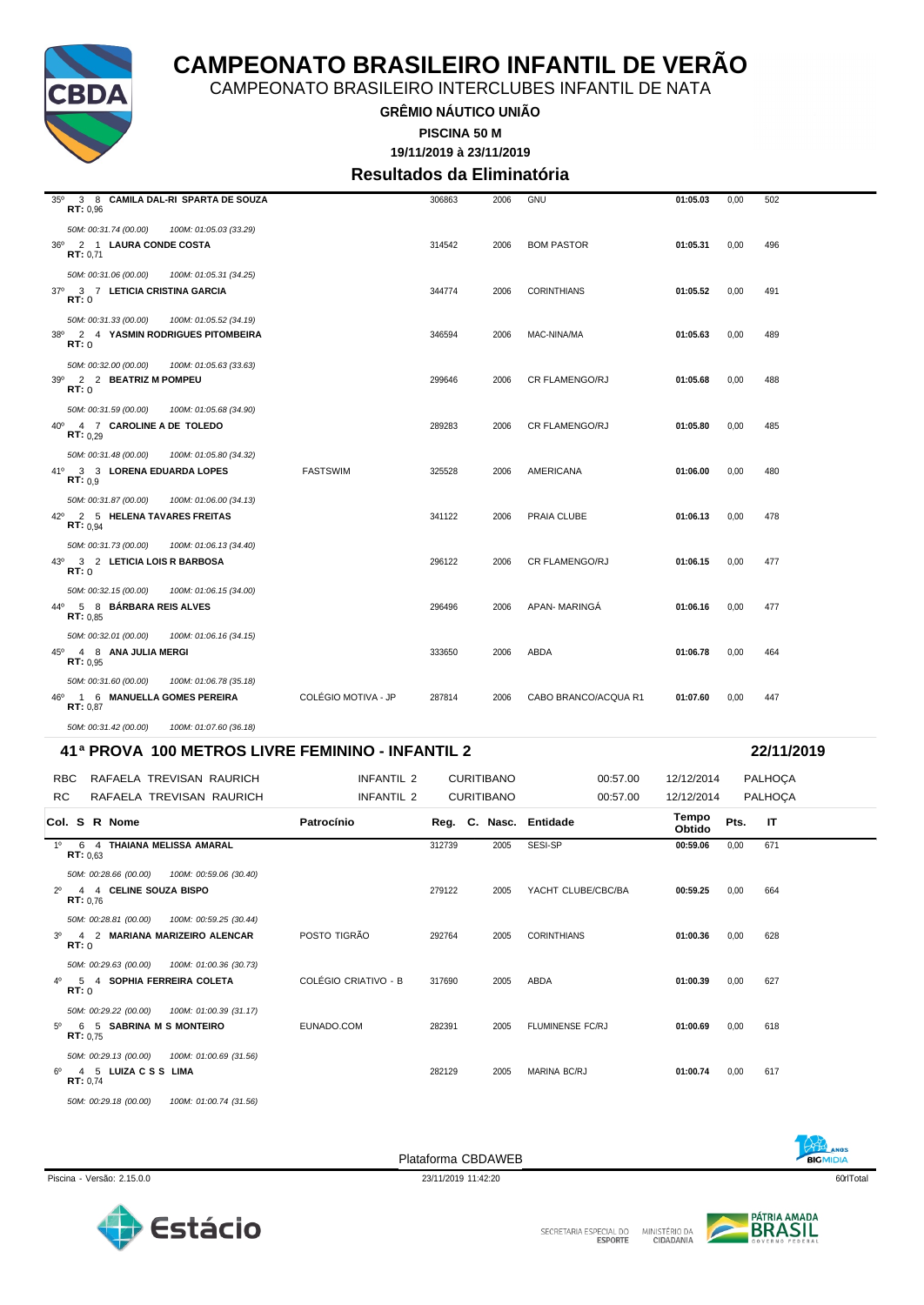

CAMPEONATO BRASILEIRO INTERCLUBES INFANTIL DE NATA

**GRÊMIO NÁUTICO UNIÃO**

**19/11/2019 à 23/11/2019 PISCINA 50 M**

**Resultados da Eliminatória**

| $7^\circ$<br>5 3 FERNANDA REGINA SANTOS                      |                        |                        | 313079 | 2005 | <b>PINHEIROS</b>           | 01:01.14 | 0,00 | 604 |
|--------------------------------------------------------------|------------------------|------------------------|--------|------|----------------------------|----------|------|-----|
| RT: 0,8                                                      |                        |                        |        |      |                            |          |      |     |
| 50M: 00:29.53 (00.00)                                        | 100M: 01:01.14 (31.61) |                        |        |      |                            |          |      |     |
| $8^{\circ}$<br>5 6 AMANDA LARISSA CINQUE<br><b>RT:</b> 0     |                        |                        | 307775 | 2005 | <b>SANTA MONICA</b>        | 01:01.16 | 0,00 | 604 |
|                                                              |                        |                        |        |      |                            |          |      |     |
| 50M: 00:29.78 (00.00)                                        | 100M: 01:01.16 (31.38) |                        |        |      |                            |          |      |     |
| 9º<br>5 5 CAROLINA BONONI HEINZ<br>RT: 0,76                  |                        |                        | 323807 | 2005 | GNU                        | 01:01.22 | 9,00 | 602 |
| 50M: 00:29.77 (00.00)                                        | 100M: 01:01.22 (31.45) |                        |        |      |                            |          |      |     |
| 10° 6 3 PÉROLA SILVA SANTOS                                  |                        |                        | 281093 | 2005 | <b>CURITIBANO</b>          | 01:01.52 | 7,00 | 593 |
| RT: 0.67                                                     |                        |                        |        |      |                            |          |      |     |
| 50M: 00:29.53 (00.00)                                        | 100M: 01:01.52 (31.99) |                        |        |      |                            |          |      |     |
| 11º 5 2 ARIANA MARTINS GOMES                                 |                        |                        | 281658 | 2005 | OLYMPICO CLUB              | 01:01.68 | 6,00 | 589 |
| RT:0                                                         |                        |                        |        |      |                            |          |      |     |
| 50M: 00:29.80 (00.00)                                        | 100M: 01:01.68 (31.88) |                        |        |      |                            |          |      |     |
| 12º 4 7 LAÍS GASPARINI SILVA<br><b>RT:</b> $0.72$            |                        |                        | 290033 | 2005 | <b>CNRAC</b>               | 01:01.92 | 5,00 | 582 |
|                                                              |                        |                        |        |      |                            |          |      |     |
| 50M: 00:27.94 (00.00)                                        | 100M: 01:01.92 (33.98) |                        |        |      |                            |          |      |     |
| 13º 6 2 NATALIA PAIVA CURI<br>RT:0                           |                        |                        | 310892 | 2005 | <b>GOIAS ESPORTE CLUBE</b> | 01:02.05 | 4,00 | 578 |
| 50M: 00:30.10 (00.00)                                        | 100M: 01:02.05 (31.95) |                        |        |      |                            |          |      |     |
| 14º 6 8 GIULIA MISAEL PEREIRA                                |                        |                        | 313850 | 2005 | <b>SESI-SP</b>             | 01:02.56 | 3,00 | 564 |
| RT: 0.79                                                     |                        |                        |        |      |                            |          |      |     |
| 50M: 00:30.33 (00.00)                                        | 100M: 01:02.56 (32.23) |                        |        |      |                            |          |      |     |
| $15^{\circ}$<br>6  6 MARIA EDUARDA CESAR RAPOSO              |                        |                        | 254241 | 2005 | CABO BRANCO/ACQUA R1       | 01:02.65 | 2,00 | 562 |
| RT:0                                                         |                        |                        |        |      |                            |          |      |     |
| 50M: 00:30.09 (00.00)                                        | 100M: 01:02.65 (32.56) |                        |        |      |                            |          |      |     |
| 16 <sup>0</sup> 5 8 LARISSA A. OLIVEIRA<br><b>RT:</b> $0,74$ |                        |                        | 312816 | 2005 | <b>PINHEIROS</b>           | 01:02.67 | 1,00 | 561 |
| 50M: 00:30.31 (00.00)                                        |                        |                        |        |      |                            |          |      |     |
| 17º 6 1 JULIA MELO SODRE                                     | 100M: 01:02.67 (32.36) |                        | 312972 | 2005 | <b>IDEAL CLUBE</b>         | 01:02.80 | 0,00 | 558 |
| RT: 0.71                                                     |                        |                        |        |      |                            |          |      |     |
| 50M: 00:30.45 (00.00)                                        | 100M: 01:02.80 (32.35) |                        |        |      |                            |          |      |     |
| 18º 3 6 RAPHAELLA SILVA MELO                                 |                        |                        | 314155 | 2005 | PRAIA CLUBE                | 01:02.90 | 0,00 | 555 |
| RT: 2,7                                                      |                        |                        |        |      |                            |          |      |     |
| 50M: 00:30.50 (00.00)                                        | 100M: 01:02.90 (32.40) |                        |        |      |                            |          |      |     |
| 19º 4 1 BRUNA SCHULTZ FERNANDES<br>RT: 0,79                  |                        |                        | 313039 | 2005 | <b>PAINEIRAS</b>           | 01:03.12 | 0,00 | 549 |
|                                                              |                        |                        |        |      |                            |          |      |     |
| 50M: 00:30.75 (00.00)<br>20° 3 4 ADRIADNA VIVAS MAIA         | 100M: 01:03.12 (32.37) |                        |        |      | AABB BRASILIA              |          |      |     |
| RT: 0,82                                                     |                        | <b>BOLSA ATLETA/DF</b> | 296573 | 2005 |                            | 01:03.17 | 0,00 | 548 |
| 50M: 00:30.23 (00.00)                                        | 100M: 01:03.17 (32.94) |                        |        |      |                            |          |      |     |
| 21º 5 1 MARIA EDUARDA CASTRO                                 |                        |                        | 307150 | 2005 | PRAIA CLUBE                | 01:03.34 | 0,00 | 544 |
| RT: 0,92                                                     |                        |                        |        |      |                            |          |      |     |
| 50M: 00:30.77 (00.00)                                        | 100M: 01:03.34 (32.57) |                        |        |      |                            |          |      |     |
| 22º 6 7 RENATA NOGUEIRA DA CRUZ<br>RT: 0,82                  |                        |                        | 330998 | 2005 | GNU                        | 01:03.67 | 0,00 | 535 |
|                                                              |                        |                        |        |      |                            |          |      |     |
| 50M: 00:30.56 (00.00)                                        | 100M: 01:03.67 (33.11) |                        |        |      |                            |          |      |     |
| 23º 4 3 LAURA SILVA XAVIER<br>RT: 0,73                       |                        | <b>RUBBER PLAST</b>    | 318149 | 2005 | <b>JUVENTUS</b>            | 01:03.72 | 0,00 | 534 |
| 50M: 00:30.10 (00.00)                                        | 100M: 01:03.72 (33.62) |                        |        |      |                            |          |      |     |
| 24º 2 4 FERNANDA ANTUNES PARANHOS                            |                        |                        | 313740 | 2005 | <b>CORINTHIANS</b>         | 01:03.98 | 0,00 | 527 |
| <b>RT:</b> $0.81$                                            |                        |                        |        |      |                            |          |      |     |
| 50M: 00:31.09 (00.00)                                        | 100M: 01:03.98 (32.89) |                        |        |      |                            |          |      |     |
| 25º 5 7 RAFAELA VICENTINI MAKARIEWICZ<br>RT:0                |                        |                        | 299117 | 2005 | GNU                        | 01:04.04 | 0,00 | 526 |
|                                                              |                        |                        |        |      |                            |          |      |     |
| 50M: 00:30.39 (00.00)                                        | 100M: 01:04.04 (33.65) |                        |        |      |                            |          |      |     |
| 26º 2 7 ANA LUIZA CARMO<br>RT:0                              |                        |                        | 318332 | 2005 | <b>PINHEIROS</b>           | 01:04.20 | 0,00 | 522 |
| 50M: 00:31.43 (00.00)                                        | 100M: 01:04.20 (32.77) |                        |        |      |                            |          |      |     |
| 27º 4 6 VALENTINA HAJJAR ROSCHMANN                           |                        |                        | 318166 | 2005 | <b>PINHEIROS</b>           | 01:04.22 | 0,00 | 522 |
| RT: 0                                                        |                        |                        |        |      |                            |          |      |     |
|                                                              |                        |                        |        |      |                            |          |      |     |





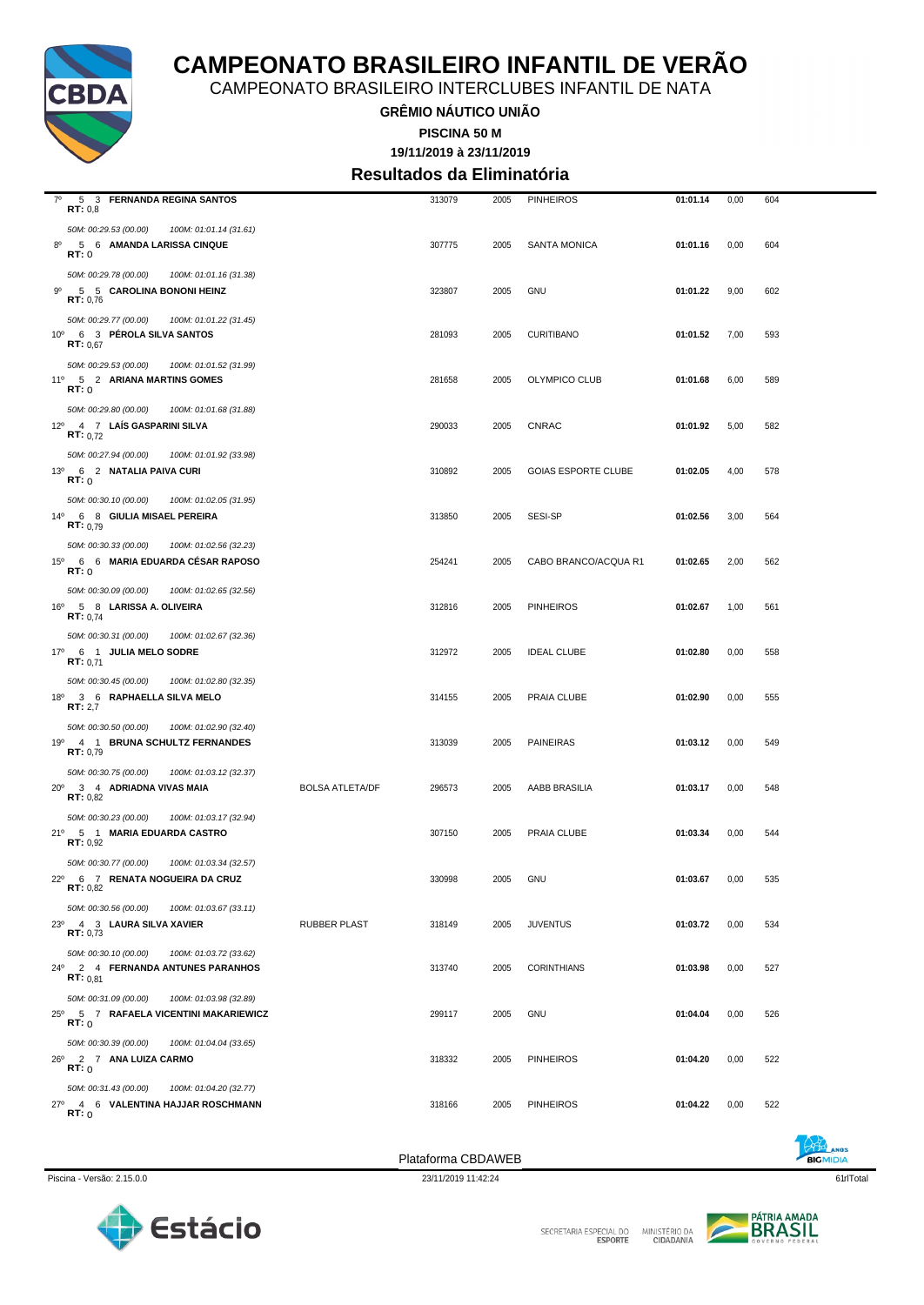

CAMPEONATO BRASILEIRO INTERCLUBES INFANTIL DE NATA

**GRÊMIO NÁUTICO UNIÃO**

**PISCINA 50 M**

**19/11/2019 à 23/11/2019 Resultados da Eliminatória**

| 3º 4 4 GABRIEL HORVATH SCHWAN<br>RT: 2,5                                                  |                        | 329616 | 2006                   | <b>PAINEIRAS</b>   | 00:56.72        | 0,00 | 565        |  |
|-------------------------------------------------------------------------------------------|------------------------|--------|------------------------|--------------------|-----------------|------|------------|--|
| RT:0<br>50M: 00:27.31 (00.00)<br>100M: 00:56.55 (29.24)                                   |                        |        |                        |                    |                 |      |            |  |
| 50M: 00:27.07 (00.00)<br>100M: 00:55.83 (28.76)<br>6 6 LUIS JUNQUEIRA PARO<br>$2^{\circ}$ |                        | 356371 | 2006                   | APANASC/PM SCARLOS | 00:56.55        | 0,00 | 570        |  |
| 1º 6 4 SAMUEL LOPES<br>RT: 0,77                                                           |                        | 327711 | 2006                   | ACEB/BA            | 00:55.83        | 0,00 | 593        |  |
| Col. S R Nome                                                                             | Patrocínio             |        | Reg. C. Nasc. Entidade |                    | Tempo<br>Obtido | Pts. | IT         |  |
| RC.<br>MURILO SETIN SARTORI                                                               | INFANTIL 1             |        | RIO BRANCO             | 00:53.23           | 11/12/2015      |      | SÃO PAULO  |  |
| MURILO SETIN SARTORI<br><b>RBC</b>                                                        | INFANTIL 1             |        | RIO BRANCO             | 00:53.23           | 11/12/2015      |      | SÃO PAULO  |  |
| 42ª PROVA 100 METROS LIVRE MASCULINO - INFANTIL 1                                         |                        |        |                        |                    |                 |      | 22/11/2019 |  |
| 50M:<br>100M:                                                                             |                        |        |                        |                    |                 |      |            |  |
| N/C 3 3 NINA ISABELLA BELLINO<br>RT:0                                                     |                        | 281099 | 2005                   | <b>CURITIBANO</b>  |                 |      |            |  |
| 50M: 00:32.39 (00.00)<br>100M: 01:06.07 (33.68)                                           |                        |        |                        |                    |                 |      |            |  |
| 41º 2 6 ANA LAURA BASSIT<br>RT:0                                                          |                        | 308053 | 2005                   | PAULISTANO         | 01:06.07        | 0,00 | 479        |  |
| 50M: 00:31.92 (00.00)<br>100M: 01:06.02 (34.10)                                           |                        |        |                        |                    |                 |      |            |  |
| 40° 3 7 RAFAELLA CEOLA<br>RT:0                                                            |                        | 312458 | 2005                   | ADCSB              | 01:06.02        | 0,00 | 480        |  |
| 50M: 00:31.41 (00.00)<br>100M: 01:05.75 (34.34)                                           |                        |        |                        |                    |                 |      |            |  |
| 39º 1 4 CAROLINA MIE KIKUCHI<br>RT: 0,76                                                  |                        | 318335 | 2005                   | <b>PINHEIROS</b>   | 01:05.75        | 0,00 | 486        |  |
| RT: 0.7<br>50M: 00:31.67 (00.00)<br>100M: 01:05.49 (33.82)                                |                        |        |                        |                    |                 |      |            |  |
| 50M: 00:31.24 (00.00)<br>100M: 01:05.16 (33.92)<br>38º 1 5 ISADORA CAMILA CUENCA          |                        | 308081 | 2005                   | APAN- MARINGA      | 01:05.49        | 0,00 | 492        |  |
| RT: 0,87                                                                                  |                        |        |                        |                    |                 |      |            |  |
| 50M: 00:31.44 (00.00)<br>100M: 01:05.15 (33.71)<br>37º 3 8 MARIA GABRIELLY BENJAMIM       | <b>BOLSA ATLETA PE</b> | 179725 | 2005                   | AABB-RECIFE        | 01:05.16        | 0,00 | 499        |  |
| 36º 2 5 MARIA EDUARDA LORENZI<br>RT: 0.89                                                 |                        | 291332 | 2005                   | GNU                | 01:05.15        | 0,00 | 500        |  |
| 50M: 00:31.03 (00.00)<br>100M: 01:04.88 (33.85)                                           |                        |        |                        |                    |                 |      |            |  |
| 2 2 LUISA ALTEMARI MONTEZUMA<br>$35^{\circ}$<br>RT:0                                      |                        | 329833 | 2005                   | NOSSO CLUBE        | 01:04.88        | 0,00 | 506        |  |
| <b>RT:</b> $0.83$<br>50M: 00:30.73 (00.00)<br>100M: 01:04.82 (34.90)                      |                        |        |                        |                    |                 |      |            |  |
| 50M: 00:31.40 (00.00)<br>100M: 01:04.72 (33.32)<br>34º 2 3 JULIA MOREIRA                  |                        | 326744 | 2005                   | <b>PMFC</b>        | 01:04.82        | 0,00 | 507        |  |
| 33º 3 2 JULIA CUNHA COUTO<br><b>RT:</b> 2,9                                               |                        | 288770 | 2005                   | MINAS TENIS CLUBE  | 01:04.72        | 0,00 | 510        |  |
| 50M: 00:31.37 (00.00)<br>100M: 01:04.55 (33.18)                                           |                        |        |                        |                    |                 |      |            |  |
| 32º 3 1 SOFFIA MEIRELLES LOPES PINHEIRO<br>RT: 1                                          | FHE-POUPEX             | 327658 | 2005                   | ASA-CMM            | 01:04.55        | 0,00 | 514        |  |
| <b>RT:</b> $0.71$<br>50M: 00:31.45 (00.00)<br>100M: 01:04.54 (33.90)                      |                        |        |                        |                    |                 |      |            |  |
| 50M: 00:31.19 (00.00)<br>100M: 01:04.54 (33.35)<br>30° 2 1 LUNA VIÇOSA CRUZ               |                        | 333281 | 2005                   | AABB BRASILIA      | 01:04.54        | 0,00 | 514<br>Ε   |  |
| RT: 0.78                                                                                  |                        |        |                        |                    |                 |      |            |  |
| 50M: 00:31.32 (00.00)<br>100M: 01:04.37 (33.50)<br>30° 3 5 MARIA PAULA BAREA DE CASTRO    |                        | 313984 | 2005                   | <b>GNU</b>         | 01:04.54        | 0,00 | Ε<br>514   |  |
| 29º 4 8 GIOVANNA ALVES MENEZES<br>RT: 0.81                                                | <b>GOLDEN VILLE</b>    | 315051 | 2005                   | <b>UNISANTA</b>    | 01:04.37        | 0,00 | 518        |  |
| 50M: 00:30.69 (00.00)<br>100M: 01:04.23 (33.54)                                           |                        |        |                        |                    |                 |      |            |  |
| 28 <sup>°</sup><br>1 3 ANA LUIZA GIACOMO<br>RT: 0,79                                      |                        | 328947 | 2005                   | <b>UNISANTA</b>    | 01:04.23        | 0,00 | 521        |  |
| 50M: 00:30.88 (00.00)<br>100M: 01:04.22 (33.34)                                           |                        |        |                        |                    |                 |      |            |  |

*50M: 00:27.93 (00.00) 100M: 00:56.72 (28.79)*

Plataforma CBDAWEB



Piscina - Versão: 2.15.0.0 621Total 23/11/2019 11:42:28 621Total 23/11/2019 11:42:28 621Total 23/11/2019 11:42:28 621Total 23/11/2019 11:42:28 621Total 23/11/2019 11:42:28 621Total 23/11/2019 11:42:28 621Total 23/11/2019 1



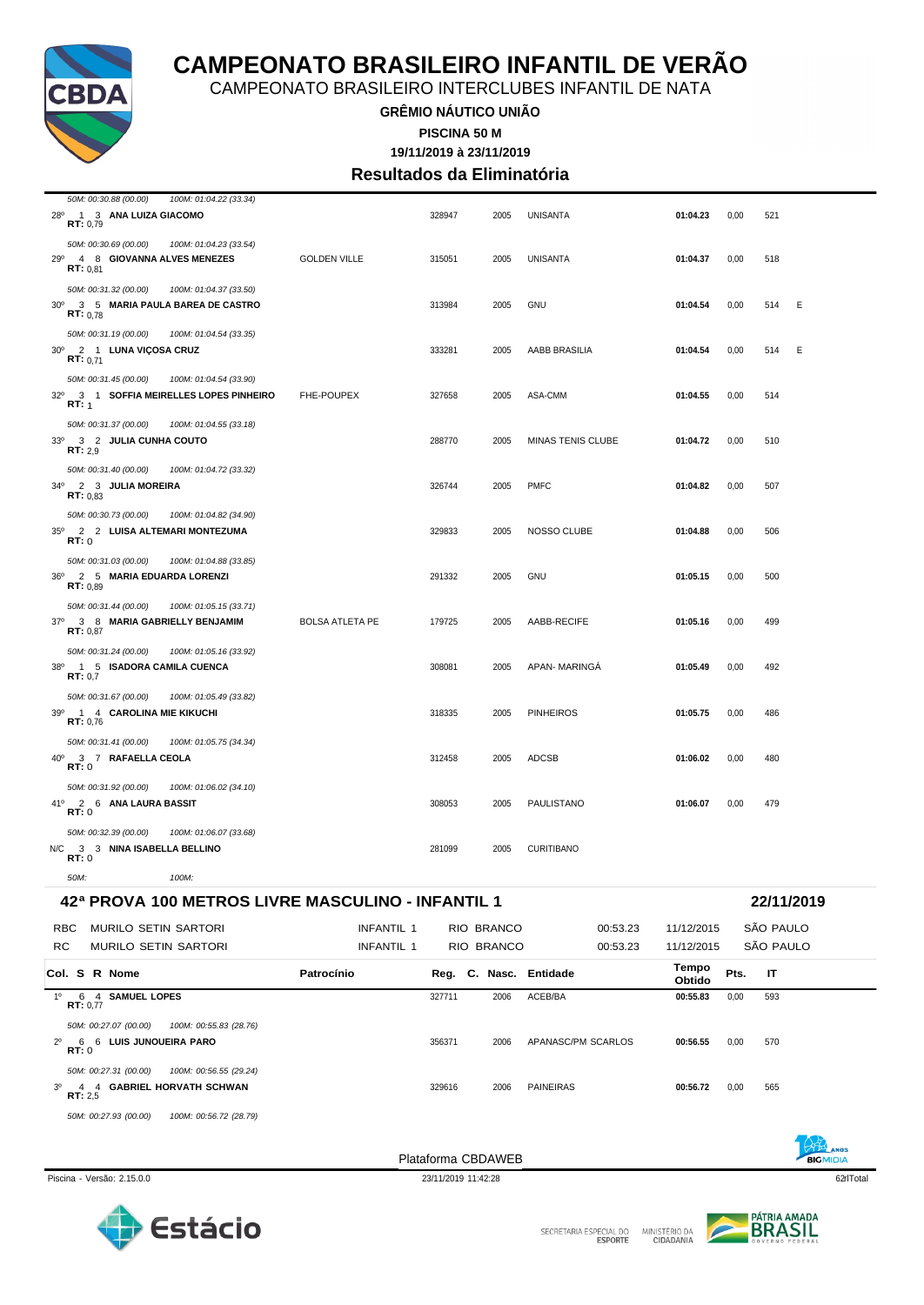

CAMPEONATO BRASILEIRO INTERCLUBES INFANTIL DE NATA

**GRÊMIO NÁUTICO UNIÃO**

**19/11/2019 à 23/11/2019 PISCINA 50 M**

**Resultados da Eliminatória**

|             |                                                                                                       |                           | Plataforma CBDAWEB |      |                          |          |      |     |   |
|-------------|-------------------------------------------------------------------------------------------------------|---------------------------|--------------------|------|--------------------------|----------|------|-----|---|
|             | 50M: 00:28.86 (00.00)<br>100M: 00:59.23 (30.37)<br>24º 2 7 MATHEUS MATHIAS PAULO<br>RT:0              |                           | 353714             | 2006 | ABDA                     | 00:59.26 | 0,00 | 496 |   |
|             | 50M: 00:28.90 (00.00)<br>100M: 00:59.16 (30.26)<br>23º 1 3 RICARDO HERZMANN CARIONI<br>RT: 0.75       |                           | 298648             | 2006 | PAULISTANO               | 00:59.23 | 0,00 | 496 |   |
|             | 50M: 00:27.91 (00.00)<br>100M: 00:59.06 (31.15)<br>22º 4 7 JOÃO PEDRO ALVES<br>RT:0                   |                           | 336852             | 2006 | <b>APAN-MARINGA</b>      | 00:59.16 | 0,00 | 498 |   |
|             | 50M: 00:28.41 (00.00)<br>100M: 00:58.95 (30.54)<br>21º 6 7 PEDRO HENRIQUE LIMA<br>RT:0                |                           | 338872             | 2006 | <b>PMFC</b>              | 00:59.06 | 0,00 | 501 |   |
|             | 50M: 00:28.28 (00.00)<br>100M: 00:58.93 (30.65)<br>20° 4 2 MIGUEL FERNANDES RAMOS<br>RT:0             | PROJETO ACQUA             | 306964             | 2006 | AWC                      | 00:58.95 | 0,00 | 503 |   |
|             | 50M: 00:28.30 (00.00)<br>100M: 00:58.70 (30.40)<br>19º 5 8 EDUARDO VIEIRA FERRARI<br>RT: 0,84         |                           | 309580             | 2006 | AA MARACAJUENSE          | 00:58.93 | 0,00 | 504 |   |
|             | 50M: 00:28.02 (00.00)<br>100M: 00:58.52 (30.50)<br>18º 3 4 BERNARDO SILVA GUIOTI<br><b>RT:</b> $0,72$ |                           | 329492             | 2006 | SESI-SP                  | 00:58.70 | 0,00 | 510 |   |
|             | 50M: 00:27.61 (00.00)<br>100M: 00:58.49 (30.88)<br>17º 3 2 PEDRO SANSONE ANDRADE<br>RT:0              |                           | 332599             | 2006 | <b>PINHEIROS</b>         | 00:58.52 | 0,00 | 515 |   |
|             | 50M: 00:28.41 (00.00)<br>100M: 00:58.37 (29.96)<br>16º 3 3 KAUAN LEMOS SILVA<br>RT: 0,65              |                           | 332222             | 2006 | SESI-SP                  | 00:58.49 | 1,00 | 515 |   |
|             | 50M: 00:27.00 (00.00)<br>100M: 00:57.82 (30.82)<br>15º 4 3 LUCCA SILVA B ABREU<br>RT: 0,7             |                           | 300634             | 2006 | <b>FLUMINENSE FC/RJ</b>  | 00:58.37 | 2,00 | 519 |   |
|             | 50M: 00:28.12 (00.00)<br>100M: 00:57.62 (29.50)<br>14º 6 2 CALEB DOURADO MENEZES<br>RT:0              |                           | 329171             | 2006 | L4 TEAM                  | 00:57.82 | 3,00 | 534 |   |
|             | 50M: 00:27.62 (00.00)<br>100M: 00:57.43 (29.81)<br>13º 5 5 LUCAS DAVI ALVES<br><b>RT:</b> $0.67$      | <b>FOCO FISIO PILATES</b> | 283344             | 2006 | GNU                      | 00:57.62 | 4,00 | 539 |   |
|             | 50M: 00:28.85 (00.00)<br>100M: 00:57.12 (28.27)<br>12º 2 4 ALEX KALIL MANSUR<br><b>RT:</b> $0,2$      |                           | 298352             | 2006 | MAC-NINA/MA              | 00:57.43 | 5,00 | 544 |   |
|             | 50M: 00:27.92 (00.00)<br>100M: 00:57.08 (29.16)<br>11º 4 5 CAUE GLUCK<br><b>RT:</b> $0,75$            |                           | 296595             | 2006 | <b>CURITIBANO</b>        | 00:57.12 | 6,00 | 553 |   |
|             | 50M: 00:27.26 (00.00)<br>100M: 00:57.07 (29.81)<br>10° 5 6 LUCAS V ODORICI<br>RT:0                    |                           | 295029             | 2006 | <b>MARINA BC/RJ</b>      | 00:57.08 | 7,00 | 555 |   |
| 90          | 50M: 00:27.91 (00.00)<br>100M: 00:57.06 (29.15)<br>6 3 GUSTAVO PACINI AZEVEDO<br>RT: 0.69             |                           | 333649             | 2006 | ABDA                     | 00:57.07 | 9,00 | 555 |   |
| $7^\circ$   | 50M: 00:27.76 (00.00)<br>100M: 00:57.06 (29.30)<br>5 4 VITOR VASCONCELOS MACEDO SA<br>RT: 0.76        | <b>VIPER</b>              | 296561             | 2006 | <b>NAC</b>               | 00:57.06 | 0,00 | 555 | Ε |
| $7^{\circ}$ | 50M: 00:27.72 (00.00)<br>100M: 00:57.05 (29.33)<br>4 6 HENRIQUE FABRI LABRIOLA<br>RT:0                |                           | 313192             | 2006 | <b>MINAS TENIS CLUBE</b> | 00:57.06 | 0,00 | 555 | Ε |
| $6^{\circ}$ | 50M: 00:27.83 (00.00)<br>100M: 00:56.79 (28.96)<br>5 7 NATAN PORTO SILVA<br>RT: 0,68                  |                           | 331306             | 2006 | <b>PINHEIROS</b>         | 00:57.05 | 0,00 | 555 |   |
|             | 50M: 00:27.62 (00.00)<br>100M: 00:56.79 (29.17)<br>4º 5 3 GABRIEL SZKMIRKO<br>RT: 0,7                 |                           | 350639             | 2006 | <b>PMFC</b>              | 00:56.79 | 0,00 | 563 | Ε |
| 40          | 6 5 THEO GRITZBACH TUUNELIS<br>RT: 0,81                                                               |                           | 297660             | 2006 | <b>JUVENTUS</b>          | 00:56.79 | 0,00 | 563 | E |



Piscina - Versão: 2.15.0.0 63rlTotal 23/11/2019 11:42:32 63rlTotal 23/11/2019 11:42:32 63rlTotal 23/11/2019 11:42:32 63rlTotal 23/11/2019 11:42:32 63rlTotal 23/11/2019 11:42:32 63rlTotal 23/11/2019 11:42:32 63rlTotal 2011

Estácio

Plataforma CBDAWEB

SECRETARIA ESPECIAL DO MINISTÉRIO DA<br>CIDADANIA

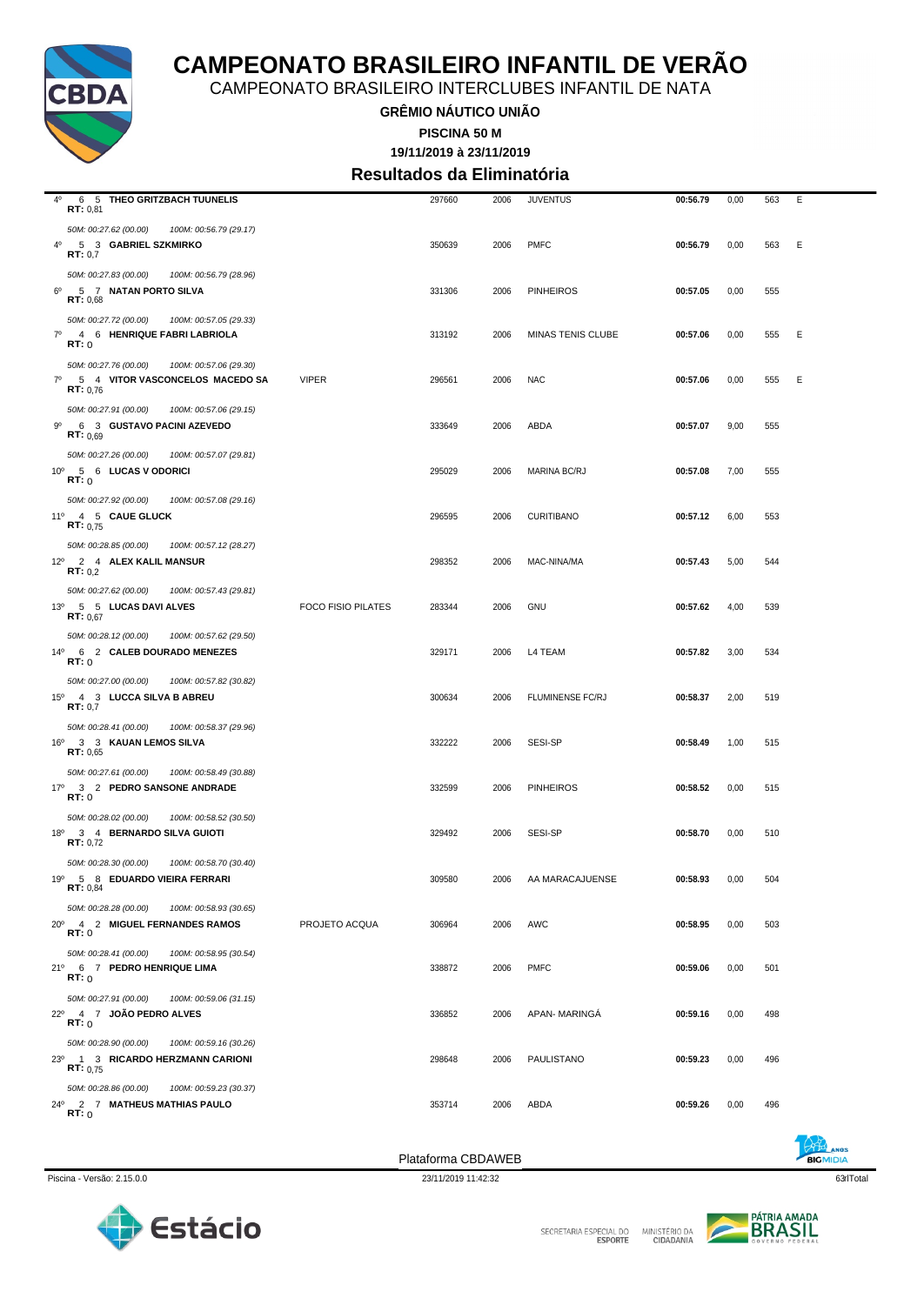

CAMPEONATO BRASILEIRO INTERCLUBES INFANTIL DE NATA

#### **GRÊMIO NÁUTICO UNIÃO 19/11/2019 à 23/11/2019 PISCINA 50 M**

**Resultados da Eliminatória**

| 50M: 00:27.91 (00.00)<br>100M: 00:59.26 (31.35)                                                           |                             |        |      |                       |          |      |     |
|-----------------------------------------------------------------------------------------------------------|-----------------------------|--------|------|-----------------------|----------|------|-----|
| 25º 5 2 OTAVIO SOSSAI ALTOE<br>RT:0                                                                       |                             | 296488 | 2006 | APAN- MARINGA         | 00:59.27 | 0,00 | 495 |
| 50M: 00:27.90 (00.00)<br>100M: 00:59.27 (31.37)<br>26º 1 6 EDUARDO JOSE FERRO<br>RT:0                     | SANTA RITA HORTIFRUT        | 312684 | 2006 | RADIO CLUBE/MS        | 00:59.29 | 0,00 | 495 |
| 50M: 00:28.76 (00.00)<br>100M: 00:59.29 (30.53)<br>$27^{\circ}$<br>3 5 EMANUEL LOPES RIBEIRO<br>RT: 0,63  |                             | 345768 | 2006 | FLUMINENSE FC/RJ      | 00:59.36 | 0,00 | 493 |
| 50M: 00:28.56 (00.00)<br>100M: 00:59.36 (30.80)<br>28º 5 1 LUIZ FERNANDO DE SOUZA<br>RT: 0.73             | DMG GESSO                   | 329170 | 2006 | AQUASPORT             | 00:59.39 | 0,00 | 492 |
| 50M: 00:28.52 (00.00)<br>100M: 00:59.39 (30.87)<br>6 8 JOÃO EDUARDO GOMEZ<br>$29^{\circ}$<br>RT: 0.65     |                             | 344783 | 2006 | <b>SESI-SP</b>        | 00:59.62 | 0,00 | 487 |
| 50M: 00:28.66 (00.00)<br>100M: 00:59.62 (30.96)<br>30° 3 7 GUILHERME MARTINS SELIG<br>RT: 0.98            |                             | 296636 | 2006 | <b>CURITIBANO</b>     | 00:59.73 | 0,00 | 484 |
| 50M: 00:28.99 (00.00)<br>100M: 00:59.73 (30.74)<br>31º 3 8 CLAUDIO Q A LIMA<br>RT: 0,78                   |                             | 343679 | 2006 | TIJUCA TC/RJ          | 00:59.76 | 0,00 | 483 |
| 50M: 00:29.05 (00.00)<br>100M: 00:59.76 (30.71)<br>32º 4 1 DANIEL BAHIA<br>RT: 0.82                       |                             | 291835 | 2006 | ZITTI/GO              | 00:59.91 | 0,00 | 480 |
| 50M: 00:28.76 (00.00)<br>100M: 00:59.91 (31.15)<br>33º 1 4 DANIEL SALA BORDIN<br>RT:0                     |                             | 357880 | 2006 | APANI SEME ITU        | 00:59.95 | 0,00 | 479 |
| 50M: 00:28.97 (00.00)<br>100M: 00:59.95 (30.98)<br>34º 3 6 BREMNER VICENTE EGUEZ<br>RT:0                  |                             | 304170 | 2006 | SINPOL/RR             | 01:00.02 | 0,00 | 477 |
| 50M: 00:29.03 (00.00)<br>100M: 01:00.02 (30.99)<br>35º 4 8 ANTENOR MOURA RAMOS NETO<br>RT:0               | <b>KMR ADVOCACIA E ASSE</b> | 296633 | 2006 | <b>HEDLA LOPES</b>    | 01:00.08 | 0,00 | 475 |
| 50M: 00:29.37 (00.00)<br>100M: 01:00.08 (30.71)<br>2 5 RICARDO BISCH DA SILVA<br>$36^{\circ}$<br>RT: 0,71 |                             | 316802 | 2006 | <b>GNU</b>            | 01:00.34 | 0,00 | 469 |
| 50M: 00:28.77 (00.00)<br>100M: 01:00.34 (31.57)<br>37º 1 5 HENRIQUE DESTRO FRANCISCO<br>RT: 0.75          |                             | 356431 | 2006 | SERC SÃO CAETANO      | 01:00.46 | 0,00 | 467 |
| 50M: 00:28.92 (00.00)<br>100M: 01:00.46 (31.54)<br>38º 6 1 LEON VERCOSA MACHADO<br>RT: 0,64               |                             | 335087 | 2006 | PORTUGUES/PE          | 01:00.60 | 0,00 | 463 |
| 50M: 00:28.88 (00.00)<br>100M: 01:00.60 (31.72)<br>39º 2 1 FABIO BORGES CAPOCCI<br><b>RT: 0.78</b>        |                             | 356573 | 2006 | N1/MOURA LACERDA      | 01:00.65 | 0,00 | 462 |
| 50M: 00:29.41 (00.00)<br>100M: 01:00.65 (31.24)<br>40° 2 8 TIAGO COUTINHO ARRUDA<br><b>RT:</b> $0,86$     |                             | 300623 | 2006 | <b>CR FLAMENGO/RJ</b> | 01:00.85 | 0,00 | 458 |
| 50M:<br>100M: 01:00.85<br>41º 2 6 JOAO BATISTA ATHAYDES<br>RT:0                                           |                             | 295254 | 2006 | <b>CAIXEIROS</b>      | 01:01.01 | 0,00 | 454 |
| 50M: 00:28.86 (00.00)<br>100M: 01:01.01 (32.15)<br>42º 2 2 LUIS CARLOS DIAS<br>RT:0                       |                             | 340084 | 2006 | PRAIA CLUBE           | 01:01.22 | 0,00 | 449 |
| 50M: 00:29.47 (00.00)<br>100M: 01:01.22 (31.75)<br>43º 2 3 ARTHUR COLOMBIANO<br>RT: 0.68                  |                             | 341987 | 2006 | C. FUNCIONARIOS/VR    | 01:01.81 | 0,00 | 437 |
| 50M: 00:29.42 (00.00)<br>100M: 01:01.81 (32.39)<br>44º 3 1 MATHEUS WILLIAM A DA COSTA<br>RT: 0.8          |                             | 294675 | 2006 | TIJUCA TC/RJ          | 01:02.10 | 0,00 | 431 |
| 50M: 00:29.24 (00.00)<br>100M: 01:02.10 (32.86)                                                           |                             |        |      |                       |          |      |     |





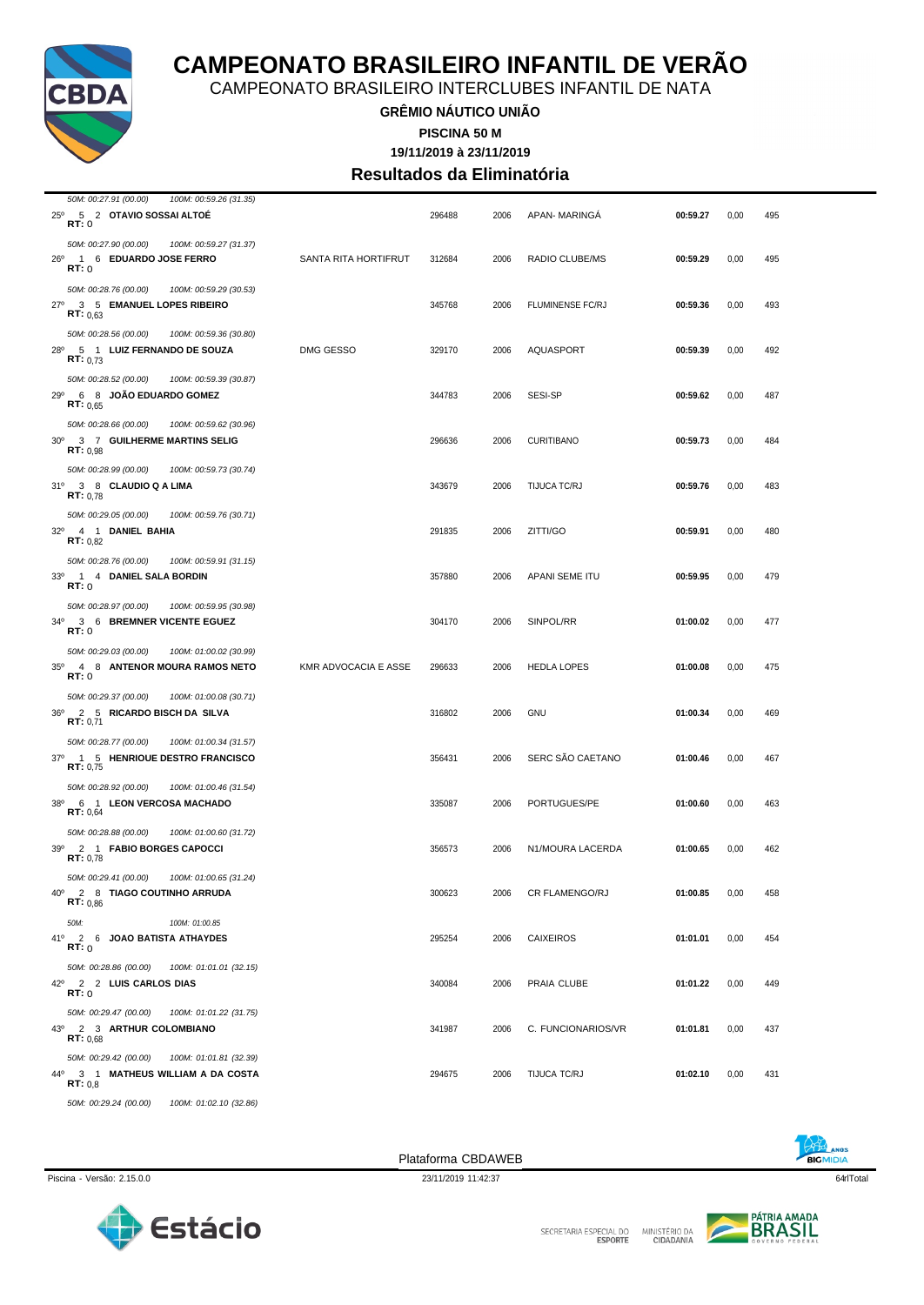

CAMPEONATO BRASILEIRO INTERCLUBES INFANTIL DE NATA

**GRÊMIO NÁUTICO UNIÃO**

**PISCINA 50 M**

**19/11/2019 à 23/11/2019**

**Resultados da Eliminatória**

#### **43 ª PROVA 100 METROS LIVRE MASCULINO - INFANTIL 2 22/11/2019**

| RBC<br><b>MURILO SETIN SARTORI</b><br>RC<br><b>MURILO SETIN SARTORI</b>                                     | INFANTIL 2<br>INFANTIL 2 |        | AMERICANA<br>AMERICANA | 00:51.92<br>00:51.92     | 09/12/2016<br>09/12/2016 | ARACAJU/SE<br>ARACAJU/SE |     |   |
|-------------------------------------------------------------------------------------------------------------|--------------------------|--------|------------------------|--------------------------|--------------------------|--------------------------|-----|---|
| Col. S R Nome                                                                                               | Patrocínio               |        | Reg. C. Nasc. Entidade |                          | Tempo<br>Obtido          | Pts.                     | IT  |   |
| 1º 5 4 JOAO P G CAMPOS<br>RT: 0.73                                                                          |                          | 284313 | 2005                   | FLUMINENSE FC/RJ         | 00:53.91                 | 0,00                     | 658 |   |
| 50M: 00:25.97 (00.00)<br>100M: 00:53.91 (27.94)<br>2º 3 4 VINICIUS MARQUES RIZZA                            |                          | 319656 | 2005                   | ASBAC/AQUANAII           | 00:54.28                 | 0,00                     | 645 |   |
| RT: 0,67<br>50M: 00:26.38 (00.00)<br>100M: 00:54.28 (27.90)                                                 |                          |        |                        |                          |                          |                          |     |   |
| 3 <sup>0</sup><br>3 5 LEONARDO VINICIUS DIAS<br>RT: 0.73                                                    |                          | 342640 | 2005                   | SPATIUM/OBJ MOGI         | 00:54.70                 | 0,00                     | 630 |   |
| 50M: 00:26.27 (00.00)<br>100M: 00:54.70 (28.43)<br>4º 4 3 LUCAS SILVEIRA P BARATA<br>RT: 0.73               |                          | 332243 | 2005                   | MARINA BC/RJ             | 00:54.82                 | 0,00                     | 626 |   |
| 50M: 00:26.14 (00.00)<br>100M: 00:54.82 (28.68)<br>$5^{\circ}$<br>4 4 SAMMER CAMPOS ABDALLAH<br>RT: 0,68    | <b>BOLSA ATLETA MS</b>   | 282444 | 2005                   | RADIO CLUBE/MS           | 00:55.28                 | 0,00                     | 611 |   |
| 50M: 00:26.97 (00.00)<br>100M: 00:55.28 (28.31)<br>4 5 ALAN A CAMARGO<br>6°<br>RT: 0.74                     |                          | 282803 | 2005                   | <b>FLUMINENSE FC/RJ</b>  | 00:55.53                 | 0,00                     | 602 | E |
| 50M: 00:27.03 (00.00)<br>100M: 00:55.53 (28.50)<br>$6^{\circ}$<br>5 6 BRUNO NAJM OLIVEIRA<br>RT:0           |                          | 318143 | 2005                   | <b>PINHEIROS</b>         | 00:55.53                 | 0,00                     | 602 | E |
| 50M: 00:27.12 (00.00)<br>100M: 00:55.53 (28.41)<br>4 6 THALES FELIPE VALÉRIO<br>$8^{\circ}$<br><b>RT:</b> 0 |                          | 356749 | 2005                   | SESI-SP                  | 00:55.70                 | 0,00                     | 597 |   |
| 50M: 00:26.82 (00.00)<br>100M: 00:55.70 (28.88)<br>4 2 VINÍCIUS OLIVEIRA CRUZ<br>gº<br>RT:0                 |                          | 298495 | 2005                   | COMPLEXO AQUÁTICO        | 00:55.74                 | 9,00                     | 596 |   |
| 50M: 00:26.86 (00.00)<br>100M: 00:55.74 (28.88)<br>10° 3 7 FELIPE BRUNO FERREIRA<br><b>RT:</b> $0,74$       |                          | 319641 | 2005                   | MACKENZIE                | 00:55.92                 | 7,00                     | 590 |   |
| 50M: 00:27.32 (00.00)<br>100M: 00:55.92 (28.60)<br>11º 3 6 LUCAS MARCONDELLI DIAS THOMAZ<br>RT:0            |                          | 357218 | 2005                   | AABB BRASILIA            | 00:56.09                 | 6,00                     | 584 |   |
| 50M: 00:27.01 (00.00)<br>100M: 00:56.09 (29.80)<br>12º 5 3 PEDRO CONTRERA DAMASCENO<br>RT: 0.73             |                          | 340839 | 2005                   | ABDA                     | 00:56.14                 | 5,00                     | 583 |   |
| 50M: 00:26.94 (00.00)<br>100M: 00:56.14 (29.20)<br>13º 3 1 ARTUR BECKER<br>RT: 0,76                         |                          | 303534 | 2005                   | <b>MINAS TENIS CLUBE</b> | 00:56.22                 | 4,00                     | 580 |   |
| 50M: 00:27.14 (00.00)<br>100M: 00:56.22 (29.80)<br>14º 3 3 PEDRO HENRIQUE ZACCHARIAS<br>RT: 0.75            |                          | 315047 | 2005                   | <b>UNISANTA</b>          | 00:56.26                 | 3,00                     | 579 |   |
| 50M: 00:27.32 (00.00) 100M: 00:56.26 (28.94)<br>15º 2 2 GABRIEL HENRIQUE CATAPANO<br>RT:0                   |                          | 314416 | 2005                   | GRAN SÃO JOÃO/ANEL       | 00:56.29                 | 2,00                     | 578 |   |
| 50M: 00:26.88 (00.00)<br>100M: 00:56.29 (29.41)<br>16º 5 2 VINICIUS A FLINTZ<br>RT:0                        |                          | 281853 | 2005                   | FLUMINENSE FC/RJ         | 00:56.36                 | 1,00                     | 576 |   |
| 50M: 00:27.00 (00.00)<br>100M: 00:56.36 (29.36)<br>17º 1 1 VICTOR JOSE LUEBKE<br><b>RT:</b> $0,71$          |                          | 318154 | 2005                   | <b>PINHEIROS</b>         | 00:56.43                 | 0,00                     | 574 | E |
| 50M: 00:27.60 (00.00)<br>100M: 00:56.43 (28.83)<br>17º 3 8 FERNANDO GABRIEL SANTOS<br>RT: 0,73              |                          | 349937 | 2005                   | <b>CORINTHIANS</b>       | 00:56.43                 | 0,00                     | 574 | E |
| 50M: 00:27.47 (00.00) 100M: 00:56.43 (28.96)                                                                |                          |        |                        |                          |                          |                          |     |   |



Piscina - Versão: 2.15.0.0 65rlTotal 23/11/2019 11:42:41 65rlTotal 23/11/2019 11:42:41 65rlTotal 65rlTotal 65rlTotal 65rlTotal 65rlTotal 65rlTotal 65rlTotal 65rlTotal 65rlTotal 65rlTotal 65rlTotal 65rlTotal 65rlTotal 65rlT Plataforma CBDAWEB



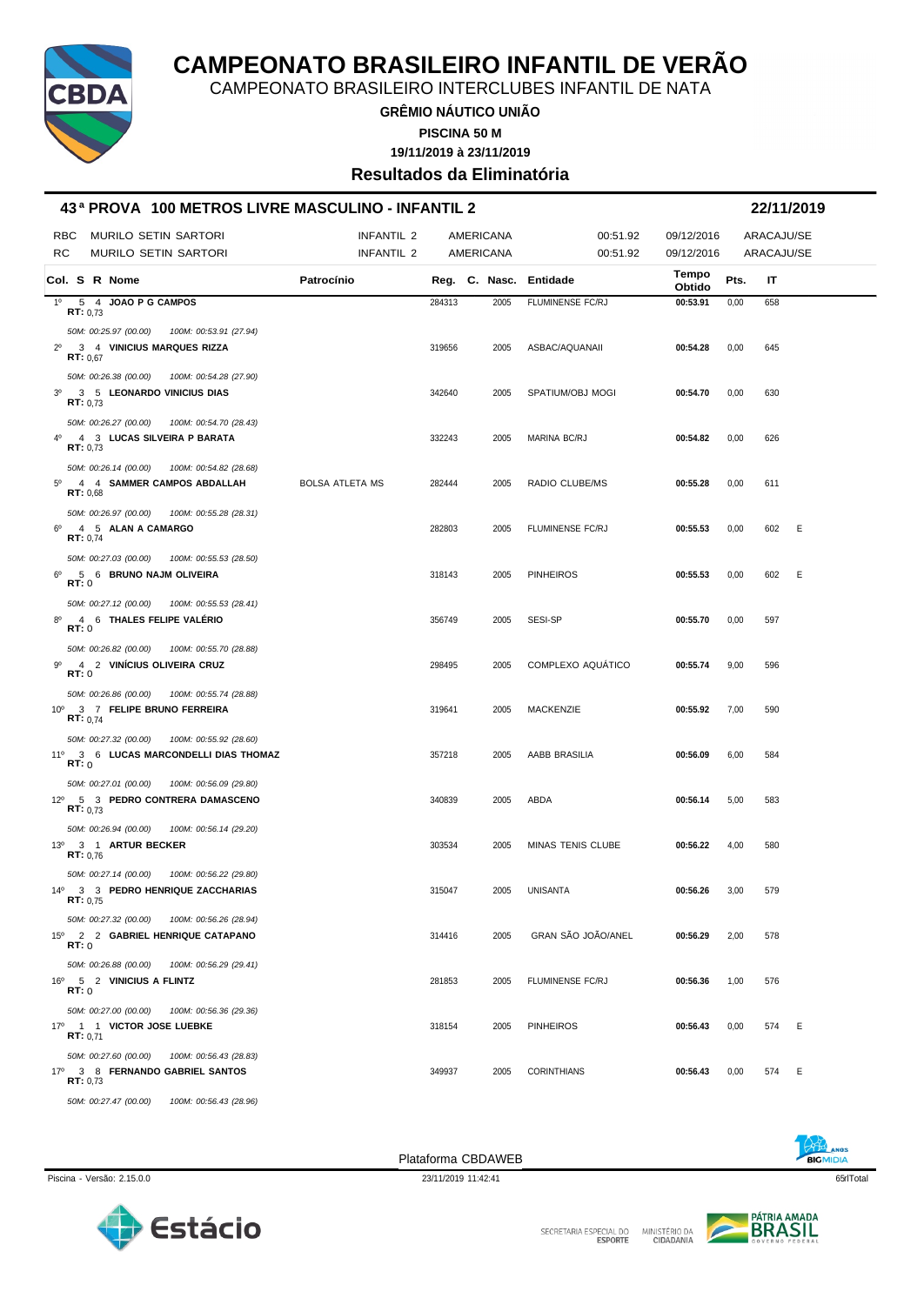

CAMPEONATO BRASILEIRO INTERCLUBES INFANTIL DE NATA

**GRÊMIO NÁUTICO UNIÃO**

**19/11/2019 à 23/11/2019 PISCINA 50 M**

**Resultados da Eliminatória**

| 19º 5 5 VITOR LISBOA PELISSARI<br>RT: 0,8                                                           |                          | 281090             | 2005 | <b>CURITIBANO</b>          | 00:56.45 | 0,00 | 573 |   |
|-----------------------------------------------------------------------------------------------------|--------------------------|--------------------|------|----------------------------|----------|------|-----|---|
| 50M: 00:27.29 (00.00)<br>100M: 00:56.45 (29.16)<br>20° 4 8 MATEUS AZEVEDO LOPES<br>RT: 0,81         |                          | 281364             | 2005 | EXPANSIVO / AEROCLUBE      | 00:56.50 | 0,00 | 572 |   |
| 50M: 00:27.37 (00.00)<br>100M: 00:56.50 (29.13)<br>21º 5 1 LUIZ EDUARDO REIS<br>RT: 0,68            |                          | 270502             | 2005 | MINAS TENIS CLUBE          | 00:56.53 | 0,00 | 571 |   |
| 50M: 00:27.53 (00.00)<br>100M: 00:56.53 (29.00)<br>22º 5 7 GABRIEL RODRIGUES LOPES<br>RT:0          |                          | 325344             | 2005 | <b>PINHEIROS</b>           | 00:56.61 | 0,00 | 569 |   |
| 50M: 00:27.46 (00.00)<br>100M: 00:56.61 (29.15)<br>23º 4 7 GUSTAVO HENRIQUE CORNELIUS<br>RT: 0.71   |                          | 283375             | 2005 | <b>GNU</b>                 | 00:56.70 | 0,00 | 566 |   |
| 50M: 00:27.54 (00.00)<br>100M: 00:56.70 (29.16)<br>24º 3 2 GABRIEL SOUZA ELISEI<br><b>RT:</b> $1,2$ |                          | 290035             | 2005 | <b>CNRAC</b>               | 00:56.79 | 0,00 | 563 |   |
| 50M: 00:27.65 (00.00)<br>100M: 00:56.79 (29.14)<br>25º 2 5 PEDRO HENRIQUE MORAIS<br>RT: 0.98        |                          | 342739             | 2005 | SERC SÃO CAETANO           | 00:56.88 | 0,00 | 560 |   |
| 50M: 00:27.65 (00.00)<br>100M: 00:56.88 (29.23)<br>26º 2 3 DAVID NICOLAS WANDERLEY<br>RT: 0.74      | PREF.ABREU LIMA/SALE     | 299102             | 2005 | AABB-RECIFE                | 00:57.00 | 0,00 | 557 |   |
| 50M: 00:27.36 (00.00)<br>100M: 00:57.00 (29.64)<br>27º 5 8 JOAO VITOR MILDEMBERG<br>RT: 0.7         |                          | 296646             | 2005 | <b>CURITIBANO</b>          | 00:57.01 | 0,00 | 557 |   |
| 50M: 00:27.53 (00.00)<br>100M: 00:57.01 (29.48)<br>28º 2 1 ALEXANDRE MACHADO<br>RT: 0.65            |                          | 265781             | 2005 | <b>GOIAS ESPORTE CLUBE</b> | 00:57.08 | 0,00 | 555 |   |
| 50M: 00:27.05 (00.00)<br>100M: 00:57.08 (30.30)<br>29º 1 5 AUGUSTO BRANDINI<br><b>RT:</b> $0,74$    |                          | 333657             | 2005 | ABDA                       | 00:57.22 | 0,00 | 551 |   |
| 50M: 00:27.57 (00.00)<br>100M: 00:57.22 (29.65)<br>30° 2 4 EDUARDO PATTO CAMPOS<br>RT: 0,66         |                          | 317573             | 2005 | MINAS TENIS CLUBE          | 00:57.41 | 0,00 | 545 |   |
| 50M: 00:27.62 (00.00)<br>100M: 00:57.41 (29.79)<br>31º 4 1 LEONARDO BARBIERI ALCANTARA<br>RT: 0.68  |                          | 315049             | 2005 | UNISANTA                   | 00:57.87 | 0,00 | 532 |   |
| 50M: 00:27.91 (00.00)<br>100M: 00:57.87 (29.96)<br>32º 1 7 FELIPE COLHADO BARBOSA<br>RT: 0,68       |                          | 335749             | 2005 | ADA OSASCO                 | 00:57.96 | 0,00 | 530 |   |
| 50M: 00:27.58 (00.00)<br>100M: 00:57.96 (30.38)<br>33º 1 6 PEDRO HENRIQUE CASTRO<br>RT:0            | <b>FINESTRA CORTINAS</b> | 307811             | 2005 | AABB-RECIFE                | 00:58.07 | 0,00 | 527 | Ε |
| 50M: 00:28.36 (00.00)<br>100M: 00:58.07 (29.71)<br>33º 1 2 DAVID EDUARDO FERREIRA<br><b>RT:</b> 0   |                          | 352322             | 2005 | <b>GUSTAVO BORGES</b>      | 00:58.07 | 0,00 | 527 | Ε |
| 50M: 00:27.95 (00.00)<br>100M: 00:58.07 (30.12)<br>35º 1 4 JOÃO GUILHERME PEREIRA<br>RT:0           |                          | 281105             | 2005 | <b>CURITIBANO</b>          | 00:58.09 | 0,00 | 526 |   |
| 50M: 00:27.72 (00.00)<br>100M: 00:58.09 (30.37)<br>36º 2 7 THOMAS METNE THISTED<br>RT: 0,8          |                          | 315602             | 2005 | <b>CIRCULO MILITAR</b>     | 00:58.35 | 0,00 | 519 |   |
| 50M: 00:28.30 (00.00)<br>100M: 00:58.35 (30.50)<br>37º 2 6 JOÃO VICTOR CURY<br>RT:0                 | SMELJ                    | 329251             | 2005 | <b>GUSTAVO BORGES</b>      | 00:58.61 | 0,00 | 512 |   |
| 50M: 00:28.35 (00.00)<br>100M: 00:58.61 (30.26)<br>38º 2 8 CAUET A ROCHA<br>RT: 0.78                | <b>FISK</b>              | 282054             | 2005 | FLUMINENSE FC/RJ           | 00:58.89 | 0,00 | 505 |   |
| 50M: 00:28.10 (00.00)<br>100M: 00:58.89 (30.79)<br>39º 1 3 ESTEVÃO NUNES BRITO<br>RT: 0.72          |                          | 348990             | 2005 | UNISANTA                   | 00:59.15 | 0,00 | 498 |   |
|                                                                                                     |                          | Plataforma CBDAWEB |      |                            |          |      |     |   |



SECRETARIA ESPECIAL DO

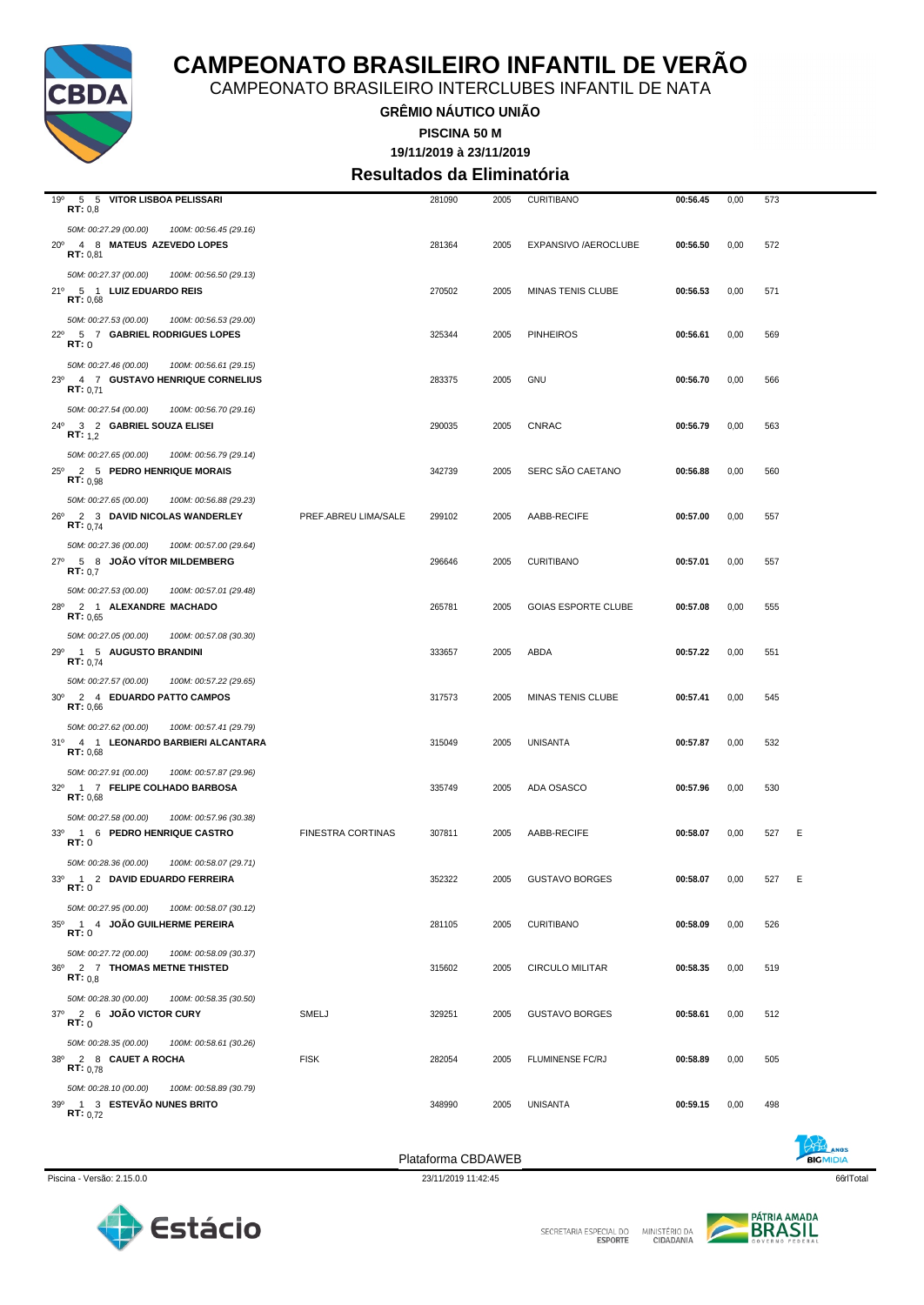

CAMPEONATO BRASILEIRO INTERCLUBES INFANTIL DE NATA

**GRÊMIO NÁUTICO UNIÃO 19/11/2019 à 23/11/2019 PISCINA 50 M Resultados da Eliminatória**

*50M: 00:28.42 (00.00) 100M: 00:59.15 (30.73)*

BIGMIDIA



Plataforma CBDAWEB



SECRETARIA ESPECIAL DO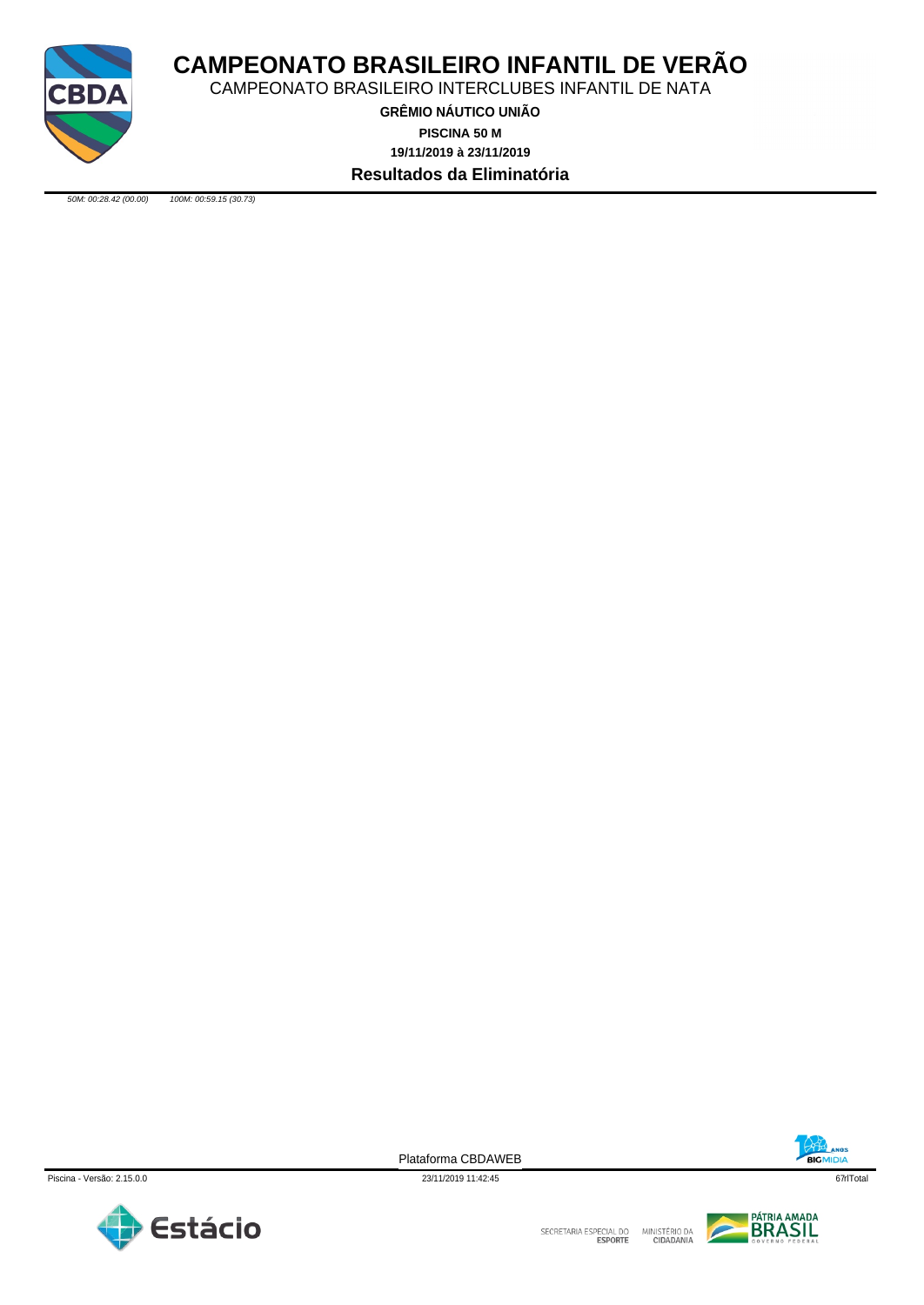

CAMPEONATO BRASILEIRO INTERCLUBES INFANTIL DE NATA

**GRÊMIO NÁUTICO UNIÃO PISCINA 50 M**

**19/11/2019 à 23/11/2019**

**Resultados da Eliminatória**

**Etapa: 5 Data: 23/11/2019**

|              | 46 <sup>a</sup> PROVA 50 METROS LIVRE FEMININO - INFANTIL 1 |                                 |                                         |                          |        |                        |                              | 23/11/2019 |                 |      |           |  |
|--------------|-------------------------------------------------------------|---------------------------------|-----------------------------------------|--------------------------|--------|------------------------|------------------------------|------------|-----------------|------|-----------|--|
| <b>RBC</b>   |                                                             |                                 | AIME LOUISE SILVA LOURENCO              | <b>INFANTIL 1</b>        |        | AABB BRASILIA          |                              | 00:26.65   | 27/06/2015      |      | BELÉM     |  |
| RC.          |                                                             |                                 | BARBARA GONZAGA JESUS                   | INFANTIL 1               |        |                        | SALESIANOS/M. CUNHA 00:26.77 |            | 12/12/2015      |      | SÃO PAULO |  |
|              |                                                             | Col. S R Nome                   |                                         | Patrocínio               |        | Reg. C. Nasc. Entidade |                              |            | Tempo<br>Obtido | Pts. | IT        |  |
| RT:0         |                                                             |                                 | 1º 4 4 BEATRIZ BEZERRA                  | CBV JAQUEIRA/BOLSA A     | 281495 | 2006                   | AABB-RECIFE                  |            | 00:27.61        | 0,00 | 630       |  |
| RT: 0        |                                                             |                                 | 2º 3 4 JOANNA BEATRIZ ROSSI             |                          | 318797 | 2006                   | JOINVILLE NATAÇÃO            |            | 00:27.85        | 0,00 | 613       |  |
| RT: 0        |                                                             |                                 | 3º 4 5 CAROLINA LEITAO DAHER            |                          | 332206 | 2006                   | PRAIA CLUBE                  |            | 00:28.31        | 0,00 | 584       |  |
| RT:0         |                                                             |                                 | 4º 4 7 MARIANA MORAES CALDEIRA          |                          | 329502 | 2006                   | SESI-SP                      |            | 00:28.84        | 0,00 | 552       |  |
| RT: 0        |                                                             |                                 | 5º 2 5 RAFAELA SUMIDA                   | DUDU ACQUA CENTER        | 296369 | 2006                   | <b>CORINTHIANS</b>           |            | 00:28.86        | 0,00 | 551       |  |
| RT:0         |                                                             | 6 <sup>0</sup> 4 1 ANA LIA LIMA |                                         |                          | 317766 | 2006                   | MARISTA - CRICIUMA           |            | 00:28.88        | 0,00 | 550       |  |
| RT: 0        |                                                             |                                 | 7º 2 2 MARIA ELOISY MANGUEIRA           |                          | 310577 | 2006                   | GRÊMIO VILA PARAHYBA         |            | 00:28.98        | 0,00 | 544       |  |
| RT:0         |                                                             |                                 | 8º 4 2 SARA CHAGAS C SANTOS             |                          | 338561 | 2006                   | FME                          |            | 00:29.06        | 0,00 | 540       |  |
| RT:0         |                                                             |                                 | 9º 2 3 CAROLINA YUMI KIBATA             |                          | 296495 | 2006                   | <b>JUVENTUS</b>              |            | 00:29.10        | 9,00 | 538       |  |
| RT:0         |                                                             |                                 | 10° 4 8 ALICE HERNANDES FILITTO         |                          | 356113 | 2006                   | SERC SÃO CAETANO             |            | 00:29.28        | 7,00 | 528       |  |
| <b>RT:</b> 0 |                                                             |                                 | 11º 3 8 SOPHIA EGIDIO MELO              |                          | 325618 | 2006                   | ZITTI/GO                     |            | 00:29.30        | 5,50 | Ε<br>527  |  |
| RT:0         |                                                             | 11º 3 3 ISABELA CHAIA           |                                         |                          | 289284 | 2006                   | TIJUCA TC/RJ                 |            | 00:29.30        | 5,50 | 527<br>Ε  |  |
| RT:0         |                                                             |                                 | 13º 2 6 LUISA CUNHA BRUNELI             |                          | 329525 | 2006                   | PRAIA CLUBE                  |            | 00:29.33        | 4,00 | 525       |  |
| RT:0         |                                                             |                                 | 14º 4 3 ANA CLARA SANTIN RONCHI         |                          | 317049 | 2006                   | <b>SANTA MONICA</b>          |            | 00:29.46        | 3,00 | 518       |  |
| RT: 0        |                                                             |                                 | 15º 3 7 ISABELA VIANA SILVA             |                          | 329505 | 2006                   | SESI-SP                      |            | 00:29.52        | 2,00 | 515       |  |
| RT:0         |                                                             | 16º 4 6 LETICIA CIRILO          |                                         | PÉ DE PATO ESCOLA DE     | 265710 | 2006                   | AABB/UNIDERP                 |            | 00:29.62        | 1,00 | 510       |  |
| RT: 0        |                                                             |                                 | 17º 1 6 BEATRIZ M POMPEU                |                          | 299646 | 2006                   | CR FLAMENGO/RJ               |            | 00:29.73        | 0,00 | Ε<br>504  |  |
| RT:0         |                                                             |                                 | 17º 3 5 BARBARA REIS SGUARIO            |                          | 337752 | 2006                   | <b>PINHEIROS</b>             |            | 00:29.73        | 0,00 | Ε<br>504  |  |
| RT:0         |                                                             |                                 | 19º 2 7 ANA CLARA JAIME VIEIRA ALVES    | <b>BOLSA ATLETA /DF</b>  | 333165 | 2006                   | AABB BRASILIA                |            | 00:29.78        | 0,00 | 502       |  |
| RT:0         |                                                             |                                 | 20 <sup>0</sup> 1 3 SOFIA MIQUELAO PENA |                          | 323860 | 2006                   | MINAS TENIS CLUBE            |            | 00:29.80        | 0,00 | 501       |  |
| RT:0         |                                                             |                                 | 21º 3 1 JULIA DE SOUZA TULIO            | <b>ITAIPU BINACIONAL</b> | 342344 | 2006                   | CATARATAS NATAÇÃO            |            | 00:29.89        | 0,00 | 496       |  |
| RT:0         |                                                             |                                 | 22º 2 8 ANA FLAVIA AGUIAR AMARAL        |                          | 333308 | 2006                   | AESJ                         |            | 00:29.92        | 0,00 | 495       |  |
| RT:0         |                                                             | 23º 3 2 SAMIRA HANNA            |                                         |                          | 335656 | 2006                   | <b>PMFC</b>                  |            | 00:30.08        | 0,00 | 487       |  |
| RT:0         |                                                             |                                 | 24º 2 1 ANA JULIA MERGI                 |                          | 333650 | 2006                   | ABDA                         |            | 00:30.10        | 0,00 | 486       |  |
| RT:0         |                                                             |                                 | 25º 3 6 LORENA EDUARDA LOPES            | <b>FASTSWIM</b>          | 325528 | 2006                   | AMERICANA                    |            | 00:30.40        | 0,00 | 472       |  |
| RT:0         |                                                             |                                 | 26º 1 5 BÁRBARA REIS ALVES              |                          | 296496 | 2006                   | APAN- MARINGA                |            | 00:30.59        | 0,00 | 463       |  |





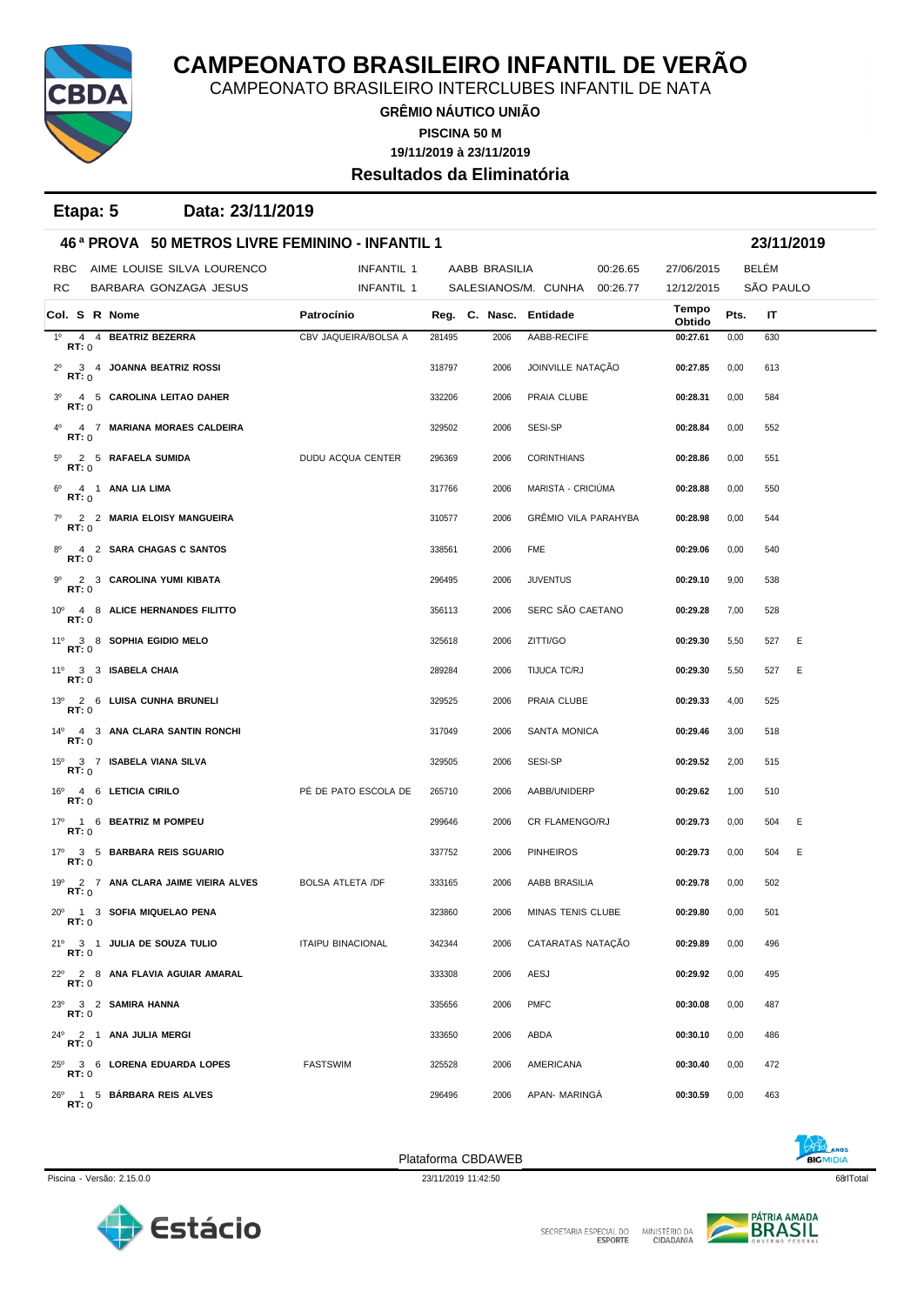

CAMPEONATO BRASILEIRO INTERCLUBES INFANTIL DE NATA

**GRÊMIO NÁUTICO UNIÃO**

**PISCINA 50 M**

**19/11/2019 à 23/11/2019**

#### **Resultados da Eliminatória**

| LETICIA CRISTINA GARCIA<br>$27^{\circ}$<br>RT:0 |                     | 344774 | 2006 | <b>CORINTHIANS</b>       | 00:30.88 | 0.00 | 450 |
|-------------------------------------------------|---------------------|--------|------|--------------------------|----------|------|-----|
| 28°<br>4 MANUELLA GOMES PEREIRA<br>RT:0         | COLÉGIO MOTIVA - JP | 287814 | 2006 | CABO BRANCO/ACQUA R1     | 00:30.90 | 0.00 | 449 |
| <b>HELENA LOPES</b><br>N/C<br>RT:0              |                     | 296563 | 2006 | <b>MINAS TENIS CLUBE</b> |          |      |     |

### **47ª PROVA 50 METROS LIVRE FEMININO - INFANTIL 2 23/11/2019** RBC STEPHANIE BALDUCCINI INFANTIL 2 PAINEIRAS 00:26.56 28/11/2018 C.N. R. ÁLVARES RC STEPHANIE BALDUCCINI INFANTIL 2 PAINEIRAS 00:26.56 28/11/2018 C.N. R. ÁLVARES **Col. <sup>S</sup> R Nome Patrocínio Nasc. Entidade Tempo Obtido Reg. C. Pts. IT** 1º 5 4 **CELINE SOUZA BISPO** 279122 2005 YACHT CLUBE/CBC/BA **00:27.23** 0,00 656 **RT:** 0 2º 4 4 **THAIANA MELISSA AMARAL** 312739 2005 SESI-SP **00:27.63** 0,00 628 **RT:** 0 3º 5 5 **PÉROLA SILVA SANTOS** 281093 2005 CURITIBANO **00:27.67** 0,00 625 **RT:** 0 4º 4 5 **LAÍS GASPARINI SILVA** 290033 2005 CNRAC **00:27.74** 0,00 621 **RT:** 0 5º 3 4 **SOPHIA FERREIRA COLETA** COLÉGIO CRIATIVO - B 317690 2005 ABDA **00:27.86** 0,00 613 **RT:** 0 6º 5 6 **MARIANA MARIZEIRO ALENCAR** POSTO TIGRÃO 292764 2005 CORINTHIANS **00:28.13** 0,00 595 **RT:** 0 7º 5 3 **SABRINA M S MONTEIRO** EUNADO.COM 282391 2005 FLUMINENSE FC/RJ **00:28.26** 0,00 587 **RT:** 0 8º 3 5 **CAROLINA BONONI HEINZ** 323807 2005 GNU **00:28.38** 0,00 580 **RT:** 0 9º 2 5 **JULIANE CAVALCANTI VILELA** 312724 2005 AMERICANA **00:28.54** 9,00 570 **RT:** 0 10º 4 3 **GIULIA MISAEL PEREIRA** 313850 2005 SESI-SP **00:28.63** 7,00 565 **RT:** 0 11º 5 8 **FERNANDA ANTUNES PARANHOS** 313740 2005 CORINTHIANS **00:28.68** 6,00 562 **RT:** 0 12º 3 3 **LAURA SILVA XAVIER** RUBBER PLAST 318149 2005 JUVENTUS **00:28.82** 5,00 554 **RT:** 0 13º 1 3 **BRUNA SCHULTZ FERNANDES** 313039 2005 PAINEIRAS **00:29.00** 4,00 543 **RT:** 0 14º 4 2 **AMANDA LARISSA CINQUE** 307775 2005 SANTA MONICA **00:29.01** 3,00 543 **RT:** 0 15º 5 2 **RAFAELA VICENTINI MAKARIEWICZ** 299117 2005 GNU **00:29.19** 2,00 533 **RT:** 0 16º 5 1 **TYARA FERNANDES RAMOS** PROJETO ACQUA 304652 2005 AWC **00:29.24** 1,00 530 **RT:** 0 17º 3 6 **SOPHIA REIS** 335677 2005 CURITIBANO **00:29.25** 0,00 529 **RT:** 0 18º 4 6 **FERNANDA REGINA SANTOS** 313079 2005 PINHEIROS **00:29.27** 0,00 528 **RT:** 0 19º 2 4 **RENATA NOGUEIRA DA CRUZ** 330998 2005 GNU **00:29.36** 0,00 523 **RT:** 0 20º 3 2 **LUNA VIÇOSA CRUZ** 333281 2005 AABB BRASILIA **00:29.40** 0,00 521 **RT:** 0 21º 3 7 **NATALIA PAIVA CURI** 310892 2005 GOIAS ESPORTE CLUBE **00:29.48** 0,00 517 **RT:** 0 22º 3 8 **ANA LUIZA CARMO** 318332 2005 PINHEIROS **00:29.53** 0,00 514 **RT:** 0 23º 4 1 **JULIA MOREIRA** 326744 2005 PMFC **00:29.59** 0,00 511 E **RT:** 0 23º 5 7 **VALENTINA HAJJAR ROSCHMANN** 318166 2005 PINHEIROS **00:29.59** 0,00 511 E **RT:** 0

Piscina - Versão: 2.15.0.0 23/11/2019 11:42:56 69qrlTotal





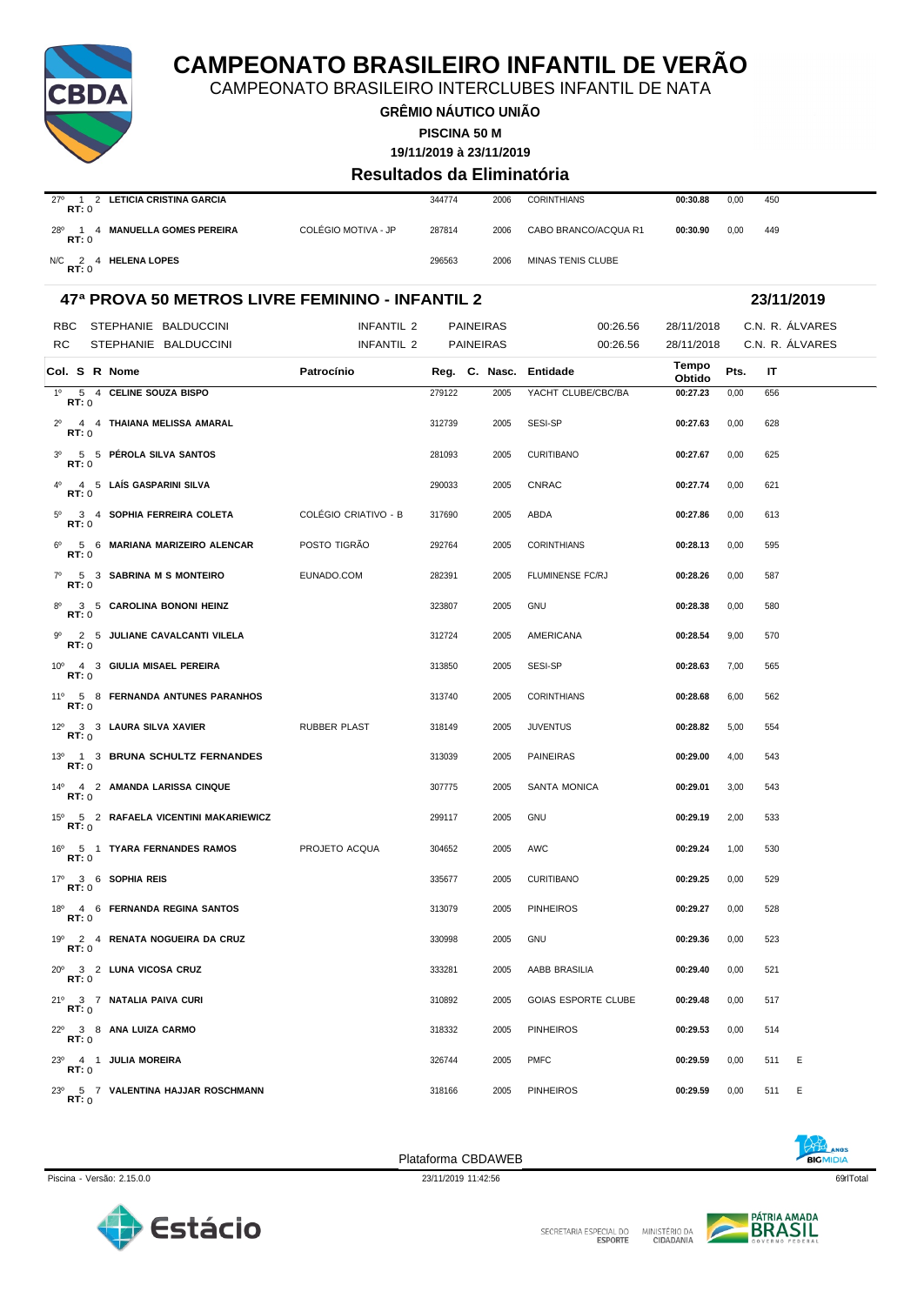

CAMPEONATO BRASILEIRO INTERCLUBES INFANTIL DE NATA

**GRÊMIO NÁUTICO UNIÃO**

**19/11/2019 à 23/11/2019 PISCINA 50 M**

### **Resultados da Eliminatória**

| $25^{\circ}$ 2 7<br>RT: 0 | <b>MARIA EDUARDA CASTRO</b>                |                     | 307150 | 2005 | PRAIA CLUBE        | 00:29.71 | 0,00 | 505 |     |
|---------------------------|--------------------------------------------|---------------------|--------|------|--------------------|----------|------|-----|-----|
| RT:0                      | 26 <sup>0</sup> 1 6 GIOVANNA ALVES MENEZES | <b>GOLDEN VILLE</b> | 315051 | 2005 | <b>UNISANTA</b>    | 00:29.80 | 0,00 | 501 | - E |
| RT:0                      | 26º 2 2 SOFFIA MEIRELLES LOPES PINHEIRO    | <b>FHE-POUPEX</b>   | 327658 | 2005 | ASA-CMM            | 00:29.80 | 0.00 | 501 | E   |
| $28^{\circ}$ 3 1<br>RT:0  | <b>MARTINA BONONI HEINZ</b>                |                     | 324449 | 2005 | <b>GNU</b>         | 00:29.93 | 0,00 | 494 |     |
| RT: 0                     | 29º 2 3 MARIA FERNANDA MACIEL              |                     | 317765 | 2005 | MARISTA - CRICIÚMA | 00:29.95 | 0.00 | 493 |     |
| RT: 0                     | 30° 4 8 LUISA ALTEMARI MONTEZUMA           |                     | 329833 | 2005 | NOSSO CLUBE        | 00:29.98 | 0,00 | 492 |     |
| RT:0                      | 31º 4 7 MARIA PAULA BAREA DE CASTRO        |                     | 313984 | 2005 | <b>GNU</b>         | 00:29.99 | 0,00 | 491 |     |
| RT: 0                     | 32º 1 4 LUISA MOURA PEREIRA                |                     | 315315 | 2005 | <b>CORINTHIANS</b> | 00:30.06 | 0.00 | 488 |     |
| RT:0                      | 33º 2 1 JULIA L M DE MAGALHAES             |                     | 282032 | 2005 | TIJUCA TC/RJ       | 00:30.08 | 0,00 | 487 |     |
| RT: 0                     | 34º 1 5 ISADORA CAMILA CUENCA              |                     | 308081 | 2005 | APAN-MARINGÁ       | 00:30.12 | 0.00 | 485 |     |
| RT: 0                     | 35º 2 8 CAROLINA MIE KIKUCHI               |                     | 318335 | 2005 | <b>PINHEIROS</b>   | 00:30.17 | 0,00 | 482 |     |
| RT: 0                     | 36º 2 6 GIOVANA MIRANDA                    |                     | 313886 | 2005 | GAMA / JAÓ         | 00:30.98 | 0.00 | 446 |     |

#### **48ª PROVA 50 METROS LIVRE MASCULINO - INFANTIL 1 23/11/2019**

RBC LEANDRO V ODORICI **INFANTIL 1 MARINA BC/RJ 00:24.70 10/12/2016** ARACAJU/SE RC LEANDRO V ODORICI **INFANTIL 1 MARINA BC/RJ** 00:24.70 10/12/2016 ARACAJU/SE **Col. <sup>S</sup> R Nome Patrocínio Nasc. Entidade Tempo Obtido Reg. C. Pts. IT** 1º 6 4 **VITOR VASCONCELOS MACEDO SA** VIPER 296561 2006 NAC **00:25.23** 0,00 569 **RT:** 0 2º 5 4 **SAMUEL LOPES** 327711 2006 ACEB/BA **00:25.96** 0,00 522 **RT:** 0 3º 6 3 **THEO GRITZBACH TUUNELIS** 297660 2006 JUVENTUS **00:25.98** 0,00 521 **RT:** 0 4º 6 5 **LUCAS DAVI ALVES** FOCO FISIO PILATES 283344 2006 GNU **00:25.99** 0,00 520 E **RT:** 0 4º 4 5 **LUIS JUNQUEIRA PARO** 356371 2006 APANASC/PM SCARLOS **00:25.99** 0,00 520 E **RT:** 0 6º 4 4 **GABRIEL HORVATH SCHWAN** 329616 2006 PAINEIRAS **00:26.10** 0,00 514 **RT:** 0 7º 5 3 **LUCAS V ODORICI** 295029 2006 MARINA BC/RJ **00:26.15** 0,00 511 **RT:** 0 8º 4 3 **GABRIEL SZKMIRKO** 350639 2006 PMFC **00:26.22** 0,00 507 **RT:** 0 9º 5 5 **CALEB DOURADO MENEZES** 329171 2006 L4 TEAM **00:26.31** 9,00 501 **RT:** 0 10º 3 1 **NATAN PORTO SILVA** 331306 2006 PINHEIROS **00:26.40** 7,00 496 **RT:** 0 11º 4 1 **KAUAN LEMOS SILVA** 332222 2006 SESI-SP **00:26.46** 6,00 493 **RT:** 0 12º 5 2 **GABRIEL AMARAL VIDOTTI** 299806 2006 MACKENZIE **00:26.55** 5,00 488 **RT:** 0 13º 6 7 **LUCCA PAPATELLA FERREIRA** 306263 2006 MINAS TENIS CLUBE **00:26.57** 4,00 487 **RT:** 0 14º 1 3 **FABIO BORGES CAPOCCI** 356573 2006 N1/MOURA LACERDA **00:26.75** 3,00 477 **RT:** 0 15º 5 6 **LEON VERÇOSA MACHADO** 335087 2006 PORTUGUES/PE **00:26.83** 2,00 473 **RT:** 0







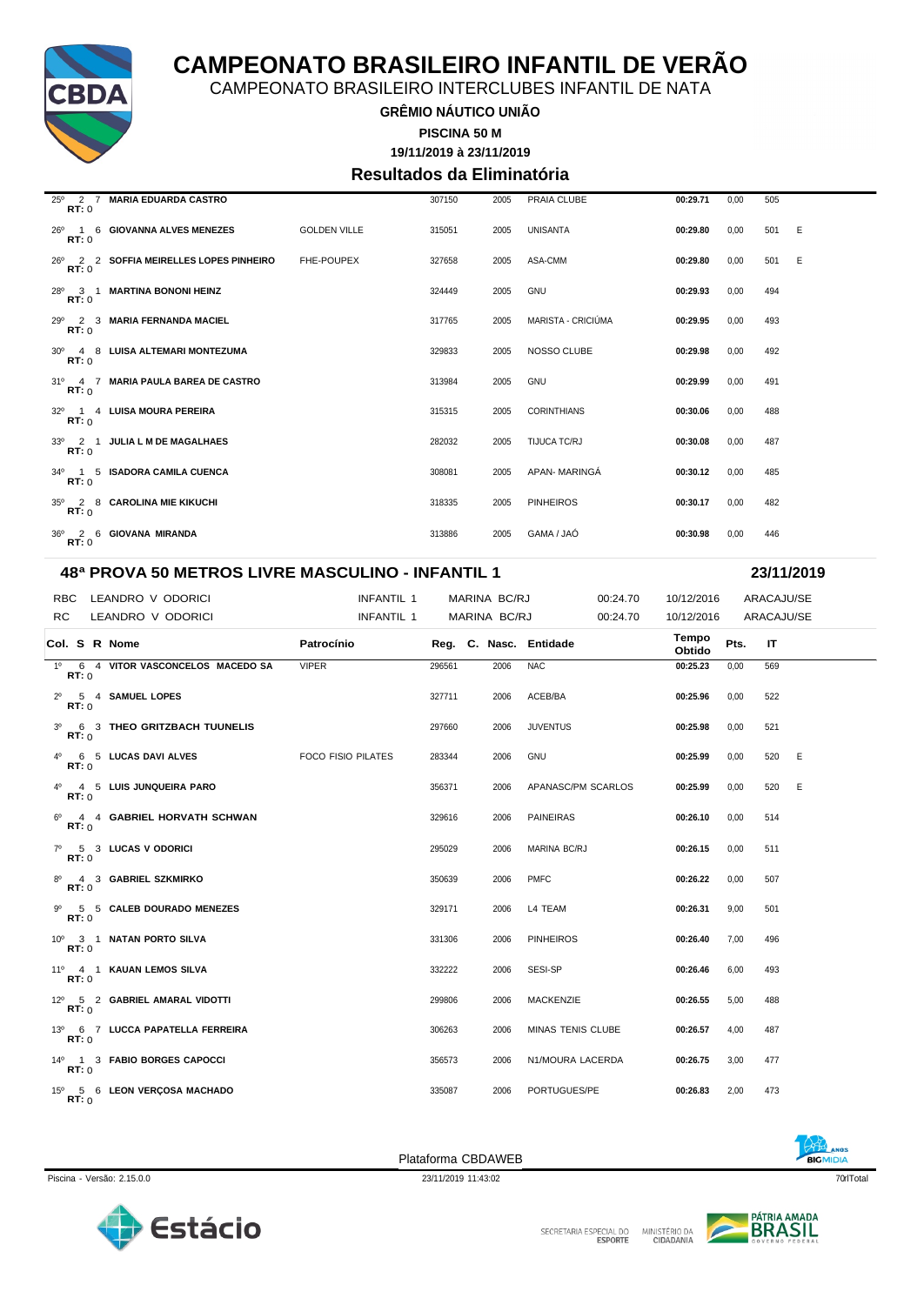

CAMPEONATO BRASILEIRO INTERCLUBES INFANTIL DE NATA

**GRÊMIO NÁUTICO UNIÃO**

**PISCINA 50 M**

#### **19/11/2019 à 23/11/2019 Resultados da Eliminatória**

| RT:0         | 16º 5 8 MATHEUS MATHIAS PAULO        |               | 353714 | 2006 | ABDA                     | 00:26.92 | 1,00 | 468 |   |
|--------------|--------------------------------------|---------------|--------|------|--------------------------|----------|------|-----|---|
| <b>RT:</b> 0 | 17º 4 6 JOÃO PEDRO ALVES             |               | 336852 | 2006 | APAN-MARINGA             | 00:26.94 | 0,00 | 467 |   |
| <b>RT:</b> 0 | 18º 6 8 HENRIQUE DESTRO FRANCISCO    |               | 356431 | 2006 | SERC SÃO CAETANO         | 00:26.96 | 0,00 | 466 |   |
| RT:0         | 19º 4 7 GUSTAVO PACINI AZEVEDO       |               | 333649 | 2006 | ABDA                     | 00:26.98 | 0,00 | 465 |   |
| RT:0         | 20° 3 3 BERNARDO SILVA GUIOTI        |               | 329492 | 2006 | SESI-SP                  | 00:27.01 | 0,00 | 463 |   |
| RT:0         | 21º 5 7 PEDRO HENRIQUE LIMA          |               | 338872 | 2006 | <b>PMFC</b>              | 00:27.06 | 0,00 | 461 |   |
| RT:0         | 22º 3 4 PEDRO SANSONE ANDRADE        |               | 332599 | 2006 | <b>PINHEIROS</b>         | 00:27.17 | 0,00 | 455 |   |
| RT:0         | 23º 3 5 MIGUEL FERNANDES RAMOS       | PROJETO ACQUA | 306964 | 2006 | AWC                      | 00:27.26 | 0,00 | 451 | Ε |
| RT:0         | 23º 6 2 CAUE GLUCK                   |               | 296595 | 2006 | <b>CURITIBANO</b>        | 00:27.26 | 0,00 | 451 | Ε |
| RT:0         | 25º 3 6 ARTHUR COLOMBIANO            |               | 341987 | 2006 | C. FUNCIONARIOS/VR       | 00:27.29 | 0,00 | 449 |   |
| RT:0         | 26º 3 8 MATTEO SERENA BRIATORE       |               | 338766 | 2006 | <b>COMPLEXO AQUÁTICO</b> | 00:27.32 | 0,00 | 448 |   |
| RT:0         | 27º 2 5 LEONARDO FERNANDES COELHO DA |               | 332665 | 2006 | ASBAC/AQUANAII           | 00:27.41 | 0,00 | 443 | Ε |
| <b>RT:</b> 0 | 27º 4 2 JOAO BATISTA ATHAYDES        |               | 295254 | 2006 | <b>CAIXEIROS</b>         | 00:27.41 | 0,00 | 443 | Ε |
| RT:0         | 29º 5 1 LUCCA SILVA B ABREU          |               | 300634 | 2006 | FLUMINENSE FC/RJ         | 00:27.46 | 0,00 | 441 |   |
| RT:0         | 30° 2 4 JOAO EDUARDO GOMEZ           |               | 344783 | 2006 | SESI-SP                  | 00:27.49 | 0,00 | 440 | Ε |
| RT:0         | 30° 6 1 MATHEUS WILLIAM A DA COSTA   |               | 294675 | 2006 | TIJUCA TC/RJ             | 00:27.49 | 0,00 | 440 | E |
| RT:0         | 32º 2 8 EDUARDO MORAES SANTOS        |               | 329516 | 2006 | PRAIA CLUBE              | 00:27.53 | 0,00 | 438 | Ε |
| RT:0         | 32º 2 7 MURILO GUIMARÃES SILVA       |               | 336547 | 2006 | SESI-SP                  | 00:27.53 | 0,00 | 438 | E |
| RT:0         | 34º 3 7 DANIEL BAHIA                 |               | 291835 | 2006 | ZITTI/GO                 | 00:27.63 | 0,00 | 433 |   |
| RT: 0        | 35º 1 4 DANIEL SALA BORDIN           |               | 357880 | 2006 | APANI SEME ITU           | 00:27.70 | 0,00 | 430 |   |
| RT:0         | 36º 2 6 SAMUEL DE SOUZA ALVES        |               | 318105 | 2006 | <b>GINÁSTICA NH</b>      | 00:27.81 | 0,00 | 425 |   |
| RT:0         | 37º 2 2 CAIO DAYRELL                 |               | 299741 | 2006 | ZITTI/GO                 | 00:27.85 | 0,00 | 423 |   |
| RT:0         | 38º 1 6 ANDRÉ PALMA OLIVEIRA         |               | 296492 | 2006 | <b>JUVENTUS</b>          | 00:27.99 | 0,00 | 416 |   |
| RT: 0        | 39º 4 8 OTAVIO SOSSAI ALTOE          |               | 296488 | 2006 | APAN- MARINGA            | 00:28.06 | 0,00 | 413 |   |
| RT:0         | 40° 1 5 TIAGO COUTINHO ARRUDA        |               | 300623 | 2006 | CR FLAMENGO/RJ           | 00:28.18 | 0,00 | 408 |   |
| RT:0         | 41º 2 1 JOAQUIM GHOL                 |               | 307988 | 2006 | CLUBE ALIANCA/APANCA     | 00:28.40 | 0,00 | 399 |   |
| RT:0         | 42º 2 3 GUILHERME MARTINS SELIG      |               | 296636 | 2006 | <b>CURITIBANO</b>        | 00:28.41 | 0,00 | 398 |   |
| <b>RT:</b> 0 | 43º 6 6 RICARDO BISCH DA SILVA       |               | 316802 | 2006 | GNU                      | 00:28.79 | 0,00 | 383 |   |
| <b>RT:</b> 0 | N/C 3 2 EDUARDO VIEIRA FERRARI       |               | 309580 | 2006 | AA MARACAJUENSE          |          |      |     |   |

Plataforma CBDAWEB





SECRETARIA ESPECIAL DO

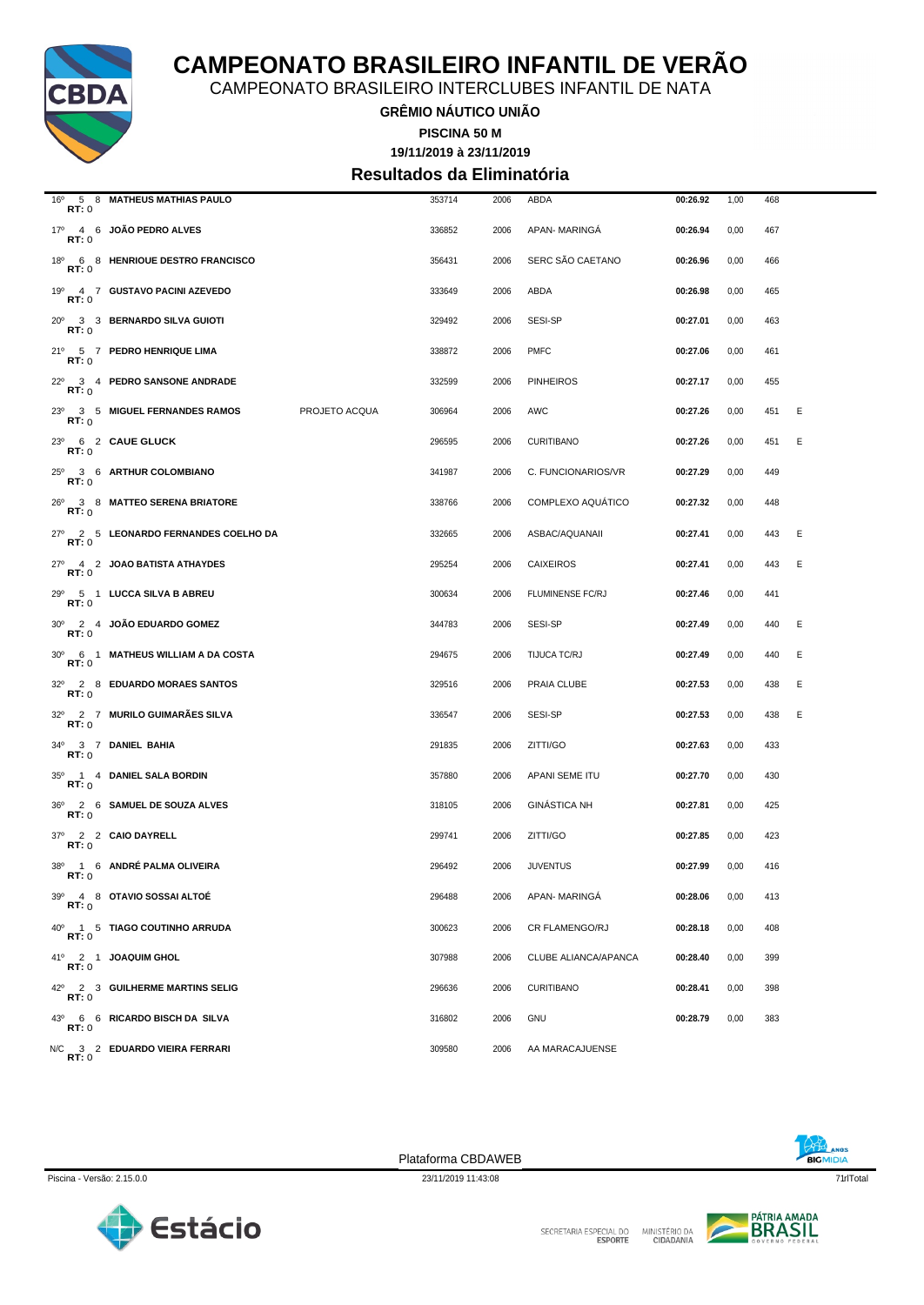

CAMPEONATO BRASILEIRO INTERCLUBES INFANTIL DE NATA

**GRÊMIO NÁUTICO UNIÃO PISCINA 50 M**

**19/11/2019 à 23/11/2019**

**Resultados da Eliminatória**

#### **49 ª PROVA 50 METROS LIVRE MASCULINO - INFANTIL 2 23/11/2019**

|                     | RBC LUCAS SANTOS FERREIRA DE SOUZA    | INFANTIL 2             |        | <b>UNISANTA</b>        | 00:24.09                   | 10/12/2016      |      | ARACAJU/SE |   |
|---------------------|---------------------------------------|------------------------|--------|------------------------|----------------------------|-----------------|------|------------|---|
| RC                  | LUCAS SANTOS FERREIRA DE SOUZA        | INFANTIL 2             |        | <b>UNISANTA</b>        | 00:24.09                   | 10/12/2016      |      | ARACAJU/SE |   |
| Col. S R Nome       |                                       | Patrocínio             |        | Reg. C. Nasc. Entidade |                            | Tempo<br>Obtido | Pts. | IT         |   |
| RT:0                | 1º 10 5 LEONARDO VINICIUS DIAS        |                        | 342640 | 2005                   | SPATIUM/OBJ MOGI           | 00:24.73        | 0,00 | 604        |   |
| RT:0                | 2º 8 4 SAMMER CAMPOS ABDALLAH         | <b>BOLSA ATLETA MS</b> | 282444 | 2005                   | RADIO CLUBE/MS             | 00:25.06        | 0,00 | 580        |   |
| RT:0                | 3º 9 6 THALES FELIPE VALERIO          |                        | 356749 | 2005                   | SESI-SP                    | 00:25.20        | 0,00 | 571        |   |
| RT:0                | 4º 8 1 LUCAS SILVEIRA P BARATA        |                        | 332243 | 2005                   | MARINA BC/RJ               | 00:25.28        | 0,00 | 565        |   |
| RT:0                | $5^{\circ}$ 9 4 JOAO P G CAMPOS       |                        | 284313 | 2005                   | <b>FLUMINENSE FC/RJ</b>    | 00:25.30        | 0,00 | 564        |   |
| RT:0                | 6º 8 6 GABRIEL HENRIQUE CATAPANO      |                        | 314416 | 2005                   | GRAN SÃO JOÃO/ANEL         | 00:25.36        | 0,00 | 560        |   |
| RT:0                | 7º 10 3 VINICIUS MARQUES RIZZA        |                        | 319656 | 2005                   | ASBAC/AQUANAII             | 00:25.37        | 0,00 | 559        |   |
| $8^{\circ}$<br>RT:0 | 9 5 VINÍCIUS OLIVEIRA CRUZ            |                        | 298495 | 2005                   | COMPLEXO AQUÁTICO          | 00:25.38        | 0,00 | 559        |   |
| RT:0                | 9º 8 3 ISRAEL MIGUEL GERALDO          | ATLETA CIDADAO         | 331051 | 2005                   | AESJ                       | 00:25.41        | 8,00 | 557        | E |
| <b>RT:</b> 0        | 9º 8 2 FELIPE BRUNO FERREIRA          |                        | 319641 | 2005                   | MACKENZIE                  | 00:25.41        | 8,00 | 557        | E |
| <b>RT:</b> 0        | 11º 10 4 GUSTAVO HENRIQUE CORNELIUS   |                        | 283375 | 2005                   | GNU                        | 00:25.47        | 6,00 | 553        |   |
| RT:0                | 12º 8 5 VINICIUS A FLINTZ             |                        | 281853 | 2005                   | FLUMINENSE FC/RJ           | 00:25.66        | 5,00 | 541        |   |
| RT:0                | 13º 10 6 VITOR LISBOA PELISSARI       |                        | 281090 | 2005                   | <b>CURITIBANO</b>          | 00:25.68        | 4,00 | 539        |   |
| RT:0                | 14º 9 2 ALAN A CAMARGO                |                        | 282803 | 2005                   | FLUMINENSE FC/RJ           | 00:25.77        | 3,00 | 534        |   |
| RT: 0               | 15º 10 7 MATEUS AZEVEDO LOPES         |                        | 281364 | 2005                   | EXPANSIVO /AEROCLUBE       | 00:25.84        | 2,00 | 529        |   |
| RT:0                | 16º 9 3 GABRIEL SOUZA ELISEI          |                        | 290035 | 2005                   | CNRAC                      | 00:25.86        | 1,00 | 528        |   |
| RT:0                | 17º 10 8 BRUNO NAJM OLIVEIRA          |                        | 318143 | 2005                   | <b>PINHEIROS</b>           | 00:25.92        | 0,00 | 524        |   |
| RT:0                | 18º 7 8 PEDRO CONTRERA DAMASCENO      |                        | 340839 | 2005                   | ABDA                       | 00:26.01        | 0,00 | 519        |   |
| RT:0                | 19º 8 7 VICTOR AGUIAR CARVALHO        |                        | 281587 | 2005                   | NAD'ART/SE                 | 00:26.05        | 0,00 | 517        |   |
| RT:0                | 20° 7 5 ALEXANDRE MACHADO             |                        | 265781 | 2005                   | <b>GOIAS ESPORTE CLUBE</b> | 00:26.06        | 0,00 | 516        |   |
|                     | 21º 10 1 EDUARDO PATTO CAMPOS         |                        | 317573 | 2005                   | MINAS TENIS CLUBE          | 00:26.09        | 0,00 | 514        |   |
| RT:0                | 22º 7 1 PEDRO HENRIQUE MORAIS         |                        | 342739 | 2005                   | SERC SÃO CAETANO           | 00:26.10        | 0,00 | 514        |   |
| RT:0                | 23º 4 6 LUCAS MARCONDELLI DIAS THOMAZ |                        | 357218 | 2005                   | AABB BRASILIA              | 00:26.11        | 0,00 | 513        |   |
| RT:0                | 24º 7 4 JOÃO VÍTOR MILDEMBERG         |                        | 296646 | 2005                   | <b>CURITIBANO</b>          | 00:26.16        | 0,00 | 510        |   |
| RT:0                | 25º 7 6 DAVID EDUARDO FERREIRA        |                        | 352322 | 2005                   | <b>GUSTAVO BORGES</b>      | 00:26.19        | 0,00 | 508        |   |
| RT:0                | 26º 7 3 LEONARDO BARBIERI ALCANTARA   |                        | 315049 | 2005                   | UNISANTA                   | 00:26.20        | 0,00 | 508        |   |
| RT: 0               | 27º 9 7 LUIZ EDUARDO REIS             |                        | 270502 | 2005                   | MINAS TENIS CLUBE          | 00:26.21        | 0,00 | 507        |   |

Plataforma CBDAWEB



Piscina - Versão: 2.15.0.0 23/11/2019 11:43:13 23/11/2019 11:43:13 23/11/2019 11:43:13 23/11/2019 11:43:13 23/11/2019 11:43:13



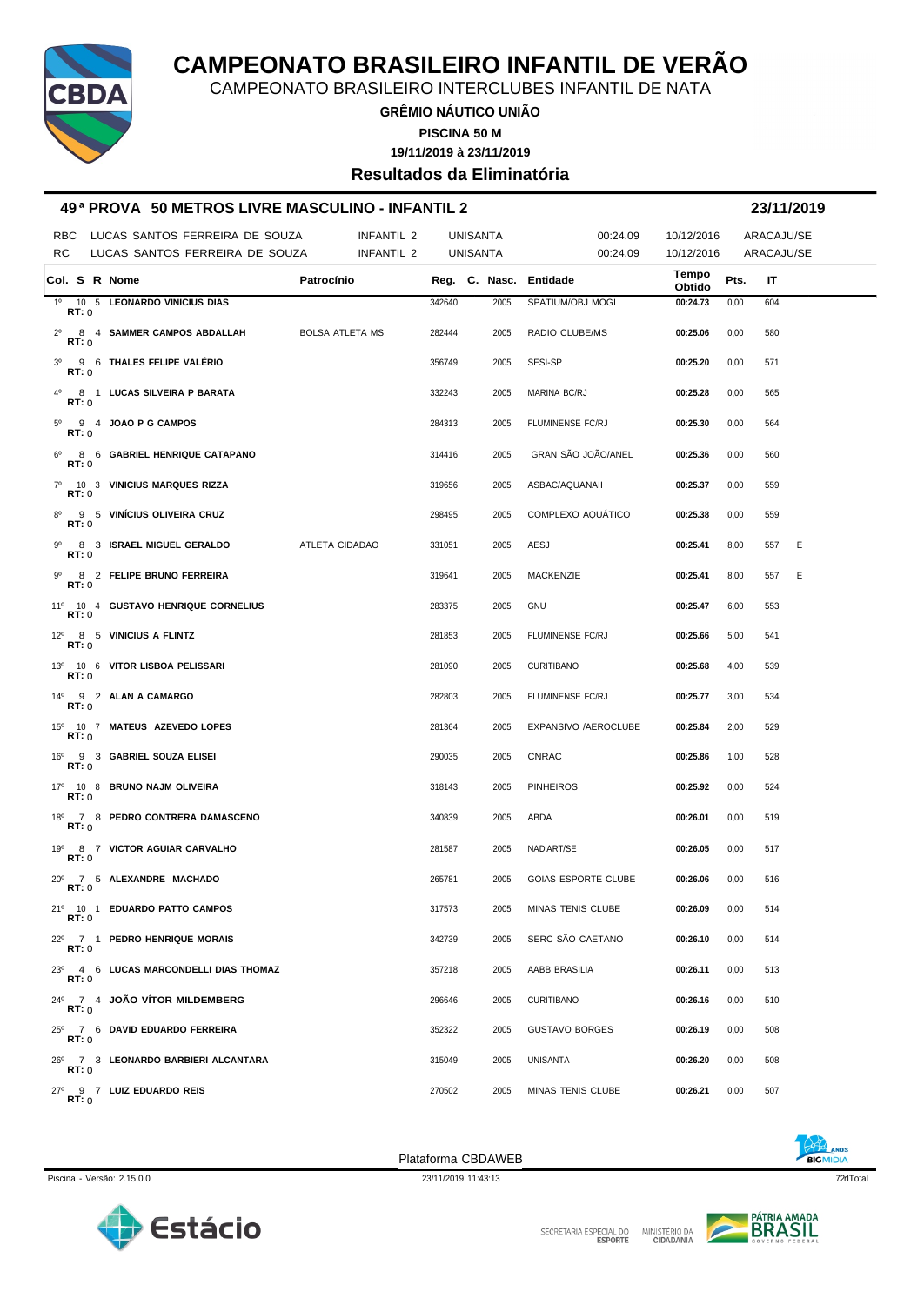

CAMPEONATO BRASILEIRO INTERCLUBES INFANTIL DE NATA

**GRÊMIO NÁUTICO UNIÃO**

**19/11/2019 à 23/11/2019 PISCINA 50 M**

### **Resultados da Eliminatória**

| 28°<br>RT:0  | 5 2 EDUARDO DE OLIVEIRA BERTOLIN    |                          | 292691 | 2005 | MARISTA - CRICIUMA         | 00:26.27 | 0,00 | 504 | Ε |
|--------------|-------------------------------------|--------------------------|--------|------|----------------------------|----------|------|-----|---|
| RT:0         | 28º 7 7 FELIPE RUSSO BUTTLER        |                          | 318329 | 2005 | <b>PINHEIROS</b>           | 00:26.27 | 0,00 | 504 | Ε |
| RT:0         | 30° 9 1 DAVID NICOLAS WANDERLEY     | PREF.ABREU LIMA/SALE     | 299102 | 2005 | AABB-RECIFE                | 00:26.34 | 0,00 | 500 |   |
| <b>RT:</b> 0 | 31º 3 4 PEDRO HENRIQUE SHIGUEMATSU  |                          | 336546 | 2005 | SESI-SP                    | 00:26.37 | 0,00 | 498 |   |
| RT:0         | 32º 9 8 GIOVANNI BARBOSA RECHE      |                          | 342575 | 2005 | <b>PINHEIROS</b>           | 00:26.44 | 0,00 | 494 |   |
| RT:0         | 33º 6 2 JOÃO PEDRO OCANHA           | SMELJ                    | 313769 | 2005 | <b>GUSTAVO BORGES</b>      | 00:26.47 | 0,00 | 492 |   |
| RT: 0        | 34º 5 5 JOÃO PAULO SOUZA            | PROJETO ACQUA            | 324460 | 2005 | AWC                        | 00:26.54 | 0,00 | 489 |   |
| RT:0         | 35º 6 4 AUGUSTO BRANDINI            |                          | 333657 | 2005 | ABDA                       | 00:26.57 | 0,00 | 487 |   |
| RT: 0        | 36º 6 3 RAFAEL FIDELIS SOUSA        |                          | 314154 | 2005 | PRAIA CLUBE                | 00:26.59 | 0,00 | 486 |   |
| RT: 0        | 37º 5 3 PEDRO HENRIQUE TOME         |                          | 314149 | 2005 | PRAIA CLUBE                | 00:26.63 | 0,00 | 484 |   |
| RT:0         | 38º 5 4 FELIPE COLHADO BARBOSA      |                          | 335749 | 2005 | ADA OSASCO                 | 00:26.69 | 0,00 | 480 |   |
| RT:0         | 39º 4 8 GUILHERME ALMEIDA CORREA    |                          | 318312 | 2005 | <b>PINHEIROS</b>           | 00:26.70 | 0,00 | 480 |   |
| RT:0         | 40° 6 1 GUSTAVO ROCHA MEIRELES      |                          | 333204 | 2005 | ASBAC/AQUANAII             | 00:26.71 | 0,00 | 479 |   |
| <b>RT:</b> 0 | 41º 6 6 ENZO NICOLAS RACCIATI       |                          | 342051 | 2005 | SPATIUM/OBJ MOGI           | 00:26.72 | 0,00 | 479 |   |
| RT:0         | 42º 4 2 ARTHUR ALMEIDA PINHEIRO     |                          | 331635 | 2005 | <b>SANTA MONICA</b>        | 00:26.79 | 0,00 | 475 |   |
| RT:0         | 43º 6 7 LUCAS TEDESCO GARCIA        | AVANTI IND. COM. IMP     | 342587 | 2005 | <b>BARBARENSE</b>          | 00:26.82 | 0,00 | 473 |   |
| RT:0         | 44° 3 6 ENZO CAMPOS                 |                          | 333229 | 2005 | ZITTI/GO                   | 00:26.83 | 0,00 | 473 |   |
| RT: 0        | 45º 10 2 HEITOR CASTRO DE MOURA     | CONS. ODONT. MARCIA      | 281962 | 2005 | <b>REMO</b>                | 00:26.85 | 0,00 | 472 |   |
| RT:0         | 46º 1 4 VICTOR JOSE LUEBKE          |                          | 318154 | 2005 | <b>PINHEIROS</b>           | 00:26.88 | 0,00 | 470 |   |
| RT:0         | 47º 3 5 MIGUEL OLIVEIRA MERCES      |                          | 314638 | 2005 | OLYMPICO CLUB              | 00:26.92 | 0,00 | 468 | Ε |
| RT:0         | 47º 6 5 VINICIUS GELENSKI PELAIO    |                          | 281473 | 2005 | <b>ATIVA ESPORTE TOTAL</b> | 00:26.92 | 0,00 | 468 | Ε |
| RT:0         | 49º 7 2 JOÃO VICTOR CURY            | SMELJ                    | 329251 | 2005 | <b>GUSTAVO BORGES</b>      | 00:26.96 | 0,00 | 466 |   |
| RT: 0        | 50° 8 8 PEDRO HENRIQUE CASTRO       | <b>FINESTRA CORTINAS</b> | 307811 | 2005 | AABB-RECIFE                | 00:27.03 | 0,00 | 462 |   |
| RT:0         | 51º 5 7 GABRIEL PINTERICH ALMEIDA   |                          | 330749 | 2005 | SOCIEDADE MORGENAU         | 00:27.05 | 0,00 | 461 |   |
| RT:0         | 52º 5 1 CAUET A ROCHA               | <b>FISK</b>              | 282054 | 2005 | FLUMINENSE FC/RJ           | 00:27.10 | 0,00 | 459 |   |
| <b>RT:</b> 0 | 53º 3 8 THALES NICCO MOTA           |                          | 324041 | 2005 | <b>GUSTAVO BORGES</b>      | 00:27.11 | 0,00 | 458 |   |
| RT:0         | 54º 2 5 VINICIUS OLIVEIRA PICCAZZIO |                          | 335460 | 2005 | <b>CORINTHIANS</b>         | 00:27.24 | 0,00 | 452 |   |
| RT:0         | 55º 3 3 JOAO CARLOS CONSORT         |                          | 328172 | 2005 | UNI-EVANGÉLICA             | 00:27.27 | 0,00 | 450 |   |
| RT:0         | 56º 4 7 LEONARDO VENTURINI CORRÊA   |                          | 348465 | 2005 | NADAR ITJ/MARC DIAS        | 00:27.29 | 0,00 | 449 |   |
| RT:0         | 57º 5 8 JOÃO GUILHERME PEREIRA      |                          | 281105 | 2005 | <b>CURITIBANO</b>          | 00:27.30 | 0,00 | 449 |   |
|              |                                     |                          |        |      |                            |          |      |     |   |

Plataforma CBDAWEB



Estácio

SECRETARIA ESPECIAL DO MINISTÉRIO DA<br>CIDADANIA

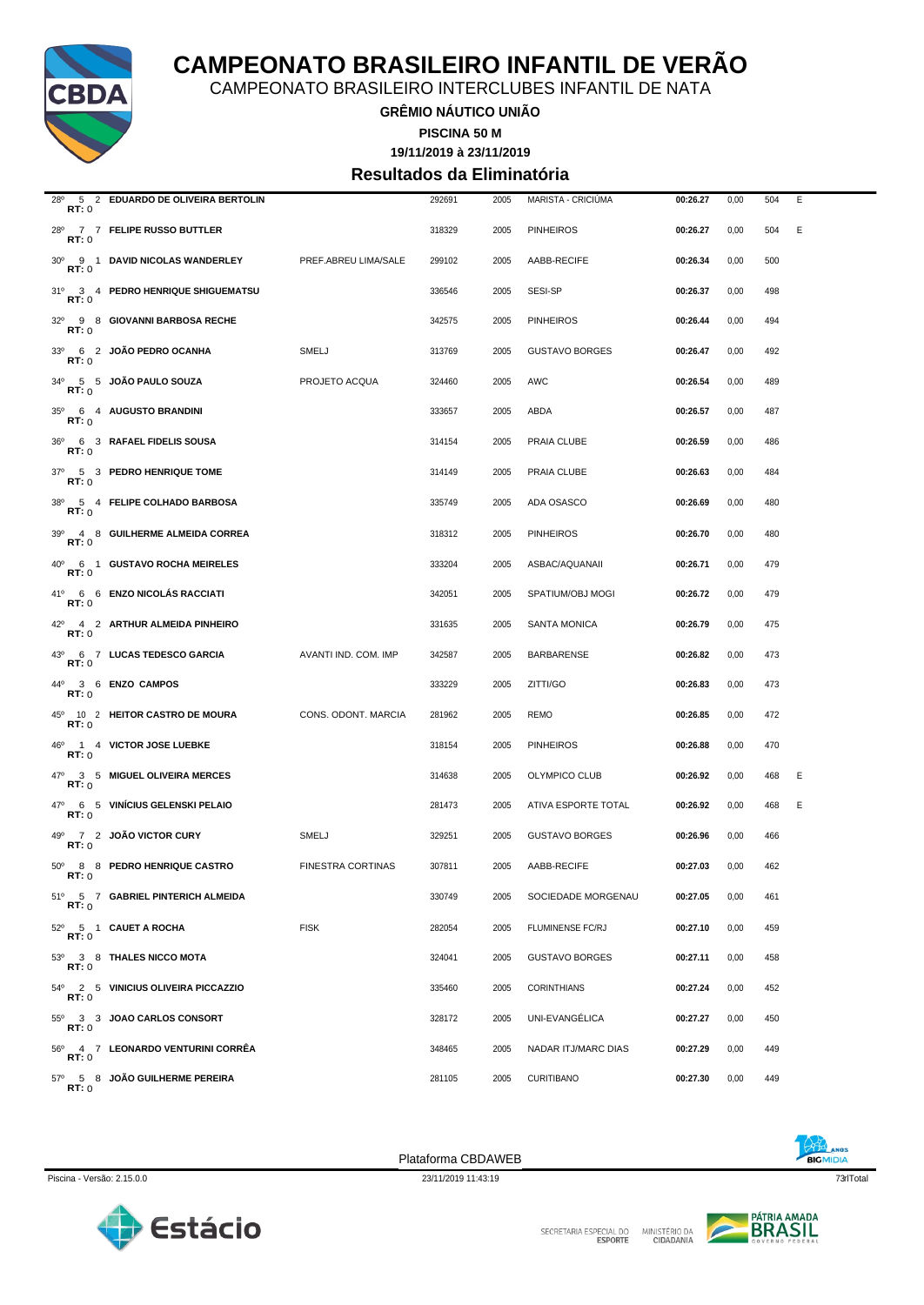

CAMPEONATO BRASILEIRO INTERCLUBES INFANTIL DE NATA

**GRÊMIO NÁUTICO UNIÃO**

**19/11/2019 à 23/11/2019 PISCINA 50 M**

**Resultados da Eliminatória**

| RT: 0 | 58º 4 1 IGOR PEREIRA SANTOS       |                           | 281508 | 2005 | AABB-RECIFE            | 00:27.31 | 0.00 | 448 |
|-------|-----------------------------------|---------------------------|--------|------|------------------------|----------|------|-----|
| RT:0  | 59º 2 4 FILIPE JOHN               |                           | 336302 | 2005 | AABB/UNIDERP           | 00:27.33 | 0,00 | 447 |
| RT:0  | 60° 3 1 MATHEUS SCHUBERT          |                           | 281483 | 2005 | <b>CURITIBANO</b>      | 00:27.35 | 0,00 | 446 |
| RT:0  | 61º 4 5 AUGUSTO SANTOS MACHADO    |                           | 315054 | 2005 | <b>CORINTHIANS</b>     | 00:27.41 | 0,00 | 443 |
| RT: 0 | 62º 3 7 ARTHUR OLIVEIRA SILVA     |                           | 303303 | 2005 | MAMPITUBA/CRICIÚMA     | 00:27.48 | 0,00 | 440 |
| RT:0  | 63º 1 5 PEDRO DE CARVALHO MARINHO |                           | 326091 | 2005 | ASBAC/AQUANAII         | 00:27.49 | 0,00 | 440 |
| RT:0  | 64º 4 4 GUSTAVO RYUSKE NAKAMASHI  |                           | 318020 | 2005 | APAN PRUDENTE          | 00:27.50 | 0,00 | 439 |
| RT:0  | 65º 2 3 MATEUS MAGNUS FREITAS     | <b>COL. DIVINO MESTRE</b> | 326231 | 2005 | SPORT/PE               | 00:27.53 | 0,00 | 438 |
| RT: 0 | 66º 2 7 PEDRO HENRIQUE PAIVA      |                           | 300749 | 2005 | <b>OLYMPICO CLUB</b>   | 00:27.55 | 0,00 | 437 |
| RT:0  | 67º 6 8 BRENO GARCIA SANTANA      |                           | 281091 | 2005 | <b>CURITIBANO</b>      | 00:27.56 | 0.00 | 436 |
| RT:0  | 68º 2 2 DEYVID SOUZA SILVA        |                           | 357460 | 2005 | C. FUNCIONARIOS/VR     | 00:27.66 | 0,00 | 432 |
| RT:0  | 69º 2 6 THIAGO VICENTE GOUVEIA    | <b>INTERNE</b>            | 075415 | 2005 | SPORT/PE               | 00:27.86 | 0.00 | 422 |
| RT:0  | 70° 1 3 BRIAN ANDRADE MARTINS     |                           | 313845 | 2005 | SESI-SP                | 00:28.36 | 0,00 | 400 |
| RT:0  | N/C 3 2 VICTOR HUGO AZEVEDO ALVES |                           | 326116 | 2005 | ASBAC/AQUANAII         |          |      |     |
| RT:0  | N/C 5 6 FELIPE ALVES PEREIRA      |                           | 282069 | 2005 | <b>JUVENTUS</b>        |          |      |     |
| RT: 0 | 4 3 THOMAS METNE THISTED          |                           | 315602 | 2005 | <b>CIRCULO MILITAR</b> |          |      |     |

#### **50ª PROVA 200 METROS MEDLEY FEMININO - INFANTIL 1 23/11/2019**

RBC FERNANDA GOMES CELIDÔNIO **INFANTIL 1** ASBAC/AQUANAII 02:21.94 09/12/2016 ARACAJU/SE RC FERNANDA GOMES CELIDÔNIO INFANTIL 1 ASBAC/AQUANAII 02:21.94 09/12/2016 ARACAJU/SE **Col. <sup>S</sup> R Nome Patrocínio Nasc. Entidade Tempo Obtido Reg. C. Pts. IT** 1º 7 5 **CAROLINA LEITAO DAHER** 332206 2006 PRAIA CLUBE **02:31.30** 0,00 579 **RT:** 0,99 *50M: 00:32.64 (00.00) 100M: 01:12.05 (39.41) 150M: 01:55.88 (43.83) 200M: 02:31.30 (35.42)* 2º 6 4 **MARIANA O SILVA COSTA** 303869 2006 CR FLAMENGO/RJ **02:32.75** 0,00 562 **RT:** 0,77 *50M: 00:33.63 (00.00) 100M: 01:12.88 (39.25) 150M: 01:58.22 (45.34) 200M: 02:32.75 (34.53)* 3º 6 5 **GABRIELA FRITSCHE CAMPOS** FUNDESPORTE 270820 2006 NADAR ITJ/MARC DIAS **02:32.87** 0,00 561 E **RT:** 0,81 *50M: 00:34.54 (00.00) 100M: 01:14.22 (39.68) 150M: 01:58.36 (44.14) 200M: 02:32.87 (34.51)* 3º 8 4 **RAFAELA SUMIDA** DUDU ACQUA CENTER 296369 2006 CORINTHIANS **02:32.87** 0,00 561 E **RT:** 0 *50M: 00:34.30 (00.00) 100M: 01:11.15 (36.85) 150M: 01:58.43 (47.28) 200M: 02:32.87 (34.44)* 5º 7 4 **BEATRIZ COMINI ROMERO** 288772 2006 MINAS TENIS CLUBE **02:33.57** 0,00 553 **RT:** 0,78 *50M: 00:33.03 (00.00) 100M: 01:14.07 (41.40) 150M: 01:57.37 (43.30) 200M: 02:33.57 (36.20)* 6º 8 5 **ANA BEATRIZ PASSAGLIA** 289771 2006 MINAS TENIS CLUBE **02:33.74** 0,00 552 **RT:** 0,87 *50M: 00:32.99 (00.00) 100M: 01:14.74 (41.75) 150M: 01:58.44 (43.70) 200M: 02:33.74 (35.30)* 7º 8 3 **LUIZA BIANCHINI BERSI** 356748 2006 SESI-SP **02:33.76** 0,00 551 **RT:** 0,66 *50M: 00:32.84 (00.00) 100M: 01:13.61 (40.77) 150M: 01:58.87 (45.26) 200M: 02:33.76 (34.89)* 8º 5 4 **JULIA GOMEZ CARPI** 329389 2006 MINAS TENIS CLUBE **02:36.69** 0,00 521 **RT:** 0,63

Piscina - Versão: 2.15.0.0 23/11/2019 11:43:24 74qrlTotal

Plataforma CBDAWEB



MINISTÉRIO DA<br>CIDADANIA SECRETARIA ESPECIAL DO



BICMIDIA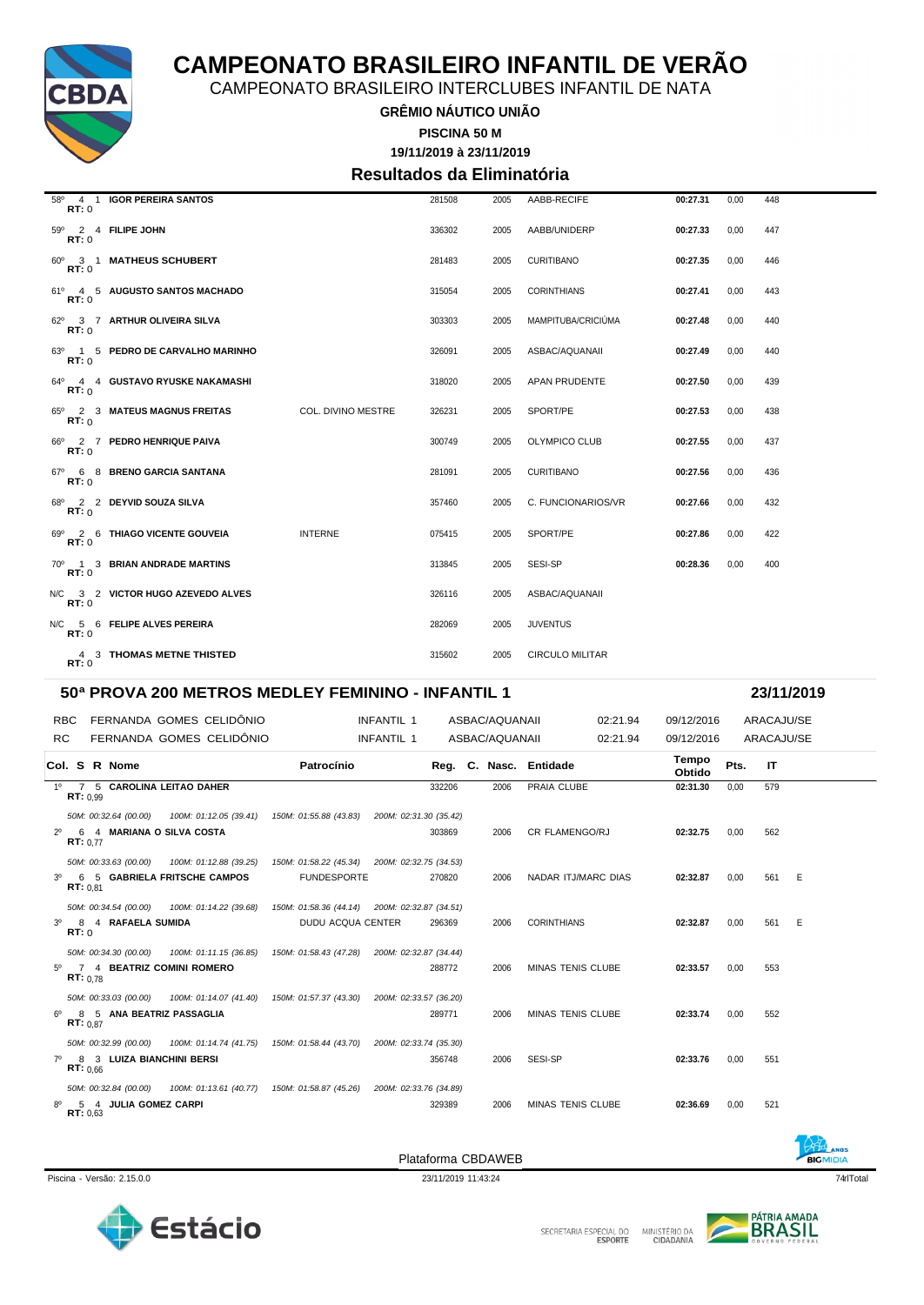

CAMPEONATO BRASILEIRO INTERCLUBES INFANTIL DE NATA

#### **GRÊMIO NÁUTICO UNIÃO**

**PISCINA 50 M**

**19/11/2019 à 23/11/2019**

#### **Resultados da Eliminatória**

| 50M: 00:33.10 (00.00)<br>100M: 01:14.30 (41.20)                                      | 150M: 01:59.97 (45.67) | 200M: 02:36.69 (36.72) |      |                             |          |      |     |
|--------------------------------------------------------------------------------------|------------------------|------------------------|------|-----------------------------|----------|------|-----|
| 8 7 ANA KAROLINA S PINTO<br>90                                                       | <b>CCAA/FREGUESIA</b>  | 303789                 | 2006 | CR FLAMENGO/RJ              | 02:36.98 | 9,00 | 518 |
| <b>RT:</b> 0                                                                         |                        |                        |      |                             |          |      |     |
| 50M: 00:35.11 (00.00)<br>100M: 01:18.31 (43.20)                                      | 150M: 02:02.40 (44.90) | 200M: 02:36.98 (34.58) |      |                             |          |      |     |
| 7 6 SOFIA DE MOTA<br>$10^{\circ}$                                                    |                        | 330362                 | 2006 | <b>PAINEIRAS</b>            | 02:37.04 | 7,00 | 517 |
| RT: 0.98                                                                             |                        |                        |      |                             |          |      |     |
| 50M: 00:34.69 (00.00)<br>100M: 01:15.64 (40.95)                                      | 150M: 02:02.24 (46.60) | 200M: 02:37.04 (34.80) |      |                             |          |      |     |
| 11º 2 3 LARISSA AFONSO BORBA<br>RT: 0.75                                             | ATLETA CIDADAO         | 332082                 | 2006 | AESJ                        | 02:37.68 | 6,00 | 511 |
|                                                                                      |                        |                        |      |                             |          |      |     |
| 50M: 00:31.72 (00.00)<br>100M: 01:13.71 (41.99)                                      | 150M: 02:03.87 (50.16) | 200M: 02:37.68 (33.81) |      |                             |          |      |     |
| 12º 6 3 CAROLINA ESTEVES SIQUEIRA<br>RT: 0.79                                        |                        | 325815                 | 2006 | <b>PINHEIROS</b>            | 02:38.04 | 5,00 | 508 |
|                                                                                      |                        | 200M: 02:38.04 (35.92) |      |                             |          |      |     |
| 50M: 00:34.73 (00.00)<br>100M: 01:15.88 (41.15)<br>13º 8 2 LIVIA ELEUTÉRIO RODRIGUES | 150M: 02:02.12 (46.24) | 332098                 | 2006 | UNISANTA                    | 02:38.47 | 4,00 | 504 |
| RT: 0.37                                                                             |                        |                        |      |                             |          |      |     |
| 50M: 00:34.60 (00.00)<br>100M: 01:13.53 (38.93)                                      | 150M: 02:01.28 (47.75) | 200M: 02:38.47 (37.19) |      |                             |          |      |     |
| 14º 7 7 LUIZA SALGADO FREITAS                                                        |                        | 335690                 | 2006 | <b>INTERNACIONAL</b>        | 02:38.97 | 3,00 | 499 |
| RT: 0.9                                                                              |                        |                        |      |                             |          |      |     |
| 50M: 00:33.40 (00.00)<br>100M: 01:15.41 (42.10)                                      | 150M: 02:02.67 (47.26) | 200M: 02:38.97 (36.30) |      |                             |          |      |     |
| 5 3 LORENA LUIZA DOMINGUES<br>$15^{\circ}$                                           |                        | 331971                 | 2006 | <b>CORINTHIANS</b>          | 02:39.24 | 2,00 | 496 |
| RT: 0.85                                                                             |                        |                        |      |                             |          |      |     |
| 50M: 00:33.45 (00.00)<br>100M: 01:15.70 (42.25)                                      | 150M: 02:04.33 (48.63) | 200M: 02:39.24 (34.91) |      |                             |          |      |     |
| 5 7 MARIA EDUARDA CARILLO<br>16º<br>RT: 0.83                                         |                        | 331956                 | 2006 | <b>PINHEIROS</b>            | 02:39.83 | 1,00 | 491 |
|                                                                                      |                        |                        |      |                             |          |      |     |
| 50M:<br>100M: 01:15.83                                                               | 150M: 02:02.22 (46.39) | 200M: 02:39.83 (37.61) |      |                             |          |      |     |
| 17°<br>8 1 ANA BEATRIZ BOTTON<br>RT: 0.8                                             |                        | 349878                 | 2006 | <b>CORINTHIANS</b>          | 02:40.06 | 0,00 | 489 |
| 50M: 00:35.57 (00.00)<br>100M: 01:16.45 (40.88)                                      | 150M: 02:05.83 (49.38) | 200M: 02:40.06 (34.23) |      |                             |          |      |     |
| 18º 8 8 GIOVANNA TRABALLI                                                            |                        | 343808                 | 2006 | SESI-SP                     | 02:40.39 | 0,00 | 486 |
| RT: 0.73                                                                             |                        |                        |      |                             |          |      |     |
| 50M: 00:35.28 (00.00)<br>100M: 01:18.76 (43.48)                                      | 150M: 02:04.96 (46.20) | 200M: 02:40.39 (35.43) |      |                             |          |      |     |
| 19º 6 6 CAROLINE A DE TOLEDO                                                         |                        | 289283                 | 2006 | <b>CR FLAMENGO/RJ</b>       | 02:41.31 | 0,00 | 477 |
| RT: 0,82                                                                             |                        |                        |      |                             |          |      |     |
| 50M: 00:34.54 (00.00)<br>100M: 01:14.58 (40.40)                                      | 150M: 02:05.15 (50.57) | 200M: 02:41.31 (36.16) |      |                             |          |      |     |
| $20^{\circ}$<br>6 1 BEATRIZ SUART BATISTA<br>RT: 0,75                                |                        | 349208                 | 2006 | <b>TC CAMPINAS</b>          | 02:41.64 | 0,00 | 475 |
|                                                                                      |                        |                        |      |                             |          |      |     |
| 50M: 00:35.54 (00.00)<br>100M: 01:17.43 (41.89)<br>21º 7 8 CAROLINA PARREIRA         | 150M: 02:03.76 (46.33) | 200M: 02:41.64 (37.88) |      |                             |          |      | 474 |
| RT: 0,8                                                                              |                        | 308670                 | 2006 | <b>CURITIBANO</b>           | 02:41.70 | 0,00 |     |
| 50M: 00:34.13 (00.00)<br>100M: 01:16.49 (42.36)                                      | 150M: 02:07.51 (51.20) | 200M: 02:41.70 (34.19) |      |                             |          |      |     |
| $22^{\circ}$<br>4 7 BIANCA GIMENES                                                   |                        | 356391                 | 2006 | SERC SÃO CAETANO            | 02:42.48 | 0,00 | 467 |
| RT: 0,45                                                                             |                        |                        |      |                             |          |      |     |
| 50M:<br>100M: 01:13.78                                                               | 150M: 02:07.15 (53.37) | 200M: 02:42.48 (35.33) |      |                             |          |      |     |
| 23 <sup>o</sup><br>8 6 EDUARDA ZANOTTI FOSSE                                         | PROJETO ACQUA          | 299961                 | 2006 | AWC                         | 02:42.55 | 0,00 | 467 |
| RT: 0,9                                                                              |                        |                        |      |                             |          |      |     |
| 50M: 00:33.75 (00.00)<br>100M: 01:14.70 (40.95)                                      | 150M: 02:05.47 (50.77) | 200M: 02:42.55 (37.80) |      |                             |          |      |     |
| 24º 7 1 MARIA EDUARDA SARAIVA R M P<br>RT: 0.77                                      |                        | 289221                 | 2006 | CR FLAMENGO/RJ              | 02:42.71 | 0,00 | 465 |
| 50M: 00:35.37 (00.00)<br>100M: 01:15.46 (40.90)                                      | 150M: 02:08.54 (53.80) | 200M: 02:42.71 (34.17) |      |                             |          |      |     |
| 25º 7 2 ISABELA SILVA GARCIA                                                         |                        | 279546                 | 2006 | <b>GRÊMIO VILA PARAHYBA</b> | 02:42.96 | 0,00 | 463 |
| RT: 0                                                                                |                        |                        |      |                             |          |      |     |
| 50M: 00:37.03 (00.00)<br>100M: 01:21.74 (44.71)                                      | 150M: 02:07.90 (46.16) | 200M: 02:42.96 (35.60) |      |                             |          |      |     |
| 26º 6 8 YASMIN PEREIRA                                                               |                        | 298279                 | 2006 | APAN-INDAIAL                | 02:43.23 | 0,00 | 461 |
| RT: 0.77                                                                             |                        |                        |      |                             |          |      |     |
| 50M: 00:36.54 (00.00)<br>100M: 01:14.45 (37.91)                                      | 150M: 01:59.21 (44.76) | 200M: 02:43.23 (44.20) |      |                             |          |      |     |
| 27º 4 5 SOFIA FLEXA                                                                  |                        | 330634                 | 2006 | <b>PAINEIRAS</b>            | 02:43.43 | 0,00 | 459 |
| RT: 0.88                                                                             |                        |                        |      |                             |          |      |     |
| 50M: 00:36.04 (00.00)<br>100M: 01:18.13 (42.90)                                      | 150M: 02:06.22 (48.90) | 200M: 02:43.43 (37.21) |      |                             |          |      |     |
| 28º 7 3 NATALIA ALVAREZ STEINER<br>RT: 0.81                                          |                        | 305849                 | 2006 | CR FLAMENGO/RJ              | 02:43.97 | 0,00 | 455 |
| 50M: 00:36.50 (00.00)<br>100M: 01:19.61 (43.11)                                      | 150M: 02:06.09 (46.48) | 200M: 02:43.97 (37.88) |      |                             |          |      |     |
|                                                                                      |                        |                        |      |                             |          |      |     |







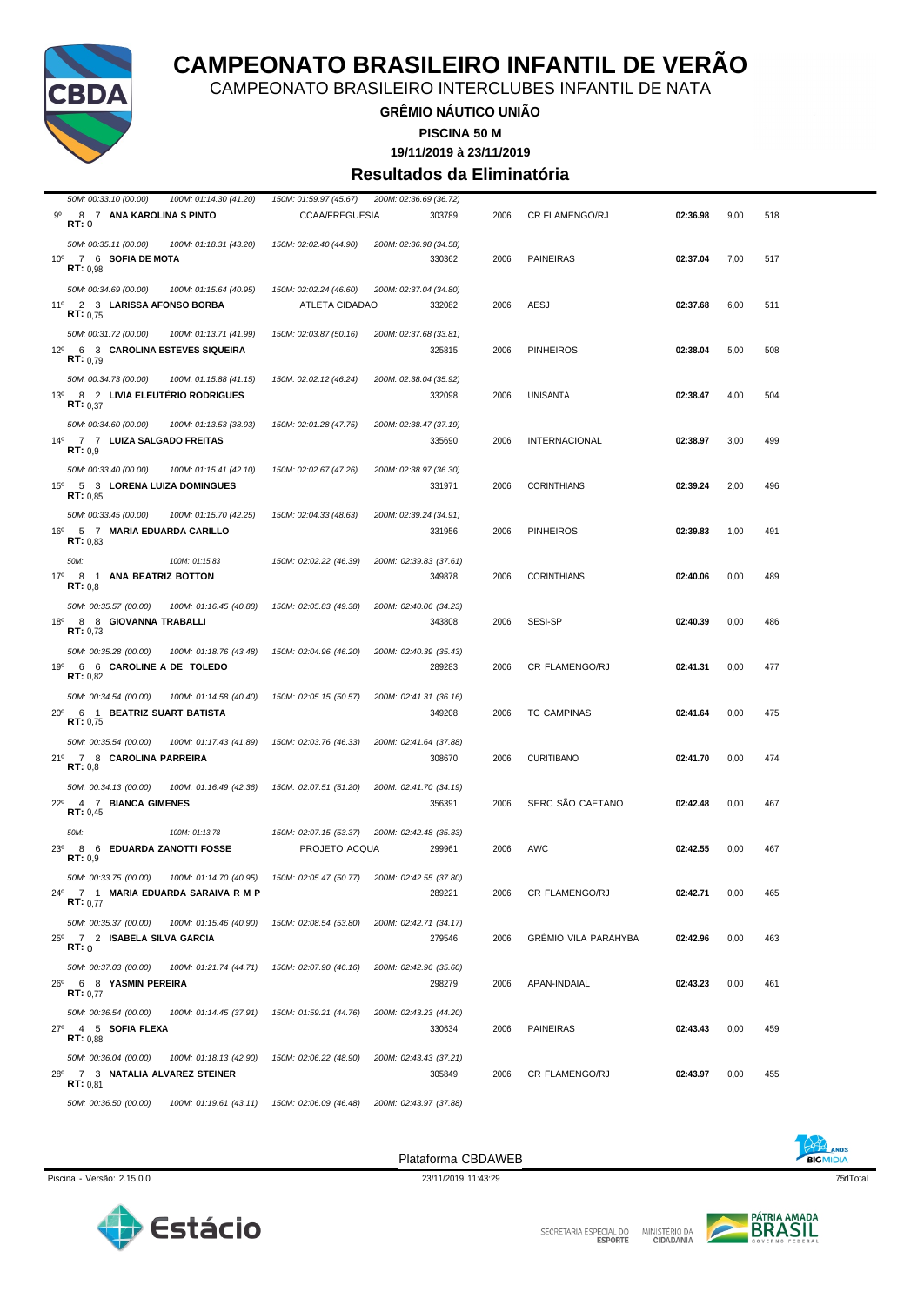

CAMPEONATO BRASILEIRO INTERCLUBES INFANTIL DE NATA

**GRÊMIO NÁUTICO UNIÃO**

**PISCINA 50 M**

**19/11/2019 à 23/11/2019**

#### **Resultados da Eliminatória**

| 29°<br>2 5 MARIA EDUARDA<br>RT: 0.87                                                |                             | 340328                           | 2006 | NATAÇÃO PRAIA GRANDE     | 02:44.30 | 0,00 | 452 |   |
|-------------------------------------------------------------------------------------|-----------------------------|----------------------------------|------|--------------------------|----------|------|-----|---|
| 50M: 00:35.59 (00.00)<br>100M: 01:20.15 (44.56)                                     | 150M: 02:08.34 (48.19)      | 200M: 02:44.30 (35.96)           |      |                          |          |      |     |   |
| 30° 4 6 EMANUELLI CARVALHO PETRY                                                    |                             | 327153                           | 2006 | JOINVILLE NATAÇÃO        | 02:44.31 | 0,00 | 452 |   |
| RT: 0.81                                                                            |                             |                                  |      |                          |          |      |     |   |
| 50M: 00:36.61 (00.00)<br>100M: 01:17.46 (40.85)                                     | 150M: 02:05.04 (47.58)      | 200M: 02:44.31 (39.27)           |      |                          |          |      |     |   |
| 31º 5 8 SOFIA AMBROZIO MARTINS                                                      |                             | 280280                           | 2006 | <b>MACKENZIE</b>         | 02:44.45 | 0,00 | 451 |   |
| RT: 0,84                                                                            |                             |                                  |      |                          |          |      |     |   |
| 50M: 00:35.92 (00.00)<br>100M: 01:16.01 (40.90)                                     | 150M: 02:06.82 (50.81)      | 200M: 02:44.45 (37.63)           |      |                          |          |      |     |   |
| 32º 6 7 MARIA LUIZA MUNIZ<br>RT: 0.83                                               |                             | 292589                           | 2006 | <b>MACKENZIE</b>         | 02:44.85 | 0,00 | 447 |   |
| 50M: 00:36.94 (00.00)<br>100M: 01:16.79 (39.85)                                     | 150M: 02:05.43 (48.64)      | 200M: 02:44.85 (39.42)           |      |                          |          |      |     |   |
| $33^\circ$<br>5 1 YASMIM TOMITA                                                     |                             | 337747                           | 2006 | <b>CIRCULO MILITAR</b>   | 02:44.88 | 0,00 | 447 |   |
| RT: 0.79                                                                            |                             |                                  |      |                          |          |      |     |   |
| 50M: 00:35.49 (00.00)<br>100M: 01:17.28 (41.79)                                     | 150M: 02:08.68 (51.40)      | 200M: 02:44.88 (36.20)           |      |                          |          |      |     |   |
| 6 2 JULIA HELENA MAUAD<br>34°                                                       |                             | 282240                           | 2006 | CEI/RN                   | 02:44.95 | 0,00 | 446 |   |
| RT:0                                                                                |                             |                                  |      |                          |          |      |     |   |
| 50M: 00:35.17 (00.00)<br>100M: 01:16.31 (41.14)                                     | 150M: 02:07.95 (51.64)      | 200M: 02:44.95 (37.00)           |      |                          |          |      |     |   |
| 3 4 GABRIELA DE FERNANDES<br>$35^\circ$<br>RT: 0.79                                 |                             | 356404                           | 2006 | SERC SÃO CAETANO         | 02:46.26 | 0,00 | 436 |   |
| 50M: 00:36.46 (00.00)<br>100M: 01:20.31 (43.85)                                     | 150M: 02:09.75 (49.44)      | 200M: 02:46.26 (36.51)           |      |                          |          |      |     |   |
| 5 6 GEOVANA SEAWRIGHT MARCELO<br>36°                                                | <b>GEART MODA PRAIA E F</b> | 352397                           | 2006 | <b>CORINTHIANS</b>       | 02:46.28 | 0,00 | 436 |   |
| RT: 0.83                                                                            |                             |                                  |      |                          |          |      |     |   |
| 50M: 00:37.78 (00.00)<br>100M: 01:22.99 (45.21)                                     | 150M: 02:08.03 (45.40)      | 200M: 02:46.28 (38.25)           |      |                          |          |      |     |   |
| 37º 4 4 ISABELA HOBBS CAMARGO<br>RT: 0.91                                           |                             | 325816                           | 2006 | <b>PINHEIROS</b>         | 02:46.53 | 0,00 | 434 |   |
| 50M: 00:37.80 (00.00)<br>100M: 01:22.09 (44.29)                                     |                             |                                  |      |                          |          |      |     |   |
| 3 1 MARIANA FURRIEL RODRIGUES<br>38°                                                | 150M: 02:09.23 (47.14)      | 200M: 02:46.53 (37.30)<br>331970 | 2006 | <b>CORINTHIANS</b>       | 02:46.89 | 0,00 | 431 |   |
| RT: 0.78                                                                            |                             |                                  |      |                          |          |      |     |   |
| 50M: 00:36.76 (00.00)<br>100M: 01:21.18 (44.42)                                     | 150M: 02:07.24 (46.60)      | 200M: 02:46.89 (39.65)           |      |                          |          |      |     |   |
| 39º 4 3 SOFIA MIRANDA SOUZA                                                         |                             | 328978                           | 2006 | MACKENZIE                | 02:47.38 | 0,00 | 427 |   |
| RT: 0.85                                                                            |                             |                                  |      |                          |          |      |     |   |
| 50M: 00:36.77 (00.00)<br>100M: 01:21.06 (44.29)                                     | 150M: 02:11.24 (50.18)      | 200M: 02:47.38 (36.14)           |      |                          |          |      |     |   |
| $40^{\circ}$<br>5 5 YASMIN MARTINEZ<br>RT: 0,76                                     |                             | 311260                           | 2006 | COMPLEXO AQUATICO        | 02:47.56 | 0,00 | 426 | Ε |
| 50M: 00:37.91 (00.00)<br>100M: 01:22.52 (44.61)                                     | 150M: 02:12.89 (50.37)      | 200M: 02:47.56 (34.67)           |      |                          |          |      |     |   |
| 40° 2 4 VITORIA DE BELLIS                                                           | LOTSE VOLANTES              | 336741                           | 2006 | <b>CLUBE ESPERIA</b>     | 02:47.56 | 0,00 | 426 | Ε |
| RT: 0.68                                                                            |                             |                                  |      |                          |          |      |     |   |
| 50M: 00:36.03 (00.00)<br>100M: 01:20.55 (44.52)                                     | 150M: 02:10.05 (49.50)      | 200M: 02:47.56 (37.51)           |      |                          |          |      |     |   |
| $42^{\circ}$<br>3 2 SOPHIA BRAGA RESENDE<br><b>RT:</b> 0                            |                             | 282648                           | 2006 | MINAS TENIS CLUBE        | 02:48.54 | 0,00 | 419 |   |
| 50M: 00:37.21 (00.00)<br>100M: 01:20.58 (43.37)                                     | 150M: 02:11.52 (50.94)      | 200M: 02:48.54 (37.20)           |      |                          |          |      |     |   |
| 43º 1 5 GABRIELA OLIVEIRA VITORIA                                                   |                             | 329255                           | 2006 | <b>MINAS TENIS CLUBE</b> | 02:49.07 | 0,00 | 415 |   |
| RT: 0.9                                                                             |                             |                                  |      |                          |          |      |     |   |
| 50M: 00:38.68 (00.00)<br>100M: 01:20.44 (41.76)                                     | 150M: 02:11.69 (51.25)      | 200M: 02:49.07 (37.38)           |      |                          |          |      |     |   |
| 44°<br>3 6 LUANA FIGUEIREDO NASCIMENTO<br><b>RT: 0,94</b>                           |                             | 329656                           | 2006 | MINAS TENIS CLUBE        | 02:49.32 | 0,00 | 413 |   |
| 50M: 00:39.64 (00.00)<br>100M: 01:23.32 (43.68)                                     |                             |                                  |      |                          |          |      |     |   |
|                                                                                     |                             |                                  |      |                          |          |      |     |   |
|                                                                                     | 150M: 02:09.93 (46.61)      | 200M: 02:49.32 (39.39)           |      |                          |          |      |     |   |
| 45º 1 4 ANA JULIA PEDROSA<br>RT: 0,87                                               |                             | 298168                           | 2006 | <b>MINAS TENIS CLUBE</b> | 02:50.02 | 0,00 | 408 |   |
| 50M: 00:37.53 (00.00)<br>100M: 01:23.25 (45.72)                                     | 150M: 02:12.14 (48.89)      | 200M: 02:50.02 (37.88)           |      |                          |          |      |     |   |
| 3 5 HELENA TAVARES FREITAS<br>46°                                                   |                             | 341122                           | 2006 | PRAIA CLUBE              | 02:50.18 | 0,00 | 407 |   |
| RT: 0.98                                                                            |                             |                                  |      |                          |          |      |     |   |
| 50M: 00:38.55 (00.00)<br>100M: 01:22.54 (43.99)                                     | 150M: 02:15.09 (52.55)      | 200M: 02:50.18 (35.90)           |      |                          |          |      |     |   |
| 47º 1 3 BEATRIZ RANGEL MENEZES<br>RT: 0.79                                          |                             | 337263                           | 2006 | <b>MARINA BC/RJ</b>      | 02:50.94 | 0,00 | 401 |   |
| 50M: 00:37.88 (00.00)<br>100M: 01:22.95 (45.70)                                     | 150M: 02:14.28 (51.33)      | 200M: 02:50.94 (36.66)           |      |                          |          |      |     |   |
| 48°<br>4 8 JULIA PEIXOTO AMARO                                                      |                             | 329638                           | 2006 | MINAS TENIS CLUBE        | 02:51.09 | 0,00 | 400 |   |
| RT: 0.89                                                                            |                             |                                  |      |                          |          |      |     |   |
| 50M: 00:36.99 (00.00)<br>100M: 01:22.10 (45.11)<br>49°<br>3 8 ISABELLE YASMIN COSTA | 150M: 02:12.54 (50.44)      | 200M: 02:51.09 (38.55)<br>333639 | 2006 | <b>CLUBE ESPERIA</b>     | 02:51.24 | 0,00 | 399 |   |







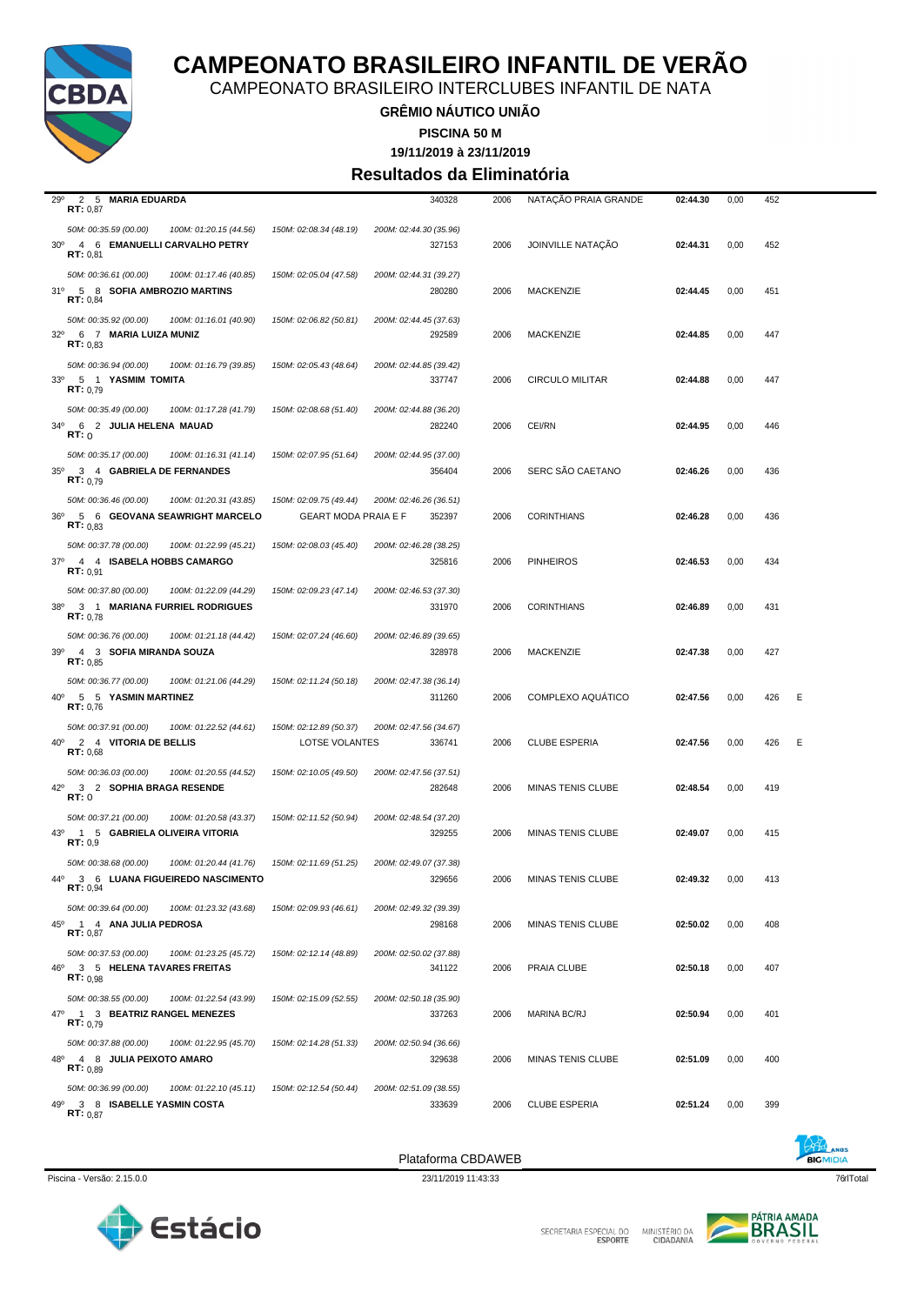

CAMPEONATO BRASILEIRO INTERCLUBES INFANTIL DE NATA

#### **GRÊMIO NÁUTICO UNIÃO**

**PISCINA 50 M**

**19/11/2019 à 23/11/2019**

#### **Resultados da Eliminatória**

| 50M: 00:36.31 (00.00)                      | 100M: 01:19.43 (43.12)                                                                     | 150M: 02:12.66 (53.23) | 200M: 02:51.24 (38.58)                            |      |                            |          |      |            |
|--------------------------------------------|--------------------------------------------------------------------------------------------|------------------------|---------------------------------------------------|------|----------------------------|----------|------|------------|
| 50° 3 3 DEBORA SILVA FERNANDES<br>RT: 0.85 |                                                                                            | <b>NOC SOLUTIONS</b>   | 336319                                            | 2006 | EXPANSIVO / AEROCLUBE      | 02:51.86 | 0.00 | 395        |
| 50M: 00:36.12 (00.00)                      | 100M: 01:19.27 (43.15)                                                                     | 150M: 02:12.25 (52.98) | 200M: 02:51.86 (39.61)                            |      |                            |          |      |            |
| 51º 2 6 GIULIA CESAR<br>RT: 0.93           |                                                                                            |                        | 310603                                            | 2006 | <b>GOIAS ESPORTE CLUBE</b> | 02:52.14 | 0.00 | 393        |
| 50M:                                       | 100M: 01:19.39                                                                             | 150M: 02:14.08 (54.69) | 200M: 02:52.14 (38.60)                            |      |                            |          |      |            |
| 52º 5 2 MARIA CECILIA OLIVEIRA<br>RT: 0    |                                                                                            |                        | 300750                                            | 2006 | <b>OLYMPICO CLUB</b>       | 02:52.46 | 0.00 | 391        |
| 50M: 00:36.45 (00.00)                      | 100M: 01:23.03 (46.58)                                                                     | 150M: 02:11.62 (48.59) | 200M: 02:52.46 (40.84)                            |      |                            |          |      |            |
| 53º 4 2 JOANA M P MAGALHAES<br>RT: 0       |                                                                                            |                        | 295567                                            | 2006 | <b>MARINA BC/RJ</b>        | 02:52.98 | 0.00 | 387        |
|                                            | 50M: 00:37.16 (00.00) 100M: 01:22.33 (45.17) 150M: 02:13.63 (51.30) 200M: 02:52.98 (39.35) |                        |                                                   |      |                            |          |      |            |
| 54º 4 1 LETICIA NUNES<br>RT: 0.87          |                                                                                            |                        | 275149                                            | 2006 | <b>GOIAS ESPORTE CLUBE</b> | 02:55.82 | 0.00 | 369        |
|                                            | 50M: 00:38.42 (00.00)  100M: 01:27.29 (48.87)                                              | 150M: 02:17.20 (49.91) | 200M: 02:55.82 (38.62)                            |      |                            |          |      |            |
| 55º 3 7 BÁRBARA REIS ALVES<br>RT: 1.7      |                                                                                            |                        | 296496                                            | 2006 | APAN- MARINGA              | 02:55.87 | 0.00 | 368        |
| 50M: 00:39.78 (00.00)                      | 100M: 01:25.93 (46.15)                                                                     | 150M: 02:18.24 (52.31) | 200M: 02:55.87 (37.63)                            |      |                            |          |      |            |
| 56º 2 2 CLARA AMORIM<br>RT: 0              |                                                                                            |                        | 295017                                            | 2006 | UNI-EVANGÉLICA             | 03:02.23 | 0.00 | 331        |
| 50M: 00:40.92 (00.00)                      | 100M: 01:27.33 (46.41)  150M: 02:21.49 (54.16)                                             |                        | 200M: 03:02.23 (40.74)                            |      |                            |          |      |            |
| N/C 2 7 CLARA ALVES<br>RT: 0               |                                                                                            |                        | 300014                                            | 2006 | UNI-EVANGÉLICA             |          |      |            |
| 50M:                                       | 100M:                                                                                      | 150M:                  | 200M:                                             |      |                            |          |      |            |
|                                            |                                                                                            |                        | 51ª PROVA 200 METROS MEDLEY FEMININO - INFANTIL 2 |      |                            |          |      | 23/11/2019 |

| <b>RBC</b>     |         |                       | FERNANDA GOMES CELIDÔNIO                                                                   |                                               | INFANTIL 2             |        | <b>DISTRITO FEDERAL</b> |                        | 02:18.78 | 13/10/2017      |      | ASS. ESP. |                      |  |
|----------------|---------|-----------------------|--------------------------------------------------------------------------------------------|-----------------------------------------------|------------------------|--------|-------------------------|------------------------|----------|-----------------|------|-----------|----------------------|--|
| RC.            |         |                       | FERNANDA GOMES CELIDÔNIO                                                                   |                                               | INFANTIL 2             |        | ASBAC/AQUANAII          |                        | 02:19.44 | 03/11/2017      |      |           | GRÊMIO NÁUTICO UNIÃO |  |
|                |         | Col. S R Nome         |                                                                                            | Patrocínio                                    |                        |        |                         | Reg. C. Nasc. Entidade |          | Tempo<br>Obtido | Pts. | <b>IT</b> |                      |  |
|                | RT:0    |                       | 1º 3 4 ANNA BEATRIZ MACHADO                                                                | URBA - BOMBAS D AGUA                          |                        | 316544 | 2005                    | <b>PINHEIROS</b>       |          | 02:30.32        | 0,00 | 590       |                      |  |
|                |         |                       | 50M: 00:32.59 (00.00) 100M: 01:11.12 (38.53)                                               | 150M: 01:55.35 (44.23) 200M: 02:30.32 (34.97) |                        |        |                         |                        |          |                 |      |           |                      |  |
|                |         | RT: 0.71              | 2 <sup>0</sup> 5 5 PÉROLA SILVA SANTOS                                                     |                                               |                        | 281093 | 2005                    | <b>CURITIBANO</b>      |          | 02:30.48        | 0.00 | 588       |                      |  |
|                |         |                       | 50M: 00:32.95 (00.00) 100M: 01:14.12 (41.17) 150M: 01:55.79 (41.67) 200M: 02:30.48 (34.69) |                                               |                        |        |                         |                        |          |                 |      |           |                      |  |
| 3 <sup>0</sup> |         | RT: 0.82              | 4 3 STEFANIE SCHARDONG FONSECA                                                             |                                               |                        | 280534 | 2005                    | <b>GNU</b>             |          | 02:31.42        | 0.00 | 577       |                      |  |
|                |         |                       | 50M: 00:34.42 (00.00) 100M: 01:13.96 (39.54) 150M: 01:58.29 (44.33) 200M: 02:31.42 (33.13) |                                               |                        |        |                         |                        |          |                 |      |           |                      |  |
| $4^{\circ}$    | RT:0    | 4 4 ISABELA DAVID     |                                                                                            | <b>BOLSA ATLETA/DF</b>                        |                        | 284845 | 2005                    | IATE CLUBE DE BRASIL   |          | 02:33.86        | 0.00 | 550       |                      |  |
|                |         | 50M: 00:33.08 (00.00) | 100M: 01:10.39 (37.31)                                                                     | 150M: 01:58.37 (47.98) 200M: 02:33.86 (35.49) |                        |        |                         |                        |          |                 |      |           |                      |  |
| $5^{\circ}$    |         | RT: 0.98              | 3 5 BEATRIZ GARUTE DA SILVA                                                                |                                               |                        | 281877 | 2005                    | AAC-SEMEL- CASCAVEL-   |          | 02:33.87        | 0.00 | 550       |                      |  |
|                |         | 50M: 00:35.08 (00.00) | 100M: 01:12.98 (37.90)                                                                     | 150M: 02:00.37 (47.39)                        | 200M: 02:33.87 (33.50) |        |                         |                        |          |                 |      |           |                      |  |
|                | RT: 0   |                       | 6º 3 2 RAPHAELLA SILVA MELO                                                                |                                               |                        | 314155 | 2005                    | PRAIA CLUBE            |          | 02:33.88        | 0,00 | 550       |                      |  |
|                |         | 50M: 00:32.68 (00.00) | 100M: 01:13.14 (40.46)  150M: 01:59.12 (45.98)                                             |                                               | 200M: 02:33.88 (34.76) |        |                         |                        |          |                 |      |           |                      |  |
| 70             |         | RT: 0.75              | 5 4 LUIZACSS LIMA                                                                          |                                               |                        | 282129 | 2005                    | <b>MARINA BC/RJ</b>    |          | 02:33.93        | 0,00 | 550       |                      |  |
|                |         |                       | 50M: 00:32.41 (00.00) 100M: 01:13.29 (40.88) 150M: 01:57.94 (44.65) 200M: 02:33.93 (35.99) |                                               |                        |        |                         |                        |          |                 |      |           |                      |  |
| 80             |         | RT: 0.85              | 4 6 SABRINA BARBOZA                                                                        |                                               |                        | 336545 | 2005                    | SESI-SP                |          | 02:35.39        | 0,00 | 534       |                      |  |
|                |         | 50M: 00:34.33 (00.00) | 100M: 01:14.55 (40.22)                                                                     | 150M: 01:58.42 (43.87)                        | 200M: 02:35.39 (36.97) |        |                         |                        |          |                 |      |           |                      |  |
| .go            |         | RT: 0.83              | 5 6 ARIANA MARTINS GOMES                                                                   |                                               |                        | 281658 | 2005                    | OLYMPICO CLUB          |          | 02:37.00        | 9,00 | 518       |                      |  |
|                |         | 50M: 00:33.44 (00.00) | 100M: 01:12.48 (39.40)                                                                     | 150M: 02:00.74 (48.26)                        | 200M: 02:37.00 (36.26) |        |                         |                        |          |                 |      |           |                      |  |
|                | RT: 0.9 |                       | 10º 5 3 JOANNA RAFAELA FARINA                                                              |                                               |                        | 315694 | 2005                    | AABB-SP                |          | 02:37.63        | 7,00 | 512       |                      |  |
|                |         | 50M: 00:34.54 (00.00) | 100M: 01:15.10 (40.56) 150M: 02:02.64 (47.54) 200M: 02:37.63 (34.99)                       |                                               |                        |        |                         |                        |          |                 |      |           |                      |  |





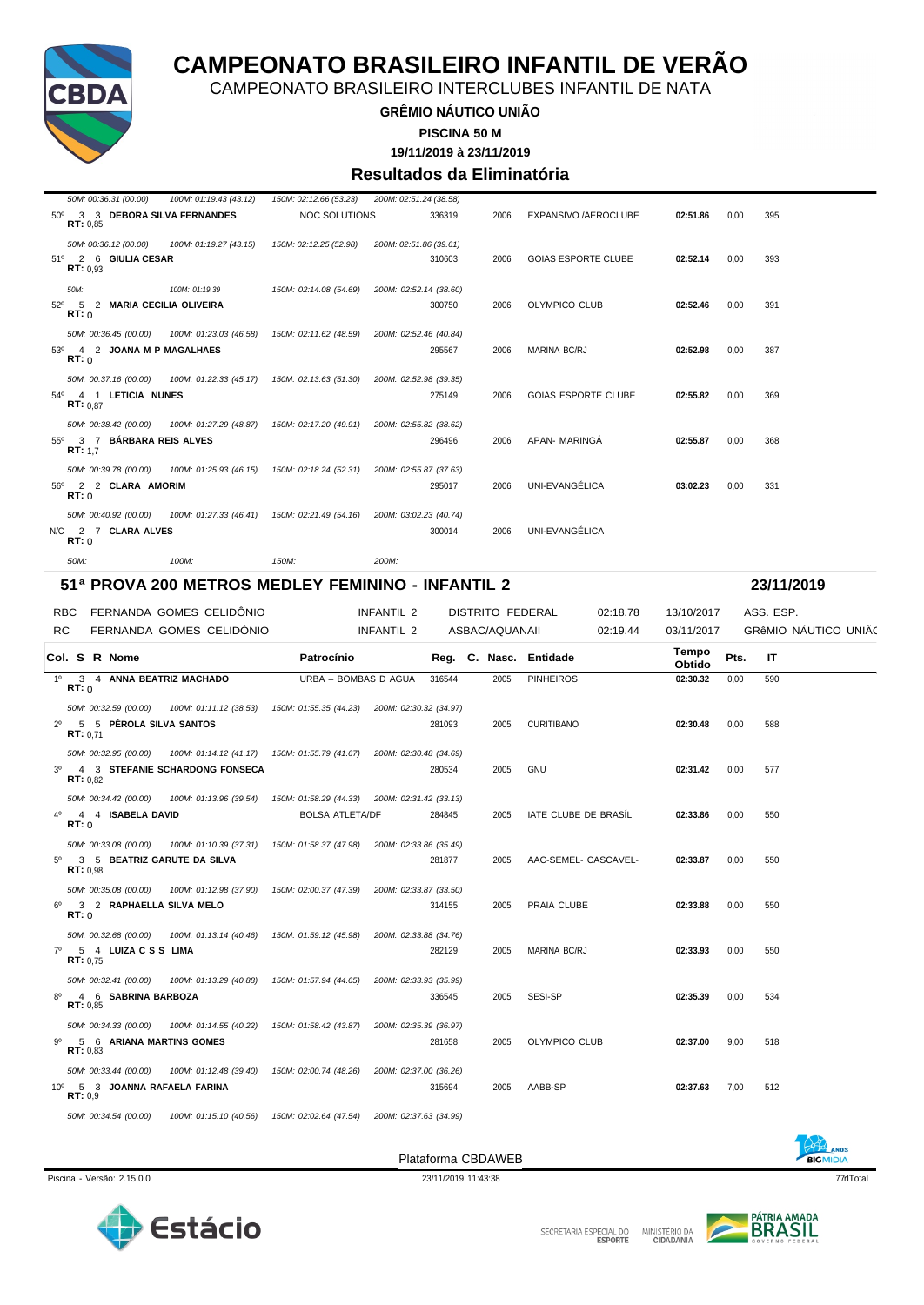

CAMPEONATO BRASILEIRO INTERCLUBES INFANTIL DE NATA

**GRÊMIO NÁUTICO UNIÃO**

**PISCINA 50 M**

### **19/11/2019 à 23/11/2019**

**Resultados da Eliminatória**

| 11º 4 7 JULIANE CAVALCANTI VILELA<br>RT: 0,84                          |                        | 312724                           | 2005 | AMERICANA                | 02:38.20 | 6,00 | 506 |
|------------------------------------------------------------------------|------------------------|----------------------------------|------|--------------------------|----------|------|-----|
| 50M: 00:34.57 (00.00)<br>100M: 01:17.25 (42.68)                        | 150M: 02:03.14 (45.89) | 200M: 02:38.20 (35.60)           |      |                          |          |      |     |
| 12º 5 7 CLARA FARHAT TIMO                                              |                        | 288771                           | 2005 | <b>MINAS TENIS CLUBE</b> | 02:38.30 | 5,00 | 505 |
| RT: 0,78                                                               |                        |                                  |      |                          |          |      |     |
| 50M: 00:34.12 (00.00)<br>100M: 01:16.40 (42.28)                        | 150M: 02:04.11 (47.71) | 200M: 02:38.30 (34.19)           |      |                          |          |      |     |
| 13º 4 2 ANA FLAVIA FARIA<br><b>RT:</b> 0                               | ATLETA CIDADAO         | 336594                           | 2005 | AESJ                     | 02:38.76 | 4,00 | 501 |
| 50M: 00:34.20 (00.00)<br>100M: 01:16.80 (42.60)                        | 150M: 02:03.11 (46.31) | 200M: 02:38.76 (35.65)           |      |                          |          |      |     |
| 14º 3 6 CLARA ALTEMARI MONTEZUMA                                       |                        | 324137                           | 2005 | NOSSO CLUBE              | 02:39.83 | 3,00 | 491 |
| RT: 0.79                                                               |                        |                                  |      |                          |          |      |     |
| 50M: 00:34.55 (00.00)<br>100M: 01:16.43 (41.88)                        | 150M: 02:03.13 (46.70) | 200M: 02:39.83 (36.70)           |      |                          |          |      |     |
| 3 7 VALENTINA HAJJAR ROSCHMANN<br>$15^{\circ}$<br>RT: 0.76             |                        | 318166                           | 2005 | <b>PINHEIROS</b>         | 02:40.32 | 2,00 | 486 |
| 50M: 00:34.90 (00.00)<br>100M: 01:13.71 (38.81)                        | 150M: 02:05.93 (52.22) | 200M: 02:40.32 (34.39)           |      |                          |          |      |     |
| 16º 2 6 MARIA PAULA BAREA DE CASTRO                                    |                        | 313984                           | 2005 | <b>GNU</b>               | 02:40.88 | 1,00 | 481 |
| RT: 0.81                                                               |                        |                                  |      |                          |          |      |     |
| 50M: 00:34.79 (00.00)<br>100M: 01:18.19 (43.40)                        | 150M: 02:05.81 (47.62) | 200M: 02:40.88 (35.70)           |      |                          |          |      |     |
| 17º 5 8 ANA CLARA S CANDAL<br>RT: 0.81                                 |                        | 303788                           | 2005 | CR FLAMENGO/RJ           | 02:40.94 | 0,00 | 481 |
| 50M: 00:35.25 (00.00)<br>100M: 01:16.42 (41.17)                        | 150M: 02:05.42 (49.00) | 200M: 02:40.94 (35.52)           |      |                          |          |      |     |
| 18 <sup>0</sup> 5 2 <b>MARIA CLARA LIMA</b>                            |                        | 324121                           | 2005 | AABB-SP                  | 02:40.98 | 0,00 | 480 |
| RT:0                                                                   |                        |                                  |      |                          |          |      |     |
| 50M: 00:35.71 (00.00)<br>100M: 01:16.50 (40.79)                        | 150M: 02:04.07 (47.57) | 200M: 02:40.98 (36.91)           |      |                          |          |      |     |
| 19 <sup>o</sup><br>5 1 BRUNA AMORIM SOARES<br>RT: 0,8                  |                        | 303526                           | 2005 | <b>MINAS TENIS CLUBE</b> | 02:41.54 | 0,00 | 475 |
| 50M: 00:36.83 (00.00)<br>100M: 01:19.27 (42.44)                        | 150M: 02:04.92 (45.65) | 200M: 02:41.54 (36.62)           |      |                          |          |      |     |
| 20° 1 5 BRUNA SCHULTZ FERNANDES                                        |                        | 313039                           | 2005 | <b>PAINEIRAS</b>         | 02:42.03 | 0,00 | 471 |
| RT: 0.85                                                               |                        |                                  |      |                          |          |      |     |
| 50M: 00:35.86 (00.00)<br>100M: 01:18.91 (43.50)                        | 150M: 02:08.01 (49.10) | 200M: 02:42.03 (34.20)           |      |                          |          |      |     |
| 21º 2 4 JULIA MELO SODRE<br>RT: 0.76                                   |                        | 312972                           | 2005 | <b>IDEAL CLUBE</b>       | 02:42.26 | 0,00 | 469 |
| 50M: 00:34.57 (00.00)<br>100M: 01:15.71 (41.14)                        | 150M: 02:07.61 (51.90) | 200M: 02:42.26 (34.65)           |      |                          |          |      |     |
| 22º 3 1 GABRIELA ANDRADE RUBIANO                                       |                        | 276376                           | 2005 | MINAS TENIS CLUBE        | 02:42.72 | 0,00 | 465 |
| RT: 0,86                                                               |                        |                                  |      |                          |          |      |     |
| 50M: 00:37.50 (00.00)<br>100M: 01:19.13 (41.63)                        | 150M: 02:05.26 (46.13) | 200M: 02:42.72 (37.46)           |      |                          |          |      |     |
| 1 4 MARIA ALICE NEGREIROS<br>$23^{\circ}$<br>RT: 0,91                  |                        | 299619                           | 2005 | AABB-RECIFE              | 02:43.88 | 0,00 | 455 |
| 50M: 00:33.82 (00.00)<br>100M: 01:16.27 (42.45)                        | 150M: 02:09.38 (53.11) | 200M: 02:43.88 (34.50)           |      |                          |          |      |     |
| 24º 4 8 MARIA EDUARDA FREITAS                                          |                        | 324594                           | 2005 | PRAIA CLUBE              | 02:44.77 | 0,00 | 448 |
| RT: 0,9                                                                |                        |                                  |      |                          |          |      |     |
| 50M: 00:37.19 (00.00)<br>100M: 01:21.65 (44.46)                        | 150M: 02:10.08 (48.43) | 200M: 02:44.77 (34.69)           |      |                          |          |      |     |
| 25º 3 8 CLARA BURALLI MAZUR<br>RT: 0,75                                |                        | 290383                           | 2005 | <b>MINAS TENIS CLUBE</b> | 02:45.31 | 0,00 | 444 |
| 50M: 00:36.74 (00.00)<br>100M: 01:17.55 (40.81)                        | 150M: 02:07.36 (49.81) | 200M: 02:45.31 (37.95)           |      |                          |          |      |     |
| 26º 4 1 MARIA EDUARDA REZENDE                                          |                        | 332586                           | 2005 | <b>CORINTHIANS</b>       | 02:46.23 | 0,00 | 436 |
| RT: 0,84                                                               |                        |                                  |      |                          |          |      |     |
| 50M: 00:36.33 (00.00)<br>100M: 01:20.94 (44.61)                        | 150M: 02:06.77 (45.83) | 200M: 02:46.23 (39.46)           |      |                          |          |      |     |
| 27º 2 3 MARIA CLARA OITICICA<br>RT: 0,79                               |                        | 288115                           | 2005 | <b>MARINA BC/RJ</b>      | 02:47.42 | 0,00 | 427 |
| 50M: 00:36.68 (00.00)<br>100M: 01:21.72 (45.40)                        | 150M: 02:09.20 (47.48) | 200M: 02:47.42 (38.22)           |      |                          |          |      |     |
| 28º 2 2 ALLANA LACERDA                                                 | POSITIVO MASTER        | 295186                           | 2005 | ATIVA ESPORTE TOTAL      | 02:49.61 | 0,00 | 411 |
| <b>RT:</b> 0                                                           |                        |                                  |      |                          |          |      |     |
| 50M: 00:37.80 (00.00)<br>100M: 01:22.60 (44.80)                        | 150M: 02:10.96 (48.36) | 200M: 02:49.61 (38.65)           |      |                          | 02:50.52 |      |     |
| $29^{\circ}$<br>1 3 JULIA SIMOES CARRARESI<br>RT: 0.93                 |                        | 318157                           | 2005 | <b>PINHEIROS</b>         |          | 0,00 | 404 |
| 50M: 00:36.17 (00.00)<br>100M: 01:20.81 (44.64)                        | 150M: 02:14.08 (53.27) | 200M: 02:50.52 (36.44)           |      |                          |          |      |     |
| 30° 2 7 RAFAELLA SOARES FERNANDES                                      |                        | 281266                           | 2005 | OLIMPICO CLUBE           | 02:52.81 | 0,00 | 388 |
| RT: 0.86                                                               |                        |                                  |      |                          |          |      |     |
| 50M: 00:36.82 (00.00)<br>100M: 01:21.15 (44.33)<br>DQL 4 5 SOPHIA REIS | 150M: 02:12.96 (51.81) | 200M: 02:52.81 (39.85)<br>335677 | 2005 | <b>CURITIBANO</b>        |          |      |     |
| RT: 0.93                                                               |                        |                                  |      |                          |          |      |     |

Plataforma CBDAWEB



Estácio

SECRETARIA ESPECIAL DO MINISTÉRIO DA<br>CIDADANIA

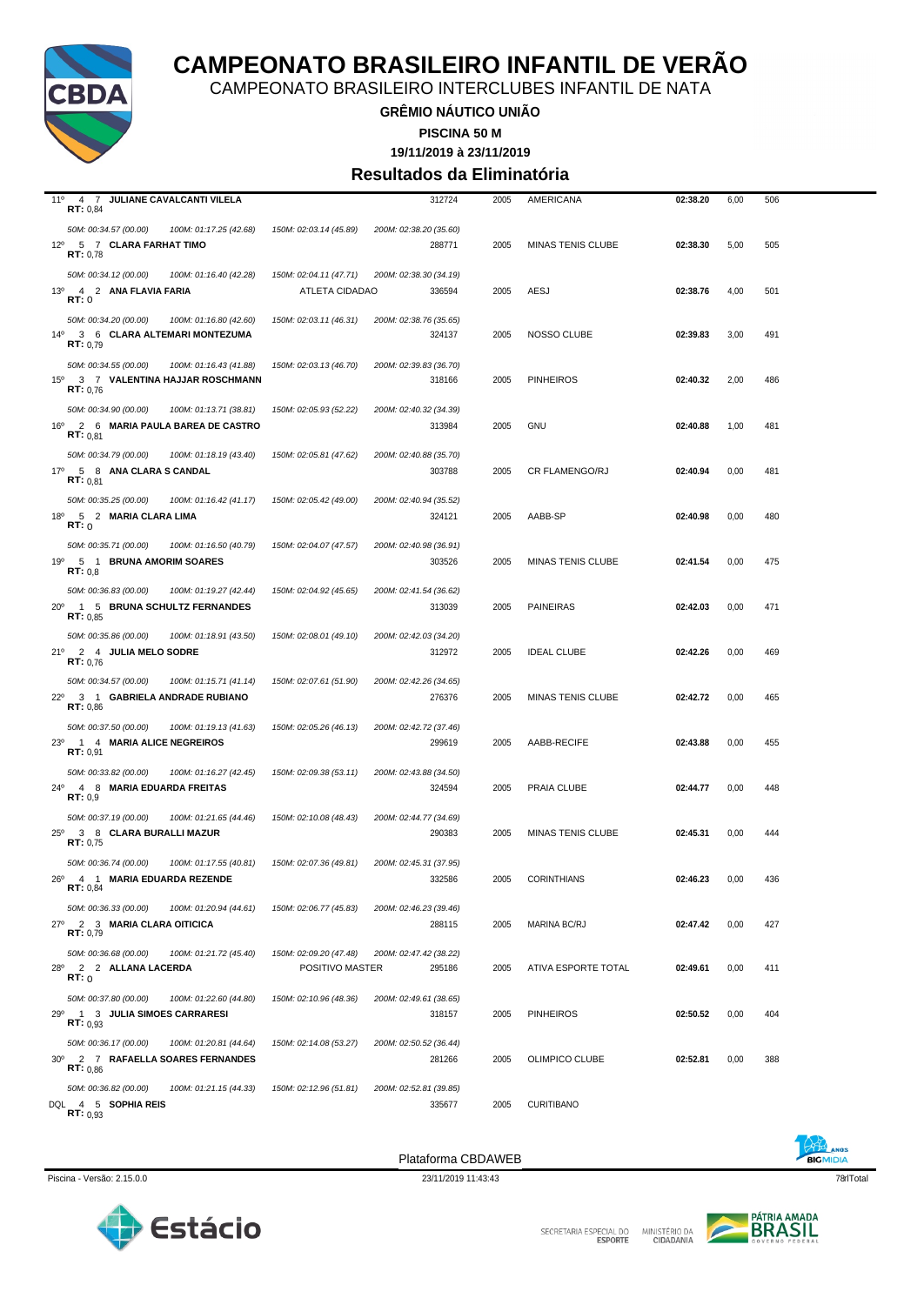



| 02:27.37 | 0,00 | 462 |                                |
|----------|------|-----|--------------------------------|
|          |      |     | <b>ANOS</b><br><b>BICMIDIA</b> |

| 30           | 5 5 WILLYAN HARUO MATANA<br>RT: 0,89          |                        |                        | 341787                 | 2006 | AAC-SEMEL- CASCAVEL-     | 02:22.24 | 0,00 | 514 |
|--------------|-----------------------------------------------|------------------------|------------------------|------------------------|------|--------------------------|----------|------|-----|
|              | 50M: 00:30.40 (00.00)                         | 100M: 01:07.00 (36.60) | 150M: 01:50.54 (43.54) | 200M: 02:22.24 (31.70) |      |                          |          |      |     |
| 4°           | 6 4 THEO GRITZBACH TUUNELIS<br>RT:0           |                        |                        | 297660                 | 2006 | <b>JUVENTUS</b>          | 02:24.06 | 0,00 | 495 |
|              | 50M: 00:31.40 (00.00)                         | 100M: 01:06.64 (35.24) | 150M: 01:50.92 (44.28) | 200M: 02:24.06 (33.14) |      |                          |          |      |     |
| 5°           | 4 5 MATHEUS MENEL STAHELIN<br>RT: 0.75        |                        |                        | 298658                 | 2006 | AJINC/URBANO/SECEL       | 02:24.24 | 0,00 | 493 |
|              | 50M: 00:32.41 (00.00)                         | 100M: 01:09.42 (37.10) | 150M: 01:51.25 (41.83) | 200M: 02:24.24 (32.99) |      |                          |          |      |     |
|              | 6º 5 3 GUSTAVO PACINI AZEVEDO<br>RT: 0.71     |                        |                        | 333649                 | 2006 | ABDA                     | 02:24.44 | 0,00 | 491 |
|              | 50M: 00:31.03 (00.00)                         | 100M: 01:09.70 (38.67) | 150M: 01:51.30 (41.60) | 200M: 02:24.44 (33.14) |      |                          |          |      |     |
| 70           | 5 6 NATAN PORTO SILVA<br>RT: 0.71             |                        |                        | 331306                 | 2006 | <b>PINHEIROS</b>         | 02:25.06 | 0.00 | 485 |
|              | 50M: 00:31.01 (00.00)                         | 100M: 01:09.74 (38.73) | 150M: 01:52.46 (42.72) | 200M: 02:25.06 (32.60) |      |                          |          |      |     |
| 80           | 6 3 FELIPHE AUGUSTO FERREIRA<br>RT: 0.71      |                        |                        | 331052                 | 2006 | AESJ                     | 02:25.37 | 0,00 | 482 |
|              | 50M: 00:31.35 (00.00)                         | 100M: 01:09.32 (37.97) | 150M: 01:52.96 (43.64) | 200M: 02:25.37 (32.41) |      |                          |          |      |     |
| 9º           | 3 7 JOHN HICK<br>RT: 0                        |                        |                        | 316683                 | 2006 | PAULISTANO               | 02:25.90 | 9,00 | 477 |
|              | 50M: 00:32.03 (00.00)                         | 100M: 01:09.85 (37.82) | 150M: 01:54.47 (44.62) | 200M: 02:25.90 (31.43) |      |                          |          |      |     |
|              | 10º 3 3 THOMAS UGRINOVICH KRINGS<br>RT: 0.75  |                        |                        | 330393                 | 2006 | SESI-SP                  | 02:26.18 | 7.00 | 474 |
|              | 50M: 00:31.66 (00.00)                         | 100M: 01:09.73 (38.70) | 150M: 01:53.43 (43.70) | 200M: 02:26.18 (32.75) |      |                          |          |      |     |
|              | 11º 5 2 ALEX KALIL MANSUR<br>RT:0             |                        |                        | 298352                 | 2006 | MAC-NINA/MA              | 02:26.46 | 6,00 | 471 |
|              | 50M: 00:30.86 (00.00)                         | 100M: 01:09.48 (38.62) | 150M: 01:53.73 (44.25) | 200M: 02:26.46 (32.73) |      |                          |          |      |     |
| $12^{\circ}$ | 1 2 GABRIEL SZKMIRKO<br>RT:0                  |                        |                        | 350639                 | 2006 | <b>PMFC</b>              | 02:26.57 | 5,00 | 470 |
|              | 50M: 00:30.85 (00.00)                         | 100M: 01:06.70 (35.85) | 150M: 01:54.95 (48.25) | 200M: 02:26.57 (31.62) |      |                          |          |      |     |
|              | 13º 4 3 HENRIQUE DESTRO FRANCISCO<br>RT: 0.73 |                        |                        | 356431                 | 2006 | SERC SÃO CAETANO         | 02:26.78 | 4,00 | 468 |
|              | 50M: 00:30.31 (00.00)                         | 100M: 01:08.48 (38.17) | 150M: 01:53.57 (45.90) | 200M: 02:26.78 (33.21) |      |                          |          |      |     |
|              | 14º 1 3 GUSTAVO LAHUERTA PIRES<br>RT: 0.79    |                        |                        | 356425                 | 2006 | SERC SÃO CAETANO         | 02:26.90 | 3,00 | 467 |
|              | 50M: 00:31.85 (00.00)                         | 100M: 01:09.14 (37.29) | 150M: 01:54.78 (45.64) | 200M: 02:26.90 (32.12) |      |                          |          |      |     |
|              | 15º 5 1 GABRIEL MAGALHAES SANTANA<br>RT: 0.74 |                        |                        | 279922                 | 2006 | <b>MINAS TENIS CLUBE</b> | 02:26.97 | 2,00 | 466 |
|              | 50M: 00:32.78 (00.00)                         | 100M: 01:09.75 (36.97) | 150M: 01:54.12 (44.37) | 200M: 02:26.97 (32.85) |      |                          |          |      |     |
|              | 16º 6 1 LUCAS ALVES<br><b>RT:</b> $0,75$      |                        | M1 METALÚRGICA/PRO A   | 312728                 | 2006 | <b>SWIMMERS</b>          | 02:27.12 | 1,00 | 465 |
|              | 50M: 00:32.58 (00.00)                         | 100M: 01:12.76 (40.18) | 150M: 01:55.25 (42.49) | 200M: 02:27.12 (31.87) |      |                          |          |      |     |
|              | 17º 6 6 ARTUR VILELA DE QUEIROZ<br>RT: 0.72   |                        | <b>INTERNE</b>         | 296392                 | 2006 | SPORT/PE                 | 02:27.37 | 0,00 | 462 |
|              |                                               |                        |                        |                        |      |                          |          |      |     |

Plataforma CBDAWEB

### **GRÊMIO NÁUTICO UNIÃO PISCINA 50 M**

**52ª PROVA 200 METROS MEDLEY MASCULINO - INFANTIL 1 23/11/2019**

RBC LUCAS TUDORAS **INFANTIL 1 PAINEIRAS** 02:13.14 03/11/2017 GRêMIO NÁUTICO UNIÃO RC LUCAS TUDORAS **INFANTIL 1 PAINEIRAS** 02:13.14 03/11/2017 GRêMIO NÁUTICO UNIÃO

**19/11/2019 à 23/11/2019**

**CAMPEONATO BRASILEIRO INFANTIL DE VERÃO**

CAMPEONATO BRASILEIRO INTERCLUBES INFANTIL DE NATA

**Resultados da Eliminatória**

**Col. <sup>S</sup> R Nome Patrocínio Nasc. Entidade Tempo Obtido Reg. C. Pts. IT** 1º 6 5 **HENRIQUE FABRI LABRIOLA** 313192 2006 MINAS TENIS CLUBE **02:20.25** 0,00 537 **RT:** 0,73

2º 5 4 **GABRIEL HORVATH SCHWAN** 329616 2006 PAINEIRAS **02:22.17** 0,00 515 **RT:** 0,79

| 3 3 LARISSA A. OLIVEIRA<br>DOL<br>RT: 0.77  | 312816 | 2005 | <b>PINHEIROS</b>  |
|---------------------------------------------|--------|------|-------------------|
| N/C<br>NINA ISABELLA BELLINO<br>2 5<br>RT:0 | 281099 | 2005 | <b>CURITIBANO</b> |

*50M: 00:30.63 (00.00) 100M: 01:05.82 (35.19) 150M: 01:48.16 (42.34) 200M: 02:20.25 (32.90)*

*50M: 00:31.24 (00.00) 100M: 01:08.08 (36.84) 150M: 01:50.30 (42.22) 200M: 02:22.17 (31.87)*

*50M: 100M: 150M: 200M:*

Piscina - Versão: 2.15.0.0 23/11/2019 11:43:48 79qrlTotal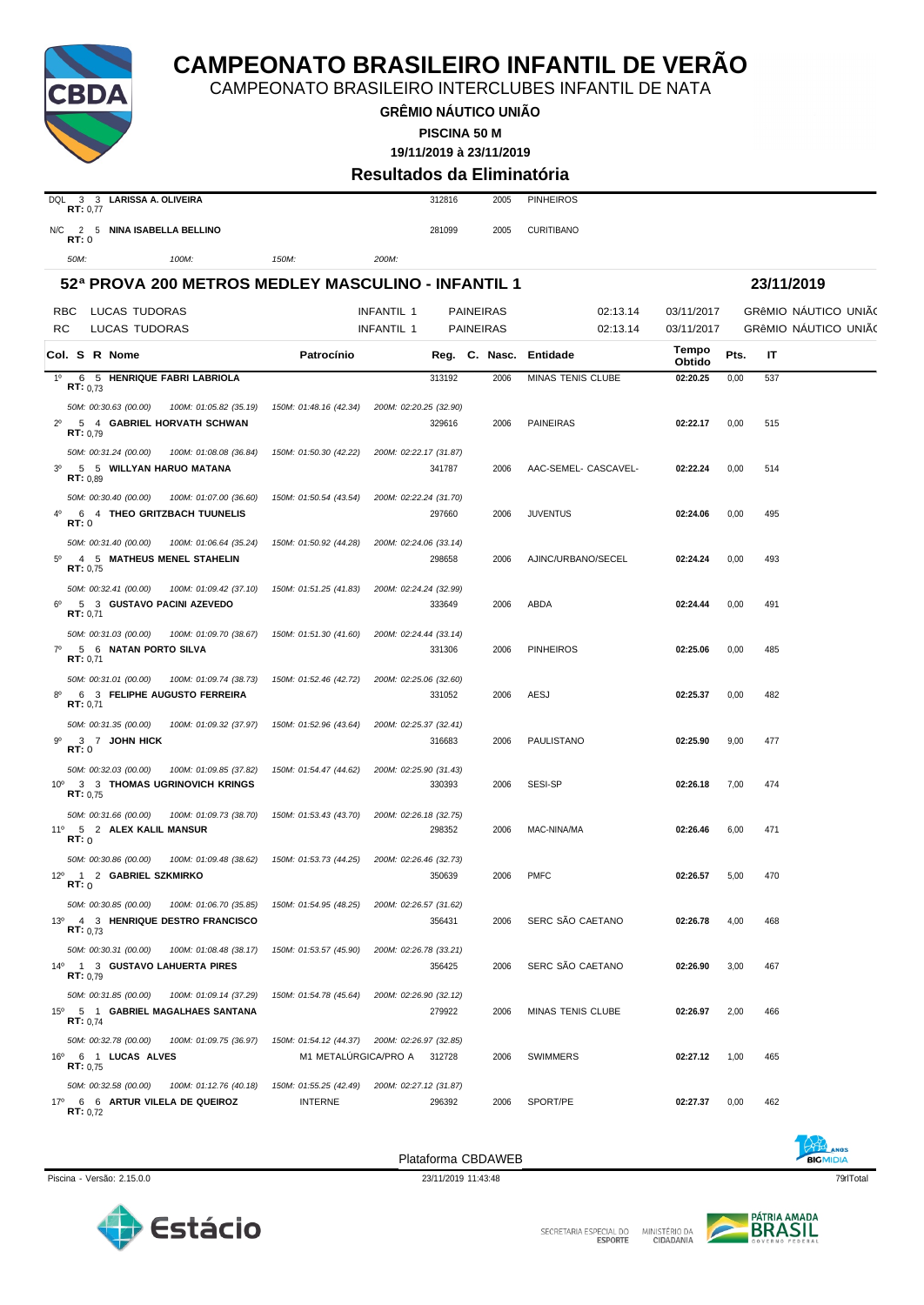

CAMPEONATO BRASILEIRO INTERCLUBES INFANTIL DE NATA

**GRÊMIO NÁUTICO UNIÃO**

**PISCINA 50 M**

**19/11/2019 à 23/11/2019**

#### **Resultados da Eliminatória**

| 50M: 00:32.21 (00.00)<br>100M: 01:10.26 (38.50) | 150M: 01:52.38 (42.12) | 200M: 02:27.37 (34.99) |      |                      |          |      |     |   |
|-------------------------------------------------|------------------------|------------------------|------|----------------------|----------|------|-----|---|
| 18º 4 2 FELIPE FORSTER BASTOS<br>RT:0           |                        | 328950                 | 2006 | SESI-SP              | 02:27.84 | 0,00 | 458 |   |
|                                                 |                        |                        |      |                      |          |      |     |   |
| 50M: 00:31.92 (00.00)<br>100M: 01:11.18 (39.26) | 150M: 01:54.42 (43.24) | 200M: 02:27.84 (33.42) |      |                      |          |      |     |   |
| 4 4 SAMUEL GEORGE CARVALHO<br>19°               |                        | 302452                 | 2006 | <b>CORINTHIANS</b>   | 02:28.00 | 0,00 | 457 |   |
| RT: 0.77                                        |                        |                        |      |                      |          |      |     |   |
| 50M: 00:33.27 (00.00)<br>100M: 01:12.60 (39.33) | 150M: 01:52.49 (39.89) | 200M: 02:28.00 (35.51) |      |                      |          |      |     |   |
| 20° 6 2 LUCCA PAPATELLA FERREIRA                |                        | 306263                 | 2006 | MINAS TENIS CLUBE    | 02:28.05 | 0,00 | 456 |   |
| RT:0                                            |                        |                        |      |                      |          |      |     |   |
|                                                 |                        |                        |      |                      |          |      |     |   |
| 50M: 00:31.34 (00.00)<br>100M: 01:09.99 (38.65) | 150M: 01:54.70 (44.71) | 200M: 02:28.05 (33.35) |      |                      |          |      |     |   |
| 21º 6 8 KAUAN LEMOS SILVA<br>RT: 0.2            |                        | 332222                 | 2006 | SESI-SP              | 02:28.47 | 0,00 | 452 |   |
|                                                 |                        |                        |      |                      |          |      |     |   |
| 50M: 00:31.45 (00.00)<br>100M: 01:11.32 (39.87) | 150M: 01:56.36 (45.40) | 200M: 02:28.47 (32.11) |      |                      |          |      |     |   |
| 22º 4 7 CLAUDIO Q A LIMA                        |                        | 343679                 | 2006 | TIJUCA TC/RJ         | 02:29.06 | 0,00 | 447 |   |
| RT: 0.8                                         |                        |                        |      |                      |          |      |     |   |
| 50M: 00:30.01 (00.00)<br>100M: 01:06.59 (36.58) | 150M: 01:55.40 (48.81) | 200M: 02:29.06 (33.66) |      |                      |          |      |     |   |
| 23º 5 7 VICTOR HUGO A P CURY                    |                        | 299603                 | 2006 | C. FUNCIONARIOS/VR   | 02:29.27 | 0,00 | 445 |   |
| RT: 0,68                                        |                        |                        |      |                      |          |      |     |   |
| 50M: 00:31.35 (00.00)<br>100M: 01:10.47 (39.12) | 150M: 01:55.15 (44.68) | 200M: 02:29.27 (34.12) |      |                      |          |      |     |   |
|                                                 |                        |                        |      |                      |          |      |     |   |
| $24^{\circ}$<br>3 4 FELIPPE GIRAO<br>RT: 0.72   |                        | 337748                 | 2006 | FREE PLAY/MOGI MIRIM | 02:29.69 | 0,00 | 441 |   |
|                                                 |                        |                        |      |                      |          |      |     |   |
| 50M: 00:32.55 (00.00)<br>100M: 01:12.32 (39.77) | 150M: 01:55.41 (43.90) | 200M: 02:29.69 (34.28) |      |                      |          |      |     |   |
| 25º 4 6 VICTOR TAKUMI TAKABATAKE                |                        | 331958                 | 2006 | <b>CORINTHIANS</b>   | 02:29.79 | 0,00 | 440 |   |
| RT: 0.7                                         |                        |                        |      |                      |          |      |     |   |
| 50M:<br>100M: 01:11.23                          | 150M: 01:55.53 (44.30) | 200M: 02:29.79 (34.26) |      |                      |          |      |     |   |
| $26^{\circ}$<br>4 1 MURILO BRAGA AMATUZZI       |                        | 296650                 | 2006 | <b>CURITIBANO</b>    | 02:30.25 | 0,00 | 436 |   |
| RT: 0.7                                         |                        |                        |      |                      |          |      |     |   |
| 50M: 00:34.25 (00.00)<br>100M: 01:12.78 (38.53) | 150M: 01:55.89 (43.11) | 200M: 02:30.25 (34.36) |      |                      |          |      |     |   |
| 27º 2 8 MATHEUS GOMES SANTOS                    |                        | 342833                 | 2006 | <b>CLUBE ESPERIA</b> | 02:30.85 | 0,00 | 431 |   |
| RT: 0.83                                        |                        |                        |      |                      |          |      |     |   |
|                                                 |                        |                        |      |                      |          |      |     |   |
| 50M: 00:34.19 (00.00)<br>100M: 01:13.04 (38.85) | 150M: 01:58.91 (45.87) | 200M: 02:30.85 (31.94) |      |                      |          |      |     |   |
| 28º 4 8 LUCAS SCAPI PELEGRINI<br>RT: 0,26       |                        | 332572                 | 2006 | AMERICANA            | 02:31.58 | 0,00 | 425 |   |
|                                                 |                        |                        |      |                      |          |      |     |   |
| 50M: 00:32.79 (00.00)<br>100M: 01:11.48 (38.69) | 150M: 01:56.46 (44.98) | 200M: 02:31.58 (35.12) |      |                      |          |      |     |   |
| 3 5 DANIEL REZENDE FIDELIS<br>29°               |                        | 343844                 | 2006 | NATAÇÃO PRAIA GRANDE | 02:31.66 | 0,00 | 424 |   |
| RT: 0,76                                        |                        |                        |      |                      |          |      |     |   |
| 50M: 00:32.33 (00.00)<br>100M: 01:12.61 (40.28) | 150M: 01:57.95 (45.34) | 200M: 02:31.66 (33.71) |      |                      |          |      |     |   |
| 30° 3 8 KENUE TEIXEIRA DE SANTANA               | <b>BOLSA ATLETA/DF</b> | 295735                 | 2006 | IATE CLUBE DE BRASIL | 02:31.75 | 0,00 | 423 |   |
| RT: 0,63                                        |                        |                        |      |                      |          |      |     |   |
| 50M: 00:32.33 (00.00)<br>100M: 01:09.72 (37.39) | 150M: 01:56.53 (46.81) | 200M: 02:31.75 (35.22) |      |                      |          |      |     |   |
| 31º 2 3 CARLOS EDUARDO DOBROVOLSKI              |                        | 329206                 | 2006 |                      | 02:32.43 |      | 418 |   |
| RT: 0,78                                        |                        |                        |      | AAC-SEMEL- CASCAVEL- |          | 0,00 |     |   |
|                                                 |                        |                        |      |                      |          |      |     |   |
| 50M: 00:33.02 (00.00)<br>100M: 01:12.16 (39.14) | 150M: 01:58.69 (46.53) | 200M: 02:32.43 (33.74) |      |                      |          |      |     |   |
| 32º 2 4 IGOR DE PAULO SOUZA<br>RT: 0,61         |                        | 336853                 | 2006 | APAN- MARINGA        | 02:32.45 | 0,00 | 418 |   |
|                                                 |                        |                        |      |                      |          |      |     |   |
| 50M: 00:31.95 (00.00)<br>100M: 01:13.04 (41.90) | 150M: 01:57.21 (44.17) | 200M: 02:32.45 (35.24) |      |                      |          |      |     |   |
| 33º 5 8 CALEB DOURADO MENEZES                   |                        | 329171                 | 2006 | L4 TEAM              | 02:32.74 | 0,00 | 415 | Е |
| <b>RT:</b> $0.73$                               |                        |                        |      |                      |          |      |     |   |
| 50M: 00:32.13 (00.00)<br>100M: 01:10.15 (38.20) | 150M: 01:57.66 (47.51) | 200M: 02:32.74 (35.80) |      |                      |          |      |     |   |
| 33º 1 7 ENRICO NICARETTA TORRES                 |                        | 296761                 | 2006 | <b>JUVENTUS</b>      | 02:32.74 | 0,00 | 415 | Ε |
| RT: 0                                           |                        |                        |      |                      |          |      |     |   |
| 50M: 00:33.19 (00.00)<br>100M: 01:15.33 (42.14) | 150M: 01:59.50 (44.17) | 200M: 02:32.74 (33.24) |      |                      |          |      |     |   |
|                                                 |                        |                        |      |                      |          |      |     |   |
| 35º 3 6 MATHEUS CONY SINISCALCHI<br>RT: 0.76    |                        | 337744                 | 2006 | CIRCULO MILITAR      | 02:32.77 | 0,00 | 415 |   |
|                                                 |                        |                        |      |                      |          |      |     |   |
| 50M: 00:31.99 (00.00)<br>100M: 01:12.34 (40.35) | 150M: 01:59.70 (47.36) | 200M: 02:32.77 (33.70) |      |                      |          |      |     |   |
| 36º 2 7 ARTHUR DOS SILVA                        |                        | 332110                 | 2006 | <b>UNISANTA</b>      | 02:32.99 | 0,00 | 413 |   |
| <b>RT:</b> $0.73$                               |                        |                        |      |                      |          |      |     |   |
| 50M: 00:36.18 (00.00)<br>100M: 01:16.42 (40.24) | 150M: 01:58.00 (41.58) | 200M: 02:32.99 (34.99) |      |                      |          |      |     |   |
| 37º 1 1 PEDRO NASCIMENTO OLIVA                  |                        | 343715                 | 2006 | <b>SESI-SP</b>       | 02:33.09 | 0,00 | 412 |   |
| RT: 0,67                                        |                        |                        |      |                      |          |      |     |   |
|                                                 | 150M: 01:56.80 (41.77) | 200M: 02:33.09 (36.29) |      |                      |          |      |     |   |

Plataforma CBDAWEB

SECRETARIA ESPECIAL DO



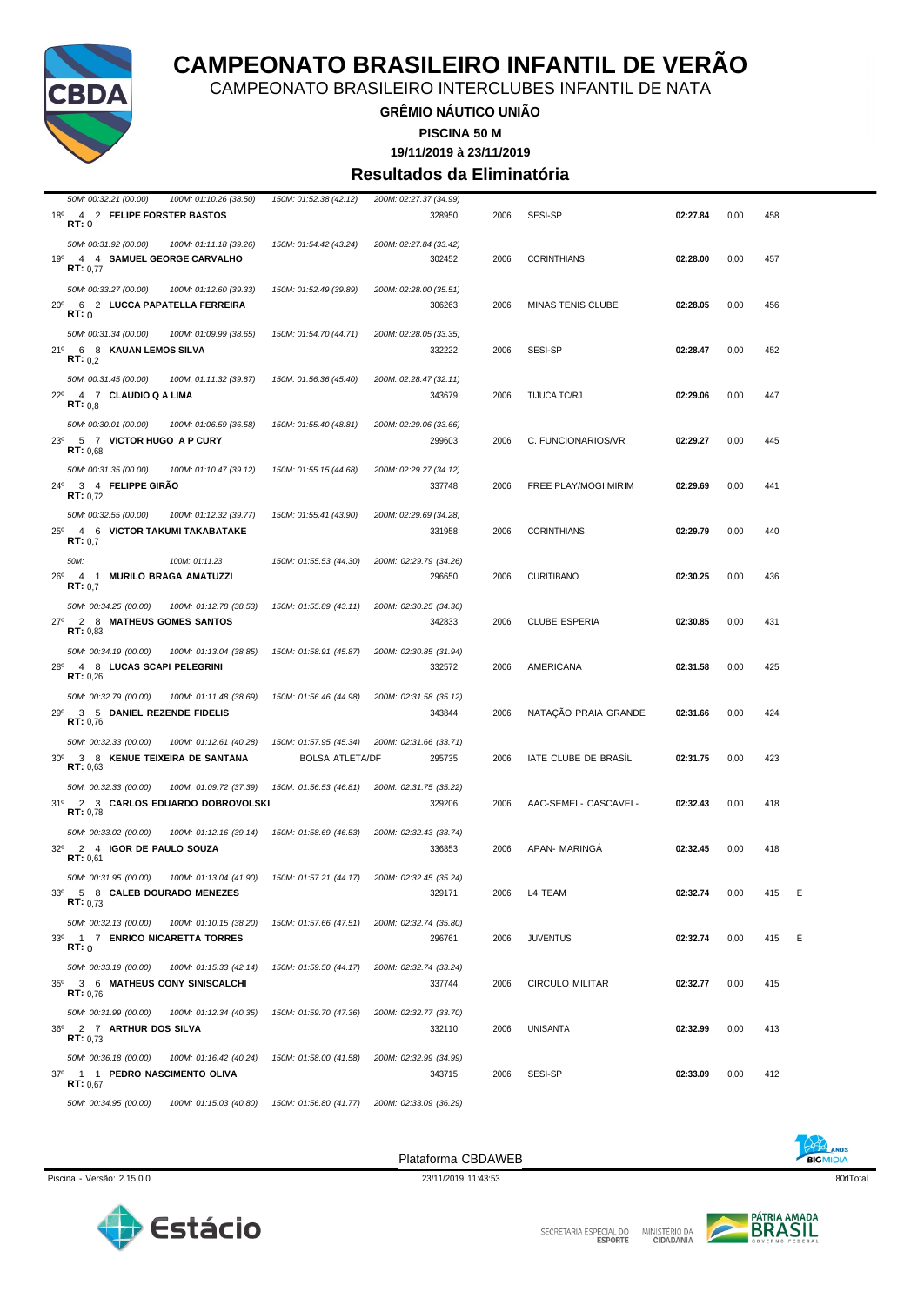

CAMPEONATO BRASILEIRO INTERCLUBES INFANTIL DE NATA

**GRÊMIO NÁUTICO UNIÃO**

**PISCINA 50 M**

**19/11/2019 à 23/11/2019**

#### **Resultados da Eliminatória**

| $38^{\circ}$   | 6 7 RAFAEL OLIVEIRA SCHIMITT<br>RT: 0,76                            |                                                              |                                    | 296653                                             | 2006                 | <b>CURITIBANO</b>        | 02:33.19        | 0,00 | 412             |
|----------------|---------------------------------------------------------------------|--------------------------------------------------------------|------------------------------------|----------------------------------------------------|----------------------|--------------------------|-----------------|------|-----------------|
| 39°            | 50M: 00:34.79 (00.00)<br>3 1 GABRIEL SOUZA ALARCON<br>RT: 0.69      | 100M: 01:14.17 (39.38)                                       | 150M: 02:00.31 (46.14)             | 200M: 02:33.19 (32.88)<br>329551                   | 2006                 | <b>PAINEIRAS</b>         | 02:33.35        | 0,00 | 410             |
| $40^{\circ}$   | 50M: 00:33.96 (00.00)<br>2 2 HENRIQUE P JUNG<br>RT:0                | 100M: 01:15.01 (41.50)                                       | 150M: 01:58.31 (43.30)             | 200M: 02:33.35 (35.40)<br>291661                   | 2006                 | <b>CR FLAMENGO/RJ</b>    | 02:34.88        | 0,00 | 398             |
| 41°            | 50M:<br>3 2 RAFAEL DE HAMERSCHIMIDT<br>RT:0                         | 100M: 01:12.62                                               | 150M: 02:00.92 (48.30)             | 200M: 02:34.88 (33.96)<br>313611                   | 2006                 | <b>CURITIBANO</b>        | 02:35.45        | 0,00 | 394             |
|                | 50M: 00:32.52 (00.00)<br>42º 2 5 THIAGO LOBAO ARAUJO<br>RT: 0.77    | 100M: 01:13.26 (40.74)                                       | 150M: 01:59.10 (45.84)             | 200M: 02:35.45 (36.35)<br>300360                   | 2006                 | <b>MARINA BC/RJ</b>      | 02:35.78        | 0,00 | 391             |
| 43°            | 50M:<br>1 4 DANIEL SALA BORDIN<br>RT: 0.77                          | 100M: 01:16.09                                               | 150M: 02:01.20 (45.11)             | 200M: 02:35.78 (34.58)<br>357880                   | 2006                 | APANI SEME ITU           | 02:36.60        | 0,00 | 385             |
|                | 50M: 00:34.34 (00.00)<br>44º 1 5 GABRIEL KEVIN CRUZ<br>RT: 0.86     | 100M: 01:14.25 (39.91)                                       | 150M: 02:01.59 (47.34)             | 200M: 02:36.60 (35.10)<br>352144                   | 2006                 | NATAÇÃO PRAIA GRANDE     | 02:36.61        | 0,00 | 385             |
|                | 50M: 00:34.91 (00.00)<br>45º 2 1 DANIEL MUNIZ OLIVEIRA<br>RT: 0.73  | 100M: 01:17.44 (42.53)                                       | 150M: 02:00.97 (43.53)             | 200M: 02:36.61 (35.64)<br>288216                   | 2006                 | CR FLAMENGO/RJ           | 02:37.01        | 0,00 | 382             |
| 46°            | 50M: 00:33.36 (00.00)<br>RT:0                                       | 100M: 01:16.51 (43.15)<br>2 6 EDUARDO PEREIRA XADAI DE LYRIO | 150M: 02:01.25 (44.74)             | 200M: 02:37.01 (35.76)<br>288332                   | 2006                 | <b>OLIMPICO CLUBE</b>    | 02:38.18        | 0,00 | 374             |
|                | 50M: 00:33.79 (00.00)<br>47º 1 6 ALEF TADEU SILVA<br>RT: 0.72       | 100M: 01:15.99 (42.20)                                       | 150M: 01:59.62 (43.63)             | 200M: 02:38.18 (38.56)<br>333656                   | 2006                 | ABDA                     | 02:38.91        | 0,00 | 369             |
|                |                                                                     |                                                              |                                    |                                                    |                      |                          |                 |      |                 |
|                | 50M: 00:32.63 (00.00)                                               | 100M: 01:13.68 (41.50)                                       | 150M: 02:04.61 (50.93)             | 200M: 02:38.91 (34.30)                             |                      |                          |                 |      |                 |
|                |                                                                     |                                                              |                                    | 53ª PROVA 200 METROS MEDLEY MASCULINO - INFANTIL 2 |                      |                          |                 |      | 23/11/2019      |
| RBC            |                                                                     | STEPHAN ALEXANDER STEVERINK                                  |                                    | INFANTIL 2                                         | <b>CLUBE ESPERIA</b> | 02:08.57                 | 30/11/2018      |      | C.N. R. ALVARES |
| RC             |                                                                     | STEPHAN ALEXANDER STEVERINK                                  |                                    | INFANTIL 2                                         | <b>CLUBE ESPERIA</b> | 02:08.57                 | 30/11/2018      |      | C.N. R. ALVARES |
|                | Col. S R Nome                                                       |                                                              | Patrocínio                         | Reg. C. Nasc.                                      |                      | Entidade                 | Tempo<br>Obtido | Pts. | ΙT              |
| 1 <sup>0</sup> | 6 4 ARTUR BECKER<br>RT:0                                            |                                                              |                                    | 303534                                             | 2005                 | MINAS TENIS CLUBE        | 02:16.32        | 0,00 | 584             |
| $2^{\circ}$    | 50M: 00:28.72 (00.00)<br>5 4 DANIEL AZEVEDO GOMES<br>RT:0           | 100M: 01:04.06 (35.34)                                       | 150M: 01:43.79 (39.73)<br>COL. GEO | 200M: 02:16.32 (32.53)<br>254135                   | 2005                 | CABO BRANCO/ACQUA R1     | 02:17.47        | 0,00 | 570             |
| 3 <sup>0</sup> | 50M: 00:28.75 (00.00)<br>RT:0                                       | 100M: 01:05.75 (37.00)<br>4 4 GUILHERME GUSTAVO KANZLER      | 150M: 01:44.82 (39.70)             | 200M: 02:17.47 (32.65)<br>282048                   | 2005                 | AJINC/URBANO/SECEL       | 02:19.39        | 0,00 | 547             |
| 40             | 50M: 00:29.71 (00.00)<br>4 3 FERNANDO GABRIEL SANTOS<br>RT: 0.65    | 100M: 01:06.42 (36.71)                                       | 150M: 01:47.87 (41.45)             | 200M: 02:19.39 (31.52)<br>349937                   | 2005                 | <b>CORINTHIANS</b>       | 02:19.65        | 0,00 | 543             |
| $5^{\circ}$    | 50M: 00:30.34 (00.00)<br><b>RT:</b> $0.74$                          | 100M: 01:06.07 (35.73)<br>4 5 PEDRO HENRIQUE ZACCHARIAS      | 150M: 01:50.17 (44.10)             | 200M: 02:19.65 (29.48)<br>315047                   | 2005                 | <b>UNISANTA</b>          | 02:19.79        | 0,00 | 542             |
| $6^{\circ}$    | 50M: 00:30.06 (00.00)<br>4 6 LUIZ EDUARDO REIS<br><b>RT:</b> $0,72$ | 100M: 01:07.65 (37.59)                                       | 150M: 01:49.42 (41.77)             | 200M: 02:19.79 (30.37)<br>270502                   | 2005                 | <b>MINAS TENIS CLUBE</b> | 02:19.99        | 0,00 | 540             |
| $7^\circ$      | 50M: 00:30.48 (00.00)<br>6 2 ARTHUR CATALDI GUEIROS<br>RT:0         | 100M: 01:05.54 (35.60)                                       | 150M: 01:49.42 (43.88)             | 200M: 02:19.99 (30.57)<br>329547                   | 2005                 | <b>HEBRAICA</b>          | 02:20.47        | 0,00 | 534             |

*50M: 00:30.99 (00.00) 100M: 01:06.20 (35.21) 150M: 01:49.25 (43.50) 200M: 02:20.64 (31.39)*

8º 6 5 **EDUARDO PATTO CAMPOS** 317573 2005 MINAS TENIS CLUBE **02:20.64** 0,00 532 **RT:** 0,69





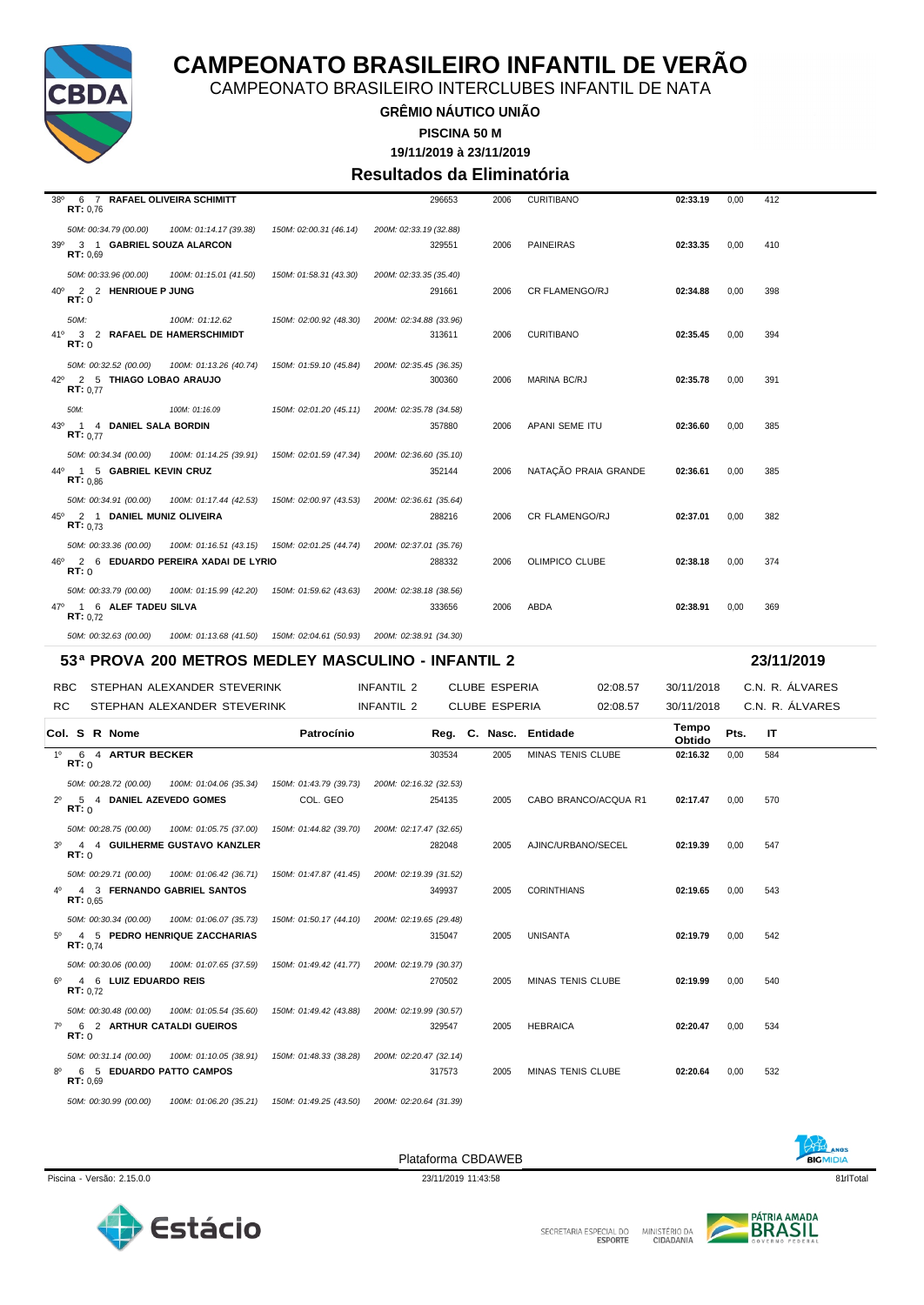

CAMPEONATO BRASILEIRO INTERCLUBES INFANTIL DE NATA

**GRÊMIO NÁUTICO UNIÃO**

**PISCINA 50 M**

**19/11/2019 à 23/11/2019**

#### **Resultados da Eliminatória**

| 9º              | 4 8 LUCCA BRIDI ARANTES<br>RT: 0,76                                 |                                          |                                         | 283412                           | 2005 | <b>JUVENTUS</b>    | 02:20.98 | 9,00 | 528 |
|-----------------|---------------------------------------------------------------------|------------------------------------------|-----------------------------------------|----------------------------------|------|--------------------|----------|------|-----|
|                 | 50M: 00:31.12 (00.00)                                               | 100M: 01:10.14 (39.20)                   | 150M: 01:50.04 (39.90)                  | 200M: 02:20.98 (30.94)           |      |                    |          |      |     |
|                 | 10º 5 6 GABRIEL DOURADO FAYAD<br>RT:0                               |                                          | <b>BOLSA ATLETA</b>                     | 341839                           | 2005 | AABB BRASILIA      | 02:21.45 | 7,00 | 523 |
|                 | 50M: 00:29.31 (00.00)                                               | 100M: 01:06.84 (37.53)                   | 150M: 01:47.75 (40.91)                  | 200M: 02:21.45 (33.70)           |      |                    |          |      |     |
|                 | 11º 4 7 LUIGGI CUNHA GOMES<br>RT:0                                  |                                          |                                         | 313853                           | 2005 | SESI-SP            | 02:21.52 | 6,00 | 522 |
|                 | 50M: 00:32.63 (00.00)<br>12º 2 5 VICTOR NOGUEIRA SANSONI<br>RT: 0.8 | 100M: 01:06.74 (34.11)                   | 150M: 01:49.78 (43.40)<br>PROJETO ACQUA | 200M: 02:21.52 (31.74)<br>281950 | 2005 | AWC                | 02:22.35 | 5,00 | 513 |
|                 | 50M: 00:30.81 (00.00)                                               | 100M: 01:06.39 (35.58)                   | 150M: 01:50.01 (43.62)                  | 200M: 02:22.35 (32.34)           |      |                    |          |      |     |
|                 | <b>RT:</b> $0,71$                                                   | 13º 5 5 GUSTAVO HENRIQUE CORNELIUS       |                                         | 283375                           | 2005 | <b>GNU</b>         | 02:22.60 | 4,00 | 510 |
|                 | 50M: 00:29.92 (00.00)                                               | 100M: 01:05.16 (35.24)                   | 150M: 01:48.99 (43.83)                  | 200M: 02:22.60 (33.61)           |      |                    |          |      |     |
|                 | 14º 5 2 ISRAEL MIGUEL GERALDO<br>RT: 2,1                            |                                          | ATLETA CIDADAO                          | 331051                           | 2005 | AESJ               | 02:22.66 | 3,00 | 510 |
|                 | 50M: 00:30.18 (00.00)                                               | 100M: 01:07.09 (36.91)                   | 150M: 01:50.58 (43.49)                  | 200M: 02:22.66 (32.80)           |      |                    |          |      |     |
|                 | 15º 4 1 JOAO VICTOR SORRIENTE<br>RT: 0.68                           |                                          |                                         | 327724                           | 2005 | PRAIA CLUBE        | 02:22.73 | 2,00 | 509 |
|                 | 50M: 00:30.62 (00.00)                                               | 100M: 01:07.19 (36.57)                   | 150M: 01:51.02 (43.83)                  | 200M: 02:22.73 (31.71)           |      |                    |          |      |     |
| $16^{\circ}$    | RT: 0.69                                                            | 6 1 PEDRO HENRIQUE SANDTNER              |                                         | 313703                           | 2005 | <b>CORINTHIANS</b> | 02:22.76 | 1,00 | 509 |
|                 | 50M: 00:30.30 (00.00)                                               | 100M: 01:09.94 (39.64)                   | 150M: 01:49.78 (39.84)                  | 200M: 02:22.76 (32.98)           |      |                    |          |      |     |
|                 | 17º 5 3 GABRIEL RODRIGUES LOPES<br><b>RT:</b> $0.74$                |                                          |                                         | 325344                           | 2005 | <b>PINHEIROS</b>   | 02:22.95 | 0,00 | 507 |
|                 | 50M: 00:29.71 (00.00)                                               | 100M: 01:06.20 (36.49)                   | 150M: 01:49.58 (43.38)                  | 200M: 02:22.95 (33.37)           |      |                    |          |      |     |
| $18^{\circ}$    | 5 1 ALEXANDRE DE JESUS<br><b>RT:</b> $0.67$                         |                                          |                                         | 315055                           | 2005 | <b>UNISANTA</b>    | 02:23.22 | 0,00 | 504 |
|                 | 50M: 00:31.50 (00.00)                                               | 100M: 01:09.69 (38.19)                   | 150M: 01:52.06 (42.37)                  | 200M: 02:23.22 (31.16)           |      |                    |          |      |     |
|                 | <b>RT:</b> $1,4$                                                    | 19º 5 7 LEONARDO LAURINDO DE SOUZA NETTO |                                         | 289995                           | 2005 | <b>CURITIBANO</b>  | 02:23.81 | 0,00 | 498 |
|                 | 50M: 00:30.58 (00.00)                                               | 100M: 01:08.84 (38.26)                   | 150M: 01:48.95 (40.11)                  | 200M: 02:23.81 (34.86)           |      |                    |          |      |     |
| $20^{\circ}$    | 2 7 CARISTHON DE AZEVEDO<br>RT: 0,79                                |                                          |                                         | 338870                           | 2005 | SANROQUENSE        | 02:23.98 | 0,00 | 496 |
|                 | 50M: 00:31.02 (00.00)                                               | 100M: 01:11.00 (39.98)                   | 150M: 01:49.87 (38.87)                  | 200M: 02:23.98 (34.11)           |      |                    |          |      |     |
|                 | 21º 3 3 TIAGO RUAS DELUCA<br>RT: 0.75                               |                                          |                                         | 277584                           | 2005 | MINAS TENIS CLUBE  | 02:24.24 | 0,00 | 493 |
|                 | 50M: 00:31.35 (00.00)                                               | 100M: 01:07.35 (36.00)                   | 150M: 01:53.41 (46.60)                  | 200M: 02:24.24 (30.83)           |      |                    |          |      |     |
|                 | 22º 6 7 JOSÉ PIMENTEL DELGADO<br>RT:0                               |                                          |                                         | 292622                           | 2005 | <b>PINHEIROS</b>   | 02:24.50 | 0,00 | 491 |
|                 | 50M: 00:31.29 (00.00)                                               | 100M: 01:12.03 (40.74)                   | 150M: 01:51.74 (39.71)                  | 200M: 02:24.50 (32.76)           |      |                    |          |      |     |
|                 | 23º 1 6 ANTONIO PASTOR SIMAO<br>RT: 0.85                            |                                          |                                         | 329258                           | 2005 | MINAS TENIS CLUBE  | 02:24.56 | 0,00 | 490 |
|                 | 50M: 00:30.86 (00.00)                                               | 100M: 01:08.44 (37.58)                   | 150M: 01:50.34 (41.90)                  | 200M: 02:24.56 (34.22)           |      |                    |          |      |     |
| $24^{\circ}$    | 3 7 HENRIQUE GLASER REBEL<br>RT: 0.77                               |                                          |                                         | 281127                           | 2005 | <b>CURITIBANO</b>  | 02:24.66 | 0,00 | 489 |
|                 | 50M: 00:31.21 (00.00)                                               | 100M: 01:07.28 (36.70)                   | 150M: 01:52.00 (44.72)                  | 200M: 02:24.66 (32.66)           |      |                    |          |      |     |
| $25^{\circ}$    | 6 8 CAUÃ PADUANI PEIXOTO<br><b>RT:</b> $0,82$                       |                                          |                                         | 313659                           | 2005 | MINAS TENIS CLUBE  | 02:24.83 | 0,00 | 487 |
|                 | 50M: 00:29.62 (00.00)                                               | 100M: 01:07.16 (37.54)                   | 150M: 01:51.48 (44.32)                  | 200M: 02:24.83 (33.35)           |      |                    |          |      |     |
| $26^{\circ}$    | 3 2 AUGUSTO SANTOS MACHADO<br>RT:0                                  |                                          |                                         | 315054                           | 2005 | <b>CORINTHIANS</b> | 02:25.16 | 0,00 | 484 |
|                 | 50M: 00:31.16 (00.00)                                               | 100M: 01:06.17 (35.10)                   | 150M: 01:51.70 (45.53)                  | 200M: 02:25.16 (33.46)           |      |                    |          |      |     |
|                 | RT: 0,66                                                            | 27º 1 4 MATHEUS TEIXEIRA PRZEWALLA       |                                         | 329285                           | 2005 | <b>TC CAMPINAS</b> | 02:25.33 | 0,00 | 482 |
|                 | 50M: 00:29.99 (00.00)                                               | 100M: 01:06.87 (36.88)                   | 150M: 01:51.15 (44.28)                  | 200M: 02:25.33 (34.18)           |      |                    |          |      |     |
| 28 <sup>°</sup> | 2 1 JUAN CARLOS SILVA<br><b>RT:</b> $0,67$                          |                                          |                                         | 317937                           | 2005 | <b>MACKENZIE</b>   | 02:25.95 | 0,00 | 476 |
|                 | 50M: 00:30.56 (00.00)                                               | 100M: 01:07.91 (37.35)                   | 150M: 01:50.65 (42.74)                  | 200M: 02:25.95 (35.30)           |      |                    |          |      |     |
|                 | 29º 4 2 MATHEUS SCHUBERT<br>RT:0                                    |                                          |                                         | 281483                           | 2005 | <b>CURITIBANO</b>  | 02:26.22 | 0,00 | 473 |

Piscina - Versão: 2.15.0.0 23/11/2019 11:44:03 23/11/2019 11:44:03 23/11/2019 11:44:03 23/11/2019 11:44:03

Plataforma CBDAWEB





SECRETARIA ESPECIAL DO MINISTÉRIO DA<br>CIDADANIA

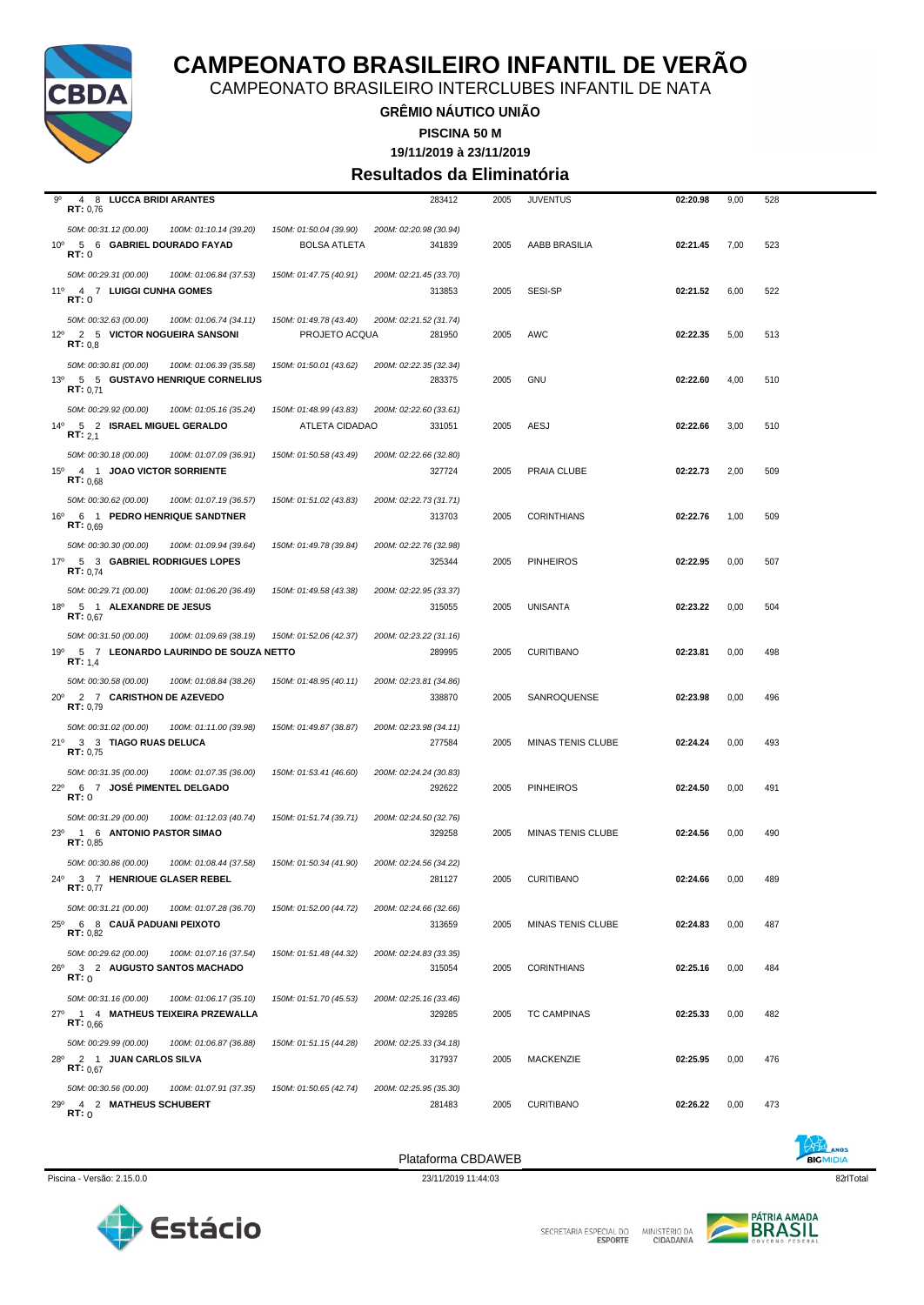

CAMPEONATO BRASILEIRO INTERCLUBES INFANTIL DE NATA

#### **GRÊMIO NÁUTICO UNIÃO**

**PISCINA 50 M**

**19/11/2019 à 23/11/2019**

#### **Resultados da Eliminatória**

| 50M: 00:31.01 (00.00)                                         | 100M: 01:07.58 (36.57) | 150M: 01:53.30 (45.72) | 200M: 02:26.22 (32.92) |        |      |                      |          |      |     |   |
|---------------------------------------------------------------|------------------------|------------------------|------------------------|--------|------|----------------------|----------|------|-----|---|
| $30^{\circ}$<br>3 6 MATEUS LOPES CRUZ                         |                        |                        |                        | 288488 | 2005 | ASBAC/AQUANAII       | 02:26.43 | 0,00 | 471 |   |
| RT: 0,73                                                      |                        |                        |                        |        |      |                      |          |      |     |   |
| 50M: 00:31.49 (00.00)                                         | 100M: 01:09.46 (37.97) | 150M: 01:52.41 (42.95) | 200M: 02:26.43 (34.20) |        |      |                      |          |      |     |   |
| 1 7 PEDRO HENRIQUE MENDES<br>31°                              |                        | <b>BOLSA ATLETA MS</b> |                        | 297240 | 2005 | RADIO CLUBE/MS       | 02:26.53 | 0,00 | 470 |   |
| RT: 0,8                                                       |                        |                        |                        |        |      |                      |          |      |     |   |
| 50M: 00:32.35 (00.00)                                         | 100M: 01:09.79 (37.44) | 150M: 01:52.30 (42.51) | 200M: 02:26.53 (34.23) |        |      |                      |          |      |     |   |
| $32^\circ$<br>3 5 RODRIGO S SOARES                            |                        |                        |                        | 284225 | 2005 | CR FLAMENGO/RJ       | 02:26.56 | 0,00 | 470 |   |
| RT: 0.8                                                       |                        |                        |                        |        |      |                      |          |      |     |   |
| 50M: 00:31.04 (00.00)                                         | $100M$ :               | 150M: 01:53.15         | 200M: 02:26.56 (33.41) |        |      |                      |          |      |     |   |
| 33 <sup>0</sup><br>6 6 BRENO GARCIA SANTANA                   |                        |                        |                        | 281091 | 2005 | <b>CURITIBANO</b>    | 02:26.92 | 0,00 | 467 |   |
| RT:0                                                          |                        |                        |                        |        |      |                      |          |      |     |   |
| 50M: 00:32.20 (00.00)                                         | 100M: 01:13.80 (41.60) | 150M: 01:53.54 (39.74) | 200M: 02:26.92 (33.38) |        |      |                      |          |      |     |   |
| $34^{\circ}$<br>2 6 RAFAEL FIDELIS SOUSA<br><b>RT:</b> $0.82$ |                        |                        |                        | 314154 | 2005 | PRAIA CLUBE          | 02:27.37 | 0,00 | 462 |   |
|                                                               |                        |                        |                        |        |      |                      |          |      |     |   |
| 50M: 00:30.67 (00.00)                                         | 100M: 01:10.65 (39.98) | 150M: 01:55.61 (44.96) | 200M: 02:27.37 (31.76) |        |      |                      |          |      |     |   |
| 2 3 GABRIEL NONATO PEREIRA<br>$35^{\circ}$<br>RT: 0.73        |                        |                        |                        | 298171 | 2005 | MINAS TENIS CLUBE    | 02:27.64 | 0,00 | 460 |   |
|                                                               |                        |                        |                        |        |      |                      |          |      |     |   |
| 50M: 00:31.49 (00.00)<br>$36^{\circ}$                         | 100M: 01:09.40 (37.91) | 150M: 01:51.65 (42.25) | 200M: 02:27.64 (35.99) |        |      |                      |          |      |     |   |
| 3 4 LUKAS E S SEIDEL REAL<br><b>RT:</b> $0,71$                |                        | COL SOFTE              |                        | 335469 | 2005 | CR FLAMENGO/RJ       | 02:27.65 | 0,00 | 460 |   |
| 50M: 00:30.83 (00.00)                                         | 100M: 01:09.78 (38.95) | 150M: 01:54.47 (44.69) | 200M: 02:27.65 (33.18) |        |      |                      |          |      |     |   |
| 1 5 JOÃO PEDRO SILVA<br>$37^\circ$                            |                        |                        |                        | 317919 | 2005 | <b>PAINEIRAS</b>     | 02:28.00 | 0,00 | 457 | Ε |
| RT: 0.7                                                       |                        |                        |                        |        |      |                      |          |      |     |   |
| 50M: 00:31.52 (00.00)                                         | 100M: 01:12.62 (41.10) | 150M: 01:53.65 (41.30) | 200M: 02:28.00 (34.35) |        |      |                      |          |      |     |   |
| $37^\circ$<br>2 4 DANIEL LAGUNA MENDONCA                      |                        |                        |                        | 318775 | 2005 | CR FLAMENGO/RJ       | 02:28.00 | 0,00 | 457 | Ε |
| RT: 0,87                                                      |                        |                        |                        |        |      |                      |          |      |     |   |
| 50M: 00:31.58 (00.00)                                         | 100M: 01:10.94 (39.36) | 150M: 01:55.19 (44.25) | 200M: 02:28.00 (32.81) |        |      |                      |          |      |     |   |
| 39 <sup>o</sup><br>5 8 JOAO CARLOS CONSORT                    |                        |                        |                        | 328172 | 2005 | UNI-EVANGÉLICA       | 02:28.15 | 0,00 | 455 |   |
| RT: 0,91                                                      |                        |                        |                        |        |      |                      |          |      |     |   |
| 50M: 00:31.15 (00.00)                                         | 100M: 01:11.89 (40.74) | 150M: 01:54.74 (42.85) | 200M: 02:28.15 (33.41) |        |      |                      |          |      |     |   |
| 40°<br>6 3 BRUNO HOSOKAWA OLIVEIRA                            |                        |                        |                        | 318024 | 2005 | <b>APAN PRUDENTE</b> | 02:28.55 | 0,00 | 451 |   |
| RT: 0.69                                                      |                        |                        |                        |        |      |                      |          |      |     |   |
| 50M: 00:29.79 (00.00)                                         | 100M: 01:09.22 (39.43) | 150M: 01:54.24 (45.20) | 200M: 02:28.55 (34.31) |        |      |                      |          |      |     |   |
| 41°<br>3 1 SAMUEL DA MOTA MENDONÇA<br>RT: 0,67                |                        | <b>BOLSA ATLETA/DF</b> |                        | 309738 | 2005 | AABB BRASILIA        | 02:28.79 | 0,00 | 449 |   |
|                                                               |                        |                        |                        |        |      |                      |          |      |     |   |
| 50M: 00:32.09 (00.00)                                         | 100M: 01:11.83 (39.74) | 150M: 01:55.98 (44.15) | 200M: 02:28.79 (32.81) |        |      |                      |          |      |     |   |
| 3 8 ESTEVÃO NUNES BRITO<br>$42^{\circ}$<br>RT: 0.69           |                        |                        |                        | 348990 | 2005 | <b>UNISANTA</b>      | 02:30.10 | 0,00 | 438 |   |
|                                                               |                        |                        |                        |        |      |                      |          |      |     |   |
| 50M: 00:33.81 (00.00)                                         | 100M: 01:12.89 (39.80) | 150M: 01:58.46 (45.57) | 200M: 02:30.10 (31.64) |        |      |                      |          |      |     |   |
| 43°<br>1 3 MATHEUS OLIVEIRA SIMAO<br>RT: 0.77                 |                        | MGF TREINAMENTOS       |                        | 288125 | 2005 | FLUMINENSE FC/RJ     | 02:32.80 | 0,00 | 415 |   |
| 50M: 00:33.95 (00.00)                                         | 100M: 01:14.33 (40.38) | 150M: 01:58.52 (44.19) | 200M: 02:32.80 (34.28) |        |      |                      |          |      |     |   |
| 44°<br>2 2 KAUAI DINIZ FRANCA                                 |                        |                        |                        | 313975 | 2005 | CR FLAMENGO/RJ       | 02:37.58 | 0,00 | 378 |   |
| RT:0                                                          |                        |                        |                        |        |      |                      |          |      |     |   |
| 50M: 00:33.11 (00.00)                                         | 100M: 01:14.63 (41.52) | 150M: 01:59.03 (44.40) | 200M: 02:37.58 (38.55) |        |      |                      |          |      |     |   |
| DQL 2 8 RENAN BOTECHIA                                        |                        |                        |                        | 314427 | 2005 | GRAN SÃO JOÃO/ANEL   |          |      |     |   |
| RT: 0,69                                                      |                        |                        |                        |        |      |                      |          |      |     |   |
| 1 2 CRISTIAN ASSIS<br>N/C                                     |                        |                        |                        | 282445 | 2005 | RADIO CLUBE/MS       |          |      |     |   |
| RT: 0                                                         |                        |                        |                        |        |      |                      |          |      |     |   |
| 50M:                                                          | 100M:                  | 150M:                  | 200M:                  |        |      |                      |          |      |     |   |
|                                                               |                        |                        |                        |        |      |                      |          |      |     |   |

BIGMIDIA

Piscina - Versão: 2.15.0.0 23/11/2019 11:44:07 23/11/2019 11:44:07 23/11/2019 11:44:07 23/11/2019 11:44:07 23/11/2019 11:44:07 23/11/2019 11:44:07 23/11/2019 11:44:07 23/11/2019 11:44:07 23/11/2019 11:44:07 23/11/2019 11:4

Plataforma CBDAWEB





SECRETARIA ESPECIAL DO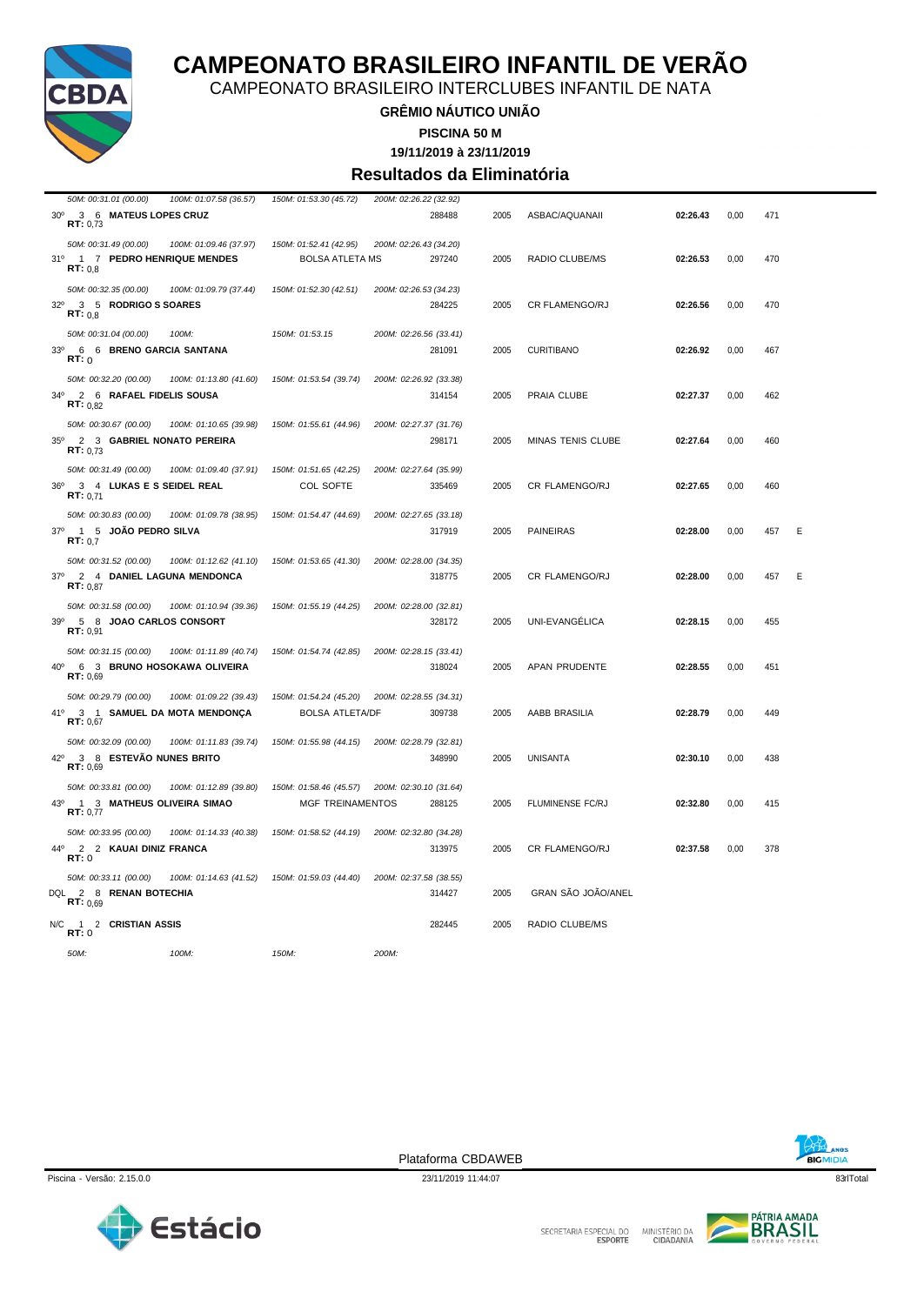

CAMPEONATO BRASILEIRO INTERCLUBES INFANTIL DE NATA

**GRÊMIO NÁUTICO UNIÃO PISCINA 50 M**

**19/11/2019 à 23/11/2019**

**Resultados da Eliminatória**

|                |               | 54ª PROVA 100 METROS BORBOLETA FEMININO - INFANTIL 1                             |                        |        |             |                        |                 |       | 23/11/2019     |                    |
|----------------|---------------|----------------------------------------------------------------------------------|------------------------|--------|-------------|------------------------|-----------------|-------|----------------|--------------------|
| RBC            |               | BEATRIZ BEZERRA                                                                  | <b>INFANTIL 1</b>      |        | PERNAMBUCO  | 01:02.89               | 11/10/2019      |       |                | ASS ESP MOCOQUENSE |
| <b>RC</b>      |               | BEATRIZ BEZERRA                                                                  | <b>INFANTIL 1</b>      |        | AABB-RECIFE | 01:03.63               | 23/11/2019      |       | GRÊMIO NÁUTICO |                    |
|                | Col. S R Nome |                                                                                  | Patrocínio             |        |             | Reg. C. Nasc. Entidade | Tempo<br>Obtido | Pts.  | IT             |                    |
| $1^{\circ}$    |               | 5 4 BEATRIZ BEZERRA                                                              | CBV JAQUEIRA/BOLSA A   | 281495 | 2006        | AABB-RECIFE            | 01:03.63        | 10,00 | 662            | <b>RC</b>          |
|                | RT:0          |                                                                                  |                        |        |             |                        |                 |       |                |                    |
|                |               | 50M: 00:30.42 (00.00)<br>100M: 01:03.63 (33.21)                                  |                        |        |             |                        |                 |       |                |                    |
| $2^{\circ}$    |               | 3 4 LARISSA AFONSO BORBA                                                         | ATLETA CIDADAO         | 332082 | 2006        | AESJ                   | 01:07.39        | 0,00  | 557            |                    |
| 3 <sup>0</sup> | RT:0          | 4 4 HELENA LOPES                                                                 |                        | 296563 | 2006        | MINAS TENIS CLUBE      | 01:07.77        | 0,00  | 548            |                    |
|                |               | 50M: 00:31.91 (00.00)<br>100M: 01:07.77 (35.86)                                  |                        |        |             |                        |                 |       |                |                    |
| $4^{\circ}$    | RT: 0,85      | 4 5 LUIZA SALGADO FREITAS                                                        |                        | 335690 | 2006        | <b>INTERNACIONAL</b>   | 01:07.79        | 0,00  | 548            |                    |
|                |               | 50M: 00:32.61 (00.00)<br>100M: 01:07.79 (35.18)                                  |                        |        |             |                        |                 |       |                |                    |
| $5^{\circ}$    |               | 3 5 LUIZA BIANCHINI BERSI                                                        |                        | 356748 | 2006        | SESI-SP                | 01:08.38        | 0,00  | 534            |                    |
| $6^{\circ}$    | RT: 0,76      | 5 5 CAROLINA YUMI KIBATA                                                         |                        | 296495 | 2006        | <b>JUVENTUS</b>        | 01:09.12        | 0,00  | 517            |                    |
|                |               | 50M: 00:33.36 (00.00)<br>100M: 01:09.12 (35.76)                                  |                        |        |             |                        |                 |       |                |                    |
| $7^\circ$      | RT: 0,95      | 5 3 ISABELLA SCOPEL TRAMONTANA                                                   | PROJETO ACQUA          | 306961 | 2006        | AWC                    | 01:09.48        | 0,00  | 509            |                    |
|                |               | 50M: 00:32.33 (00.00)<br>100M: 01:09.48 (37.15)                                  |                        |        |             |                        |                 |       |                |                    |
| $8^{\circ}$    |               | 3 2 LUISA CUNHA BRUNELI                                                          |                        | 329525 | 2006        | PRAIA CLUBE            | 01:09.51        | 0,00  | 508            |                    |
| 90             |               | 4 3 MARIANA O SILVA COSTA                                                        |                        | 303869 | 2006        | CR FLAMENGO/RJ         | 01:09.54        | 9,00  | 507            |                    |
|                | RT: 0.76      |                                                                                  |                        |        |             |                        |                 |       |                |                    |
|                |               | 50M: 00:32.75 (00.00)<br>100M: 01:09.54 (36.79)                                  |                        |        |             |                        |                 |       |                |                    |
|                | RT: 0.9       | 10º 5 7 ANA BEATRIZ PASSAGLIA                                                    |                        | 289771 | 2006        | MINAS TENIS CLUBE      | 01:10.61        | 7,00  | 485            |                    |
|                |               | 50M: 00:32.98 (00.00)<br>100M: 01:10.61 (37.63)                                  |                        |        |             |                        |                 |       |                |                    |
|                | RT:0          | 11º 4 6 ISABELA VIANA SILVA                                                      |                        | 329505 | 2006        | SESI-SP                | 01:10.65        | 6,00  | 484            |                    |
|                |               | 50M: 00:33.26 (00.00)<br>100M: 01:10.65 (37.39)                                  |                        |        |             |                        |                 |       |                |                    |
|                |               | 12º 3 1 AMANDA CAMPOS ABDALLAH                                                   | <b>BOLSA ATLETA MS</b> | 297238 | 2006        | RADIO CLUBE/MS         | 01:11.17        | 5,00  | 473            |                    |
|                |               | 13º 4 2 BEATRICE B PINESCHI                                                      |                        | 289220 | 2006        | TIJUCA TC/RJ           | 01:11.25        | 4,00  | 472            |                    |
|                | RT:0          |                                                                                  |                        |        |             |                        |                 |       |                |                    |
|                |               | 50M: 00:32.77 (00.00)<br>100M: 01:11.25 (38.48)<br>14º 5 1 MARIA EDUARDA CARILLO |                        | 331956 | 2006        | <b>PINHEIROS</b>       | 01:11.32        | 3,00  | 470            |                    |
|                | RT: 0,81      |                                                                                  |                        |        |             |                        |                 |       |                |                    |
|                |               | 50M: 00:33.14 (00.00)<br>100M: 01:11.32 (38.18)                                  |                        |        |             |                        |                 |       |                |                    |
|                | RT: 0,8       | 15º 4 1 CAROLINA ESTEVES SIQUEIRA                                                |                        | 325815 | 2006        | <b>PINHEIROS</b>       | 01:11.67        | 2,00  | 463            |                    |
|                |               | 50M: 00:34.72 (00.00)<br>100M: 01:11.67 (36.95)                                  |                        |        |             |                        |                 |       |                |                    |
|                | <b>RT:</b> 0  | 16º 5 2 GIOVANNA AMARO MORGANTI                                                  |                        | 283553 | 2006        | <b>GNU</b>             | 01:12.14        | 1,00  | 454            |                    |
|                |               | 50M: 00:31.97 (00.00) 100M: 01:12.14 (40.17)                                     |                        |        |             |                        |                 |       |                |                    |
|                |               | 17º 3 7 SOFIA DE MOTA                                                            |                        | 330362 | 2006        | PAINEIRAS              | 01:12.19        | 0,00  | 453            |                    |
| 18°            |               | 3 3 CAROLINA PARREIRA                                                            |                        | 308670 | 2006        | <b>CURITIBANO</b>      | 01:12.20        | 0,00  | 453            |                    |
|                | RT:0          | 19º 1 6 LORENA LUIZA DOMINGUES                                                   |                        | 331971 | 2006        | <b>CORINTHIANS</b>     | 01:12.49        | 0,00  | 448            |                    |
|                |               | 50M: 00:34.79 (00.00) 100M: 01:12.49 (37.70)                                     |                        |        |             |                        |                 |       |                |                    |
|                |               | 20 <sup>0</sup> 5 8 ALICE HERNANDES FILITTO                                      |                        | 356113 | 2006        | SERC SÃO CAETANO       | 01:12.61        | 0,00  | 446            |                    |
|                | RT:0          |                                                                                  |                        |        |             |                        |                 |       |                |                    |
|                |               | 50M: 00:33.23 (00.00)  100M: 01:12.61 (39.38)                                    |                        |        |             |                        |                 |       |                |                    |
|                |               | 21º 3 8 JULIA FERREIRA PEREIRA                                                   |                        | 317883 | 2006        | FLUMINENSE FC/RJ       | 01:13.07        | 0,00  | 437            |                    |
|                | RT: 0.85      | 22º 4 7 SOFIA MIQUELAO PENA                                                      |                        | 323860 | 2006        | MINAS TENIS CLUBE      | 01:13.11        | 0,00  | 436            |                    |
|                |               | 50M: 00:36.51 (00.00)<br>100M: 01:13.11 (36.60)                                  |                        |        |             |                        |                 |       |                |                    |
|                |               | 23º 3 6 SAMIRA HANNA                                                             |                        | 335656 | 2006        | <b>PMFC</b>            | 01:13.86        | 0,00  | 423            |                    |
|                | <b>RT:</b> 0  | 24º 5 6 LETICIA LOIS R BARBOSA                                                   |                        | 296122 | 2006        | CR FLAMENGO/RJ         | 01:13.99        | 0,00  | 421            |                    |
|                |               |                                                                                  |                        |        |             |                        |                 |       |                |                    |



Piscina - Versão: 2.15.0.0 23/11/2019 11:44:12 23/11/2019 11:44:12 23/11/2019 11:44:12 23/11/2019 11:44:12 23/11/2019 11:44:12 Plataforma CBDAWEB

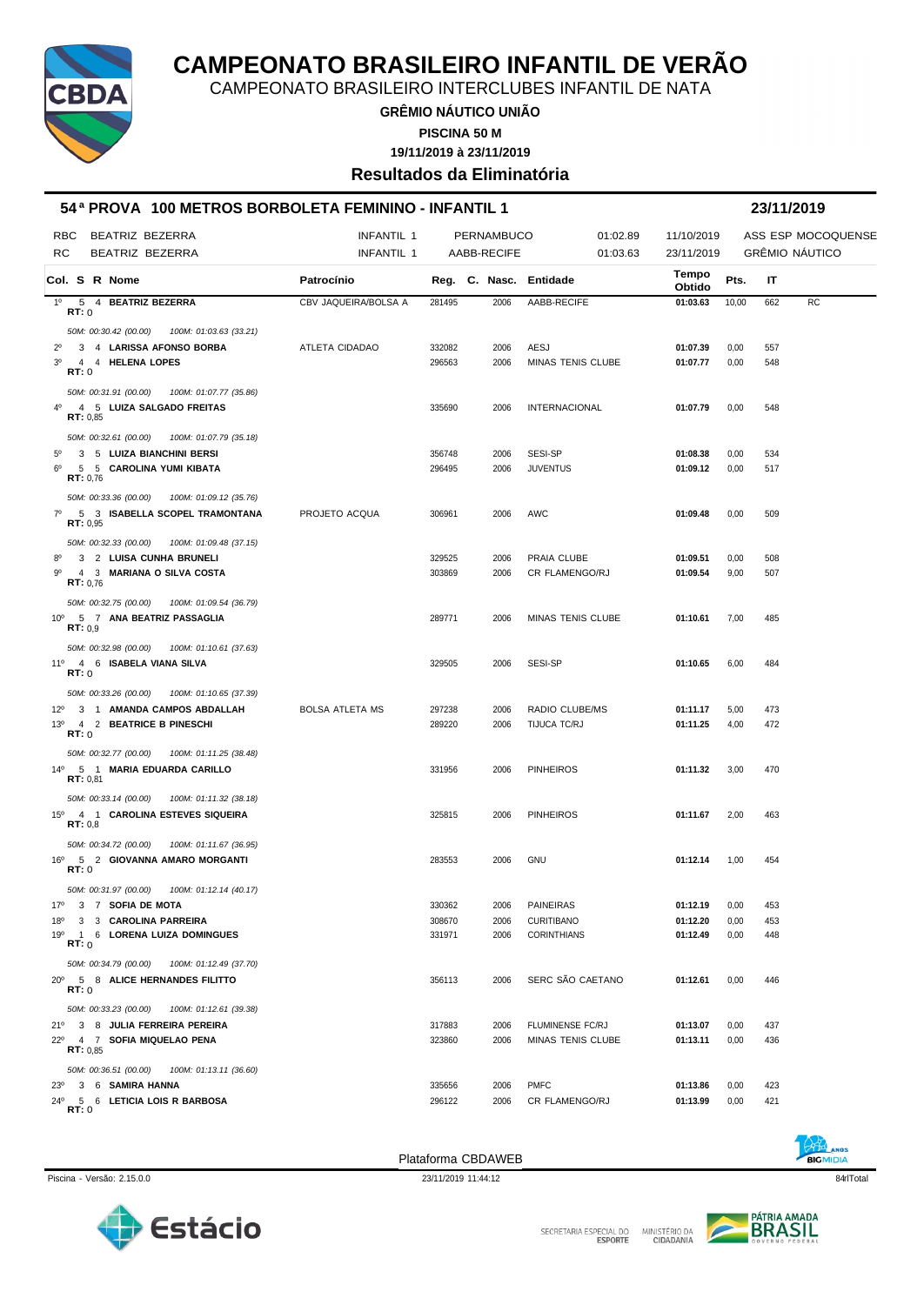

CAMPEONATO BRASILEIRO INTERCLUBES INFANTIL DE NATA

**GRÊMIO NÁUTICO UNIÃO**

**19/11/2019 à 23/11/2019 PISCINA 50 M**

### **Resultados da Eliminatória**

| 50M: 00:34.89 (00.00)<br>100M: 01:13.99 (39.10)                      |        |      |                        |          |      |     |
|----------------------------------------------------------------------|--------|------|------------------------|----------|------|-----|
| 2 4 BEATRIZ SUART BATISTA<br>$25^{\circ}$                            | 349208 | 2006 | <b>TC CAMPINAS</b>     | 01:14.09 | 0.00 | 419 |
| $26^{\circ}$<br>$2 \overline{7}$<br><b>SOFIA FLEXA</b>               | 330634 | 2006 | <b>PAINEIRAS</b>       | 01:14.31 | 0.00 | 416 |
| <b>LAURA CONDE COSTA</b><br>3<br>27°<br>-1<br>RT: 0.78               | 314542 | 2006 | <b>BOM PASTOR</b>      | 01:15.83 | 0.00 | 391 |
| 50M: 00:36.63 (00.00)<br>100M: 01:15.83 (39.20)                      |        |      |                        |          |      |     |
| 2 5 ANA BEATRIZ BOTTON<br>28°                                        | 349878 | 2006 | <b>CORINTHIANS</b>     | 01:15.95 | 0.00 | 389 |
| NICOLLE DANELLA<br>29°<br>2<br>8                                     | 298911 | 2006 | ZITTI/GO               | 01:15.99 | 0.00 | 389 |
| <b>MARIA CECILIA OLIVEIRA</b><br>$\overline{2}$<br>3<br>$30^{\circ}$ | 300750 | 2006 | <b>OLYMPICO CLUB</b>   | 01:17.19 | 0.00 | 371 |
| <b>LORENA CASSULA R BINES</b><br>31°<br>2 1                          | 295997 | 2006 | CR FLAMENGO/RJ         | 01:17.21 | 0.00 | 371 |
| 2 GABRIELA DE FERNANDES<br>$32^{\circ}$<br>2                         | 356404 | 2006 | SERC SÃO CAETANO       | 01:17.32 | 0.00 | 369 |
| 2 YASMIM TOMITA<br>$33^\circ$<br>$\overline{1}$<br>RT: 0             | 337747 | 2006 | <b>CIRCULO MILITAR</b> | 01:17.33 | 0.00 | 369 |
| 50M: 00:35.62 (00.00)<br>100M: 01:17.33 (41.71)                      |        |      |                        |          |      |     |
| 34º 1 4 JOANA M P MAGALHAES<br>RT: 0                                 | 295567 | 2006 | <b>MARINA BC/RJ</b>    | 01:17.50 | 0.00 | 366 |
| 50M: 00:35.74 (00.00)<br>100M: 01:17.50 (41.76)                      |        |      |                        |          |      |     |
| 2 6 BEATRIZ RANGEL MENEZES<br>$35^\circ$                             | 337263 | 2006 | <b>MARINA BC/RJ</b>    | 01:18.13 | 0.00 | 358 |
| <b>SOPHIA BRAGA RESENDE</b><br>$36^{\circ}$<br>$1\quad 7$<br>RT: 0   | 282648 | 2006 | MINAS TENIS CLUBE      | 01:20.34 | 0.00 | 329 |
| 100M: 01:20.34 (43.48)<br>50M: 00:36.86 (00.00)                      |        |      |                        |          |      |     |
| <b>JULIA AKEMI KURODA</b><br>4 8<br>$37^\circ$<br>RT: 0              | 327334 | 2006 | <b>SANTA MONICA</b>    | 01:20.55 | 0.00 | 326 |
| 100M: 01:20.55 (41.85)<br>50M: 00:38.70 (00.00)                      |        |      |                        |          |      |     |
| 1 5 SOFIA MIRANDA SOUZA<br>38°<br>RT: 0.89                           | 328978 | 2006 | <b>MACKENZIE</b>       | 01:21.09 | 0.00 | 320 |
| 50M: 00:36.12 (00.00)<br>100M: 01:21.09 (44.97)                      |        |      |                        |          |      |     |
| DQL 1 1 ANA LIA LIMA<br>RT: 0.72                                     | 317766 | 2006 | MARISTA - CRICIÚMA     |          |      |     |

#### **55 ª PROVA 100 METROS BORBOLETA FEMININO - INFANTIL 2 23/11/2019**

| RBC CLARISSA MARIA RODRIGUES<br>RC.<br>CLARISSA MARIA RODRIGUES                                               | INFANTIL 2<br>INFANTIL 2 |        | SPORT/PE | SAGRADO CORACAO/PE<br>01:02.71<br>01:03.56 | 24/11/2013<br>14/11/2013 | VITÓRIA | MAR DEL PLATA |
|---------------------------------------------------------------------------------------------------------------|--------------------------|--------|----------|--------------------------------------------|--------------------------|---------|---------------|
| Col. S R Nome                                                                                                 | Patrocínio               |        |          | Reg. C. Nasc. Entidade                     | Tempo<br>Obtido          | Pts.    | IT            |
| 1º 5 4 LAURA SILVA XAVIER<br>RT: 0.74                                                                         | <b>RUBBER PLAST</b>      | 318149 | 2005     | <b>JUVENTUS</b>                            | 01:06.33                 | 0,00    | 585           |
| 50M: 00:30.93 (00.00) 100M: 01:06.33 (35.40)<br>2º 5 5 GIULIA MISAEL PEREIRA<br>RT: 0.76                      |                          | 313850 | 2005     | SESI-SP                                    | 01:06.94                 | 0,00    | 569           |
| 50M: 00:32.05 (00.00)  100M: 01:06.94 (34.89)<br>4 4 MARIA EDUARDA CÉSAR RAPOSO<br>3 <sup>0</sup><br>RT: 0.63 |                          | 254241 | 2005     | CABO BRANCO/ACQUA R1                       | 01:07.53                 | 0.00    | 554           |
| 50M: 00:32.41 (00.00) 100M: 01:07.53 (35.12)<br>4º 3 4 THAIANA MELISSA AMARAL<br>RT:0                         |                          | 312739 | 2005     | SESI-SP                                    | 01:07.96                 | 0,00    | 544           |
| 50M: 00:32.95 (00.00) 100M: 01:07.96 (35.10)<br>4 3 MARIANA MARIZEIRO ALENCAR<br>$5^{\circ}$<br>RT: 0.76      | POSTO TIGRÃO             | 292764 | 2005     | <b>CORINTHIANS</b>                         | 01:08.79                 | 0.00    | 524           |
| 50M: 00:33.54 (00.00)  100M: 01:08.79 (35.25)<br>6º 5 6 ARIANA MARTINS GOMES<br><b>RT:</b> $0.84$             |                          | 281658 | 2005     | <b>OLYMPICO CLUB</b>                       | 01:08.91                 | 0.00    | 521           |
| 50M: 00:33.26 (00.00)  100M: 01:08.91 (35.65)<br>7º 4 6 LAÍS GASPARINI SILVA<br>RT: 0.81                      |                          | 290033 | 2005     | <b>CNRAC</b>                               | 01:08.96                 | 0.00    | 520           |
| 50M: 00:31.78 (00.00)  100M: 01:08.96 (37.18)<br>8º 3 7 LARISSA A. OLIVEIRA<br>RT:0                           |                          | 312816 | 2005     | <b>PINHEIROS</b>                           | 01:09.05                 | 0.00    | 518           |
| 50M: 00:32.92 (00.00) 100M: 01:09.05 (36.13)<br>3 2 SOFIA NASCIMENTO TRICOLI<br>RT:0                          |                          | 271190 | 2005     | <b>GNU</b>                                 | 01:09.23                 | 9,00    | 514           |

Piscina - Versão: 2.15.0.0 23/11/2019 11:44:17 23/11/2019 11:44:17 23/11/2019 11:44:17 25/10 23/11/2019 11:44:17 Plataforma CBDAWEB





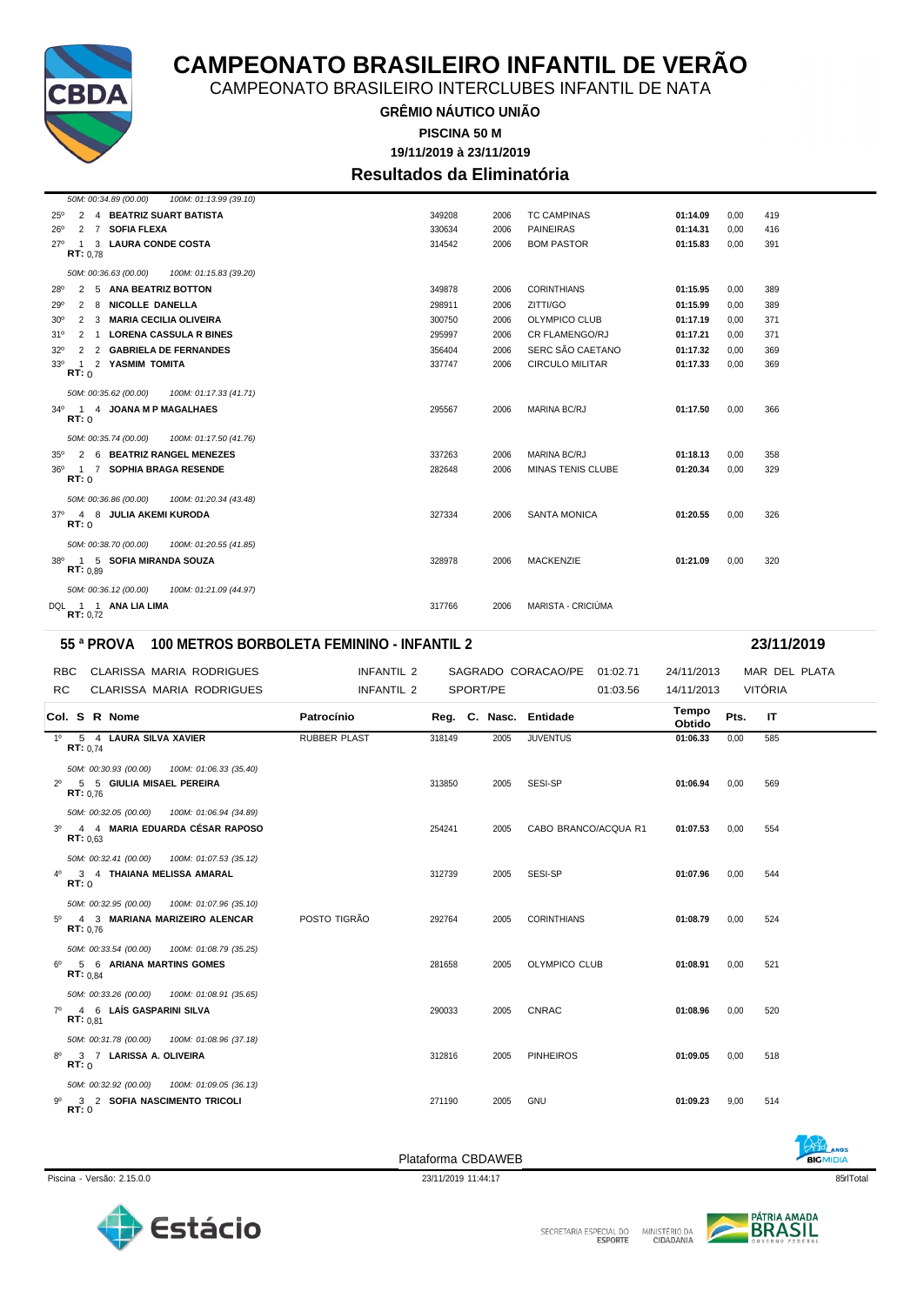

CAMPEONATO BRASILEIRO INTERCLUBES INFANTIL DE NATA

**GRÊMIO NÁUTICO UNIÃO**

**PISCINA 50 M**

**19/11/2019 à 23/11/2019 Resultados da Eliminatória**

| 50M: 00:32.74 (00.00)<br>100M: 01:09.23 (36.49)                                                |                        |        |      |                      |          |      |          |
|------------------------------------------------------------------------------------------------|------------------------|--------|------|----------------------|----------|------|----------|
| 10º 3 6 LUIZA GABRIELA DIAS<br>RT:3                                                            |                        | 312753 | 2005 | <b>MACKENZIE</b>     | 01:09.34 | 7,00 | 512      |
| 50M: 00:32.92 (00.00)<br>100M: 01:09.34 (36.42)<br>11º 3 3 MARIA GABRIELLY BENJAMIM<br>RT: 0.9 | <b>BOLSA ATLETA PE</b> | 179725 | 2005 | AABB-RECIFE          | 01:09.91 | 6,00 | 499      |
| 50M: 00:33.43 (00.00)<br>100M: 01:09.91 (36.48)                                                |                        |        |      |                      |          |      |          |
| 12º 5 3 ANNA BEATRIZ MACHADO<br><b>RT:</b> $0,71$                                              | URBA - BOMBAS D AGUA   | 316544 | 2005 | <b>PINHEIROS</b>     | 01:10.03 | 5,00 | 497      |
| 50M: 00:33.07 (00.00)<br>100M: 01:10.03 (36.96)                                                |                        |        |      |                      |          |      |          |
| 13º 5 2 STEFANIE SCHARDONG FONSECA<br>RT:0                                                     |                        | 280534 | 2005 | GNU                  | 01:10.78 | 4,00 | 481      |
| 50M: 00:33.56 (00.00)<br>100M: 01:10.78 (37.22)                                                |                        |        |      |                      |          |      |          |
| 14º 4 5 ISABELA DAVID<br>RT: 0.83                                                              | <b>BOLSA ATLETA/DF</b> | 284845 | 2005 | IATE CLUBE DE BRASIL | 01:10.97 | 3,00 | 477      |
| 50M: 00:34.63 (00.00)<br>100M: 01:10.97 (36.34)                                                |                        |        |      |                      |          |      |          |
| 15º 5 7 GIOVANA GIRARDELLO STAHLBERG<br>RT: 0.58                                               |                        | 324136 | 2005 | <b>CC PIRACICABA</b> | 01:11.19 | 2,00 | 473      |
| 50M: 00:32.70 (00.00)<br>100M: 01:11.19 (38.49)                                                |                        |        |      |                      |          |      |          |
| 16º 4 2 CLARA FARHAT TIMO<br>RT:0                                                              |                        | 288771 | 2005 | MINAS TENIS CLUBE    | 01:11.23 | 1,00 | 472      |
| 50M: 00:33.56 (00.00)<br>100M: 01:11.23 (37.67)                                                |                        |        |      |                      |          |      |          |
| 17º 5 1 ANA CLARA S CANDAL<br>RT: 0.78                                                         |                        | 303788 | 2005 | CR FLAMENGO/RJ       | 01:11.71 | 0,00 | 463      |
| 50M: 00:34.61 (00.00)<br>100M: 01:11.71 (37.10)<br>18º 2 5 SABRINA BARBOZA                     |                        | 336545 | 2005 | SESI-SP              | 01:12.28 | 0,00 | 452      |
| RT: 0.89<br>50M: 00:33.62 (00.00)<br>100M: 01:12.28 (38.66)                                    |                        |        |      |                      |          |      |          |
| 19º 2 4 MARIA ALICE NEGREIROS<br>RT: 2,2                                                       |                        | 299619 | 2005 | AABB-RECIFE          | 01:12.56 | 0,00 | 447      |
| 50M: 00:35.21 (00.00)<br>100M: 01:12.56 (37.35)                                                |                        |        |      |                      |          |      |          |
| 20° 4 1 RAFAELA VICENTINI MAKARIEWICZ<br>RT: 0,81                                              |                        | 299117 | 2005 | GNU                  | 01:12.85 | 0,00 | 441      |
| 50M: 00:34.55 (00.00)<br>100M: 01:12.85 (38.30)                                                |                        |        |      |                      |          |      |          |
| 21º 2 2 SOPHIA VANZO UBL<br><b>RT:</b> 0                                                       |                        | 342748 | 2005 | SERC SÃO CAETANO     | 01:12.94 | 0,00 | 440      |
| 50M: 00:33.71 (00.00)<br>100M: 01:12.94 (39.23)                                                |                        |        |      |                      |          |      |          |
| 22º 2 8 ANA LAURA BASSIT<br>RT:0                                                               |                        | 308053 | 2005 | PAULISTANO           | 01:13.12 | 0,00 | 436<br>Е |
| 50M: 00:34.67 (00.00)<br>100M: 01:13.12 (38.45)                                                |                        |        |      |                      |          |      |          |
| 22º 5 8 LUNA VICOSA CRUZ<br>RT:0                                                               |                        | 333281 | 2005 | AABB BRASILIA        | 01:13.12 | 0,00 | Ε<br>436 |
| 50M: 00:33.18 (00.00)<br>100M: 01:13.12 (39.94)                                                |                        |        |      |                      |          |      |          |
| 24º 3 1 CLARA ALTEMARI MONTEZUMA<br>RT: 2,1                                                    |                        | 324137 | 2005 | NOSSO CLUBE          | 01:13.61 | 0,00 | 428      |
| 50M: 00:34.14 (00.00)<br>100M: 01:13.61 (39.47)                                                |                        |        |      |                      |          |      |          |
| 25º 1 6 LINDA TORRES BUGMANN<br>RT: 0                                                          |                        | 332772 | 2005 | LIRA                 | 01:13.65 | 0,00 | 427      |
| 50M: 00:34.07 (00.00)<br>100M: 01:13.65 (39.58)                                                |                        |        |      |                      |          |      |          |
| 26º 1 5 NINA BARRETO F MARQUES<br>RT: 0.84                                                     |                        | 329313 | 2005 | CR FLAMENGO/RJ       | 01:14.21 | 0,00 | 417      |
| 50M: 00:33.86 (00.00)<br>100M: 01:14.21 (40.35)                                                |                        |        |      |                      |          |      |          |
| 27º 2 7 JULIA CUNHA COUTO<br>RT: 0,96                                                          |                        | 288770 | 2005 | MINAS TENIS CLUBE    | 01:14.44 | 0,00 | 413      |
| 50M: 00:34.07 (00.00)<br>100M: 01:14.44 (40.37)                                                |                        |        |      |                      |          |      |          |
| 28º 2 1 ALICE PAIVA<br>RT: 0.73                                                                |                        | 310401 | 2005 | CABO BRANCO/ACQUA R1 | 01:14.61 | 0,00 | 411      |
| 50M: 00:34.26 (00.00)<br>100M: 01:14.61 (40.35)                                                |                        |        |      |                      |          |      |          |
| 29º 3 8 FERNANDA ANTUNES PARANHOS<br>RT:0                                                      |                        | 313740 | 2005 | <b>CORINTHIANS</b>   | 01:14.64 | 0,00 | 410      |
| 50M: 00:35.21 (00.00)<br>100M: 01:14.64 (39.43)                                                |                        |        |      |                      |          |      |          |



SECRETARIA ESPECIAL DO

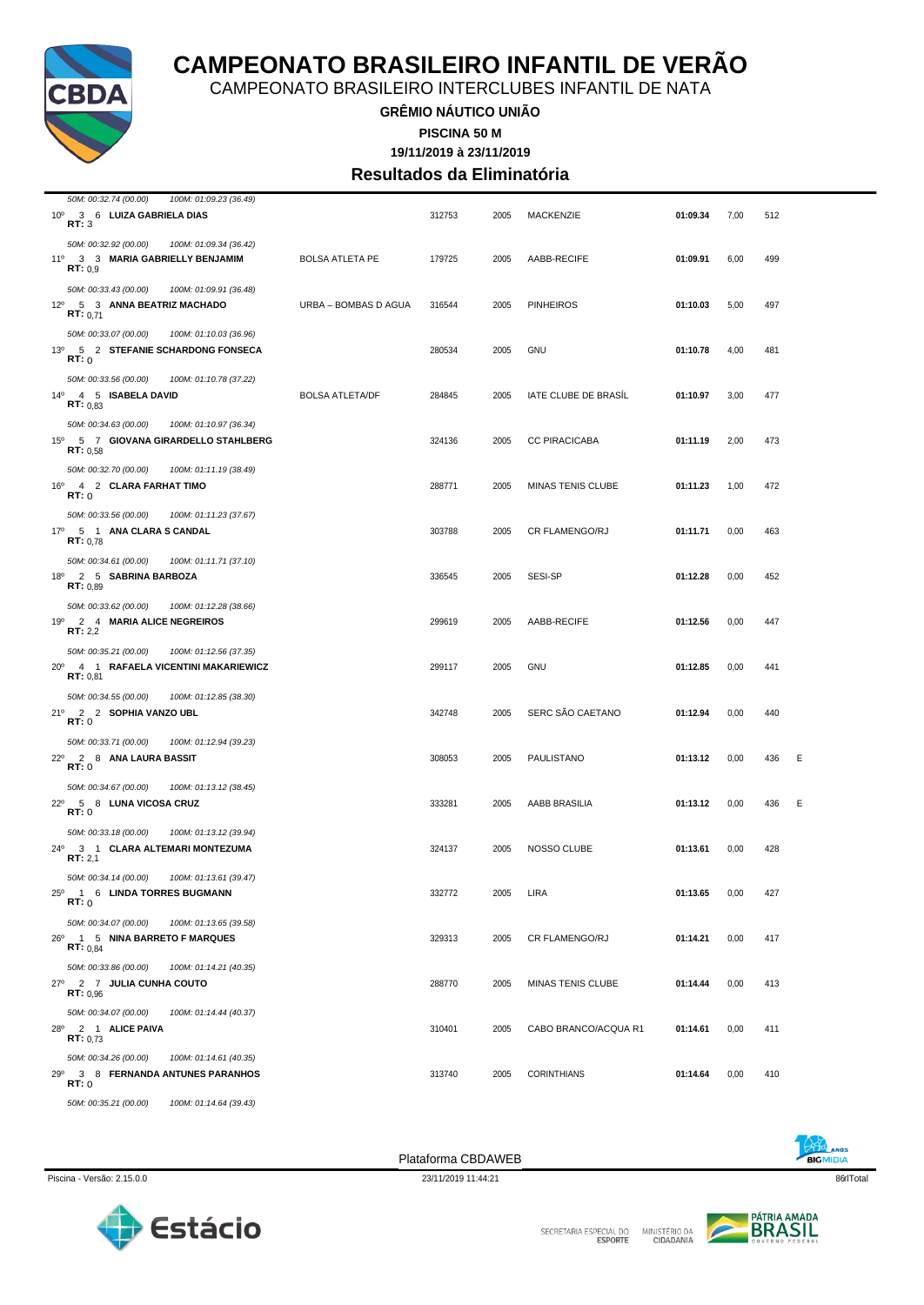

CAMPEONATO BRASILEIRO INTERCLUBES INFANTIL DE NATA

**GRÊMIO NÁUTICO UNIÃO**

**19/11/2019 à 23/11/2019 PISCINA 50 M**

**Resultados da Eliminatória**

| 2 3 ISABELLA BERTOLA DUTRA<br>30 <sup>o</sup><br>RT: 0,83 |                        | 300354 | 2005 | <b>MARINA BC/RJ</b> | 01:14.66 | 0,00 | 410 |
|-----------------------------------------------------------|------------------------|--------|------|---------------------|----------|------|-----|
| 50M: 00:35.49 (00.00)                                     | 100M: 01:14.66 (39.17) |        |      |                     |          |      |     |
| 31º 1 4 JOVANA VASILISA JOVANOVIKJ<br>RT: 0               |                        | 326092 | 2005 | ASBAC/AQUANAII      | 01:14.70 | 0,00 | 409 |
| 50M: 00:35.03 (00.00)                                     | 100M: 01:14.70 (39.67) |        |      |                     |          |      |     |
| 4 8 MARIANA MOREIRA JOAO<br>$32^{\circ}$<br>RT:0          |                        | 313306 | 2005 | MINAS TENIS CLUBE   | 01:15.23 | 0,00 | 401 |
| 50M: 00:34.84 (00.00)                                     | 100M: 01:15.23 (40.39) |        |      |                     |          |      |     |
| 33º 2 6 MARIA CLARA LIMA<br>RT:0                          |                        | 324121 | 2005 | AABB-SP             | 01:17.52 | 0,00 | 366 |
| 50M: 00:35.46 (00.00)                                     | 100M: 01:17.52 (42.60) |        |      |                     |          |      |     |
| 34º 1 3 MARTINA BONONI HEINZ<br>RT: 0.81                  |                        | 324449 | 2005 | <b>GNU</b>          | 01:18.34 | 0,00 | 355 |
| 50M: 00:37.06 (00.00)                                     | 100M: 01:18.34 (41.28) |        |      |                     |          |      |     |
| N/C 3 5 CELINE SOUZA BISPO<br>RT: 0                       |                        | 279122 | 2005 | YACHT CLUBE/CBC/BA  |          |      |     |
| 50M:                                                      | 100M:                  |        |      |                     |          |      |     |
| N/C 4 7<br><b>NINA ISABELLA BELLINO</b><br>RT:0           |                        | 281099 | 2005 | <b>CURITIBANO</b>   |          |      |     |
| 50M:                                                      | 100M:                  |        |      |                     |          |      |     |

| 56ª PROVA 100 METROS BORBOLETA MASCULINO - INFANTIL 1<br>23/11/2019 |         |                                                                     |                                                           |                           |        |                 |      |                          |                 |      |                    |  |
|---------------------------------------------------------------------|---------|---------------------------------------------------------------------|-----------------------------------------------------------|---------------------------|--------|-----------------|------|--------------------------|-----------------|------|--------------------|--|
| <b>RBC</b>                                                          |         |                                                                     | LUIZ ALTAMIR LOPES MELO                                   | <b>INFANTIL 1</b>         |        | FCDA./CE        |      | 00:57.75                 | 10/10/2009      |      | <b>MOCOCA</b>      |  |
| RC.                                                                 |         |                                                                     | LUIZ ALTAMIR LOPES MELO                                   | <b>INFANTIL 1</b>         |        | <b>HEDLA/CE</b> |      | 00:58.83                 | 14/11/2009      |      | <b>JOAO PESSOA</b> |  |
|                                                                     |         | Col. S R Nome                                                       |                                                           | Patrocínio                |        |                 |      | Reg. C. Nasc. Entidade   | Tempo<br>Obtido | Pts. | ΙT                 |  |
| $1^{\circ}$                                                         |         | 3 4 LUIS JUNQUEIRA PARO<br>RT: 0.75                                 |                                                           |                           | 356371 |                 | 2006 | APANASC/PM SCARLOS       | 01:00.94        | 0.00 | 546                |  |
| $2^{\circ}$                                                         |         | 50M: 00:28.69 (00.00)<br>RT: 0.72                                   | 100M: 01:00.94 (32.25)<br>5 5 HENRIQUE FABRI LABRIOLA     |                           | 313192 |                 | 2006 | <b>MINAS TENIS CLUBE</b> | 01:00.97        | 0,00 | 545                |  |
| 3 <sup>0</sup>                                                      |         | 50M: 00:30.06 (00.00)<br>4 4 SAMUEL LOPES<br>RT: 0.75               | 100M: 01:00.97 (30.91)                                    |                           | 327711 |                 | 2006 | ACEB/BA                  | 01:01.07        | 0,00 | 542                |  |
| $4^{\circ}$                                                         |         | 5 4 LUCAS DAVI ALVES<br>RT: 0.53                                    | 50M: 00:29.31 (00.00) 100M: 01:01.07 (31.76)              | <b>FOCO FISIO PILATES</b> | 283344 |                 | 2006 | <b>GNU</b>               | 01:01.90        | 0,00 | 521                |  |
|                                                                     | RT: 0.8 | 50M: 00:29.23 (00.00)                                               | 100M: 01:01.90 (32.67)<br>5º 4 3 BREMNER VICENTE EGUEZ    |                           | 304170 |                 | 2006 | SINPOL/RR                | 01:02.68        | 0,00 | 502                |  |
| $6^{\circ}$                                                         |         | 50M: 00:28.96 (00.00)<br>5 3 CLAUDIO Q A LIMA<br>RT: 0.81           | 100M: 01:02.68 (33.72)                                    |                           | 343679 |                 | 2006 | TIJUCA TC/RJ             | 01:02.82        | 0,00 | 498                |  |
| $7^\circ$                                                           | RT: 0   | 50M: 00:29.39 (00.00)                                               | 100M: 01:02.82 (33.43)<br>5 6 ANTENOR MOURA RAMOS NETO    | KMR ADVOCACIA E ASSE      | 296633 |                 | 2006 | <b>HEDLA LOPES</b>       | 01:02.91        | 0,00 | 496                |  |
| 80                                                                  |         | 50M: 00:30.30 (00.00)<br>RT: 0.79                                   | 100M: 01:02.91 (32.61)<br>3 5 VITOR VASCONCELOS MACEDO SA | <b>VIPER</b>              | 296561 |                 | 2006 | <b>NAC</b>               | 01:02.93        | 0,00 | 496                |  |
| 90                                                                  |         | 50M: 00:29.07 (00.00)<br>4 5 WILLYAN HARUO MATANA<br>RT: 0.78       | 100M: 01:02.93 (33.86)                                    |                           | 341787 |                 | 2006 | AAC-SEMEL- CASCAVEL-     | 01:03.82        | 9,00 | 475                |  |
|                                                                     | RT: 0.8 | 50M: 00:30.27 (00.00)                                               | 100M: 01:03.82 (33.55)<br>10º 3 6 LUIZ FERNANDO DE SOUZA  | DMG GESSO                 | 329170 |                 | 2006 | AQUASPORT                | 01:04.35        | 7,00 | 464                |  |
|                                                                     |         | 50M: 00:30.42 (00.00)<br>11º 5 7 EDUARDO VIEIRA FERRARI<br>RT: 0.85 | 100M: 01:04.35 (33.93)                                    |                           | 309580 |                 | 2006 | AA MARACAJUENSE          | 01:04.84        | 6,00 | 453                |  |
|                                                                     |         | 50M: 00:29.36 (00.00)                                               | 100M: 01:04.84 (35.48)                                    |                           |        |                 |      |                          |                 |      |                    |  |

Piscina - Versão: 2.15.0.0 23/11/2019 11:44:25 23/11/2019 11:44:25 23/11/2019 11:44:25 23/11/2019 11:44:25 23/11/2019 11:44:25 23/11/2019 11:44:25 23/11/2019 11:44:25 23/11/2019 11:44:25 23/11/2019 11:44:25 23/11/2019 11:4

Plataforma CBDAWEB





**BIGMIDIA**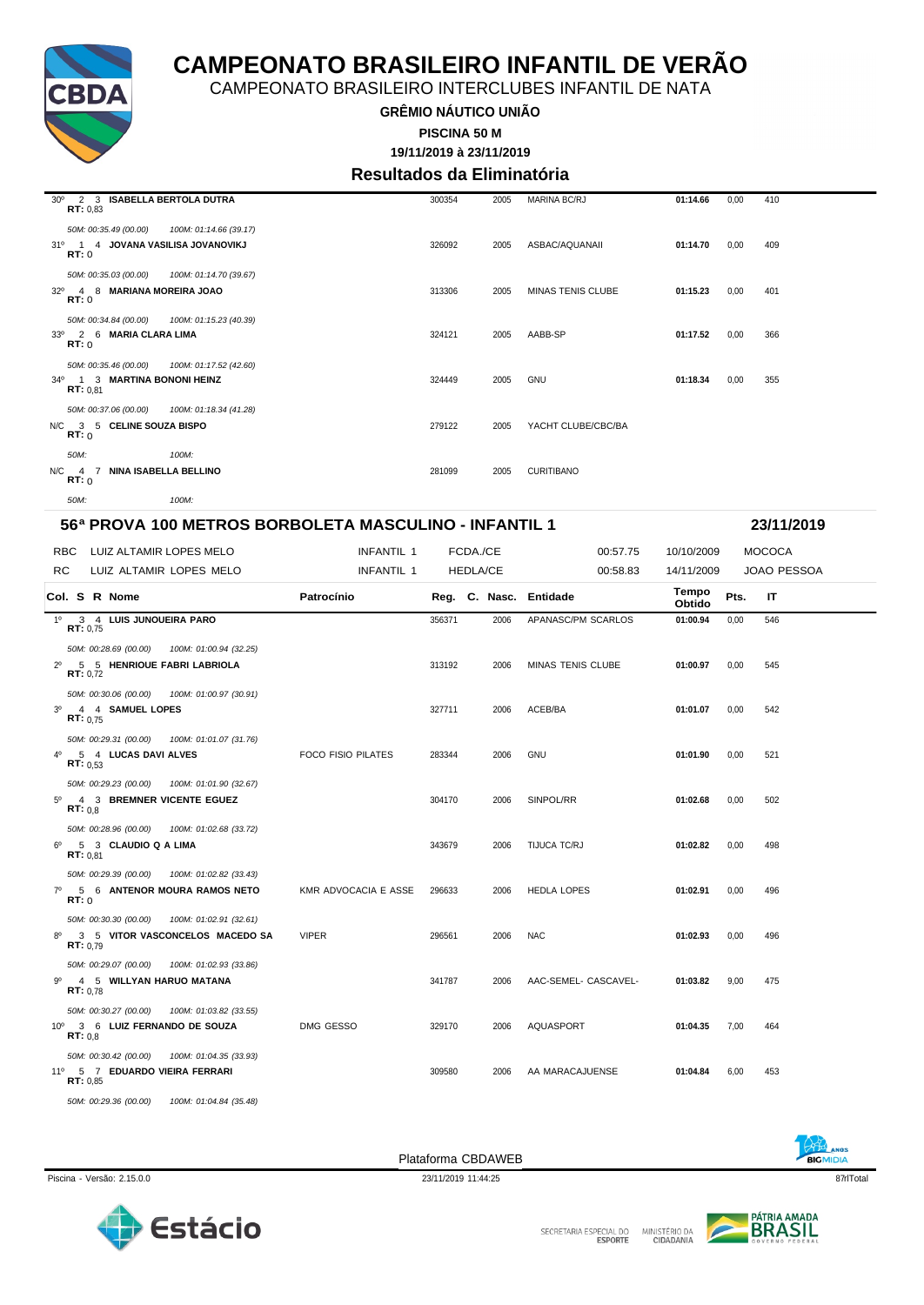

CAMPEONATO BRASILEIRO INTERCLUBES INFANTIL DE NATA

**GRÊMIO NÁUTICO UNIÃO**

**19/11/2019 à 23/11/2019 PISCINA 50 M**

**Resultados da Eliminatória**

| $12^{\circ}$<br>3 3 LUCAS V ODORICI<br>RT: 0,7         |                         | 295029 | 2006 | MARINA BC/RJ             | 01:04.88 | 5,00 | 452 |   |
|--------------------------------------------------------|-------------------------|--------|------|--------------------------|----------|------|-----|---|
| 50M: 00:30.14 (00.00)<br>100M: 01:04.88 (34.74)        |                         |        |      |                          |          |      |     |   |
| 13º 4 6 LUCCA SILVA B ABREU<br><b>RT:</b> 0            |                         | 300634 | 2006 | <b>FLUMINENSE FC/RJ</b>  | 01:05.38 | 4,00 | 442 |   |
| 50M: 00:30.95 (00.00)<br>100M: 01:05.38 (34.43)        |                         |        |      |                          |          |      |     |   |
| 14º 5 2 MURILO GUIMARAES SILVA<br><b>RT:</b> 0         |                         | 336547 | 2006 | SESI-SP                  | 01:05.40 | 3,00 | 442 |   |
| 50M: 00:30.29 (00.00)<br>100M: 01:05.40 (35.11)        |                         |        |      |                          |          |      |     |   |
| 15º 5 8 FELIPE FORSTER BASTOS<br>RT:0                  |                         | 328950 | 2006 | SESI-SP                  | 01:05.85 | 2,00 | 433 |   |
| 50M: 00:31.89 (00.00)<br>100M: 01:05.85 (33.96)        |                         |        |      |                          |          |      |     |   |
| 16º 3 2 ARTUR NUNES DUARTE<br>RT:0                     | AGUA VIDA               | 333166 | 2006 | AABB BRASILIA            | 01:06.29 | 1,00 | 424 |   |
| 50M: 00:31.01 (00.00)<br>100M: 01:06.29 (35.28)        |                         |        |      |                          |          |      |     |   |
| 17º 4 7 BERNARDO SILVA GUIOTI<br>RT: 0.78              |                         | 329492 | 2006 | SESI-SP                  | 01:06.34 | 0,00 | 423 |   |
| 50M: 00:32.14 (00.00)<br>100M: 01:06.34 (34.20)        |                         |        |      |                          |          |      |     |   |
| 18º 5 1 FELIPHE AUGUSTO FERREIRA<br><b>RT:</b> $0.72$  |                         | 331052 | 2006 | AESJ                     | 01:06.52 | 0,00 | 420 |   |
| 50M: 00:31.07 (00.00)<br>100M: 01:06.52 (35.45)        |                         |        |      |                          |          |      |     |   |
| 19º 4 8 EDUARDO MORAES SANTOS<br>RT:0                  |                         | 329516 | 2006 | PRAIA CLUBE              | 01:06.79 | 0,00 | 415 |   |
| 50M: 00:28.96 (00.00)<br>100M: 01:06.79 (37.83)        |                         |        |      |                          |          |      |     |   |
| 20° 3 8 JOÃO EDUARDO GOMEZ<br>RT:0                     |                         | 344783 | 2006 | SESI-SP                  | 01:07.09 | 0,00 | 409 |   |
| 50M: 00:33.32 (00.00)<br>100M: 01:07.09 (33.77)        |                         |        |      |                          |          |      |     |   |
| 21º 1 5 OTAVIO SOSSAI ALTOE<br>RT: 0,8                 |                         | 296488 | 2006 | <b>APAN-MARINGA</b>      | 01:07.39 | 0,00 | 404 |   |
| 50M: 00:31.54 (00.00)<br>100M: 01:07.39 (35.85)        |                         |        |      |                          |          |      |     |   |
| 22º 4 2 JOAO BATISTA ATHAYDES<br>RT:0                  |                         | 295254 | 2006 | <b>CAIXEIROS</b>         | 01:07.47 | 0,00 | 402 | E |
| 50M: 00:31.25 (00.00)<br>100M: 01:07.47 (36.22)        |                         |        |      |                          |          |      |     |   |
| 22º 4 1 VICTOR TAKUMI TAKABATAKE<br>RT: 0,63           |                         | 331958 | 2006 | <b>CORINTHIANS</b>       | 01:07.47 | 0,00 | 402 | E |
| 50M: 00:31.55 (00.00)<br>100M: 01:07.47 (35.92)        |                         |        |      |                          |          |      |     |   |
| 24º 2 2 ALEF TADEU SILVA<br><b>RT:</b> 0               |                         | 333656 | 2006 | ABDA                     | 01:07.48 | 0,00 | 402 |   |
| 50M: 00:31.01 (00.00)<br>100M: 01:07.48 (36.47)        |                         |        |      |                          |          |      |     |   |
| 25 <sup>0</sup> 1 2 ARTUR M T DE MELLO<br><b>RT:</b> 0 |                         | 289218 | 2006 | <b>CR FLAMENGO/RJ</b>    | 01:07.90 | 0,00 | 395 |   |
| 50M: 00:32.01 (00.00)<br>100M: 01:07.90 (35.89)        |                         |        |      |                          |          |      |     |   |
| 26º 2 7 GABRIEL DOMINGUES MOURA<br>RT: 0.68            |                         | 313194 | 2006 | <b>MINAS TENIS CLUBE</b> | 01:08.14 | 0,00 | 390 |   |
| 50M: 00:31.92 (00.00)<br>100M: 01:08.14 (36.22)        |                         |        |      |                          |          |      |     |   |
| 27º 3 1 GABRIEL MAGALHAES SANTANA<br>RT: 0,73          |                         | 279922 | 2006 | MINAS TENIS CLUBE        | 01:08.36 | 0,00 | 387 |   |
| 50M: 00:32.23 (00.00)<br>100M: 01:08.36 (36.13)        |                         |        |      |                          |          |      |     |   |
| 28º 2 1 RAFAEL JOACHIM KALICHSZTEIN<br>RT: 0,64        |                         | 334826 | 2006 | <b>CR FLAMENGO/RJ</b>    | 01:08.45 | 0,00 | 385 |   |
| 50M: 00:31.17 (00.00)<br>100M: 01:08.45 (37.28)        |                         |        |      |                          |          |      |     |   |
| 29º 1 7 MATHEUS CONY SINISCALCHI<br><b>RT:</b> $0.74$  |                         | 337744 | 2006 | <b>CIRCULO MILITAR</b>   | 01:08.47 | 0,00 | 385 |   |
| 50M: 00:32.84 (00.00)<br>100M: 01:08.47 (35.63)        |                         |        |      |                          |          |      |     |   |
| 30° 2 4 CARLOS EDUARDO DOBROVOLSKI<br>RT: 0,8          |                         | 329206 | 2006 | AAC-SEMEL- CASCAVEL-     | 01:08.51 | 0,00 | 384 |   |
| 50M: 00:33.71 (00.00)<br>100M: 01:08.51 (34.80)        |                         |        |      |                          |          |      |     |   |
| 31º 2 5 GUSTAVO HENRIQUE FERREIRA<br>RT: 0,7           | <b>COLEGIO RENASCER</b> | 328951 | 2006 | CA SOROCABANA            | 01:08.81 | 0,00 | 379 |   |
| 50M: 00:32.82 (00.00)<br>100M: 01:08.81 (35.99)        |                         |        |      |                          |          |      |     |   |
| 32º 1 6 LUCAS DE ALBUQUERQUE<br>RT: 0.75               |                         | 313785 | 2006 | <b>CURITIBANO</b>        | 01:09.33 | 0,00 | 371 |   |
|                                                        |                         |        |      |                          |          |      |     |   |



SECRETARIA ESPECIAL DO

Plataforma CBDAWEB



E

MINISTÉRIO DA<br>CIDADANIA

**EIGMIDIA**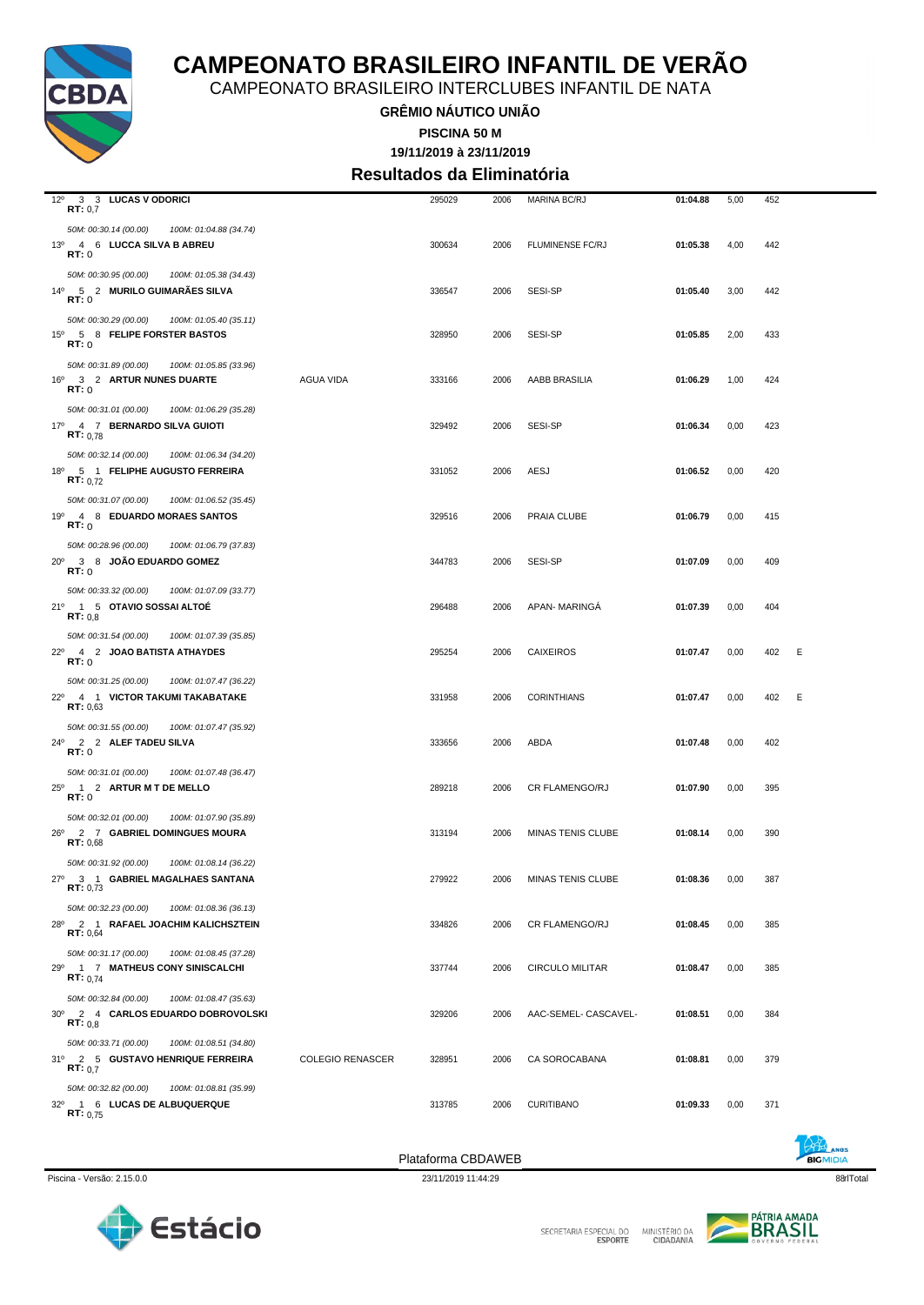

CAMPEONATO BRASILEIRO INTERCLUBES INFANTIL DE NATA

#### **GRÊMIO NÁUTICO UNIÃO PISCINA 50 M**

**19/11/2019 à 23/11/2019**

### **Resultados da Eliminatória**

| 50M: 00:32.74 (00.00)<br>100M: 01:09.33 (36.59)                                                            |        |      |                      |          |      |     |
|------------------------------------------------------------------------------------------------------------|--------|------|----------------------|----------|------|-----|
| 33º 2 3 RAFAEL DE HAMERSCHIMIDT<br>RT: 0.77                                                                | 313611 | 2006 | <b>CURITIBANO</b>    | 01:09.75 | 0,00 | 364 |
| 50M: 00:32.22 (00.00)<br>100M: 01:09.75 (37.53)<br>34º 3 7 CAUE GLUCK<br>RT: 0                             | 296595 | 2006 | <b>CURITIBANO</b>    | 01:09.87 | 0,00 | 362 |
| 50M: 00:32.70 (00.00)<br>100M: 01:09.87 (37.17)<br>2 6 AUGUSTO REZENDE LEVINDO<br>35°<br><b>RT:</b> $0.82$ | 343872 | 2006 | OLYMPICO CLUB        | 01:10.47 | 0,00 | 353 |
| 100M: 01:10.47 (37.97)<br>50M: 00:32.50 (00.00)<br>36º 1 3 EDUARDO PAIZ RIBEIRO<br>RT: 0.88                | 297583 | 2006 | AAC-SEMEL- CASCAVEL- | 01:11.86 | 0,00 | 333 |
| 50M: 00:34.23 (00.00)<br>100M: 01:11.86 (37.63)<br>DQL 2 8 LUIS CARLOS DIAS<br>RT:0                        | 340084 | 2006 | PRAIA CLUBE          |          |      |     |
| N/C 1 4 RICARDO BISCH DA SILVA<br>RT: 0                                                                    | 316802 | 2006 | GNU                  |          |      |     |
| 50M:<br>100M:                                                                                              |        |      |                      |          |      |     |

#### **57ª PROVA 100 METROS BORBOLETA MASCULINO - INFANTIL 2 23/11/2019**

| <b>RBC</b><br>RC. |          |                                                         | <b>GUSTAVO FRANCISCO SALDO</b><br><b>GUSTAVO FRANCISCO SALDO</b> | <b>INFANTIL 2</b><br><b>INFANTIL 2</b> |        | <b>CURITIBANO</b><br><b>CURITIBANO</b> | 00:56.23<br>00:56.23     | 02/11/2017<br>02/11/2017 |      |     | GRÊMIO NÁUTICO UNIÃO<br>GRÊMIO NÁUTICO UNIÃO |  |
|-------------------|----------|---------------------------------------------------------|------------------------------------------------------------------|----------------------------------------|--------|----------------------------------------|--------------------------|--------------------------|------|-----|----------------------------------------------|--|
|                   |          | Col. S R Nome                                           |                                                                  | Patrocínio                             |        |                                        | Reg. C. Nasc. Entidade   | Tempo<br>Obtido          | Pts. | IT  |                                              |  |
|                   | RT: 0.73 | 1º 6 4 JOAO P G CAMPOS                                  |                                                                  |                                        | 284313 | 2005                                   | <b>FLUMINENSE FC/RJ</b>  | 00:57.73                 | 0,00 | 642 |                                              |  |
| $2^{\circ}$       |          | 50M: 00:27.29 (00.00)<br>4 5 ARTUR BECKER<br>RT: 0.79   | 100M: 00:57.73 (30.44)                                           |                                        | 303534 | 2005                                   | <b>MINAS TENIS CLUBE</b> | 01:00.28                 | 0,00 | 564 |                                              |  |
|                   | RT: 0.67 | 50M: 00:28.15 (00.00)                                   | 100M: 01:00.28 (32.13)<br>3º 5 1 HEITOR NAPOLITANO REIS          | CF VOTUPORANGA                         | 344819 | 2005                                   | <b>AVONAT</b>            | 01:00.61                 | 0,00 | 555 |                                              |  |
| 4 <sup>0</sup>    | RT: 0.78 | 50M: 00:28.86 (00.00)<br>4 4 WADAS MORAES               | 100M: 01:00.61 (31.75)                                           | PRO-ATLETA                             | 318707 | 2005                                   | <b>SWIMMERS</b>          | 01:00.70                 | 0,00 | 552 |                                              |  |
| $5^{\circ}$       |          | 50M: 00:28.15 (00.00)<br>RT: 0.72                       | 100M: 01:00.70 (32.55)<br>6 3 GABRIEL RODRIGUES LOPES            |                                        | 325344 | 2005                                   | <b>PINHEIROS</b>         | 01:00.89                 | 0,00 | 547 | Ε                                            |  |
| $5^{\circ}$       |          | 50M: 00:28.95 (00.00)<br>RT: 0.75                       | 100M: 01:00.89 (31.94)<br>5 3 MATEUS AZEVEDO LOPES               |                                        | 281364 | 2005                                   | EXPANSIVO /AEROCLUBE     | 01:00.89                 | 0,00 | 547 | E                                            |  |
|                   |          | 50M: 00:29.15 (00.00)<br>RT: 0.73                       | 100M: 01:00.89 (31.74)<br>7º 5 5 GUSTAVO XAVIER NOGUEIRA         |                                        | 325339 | 2005                                   | NATAÇÃO PRAIA GRANDE     | 01:01.05                 | 0,00 | 543 |                                              |  |
| $8^{\circ}$       |          | 50M: 00:29.61 (00.00)<br>6 5 IZAQUE QUERINO<br>RT: 0.76 | 100M: 01:01.05 (31.44)                                           |                                        | 298181 | 2005                                   | MINAS TENIS CLUBE        | 01:01.10                 | 0,00 | 542 |                                              |  |
| 90                | RT: 0    | 50M: 00:28.99 (00.00)<br>5 6 GABRIEL BANDEIRA           | 100M: 01:01.10 (32.11)                                           | COLÉGIO EXPANSIVO MA                   | 318824 | 2005                                   | AMAPÁ NATAÇÃO            | 01:01.16                 | 9,00 | 540 |                                              |  |
|                   |          | 50M: 00:29.86 (00.00)<br>RT: 0.66                       | 100M: 01:01.16 (31.30)<br>10º 4 3 FERNANDO GABRIEL SANTOS        |                                        | 349937 | 2005                                   | <b>CORINTHIANS</b>       | 01:01.47                 | 7,00 | 532 |                                              |  |
|                   | RT: 0.69 | 50M: 00:29.49 (00.00)                                   | 100M: 01:01.47 (31.98)<br>11º 5 4 VITOR LISBOA PELISSARI         |                                        | 281090 | 2005                                   | <b>CURITIBANO</b>        | 01:01.71                 | 6,00 | 526 |                                              |  |
|                   | RT:0     | 50M: 00:28.81 (00.00)                                   | 100M: 01:01.71 (32.90)<br>12º 5 2 JOÃO VÍTOR MILDEMBERG          |                                        | 296646 | 2005                                   | <b>CURITIBANO</b>        | 01:01.79                 | 5.00 | 524 |                                              |  |
|                   |          |                                                         | 50M: 00:28.95 (00.00) 100M: 01:01.79 (32.84)                     |                                        |        |                                        |                          |                          |      |     |                                              |  |

Piscina - Versão: 2.15.0.0 23/11/2019 11:44:34 23/11/2019 11:44:34 89rlTotal 23/11/2019 11:44:34 897 Desember 2011



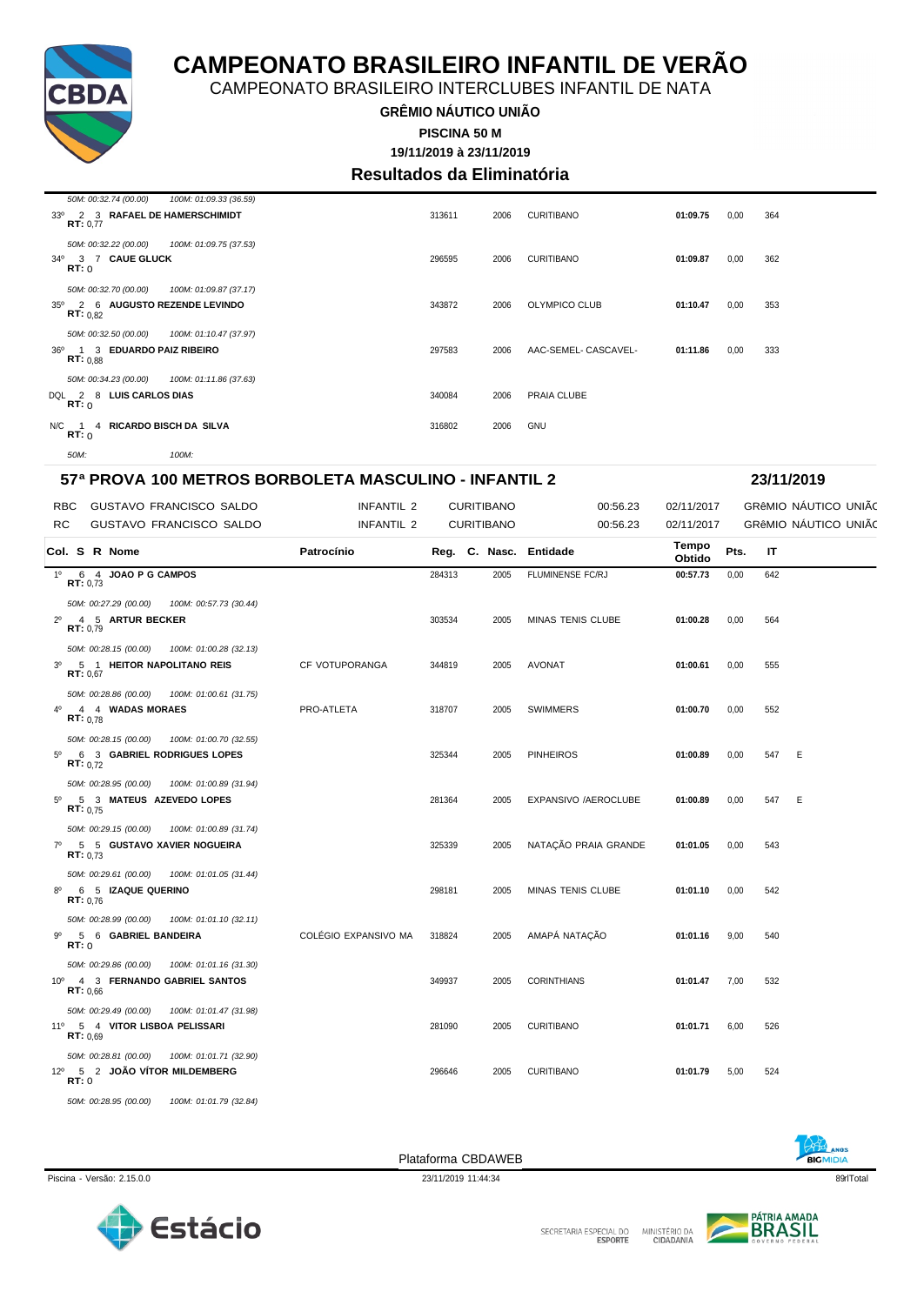

CAMPEONATO BRASILEIRO INTERCLUBES INFANTIL DE NATA

**GRÊMIO NÁUTICO UNIÃO**

**PISCINA 50 M**

**19/11/2019 à 23/11/2019**

#### **Resultados da Eliminatória**

| $13^{\circ}$<br>4 7 LEONARDO VINICIUS DIAS<br>RT: 0,77                                                 |                        | 342640 | 2005 | SPATIUM/OBJ MOGI        | 01:01.88 | 4,00 | 521 |   |
|--------------------------------------------------------------------------------------------------------|------------------------|--------|------|-------------------------|----------|------|-----|---|
| 50M: 00:28.76 (00.00)<br>100M: 01:01.88 (33.12)<br>14º 2 3 JOÃO PAULO SOUZA<br>RT: 0,68                | PROJETO ACQUA          | 324460 | 2005 | AWC                     | 01:02.05 | 3,00 | 517 |   |
| 50M: 00:29.12 (00.00)<br>100M: 01:02.05 (32.93)<br>15º 6 1 MAURICIO LACERDA LIRA<br>RT: 0,67           |                        | 336550 | 2005 | <b>HEBRAICA</b>         | 01:02.10 | 1,50 | 516 | Ε |
| 50M: 00:29.71 (00.00)<br>100M: 01:02.10 (32.39)<br>15º 3 1 PEDRO HENRIQUE SHIGUEMATSU<br>RT: 0.83      |                        | 336546 | 2005 | SESI-SP                 | 01:02.10 | 1,50 | 516 | Ε |
| 50M: 00:28.76 (00.00)<br>100M: 01:02.10 (33.34)<br>17º 3 8 SAMMER CAMPOS ABDALLAH<br><b>RT:</b> $0.77$ | <b>BOLSA ATLETA MS</b> | 282444 | 2005 | RADIO CLUBE/MS          | 01:02.39 | 0,00 | 509 |   |
| 50M: 00:28.68 (00.00)<br>100M: 01:02.39 (33.71)<br>18º 4 2 ALAN A CAMARGO<br>RT:0                      |                        | 282803 | 2005 | <b>FLUMINENSE FC/RJ</b> | 01:02.42 | 0,00 | 508 |   |
| 50M: 00:28.56 (00.00)<br>100M: 01:02.42 (33.86)<br>19º 1 6 TIAGO RUAS DELUCA<br>RT: 0                  |                        | 277584 | 2005 | MINAS TENIS CLUBE       | 01:02.45 | 0,00 | 507 |   |
| 50M: 00:29.57 (00.00)<br>100M: 01:02.45 (32.88)<br>20° 6 7 DAVI DE SOUSA PEREIRA<br>RT: 0.75           |                        | 342984 | 2005 | NADAR ITJ/MARC DIAS     | 01:02.63 | 0,00 | 503 |   |
| 50M: 00:30.18 (00.00)<br>100M: 01:02.63 (32.45)<br>21º 4 1 JOAO VICTOR SORRIENTE<br>RT: 0.73           |                        | 327724 | 2005 | PRAIA CLUBE             | 01:02.69 | 0,00 | 501 |   |
| 50M: 00:29.19 (00.00)<br>100M: 01:02.69 (33.50)<br>22º 6 6 CAUÃ PADUANI PEIXOTO<br>RT: 0.82            |                        | 313659 | 2005 | MINAS TENIS CLUBE       | 01:02.86 | 0,00 | 497 |   |
| 50M: 00:29.13 (00.00)<br>100M: 01:02.86 (33.73)<br>23º 4 6 JOÃO VICTOR CURY<br><b>RT:</b> $3,5$        | SMELJ                  | 329251 | 2005 | <b>GUSTAVO BORGES</b>   | 01:03.02 | 0,00 | 494 |   |
| 50M: 00:30.61 (00.00)<br>100M: 01:03.02 (32.41)<br>24º 3 2 CAUET A ROCHA<br>RT:0                       | <b>FISK</b>            | 282054 | 2005 | <b>FLUMINENSE FC/RJ</b> | 01:03.09 | 0,00 | 492 |   |
| 50M: 00:29.88 (00.00)<br>100M: 01:03.09 (33.21)<br>25º 3 3 ARTHUR NOGUEIRA CASTRO<br>RT: 0.6           |                        | 333011 | 2005 | AABB BRASILIA           | 01:03.15 | 0,00 | 491 |   |
| 50M: 00:29.88 (00.00)<br>100M: 01:03.15 (33.27)<br>26º 3 7 PEDRO CONTRERA DAMASCENO<br>RT: 0,8         |                        | 340839 | 2005 | ABDA                    | 01:03.34 | 0,00 | 486 |   |
| 50M: 00:29.63 (00.00)<br>100M: 01:03.34 (33.71)<br>27º 5 7 HEITOR CASTRO DE MOURA<br>RT: 2.8           | CONS. ODONT. MARCIA    | 281962 | 2005 | <b>REMO</b>             | 01:03.84 | 0,00 | 475 | Ε |
| 50M: 00:30.55 (00.00)<br>100M: 01:03.84 (33.29)<br>27º 6 8 TIAGO ANTONIO W ESPINOLA<br><b>RT:</b> 0    |                        | 338771 | 2005 | MARINA BC/RJ            | 01:03.84 | 0,00 | 475 | Е |
| 50M: 00:30.59 (00.00)<br>100M: 01:03.84 (33.25)<br>29º 4 8 JOSÉ PIMENTEL DELGADO<br>RT: 0,8            |                        | 292622 | 2005 | <b>PINHEIROS</b>        | 01:04.04 | 0,00 | 470 |   |
| 50M: 00:31.06 (00.00)<br>100M: 01:04.04 (32.98)<br>30° 1 4 PEDRO HENRIQUE SANDTNER<br>RT: 0.59         |                        | 313703 | 2005 | <b>CORINTHIANS</b>      | 01:04.05 | 0,00 | 470 |   |
| 50M: 00:30.10 (00.00)<br>100M: 01:04.05 (33.95)<br>31º 3 4 THEO VILELA MOREIRA<br>RT: 0.69             |                        | 284049 | 2005 | MINAS TENIS CLUBE       | 01:04.23 | 0,00 | 466 |   |
| 50M: 00:29.54 (00.00)<br>100M: 01:04.23 (34.69)<br>32º 6 2 PEDRO HENRIQUE ZACCHARIAS<br>RT:0           |                        | 315047 | 2005 | <b>UNISANTA</b>         | 01:04.45 | 0,00 | 461 |   |
|                                                                                                        |                        |        |      |                         |          |      |     |   |
| 50M: 00:30.45 (00.00)<br>100M: 01:04.45 (34.00)<br>33º 5 8 BERNARDO LOEBENS LAUSCHNER<br>RT:0          |                        | 290460 | 2005 | <b>GNU</b>              | 01:04.56 | 0,00 | 459 |   |